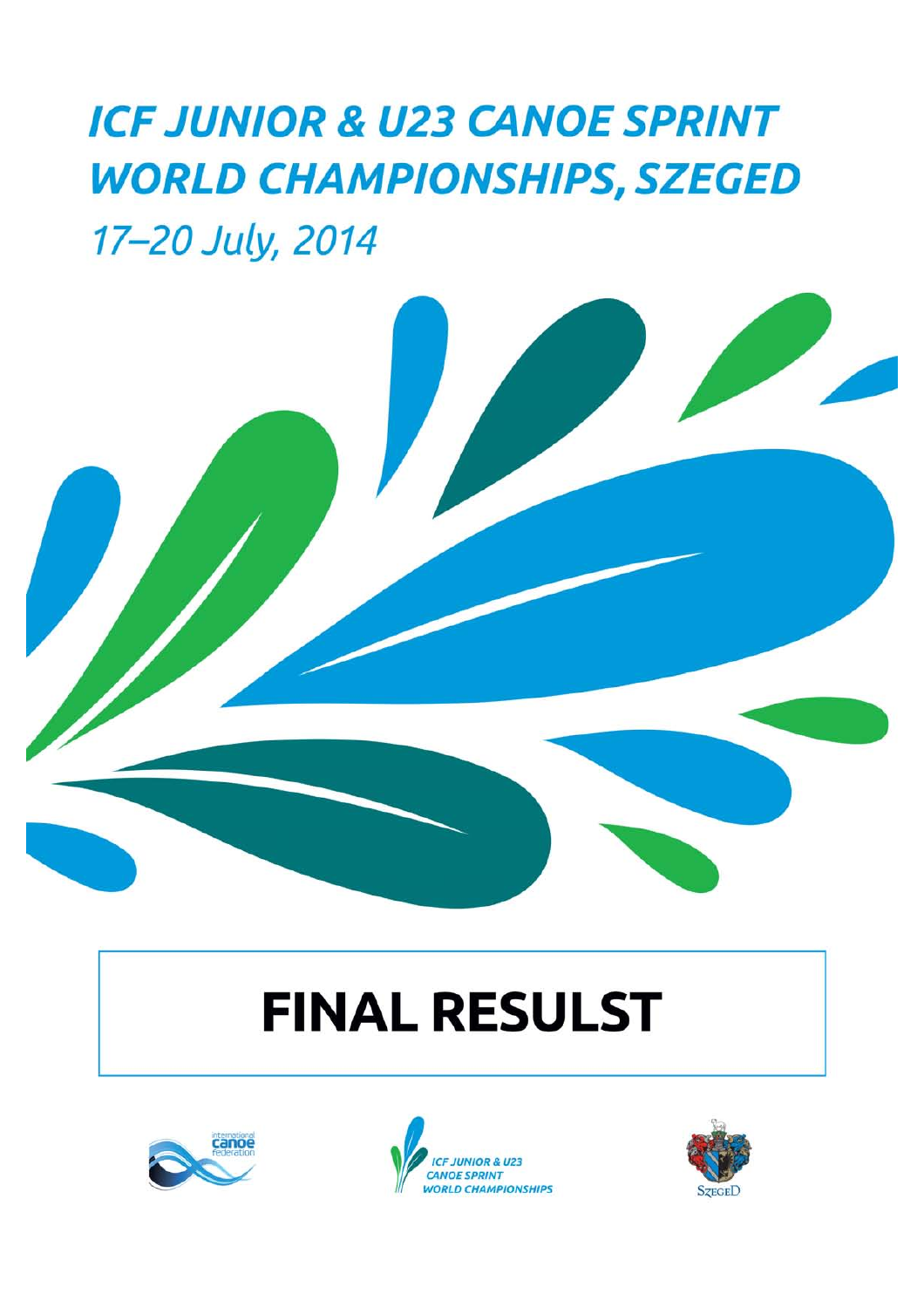





#### Race 1 2014.07.17 09:00 K4 Women Junior 500m Heat I

|                | Chief Official:<br><b>Garner Frank</b><br>Course Umpire:<br>Tarabusi Sante, Huszar István |                               |                                                  |                                                    | Starter:<br>Chief Judge:                         | <b>Walter Humme Hans</b><br><b>Toth George</b> |                            |                            |
|----------------|-------------------------------------------------------------------------------------------|-------------------------------|--------------------------------------------------|----------------------------------------------------|--------------------------------------------------|------------------------------------------------|----------------------------|----------------------------|
|                |                                                                                           |                               |                                                  |                                                    | Air:                                             | Water: -                                       |                            | Wind: -                    |
|                | Lane                                                                                      | Body#                         | Name                                             |                                                    | Country                                          |                                                |                            | Time                       |
| 1              | 6                                                                                         | 653<br>658<br>659<br>655      | Iskrzycka<br>Paszek<br>Pulawska<br>Kolodziejczyk | Justyna<br>Paulina<br>Anna<br>Katarzyna            | Poland<br>Poland<br>Poland<br>Poland             |                                                | 0:00:47.295<br>0:00:48.191 | 0:01:35.486                |
| $\overline{2}$ | 4                                                                                         | 327<br>331<br>326<br>337      | Fritz<br>Koether<br><b>Busch</b><br>Schenk       | Jasmin<br>Katharina<br>Antonia<br>Kimberley        | Germany<br>Germany<br>Germany<br>Germany         |                                                | 0:00:48.707<br>0:00:47.731 | 0:01:36.438<br>0:00:00.952 |
| 3              | 7                                                                                         | 813<br>810<br>812<br>808      | Relic<br>Janic<br>Polovina<br>Dostanic           | Biljana<br>Ivana<br>Sandra<br>Marija               | Serbia<br>Serbia<br>Serbia<br>Serbia             |                                                | 0:00:48.229<br>0:00:48.449 | 0:01:36.678<br>0:00:01.192 |
| 4              | 1                                                                                         | 483<br>478<br>475<br>482      | Saraceno<br>Gennaro<br>Celestino<br>Roson        | <b>Barbara</b><br>Roberta<br>Agnese<br>Felicita    | Italy<br>Italy<br>Italy<br>Italy                 |                                                | 0:00:48.534<br>0:00:49.236 | 0:01:37.770<br>0:00:02.284 |
| 5              | 5                                                                                         | 395<br>404<br>400<br>391      | Lucz<br>Sólyom<br>Papp<br>Jankó                  | Noémi<br>Dóra<br>Cintia<br>Zita                    | Hungary<br>Hungary<br>Hungary<br>Hungary         |                                                | 0:00:49.208<br>0:00:48.646 | 0:01:37.854<br>0:00:02.368 |
| 6              | 3                                                                                         | 23<br>25<br>21<br>19          | Kidd<br>Massie<br>Duncan<br><b>Bulmer</b>        | Francesca<br><b>Brianna</b><br>Rachel<br>Josephine | Australia<br>Australia<br>Australia<br>Australia |                                                | 0:00:50.374<br>0:00:50.344 | 0:01:40.718<br>0:00:05.232 |
| 7              | 8                                                                                         | 5<br>3<br>4<br>$\overline{c}$ | Weis<br>Isequilla<br>Kornuta<br>Cappelletti      | Shirley<br>Martina<br>Karen<br>Agostina            | Argentina<br>Argentina<br>Argentina<br>Argentina |                                                | 0:00:50.884<br>0:00:51.798 | 0:01:42.682<br>0:00:07.196 |
| 8              | $\overline{c}$                                                                            | 507<br>508<br>511<br>506      | Komoda<br>Moriyama<br>Shishido<br>Kiriake        | Haruka<br>Wakana<br>Mihana<br>Teruko               | Japan<br>Japan<br>Japan<br>Japan                 |                                                | 0:00:52.958<br>0:00:51.736 | 0:01:44.694<br>0:00:09.208 |

1/3 Direct to Final 4/7 + next BT to SF, Rest Out

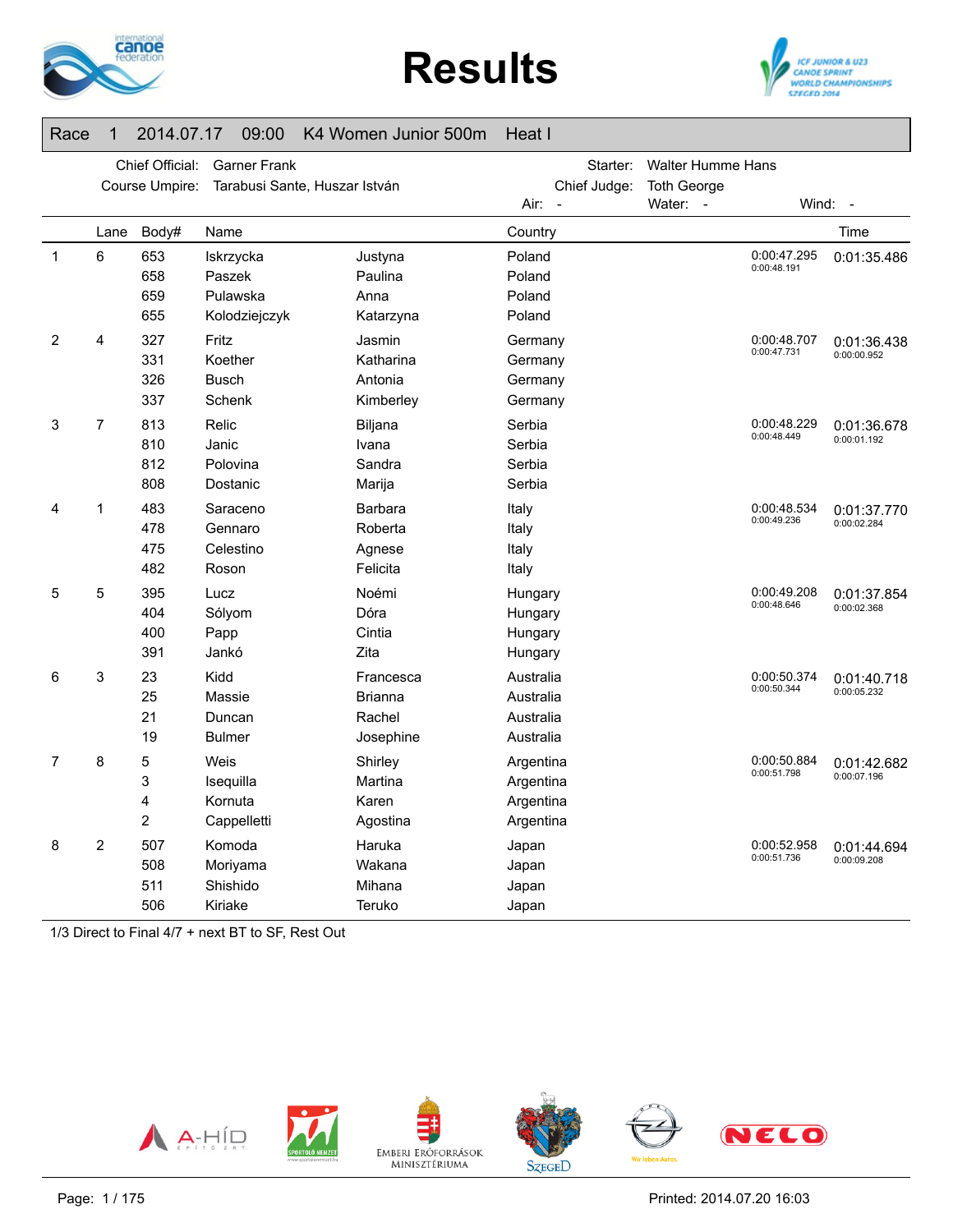#### Race 2 2014.07.17 09:05 K4 Women Junior 500m Heat II

|                |      | Chief Official:          | <b>Garner Frank</b><br>Course Umpire: Cerbelle Jean-luis, Richard Sue |                                                        |                                          | Starter:<br>Chief Judge:                                                                                     | <b>Walter Humme Hans</b><br><b>Toth George</b> |                            |                            |
|----------------|------|--------------------------|-----------------------------------------------------------------------|--------------------------------------------------------|------------------------------------------|--------------------------------------------------------------------------------------------------------------|------------------------------------------------|----------------------------|----------------------------|
|                |      |                          |                                                                       |                                                        | $Air: -$                                 |                                                                                                              | Water: -                                       |                            | Wind: -                    |
|                | Lane | Body#                    | Name                                                                  |                                                        | Country                                  |                                                                                                              |                                                |                            | Time                       |
| 1              | 4    | 696<br>699<br>697<br>703 | Ciuta<br>Meroniac<br>Croitoru<br>Varona                               | Florida Elena<br>Elena<br>Iulia Elena<br>Daniela       | Romania<br>Romania<br>Romania<br>Romania |                                                                                                              |                                                | 0:00:48.022<br>0:00:47.387 | 0:01:35.409                |
| $\overline{2}$ | 5    | 751<br>749<br>752<br>744 | Nikitina<br>Kovnir<br>Odintsova<br>Baranova                           | Inna<br>Kristina<br>Liudmila<br>Varvara                | Russia<br>Russia<br>Russia<br>Russia     |                                                                                                              |                                                | 0:00:48.645<br>0:00:47.392 | 0:01:36.037<br>0:00:00.628 |
| 3              | 6    | 208<br>209<br>206<br>211 | Frølund<br>Græsbøll<br>Aagaard<br>Knudsen                             | Julie<br>Kathrine<br>Nanna<br>Pernille                 | Denmark<br>Denmark<br>Denmark<br>Denmark |                                                                                                              |                                                | 0:00:49.034<br>0:00:48.819 | 0:01:37.853<br>0:00:02.444 |
| 4              | 7    | 144<br>141<br>135<br>138 | Sibthorpe<br>Leard<br>Cyr<br>Hogg                                     | August Madison<br>Kady Mackenzie<br>Arianne<br>Jessica | Canada<br>Canada<br>Canada<br>Canada     |                                                                                                              |                                                | 0:00:50.147<br>0:00:49.418 | 0:01:39.565<br>0:00:04.156 |
| 5              | 8    | 189<br>187<br>188<br>182 | Vozenilkova<br>Schwarzenbachova<br>Slivanska<br>Betlachova            | Klara<br>Sara<br>Katerina<br>Eliska                    |                                          | <b>Czech Republic</b><br><b>Czech Republic</b><br><b>Czech Republic</b><br><b>Czech Republic</b>             |                                                | 0:00:51.701<br>0:00:49.532 | 0:01:41.233<br>0:00:05.824 |
| 6              | 2    | 961<br>967<br>959<br>960 | <b>Borm</b><br>Smith<br><b>Barlow</b><br><b>Borm</b>                  | Leilani<br>Farran<br>Samantha<br>Danielle              |                                          | United States of America<br>United States of America<br>United States of America<br>United States of America |                                                | 0:00:51.854<br>0:00:50.627 | 0:01:42.481<br>0:00:07.072 |
| 7              | 3    | 858<br>859<br>862<br>860 | Falk<br>Gustafsson<br>Ringqvist<br>Helleblad                          | Hanna<br>Frida<br>Moa<br>Greta                         | Sweden<br>Sweden<br>Sweden<br>Sweden     |                                                                                                              |                                                | 0:00:54.749<br>0:00:53.688 | 0:01:48.437<br>0:00:13.028 |

1/3 Direct to Final 4/7 + next BT to SF, Rest Out

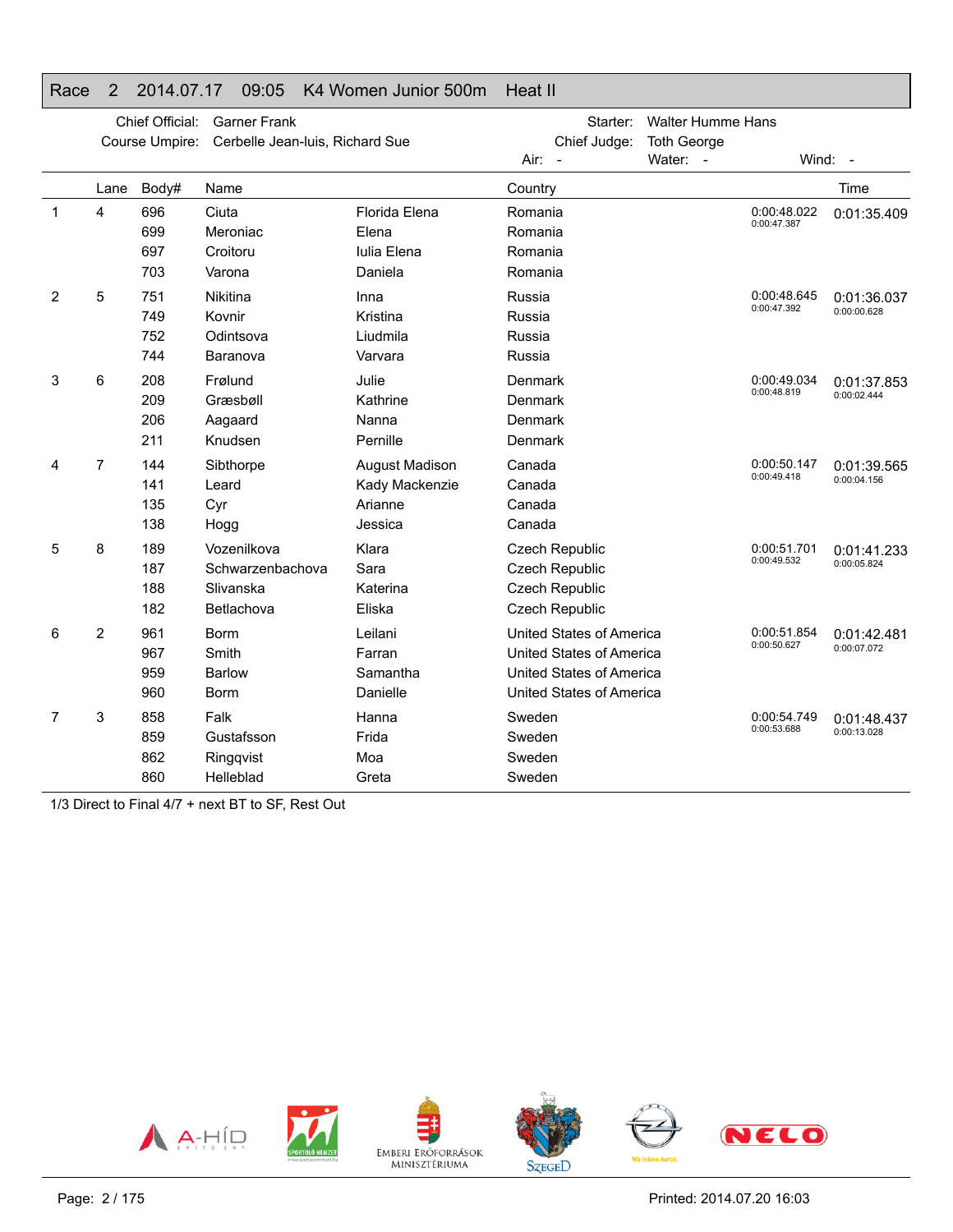#### Race 3 2014.07.17 09:15 K1 Men Junior 1000m Heat IChief Official: Garner FrankCourse Umpire: Bogdan Buciu, Naughton Connie Starter: Walter Humme Hans Chief Judge: **Toth George** Air: -Water: - Wind: -Lane Body# Name**Country Country Country Country Country** Time 1 6 262 RozaPelayo Spain Spain 10:00:50.128 0:00:56.272 0:01:46.400 0:00:58.044 0:02:44.4440:00:56.4390:03:40.883 2 5 359 Zetzmann Fabio Germany 0:00:51.964 0:00:57.574 0:01:49.538 0:00:58.8970:02:48.435 0:00:52.836 0:03:41.2710:00:00.388 3 4 640 Imrie Kurtis New Zealand 0:00:51.530 0:00:57.741 0:01:49.2710:01:00.6210:02:49.892 0:00:56.563 0:03:46.4550:00:05.5724 7 532 Medvedev Alexandr Kazakhstan 0:00:54.821 0:00:54.821 0:01:53.2120:00:57.972 0:02:51.184 $0:00:55.647$ 0:03:46.8310:00:05.9485 2 514 KikutaKazumasa Japan Japan 0:00:54.134 0:00:54.134 0:01:52.0910:00:57.900 0:02:49.9910:00:58.4720:03:48.463 0:00:07.580 6 8 367 Chatzopoulos StylianosGreece 0:00:51.913 0:01:00.043 0:01:51.956 0:01:01.8190:02:53.775 0:00:55.376 0:03:49.1510:00:08.268 7 9 109 Gil Dessimão Lucas Brazil 0:00:53.605 0:00:58.564 0:01:52.1690:01:01.205 0:02:53.374 0:00:57.7610:03:51.135 0:00:10.252 8 1 893 Wang Tse-yu Chinese Taipei 0:00:55.199 0:01:00.0790:01:55.278 0:01:04.104 0:02:59.3820:00:59.5970:03:58.979 0:00:18.096 9 3 541 BondarKirill Kyrgyz Republic 0:00:54.395 0:01:06.392 0:02:00.7870:01:12.7370:03:13.5240:00:59.563 0:04:13.0870:00:32.204

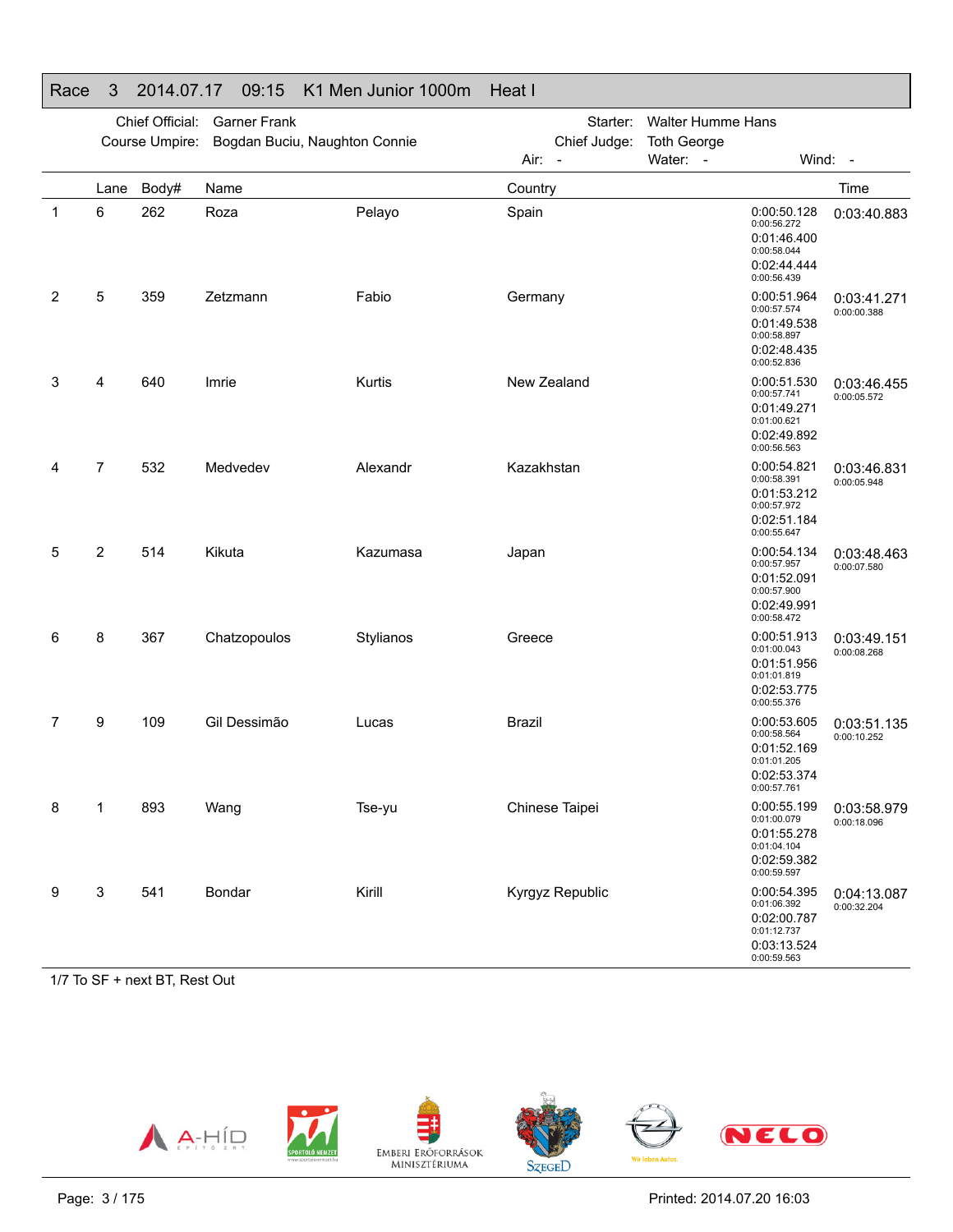| . .uu |                |                 | ◡◡.←←                         | <b>ITTL INCH COLLIGE TOOOIII</b> |              |                |                    |                                                                                        |                            |
|-------|----------------|-----------------|-------------------------------|----------------------------------|--------------|----------------|--------------------|----------------------------------------------------------------------------------------|----------------------------|
|       |                | Chief Official: | <b>Garner Frank</b>           |                                  |              | Starter:       | Janza Peter        |                                                                                        |                            |
|       |                | Course Umpire:  | Tarabusi Sante, Huszar István |                                  |              | Chief Judge:   | <b>Toth George</b> |                                                                                        |                            |
|       |                |                 |                               |                                  | Air:         | $\overline{a}$ | Water: -           |                                                                                        | Wind: -                    |
|       | Lane           | Body#           | Name                          |                                  | Country      |                |                    |                                                                                        | Time                       |
| 1     | 5              | 204             | Vesely                        | Tomas                            |              | Czech Republic |                    | 0:00:51.240<br>0:00:54.082<br>0:01:45.322<br>0:00:55.572<br>0:02:40.894<br>0:00:53.981 | 0:03:34.875                |
| 2     | 1              | 804             | Klobučar                      | Matic                            | Slovenia     |                |                    | 0:00:51.077<br>0:00:55.403<br>0:01:46.480<br>0:00:57.463<br>0:02:43.943<br>0:00:51.960 | 0:03:35.903<br>0:00:01.028 |
| 3     | 9              | 1007            | Novaković                     | Antun                            | Croatia      |                |                    | 0:00:51.850<br>0:00:55.553<br>0:01:47.403<br>0:00:57.191<br>0:02:44.594<br>0:00:51.733 | 0:03:36.327<br>0:00:01.452 |
| 4     | $\overline{7}$ | 736             | Hattingh                      | Louis                            | South Africa |                |                    | 0:00:53.021<br>0:00:55.205<br>0:01:48.226<br>0:00:57.796<br>0:02:46.022<br>0:00:52.593 | 0:03:38.615<br>0:00:03.740 |
| 5     | 4              | 764             | Golubenko                     | Pavel                            | Russia       |                |                    | 0:00:52.207<br>0:00:55.299<br>0:01:47.506<br>0:00:57.732<br>0:02:45.238<br>0:00:54.577 | 0:03:39.815<br>0:00:04.940 |
| 6     | 6              | 678             | Szczepanik                    | Przemyslaw                       | Poland       |                |                    | 0:00:51.590<br>0:00:56.434<br>0:01:48.024<br>0:00:58.791<br>0:02:46.815<br>0:00:54.008 | 0:03:40.823<br>0:00:05.948 |
| 7     | 3              | 846             | Fraňa                         | Milan                            | Slovakia     |                |                    | 0:00:52.216<br>0:00:57.688<br>0:01:49.904<br>0:01:00.019<br>0:02:49.923<br>0:00:54.904 | 0:03:44.827<br>0:00:09.952 |
| 8     | 2              | 57              | Solovey                       | Oleksii                          | Azerbaijan   |                |                    | 0:00:53.460<br>0:00:56.119<br>0:01:49.579<br>0:00:59.803<br>0:02:49.382<br>0:00:57.217 | 0:03:46.599<br>0:00:11.724 |
| 9     | 8              | 594             | Didenco                       | Mihail                           | Moldova      |                |                    | 0:00:53.764<br>0:00:57.898<br>0:01:51.662<br>0:01:07.566<br>0:02:59.228<br>0:01:05.819 | 0:04:05.047<br>0:00:30.172 |

### Race 4 2014.07.17 09:22 K1 Men Junior 1000m Heat II

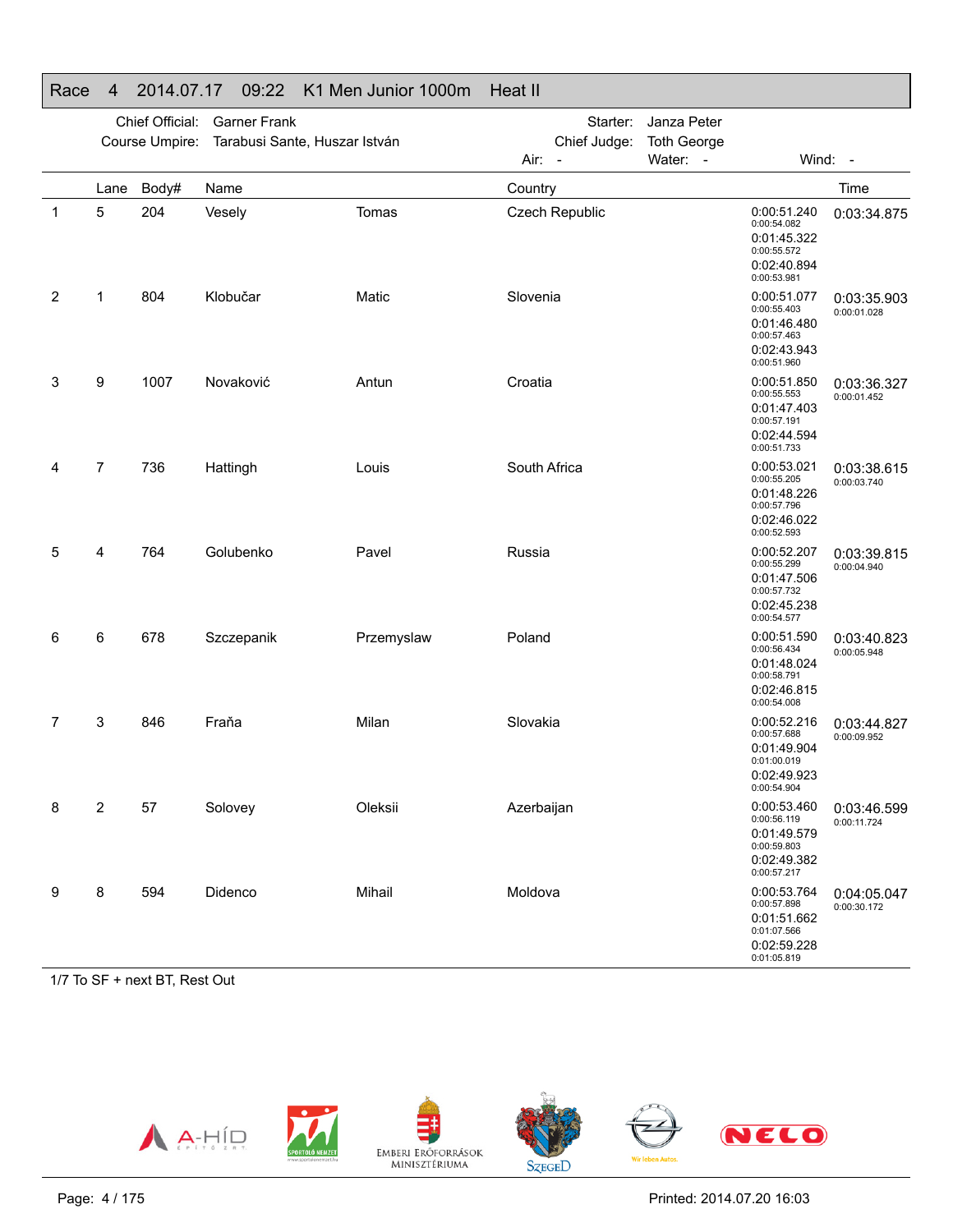| ı wu |                |                 | ◡◡.ಒ◡                           | <b>ITT INIGHT OUTHOL</b> TOOOITH |                        |                    |                                                                                        |                            |
|------|----------------|-----------------|---------------------------------|----------------------------------|------------------------|--------------------|----------------------------------------------------------------------------------------|----------------------------|
|      |                | Chief Official: | <b>Garner Frank</b>             |                                  | Starter:               | Janza Peter        |                                                                                        |                            |
|      |                | Course Umpire:  | Cerbelle Jean-luis, Richard Sue |                                  | Chief Judge:           | <b>Toth George</b> |                                                                                        |                            |
|      |                |                 |                                 |                                  | Air:<br>$\overline{a}$ | Water: -           |                                                                                        | Wind: -                    |
|      | Lane           | Body#           | Name                            |                                  | Country                |                    |                                                                                        | Time                       |
| 1    | 8              | 218             | Graversen                       | Morten                           | Denmark                |                    | 0:00:51.250<br>0:00:55.206<br>0:01:46.456<br>0:00:56.329<br>0:02:42.785<br>0:00:54.762 | 0:03:37.547                |
| 2    | 5              | 439             | Vidákovich                      | Antal                            | Hungary                |                    | 0:00:50.076<br>0:00:55.369<br>0:01:45.445<br>0:00:58.415<br>0:02:43.860<br>0:00:55.423 | 0:03:39.283<br>0:00:01.736 |
| 3    | 4              | 31              | Duffy                           | Jy                               | Australia              |                    | 0:00:50.616<br>0:01:04.364<br>0:01:54.980<br>0:00:50.903<br>0:02:45.883<br>0:00:54.752 | 0:03:40.635<br>0:00:03.088 |
| 4    | 6              | 995             | Nurgaleev                       | Artur                            | Uzbekistan             |                    | 0:00:52.765<br>0:00:53.937<br>0:01:46.702<br>0:01:04.329<br>0:02:51.031<br>0:00:55.100 | 0:03:46.131<br>0:00:08.584 |
| 5    | $\overline{c}$ | 273             | Murin                           | <b>Nikita</b>                    | Estonia                |                    | 0:00:54.378<br>0:00:57.809<br>0:01:52.187<br>0:00:59.754<br>0:02:51.941<br>0:00:54.450 | 0:03:46.391<br>0:00:08.844 |
| 6    | $\overline{7}$ | 715             | Florea                          | Cristian                         | Romania                |                    | 0:00:55.029<br>0:01:00.846<br>0:01:55.875<br>0:01:03.028<br>0:02:58.903<br>0:00:58.288 | 0:03:57.191<br>0:00:19.644 |
| 7    | 9              | 1011            | Hassan Ali                      | Ali                              | Egypt                  |                    | 0:01:00.101<br>0:01:04.943<br>0:02:05.044<br>0:01:07.194<br>0:03:12.238<br>0:00:59.061 | 0:04:11.299<br>0:00:33.752 |
| 8    | 1              | 622             | Pendovski                       | Jovan                            | Macedonia              |                    | 0:00:59.644<br>0:01:05.999<br>0:02:05.643<br>0:01:06.169<br>0:03:11.812<br>0:00:59.699 | 0:04:11.511<br>0:00:33.964 |
| 9    | 3              | 376             | Cheung                          | Kwan Kiu Ryan                    | Hong Kong              |                    | 0:00:55.646<br>0:01:07.093<br>0:02:02.739<br>0:01:08.757<br>0:03:11.496<br>0:01:01.411 | 0:04:12.907<br>0:00:35.360 |

#### Race 5 2014.07.17 09:29 K1 Men Junior 1000m Heat III

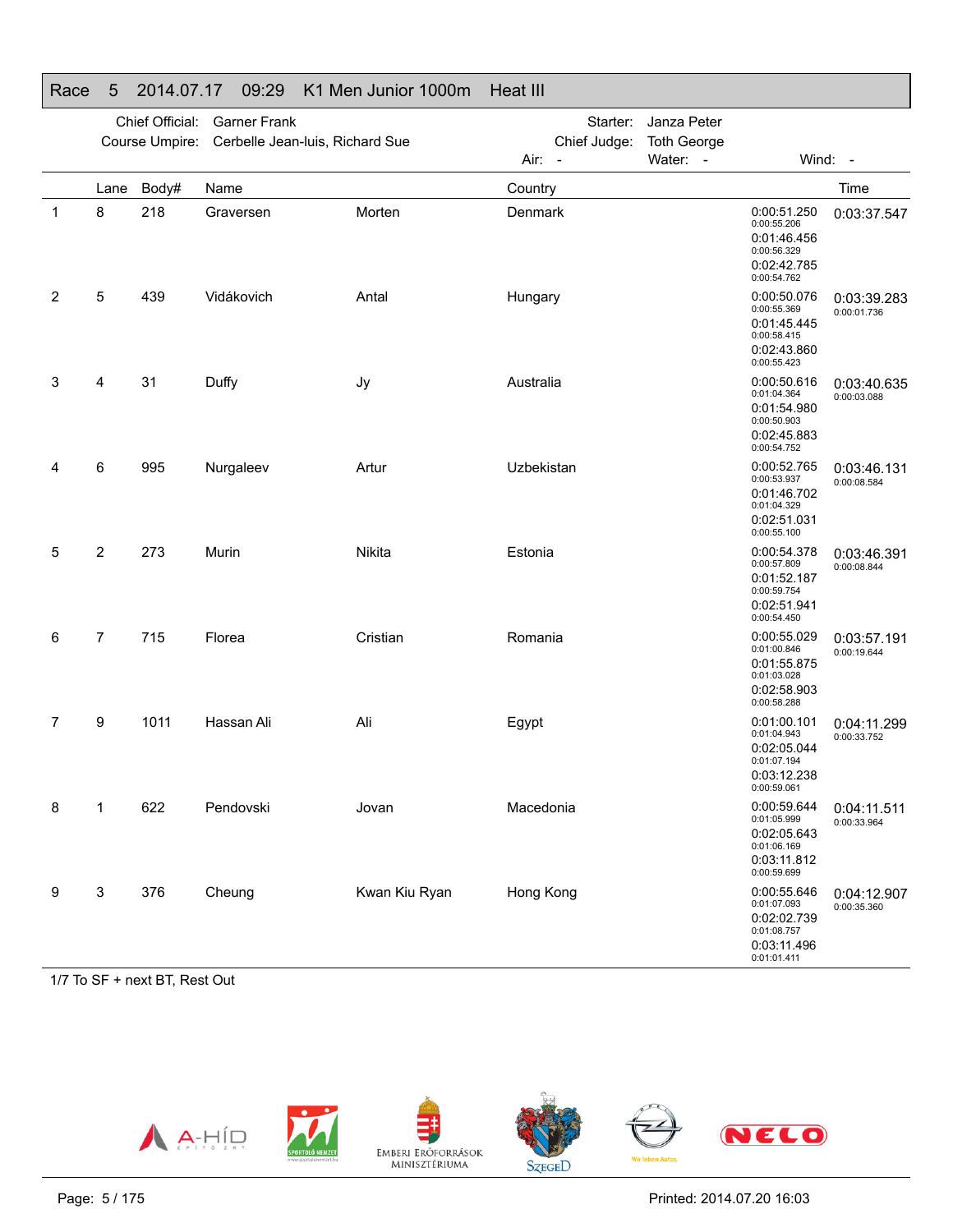| . .uv |      |                 | vv.vv                         | INTERNATIONS INCOMED |             |              |                    |                                                                                        |                            |
|-------|------|-----------------|-------------------------------|----------------------|-------------|--------------|--------------------|----------------------------------------------------------------------------------------|----------------------------|
|       |      | Chief Official: | <b>Garner Frank</b>           |                      |             | Starter:     | Janza Peter        |                                                                                        |                            |
|       |      | Course Umpire:  | Bogdan Buciu, Naughton Connie |                      |             | Chief Judge: | <b>Toth George</b> |                                                                                        |                            |
|       |      |                 |                               |                      | Air: -      |              | Water: -           |                                                                                        | Wind: -                    |
|       | Lane | Body#           | Name                          |                      | Country     |              |                    |                                                                                        | Time                       |
| 1     | 5    | 48              | Kornfeind                     | Christoph            | Austria     |              |                    | 0:00:52.769<br>0:00:56.718<br>0:01:49.487<br>0:00:58.496<br>0:02:47.983<br>0:00:48.450 | 0:03:36.433                |
| 2     | 4    | 152             | Clarke                        | Zane Steven Percy    | Canada      |              |                    | 0:00:50.632<br>0:00:54.885<br>0:01:45.517<br>0:00:58.086<br>0:02:43.603<br>0:00:53.854 | 0:03:37.457<br>0:00:01.024 |
| 3     | 6    | 941             | Kukharyk                      | Oleh                 | Ukraine     |              |                    | 0:00:53.136<br>0:00:55.977<br>0:01:49.113<br>0:00:58.416<br>0:02:47.529<br>0:00:54.864 | 0:03:42.393<br>0:00:05.960 |
| 4     | 9    | 181             | Agathangelou                  | Kyriakos             | Cyprus      |              |                    | 0:00:53.016<br>0:00:57.698<br>0:01:50.714<br>0:01:00.607<br>0:02:51.321<br>0:00:55.032 | 0:03:46.353<br>0:00:09.920 |
| 5     | 7    | 957             | Sebastián                     | Delgado              | Uruguay     |              |                    | 0:00:55.253<br>0:00:57.431<br>0:01:52.684<br>0:01:00.935<br>0:02:53.619<br>0:00:54.482 | 0:03:48.101<br>0:00:11.668 |
| 6     | 3    | 693             | Figueroa                      | Kevin                | Puerto Rico |              |                    | 0:00:54.290<br>0:01:00.454<br>0:01:54.744<br>0:01:03.558<br>0:02:58.302<br>0:00:57.775 | 0:03:56.077<br>0:00:19.644 |
| 7     | 1    | 789             | Chua                          | <b>Teck Yan</b>      | Singapore   |              |                    | 0:00:56.176<br>0:01:01.391<br>0:01:57.567<br>0:01:03.111<br>0:03:00.678<br>0:00:57.611 | 0:03:58.289<br>0:00:21.856 |
|       | 2    | 883             | Tokhir                        | Nurmukhammadi        | Tajikistan  |              |                    |                                                                                        | Did not start              |
|       | 8    | 1005            | Vargas                        | Jonathan             | Venezuela   |              |                    |                                                                                        | Did not start              |

#### Race 6 2014.07.17 09:36 K1 Men Junior 1000m Heat IV

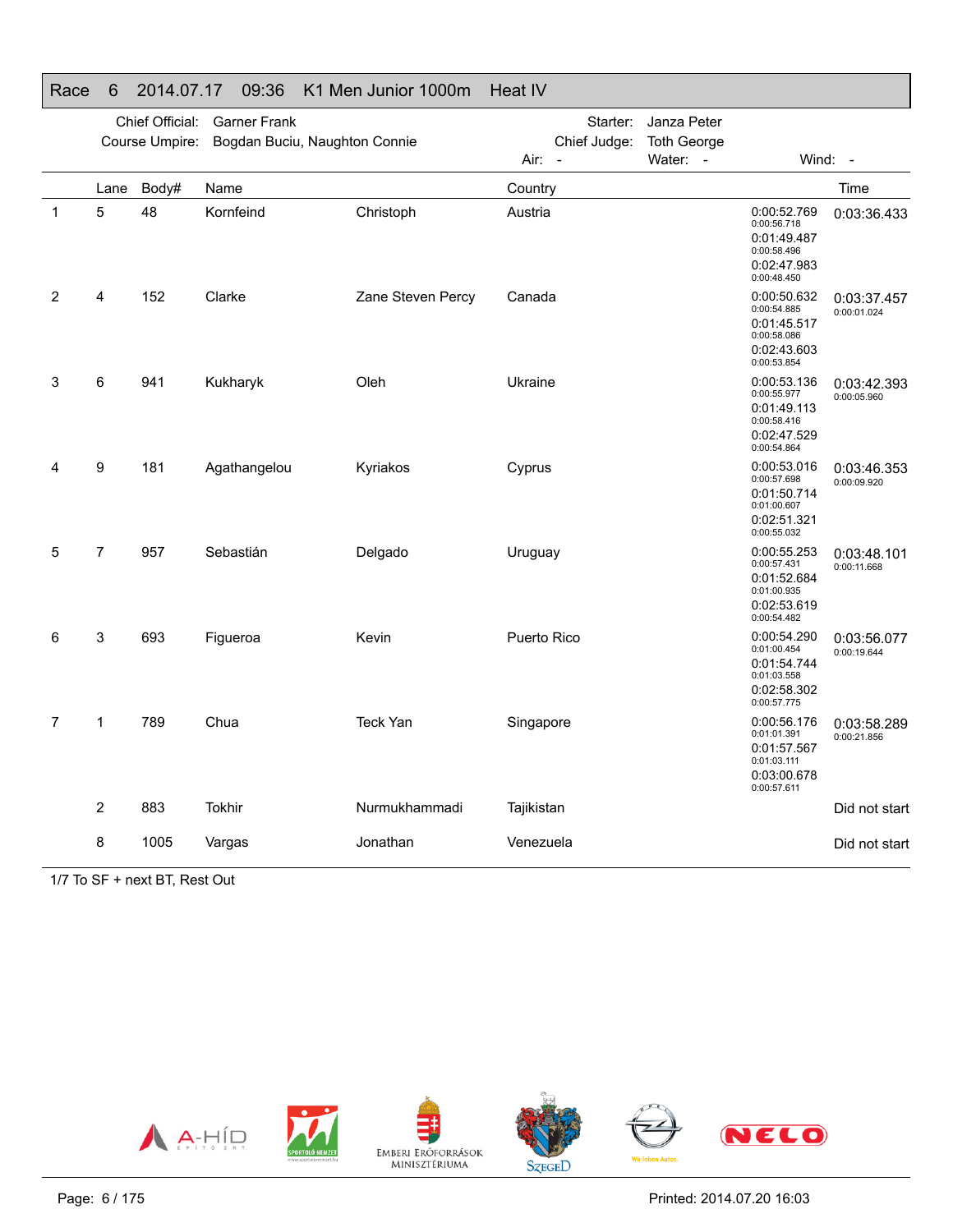|   |      | Chief Official: | <b>Garner Frank</b>           |              |           | Starter:                                 | Janza Peter                    |                                                                                        |                            |
|---|------|-----------------|-------------------------------|--------------|-----------|------------------------------------------|--------------------------------|----------------------------------------------------------------------------------------|----------------------------|
|   |      | Course Umpire:  | Tarabusi Sante, Huszar István |              | Air:      | Chief Judge:<br>$\overline{\phantom{a}}$ | <b>Toth George</b><br>Water: - |                                                                                        | Wind: -                    |
|   |      |                 |                               |              |           |                                          |                                |                                                                                        |                            |
|   | Lane | Body#           | Name                          |              | Country   |                                          |                                |                                                                                        | Time                       |
| 1 | 4    | 65              | Peters                        | Artuur       | Belgium   |                                          |                                | 0:00:50.927<br>0:00:55.072<br>0:01:45.999<br>0:00:58.204<br>0:02:44.203<br>0:00:54.547 | 0:03:38.750                |
| 2 | 7    | 559             | Vilde                         | Aldis        | Latvia    |                                          |                                | 0:00:52.625<br>0:00:56.846<br>0:01:49.471<br>0:00:59.999<br>0:02:49.470<br>0:00:52.436 | 0:03:41.906<br>0:00:03.156 |
| 3 | 3    | 825             | Milinkovic                    | Bojan        | Serbia    |                                          |                                | 0:00:52.464<br>0:00:58.350<br>0:01:50.814<br>0:00:57.993<br>0:02:48.807<br>0:00:53.211 | 0:03:42.018<br>0:00:03.268 |
| 4 | 1    | 496             | Lucini Paioni                 | Gianmarco    | Italy     |                                          |                                | 0:00:51.682<br>0:00:57.368<br>0:01:49.050<br>0:01:06.991<br>0:02:56.041<br>0:00:46.521 | 0:03:42.562<br>0:00:03.812 |
| 5 | 5    | 7               | Cévoli                        | Lautaro      | Argentina |                                          |                                | 0:00:52.347<br>0:00:56.915<br>0:01:49.262<br>0:00:59.462<br>0:02:48.724<br>0:00:54.050 | 0:03:42.774<br>0:00:04.024 |
| 6 | 9    | 1016            | Selimovic                     | <b>Malik</b> |           | Bosnia and Herzegovina                   |                                | 0:00:53.200<br>0:00:57.077<br>0:01:50.277<br>0:01:00.396<br>0:02:50.673<br>0:00:54.193 | 0:03:44.866<br>0:00:06.116 |
| 7 | 2    | 571             | Malakauskas                   | Jokubas      | Lithuania |                                          |                                | 0:00:55.582<br>0:01:00.336<br>0:01:55.918<br>0:00:53.743<br>0:02:49.661<br>0:01:02.649 | 0:03:52.310<br>0:00:13.560 |
| 8 | 6    | 898             | Belhajmohamed                 | Yassine      | Tunisia   |                                          |                                | 0:00:53.381<br>0:00:58.640<br>0:01:52.021<br>0:01:01.629<br>0:02:53.650<br>0:00:59.636 | 0:03:53.286<br>0:00:14.536 |
| 9 | 8    | 978             | Puckett                       | Dylan        |           | United States of America                 |                                | 0:00:56.734<br>0:01:00.929<br>0:01:57.663<br>0:01:00.266<br>0:02:57.929<br>0:00:55.605 | 0:03:53.534<br>0:00:14.784 |

## Race 7 2014.07.17 09:43 K1 Men Junior 1000m Heat V

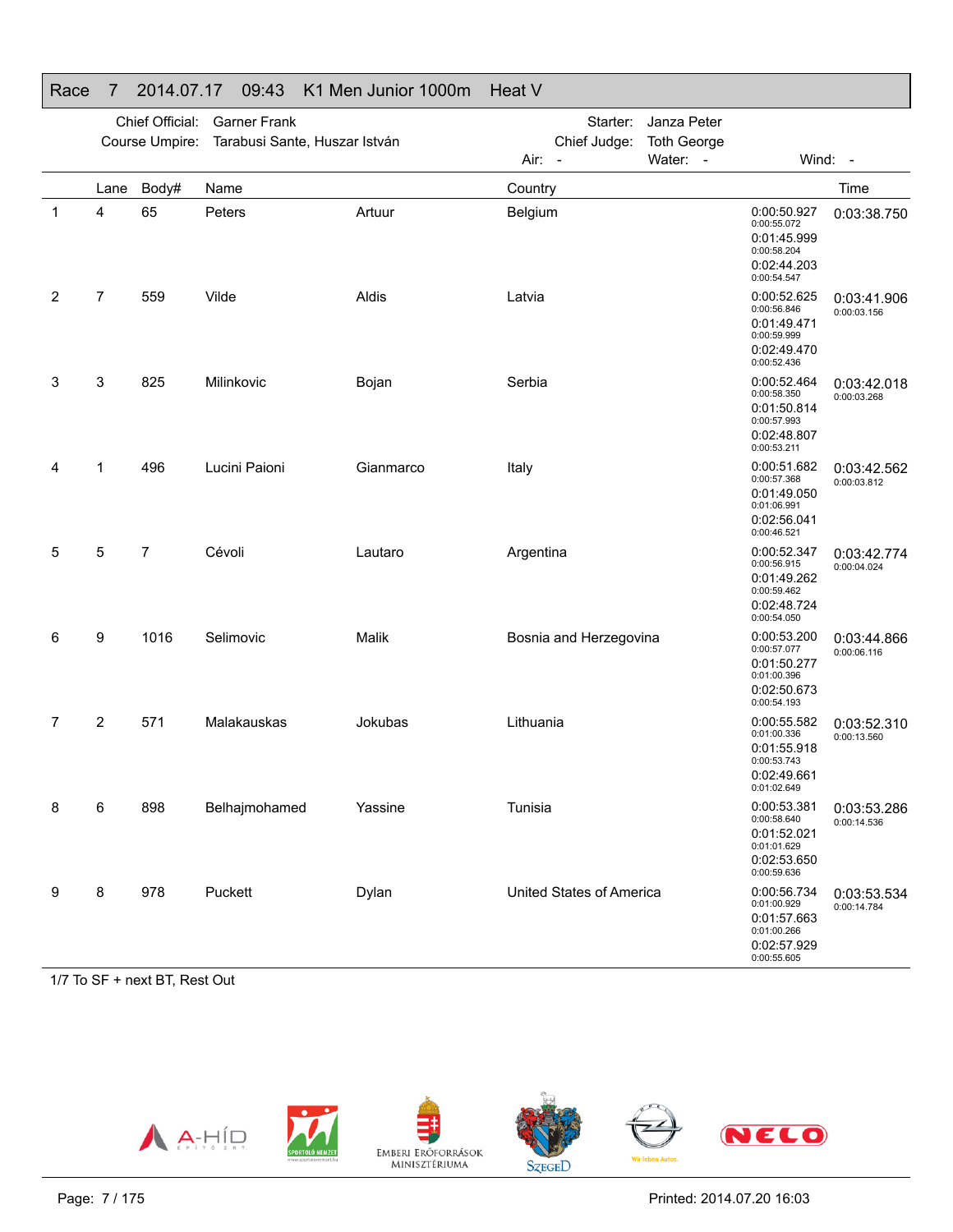|   |                | Chief Official: | <b>Garner Frank</b>                            |           | Starter:                 | Kasprzak Bartlomiej<br><b>Toth George</b> |                                                                                        |                            |
|---|----------------|-----------------|------------------------------------------------|-----------|--------------------------|-------------------------------------------|----------------------------------------------------------------------------------------|----------------------------|
|   |                |                 | Course Umpire: Cerbelle Jean-luis, Richard Sue |           | Chief Judge:<br>Air: -   | Water:<br>$\sim$                          | Wind: -                                                                                |                            |
|   | Lane           | Body#           | Name                                           |           | Country                  |                                           |                                                                                        | Time                       |
| 1 | 3              | 193             | Hajek                                          | Krystof   | Czech Republic           |                                           | 0:00:58.149<br>0:01:02.679<br>0:02:00.828<br>0:01:02.065<br>0:03:02.893<br>0:01:02.203 | 0:04:05.096                |
| 2 | 4              | 490             | Cestra                                         | Davide    | Italy                    |                                           | 0:00:56.985<br>0:01:02.243<br>0:01:59.228<br>0:01:05.704<br>0:03:04.932<br>0:01:04.328 | 0:04:09.260<br>0:00:04.164 |
| 3 | 1              | 882             | Shahriyor                                      | Daminov   | Tajikistan               |                                           | 0:00:57.620<br>0:01:05.072<br>0:02:02.692<br>0:01:06.760<br>0:03:09.452<br>0:01:01.676 | 0:04:11.128<br>0:00:06.032 |
| 4 | 5              | 530             | Alshanskiy                                     | Anton     | Kazakhstan               |                                           | 0:00:59.111<br>0:01:04.495<br>0:02:03.606<br>0:01:07.476<br>0:03:11.082<br>0:01:02.962 | 0:04:14.044<br>0:00:08.948 |
| 5 | 2              | 972             | Field                                          | Andrew    | United States of America |                                           | 0:00:59.464<br>0:01:05.881<br>0:02:05.345<br>0:01:08.761<br>0:03:14.106<br>0:00:59.962 | 0:04:14.068<br>0:00:08.972 |
| 6 | 6              | 270             | Fedorov                                        | Dmitry    | Estonia                  |                                           | 0:01:01.024<br>0:01:06.030<br>0:02:07.054<br>0:01:06.912<br>0:03:13.966<br>0:01:02.946 | 0:04:16.912<br>0:00:11.816 |
| 7 | $\overline{7}$ | 574             | Murza                                          | Dominykas | Lithuania                |                                           | 0:01:01.223<br>0:01:07.455<br>0:02:08.678<br>0:01:09.644<br>0:03:18.322<br>0:01:04.978 | 0:04:23.300<br>0:00:18.204 |
| 8 | 8              | 647             | Fuentes                                        | Ojay      | Philippines              |                                           | 0:01:03.887<br>0:01:09.878<br>0:02:13.765<br>0:01:13.709<br>0:03:27.474<br>0:01:10.162 | 0:04:37.636<br>0:00:32.540 |

### Race 8 2014.07.17 09:50 C1 Men Junior 1000m Heat I

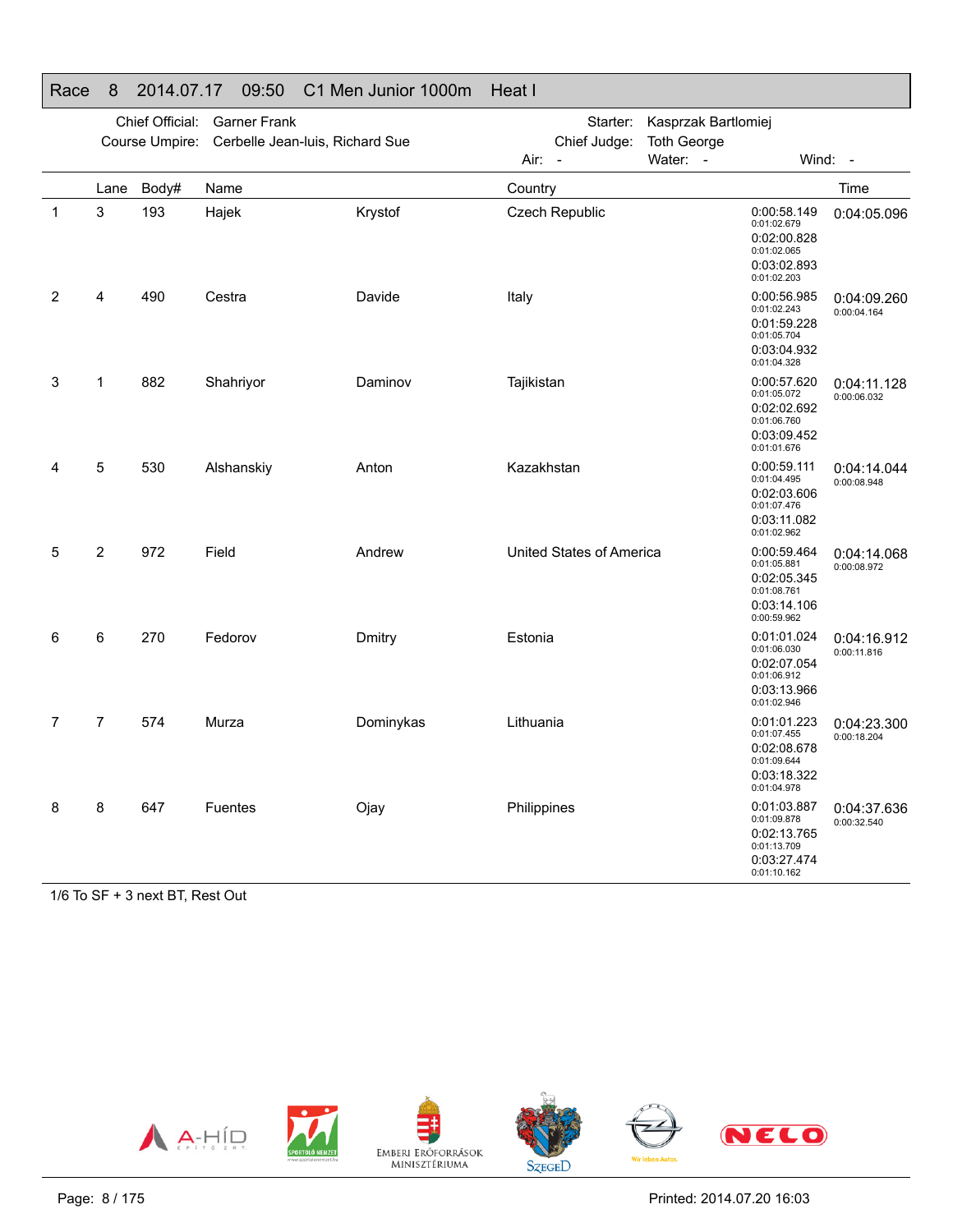#### Race 9 2014.07.17 09:57 C1 Men Junior 1000m Heat II Chief Official: Garner FrankCourse Umpire: Bogdan Buciu, Naughton Connie Starter: Kasprzak BartlomiejChief Judge: **Toth George** Air: -Water: - Wind: -Lane Body# Name**Country Country Country Country Country** Time 1 4 762 Chebotar Vladislav Russia 0:00:55.054 0:00:55.054 0:01:54.5010:01:01.241 0:02:55.742 0:01:00.960 0:03:56.702 2 3 604 TarnovskyiSerhii Moldova 0:00:54.648 0:00:59.752 0:01:54.400 0:01:04.660 0:02:59.060 0:01:01.246 0:04:00.306 0:00:03.6043 6 93 PatapenkaIvan Belarus Belarus 0:00:58.526 0:01:00.638 0:01:59.164 0:01:02.613 0:03:01.7770:00:59.001 0:04:00.778 0:00:04.0764 5 421 Hajdu Jonatán Dániel Hungary 0:00:57.728 0:01:04.3050:02:02.0330:01:07.490 0:03:09.523 0:01:07.927 0:04:17.4500:00:20.7485 7 125 KodinovAngel Bulgaria Bulgaria 0:01:02.050 0:01:08.6840:02:10.7340:01:12.141 0:03:22.875 0:01:00.115 0:04:22.990 0:00:26.288 6 8 956 LapazMichael Uruguay 0:01:02.855 0:01:08.854 0:02:11.709 0:01:11.713 0:03:23.422 0:00:59.640 0:04:23.062 0:00:26.360 7 2 173 Vera Cristian Chile 0:01:02.663 0:01:08.226 0:02:10.8890:01:10.884 0:03:21.773 0:01:02.425 0:04:24.198 0:00:27.496

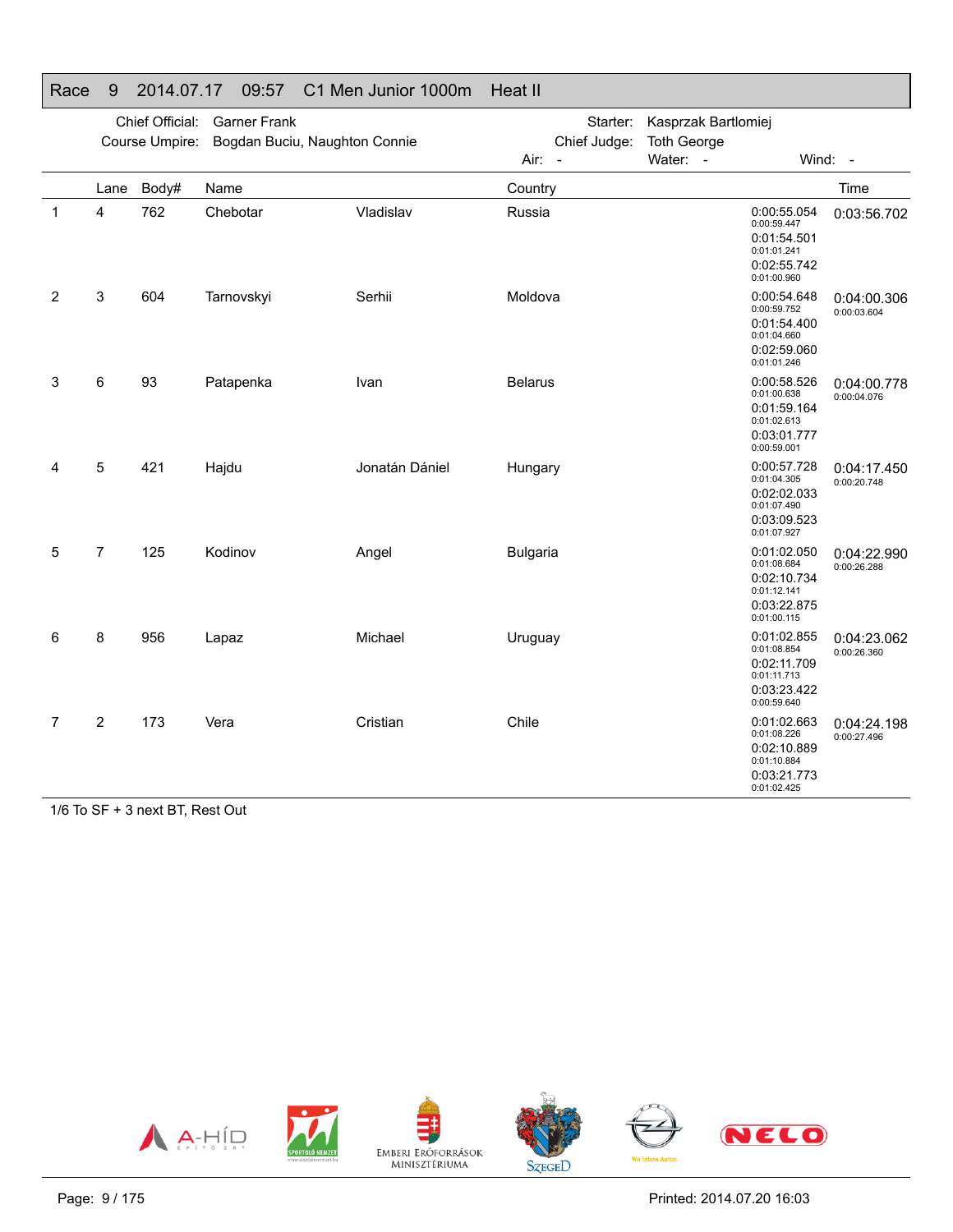|             |                | Chief Official:<br>Course Umpire: | <b>Garner Frank</b><br>Tarabusi Sante, Huszar István |         |            | Starter:<br>Chief Judge: | Kasprzak Bartlomiej<br><b>Toth George</b> |                                                                                        |                            |
|-------------|----------------|-----------------------------------|------------------------------------------------------|---------|------------|--------------------------|-------------------------------------------|----------------------------------------------------------------------------------------|----------------------------|
|             |                |                                   |                                                      |         | Air: -     |                          | Water: -                                  | Wind: -                                                                                |                            |
|             | Lane           | Body#                             | Name                                                 |         | Country    |                          |                                           |                                                                                        | Time                       |
| $\mathbf 1$ | $\,6$          | 612                               | Camacho                                              | Elias   | Mexico     |                          |                                           | 0:00:57.398<br>0:01:01.921<br>0:01:59.319<br>0:01:03.029<br>0:03:02.348<br>0:01:01.967 | 0:04:04.315                |
| 2           | 4              | 990                               | Guliev                                               | Artur   | Uzbekistan |                          |                                           | 0:00:55.815<br>0:01:02.854<br>0:01:58.669<br>0:01:05.692<br>0:03:04.361<br>0:01:06.942 | 0:04:11.303<br>0:00:06.988 |
| 3           | $\mathsf 3$    | 266                               | Vallejo                                              | Sergio  | Spain      |                          |                                           | 0:00:58.127<br>0:01:07.322<br>0:02:05.449<br>0:01:02.303<br>0:03:07.752<br>0:01:06.091 | 0:04:13.843<br>0:00:09.528 |
| 4           | 8              | 549                               | Kudrjavcevs                                          | Arnolds | Latvia     |                          |                                           | 0:01:01.782<br>0:01:04.235<br>0:02:06.017<br>0:01:05.586<br>0:03:11.603<br>0:01:02.552 | 0:04:14.155<br>0:00:09.840 |
| 5           | $\overline{2}$ | 829                               | Stefanovic                                           | Nemanja | Serbia     |                          |                                           | 0:00:58.251<br>0:01:03.440<br>0:02:01.691<br>0:01:09.704<br>0:03:11.395<br>0:01:05.148 | 0:04:16.543<br>0:00:12.228 |
| 6           | 5              | 942                               | Ovdiichuk                                            | Andrii  | Ukraine    |                          |                                           | 0:00:59.028<br>0:01:06.217<br>0:02:05.245<br>0:01:08.008<br>0:03:13.253<br>0:01:04.174 | 0:04:17.427<br>0:00:13.112 |
| 7           | $\overline{7}$ | 522                               | Taguchi                                              | Mikio   | Japan      |                          |                                           | 0:01:02.851<br>0:01:09.957<br>0:02:12.808<br>0:01:10.625<br>0:03:23.433<br>0:01:02.502 | 0:04:25.935<br>0:00:21.620 |

Race 10 2014.07.17 10:04 C1 Men Junior 1000m Heat III

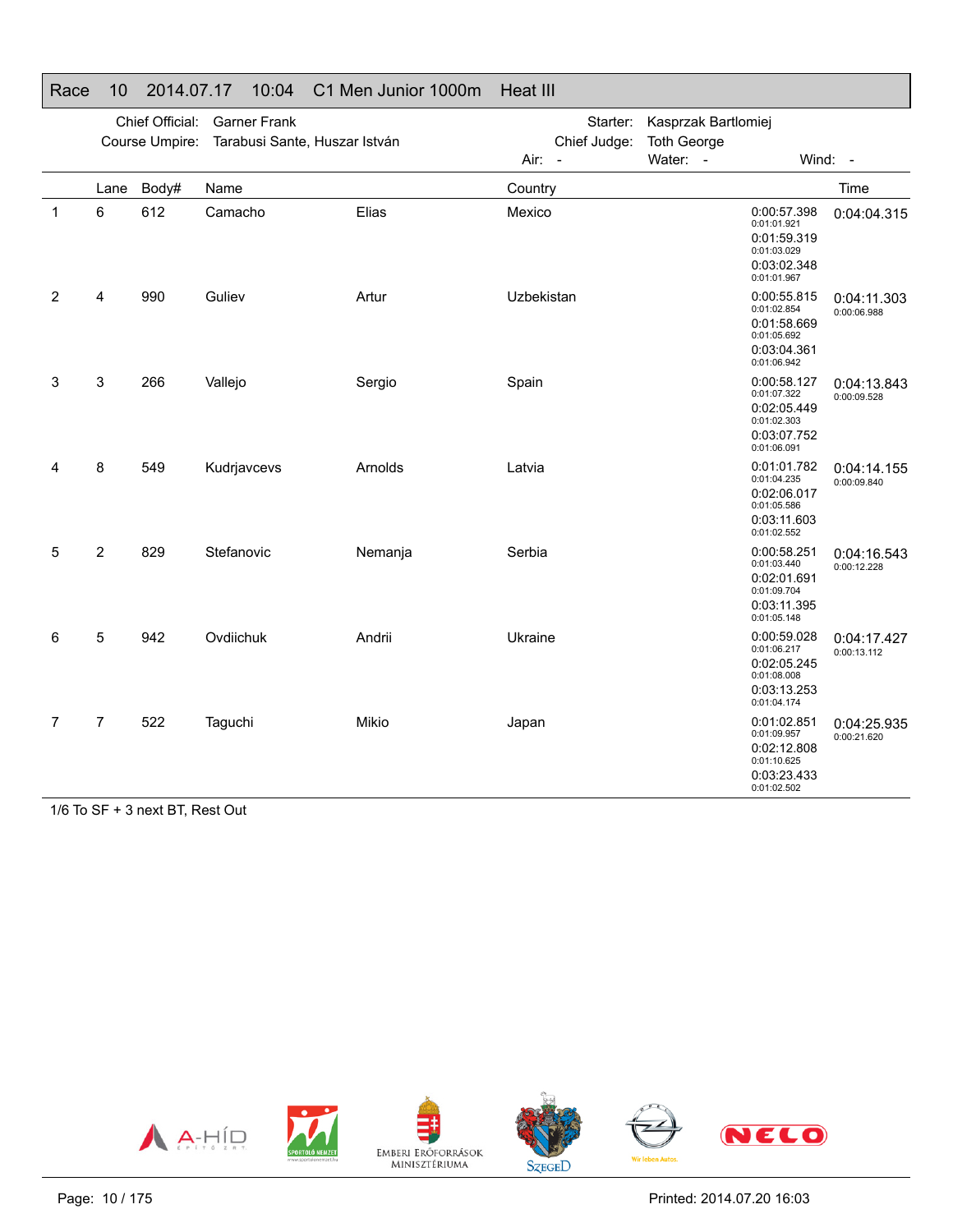|              |                | Chief Official:<br>Course Umpire: | <b>Garner Frank</b><br>Cerbelle Jean-luis, Richard Sue |                 | Starter:<br>Chief Judge: | Kasprzak Bartlomiej<br><b>Toth George</b> |                                                                                        |                            |
|--------------|----------------|-----------------------------------|--------------------------------------------------------|-----------------|--------------------------|-------------------------------------------|----------------------------------------------------------------------------------------|----------------------------|
|              |                |                                   |                                                        |                 | Air: -                   | Water: -                                  |                                                                                        | Wind: -                    |
|              | Lane           | Body#                             | Name                                                   |                 | Country                  |                                           |                                                                                        | Time                       |
| $\mathbf{1}$ | 5              | 708                               | Carp                                                   | Leonid Valentin | Romania                  |                                           | 0:00:56.894<br>0:01:01.727<br>0:01:58.621<br>0:01:03.670<br>0:03:02.291<br>0:01:00.910 | 0:04:03.201                |
| 2            | 4              | 340                               | <b>Dittrich</b>                                        | Fabian          | Germany                  |                                           | 0:00:58.255<br>0:01:01.670<br>0:01:59.925<br>0:01:03.007<br>0:03:02.932<br>0:01:04.037 | 0:04:06.969<br>0:00:03.768 |
| 3            | 6              | 671                               | Maliszewski                                            | Mikolaj         | Poland                   |                                           | 0:00:57.348<br>0:01:03.302<br>0:02:00.650<br>0:01:04.751<br>0:03:05.401<br>0:01:04.396 | 0:04:09.797<br>0:00:06.596 |
| 4            | 3              | 113                               | Luz De Oliveira                                        | Dalvan          | Brazil                   |                                           | 0:00:59.331<br>0:01:03.593<br>0:02:02.924<br>0:01:07.741<br>0:03:10.665<br>0:01:05.172 | 0:04:15.837<br>0:00:12.636 |
| 5            | 8              | 885                               | Chien                                                  | Wen-yi          | Chinese Taipei           |                                           | 0:01:02.287<br>0:01:05.647<br>0:02:07.934<br>0:01:07.596<br>0:03:15.530<br>0:01:02.071 | 0:04:17.601<br>0:00:14.400 |
| 6            | 2              | 787                               | Chong                                                  | Koi Kiat        | Singapore                |                                           | 0:01:03.370<br>0:01:10.482<br>0:02:13.852<br>0:01:13.470<br>0:03:27.322<br>0:01:06.339 | 0:04:33.661<br>0:00:30.460 |
| 7            | $\overline{7}$ | 148                               | <b>Barich</b>                                          | Sean Jason      | Canada                   |                                           | 0:01:01.755<br>0:01:09.275<br>0:02:11.030<br>0:01:14.547<br>0:03:25.577<br>0:01:08.696 | 0:04:34.273<br>0:00:31.072 |

Race 11 2014.07.17 10:11 C1 Men Junior 1000m Heat IV

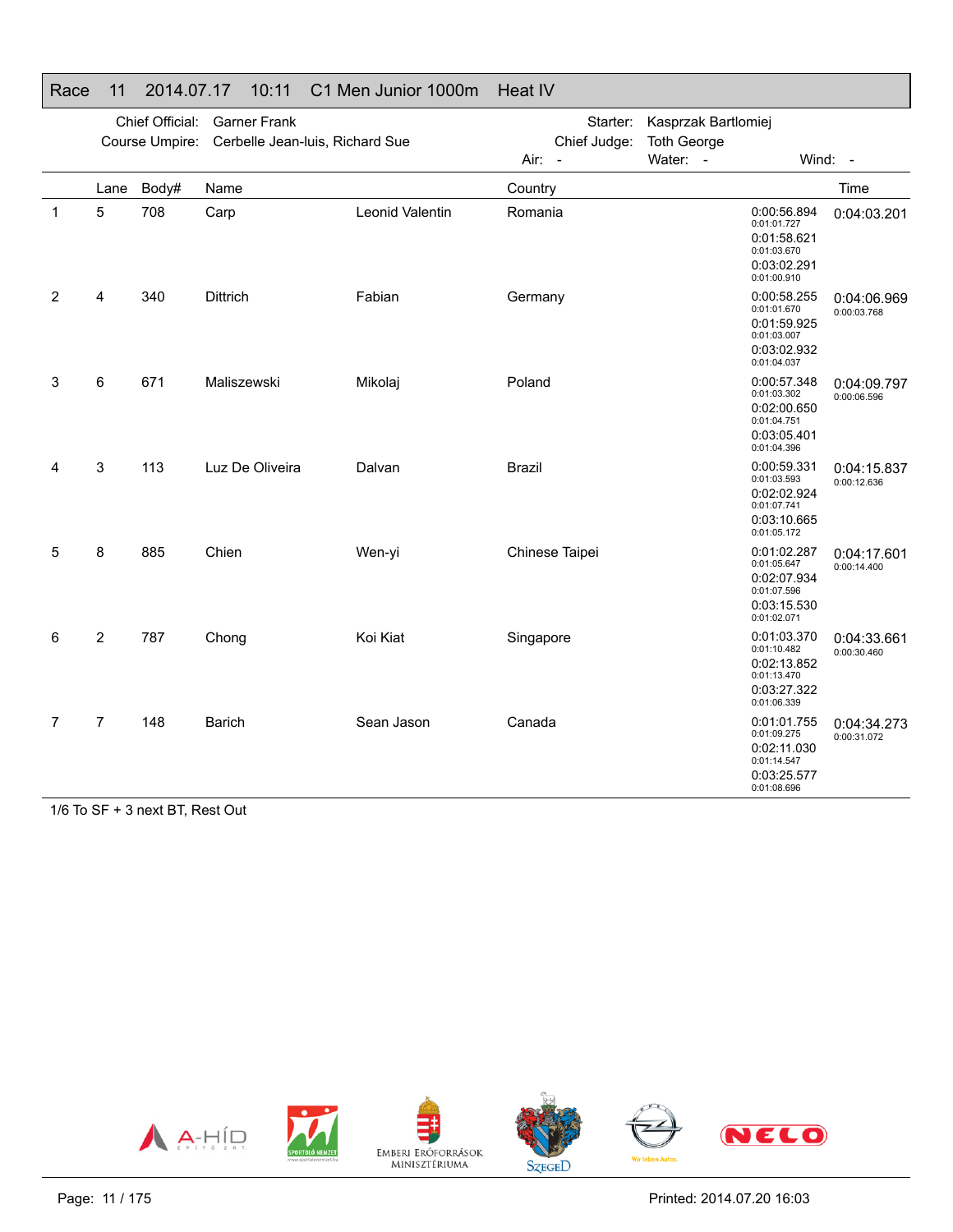| י זטי |      |                                   | 17. V / . I /<br>1 V.IV | INT IVIGHT OF LOOPING                |                                  |                                                                                        |                            |
|-------|------|-----------------------------------|-------------------------|--------------------------------------|----------------------------------|----------------------------------------------------------------------------------------|----------------------------|
|       |      | Chief Official:<br>Course Umpire: | <b>Garner Frank</b>     | Bogdan Buciu, Bogdan Buciu, Naughton | Starter:                         | Walter Humme Hans, Walter Humme<br>Hans                                                |                            |
|       |      |                                   | Connie, Naughton Connie |                                      | Chief Judge:                     | <b>Toth George</b>                                                                     |                            |
|       |      |                                   |                         |                                      | Air:<br>$\overline{\phantom{a}}$ | Water: -                                                                               | Wind: -                    |
|       | Lane | Body#                             | Name                    |                                      | Country                          |                                                                                        | Time                       |
| 1     | 4    | 675                               | Rosolski                | Rafal                                | Poland                           | 0:00:50.502<br>0:00:53.335<br>0:01:43.837<br>0:00:55.967<br>0:02:39.804<br>0:00:52.599 | 0:03:32.403                |
| 2     | 5    | 203                               | Spicar                  | Jakub                                | Czech Republic                   | 0:00:52.686<br>0:00:52.419<br>0:01:45.105<br>0:00:55.488<br>0:02:40.593<br>0:00:52.958 | 0:03:33.551<br>0:00:01.148 |
| 3     | 6    | 735                               | Coetzee                 | Chrisjan                             | South Africa                     | 0:00:49.406<br>0:02:45.433<br>0:02:41.703<br>0:00:53.136                               | 0:03:34.839<br>0:00:02.436 |
| 4     | 2    | 805                               | Oven                    | Simon                                | Slovenia                         | 0:00:52.689<br>0:00:55.405<br>0:01:48.094<br>0:00:56.994<br>0:02:45.088<br>0:00:53.471 | 0:03:38.559<br>0:00:06.156 |
| 5     | 3    | 870                               | Lindberg                | Joakim                               | Sweden                           | 0:00:51.136<br>0:00:54.731<br>0:01:45.867<br>0:00:57.203<br>0:02:43.070<br>0:00:56.209 | 0:03:39.279<br>0:00:06.876 |
| 6     | 1    | 373                               | Syriopoulos             | Kyriakos                             | Greece                           | 0:00:53.658<br>0:00:55.698<br>0:01:49.356<br>0:00:57.051<br>0:02:46.407<br>0:00:52.884 | 0:03:39.291<br>0:00:06.888 |
| 7     | 9    | 958                               | Sebastián               | Romero                               | Uruguay                          | 0:00:52.803<br>0:00:56.256<br>0:01:49.059<br>0:00:57.952<br>0:02:47.011<br>0:00:56.168 | 0:03:43.179<br>0:00:10.776 |
| 8     | 7    | 596                               | Gori                    | Andrei                               | Moldova                          | 0:00:51.946<br>0:00:56.670<br>0:01:48.616<br>0:00:58.805<br>0:02:47.421<br>0:00:58.266 | 0:03:45.687<br>0:00:13.284 |
| 9     | 8    | 380                               | Wong                    | <b>Kwok Ting</b>                     | Hong Kong                        | 0:01:04.139<br>0:01:10.282<br>0:02:14.421<br>0:01:12.580<br>0:03:27.001<br>0:01:07.018 | 0:04:34.019<br>0:01:01.616 |

## Race 12 2014.07.17 10:18 K1 Men U23 1000m Heat I

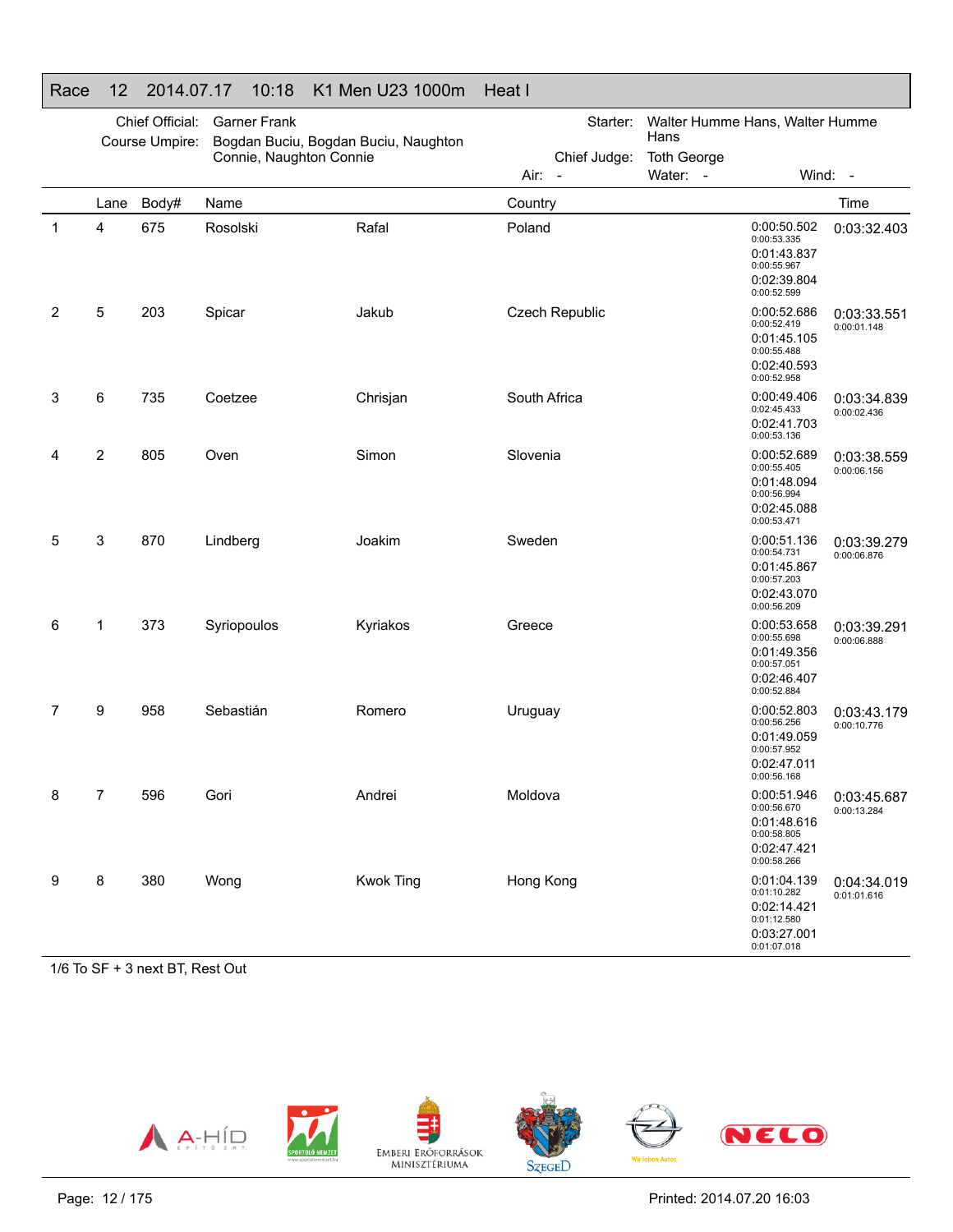|   |                | Chief Official:<br>Course Umpire: | <b>Garner Frank</b><br>Tarabusi Sante, Huszar István |               | Starter:<br>Chief Judge:<br>Air: - | <b>Walter Humme Hans</b><br><b>Toth George</b><br>Water: -                             | Wind: -                    |
|---|----------------|-----------------------------------|------------------------------------------------------|---------------|------------------------------------|----------------------------------------------------------------------------------------|----------------------------|
|   | Lane           | Body#                             | Name                                                 |               | Country                            |                                                                                        | Time                       |
| 1 | 5              | 416                               | Dombvári                                             | Bence         | Hungary                            | 0:00:50.641<br>0:00:54.350<br>0:01:44.991<br>0:00:56.419<br>0:02:41.410<br>0:00:52.965 | 0:03:34.375                |
| 2 | 6              | 816                               | Aleksic                                              | Aleksandar    | Serbia                             | 0:00:49.984<br>0:00:55.437<br>0:01:45.421<br>0:00:56.982<br>0:02:42.403<br>0:00:52.468 | 0:03:34.871<br>0:00:00.496 |
| 3 | 4              | 472                               | Fitzsimon                                            | Michael       | Ireland                            | 0:00:51.640<br>0:00:55.014<br>0:01:46.654<br>0:00:56.878<br>0:02:43.532<br>0:00:52.039 | 0:03:35.571<br>0:00:01.196 |
| 4 | 1              | 49                                | Siegl                                                | Mario         | Austria                            | 0:00:52.907<br>0:00:56.003<br>0:01:48.910<br>0:00:56.357<br>0:02:45.267<br>0:00:51.448 | 0:03:36.715<br>0:00:02.340 |
| 5 | 2              | 269                               | Alupere                                              | Kaarel        | Estonia                            | 0:00:51.735<br>0:00:55.119<br>0:01:46.854<br>0:00:55.899<br>0:02:42.753<br>0:00:54.086 | 0:03:36.839<br>0:00:02.464 |
| 6 | 9              | 106                               | Arruda Motta Alves                                   | João Fernando | <b>Brazil</b>                      | 0:00:51.123<br>0:00:55.090<br>0:01:46.213<br>0:00:56.766<br>0:02:42.979<br>0:00:54.216 | 0:03:37.195<br>0:00:02.820 |
| 7 | 3              | 572                               | Maldonis                                             | Mindaugas     | Lithuania                          | 0:00:51.727<br>0:00:55.431<br>0:01:47.158<br>0:00:56.107<br>0:02:43.265<br>0:00:54.758 | 0:03:38.023<br>0:00:03.648 |
| 8 | $\overline{7}$ | 912                               | Marques                                              | Carlos        | Turkey                             | 0:00:51.583<br>0:00:54.823<br>0:01:46.406<br>0:00:58.650<br>0:02:45.056<br>0:00:56.291 | 0:03:41.347<br>0:00:06.972 |
| 9 | 8              | 1010                              | <b>Emad Abdelsamie</b>                               | Karim         | Egypt                              | 0:00:54.168<br>0:01:00.938<br>0:01:55.106<br>0:01:06.970<br>0:03:02.076<br>0:01:01.119 | 0:04:03.195<br>0:00:28.820 |

## Race 13 2014.07.17 10:25 K1 Men U23 1000m Heat II

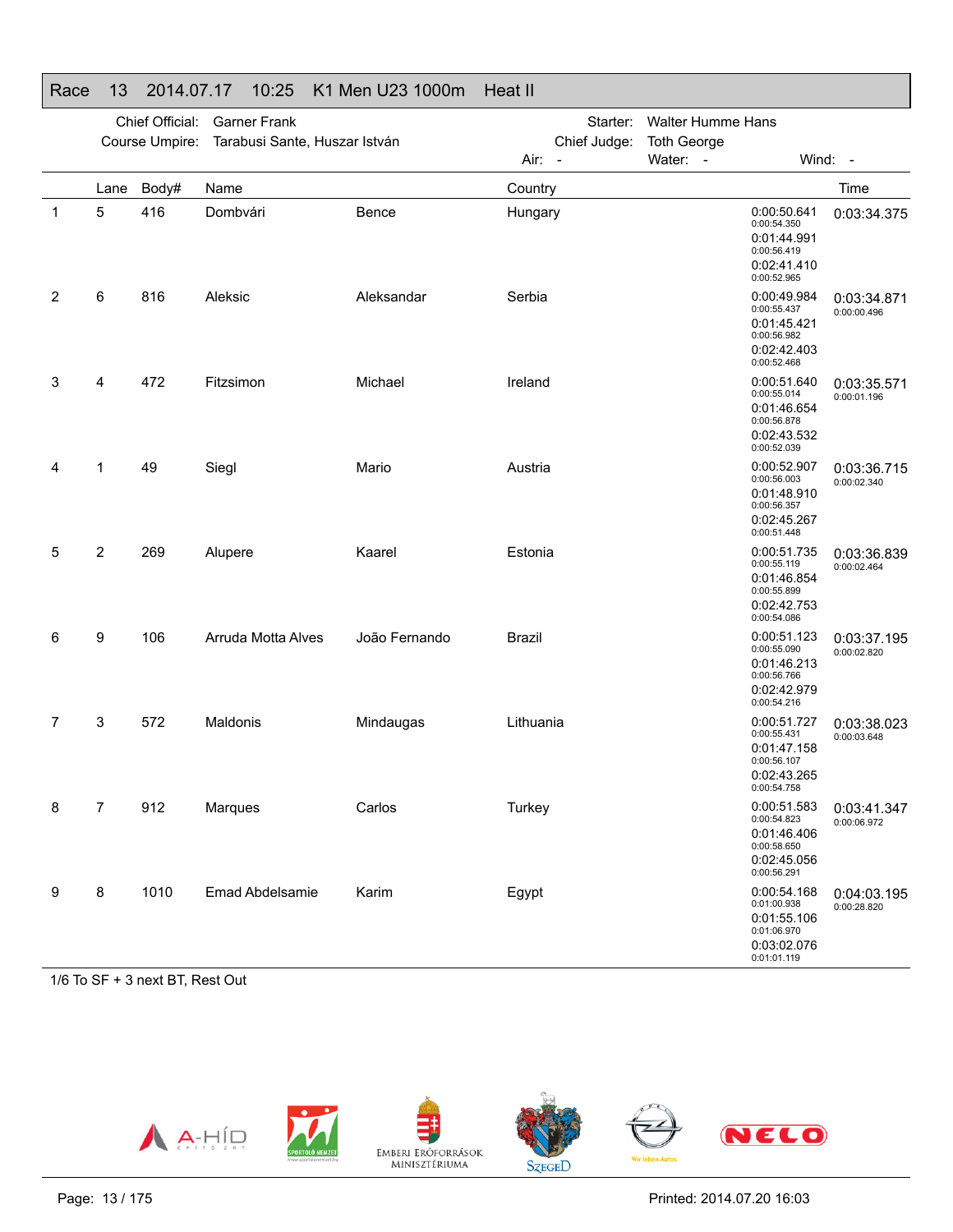|              | Chief Official:<br><b>Garner Frank</b><br>Course Umpire: Cerbelle Jean-luis, Richard Sue |       |              |                   | Starter:<br><b>Walter Humme Hans</b><br>Chief Judge:<br><b>Toth George</b> |          |                                                                                        |                            |
|--------------|------------------------------------------------------------------------------------------|-------|--------------|-------------------|----------------------------------------------------------------------------|----------|----------------------------------------------------------------------------------------|----------------------------|
|              |                                                                                          |       |              |                   | Air: -                                                                     | Water: - |                                                                                        | Wind: -                    |
|              | Lane                                                                                     | Body# | Name         |                   | Country                                                                    |          |                                                                                        | Time                       |
| $\mathbf{1}$ | 5                                                                                        | 45    | Wood         | Jordan            | Australia                                                                  |          | 0:00:49.785<br>0:00:53.381<br>0:01:43.166<br>0:00:56.063<br>0:02:39.229<br>0:00:52.032 | 0:03:31.261                |
| 2            | 4                                                                                        | 346   | Kaiser       | Jochen            | Germany                                                                    |          | 0:00:50.967<br>0:00:54.710<br>0:01:45.677<br>0:00:56.287<br>0:02:41.964<br>0:00:51.197 | 0:03:33.161<br>0:00:01.900 |
| 3            | 6                                                                                        | 617   | Labrada      | Osvaldo           | Mexico                                                                     |          | 0:00:51.082<br>0:00:54.911<br>0:01:45.993<br>0:00:54.521<br>0:02:40.514<br>0:00:52.763 | 0:03:33.277<br>0:00:02.016 |
| 4            | 7                                                                                        | 531   | Golendov     | Ilya              | Kazakhstan                                                                 |          | 0:00:52.111<br>0:00:56.769<br>0:01:48.880<br>0:00:56.844<br>0:02:45.724<br>0:00:52.489 | 0:03:38.213<br>0:00:06.952 |
| 5            | 2                                                                                        | 555   | Ozolinkevics | Markss            | Latvia                                                                     |          | 0:00:54.526<br>0:00:56.942<br>0:01:51.468<br>0:00:56.926<br>0:02:48.394<br>0:00:53.135 | 0:03:41.529<br>0:00:10.268 |
| 6            | 8                                                                                        | 792   | Ooi          | Brandon Wei Cheng | Singapore                                                                  |          | 0:00:53.935<br>0:00:56.513<br>0:01:50.448<br>0:00:58.863<br>0:02:49.311<br>0:00:53.114 | 0:03:42.425<br>0:00:11.164 |
| 7            | 9                                                                                        | 889   | Lin          | Ya-she            | Chinese Taipei                                                             |          | 0:00:52.786<br>0:00:57.814<br>0:01:50.600<br>0:01:01.181<br>0:02:51.781<br>0:00:59.072 | 0:03:50.853<br>0:00:19.592 |
| 8            | 1                                                                                        | 454   | S            | Mohit             | India                                                                      |          | 0:00:54.682<br>0:00:59.243<br>0:01:53.925<br>0:01:01.379<br>0:02:55.304<br>0:00:59.677 | 0:03:54.981<br>0:00:23.720 |
| 9            | 3                                                                                        | 694   | Lopez        | Juan P            | Puerto Rico                                                                |          | 0:00:54.920<br>0:00:57.813<br>0:01:52.733<br>0:01:03.249<br>0:02:55.982<br>0:00:59.195 | 0:03:55.177<br>0:00:23.916 |

## Race 14 2014.07.17 10:32 K1 Men U23 1000m Heat III

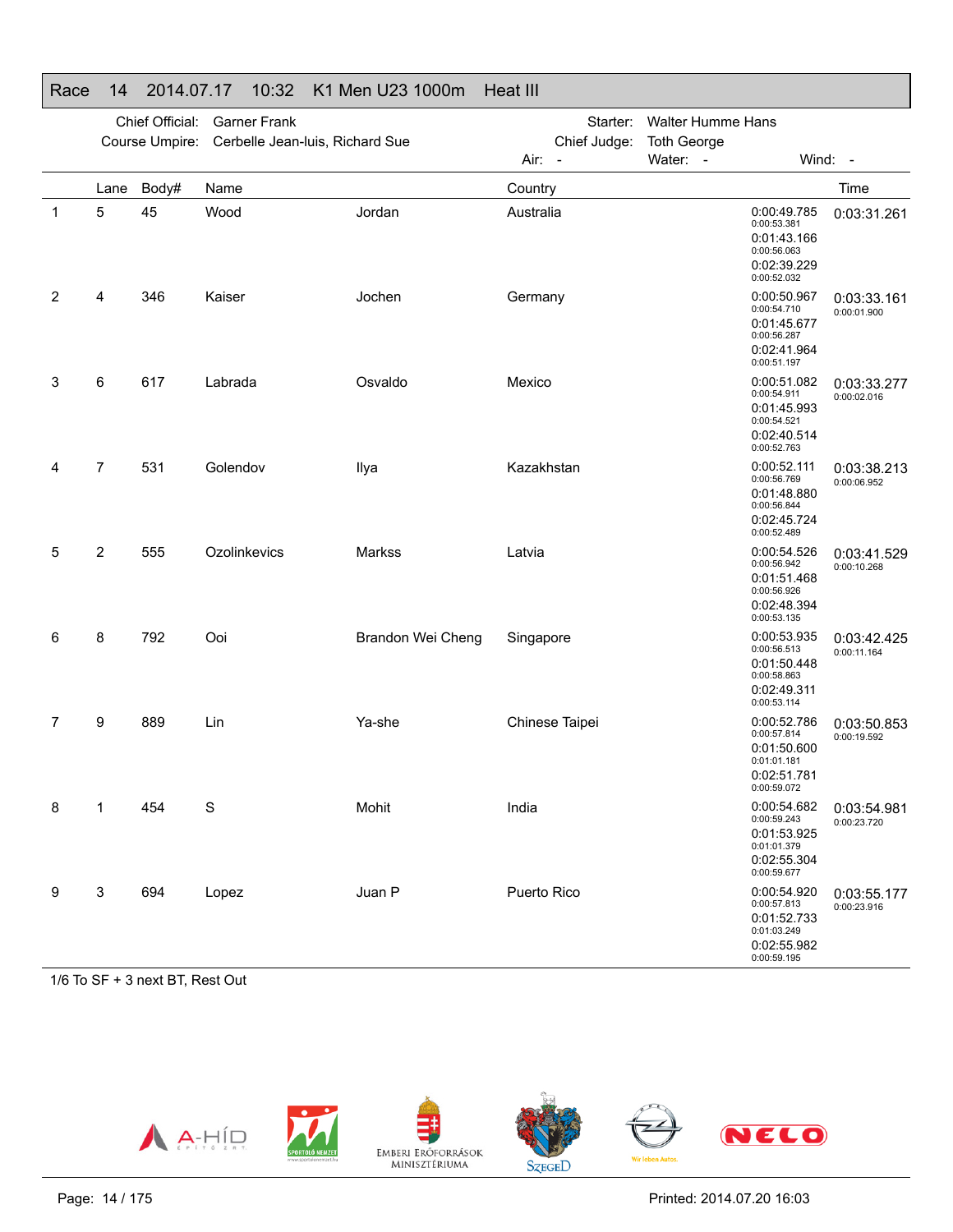### Race 15 2014.07.17 10:39 K1 Men U23 1000m Heat IV

|                |      | Chief Official: | <b>Garner Frank</b>           |              | Starter:                                         | <b>Walter Humme Hans</b>       |                                                                                        |                            |
|----------------|------|-----------------|-------------------------------|--------------|--------------------------------------------------|--------------------------------|----------------------------------------------------------------------------------------|----------------------------|
|                |      | Course Umpire:  | Bogdan Buciu, Naughton Connie |              | Chief Judge:<br>Air:<br>$\overline{\phantom{a}}$ | <b>Toth George</b><br>Water: - |                                                                                        | Wind: -                    |
|                | Lane | Body#           | Name                          |              | Country                                          |                                |                                                                                        | Time                       |
| $\mathbf 1$    | 9    | 465             | Asadi                         | Farzin       | Iran                                             |                                | 0:00:50.565<br>0:00:53.798<br>0:01:44.363<br>0:00:55.160<br>0:02:39.523<br>0:00:52.407 | 0:03:31.930                |
| 2              | 5    | 763             | Chervov                       | Nikolay      | Russia                                           |                                | 0:00:49.530<br>0:00:54.179<br>0:01:43.709<br>0:00:56.478<br>0:02:40.187<br>0:00:51.951 | 0:03:32.138<br>0:00:00.208 |
| 3              | 8    | 719             | Mironescu                     | Constantin   | Romania                                          |                                | 0:00:51.122<br>0:00:54.523<br>0:01:45.645<br>0:00:55.839<br>0:02:41.484<br>0:00:51.022 | 0:03:32.506<br>0:00:00.576 |
| 4              | 4    | 248             | Cabañín                       | Javier       | Spain                                            |                                | 0:00:49.132<br>0:00:53.252<br>0:01:42.384<br>0:00:56.696<br>0:02:39.080<br>0:00:54.354 | 0:03:33.434<br>0:00:01.504 |
| 5              | 6    | 158             | Hughes                        | Marshall     | Canada                                           |                                | 0:00:50.344<br>0:00:54.105<br>0:01:44.449<br>0:00:56.568<br>0:02:41.017<br>0:00:52.865 | 0:03:33.882<br>0:00:01.952 |
| 6              | 3    | 288             | Bayle                         | Pierrick     | France                                           |                                | 0:00:50.672<br>0:00:54.307<br>0:01:44.979<br>0:00:56.249<br>0:02:41.228<br>0:00:53.110 | 0:03:34.338<br>0:00:02.408 |
| $\overline{7}$ | 2    | 128             | Nedyalkov                     | <b>Boris</b> | <b>Bulgaria</b>                                  |                                | 0:00:52.786<br>0:00:54.589<br>0:01:47.375<br>0:00:55.465<br>0:02:42.840<br>0:00:54.054 | 0:03:36.894<br>0:00:04.964 |
| 8              | 1    | 518             | Niioka                        | Koyo         | Japan                                            |                                | 0:00:51.391<br>0:00:57.075<br>0:01:48.466<br>0:00:59.258<br>0:02:47.724<br>0:00:57.094 | 0:03:44.818<br>0:00:12.888 |

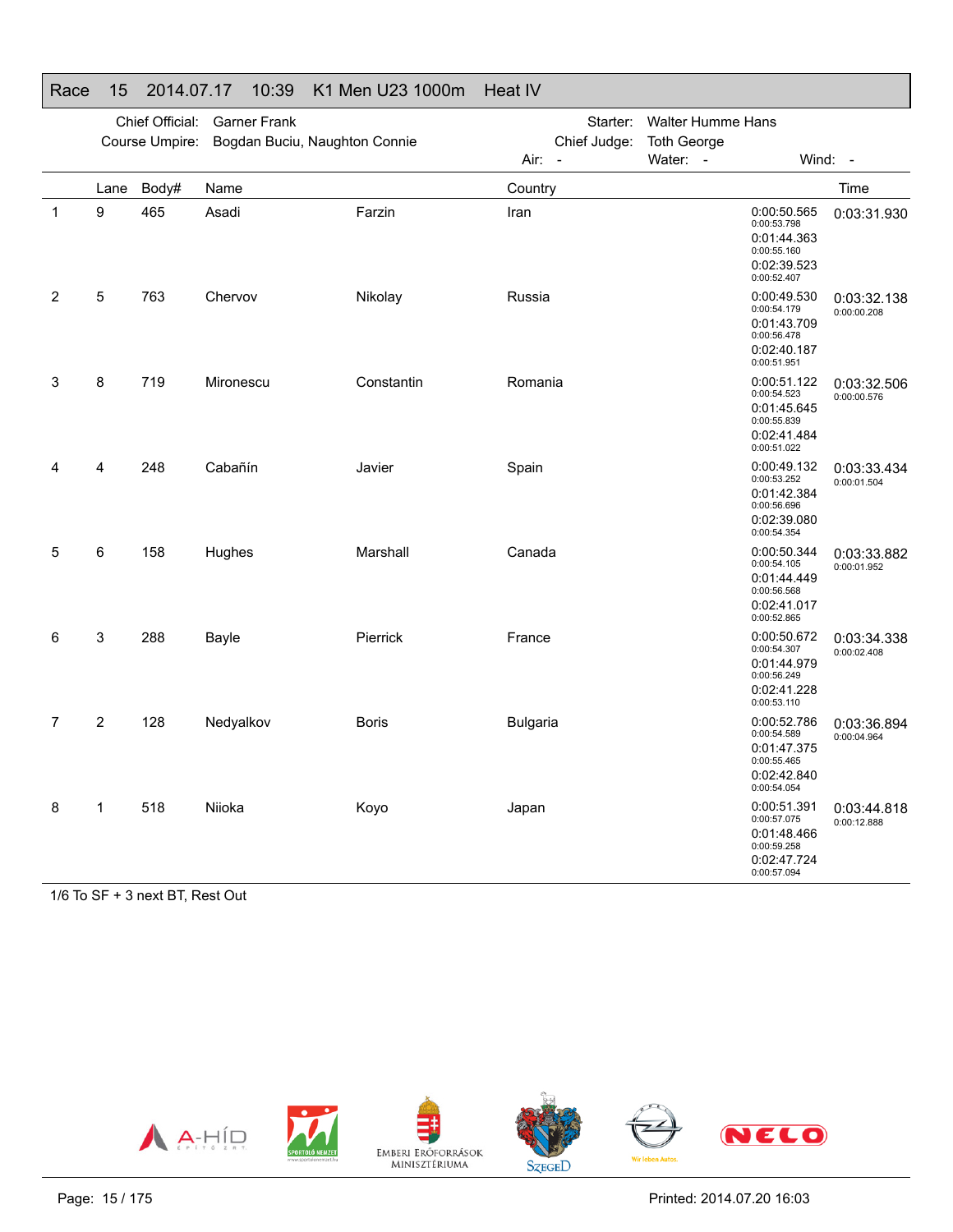### Race 17 2014.07.17 10:53 C1 Men U23 1000m Heat I

|             | Chief Official:<br><b>Garner Frank</b><br>Course Umpire:<br>Cerbelle Jean-luis, Richard Sue |       |                         |            | Starter:                               | Janza Peter                    |                                                                                        |                            |
|-------------|---------------------------------------------------------------------------------------------|-------|-------------------------|------------|----------------------------------------|--------------------------------|----------------------------------------------------------------------------------------|----------------------------|
|             |                                                                                             |       |                         |            | Chief Judge:<br>Air:<br>$\overline{a}$ | <b>Toth George</b><br>Water: - |                                                                                        | Wind: -                    |
|             | Lane                                                                                        | Body# | Name                    |            | Country                                |                                |                                                                                        | Time                       |
| $\mathbf 1$ | 4                                                                                           | 427   | Khaut                   | Kristóf    | Hungary                                |                                | 0:00:57.394<br>0:01:00.292<br>0:01:57.686<br>0:01:02.680<br>0:03:00.366<br>0:01:00.565 | 0:04:00.931                |
| 2           | 1                                                                                           | 171   | Garcia Alegria          | Michael    | Chile                                  |                                | 0:00:56.721<br>0:01:01.404<br>0:01:58.125<br>0:01:07.044<br>0:03:05.169<br>0:00:56.726 | 0:04:01.895<br>0:00:00.964 |
| 3           | 2                                                                                           | 845   | Farkaš                  | Vincent    | Slovakia                               |                                | 0:00:56.582<br>0:01:00.970<br>0:01:57.552<br>0:01:03.715<br>0:03:01.267<br>0:01:02.108 | 0:04:03.375<br>0:00:02.444 |
| 4           | 6                                                                                           | 168   | Tarling                 | Marc       | Canada                                 |                                | 0:00:56.721<br>0:01:01.978<br>0:01:58.699<br>0:01:03.841<br>0:03:02.540<br>0:01:01.051 | 0:04:03.591<br>0:00:02.660 |
| 5           | 5                                                                                           | 553   | Lescinskis              | Staņislavs | Latvia                                 |                                | 0:00:59.946<br>0:01:03.006<br>0:02:02.952<br>0:01:01.678<br>0:03:04.630<br>0:00:59.797 | 0:04:04.427<br>0:00:03.496 |
| 6           | 7                                                                                           | 271   | Karlson                 | Joosep     | Estonia                                |                                | 0:01:01.332<br>0:01:01.841<br>0:02:03.173<br>0:01:03.790<br>0:03:06.963<br>0:00:59.064 | 0:04:06.027<br>0:00:05.096 |
| 7           | 8                                                                                           | 107   | Do Sacramento<br>Amorim | Mateus     | Brazil                                 |                                | 0:00:57.213<br>0:01:03.558<br>0:02:00.771<br>0:01:07.283<br>0:03:08.054<br>0:01:00.965 | 0:04:09.019<br>0:00:08.088 |
| 8           | 3                                                                                           | 955   | Delio                   | Manuel     | Uruguay                                |                                | 0:01:11.785<br>0:01:20.180<br>0:02:31.965<br>0:01:20.221<br>0:03:52.186<br>0:01:13.050 | 0:05:05.236<br>0:01:04.305 |

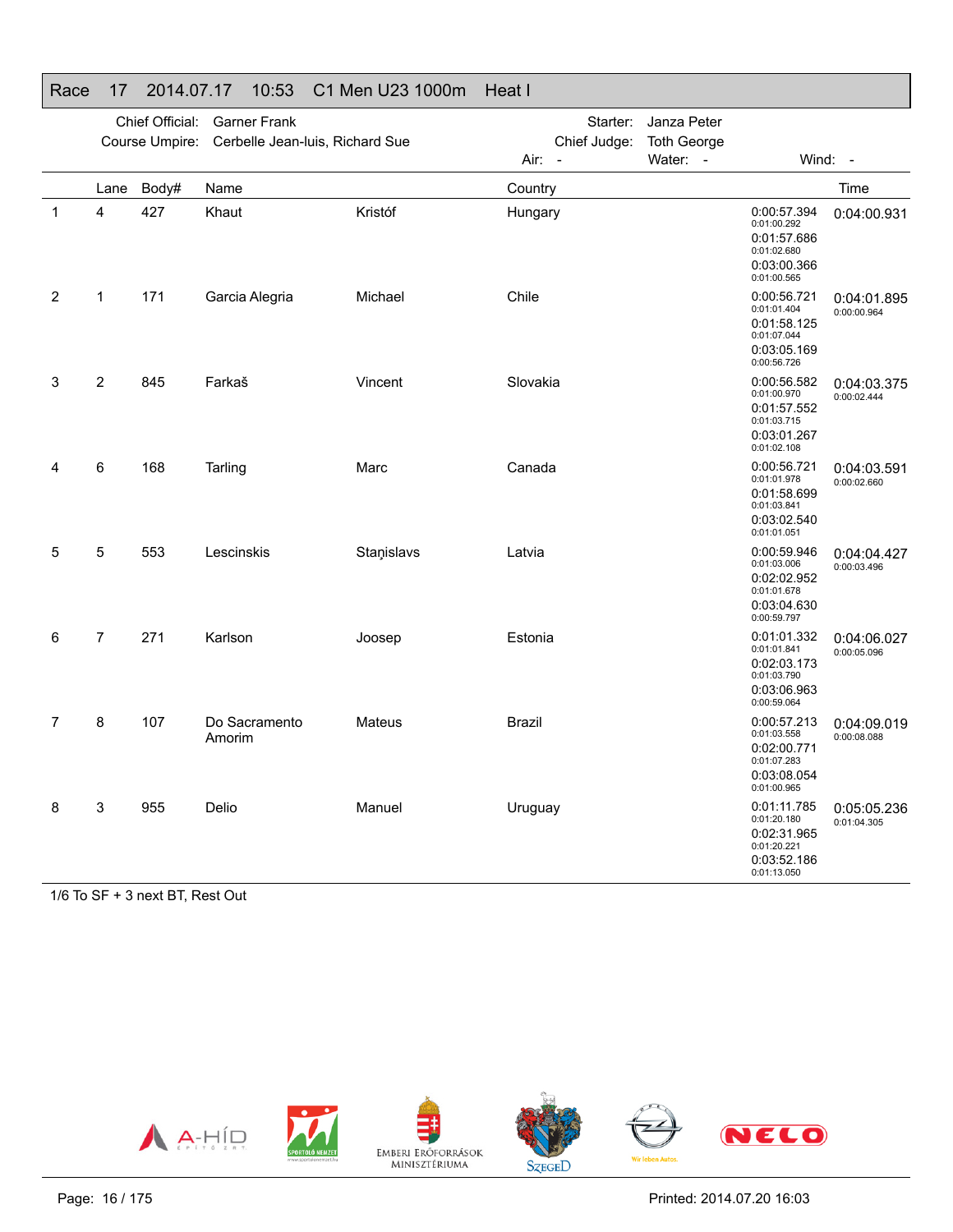## Race 18 2014.07.17 11:00 C1 Men U23 1000m Heat II

|                |                | Chief Official:<br>Course Umpire: | <b>Garner Frank</b><br>Bogdan Buciu, Naughton Connie |                | Starter:<br>Janza Peter<br>Chief Judge:<br><b>Toth George</b> |                                                                                                                      |
|----------------|----------------|-----------------------------------|------------------------------------------------------|----------------|---------------------------------------------------------------|----------------------------------------------------------------------------------------------------------------------|
|                |                |                                   |                                                      |                | Water: -<br>Air: -                                            | Wind: $-$                                                                                                            |
|                | Lane           | Body#                             | Name                                                 |                | Country                                                       | Time                                                                                                                 |
| 1              | 2              | 504                               | Tacchini                                             | Carlo          | Italy                                                         | 0:00:55.095<br>0:03:56.269<br>0:01:01.214<br>0:01:56.309<br>0:01:02.562<br>0:02:58.871<br>0:00:57.398                |
| $\overline{2}$ | 4              | 351                               | Mueller                                              | Michael        | Germany                                                       | 0:00:56.336<br>0:03:57.061<br>0:01:01.413<br>0:00:00.792<br>0:01:57.749<br>0:01:02.278<br>0:03:00.027<br>0:00:57.034 |
| 3              | 5              | 662                               | <b>Dubiak</b>                                        | Bartosz        | Poland                                                        | 0:00:57.083<br>0:03:59.169<br>0:01:01.274<br>0:00:02.900<br>0:01:58.357<br>0:01:02.167<br>0:03:00.524<br>0:00:58.645 |
| 4              | $\overline{7}$ | 826                               | Mladezic                                             | Strahinja      | Serbia                                                        | 0:00:56.280<br>0:04:07.385<br>0:01:03.852<br>0:00:11.116<br>0:02:00.132<br>0:01:03.515<br>0:03:03.647<br>0:01:03.738 |
| 5              | 6              | 979                               | <b>Ross</b>                                          | lan            | United States of America                                      | 0:00:59.365<br>0:04:08.249<br>0:01:03.556<br>0:00:11.980<br>0:02:02.921<br>0:01:02.445<br>0:03:05.366<br>0:01:02.883 |
| 6              | 3              | 132                               | Velkov                                               | Daniel         | <b>Bulgaria</b>                                               | 0:00:59.048<br>0:04:10.229<br>0:01:03.873<br>0:00:13.960<br>0:02:02.921<br>0:01:04.344<br>0:03:07.265<br>0:01:02.964 |
| $\overline{7}$ | 8<br>$ -$      | 232<br>. <b>. .</b> .             | Gonzalez Branda<br>$\sim$ $\sim$                     | Vicente Jordan | Ecuador                                                       | 0:01:01.554<br>0:04:12.293<br>0:01:02.342<br>0:00:16.024<br>0:02:03.896<br>0:01:06.508<br>0:03:10.404<br>0:01:01.889 |

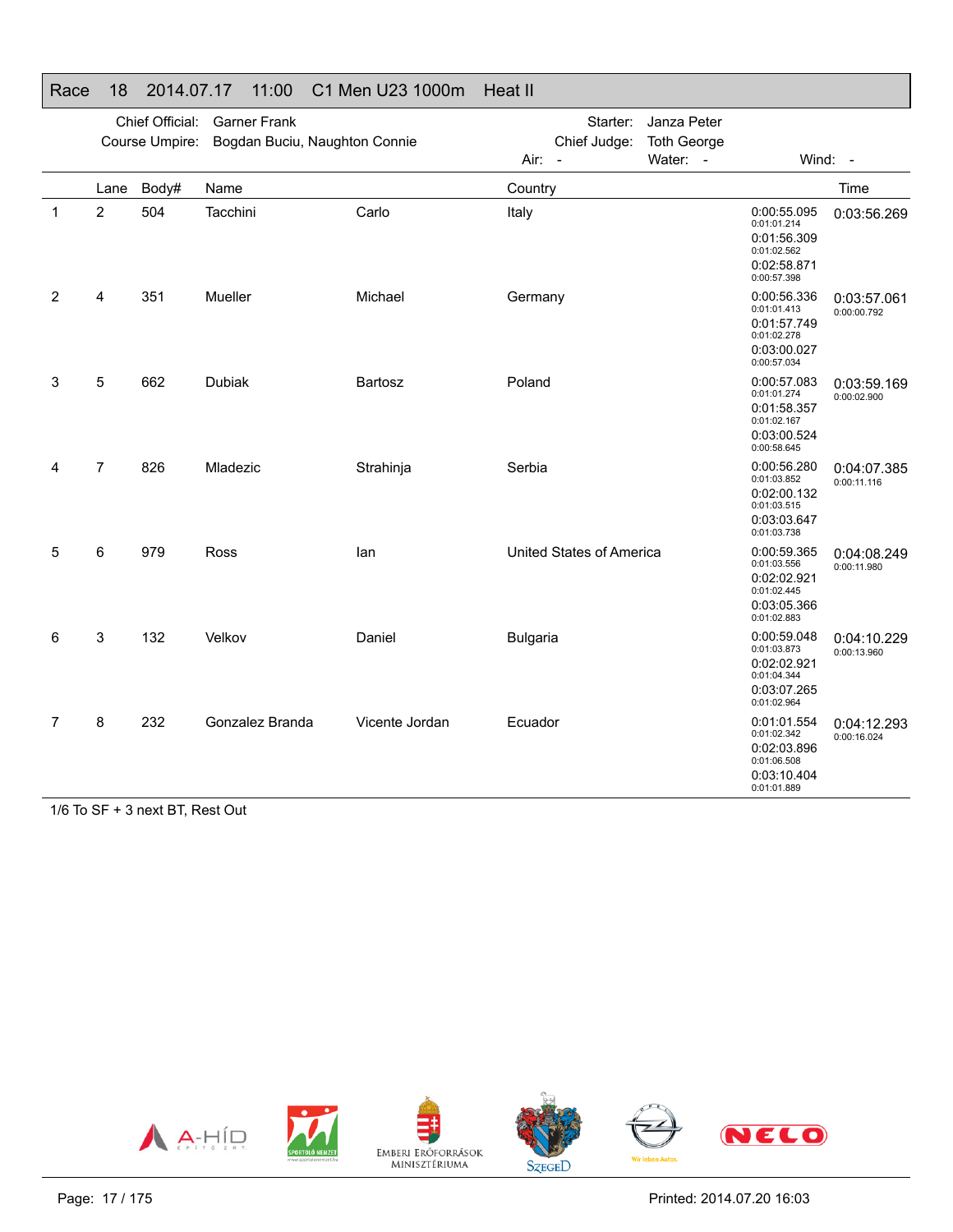|             |                | Chief Official: | <b>Garner Frank</b>                          |                 |            | Starter:                 | Janza Peter        |                                                                                        |                            |
|-------------|----------------|-----------------|----------------------------------------------|-----------------|------------|--------------------------|--------------------|----------------------------------------------------------------------------------------|----------------------------|
|             |                |                 | Course Umpire: Tarabusi Sante, Huszar István |                 |            | Chief Judge:             | <b>Toth George</b> |                                                                                        |                            |
|             |                |                 |                                              |                 | Air:       | $\overline{\phantom{a}}$ | Water: -           |                                                                                        | Wind: -                    |
|             | Lane           | Body#           | Name                                         |                 | Country    |                          |                    |                                                                                        | Time                       |
| $\mathbf 1$ | 2              | 191             | Fuksa                                        | Martin          |            | <b>Czech Republic</b>    |                    | 0:00:54.767<br>0:00:59.880<br>0:01:54.647<br>0:01:01.984<br>0:02:56.631<br>0:00:56.817 | 0:03:53.448                |
| 2           | 3              | 603             | Tarnovskyi                                   | Oleg            | Moldova    |                          |                    | 0:00:54.779<br>0:01:01.482<br>0:01:56.261<br>0:01:03.198<br>0:02:59.459<br>0:00:55.009 | 0:03:54.468<br>0:00:01.020 |
| 3           | 5              | 767             | Ishmukhamedov                                | Rasul           | Russia     |                          |                    | 0:00:55.741<br>0:00:59.443<br>0:01:55.184<br>0:01:01.569<br>0:02:56.753<br>0:00:58.067 | 0:03:54.820<br>0:00:01.372 |
| 4           | 6              | 998             | <b>Tukhtasin Ugli</b>                        | <b>Nurislom</b> | Uzbekistan |                          |                    | 0:00:58.076<br>0:00:59.250<br>0:01:57.326<br>0:01:01.388<br>0:02:58.714<br>0:00:57.846 | 0:03:56.560<br>0:00:03.112 |
| 5           | 8              | 469             | Mojalali Moghaddam<br>Foumani                | Adel            | Iran       |                          |                    | 0:00:57.079<br>0:01:01.018<br>0:01:58.097<br>0:01:03.504<br>0:03:01.601<br>0:00:59.531 | 0:04:01.132<br>0:00:07.684 |
| 6           | 4              | 289             | Beugnet                                      | Romain          | France     |                          |                    | 0:00:58.232<br>0:01:02.258<br>0:02:00.490<br>0:01:03.935<br>0:03:04.425<br>0:00:57.079 | 0:04:01.504<br>0:00:08.056 |
| 7           | $\overline{7}$ | 722             | Paul                                         | Pricop          | Romania    |                          |                    | 0:00:57.663<br>0:01:04.485<br>0:02:02.148<br>0:01:10.942<br>0:03:13.090<br>0:01:07.898 | 0:04:20.988<br>0:00:27.540 |
| 8           | 1              | 624             | Chamaune                                     | Mussa           |            | Republica Mozambic       |                    | 0:01:08.893<br>0:01:19.146<br>0:02:28.039<br>0:01:22.606<br>0:03:50.645<br>0:01:17.303 | 0:05:07.948<br>0:01:14.500 |

#### Race 19 2014.07.17 11:07 C1 Men U23 1000m Heat III

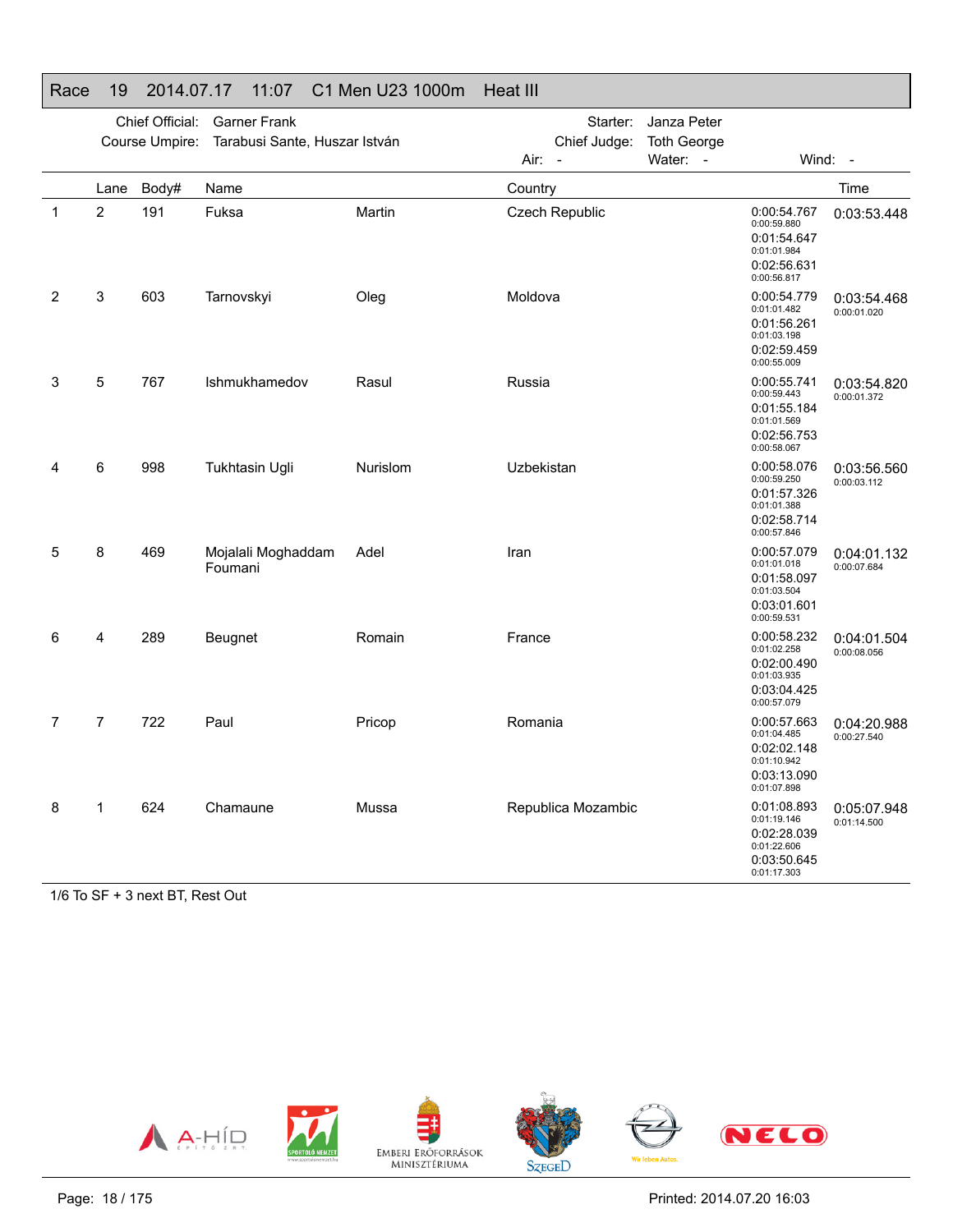### Race 20 2014.07.17 11:14 C1 Men U23 1000m Heat IV

|                | Chief Official:<br><b>Garner Frank</b><br>Course Umpire:<br>Cerbelle Jean-luis, Richard Sue |       |            |              |                                  | Starter:     | Janza Peter                    |                                                                                        |                            |
|----------------|---------------------------------------------------------------------------------------------|-------|------------|--------------|----------------------------------|--------------|--------------------------------|----------------------------------------------------------------------------------------|----------------------------|
|                |                                                                                             |       |            |              | Air:<br>$\overline{\phantom{a}}$ | Chief Judge: | <b>Toth George</b><br>Water: - |                                                                                        | Wind: -                    |
|                | Lane                                                                                        | Body# | Name       |              | Country                          |              |                                |                                                                                        | Time                       |
| $\mathbf 1$    | 4                                                                                           | 537   | Yemelyanov | Sergey       | Kazakhstan                       |              |                                | 0:00:55.679<br>0:00:59.702<br>0:01:55.381<br>0:01:02.738<br>0:02:58.119<br>0:01:00.705 | 0:03:58.824                |
| 2              | 8                                                                                           | 932   | Altukhov   | Pavlo        | Ukraine                          |              |                                | 0:00:58.755<br>0:01:00.139<br>0:01:58.894<br>0:01:01.201<br>0:03:00.095<br>0:00:59.045 | 0:03:59.140<br>0:00:00.316 |
| 3              | 2                                                                                           | 54    | Matviychuk | Taras        | Azerbaijan                       |              |                                | 0:00:55.825<br>0:01:00.645<br>0:01:56.470<br>0:01:03.140<br>0:02:59.610<br>0:01:00.850 | 0:04:00.460<br>0:00:01.636 |
| 4              | 5                                                                                           | 257   | Moutahir   | Mosshine     | Spain                            |              |                                | 0:00:58.263<br>0:01:01.985<br>0:02:00.248<br>0:01:02.520<br>0:03:02.768<br>0:01:02.404 | 0:04:05.172<br>0:00:06.348 |
| 5              | 6                                                                                           | 453   | Philem     | Ibungo Singh | India                            |              |                                | 0:01:02.558<br>0:01:05.675<br>0:02:08.233<br>0:01:08.197<br>0:03:16.430<br>0:01:03.634 | 0:04:20.064<br>0:00:21.240 |
| 6              | 3                                                                                           | 886   | Hung       | Yu-jen       | Chinese Taipei                   |              |                                | 0:01:03.340<br>0:01:07.519<br>0:02:10.859<br>0:01:07.880<br>0:03:18.739<br>0:01:02.441 | 0:04:21.180<br>0:00:22.356 |
| $\overline{7}$ | $\overline{7}$                                                                              | 648   | Macaranas  | Hermie       | Philippines                      |              |                                | 0:01:04.674<br>0:01:10.454<br>0:02:15.128<br>0:01:12.731<br>0:03:27.859<br>0:01:04.929 | 0:04:32.788<br>0:00:33.964 |

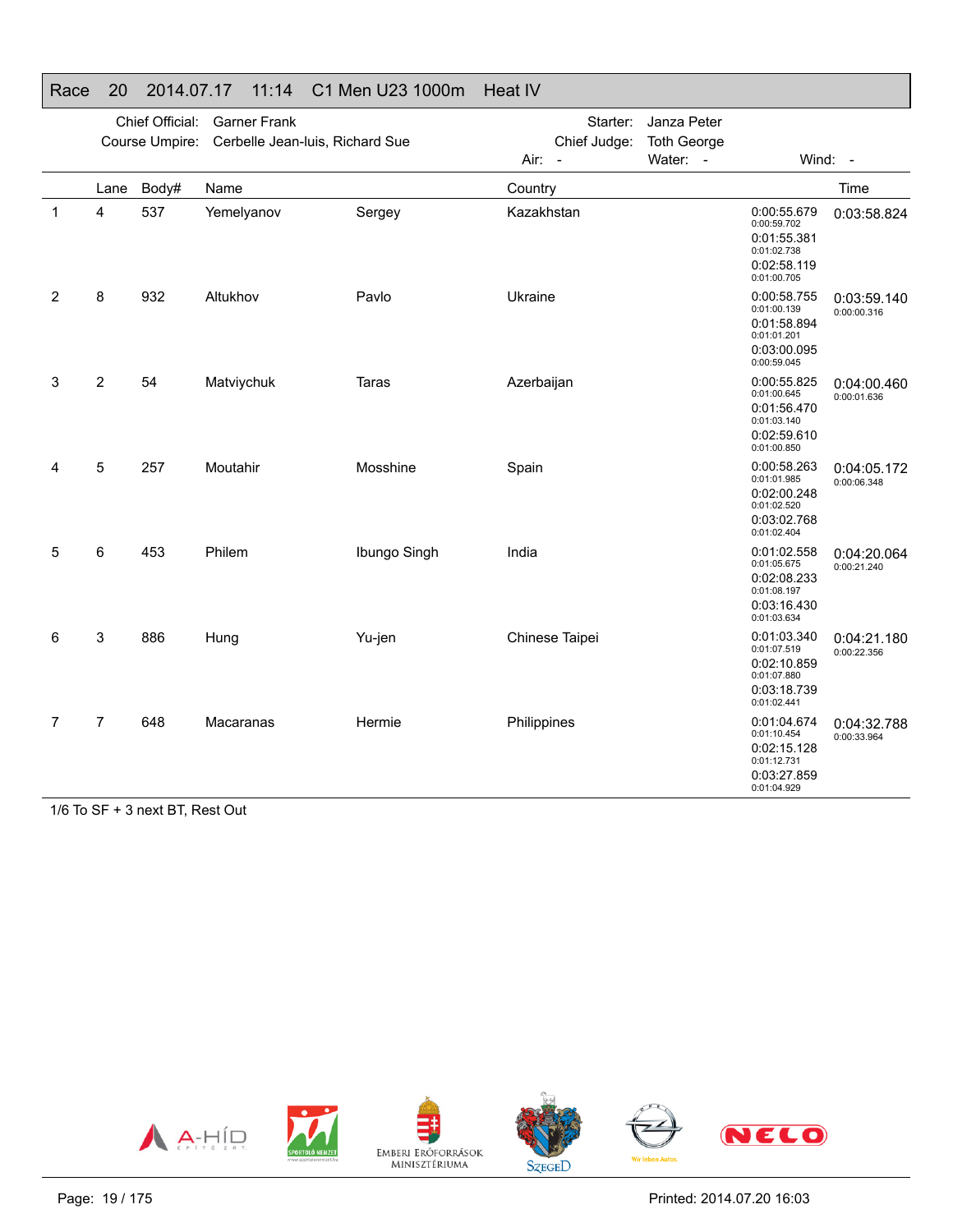|   |                | Chief Official:<br>Course Umpire: | <b>Garner Frank</b><br>Bogdan Buciu, Naughton Connie |                        | Starter:<br>Chief Judge:<br>Air:<br>$\overline{\phantom{a}}$ | Kasprzak Bartlomiej<br><b>Toth George</b><br>Water: -                                  | Wind: -                    |
|---|----------------|-----------------------------------|------------------------------------------------------|------------------------|--------------------------------------------------------------|----------------------------------------------------------------------------------------|----------------------------|
|   | Lane           | Body#                             | Name                                                 |                        | Country                                                      |                                                                                        | Time                       |
| 1 | 5              | 420<br>428                        | Gergely<br>Koleszár                                  | Olivér<br>Mátyás       | Hungary<br>Hungary                                           | 0:00:46.521<br>0:00:51.068<br>0:01:37.589<br>0:00:51.205<br>0:02:28.794<br>0:00:46.957 | 0:03:15.751                |
| 2 | 4              | 765<br>761                        | Gusev<br>Blintsov                                    | Oleg<br>Vladislav      | Russia<br>Russia                                             | 0:00:46.786<br>0:00:52.601<br>0:01:39.387<br>0:00:52.536<br>0:02:31.923<br>0:00:44.104 | 0:03:16.027<br>0:00:00.276 |
| 3 | 6              | 85<br>87                          | Daineka<br>Ivanou                                    | Stanislau<br>Ivan      | <b>Belarus</b><br><b>Belarus</b>                             | 0:00:47.048<br>0:00:50.162<br>0:01:37.210<br>0:00:53.513<br>0:02:30.723<br>0:00:50.840 | 0:03:21.563<br>0:00:05.812 |
| 4 | 8              | 205<br>201                        | Zavrel<br>Skladal                                    | Jakub<br>Filip         | Czech Republic<br><b>Czech Republic</b>                      | 0:00:47.286<br>0:00:51.321<br>0:01:38.607<br>0:00:53.391<br>0:02:31.998<br>0:00:51.653 | 0:03:23.651<br>0:00:07.900 |
| 5 | 3              | 906<br>916                        | <b>Balci</b><br>Zmen                                 | Yavuz Selim<br>Mustafa | Turkey<br>Turkey                                             | 0:00:48.576<br>0:00:51.636<br>0:01:40.212<br>0:00:54.474<br>0:02:34.686<br>0:00:50.969 | 0:03:25.655<br>0:00:09.904 |
| 6 | $\overline{c}$ | 831<br>823                        | Stojanovic<br>Levnajic                               | Ivan<br>Nikola         | Serbia<br>Serbia                                             | 0:00:48.320<br>0:00:53.412<br>0:01:41.732<br>0:00:55.036<br>0:02:36.768<br>0:00:49.891 | 0:03:26.659<br>0:00:10.908 |
| 7 | 9              | 584<br>582                        | Zaldokas<br><b>Tirilis</b>                           | Donatas<br>Mantas      | Lithuania<br>Lithuania                                       | 0:00:48.065<br>0:00:53.335<br>0:01:41.400<br>0:00:55.596<br>0:02:36.996<br>0:00:50.675 | 0:03:27.671<br>0:00:11.920 |
| 8 | 1              | 595<br>598                        | Garaz<br>Nasco                                       | Constantin<br>Leonid   | Moldova<br>Moldova                                           | 0:00:49.660<br>0:00:54.305<br>0:01:43.965<br>0:00:56.523<br>0:02:40.488<br>0:00:53.507 | 0:03:33.995<br>0:00:18.244 |
| 9 | $\overline{7}$ | 450<br>455                        | Batham<br>Shokeen                                    | Virendra<br>Sumit      | India<br>India                                               | 0:00:53.445<br>0:00:59.925<br>0:01:53.370<br>0:01:00.499<br>0:02:53.869<br>0:00:58.150 | 0:03:52.019<br>0:00:36.268 |

#### Race 21 2014.07.17 11:21 K2 Men Junior 1000m Heat I

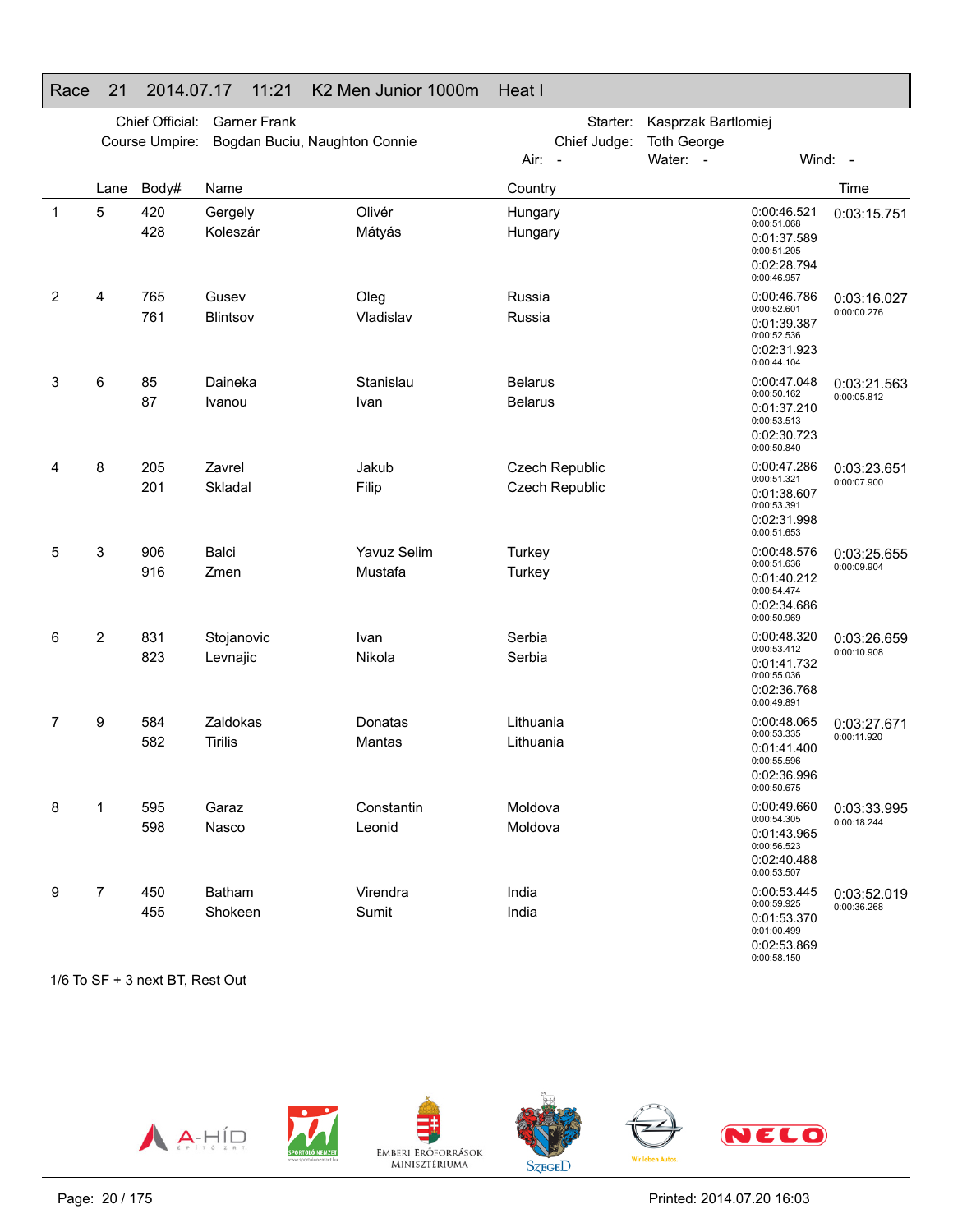|   | Chief Official:<br><b>Garner Frank</b><br>Course Umpire:<br>Tarabusi Sante, Huszar István |            |                              |                              | Starter:<br>Chief Judge:                     | Kasprzak Bartlomiej<br><b>Toth George</b>                                              |                            |
|---|-------------------------------------------------------------------------------------------|------------|------------------------------|------------------------------|----------------------------------------------|----------------------------------------------------------------------------------------|----------------------------|
|   |                                                                                           |            |                              |                              | Air:<br>$\overline{\phantom{a}}$             | Water:<br>$\sim$                                                                       | Wind:<br>$\sim$            |
|   | Lane                                                                                      | Body#      | Name                         |                              | Country                                      |                                                                                        | Time                       |
| 1 | $\mathbf{1}$                                                                              | 321<br>318 | Kirschstein-smith<br>Haws    | Samuel<br>Edmund             | <b>Great Britain</b><br><b>Great Britain</b> | 0:00:46.629<br>0:00:50.243<br>0:01:36.872<br>0:00:51.994<br>0:02:28.866<br>0:00:50.763 | 0:03:19.629                |
| 2 | 6                                                                                         | 293<br>300 | Le Bon<br>Sikora             | Maxime<br>Jean               | France<br>France                             | 0:00:47.146<br>0:00:50.970<br>0:01:38.116<br>0:00:53.292<br>0:02:31.408<br>0:00:50.269 | 0:03:21.677<br>0:00:02.048 |
| 3 | 3                                                                                         | 711<br>723 | Ciodar<br>Sandulescu         | Stefan<br>George             | Romania<br>Romania                           | 0:00:47.598<br>0:00:51.807<br>0:01:39.405<br>0:00:52.376<br>0:02:31.781<br>0:00:49.952 | 0:03:21.733<br>0:00:02.104 |
| 4 | 4                                                                                         | 851<br>857 | Nemček<br>Zalka              | Martin<br>Csaba              | Slovakia<br>Slovakia                         | 0:00:46.836<br>0:00:52.055<br>0:01:38.891<br>0:00:53.407<br>0:02:32.298<br>0:00:51.003 | 0:03:23.301<br>0:00:03.672 |
| 5 | 5                                                                                         | 807<br>806 | Šmit<br>Šmit                 | Rok<br>Jan                   | Slovenia<br>Slovenia                         | 0:00:47.878<br>0:00:51.752<br>0:01:39.630<br>0:00:54.479<br>0:02:34.109<br>0:00:49.580 | 0:03:23.689<br>0:00:04.060 |
| 6 | 7                                                                                         | 516        | Misawa                       | Ryota                        | Japan                                        | 0:00:48.347                                                                            | 0:03:33.657                |
|   |                                                                                           | 515        | Matsuda                      | Ren                          | Japan                                        | 0:00:55.478<br>0:01:43.825<br>0:00:57.619<br>0:02:41.444<br>0:00:52.213                | 0:00:14.028                |
| 7 | 8                                                                                         | 368<br>366 | Chrysikos<br><b>Basdanis</b> | <b>Nikolaos</b><br>Dionysios | Greece<br>Greece                             | 0:00:50.299<br>0:00:54.663<br>0:01:44.962<br>0:00:56.979<br>0:02:41.941<br>0:00:52.288 | 0:03:34.229<br>0:00:14.600 |
| 8 | 2                                                                                         | 381<br>382 | Yin<br>Wong                  | Chu Kun<br>Tak Yuen          | Hong Kong<br>Hong Kong                       | 0:00:55.230<br>0:01:05.620<br>0:02:00.850<br>0:01:05.976<br>0:03:06.826<br>0:01:02.723 | 0:04:09.549<br>0:00:49.920 |

#### Race 22 2014.07.17 11:28 K2 Men Junior 1000m Heat II

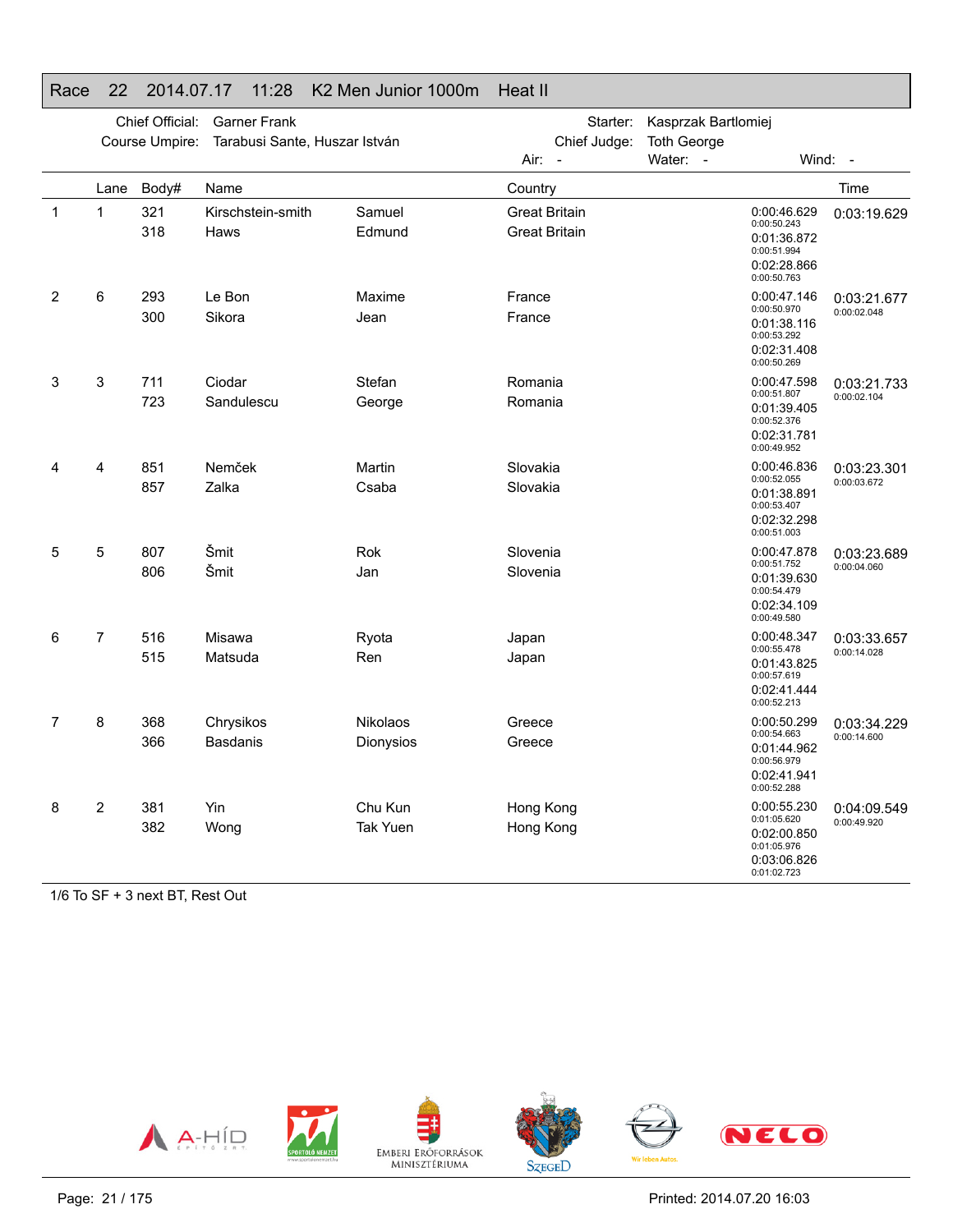|                | Chief Official:<br><b>Garner Frank</b><br>Cerbelle Jean-luis, Richard Sue<br>Course Umpire: |            |                             |                                    | Starter:<br>Chief Judge:         | Kasprzak Bartlomiej<br><b>Toth George</b> |                                                                                        |                            |
|----------------|---------------------------------------------------------------------------------------------|------------|-----------------------------|------------------------------------|----------------------------------|-------------------------------------------|----------------------------------------------------------------------------------------|----------------------------|
|                |                                                                                             |            |                             |                                    | Air:<br>$\sim$                   | Water: -                                  |                                                                                        | Wind: $-$                  |
|                | Lane                                                                                        | Body#      | Name                        |                                    | Country                          |                                           |                                                                                        | Time                       |
| 1              | 6                                                                                           | 34<br>38   | Fitzsimmons<br>Mc Tavish    | Riley<br>Simon                     | Australia<br>Australia           |                                           | 0:00:45.824<br>0:00:50.849<br>0:01:36.673<br>0:00:52.634<br>0:02:29.307<br>0:00:49.851 | 0:03:19.158                |
| $\overline{2}$ | 5                                                                                           | 222<br>217 | Nielsen<br>Dagnæs           | Tommas<br>Jonathan                 | Denmark<br>Denmark               |                                           | 0:00:47.796<br>0:00:50.357<br>0:01:38.153<br>0:00:52.466<br>0:02:30.619<br>0:00:50.731 | 0:03:21.350<br>0:00:02.192 |
| 3              | $\overline{7}$                                                                              | 63<br>60   | Cox<br><b>Broekx</b>        | Daan<br>Neel                       | Belgium<br>Belgium               |                                           | 0:00:48.457<br>0:00:53.133<br>0:01:41.590<br>0:00:53.386<br>0:02:34.976<br>0:00:48.950 | 0:03:23.926<br>0:00:04.768 |
| 4              | 4                                                                                           | 680<br>668 | Wyczolkowski<br>Kolaszewski | Jakub<br>Cezary                    | Poland<br>Poland                 |                                           | 0:00:46.574<br>0:00:52.165<br>0:01:38.739<br>0:00:54.787<br>0:02:33.526<br>0:00:51.300 | 0:03:24.826<br>0:00:05.668 |
| 5              | $\overline{2}$                                                                              | 153<br>151 | Fast<br><b>Brent</b>        | Eric Benjamin<br>Alexander William | Canada<br>Canada                 |                                           | 0:00:47.181<br>0:00:53.025<br>0:01:40.206<br>0:00:55.484<br>0:02:35.690<br>0:00:51.496 | 0:03:27.186<br>0:00:08.028 |
| 6              | 1                                                                                           | 554<br>552 | Ozolinkevics<br>Lasmanis    | Filips<br><b>Rinalds</b>           | Latvia<br>Latvia                 |                                           | 0:00:49.340<br>0:00:52.866<br>0:01:42.206<br>0:00:55.764<br>0:02:37.970<br>0:00:55.024 | 0:03:32.994<br>0:00:13.836 |
| 7              | 8                                                                                           | 893<br>894 | Wang<br>Weng                | Tse-yu<br>Chieh-sen                | Chinese Taipei<br>Chinese Taipei |                                           | 0:00:51.702<br>0:00:55.806<br>0:01:47.508<br>0:00:58.883<br>0:02:46.391<br>0:00:56.635 | 0:03:43.026<br>0:00:23.868 |
| 8              | 3                                                                                           | 794<br>786 | Seah<br>Cheng               | David Yujie<br>Reuven Ryui Wern    | Singapore<br>Singapore           |                                           | 0:00:52.290<br>0:00:59.656<br>0:01:51.946<br>0:01:02.570<br>0:02:54.516<br>0:01:05.494 | 0:04:00.010<br>0:00:40.852 |

#### Race 23 2014.07.17 11:35 K2 Men Junior 1000m Heat III

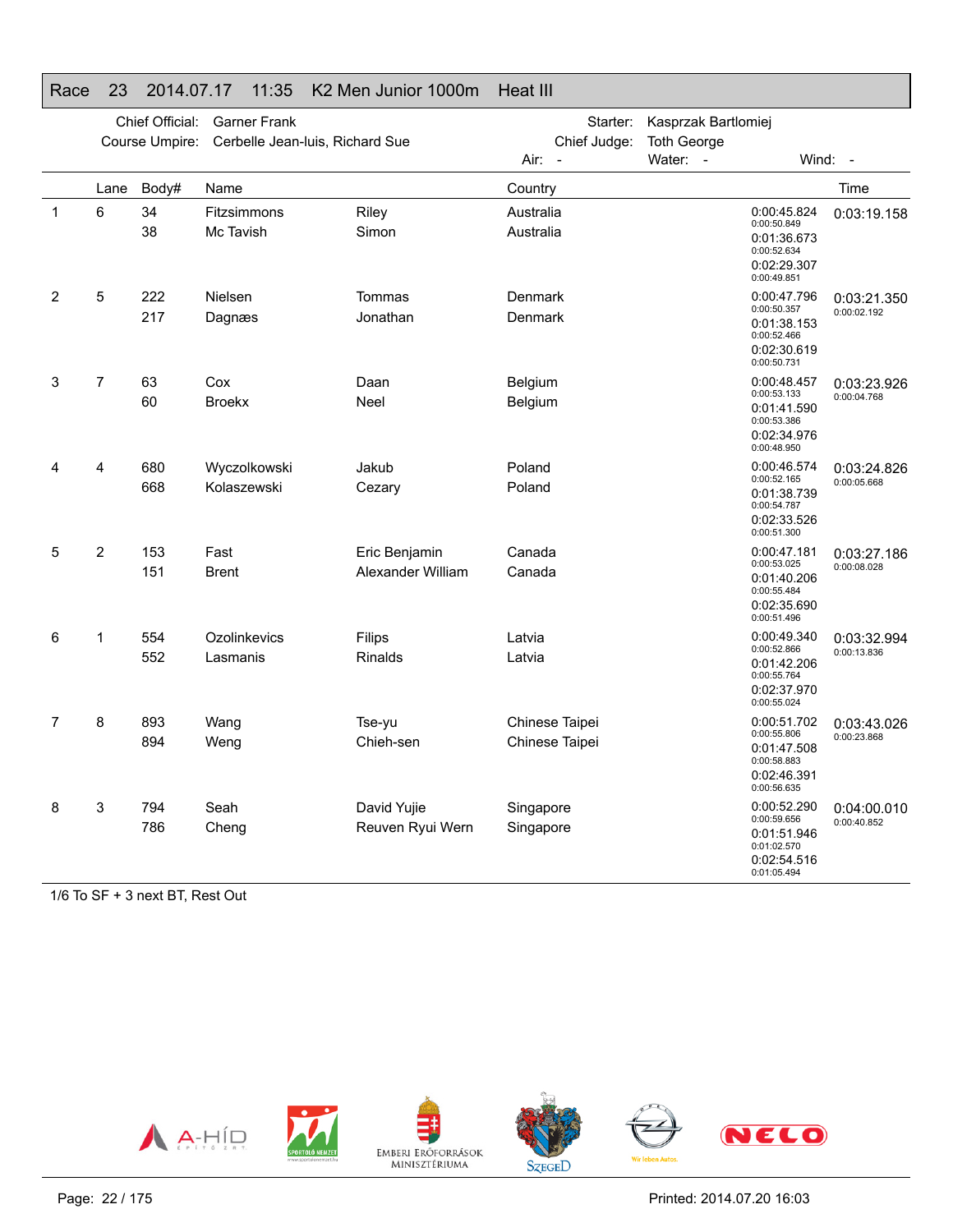|   | Chief Official:<br><b>Garner Frank</b><br>Course Umpire:<br>Bogdan Buciu, Naughton Connie |              |                         | Starter:<br>Chief Judge:  | Kasprzak Bartlomiej<br><b>Toth George</b>            |                      |                                                                                        |                            |
|---|-------------------------------------------------------------------------------------------|--------------|-------------------------|---------------------------|------------------------------------------------------|----------------------|----------------------------------------------------------------------------------------|----------------------------|
|   |                                                                                           |              |                         |                           | Air:<br>$\overline{\phantom{a}}$                     | Water:<br>$\sim$ $-$ |                                                                                        | Wind: -                    |
|   | Lane                                                                                      | Body#        | Name                    |                           | Country                                              |                      |                                                                                        | Time                       |
| 1 | 5                                                                                         | 350<br>352   | Lemke<br>Poth           | Max<br>Marc               | Germany<br>Germany                                   |                      | 0:00:45.823<br>0:00:49.962<br>0:01:35.785<br>0:00:52.721<br>0:02:28.506<br>0:00:52.011 | 0:03:20.517                |
| 2 | 4                                                                                         | 267<br>265   | Vázquez<br>Silva        | Pedro<br>Cristian         | Spain<br>Spain                                       |                      | 0:00:46.073<br>0:00:51.639<br>0:01:37.712<br>0:00:56.131<br>0:02:33.843<br>0:00:49.114 | 0:03:22.957<br>0:00:02.440 |
| 3 | $\overline{c}$                                                                            | 957<br>953   | Sebastián<br>Cabrera    | Delgado<br>Julian         | Uruguay<br>Uruguay                                   |                      | 0:00:51.308<br>0:00:52.590<br>0:01:43.898<br>0:00:50.630<br>0:02:34.528<br>0:00:49.509 | 0:03:24.037<br>0:00:03.520 |
| 4 | $\overline{7}$                                                                            | 498<br>499   | Pagliarini<br>Riccardi  | Demis<br>Giorgio          | Italy<br>Italy                                       |                      | 0:00:46.471<br>0:00:52.937<br>0:01:39.408<br>0:00:55.389<br>0:02:34.797<br>0:00:50.392 | 0:03:25.189<br>0:00:04.672 |
| 5 | 3                                                                                         | 618<br>616   | Peña<br>Figueroa        | Omar<br>Mauricio          | Mexico<br>Mexico                                     |                      | 0:00:47.745<br>0:00:52.116<br>0:01:39.861<br>0:00:54.531<br>0:02:34.392<br>0:00:51.437 | 0:03:25.829<br>0:00:05.312 |
| 6 | 6                                                                                         | 970<br>971   | Cross-whiter<br>Errez   | <b>Miles</b><br>Nathaniel | United States of America<br>United States of America |                      | 0:00:48.618<br>0:00:55.932<br>0:01:44.550<br>0:00:56.005<br>0:02:40.555<br>0:00:55.118 | 0:03:35.673<br>0:00:15.156 |
| 7 | 8                                                                                         | 620<br>621   | Atanasovski<br>Djuteski | Klaudio<br>Nikola         | Macedonia<br>Macedonia                               |                      | 0:00:56.297<br>0:01:01.676<br>0:01:57.973<br>0:01:04.988<br>0:03:02.961<br>0:01:01.000 | 0:04:03.961<br>0:00:43.444 |
|   | 1                                                                                         | 1001<br>1003 | Canache<br>Montoya      | Johan<br>Juan             | Venezuela<br>Venezuela                               |                      |                                                                                        | Did not start              |

#### Race 24 2014.07.17 11:42 K2 Men Junior 1000m Heat IV

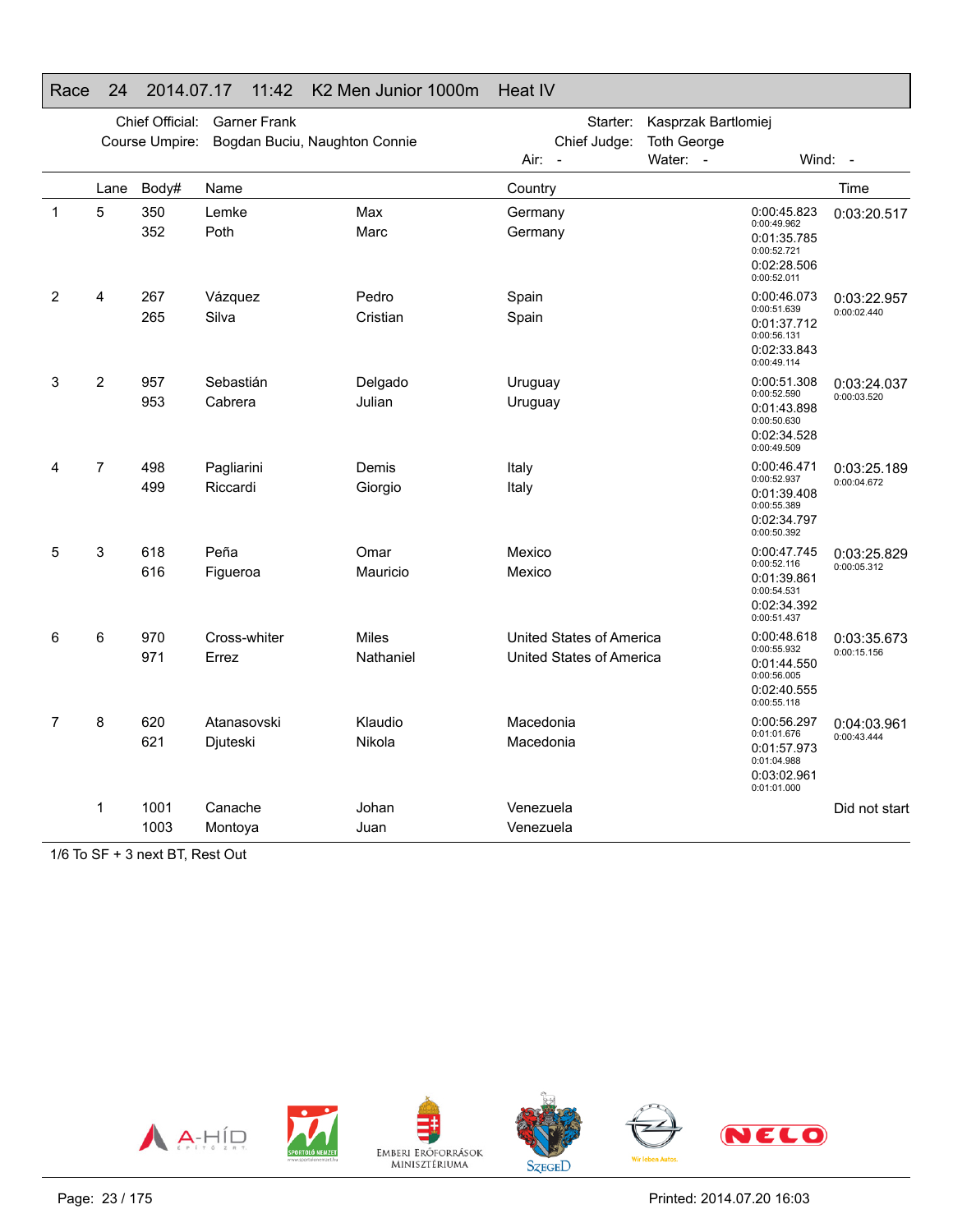|                | Chief Official:<br><b>Garner Frank</b><br>Course Umpire:<br>Tarabusi Sante, Huszar István |            |                       |                                   | Starter:<br>Chief Judge:         | <b>Walter Humme Hans</b><br><b>Toth George</b> |                                                                                        |                            |
|----------------|-------------------------------------------------------------------------------------------|------------|-----------------------|-----------------------------------|----------------------------------|------------------------------------------------|----------------------------------------------------------------------------------------|----------------------------|
|                |                                                                                           |            |                       |                                   | Air:<br>$\overline{\phantom{a}}$ | Water: -                                       |                                                                                        | Wind: -                    |
|                | Lane                                                                                      | Body#      | Name                  |                                   | Country                          |                                                |                                                                                        | Time                       |
| -1             | 5                                                                                         | 410<br>421 | Balla<br>Hajdu        | Levente Gellért<br>Jonatán Dániel | Hungary<br>Hungary               |                                                | 0:00:50.837<br>0:00:57.474<br>0:01:48.311<br>0:00:59.092<br>0:02:47.403<br>0:00:56.208 | 0:03:43.611                |
| $\overline{2}$ | 6                                                                                         | 615<br>619 | Camilo<br>Ramirez     | Marcos<br>Martin                  | Mexico<br>Mexico                 |                                                | 0:00:54.719<br>0:00:58.140<br>0:01:52.859<br>0:00:58.118<br>0:02:50.977<br>0:00:53.902 | 0:03:44.879<br>0:00:01.268 |
| 3              | 7                                                                                         | 292<br>296 | Joyez<br>Leonard      | Timothée<br>Loic                  | France<br>France                 |                                                | 0:00:55.910<br>0:00:58.881<br>0:01:54.791<br>0:00:57.888<br>0:02:52.679<br>0:00:56.132 | 0:03:48.811<br>0:00:05.200 |
| 4              | 3                                                                                         | 551<br>550 | Kundzins<br>Kundzins  | Guntis<br>Guntars                 | Latvia<br>Latvia                 |                                                | 0:00:55.171<br>0:00:57.849<br>0:01:53.020<br>0:01:00.208<br>0:02:53.228<br>0:00:56.327 | 0:03:49.555<br>0:00:05.944 |
| 5              | 1                                                                                         | 255<br>249 | Martínez<br>Figueiras | Francesc<br>Rogelio               | Spain<br>Spain                   |                                                | 0:00:55.141<br>0:00:59.240<br>0:01:54.381<br>0:00:58.477<br>0:02:52.858<br>0:00:56.873 | 0:03:49.731<br>0:00:06.120 |
| 6              | $\overline{2}$                                                                            | 520<br>521 | Sakurai<br>Sato       | Takeshi<br>Hiroyuki               | Japan<br>Japan                   |                                                | 0:00:54.245<br>0:00:58.456<br>0:01:52.701<br>0:01:01.352<br>0:02:54.053<br>0:00:58.026 | 0:03:52.079<br>0:00:08.468 |
| $\overline{7}$ | 4                                                                                         | 164<br>161 | Mccormick<br>Leahy    | lan<br>John (jack) Gavin          | Canada<br>Canada                 |                                                | 0:00:55.792<br>0:00:56.916<br>0:01:52.708<br>0:00:59.716<br>0:02:52.424<br>0:01:01.115 | 0:03:53.539<br>0:00:09.928 |

#### Race 25 2014.07.17 11:49 C2 Men Junior 1000m Heat I

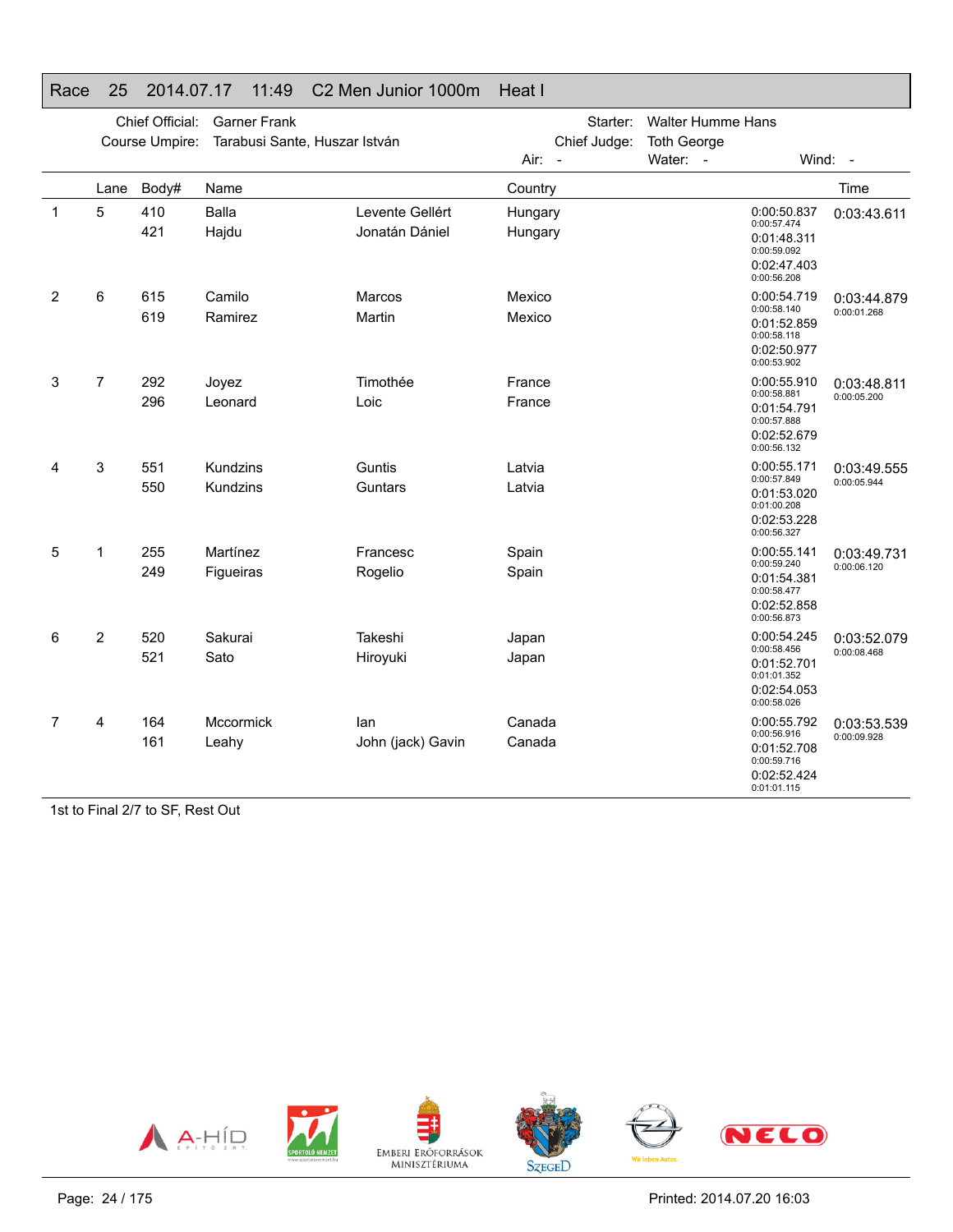|   |                | Chief Official:<br>Course Umpire: | <b>Garner Frank</b><br>Cerbelle Jean-luis, Richard Sue |                                  | Starter:<br>Chief Judge:                             | <b>Walter Humme Hans</b><br><b>Toth George</b> |                                                                                         |                            |
|---|----------------|-----------------------------------|--------------------------------------------------------|----------------------------------|------------------------------------------------------|------------------------------------------------|-----------------------------------------------------------------------------------------|----------------------------|
|   |                |                                   |                                                        |                                  | Air: -                                               | Water: -                                       |                                                                                         | Wind: -                    |
|   | Lane           | Body#                             | Name                                                   |                                  | Country                                              |                                                |                                                                                         | Time                       |
| 1 | 4              | 708<br>725                        | Carp<br><b>Strat</b>                                   | Leonid Valentin<br>Stefan Andrei | Romania<br>Romania                                   |                                                | 0:00:52.376<br>0:00:55.072<br>0:01:47.448<br>0:00:57.732<br>0:02:45.180<br>0:00:55.176  | 0:03:40.356                |
| 2 | 5              | 779<br>766                        | Sharov<br>Isaev                                        | Dmitrii<br>Iliya                 | Russia<br>Russia                                     |                                                | 0:00:53.233<br>0:00:56.649<br>0:01:49.882<br>0:00:57.461<br>0:02:47.343<br>0:00:57.461  | 0:03:44.804<br>0:00:04.448 |
| 3 | 6              | 342<br>354                        | Gebhardt<br>Scheibner                                  | Felix<br><b>Conrad Robin</b>     | Germany<br>Germany                                   |                                                | 0:00:55.255<br>0:00:57.973<br>0:01:53.228<br>0:00:58.586<br>0:02:51.814<br>0:00:56.722  | 0:03:48.536<br>0:00:08.180 |
| 4 | $\overline{2}$ | 370<br>369                        | Karypidis<br>Dimopoulos                                | Giannis<br>Stefanos              | Greece<br>Greece                                     |                                                | 0:00:56.773<br>0:01:00.698<br>0:01:57.471<br>0:01:02.592<br>0:03:00.063<br>0:01:00.693  | 0:04:00.756<br>0:00:20.400 |
| 5 | 8              | 977<br>981                        | North<br>Tieman                                        | Erik<br>William Haydon           | United States of America<br>United States of America |                                                | 0:00:57.814<br>0:01:01.981<br>0:01:59.795<br>0:01:05.455<br>0:03:05.250<br>0:01:00.798  | 0:04:06.048<br>0:00:25.692 |
| 6 | $\overline{7}$ | 567<br>566                        | Jursenas<br>Janciukovicius                             | Gytautas<br>Andrius              | Lithuania<br>Lithuania                               |                                                | 0:01:00.273<br>0:01:09.754<br>0:02:10.027<br>0:01:09.197<br>0:03:19.224<br>0:01:00.832  | 0:04:20.056<br>0:00:39.700 |
|   | 3              | 172<br>173                        | Pavez<br>Vera                                          | Patricio<br>Cristian             | Chile<br>Chile                                       |                                                | 0:00:57.629<br>0:01:09.522<br>0:02:07.151<br>0:01:09.660<br>0:03:16.811<br>23:56:43.189 | Disqualified               |

#### Race 26 2014.07.17 11:56 C2 Men Junior 1000m Heat II

1st to Final 2/7 to SF, Rest Out Lane 3 is out of lane. Boat 3.disqualified!

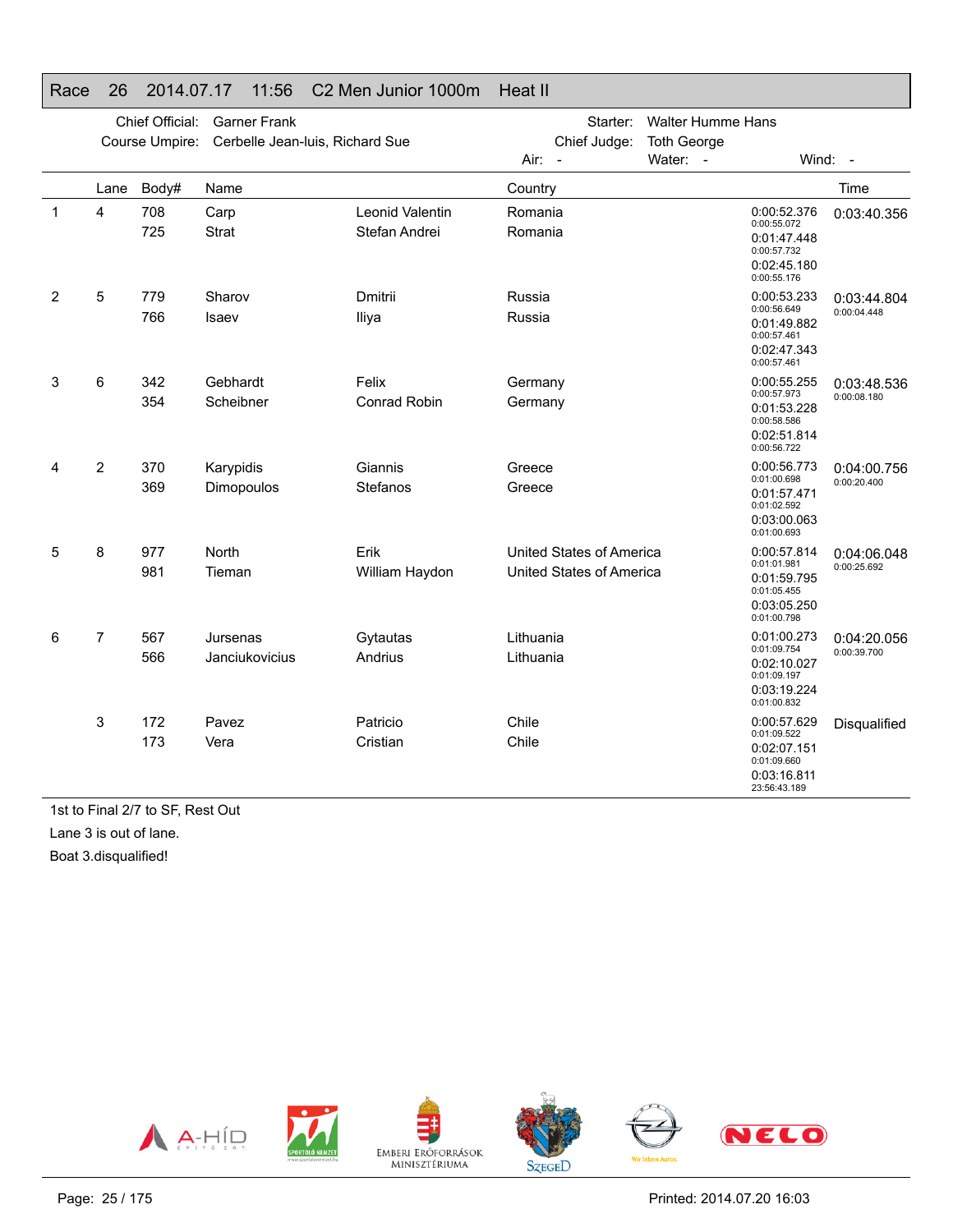|                |      | Chief Official: | <b>Garner Frank</b>           |                      | Starter:                         | <b>Walter Humme Hans</b> |                                                                                        |                            |
|----------------|------|-----------------|-------------------------------|----------------------|----------------------------------|--------------------------|----------------------------------------------------------------------------------------|----------------------------|
|                |      | Course Umpire:  | Bogdan Buciu, Naughton Connie |                      | Chief Judge:                     | <b>Toth George</b>       |                                                                                        |                            |
|                |      |                 |                               |                      | $Air: -$                         | Water: -                 | Wind: -                                                                                |                            |
|                | Lane | Body#           | Name                          |                      | Country                          |                          |                                                                                        | Time                       |
| $\mathbf{1}$   | 4    | 667<br>664      | Kitewski<br>Holdak            | Aleksander<br>Marcel | Poland<br>Poland                 |                          | 0:00:51.849<br>0:00:55.418<br>0:01:47.267<br>0:00:57.315<br>0:02:44.582<br>0:00:57.625 | 0:03:42.207                |
| $\overline{2}$ | 5    | 933<br>945      | Byzu<br>Romanenko             | Boryslav<br>Serhii   | Ukraine<br>Ukraine               |                          | 0:00:52.197<br>0:00:58.919<br>0:01:51.116<br>0:01:01.822<br>0:02:52.938<br>0:00:57.489 | 0:03:50.427<br>0:00:08.220 |
| 3              | 2    | 600<br>592      | Oprea<br>Cerchina             | llie<br>Adrian       | Moldova<br>Moldova               |                          | 0:00:53.825<br>0:00:59.408<br>0:01:53.233<br>0:01:00.327<br>0:02:53.560<br>0:00:57.943 | 0:03:51.503<br>0:00:09.296 |
| 4              | 8    | 90<br>91        | Kryshneu<br>Lapata            | Aliaksei<br>Dzmitry  | <b>Belarus</b><br><b>Belarus</b> |                          | 0:00:55.651<br>0:00:58.511<br>0:01:54.162<br>0:01:02.241<br>0:02:56.403<br>0:00:58.860 | 0:03:55.263<br>0:00:13.056 |
| 5              | 7    | 887<br>885      | Lai<br>Chien                  | Kuan-chieh<br>Wen-yi | Chinese Taipei<br>Chinese Taipei |                          | 0:00:58.876<br>0:01:00.385<br>0:01:59.261<br>0:01:01.304<br>0:03:00.565<br>0:00:57.506 | 0:03:58.071<br>0:00:15.864 |
| 6              | 6    | 956<br>954      | Lapaz<br>Corujo               | Michael<br>Numa      | Uruguay<br>Uruguay               |                          | 0:01:05.487<br>0:01:11.269<br>0:02:16.756<br>0:01:10.821<br>0:03:27.577<br>0:01:03.298 | 0:04:30.875<br>0:00:48.668 |

#### Race 27 2014.07.17 12:03 C2 Men Junior 1000m Heat III

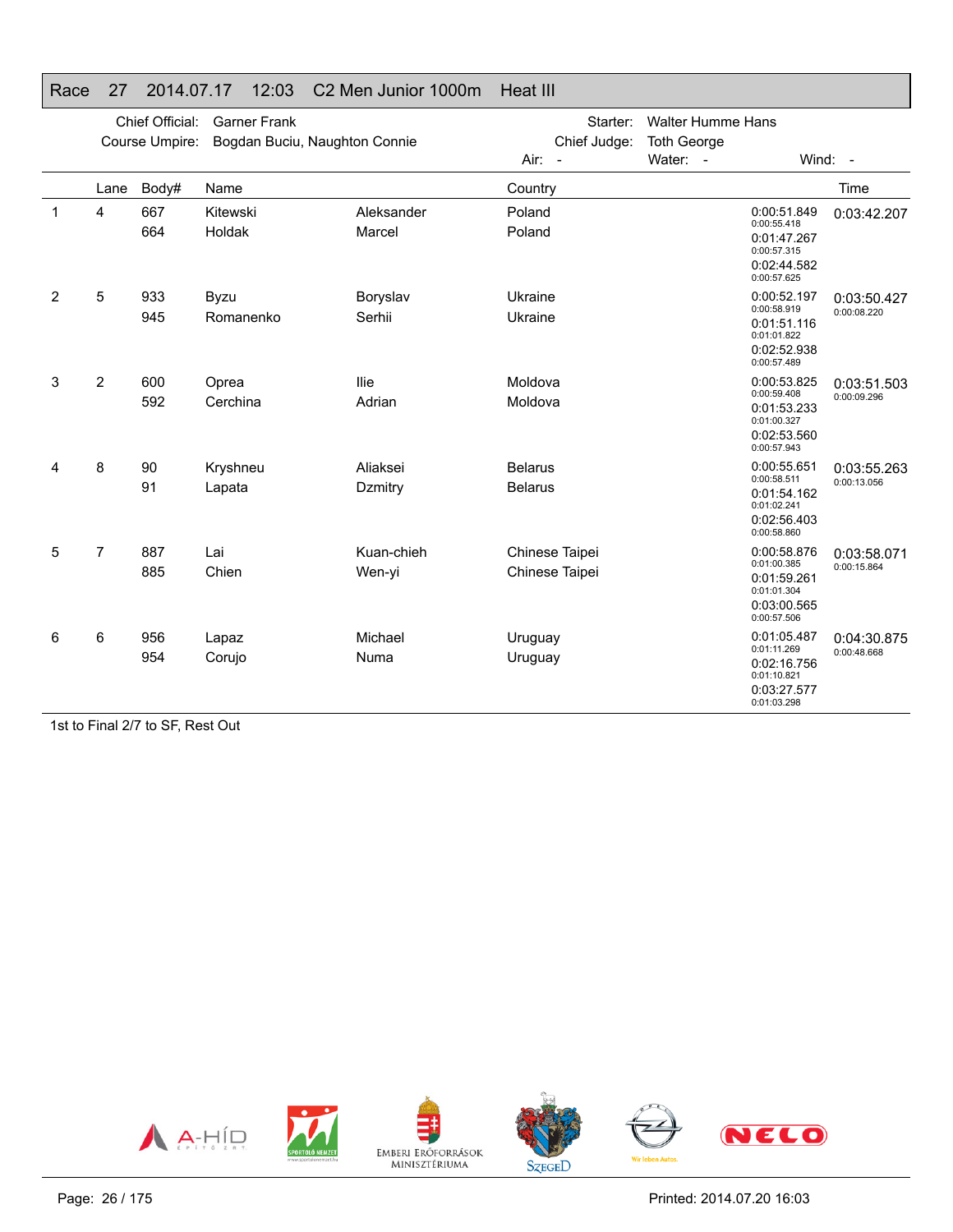|              |                | Chief Official: | <b>Garner Frank</b>           |                     | Starter:                         | Janza Peter        |                                                                                        |                            |
|--------------|----------------|-----------------|-------------------------------|---------------------|----------------------------------|--------------------|----------------------------------------------------------------------------------------|----------------------------|
|              |                | Course Umpire:  | Tarabusi Sante, Huszar István |                     | Chief Judge:                     | <b>Toth George</b> |                                                                                        |                            |
|              |                |                 |                               |                     | Air:<br>$\overline{\phantom{a}}$ | Water: -           |                                                                                        | Wind: -                    |
|              | Lane           | Body#           | Name                          |                     | Country                          |                    |                                                                                        | Time                       |
| $\mathbf{1}$ | 5              | 425<br>414      | Hufnágel<br>Ceiner            | Tibor<br>Benjámin   | Hungary<br>Hungary               |                    | 0:00:45.491<br>0:00:48.030<br>0:01:33.521<br>0:00:51.068<br>0:02:24.589<br>0:00:50.892 | 0:03:15.481                |
| 2            | 4              | 43<br>30        | Rypp<br><b>Booth</b>          | Glenn<br>Michael    | Australia<br>Australia           |                    | 0:00:44.911<br>0:00:49.095<br>0:01:34.006<br>0:00:52.083<br>0:02:26.089<br>0:00:50.188 | 0:03:16.277<br>0:00:00.796 |
| 3            | 3              | 850<br>848      | Mysak<br>Linka                | Denis<br>Tibor      | Slovakia<br>Slovakia             |                    | 0:00:46.221<br>0:00:50.929<br>0:01:37.150<br>0:00:50.739<br>0:02:27.889<br>0:00:50.088 | 0:03:17.977<br>0:00:02.496 |
| 4            | 1              | 800<br>801      | Apollonio<br>Blazevic         | Alan<br>Simon       | Slovenia<br>Slovenia             |                    | 0:00:47.492<br>0:00:52.005<br>0:01:39.497<br>0:00:50.388<br>0:02:29.885<br>0:00:48.380 | 0:03:18.265<br>0:00:02.784 |
| 5            | $\overline{c}$ | 991<br>997      | Ibragimov<br>Seityagyayev     | Vilyam<br>Marlen    | Uzbekistan<br>Uzbekistan         |                    | 0:00:48.323<br>0:00:50.707<br>0:01:39.030<br>0:00:50.647<br>0:02:29.677<br>0:00:49.852 | 0:03:19.529<br>0:00:04.048 |
| 6            | 6              | 637<br>643      | Fitzgerald<br>Quickenden      | Jarrod<br>Zac       | New Zealand<br>New Zealand       |                    | 0:00:46.893<br>0:00:49.857<br>0:01:36.750<br>0:00:52.243<br>0:02:28.993<br>0:00:50.868 | 0:03:19.861<br>0:00:04.380 |
| 7            | 8              | 11<br>17        | Lascano<br>Vernice            | Manuel<br>Agustín   | Argentina<br>Argentina           |                    | 0:00:47.974<br>0:00:50.890<br>0:01:38.864<br>0:00:52.847<br>0:02:31.711<br>0:00:48.374 | 0:03:20.085<br>0:00:04.604 |
| 8            | 7              | 364<br>375      | Antoniou<br>Vidalis           | Dimitrios<br>Loukas | Greece<br>Greece                 |                    | 0:00:46.662<br>0:00:55.150<br>0:01:41.812<br>0:01:05.006<br>0:02:46.818<br>0:01:00.935 | 0:03:47.753<br>0:00:32.272 |

#### Race 28 2014.07.17 12:10 K2 Men U23 1000m Heat I

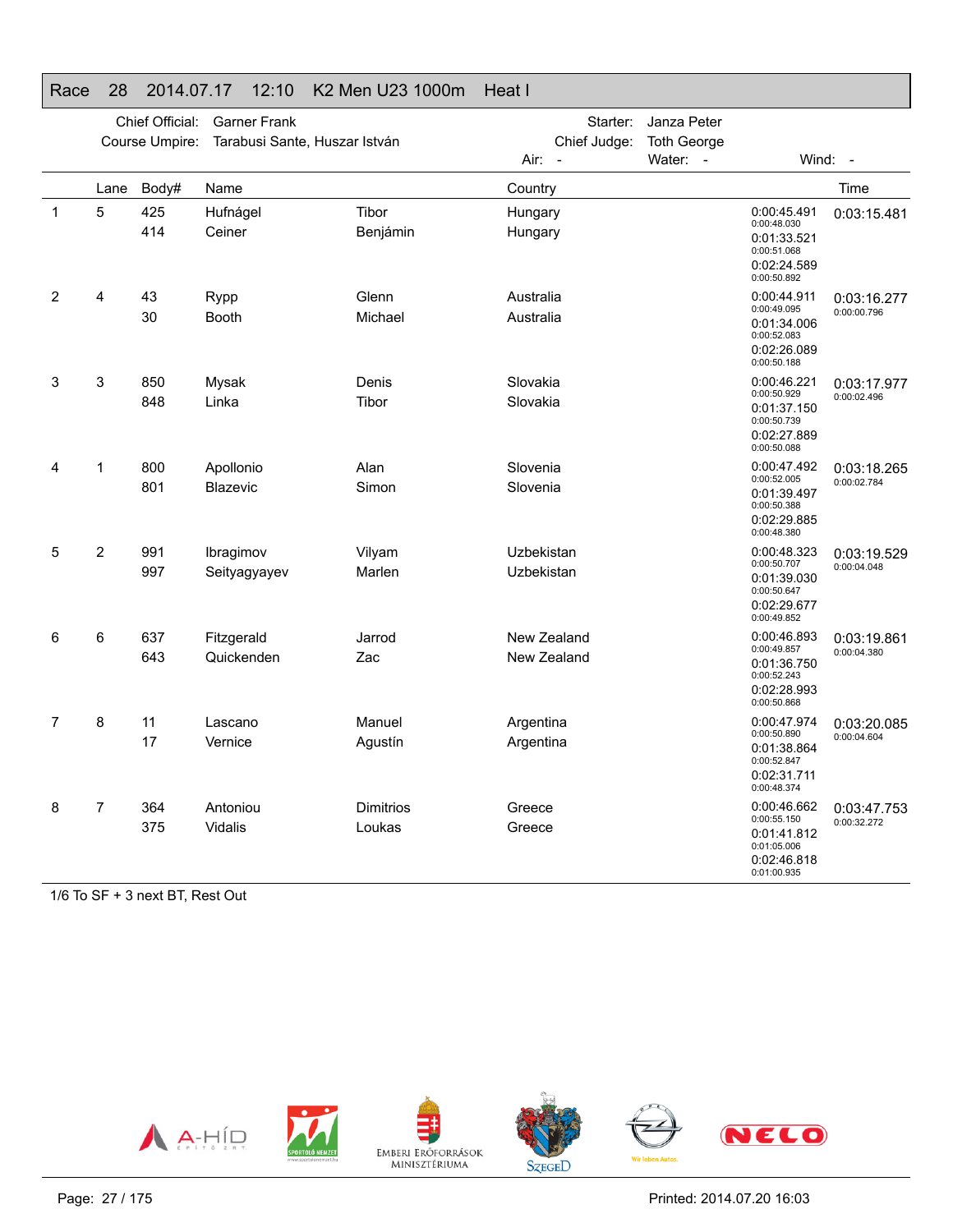#### Race 29 2014.07.17 12:17 K2 Men U23 1000m Heat II Chief Official: Garner Frank Course Umpire: Cerbelle Jean-luis, Richard Sue Starter: Janza Peter Chief Judge: Toth George Air: -Water: - Wind: -Lane Body# Name

|   | Lane           | Body#                                               | Name                      |                                   | Country                |                                                                                        | Time                       |
|---|----------------|-----------------------------------------------------|---------------------------|-----------------------------------|------------------------|----------------------------------------------------------------------------------------|----------------------------|
| 1 | 5              | 353<br>355                                          | Reuschenbach<br>Stroinski | Lukas<br>Kostja                   | Germany<br>Germany     | 0:00:46.817<br>0:00:49.880<br>0:01:36.697<br>0:00:49.909<br>0:02:26.606<br>0:00:46.782 | 0:03:13.388                |
| 2 | 1              | 260<br>254                                          | Ramírez<br>Martí          | Benjamín<br>Albert                | Spain<br>Spain         | 0:00:45.327<br>0:00:49.743<br>0:01:35.070<br>0:00:50.793<br>0:02:25.863<br>0:00:48.413 | 0:03:14.276<br>0:00:00.888 |
| 3 | 4              | 677<br>679                                          | Stabno<br>Warszawski      | Bartosz<br>Oskar                  | Poland<br>Poland       | 0:00:46.390<br>0:00:50.718<br>0:01:37.108<br>0:00:51.955<br>0:02:29.063<br>0:00:46.745 | 0:03:15.808<br>0:00:02.420 |
| 4 | 6              | 169<br>162                                          | Tenwolde<br>Malfesi       | Adam Jacob<br><b>Brian Falcon</b> | Canada<br>Canada       | 0:00:46.579<br>0:00:50.333<br>0:01:36.912<br>0:00:51.768<br>0:02:28.680<br>0:00:47.852 | 0:03:16.532<br>0:00:03.144 |
| 5 | $\overline{7}$ | 597<br>593                                          | Halupneac<br>Cozlov       | Veaceslav<br>Victor               | Moldova<br>Moldova     | 0:00:44.288<br>0:00:55.530<br>0:01:39.818<br>0:00:54.445<br>0:02:34.263<br>0:00:48.081 | 0:03:22.344<br>0:00:08.956 |
| 6 | 3              | 795<br>791                                          | Tang<br>Low               | John Fu Sheng<br>Benjamin Wei Fu  | Singapore<br>Singapore | 0:00:51.637<br>0:00:56.378<br>0:01:48.015<br>0:00:59.233<br>0:02:47.248<br>0:00:54.048 | 0:03:41.296<br>0:00:27.908 |
| 7 | $\overline{2}$ | 377<br>378<br>$4/0.7.05 \cdot 0.1070 \cdot 10^{10}$ | Cheung<br>Mok             | Tsz Chung<br>Yuen Fung            | Hong Kong<br>Hong Kong | 0:00:51.288<br>0:00:57.796<br>0:01:49.084<br>0:00:58.201<br>0:02:47.285<br>0:00:55.467 | 0:03:42.752<br>0:00:29.364 |

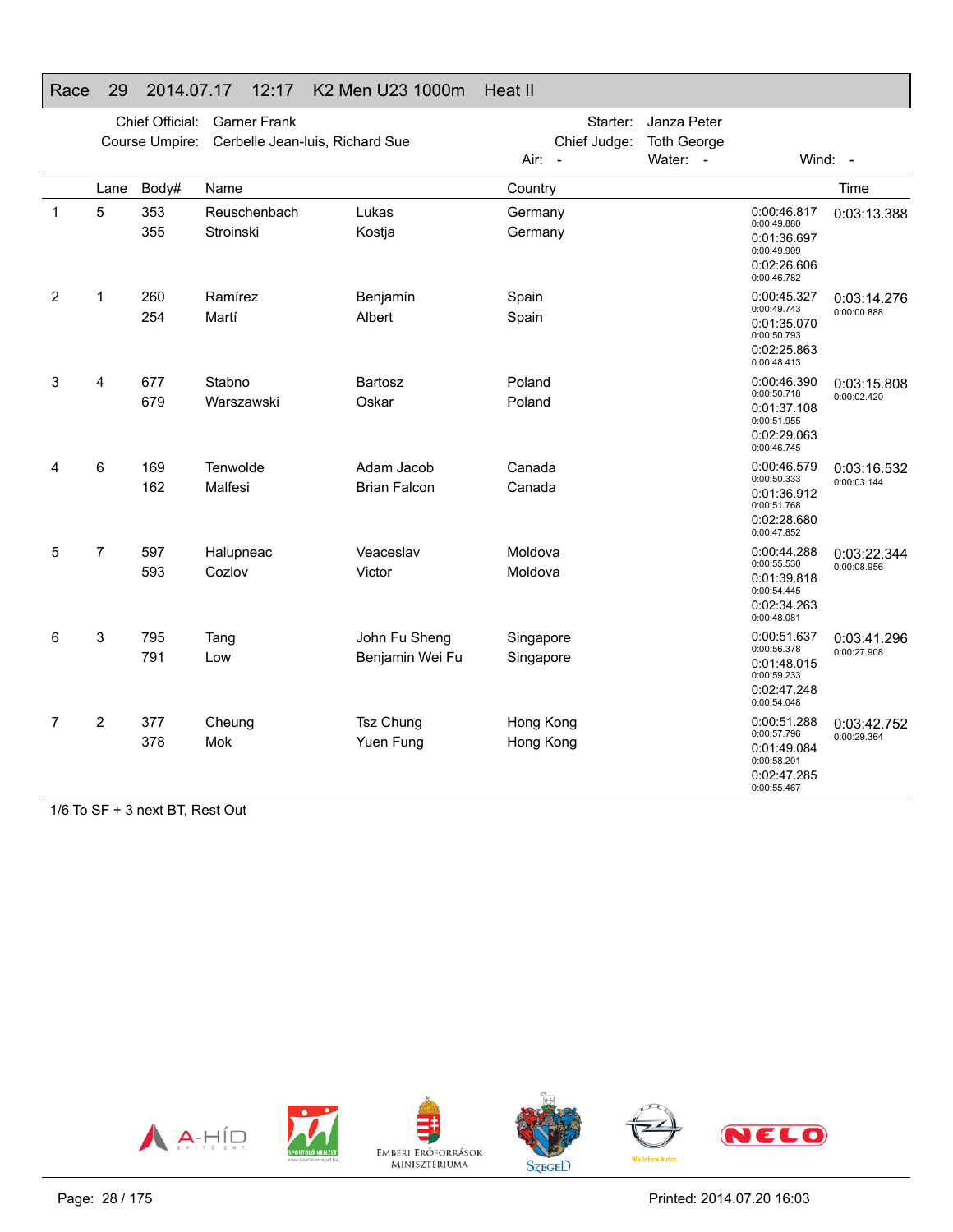### Race 30 2014.07.17 12:24 K2 Men U23 1000m Heat III

|   |      | Chief Official:<br>Course Umpire: | <b>Garner Frank</b><br>Bogdan Buciu, Naughton Connie |                    | Starter:<br>Chief Judge:         | Janza Peter<br><b>Toth George</b> |                                                                                        |                            |
|---|------|-----------------------------------|------------------------------------------------------|--------------------|----------------------------------|-----------------------------------|----------------------------------------------------------------------------------------|----------------------------|
|   |      |                                   |                                                      |                    | Air:<br>$\overline{\phantom{a}}$ | Water: -                          |                                                                                        | Wind: -                    |
|   | Lane | Body#                             | Name                                                 |                    | Country                          |                                   |                                                                                        | Time                       |
| 1 | 4    | 817<br>832                        | <b>Boltic</b><br>Torubarov                           | Simo<br>Vladimir   | Serbia<br>Serbia                 |                                   | 0:00:44.810<br>0:00:49.627<br>0:01:34.437<br>0:00:51.839<br>0:02:26.276<br>0:00:49.714 | 0:03:15.990                |
| 2 | 5    | 770<br>780                        | Litovka<br>Sinyavin                                  | Vladislav<br>Oleg  | Russia<br>Russia                 |                                   | 0:00:45.789<br>0:00:49.703<br>0:01:35.492<br>0:00:52.153<br>0:02:27.645<br>0:00:49.229 | 0:03:16.874<br>0:00:00.884 |
| 3 | 6    | 840<br>841                        | Domeisen<br>Summermatter                             | Stefan<br>Andri    | Switzerland<br>Switzerland       |                                   | 0:00:48.080<br>0:00:50.190<br>0:01:38.270<br>0:00:51.684<br>0:02:29.954<br>0:00:48.764 | 0:03:18.718<br>0:00:02.728 |
| 4 | 8    | 198<br>196                        | Mach<br>Junek                                        | Martin<br>Radim    | Czech Republic<br>Czech Republic |                                   | 0:00:47.105<br>0:00:51.021<br>0:01:38.126<br>0:00:52.000<br>0:02:30.126<br>0:00:48.664 | 0:03:18.790<br>0:00:02.800 |
| 5 | 2    | 127<br>121                        | Milev<br><b>Buchvarov</b>                            | Nikolay<br>Veliyan | <b>Bulgaria</b><br>Bulgaria      |                                   | 0:00:46.448<br>0:00:50.234<br>0:01:36.682<br>0:00:52.924<br>0:02:29.606<br>0:00:49.784 | 0:03:19.390<br>0:00:03.400 |
| 6 | 7    | 463<br>468                        | Aghamirzaeijenaghrad<br>Fazloula                     | Ali<br>Saeid       | Iran<br>Iran                     |                                   | 0:00:48.434<br>0:00:52.318<br>0:01:40.752<br>0:00:51.959<br>0:02:32.711<br>0:00:48.775 | 0:03:21.486<br>0:00:05.496 |
| 7 | 3    | 876<br>877                        | Strand<br>Svensson                                   | Henrik<br>Emil     | Sweden<br>Sweden                 |                                   | 0:00:48.017<br>0:00:51.823<br>0:01:39.840<br>0:00:51.985<br>0:02:31.825<br>0:00:49.777 | 0:03:21.602<br>0:00:05.612 |
| 8 | 1    | 1011<br>1010                      | Hassan Ali<br>Emad Abdelsamie                        | Ali<br>Karim       | Egypt<br>Egypt                   |                                   | 0:00:55.332<br>0:01:01.564<br>0:01:56.896<br>0:01:03.630<br>0:03:00.526<br>0:00:56.284 | 0:03:56.810<br>0:00:40.820 |

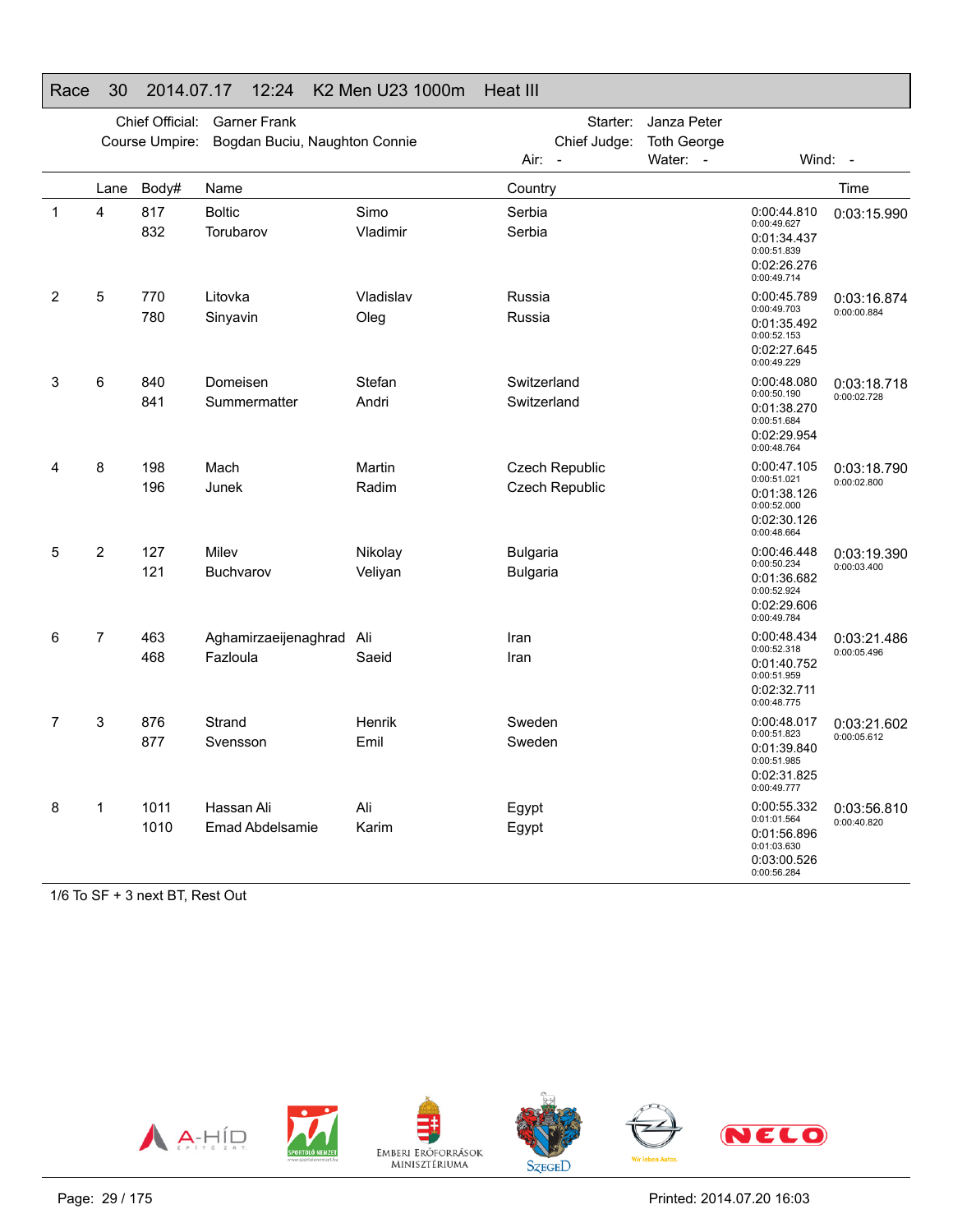|   |                | Chief Official: | <b>Garner Frank</b>            |                      | Starter:                                             | Janza Peter        |                                                                                        |                            |
|---|----------------|-----------------|--------------------------------|----------------------|------------------------------------------------------|--------------------|----------------------------------------------------------------------------------------|----------------------------|
|   |                | Course Umpire:  | Tarabusi Sante, Huszar István  |                      | Chief Judge:                                         | <b>Toth George</b> |                                                                                        |                            |
|   |                |                 |                                |                      | Air: -                                               | Water: -           |                                                                                        | Wind: -                    |
|   | Lane           | Body#           | Name                           |                      | Country                                              |                    |                                                                                        | Time                       |
| 1 | 4              | 62<br>61        | <b>Broekx</b><br><b>Broekx</b> | Toon<br>Piet         | Belgium<br>Belgium                                   |                    | 0:00:45.519<br>0:00:49.763<br>0:01:35.282<br>0:00:52.483<br>0:02:27.765<br>0:00:49.718 | 0:03:17.483                |
| 2 | $\overline{2}$ | 311<br>320      | <b>Bowley</b><br>Johnson       | Mathew<br>Daniel     | <b>Great Britain</b><br><b>Great Britain</b>         |                    | 0:00:46.279<br>0:00:49.908<br>0:01:36.187<br>0:00:52.408<br>0:02:28.595<br>0:00:50.468 | 0:03:19.063<br>0:00:01.580 |
| 3 | 8              | 533<br>539      | Sultanbekov<br>Yerguchyov      | Daulet<br>Andrey     | Kazakhstan<br>Kazakhstan                             |                    | 0:00:46.492<br>0:00:50.830<br>0:01:37.322<br>0:00:53.617<br>0:02:30.939<br>0:00:49.600 | 0:03:20.539<br>0:00:03.056 |
| 4 | 7              | 892<br>890      | Tuan<br>Lin                    | Yen-yu<br>Yung-chieh | Chinese Taipei<br>Chinese Taipei                     |                    | 0:00:51.932<br>0:00:50.640<br>0:01:42.572<br>0:00:50.665<br>0:02:33.237<br>0:00:48.902 | 0:03:22.139<br>0:00:04.656 |
| 5 | 6              | 976<br>969      | Miller<br>Collins              | Chris<br>Stanton     | United States of America<br>United States of America |                    | 0:00:48.679<br>0:00:51.302<br>0:01:39.981<br>0:00:53.966<br>0:02:33.947<br>0:00:49.744 | 0:03:23.691<br>0:00:06.208 |
| 6 | 5              | 709<br>714      | Cical<br>Dragos                | Sorin<br>Postelnicu  | Romania<br>Romania                                   |                    | 0:00:47.715<br>0:00:54.495<br>0:01:42.210<br>0:00:55.609<br>0:02:37.819<br>0:00:50.584 | 0:03:28.403<br>0:00:10.920 |
| 7 | 3              | 112<br>116      | Junior Souta<br>Schu Fagundes  | Vagner<br>Eduardo    | Brazil<br>Brazil                                     |                    | 0:00:48.552<br>0:00:52.346<br>0:01:40.898<br>0:00:54.426<br>0:02:35.324<br>0:00:53.367 | 0:03:28.691<br>0:00:11.208 |
| 8 | 1              | 1014<br>1015    | Culum<br>Karahasanovic         | Zoran<br>Mirza       | Bosnia and Herzegovina<br>Bosnia and Herzegovina     |                    | 0:00:47.447<br>0:00:57.008<br>0:01:44.455<br>0:01:01.071<br>0:02:45.526<br>0:00:58.393 | 0:03:43.919<br>0:00:26.436 |

#### Race 31 2014.07.17 12:31 K2 Men U23 1000m Heat IV

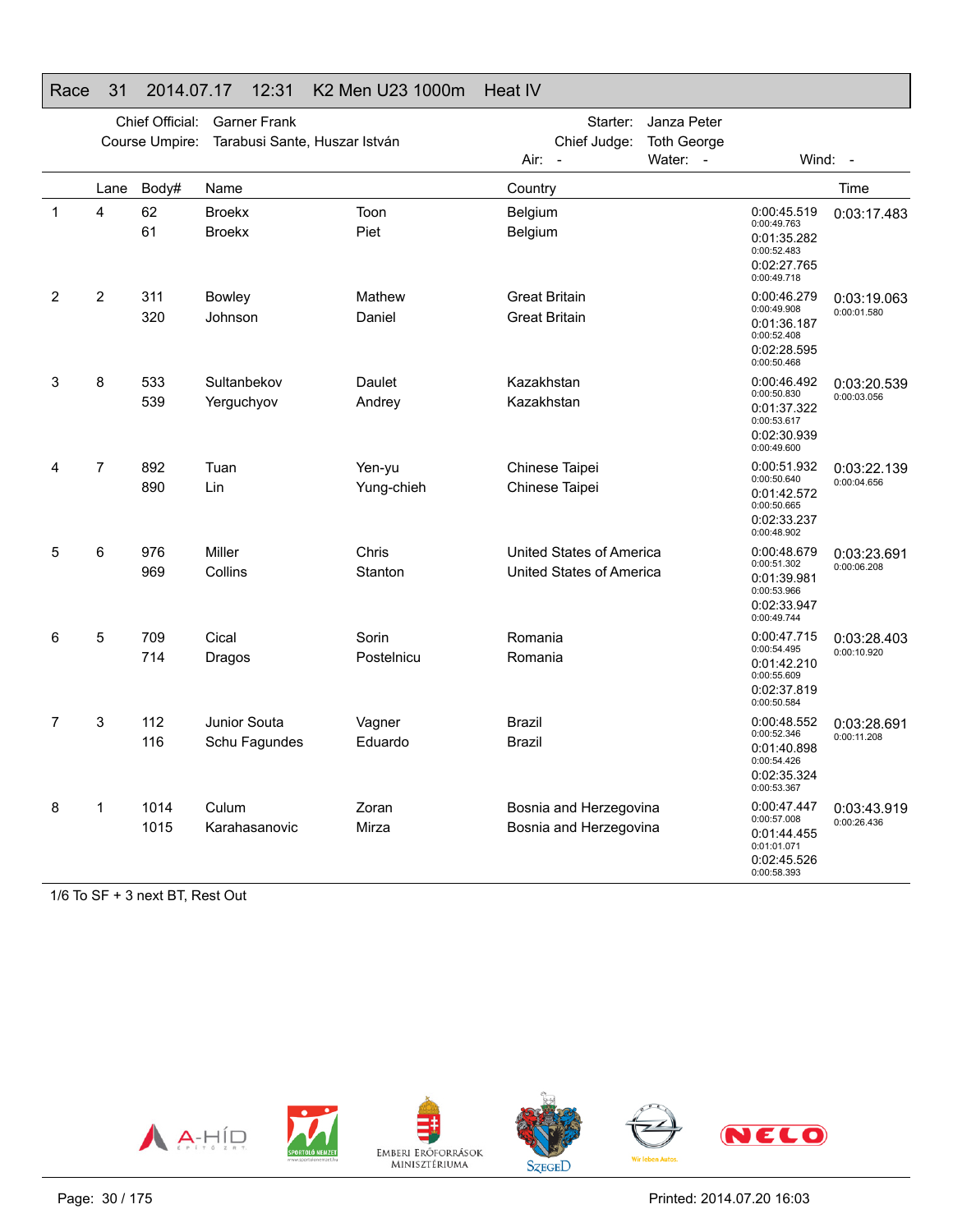### Race 32 2014.07.17 12:38 C2 Men U23 1000m Heat I

|   |      | Chief Official:<br>Course Umpire: | <b>Garner Frank</b><br>Cerbelle Jean-luis, Richard Sue |                     | Starter:<br>Chief Judge:           | Kasprzak Bartlomiej<br><b>Toth George</b>                                              |                            |
|---|------|-----------------------------------|--------------------------------------------------------|---------------------|------------------------------------|----------------------------------------------------------------------------------------|----------------------------|
|   |      |                                   |                                                        |                     | Air:<br>$\sim$                     | Water: -                                                                               | Wind: -                    |
|   | Lane | Body#                             | Name                                                   |                     | Country                            |                                                                                        | Time                       |
| 1 | 3    | 931<br>946                        | Vandiuk<br>Rybachok                                    | Yurii<br>Andrii     | Ukraine<br>Ukraine                 | 0:00:50.517<br>0:00:54.261<br>0:01:44.778<br>0:00:55.992<br>0:02:40.770<br>0:00:55.342 | 0:03:36.112                |
| 2 | 4    | 988<br>993                        | Azmetov<br>Kayumov                                     | Murodjon<br>Ildar   | Uzbekistan<br>Uzbekistan           | 0:00:53.237<br>0:00:55.964<br>0:01:49.201<br>0:00:56.665<br>0:02:45.866<br>0:00:54.638 | 0:03:40.504<br>0:00:04.392 |
| 3 | 5    | 666<br>669                        | Kaminski<br>Kudla                                      | Mateusz<br>Michal   | Poland<br>Poland                   | 0:00:52.104<br>0:00:55.332<br>0:01:47.436<br>0:00:58.297<br>0:02:45.733<br>0:00:55.667 | 0:03:41.400<br>0:00:05.288 |
| 4 | 8    | 466<br>467                        | Divsalari<br>Eskandanihosseini                         | Pezhman<br>Seyedkia | Iran<br>Iran                       | 0:00:53.610<br>0:00:57.534<br>0:01:51.144<br>0:00:59.193<br>0:02:50.337<br>0:00:52.779 | 0:03:43.116<br>0:00:07.004 |
| 5 | 6    | 194<br>195                        | Hajek<br>Janda                                         | Lukas<br>Tomas      | Czech Republic<br>Czech Republic   | 0:00:53.474<br>0:00:56.510<br>0:01:49.984<br>0:00:58.719<br>0:02:48.703<br>0:00:56.921 | 0:03:45.624<br>0:00:09.512 |
| 6 | 1    | 602<br>599                        | Suprovici<br>Nuta                                      | Vasile<br>llie      | Moldova<br>Moldova                 | 0:00:53.433<br>0:00:57.618<br>0:01:51.051<br>0:01:00.899<br>0:02:51.950<br>0:00:56.306 | 0:03:48.256<br>0:00:12.144 |
| 7 | 7    | 519<br>523                        | Oshiro<br>Tome                                         | Kaiki<br>Takanori   | Japan<br>Japan                     | 0:00:55.484<br>0:00:57.687<br>0:01:53.171<br>0:00:58.946<br>0:02:52.117<br>0:00:56.767 | 0:03:48.884<br>0:00:12.772 |
| 8 | 2    | 131<br>126                        | Velinov<br>Kucev                                       | Georgi<br>Radoslav  | <b>Bulgaria</b><br><b>Bulgaria</b> | 0:00:53.803<br>0:00:57.750<br>0:01:51.553<br>0:01:01.176<br>0:02:52.729<br>0:00:56.723 | 0:03:49.452<br>0:00:13.340 |
| 9 | 9    | 557<br>548                        | Stromanis<br>Jefremovs                                 | Rahmats<br>Arkadijs | Latvia<br>Latvia                   | 0:00:56.718<br>0:00:58.423<br>0:01:55.141<br>0:00:59.180<br>0:02:54.321<br>0:00:57.147 | 0:03:51.468<br>0:00:15.356 |

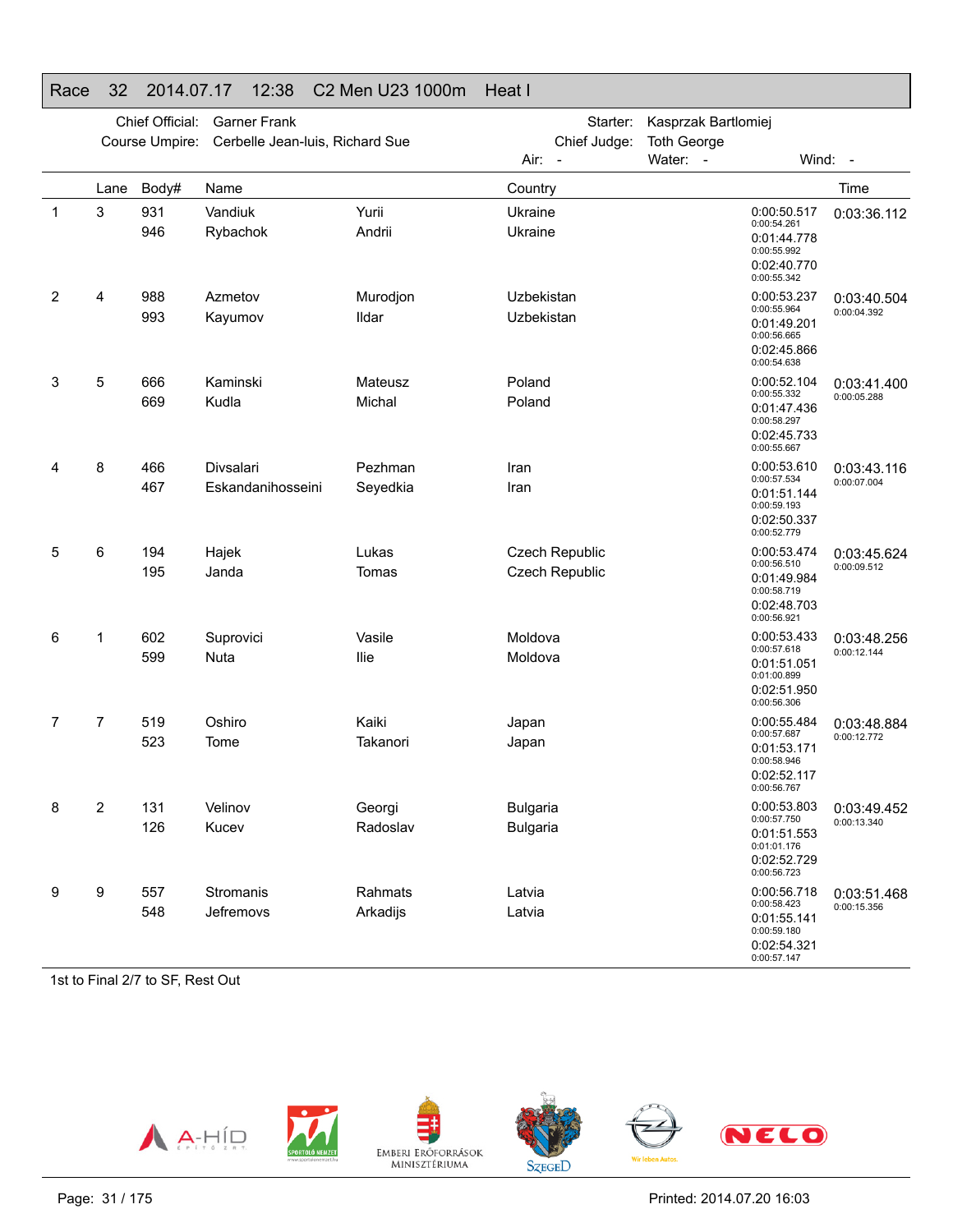### Race 33 2014.07.17 12:45 C2 Men U23 1000m Heat II

|              |      | Chief Official: | <b>Garner Frank</b>           |                               | Starter:                                         | Kasprzak Bartlomiej            |                                                                                        |                            |
|--------------|------|-----------------|-------------------------------|-------------------------------|--------------------------------------------------|--------------------------------|----------------------------------------------------------------------------------------|----------------------------|
|              |      | Course Umpire:  | Bogdan Buciu, Naughton Connie |                               | Chief Judge:<br>Air:<br>$\overline{\phantom{a}}$ | <b>Toth George</b><br>Water: - | Wind:                                                                                  | $\sim$                     |
|              | Lane | Body#           | Name                          |                               | Country                                          |                                |                                                                                        | Time                       |
| $\mathbf{1}$ | 5    | 768<br>774      | Korovashkov<br>Pervukhin      | Alexey<br>Ilya                | Russia<br>Russia                                 |                                | 0:00:51.061<br>0:00:53.893<br>0:01:44.954<br>0:00:55.859<br>0:02:40.813<br>0:00:53.777 | 0:03:34.590                |
| 2            | 6    | 440<br>413      | Viola<br>Bodonyi              | Viktor<br>András Dávid        | Hungary<br>Hungary                               |                                | 0:00:52.825<br>0:00:55.115<br>0:01:47.940<br>0:00:56.510<br>0:02:44.450<br>0:00:54.080 | 0:03:38.530<br>0:00:03.940 |
| 3            | 1    | 716<br>724      | Gheorghe<br>Simion            | Cristian<br>Cosmin            | Romania<br>Romania                               |                                | 0:00:52.322<br>0:00:55.352<br>0:01:47.674<br>0:00:57.593<br>0:02:45.267<br>0:00:53.435 | 0:03:38.702<br>0:00:04.112 |
| 4            | 8    | 348<br>344      | Kretschmer<br>Hennig          | Peter<br>Sebastian            | Germany<br>Germany                               |                                | 0:00:51.399<br>0:00:56.604<br>0:01:48.003<br>0:00:59.878<br>0:02:47.881<br>0:00:56.201 | 0:03:44.082<br>0:00:09.492 |
| 5            | 2    | 685<br>686      | Afonso<br>Silva               | <b>Bruno</b><br>Nuno          | Portugal<br>Portugal                             |                                | 0:00:52.381<br>0:00:57.167<br>0:01:49.548<br>0:00:58.696<br>0:02:48.244<br>0:01:00.414 | 0:03:48.658<br>0:00:14.068 |
| 6            | 4    | 491<br>501      | Craciun<br>Santini            | Nicolae<br>Daniele            | Italy<br>Italy                                   |                                | 0:00:52.116<br>0:00:57.788<br>0:01:49.904<br>0:01:03.904<br>0:02:53.808<br>0:01:02.722 | 0:03:56.530<br>0:00:21.940 |
| 7            | 3    | 451<br>452      | Laishram<br>Ningthoujam       | Abung Singh<br>Dhanajit Singh | India<br>India                                   |                                | 0:00:54.970<br>0:01:01.962<br>0:01:56.932<br>0:01:08.288<br>0:03:05.220<br>0:01:01.546 | 0:04:06.766<br>0:00:32.176 |
| 8            | 7    | 886<br>888      | Hung<br>Li                    | Yu-jen<br>Cheng-hsuan         | Chinese Taipei<br>Chinese Taipei                 |                                | 0:01:02.702<br>0:01:06.212<br>0:02:08.914<br>0:01:02.719<br>0:03:11.633<br>0:00:56.861 | 0:04:08.494<br>0:00:33.904 |

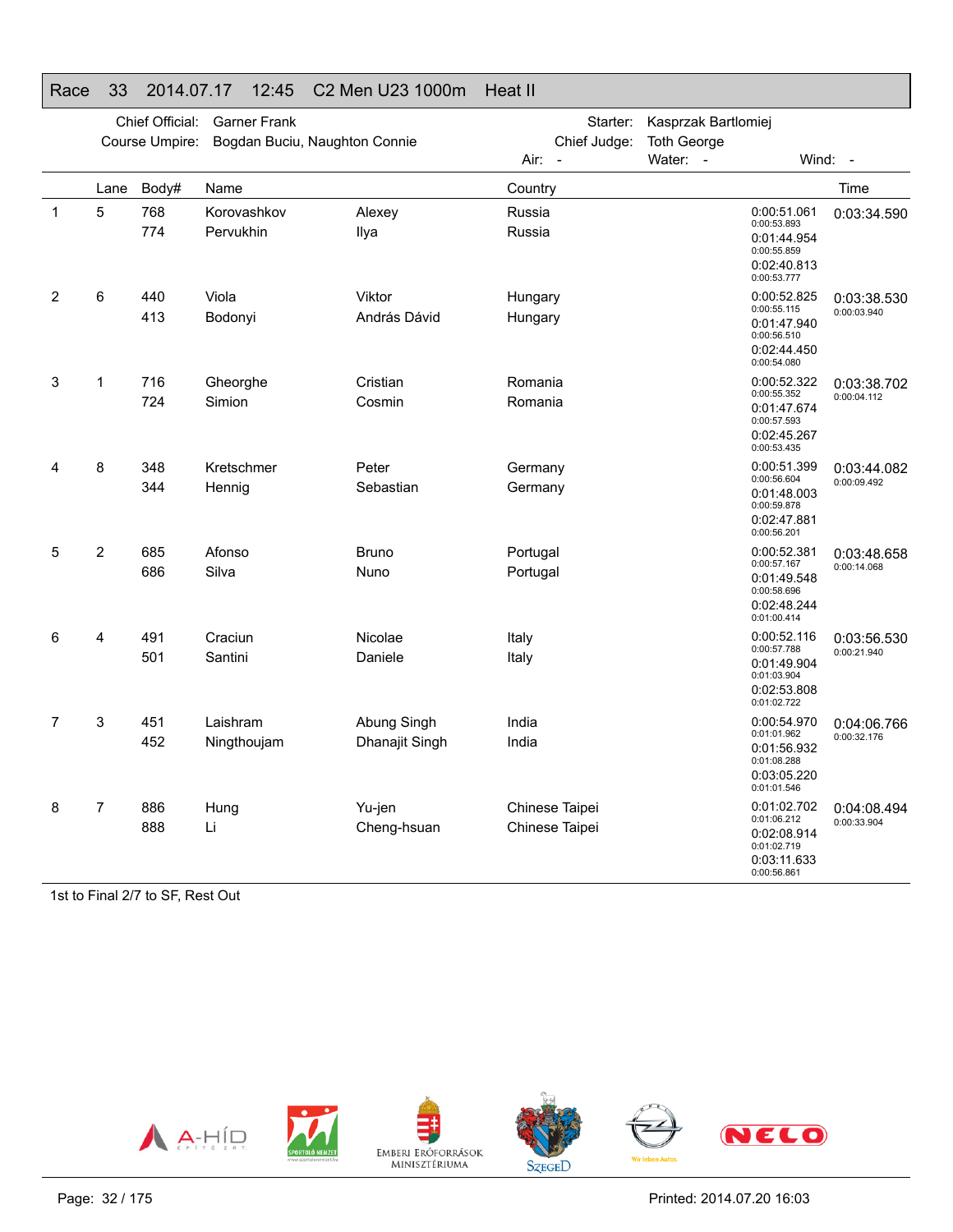### Race 34 2014.07.17 12:52 C2 Men U23 1000m Heat III

|   |                | Chief Official: | <b>Garner Frank</b>                   |                                       | Starter:                                 | Kasprzak Bartlomiej            |                                                                                        |                            |
|---|----------------|-----------------|---------------------------------------|---------------------------------------|------------------------------------------|--------------------------------|----------------------------------------------------------------------------------------|----------------------------|
|   |                | Course Umpire:  | Tarabusi Sante, Huszar István         |                                       | Chief Judge:<br>Air:                     | <b>Toth George</b><br>Water: - | Wind:                                                                                  | $\sim$                     |
|   | Lane           | Body#           | Name                                  |                                       | Country                                  |                                |                                                                                        | Time                       |
| 1 | 5              | 536<br>538      | Yemelyanov<br>Yemelyanov              | Mikhail<br>Timofey                    | Kazakhstan<br>Kazakhstan                 |                                | 0:00:53.786<br>0:00:56.186<br>0:01:49.972<br>0:00:55.552<br>0:02:45.524<br>0:00:54.950 | 0:03:40.474                |
| 2 | 4              | 156<br>157      | Hall<br>Hodges                        | Thomas<br>Drew Edward Harrison Canada | Canada                                   |                                | 0:00:52.232<br>0:00:55.449<br>0:01:47.681<br>0:00:57.528<br>0:02:45.209<br>0:00:58.541 | 0:03:43.750<br>0:00:03.276 |
| 3 | 1              | 613<br>614      | Camilo<br>Camilo                      | Jose Edgar<br>Jose Zeferino           | Mexico<br>Mexico                         |                                | 0:00:53.432<br>0:00:58.110<br>0:01:51.542<br>0:00:59.259<br>0:02:50.801<br>0:00:54.593 | 0:03:45.394<br>0:00:04.920 |
| 4 | 3              | 298<br>299      | Martin<br>Sikora                      | Pierrick<br>Damien                    | France<br>France                         |                                | 0:00:53.999<br>0:00:56.659<br>0:01:50.658<br>0:00:59.214<br>0:02:49.872<br>0:00:56.278 | 0:03:46.150<br>0:00:05.676 |
| 5 | $\overline{2}$ | 114<br>105      | Luz De Oliveira<br>Arcanjo Dos Santos | Davi<br>Valber                        | <b>Brazil</b><br>Brazil                  |                                | 0:00:53.603<br>0:00:59.278<br>0:01:52.881<br>0:00:58.468<br>0:02:51.349<br>0:00:55.905 | 0:03:47.254<br>0:00:06.780 |
| 6 | 7              | 575<br>569      | Murza<br>Kuracionok                   | Osvaldas<br>Jevgenij                  | Lithuania<br>Lithuania                   |                                | 0:00:56.226<br>0:01:00.176<br>0:01:56.402<br>0:01:01.569<br>0:02:57.971<br>0:00:59.815 | 0:03:57.786<br>0:00:17.312 |
| 7 | 8              | 233<br>232      | Leon Pajuna<br>Gonzalez Branda        | Daniel Gerson<br>Vicente Jordan       | Ecuador<br>Ecuador                       |                                | 0:00:58.943<br>0:01:03.926<br>0:02:02.869<br>0:01:08.410<br>0:03:11.279<br>0:01:03.755 | 0:04:15.034<br>0:00:34.560 |
| 8 | 6              | 624<br>625      | Chamaune<br>Lobo                      | Mussa<br>Joaquim                      | Republica Mozambic<br>Republica Mozambic |                                | 0:01:09.743<br>0:01:17.452<br>0:02:27.195<br>0:01:16.449<br>0:03:43.644<br>0:01:08.038 | 0:04:51.682<br>0:01:11.208 |

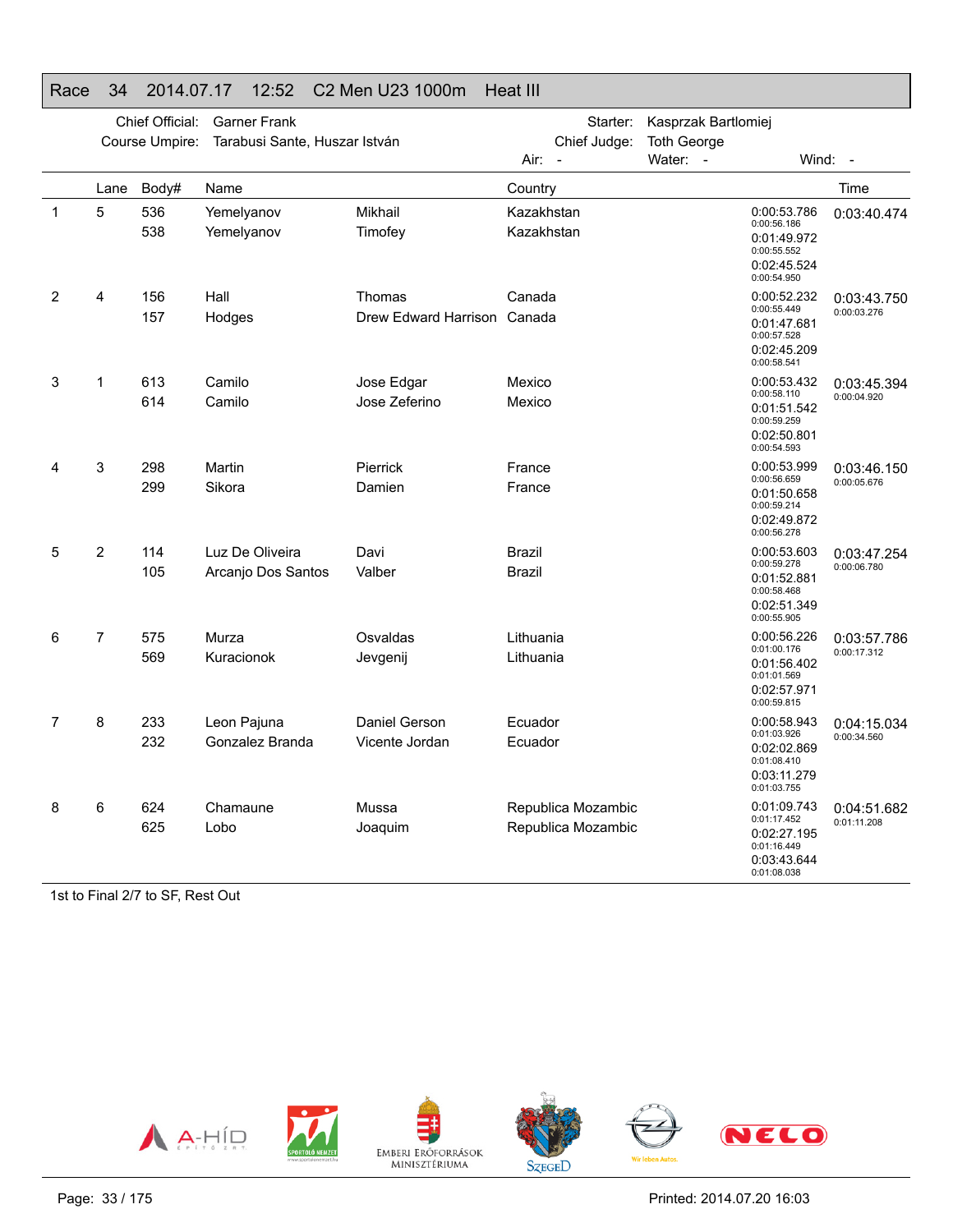#### Race 35 2014.07.17 12:59 K4 Women U23 500m Heat I

|   |                | Chief Official:<br>Course Umpire: | <b>Garner Frank</b><br>Cerbelle Jean-luis, Richard Sue |                 |                      | Starter:<br>Chief Judge: | Walter Humme Hans<br>Toth George |             |             |
|---|----------------|-----------------------------------|--------------------------------------------------------|-----------------|----------------------|--------------------------|----------------------------------|-------------|-------------|
|   |                |                                   |                                                        |                 | Air:<br>$\sim$ $-$   |                          | Water: -                         |             | Wind: $-$   |
|   | Lane           | Body#                             | Name                                                   |                 | Country              |                          |                                  |             | Time        |
| 1 | 5              | 328                               | Gebhardt                                               | Melanie         | Germany              |                          |                                  | 0:00:45.973 | 0:01:33.008 |
|   |                | 330                               | Jahn                                                   | Lisa            | Germany              |                          |                                  | 0:00:47.035 |             |
|   |                | 332                               | Kowald                                                 | Anna            | Germany              |                          |                                  |             |             |
|   |                | 333                               | Krankemann                                             | Nina            | Germany              |                          |                                  |             |             |
| 2 | 4              | 387                               | Hagymási                                               | Réka            | Hungary              |                          |                                  | 0:00:46.410 | 0:01:33.912 |
|   |                | 386                               | Hagymási                                               | Anita           | Hungary              |                          |                                  | 0:00:47.502 | 0:00:00.904 |
|   |                | 403                               | Simán                                                  | Fanni           | Hungary              |                          |                                  |             |             |
|   |                | 385                               | Farkasdi                                               | Ramóna          | Hungary              |                          |                                  |             |             |
| 3 | 6              | 79                                | Skaryna                                                | Rymma           | <b>Belarus</b>       |                          |                                  | 0:00:47.695 | 0:01:35.096 |
|   |                | 69                                | Baicheuskaya                                           | Dariya          | <b>Belarus</b>       |                          |                                  | 0:00:47.401 | 0:00:02.088 |
|   |                | 72                                | Karneyavets                                            | Alena           | <b>Belarus</b>       |                          |                                  |             |             |
|   |                | 78                                | Sakalouskaya                                           | Iryna           | <b>Belarus</b>       |                          |                                  |             |             |
| 4 | 1              | 474                               | Capodimonte                                            | Francesca       | Italy                |                          |                                  | 0:00:47.285 | 0:01:35.192 |
|   |                | 481                               | Nole                                                   | Federica        | Italy                |                          |                                  | 0:00:47.907 | 0:00:02.184 |
|   |                | 473                               | <b>Burgo</b>                                           | Irene           | Italy                |                          |                                  |             |             |
|   |                | 477                               | Fantini                                                | Agata           | Italy                |                          |                                  |             |             |
| 5 | 3              | 26                                | Mcarthur                                               | Catherine       | Australia            |                          |                                  | 0:00:48.428 | 0:01:37.436 |
|   |                | 18                                | Bull                                                   | Alyssa          | Australia            |                          |                                  | 0:00:49.008 | 0:00:04.428 |
|   |                | 24                                | Mann                                                   | Rebecca         | Australia            |                          |                                  |             |             |
|   |                | 27                                | Reynolds                                               | Shannon         | Australia            |                          |                                  |             |             |
| 6 | 7              | 305                               | Rees-clark                                             | Samantha        | <b>Great Britain</b> |                          |                                  | 0:00:48.700 | 0:01:37.600 |
|   |                | 309                               | Ward                                                   | Amy             | <b>Great Britain</b> |                          |                                  | 0:00:48.900 | 0:00:04.592 |
|   |                | 308                               | Trotter                                                | Katherine       | <b>Great Britain</b> |                          |                                  |             |             |
|   |                | 304                               | Lewis                                                  | Emily           | <b>Great Britain</b> |                          |                                  |             |             |
| 7 | $\overline{2}$ | 729                               | Petersen                                               | <b>Brittany</b> | South Africa         |                          |                                  | 0:00:50.653 | 0:01:40.932 |
|   |                | 732                               | Vaniekerk                                              | Melanie         | South Africa         |                          |                                  | 0:00:50.279 | 0:00:07.924 |
|   |                | 730                               | Segal                                                  | Kerry           | South Africa         |                          |                                  |             |             |
|   |                | 733                               | Ward                                                   | Jenna           | South Africa         |                          |                                  |             |             |

1/3 Direct to Final 4/7 + next BT to SF, Rest Out



Printed: 2014.07.20 16:03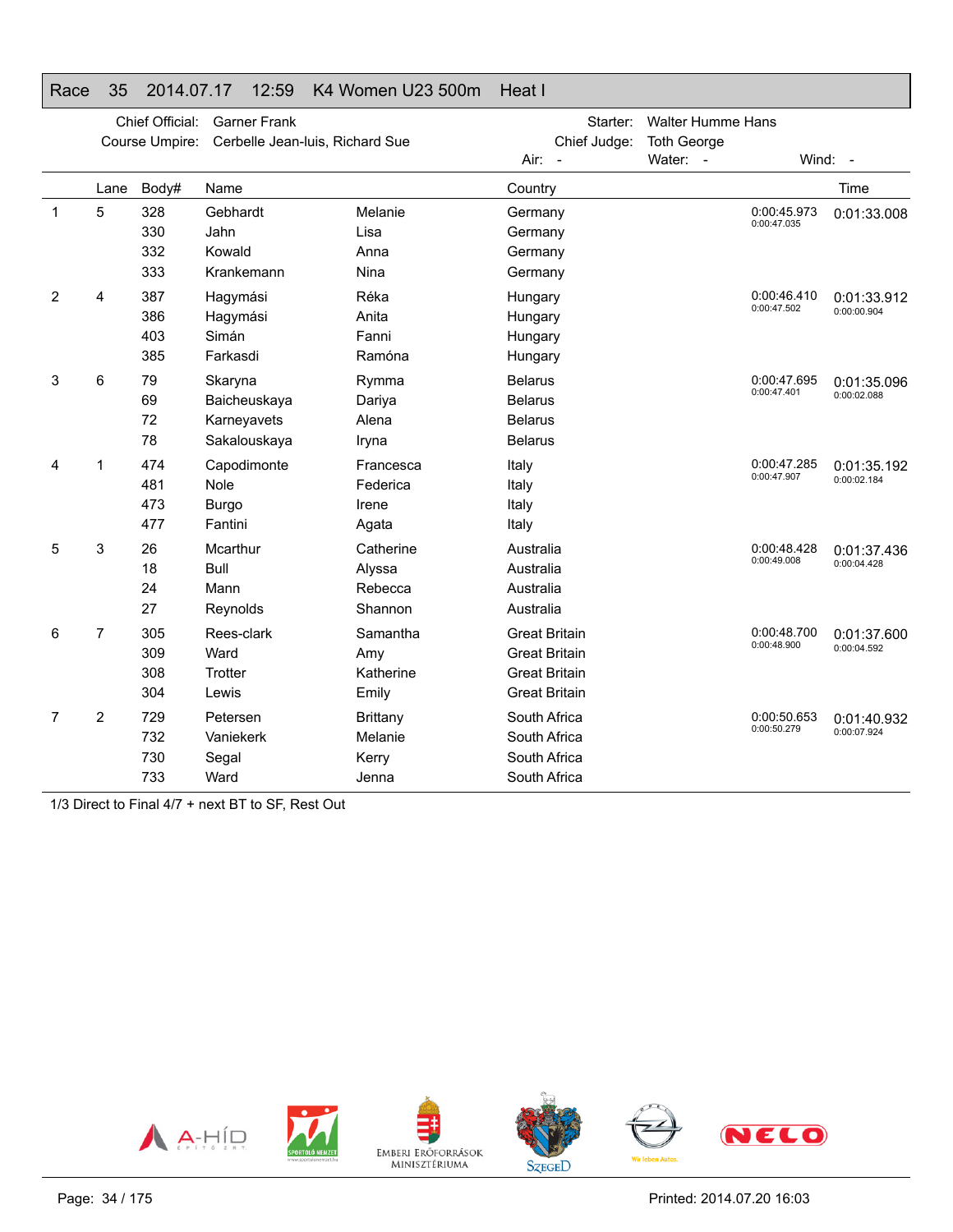#### Race 36 2014.07.17 13:06 K4 Women U23 500m Heat II

|              |                | Chief Official:<br>Course Umpire: | <b>Garner Frank</b><br>Bogdan Buciu, Naughton Connie       |                                               |                                                          | Starter:<br>Chief Judge: | <b>Walter Humme Hans</b><br><b>Toth George</b> |                            |                            |
|--------------|----------------|-----------------------------------|------------------------------------------------------------|-----------------------------------------------|----------------------------------------------------------|--------------------------|------------------------------------------------|----------------------------|----------------------------|
|              |                |                                   |                                                            |                                               | $Air: -$                                                 |                          | Water: -                                       |                            | Wind: $-$                  |
|              | Lane           | Body#                             | Name                                                       |                                               | Country                                                  |                          |                                                |                            | Time                       |
| $\mathbf{1}$ | $\overline{7}$ | 178<br>175<br>177<br>176          | Ren<br>Huang<br>Ma<br>Li                                   | Wenjun<br>Jieyi<br>Qing<br>Xue                | China<br>China<br>China<br>China                         |                          |                                                | 0:00:45.929<br>0:00:46.011 | 0:01:31.940                |
| 2            | 5              | 759<br>747<br>740<br>746          | Valiakhmetova<br>Chervova<br>Alexandrova<br>Chernigovskaya | Karina<br>Anzhelika<br>Maria<br>Svetlana      | Russia<br>Russia<br>Russia<br>Russia                     |                          |                                                | 0:00:46.458<br>0:00:45.886 | 0:01:32.344<br>0:00:00.404 |
| 3            | 4              | 207<br>213<br>212<br>214          | Ahmt Petersen<br>Thomsen<br>Maja Irgens<br>Villumsen       | Emilie<br>Amalie<br>Rosenkrands<br>Ida        | Denmark<br>Denmark<br><b>Denmark</b><br>Denmark          |                          |                                                | 0:00:46.458<br>0:00:47.654 | 0:01:34.112<br>0:00:02.172 |
| 4            | 6              | 654<br>652<br>650<br>657          | Janicka<br>Gorna<br><b>Bruska</b><br>Lisiecka              | Aleksandra<br>Aleksandra<br>Joanna<br>Martyna | Poland<br>Poland<br>Poland<br>Poland                     |                          |                                                | 0:00:47.689<br>0:00:47.055 | 0:01:34.744<br>0:00:02.804 |
| 5            | 3              | 140<br>142<br>139<br>146          | Langlois<br>Mcnulty<br>Irvin<br>Vegas-dubois               | Andreanne<br>Ailish<br>Alexa<br>Sarah         | Canada<br>Canada<br>Canada<br>Canada                     |                          |                                                | 0:00:47.081<br>0:00:49.067 | 0:01:36.148<br>0:00:04.208 |
| 6            | 8              | 633<br>628<br>630<br>631          | Thompson<br>Currie<br>Imrie<br>Johnson                     | Kim<br>Daneille<br>Kayla<br>Lucy              | New Zealand<br>New Zealand<br>New Zealand<br>New Zealand |                          |                                                | 0:00:48.292<br>0:00:49.000 | 0:01:37.292<br>0:00:05.352 |
| 7            | 2              | 247<br>235<br>240<br>241          | Vega<br>Coca<br>Heredia<br>Lazkano                         | Miriam<br>Selena<br>Alicia<br>Begoña          | Spain<br>Spain<br>Spain<br>Spain                         |                          |                                                | 0:00:48.073<br>0:00:50.107 | 0:01:38.180<br>0:00:06.240 |

1/3 Direct to Final 4/7 + next BT to SF, Rest Out

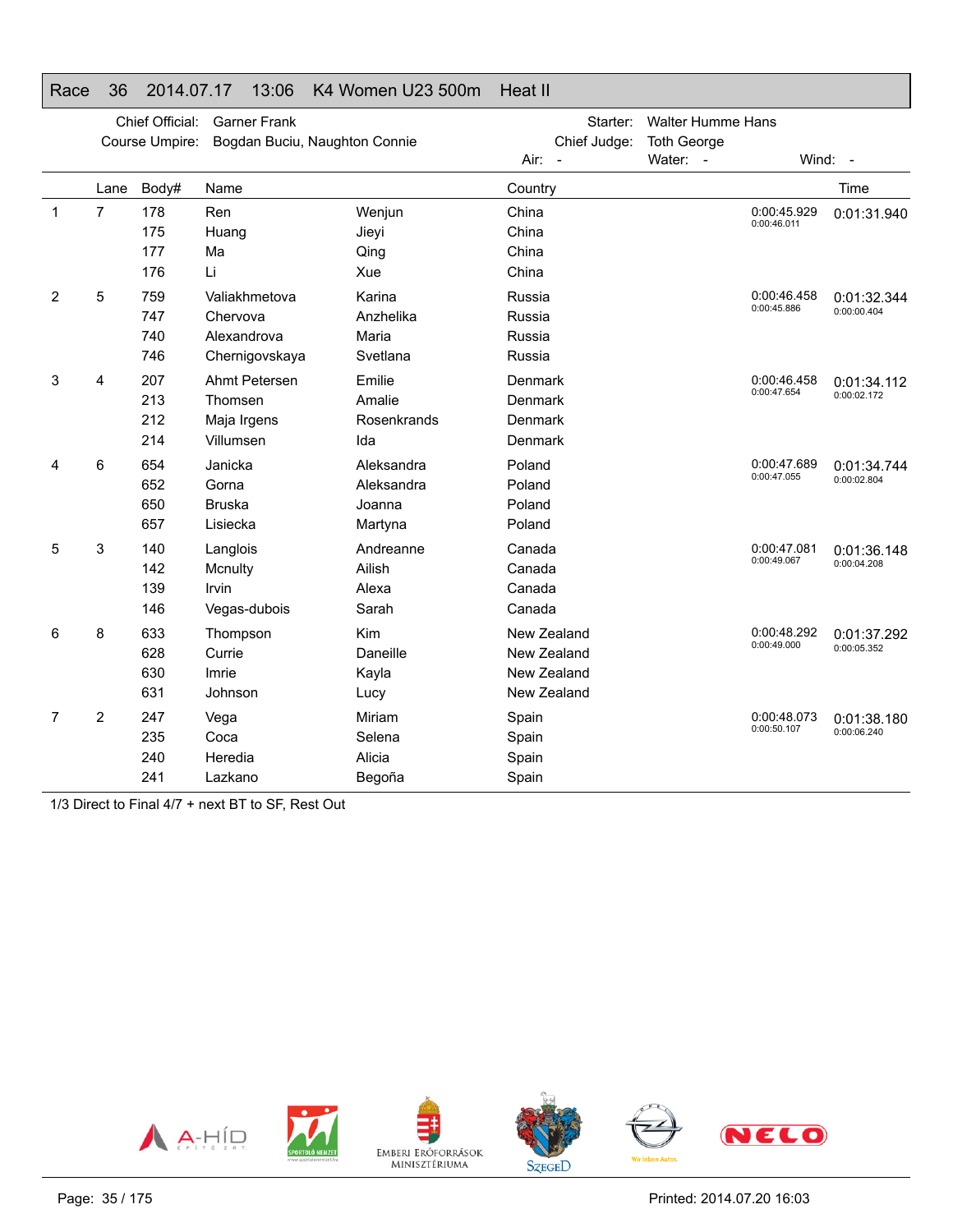### Race 37 2014.07.17 15:00 K4 Women Junior 500m Semi-final I

|   |      | Chief Official:<br>Course Umpire: | <b>Garner Frank</b><br>Tarabusi Sante, Huszar István       |                                                        | Starter:<br>Chief Judge:                                                                                     | <b>Walter Humme Hans</b><br><b>Toth George</b> |                            |                                          |
|---|------|-----------------------------------|------------------------------------------------------------|--------------------------------------------------------|--------------------------------------------------------------------------------------------------------------|------------------------------------------------|----------------------------|------------------------------------------|
|   |      |                                   |                                                            |                                                        | Air: -                                                                                                       | Water: -                                       |                            | Wind: -                                  |
|   | Lane | Body#                             | Name                                                       |                                                        | Country                                                                                                      |                                                |                            | Time                                     |
| 1 | 6    | 395<br>404<br>400<br>391          | Lucz<br>Sólyom<br>Papp<br>Jankó                            | Noémi<br>Dóra<br>Cintia<br>Zita                        | Hungary<br>Hungary<br>Hungary<br>Hungary                                                                     |                                                | 0:00:47.166<br>0:00:47.918 | 0:01:35.084                              |
| 2 | 5    | 483<br>478<br>475<br>482          | Saraceno<br>Gennaro<br>Celestino<br>Roson                  | Barbara<br>Roberta<br>Agnese<br>Felicita               | Italy<br>Italy<br>Italy<br>Italy                                                                             |                                                | 0:00:47.894<br>0:00:50.454 | 0:01:38.348<br>0:00:03.264               |
| 3 | 4    | 144<br>141<br>135<br>138          | Sibthorpe<br>Leard<br>Cyr<br>Hogg                          | August Madison<br>Kady Mackenzie<br>Arianne<br>Jessica | Canada<br>Canada<br>Canada<br>Canada                                                                         |                                                | 0:00:49.085<br>0:00:49.855 | 0:01:38.940<br>0:00:03.856               |
| 4 | 2    | 23<br>25<br>21<br>19              | Kidd<br>Massie<br>Duncan<br><b>Bulmer</b>                  | Francesca<br><b>Brianna</b><br>Rachel<br>Josephine     | Australia<br>Australia<br>Australia<br>Australia                                                             |                                                | 0:00:49.311<br>0:00:50.217 | 0:01:39.528<br>0:00:04.444               |
| 5 | 3    | 189<br>187<br>188<br>182          | Vozenilkova<br>Schwarzenbachova<br>Slivanska<br>Betlachova | Klara<br>Sara<br>Katerina<br>Eliska                    | Czech Republic<br>Czech Republic<br>Czech Republic<br>Czech Republic                                         |                                                | 0:00:49.794<br>0:00:51.326 | 0:01:41.120<br>0:00:06.036               |
| 6 | 8    | 5<br>3<br>4<br>2                  | Weis<br>Isequilla<br>Kornuta<br>Cappelletti                | Shirley<br>Martina<br>Karen<br>Agostina                | Argentina<br>Argentina<br>Argentina<br>Argentina                                                             |                                                | 0:00:50.816<br>0:00:52.560 | 0:01:43.376<br>0:00:08.292               |
| 7 | 7    | 961<br>967<br>959<br>960          | <b>Borm</b><br>Smith<br><b>Barlow</b><br><b>Borm</b>       | Leilani<br>Farran<br>Samantha<br>Danielle              | United States of America<br>United States of America<br>United States of America<br>United States of America |                                                | 0:00:51.531<br>0:00:52.257 | 0:01:43.788<br>0:00:08.704               |
| 8 | 9    | 507<br>508<br>511<br>506          | Komoda<br>Moriyama<br>Shishido<br>Kiriake                  | Haruka<br>Wakana<br>Mihana<br>Teruko                   | Japan<br>Japan<br>Japan<br>Japan                                                                             |                                                | 0:00:52.205                | 0:00:52.335   0:01:44.540<br>0:00:09.456 |
| 9 | 1    | 858<br>859<br>862<br>860          | Falk<br>Gustafsson<br>Ringqvist<br>Helleblad               | Hanna<br>Frida<br>Moa<br>Greta                         | Sweden<br>Sweden<br>Sweden<br>Sweden                                                                         |                                                | 0:00:53.736<br>0:00:53.464 | 0:01:47.200<br>0:00:12.116               |

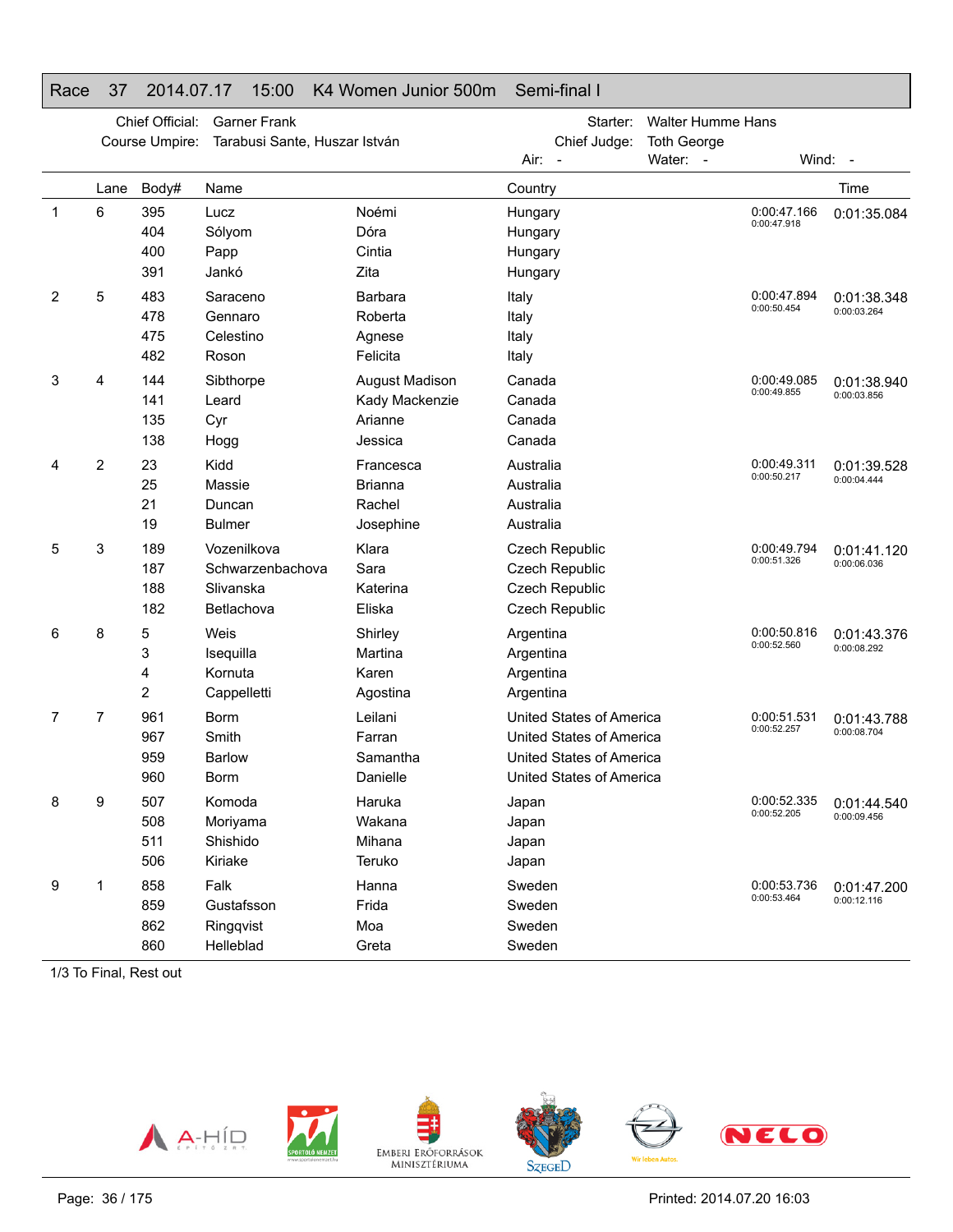|   |      | Chief Official:<br>Course Umpire: | <b>Garner Frank</b><br>Cerbelle Jean-luis, Richard Sue |          | Starter:<br>Chief Judge:<br>Air:<br>$\overline{\phantom{a}}$ | Janza Peter<br><b>Toth George</b><br>Water: - |                                                                                        | Wind: -                    |
|---|------|-----------------------------------|--------------------------------------------------------|----------|--------------------------------------------------------------|-----------------------------------------------|----------------------------------------------------------------------------------------|----------------------------|
|   | Lane | Body#                             | Name                                                   |          | Country                                                      |                                               |                                                                                        | Time                       |
| 1 | 4    | 65                                | Peters                                                 | Artuur   | Belgium                                                      |                                               | 0:00:49.562<br>0:00:53.203<br>0:01:42.765<br>0:00:53.887<br>0:02:36.652<br>0:00:53.611 | 0:03:30.263                |
| 2 | 5    | 204                               | Vesely                                                 | Tomas    | Czech Republic                                               |                                               | 0:00:50.317<br>0:00:52.938<br>0:01:43.255<br>0:00:54.018<br>0:02:37.273<br>0:00:55.278 | 0:03:32.551<br>0:00:02.288 |
| 3 | 6    | 359                               | Zetzmann                                               | Fabio    | Germany                                                      |                                               | 0:00:51.229<br>0:00:54.991<br>0:01:46.220<br>0:00:57.506<br>0:02:43.726<br>0:00:54.181 | 0:03:37.907<br>0:00:07.644 |
| 4 | 3    | 181                               | Agathangelou                                           | Kyriakos | Cyprus                                                       |                                               | 0:00:53.193<br>0:00:55.173<br>0:01:48.366<br>0:00:57.039<br>0:02:45.405<br>0:00:54.326 | 0:03:39.731<br>0:00:09.468 |
| 5 | 8    | 957                               | Sebastián                                              | Delgado  | Uruguay                                                      |                                               | 0:00:54.527<br>0:00:55.256<br>0:01:49.783<br>0:00:59.113<br>0:02:48.896<br>0:00:54.887 | 0:03:43.783<br>0:00:13.520 |
| 6 | 9    | 57                                | Solovey                                                | Oleksii  | Azerbaijan                                                   |                                               | 0:00:54.538<br>0:01:00.287<br>0:01:54.825<br>0:00:58.773<br>0:02:53.598<br>0:00:53.545 | 0:03:47.143<br>0:00:16.880 |
| 7 | 2    | 514                               | Kikuta                                                 | Kazumasa | Japan                                                        |                                               | 0:00:54.099<br>0:00:58.046<br>0:01:52.145<br>0:01:00.366<br>0:02:52.511<br>0:00:57.936 | 0:03:50.447<br>0:00:20.184 |
| 8 | 7    | 995                               | Nurgaleev                                              | Artur    | Uzbekistan                                                   |                                               | 0:00:52.628<br>0:00:58.078<br>0:01:50.706<br>0:01:01.199<br>0:02:51.905<br>0:00:59.382 | 0:03:51.287<br>0:00:21.024 |
| 9 | 1    | 1011                              | Hassan Ali                                             | Ali      | Egypt                                                        |                                               | 0:00:59.597<br>0:01:02.738<br>0:02:02.335<br>0:01:07.300<br>0:03:09.635<br>0.01.04952  | 0:04:14.587<br>0:00:44.324 |

### Race 38 2014.07.17 15:10 K1 Men Junior 1000m Semi-final I

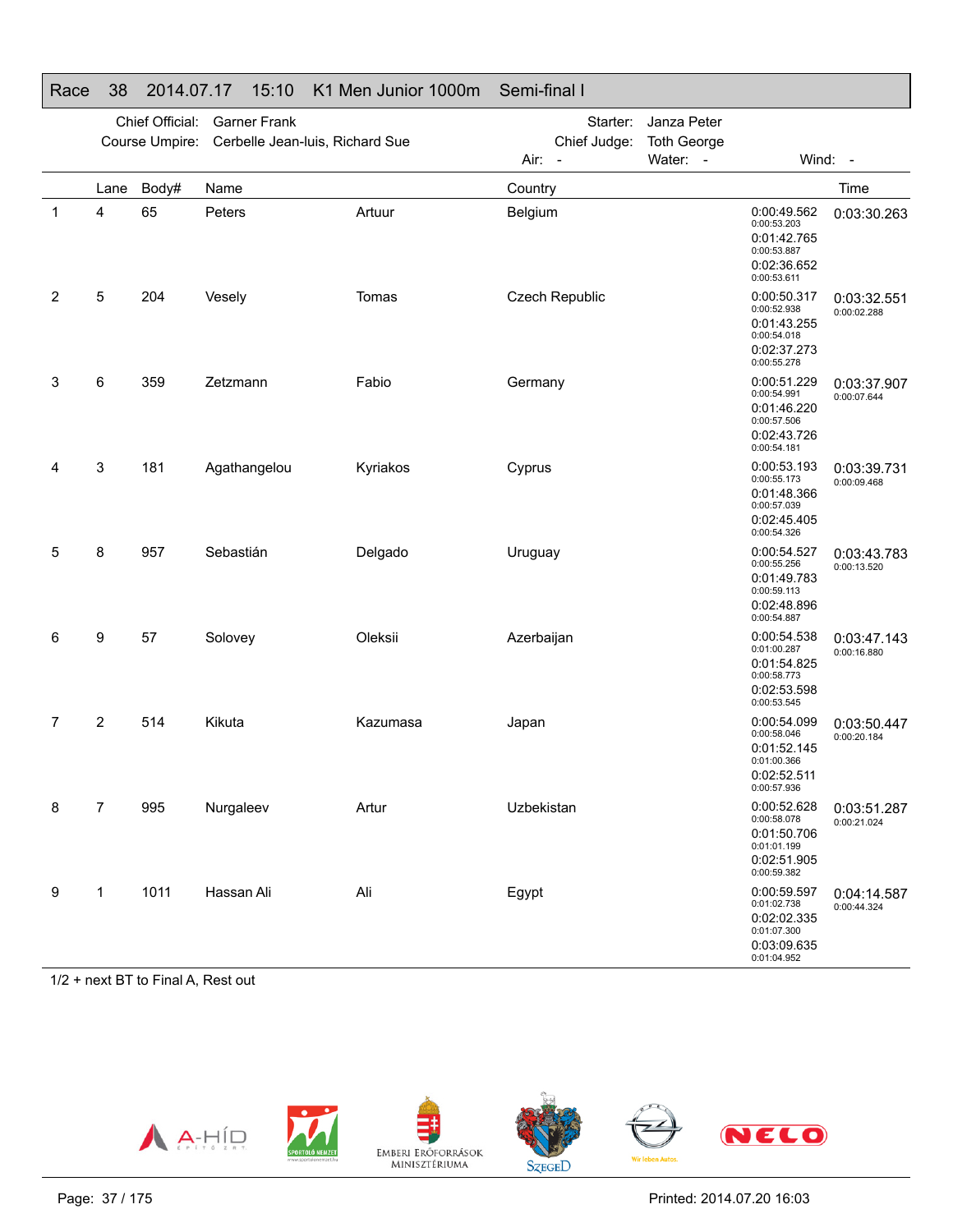|   |              | Chief Official: | <b>Garner Frank</b>           |                   |              | Starter:       | Janza Peter        |                                                                                        |                            |
|---|--------------|-----------------|-------------------------------|-------------------|--------------|----------------|--------------------|----------------------------------------------------------------------------------------|----------------------------|
|   |              | Course Umpire:  | Bogdan Buciu, Naughton Connie |                   |              | Chief Judge:   | <b>Toth George</b> |                                                                                        |                            |
|   |              |                 |                               |                   | Air:         | $\blacksquare$ | Water: -           |                                                                                        | Wind: -                    |
|   | Lane         | Body#           | Name                          |                   | Country      |                |                    |                                                                                        | Time                       |
| 1 | 5            | 262             | Roza                          | Pelayo            | Spain        |                |                    | 0:00:50.049<br>0:00:53.718<br>0:01:43.767<br>0:00:54.517<br>0:02:38.284<br>0:00:52.821 | 0:03:31.105                |
| 2 | 4            | 31              | Duffy                         | Jy                | Australia    |                |                    | 0:00:51.432<br>0:00:52.789<br>0:01:44.221<br>0:00:54.423<br>0:02:38.644<br>0:00:52.933 | 0:03:31.577<br>0:00:00.472 |
| 3 | 7            | 736             | Hattingh                      | Louis             | South Africa |                |                    | 0:00:52.723<br>0:00:54.145<br>0:01:46.868<br>0:00:56.068<br>0:02:42.936<br>0:00:51.733 | 0:03:34.669<br>0:00:03.564 |
| 4 | 6            | 152             | Clarke                        | Zane Steven Percy | Canada       |                |                    | 0:00:50.562<br>0:00:54.002<br>0:01:44.564<br>0:00:56.467<br>0:02:41.031<br>0:00:55.002 | 0:03:36.033<br>0:00:04.928 |
| 5 | 2            | 678             | Szczepanik                    | Przemyslaw        | Poland       |                |                    | 0:00:51.186<br>0:00:54.984<br>0:01:46.170<br>0:00:56.709<br>0:02:42.879<br>0:00:54.842 | 0:03:37.721<br>0:00:06.616 |
| 6 | 3            | 825             | Milinkovic                    | Bojan             | Serbia       |                |                    | 0:00:51.084<br>0:00:55.337<br>0:01:46.421<br>0:00:58.125<br>0:02:44.546<br>0:00:58.763 | 0:03:43.309<br>0:00:12.204 |
| 7 | 8            | $\overline{7}$  | Cévoli                        | Lautaro           | Argentina    |                |                    | 0:00:52.731<br>0:00:58.168<br>0:01:50.899<br>0:01:00.126<br>0:02:51.025<br>0:00:55.800 | 0:03:46.825<br>0:00:15.720 |
| 8 | 9            | 715             | Florea                        | Cristian          | Romania      |                |                    | 0:00:53.543<br>0:01:01.871<br>0:01:55.414<br>0:01:01.711<br>0:02:57.125<br>0:00:57.000 | 0:03:54.125<br>0:00:23.020 |
| 9 | $\mathbf{1}$ | 789             | Chua                          | Teck Yan          | Singapore    |                |                    | 0:00:55.241<br>0:01:00.627<br>0:01:55.868<br>0:01:02.725<br>0:02:58.593<br>0:01:01.388 | 0:03:59.981<br>0:00:28.876 |

# Race 39 2014.07.17 15:17 K1 Men Junior 1000m Semi-final II

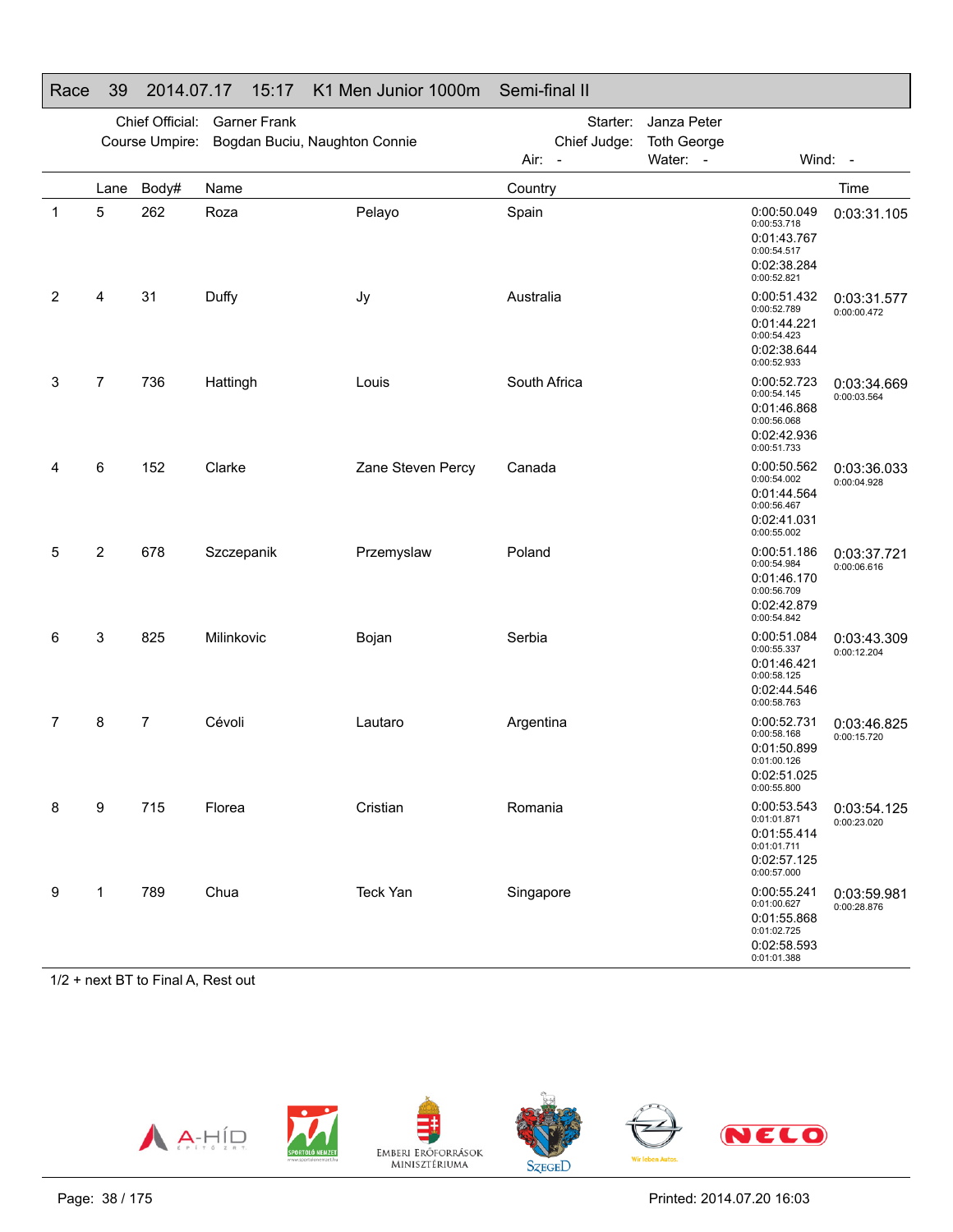|   |                | Chief Official:<br>Course Umpire: | <b>Garner Frank</b><br>Tarabusi Sante, Huszar István |           | Starter:<br>Chief Judge:<br>Air: - | Janza Peter<br><b>Toth George</b><br>Water: - |                                                                                        | Wind: -                    |
|---|----------------|-----------------------------------|------------------------------------------------------|-----------|------------------------------------|-----------------------------------------------|----------------------------------------------------------------------------------------|----------------------------|
|   | Lane           | Body#                             | Name                                                 |           | Country                            |                                               |                                                                                        | Time                       |
| 1 | 5              | 218                               | Graversen                                            | Morten    | Denmark                            |                                               | 0:00:49.992<br>0:00:53.912<br>0:01:43.904<br>0:00:55.232<br>0:02:39.136<br>0:00:52.766 | 0:03:31.902                |
| 2 | 3              | 941                               | Kukharyk                                             | Oleh      | Ukraine                            |                                               | 0:00:51.606<br>0:00:54.118<br>0:01:45.724<br>0:00:54.889<br>0:02:40.613<br>0:00:52.253 | 0:03:32.866<br>0:00:00.964 |
| 3 | 6              | 1007                              | Novaković                                            | Antun     | Croatia                            |                                               | 0:00:50.292<br>0:00:54.350<br>0:01:44.642<br>0:00:55.187<br>0:02:39.829<br>0:00:55.233 | 0:03:35.062<br>0:00:03.160 |
| 4 | 4              | 559                               | Vilde                                                | Aldis     | Latvia                             |                                               | 0:00:51.087<br>0:00:55.160<br>0:01:46.247<br>0:00:57.749<br>0:02:43.996<br>0:00:53.086 | 0:03:37.082<br>0:00:05.180 |
| 5 | $\overline{2}$ | 764                               | Golubenko                                            | Pavel     | Russia                             |                                               | 0:00:50.861<br>0:00:54.667<br>0:01:45.528<br>0:00:57.935<br>0:02:43.463<br>0:00:54.399 | 0:03:37.862<br>0:00:05.960 |
| 6 | $\overline{7}$ | 532                               | Medvedev                                             | Alexandr  | Kazakhstan                         |                                               | 0:00:55.321<br>0:00:57.819<br>0:01:53.140<br>0:00:59.186<br>0:02:52.326<br>0:00:52.604 | 0:03:44.930<br>0:00:13.028 |
| 7 | 1              | 367                               | Chatzopoulos                                         | Stylianos | Greece                             |                                               | 0:00:52.177<br>0:00:58.226<br>0:01:50.403<br>0:00:58.035<br>0:02:48.438<br>0:00:56.580 | 0:03:45.018<br>0:00:13.116 |
| 8 | 8              | 693                               | Figueroa                                             | Kevin     | Puerto Rico                        |                                               | 0:00:52.227<br>0:00:58.332<br>0:01:50.559<br>0:01:00.446<br>0:02:51.005<br>0:00:55.173 | 0:03:46.178<br>0:00:14.276 |
| 9 | 9              | 571                               | Malakauskas                                          | Jokubas   | Lithuania                          |                                               | 0:00:54.607<br>0:01:00.772<br>0:01:55.379<br>0:01:06.199<br>0:03:01.578<br>0.01.00.544 | 0:04:02.122<br>0:00:30.220 |

### Race 40 2014.07.17 15:24 K1 Men Junior 1000m Semi-final III

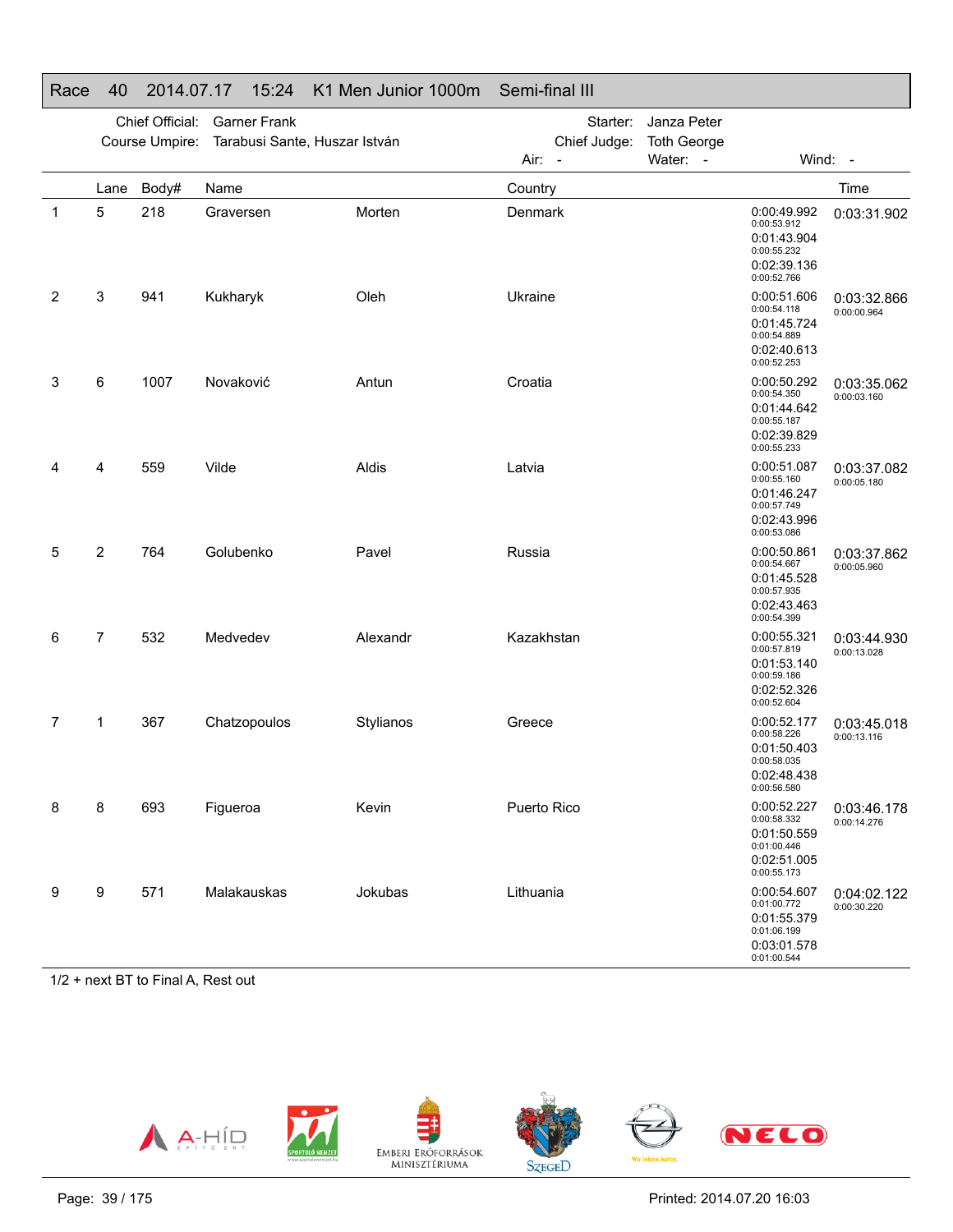| $\sim$ |                |                 | .<br>.                                   |               |                                  |                    |                                                                                        |                            |
|--------|----------------|-----------------|------------------------------------------|---------------|----------------------------------|--------------------|----------------------------------------------------------------------------------------|----------------------------|
|        |                | Chief Official: | <b>Garner Frank</b>                      |               | Starter:                         | Janza Peter        |                                                                                        |                            |
|        |                |                 | Course Umpire: Richard Sue, Bogdan Buciu |               | Chief Judge:                     | <b>Toth George</b> |                                                                                        |                            |
|        |                |                 |                                          |               | Air:<br>$\overline{\phantom{a}}$ | Water: -           |                                                                                        | Wind: -                    |
|        | Lane           | Body#           | Name                                     |               | Country                          |                    |                                                                                        | Time                       |
| 1      | 5              | 48              | Kornfeind                                | Christoph     | Austria                          |                    | 0:00:52.477<br>0:00:54.598<br>0:01:47.075<br>0:00:54.832<br>0:02:41.907<br>0:00:51.642 | 0:03:33.549                |
| 2      | 4              | 439             | Vidákovich                               | Antal         | Hungary                          |                    | 0:00:50.195<br>0:00:54.298<br>0:01:44.493<br>0:00:55.984<br>0:02:40.477<br>0:00:53.996 | 0:03:34.473<br>0:00:00.924 |
| 3      | 3              | 640             | Imrie                                    | <b>Kurtis</b> | New Zealand                      |                    | 0:00:50.351<br>0:00:55.216<br>0:01:45.567<br>0:00:55.945<br>0:02:41.512<br>0:00:53.153 | 0:03:34.665<br>0:00:01.116 |
| 4      | 6              | 804             | Klobučar                                 | Matic         | Slovenia                         |                    | 0:00:51.225<br>0:00:55.532<br>0:01:46.757<br>0:00:56.454<br>0:02:43.211<br>0:00:55.654 | 0:03:38.865<br>0:00:05.316 |
| 5      | 1              | 846             | Fraňa                                    | Milan         | Slovakia                         |                    | 0:00:52.314<br>0:00:56.620<br>0:01:48.934<br>0:00:58.937<br>0:02:47.871<br>0:00:54.334 | 0:03:42.205<br>0:00:08.656 |
| 6      | $\overline{2}$ | 1016            | Selimovic                                | Malik         | Bosnia and Herzegovina           |                    | 0:00:52.418<br>0:00:57.042<br>0:01:49.460<br>0:00:58.274<br>0:02:47.734<br>0:00:55.539 | 0:03:43.273<br>0:00:09.724 |
| 7      | 8              | 273             | Murin                                    | Nikita        | Estonia                          |                    | 0:00:53.641<br>0:00:57.119<br>0:01:50.760<br>0:00:59.264<br>0:02:50.024<br>0:00:54.189 | 0:03:44.213<br>0:00:10.664 |
| 8      | 9              | 109             | Gil Dessimão                             | Lucas         | <b>Brazil</b>                    |                    | 0:00:54.211<br>0:00:57.899<br>0:01:52.110<br>0:00:59.733<br>0:02:51.843<br>0:00:55.790 | 0:03:47.633<br>0:00:14.084 |
| 9      | 7              | 496             | Lucini Paioni                            | Gianmarco     | Italy                            |                    | 0:00:53.252<br>0:00:58.228<br>0:01:51.480<br>0:01:01.114<br>0:02:52.594<br>0:00:56.947 | 0:03:49.541<br>0:00:15.992 |

### Race 41 2014.07.17 15:31 K1 Men Junior 1000m Semi-final IV

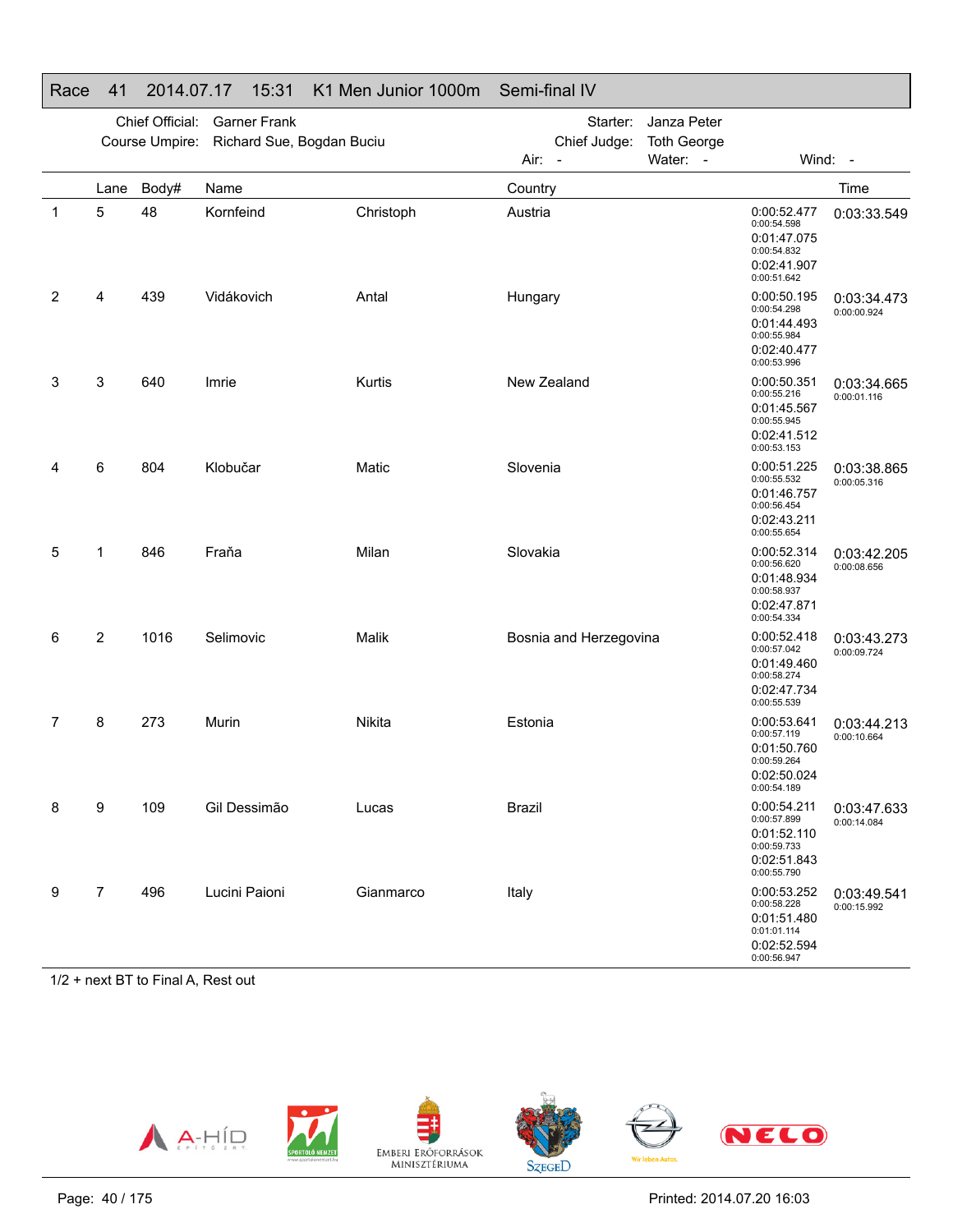| Race | 42             | 2014.07.17                        | 15:38                                                | C1 Men Junior 1000m | Semi-final I                                                 |                                                       |                                                                                        |                            |
|------|----------------|-----------------------------------|------------------------------------------------------|---------------------|--------------------------------------------------------------|-------------------------------------------------------|----------------------------------------------------------------------------------------|----------------------------|
|      |                | Chief Official:<br>Course Umpire: | <b>Garner Frank</b><br>Bogdan Buciu, Naughton Connie |                     | Starter:<br>Chief Judge:<br>Air:<br>$\overline{\phantom{a}}$ | Kasprzak Bartlomiej<br><b>Toth George</b><br>Water: - | Wind:                                                                                  | $\sim$                     |
|      | Lane           | Body#                             | Name                                                 |                     | Country                                                      |                                                       |                                                                                        | Time                       |
| 1    | 5              | 193                               | Hajek                                                | Krystof             | Czech Republic                                               |                                                       | 0:00:58.270<br>0:01:01.348<br>0:01:59.618<br>0:00:59.055<br>0:02:58.673<br>0:00:59.910 | 0:03:58.583                |
| 2    | 4              | 604                               | Tarnovskyi                                           | Serhii              | Moldova                                                      |                                                       | 0:00:56.326<br>0:01:01.170<br>0:01:57.496<br>0:01:02.341<br>0:02:59.837<br>0:01:02.986 | 0:04:02.823<br>0:00:04.240 |
| 3    | 6              | 990                               | Guliev                                               | Artur               | Uzbekistan                                                   |                                                       | 0:00:56.830<br>0:01:01.363<br>0:01:58.193<br>0:01:03.443<br>0:03:01.636<br>0:01:02.367 | 0:04:04.003<br>0:00:05.420 |
| 4    | 3              | 671                               | Maliszewski                                          | Mikolaj             | Poland                                                       |                                                       | 0:00:57.978<br>0:01:01.574<br>0:01:59.552<br>0:01:05.682<br>0:03:05.234<br>0:01:05.541 | 0:04:10.775<br>0:00:12.192 |
| 5    | 1              | 956                               | Lapaz                                                | Michael             | Uruguay                                                      |                                                       | 0:01:03.822<br>0:01:07.815<br>0:02:11.637<br>0:01:08.583<br>0:03:20.220<br>0:00:58.899 | 0:04:19.119<br>0:00:20.536 |
| 6    | 8              | 972                               | Field                                                | Andrew              | United States of America                                     |                                                       | 0:01:01.329<br>0:01:06.747<br>0:02:08.076<br>0:01:08.681<br>0:03:16.757<br>0:01:03.430 | 0:04:20.187<br>0:00:21.604 |
| 7    | 9              | 574                               | Murza                                                | Dominykas           | Lithuania                                                    |                                                       | 0:01:01.641<br>0:01:07.281<br>0:02:08.922<br>0:01:08.750<br>0:03:17.672<br>0:01:02.723 | 0:04:20.395<br>0:00:21.812 |
| 8    | $\overline{2}$ | 829                               | Stefanovic                                           | Nemanja             | Serbia                                                       |                                                       | 0:01:00.528<br>0:01:06.876<br>0:02:07.404<br>0:01:11.841<br>0:03:19.245<br>0:01:09.362 | 0:04:28.607<br>0:00:30.024 |
| 9    | $\overline{7}$ | 113                               | Luz De Oliveira                                      | Dalvan              | <b>Brazil</b>                                                |                                                       | 0:01:00.909<br>0:01:06.766<br>0:02:07.675<br>0:01:15.996<br>0:03:23.671<br>0:01:10.808 | 0:04:34.479<br>0:00:35.896 |

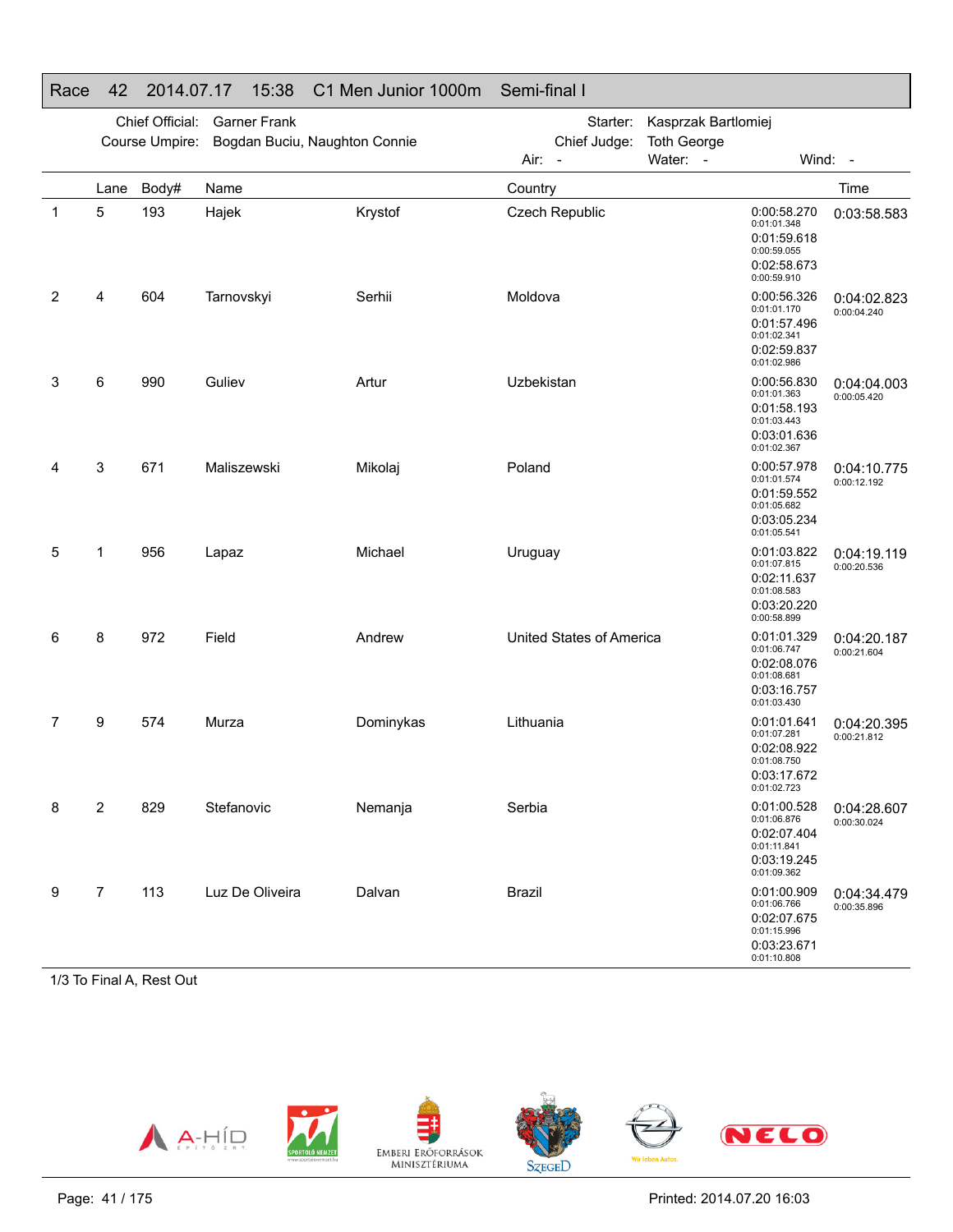|              | Chief Official:<br><b>Garner Frank</b><br>Course Umpire:<br>Tarabusi Sante, Huszar István |              |                  | Starter:<br>Chief Judge: | Kasprzak Bartlomiej<br><b>Toth George</b> |          |                                                                                        |                            |
|--------------|-------------------------------------------------------------------------------------------|--------------|------------------|--------------------------|-------------------------------------------|----------|----------------------------------------------------------------------------------------|----------------------------|
|              |                                                                                           |              |                  |                          | Air:<br>$\overline{\phantom{a}}$          | Water: - | Wind:                                                                                  | $\sim$ $-$                 |
| $\mathbf{1}$ | Lane<br>5                                                                                 | Body#<br>762 | Name<br>Chebotar | Vladislav                | Country<br>Russia                         |          | 0:00:57.231<br>0:00:59.979<br>0:01:57.210<br>0:01:01.663<br>0:02:58.873<br>0:00:58.190 | Time<br>0:03:57.063        |
| 2            | 4                                                                                         | 340          | Dittrich         | Fabian                   | Germany                                   |          | 0:00:58.436<br>0:01:00.406<br>0:01:58.842<br>0:01:01.827<br>0:03:00.669<br>0:00:59.938 | 0:04:00.607<br>0:00:03.544 |
| 3            | 3                                                                                         | 266          | Vallejo          | Sergio                   | Spain                                     |          | 0:00:57.690<br>0:01:00.429<br>0:01:58.119<br>0:01:02.687<br>0:03:00.806<br>0:01:02.921 | 0:04:03.727<br>0:00:06.664 |
| 4            | $\overline{2}$                                                                            | 530          | Alshanskiy       | Anton                    | Kazakhstan                                |          | 0:00:57.994<br>0:01:02.488<br>0:02:00.482<br>0:01:07.632<br>0:03:08.114<br>0:01:02.785 | 0:04:10.899<br>0:00:13.836 |
| 5            | 7                                                                                         | 549          | Kudrjavcevs      | Arnolds                  | Latvia                                    |          | 0:01:00.843<br>0:01:03.291<br>0:02:04.134<br>0:01:05.985<br>0:03:10.119<br>0:01:01.936 | 0:04:12.055<br>0:00:14.992 |
| 6            | 8                                                                                         | 125          | Kodinov          | Angel                    | <b>Bulgaria</b>                           |          | 0:00:59.516<br>0:01:06.678<br>0:02:06.194<br>0:01:09.844<br>0:03:16.038<br>0:01:04.345 | 0:04:20.383<br>0:00:23.320 |
| 7            | 6                                                                                         | 882          | Shahriyor        | Daminov                  | Tajikistan                                |          | 0:00:59.159<br>0:01:05.399<br>0:02:04.558<br>0:01:09.568<br>0:03:14.126<br>0:01:06.753 | 0:04:20.879<br>0:00:23.816 |
| 8            | 1                                                                                         | 173          | Vera             | Cristian                 | Chile                                     |          | 0:01:01.571<br>0:01:08.000<br>0:02:09.571<br>0:01:14.082<br>0:03:23.653<br>0:01:07.834 | 0:04:31.487<br>0:00:34.424 |
| 9            | 9                                                                                         | 787          | Chong            | Koi Kiat                 | Singapore                                 |          | 0:01:03.751<br>0:01:12.950<br>0:02:16.701<br>0:01:17.769<br>0:03:34.470<br>0:01:12.617 | 0:04:47.087<br>0:00:50.024 |

## Race 43 2014.07.17 15:45 C1 Men Junior 1000m Semi-final II

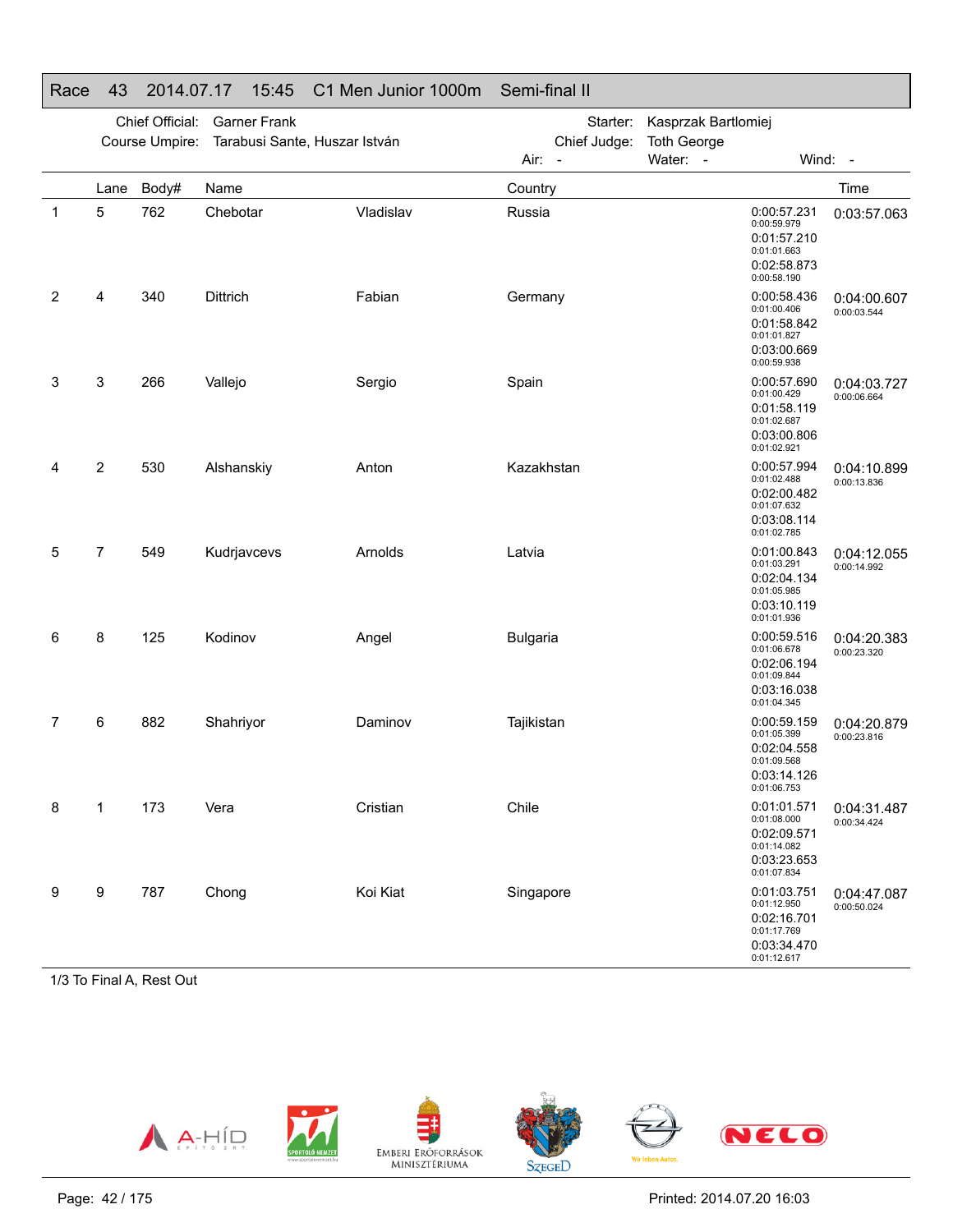#### Race 44 2014.07.17 15:52 C1 Men Junior 1000m Semi-final III Chief Official: Garner FrankCourse Umpire: Cerbelle Jean-luis, Richard SueStarter: Kasprzak BartlomiejChief Judge: **Toth George** Air: -Water: - Wind: -Lane Body# Name**Country Country Country Country Country** Time 1 5 708 CarpLeonid Valentin Romania **CONSET 12000:56.171** 0:00:58.6360:01:54.8070:01:01.741 0:02:56.548 0:00:57.638 0:03:54.186 2 6 490 CestraDavide Italy Italy 1991 1202157.648 0:02:57.542 0:03:00.910 0:00:54.280 0:03:55.190 0:00:01.0043 7 421 HajduJonatán Dániel Hungary **1986** Composition 10:00:54.863 0:01:00.296 0:01:55.159 0:01:02.241 0:02:57.400 0:00:58.182 0:03:55.582 0:00:01.396 4 3 93 Patapenka Ivan Belarus 0:00:57.273 0:00:58.933 0:01:56.206 0:01:01.4410:02:57.6470:00:57.947 0:03:55.594 0:00:01.408 5 4 612 Camacho Elias Mexico 0:00:56.171 0:00:59.854 0:01:56.025 0:01:05.2950:03:01.320 0:01:09.250 0:04:10.5700:00:16.3846 9 522 Taguchi Mikio Japan 0:01:01.403 0:01:01.403 0:02:06.552 0:01:07.830 0:03:14.382 0:00:59.3280:04:13.7100:00:19.5247 8 942 OvdiichukAndrii Ukraine 1980 Ukraine 1990 Ukraine 1990 Ukraine 1990 Ukraine 1990 Ukraine 1990 Ukraine 1990 Ukraine 1990 0:01:05.7670:02:03.4670:01:08.940 0:03:12.4070:01:05.259 0:04:17.666 0:00:23.480 8 1 270 FedorovDmitry **Estonia** esterial estonia estable 0:01:01.323 0:01:05.414 0:02:06.7370:01:08.2880:03:15.025 0:01:04.353 0:04:19.378 0:00:25.192 9 2 885 ChienWen-yi Chinese Taipei 0:01:02.765 0:01:10.090 0:02:12.855 0:01:16.015 0:03:28.870 0:01:10.5920:04:39.462 0:00:45.276

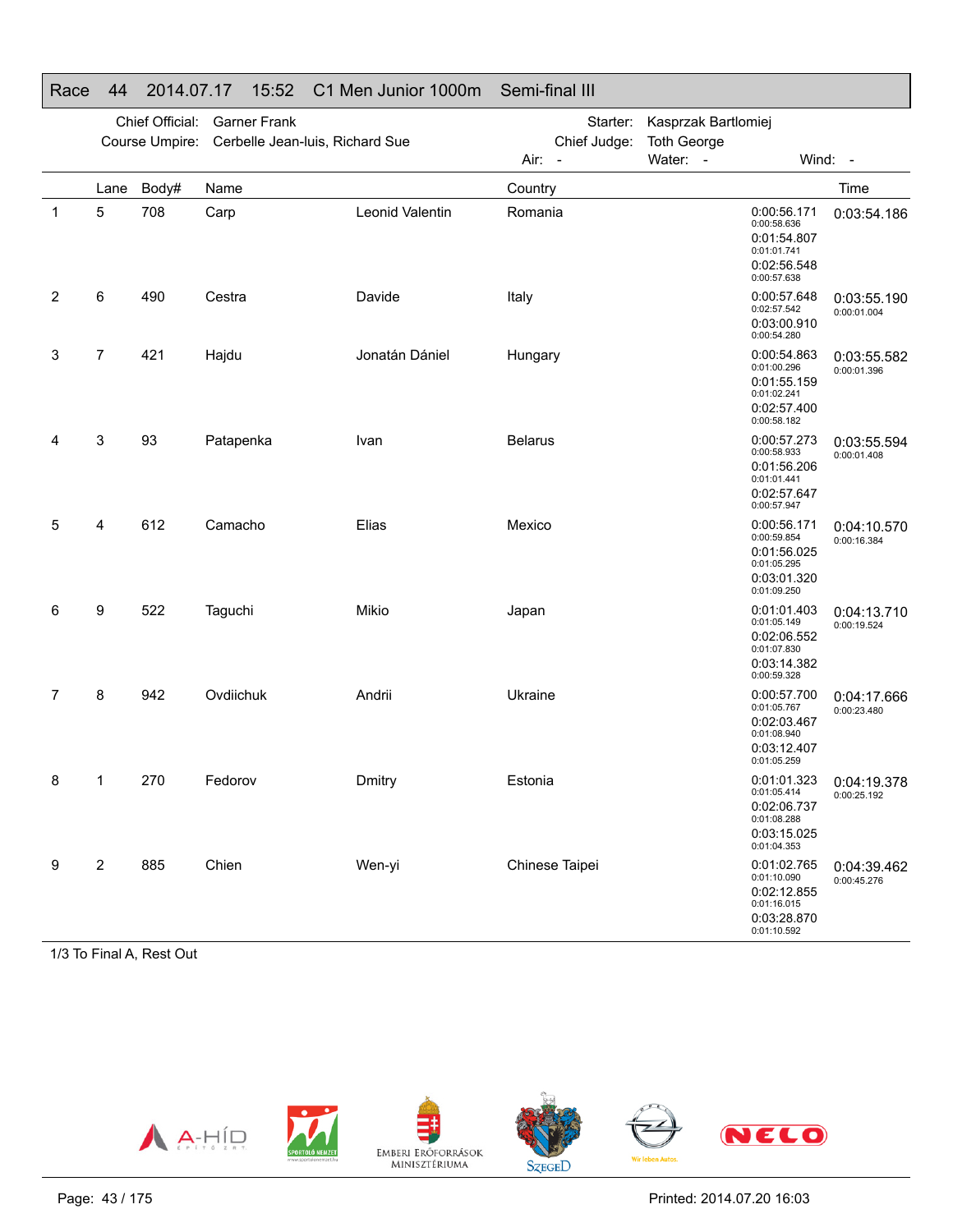#### Chief Official: Garner FrankCourse Umpire: Bogdan Buciu, Naughton Connie Starter: Walter Humme Hans Chief Judge: **Toth George** Air: -Water: - Wind: -Lane Body# Name**Country Country Country Country Country** Time 1 6 416 DombváriBence Hungary **Hungary** 0:00:49.979 0:00:49.979<br>0:00:51.999 0:01:41.978 0:00:54.216 0:02:36.1940:00:52.158 0:03:28.352 2 4 203 Spicar Jakub Czech Republic 0:00:50.474 0:00:52.796 0:01:43.270 0:00:54.3290:02:37.599 0:00:51.505 0:03:29.104 0:00:00.752 3 5 465 Asadi Farzin Iran 0:00:51.770 0:00:52.671 0:01:44.4410:00:52.453 0:02:36.8940:00:52.650 0:03:29.5440:00:01.1924 7 531 Golendov Ilya Kazakhstan 0:00:49.767 0:00:49.767 0:01:46.5970:00:54.566 0:02:41.163 0:00:50.265 0:03:31.4280:00:03.0765 2 158 HughesMarshall Canada 0:00:49.944 0:00:54.0280:01:43.972 0:00:54.676 0:02:38.648 0:00:54.6040:03:33.252 0:00:04.900 6 3 617 Labrada Osvaldo Mexico 0:00:50.055 0:00:54.090 0:01:44.145 0:00:54.9300:02:39.075 0:00:54.613 0:03:33.688 0:00:05.336 7 1 106 Arruda Motta Alves João Fernando Brazil 0:00:51.238 0:00:54.994 0:01:46.2320:00:57.304 0:02:43.536 0:00:53.216 0:03:36.752 0:00:08.400 8 9 128 NedyalkovBoris Bulgaria Bulgaria 0:00:52.490 0:00:56.3300:01:48.820 0:00:57.296 0:02:46.1160:00:51.9680:03:38.0840:00:09.732 9 8 373 SyriopoulosKyriakos Greece 0:00:54.808 0:01:04.712 0:01:59.520 0:01:15.103 0:03:14.6230:01:09.721 0:04:24.344 0:00:55.992

### Race 45 2014.07.17 15:59 K1 Men U23 1000m Semi-final I

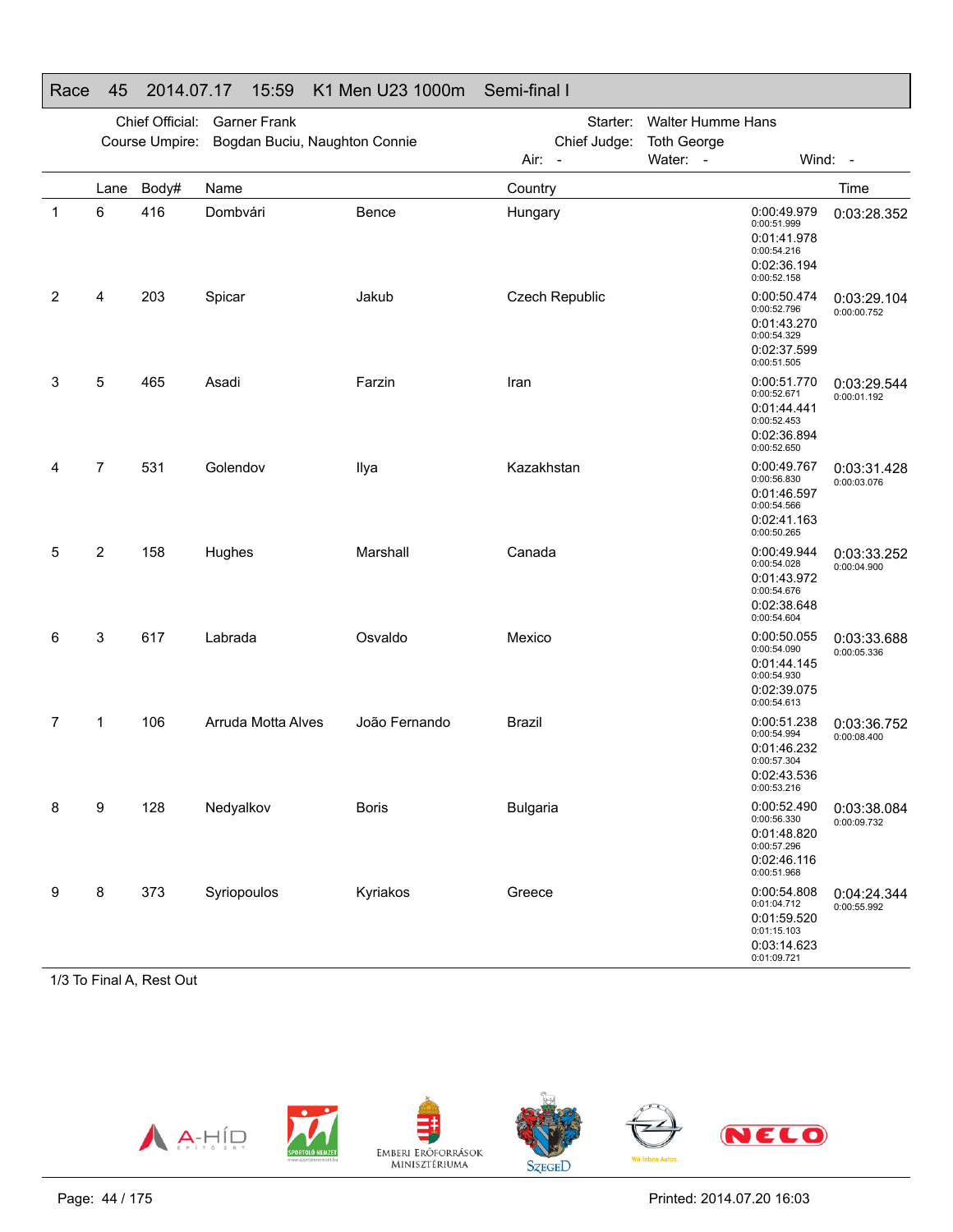#### Chief Official: Garner FrankCourse Umpire: Tarabusi Sante, Huszar István Starter: Walter Humme Hans Chief Judge: **Toth George** Air: -Water: - Wind: -Lane Body# Name**Country Country Country Country Country** Time 1 5 45 Wood Jordan Australia 0:00:49.677 0:00:49.677 0:01:41.808 0:00:52.495 0:02:34.303 0:00:51.228 0:03:25.5312 2 248 CabañínJavier Spain Spain 0:00:48.340 0:00:52.743 0:01:41.083 0:00:54.453 0:02:35.536 0:00:51.895 0:03:27.4310:00:01.900 3 3 472 FitzsimonMichael **Ireland Ireland** 0:00:50.273 0:00:54.185 0:01:44.4580:00:53.535 0:02:37.993 0:00:50.646 0:03:28.639 0:00:03.1084 4 763 ChervovNikolay Russia 20:00:50.515 0:00:52.2790:01:42.7940:00:53.790 0:02:36.5840:00:54.283 0:03:30.8670:00:05.3365 1 572 MaldonisMindaugas Lithuania CDD 200:50.381 0:00:53.8900:01:44.2710:00:56.368 0:02:40.6390:00:51.9720:03:32.6110:00:07.080 6 7 49 SieglMario **Austria** Austria **COLO**:52.667 0:00:55.582 0:01:48.249 0:00:55.8190:02:44.068 0:00:49.939 0:03:34.0070:00:08.476 7 8 870 Lindberg Joakim Sweden 0:00:51.259 0:00:54.160 0:01:45.4190:00:56.382 0:02:41.8010:00:53.822 0:03:35.623 0:00:10.0928 9 792 OoiBrandon Wei Cheng Singapore 0:00:54.373 0:00:58.2930:01:52.666 0:00:58.135 0:02:50.8010:03:44.1470:00:18.616

#### Race 46 2014.07.17 16:06 K1 Men U23 1000m Semi-final II

1/3 To Final A, Rest Out

9 6 735 Coetzee



Chrisjan South Africa 0:00:50.010

0:00:53.346

0:00:57.151 0:01:47.1610:01:03.938 0:02:51.0990:01:02.980

0:03:54.079 0:00:28.548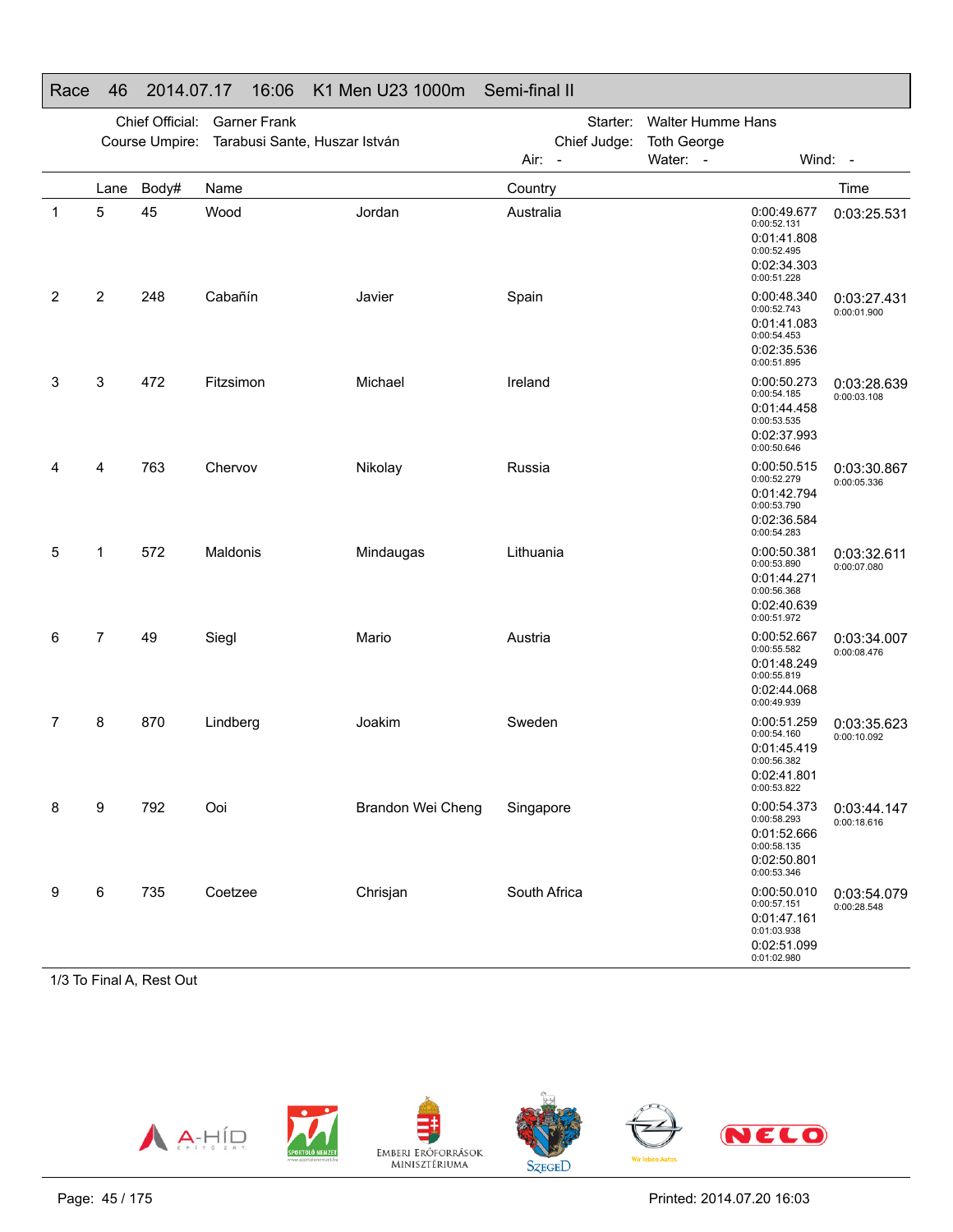|                       |                | Chief Official:<br>Course Umpire: | <b>Garner Frank</b><br>Cerbelle Jean-luis, Richard Sue |            | Starter:<br>Chief Judge:<br>Air: - | <b>Walter Humme Hans</b><br><b>Toth George</b><br>Water: -                             | Wind: -                    |
|-----------------------|----------------|-----------------------------------|--------------------------------------------------------|------------|------------------------------------|----------------------------------------------------------------------------------------|----------------------------|
|                       | Lane           | Body#                             | Name                                                   |            | Country                            |                                                                                        | Time                       |
| $\mathbf{1}$          | 5              | 675                               | Rosolski                                               | Rafal      | Poland                             | 0:00:51.025<br>0:00:53.011<br>0:01:44.036<br>0:00:54.368<br>0:02:38.404<br>0:00:51.590 | 0:03:29.994                |
| $\mathbf{2}^{\prime}$ | 4              | 346                               | Kaiser                                                 | Jochen     | Germany                            | 0:00:50.783<br>0:00:54.673<br>0:01:45.456<br>0:00:54.356<br>0:02:39.812<br>0:00:51.694 | 0:03:31.506<br>0:00:01.512 |
| 3                     | 2              | 269                               | Alupere                                                | Kaarel     | Estonia                            | 0:00:50.192<br>0:00:54.543<br>0:01:44.735<br>0:00:54.192<br>0:02:38.927<br>0:00:52.755 | 0:03:31.682<br>0:00:01.688 |
| 4                     | 3              | 719                               | Mironescu                                              | Constantin | Romania                            | 0:00:52.485<br>0:00:55.114<br>0:01:47.599<br>0:00:55.064<br>0:02:42.663<br>0:00:49.687 | 0:03:32.350<br>0:00:02.356 |
| 5                     | 9              | 288                               | Bayle                                                  | Pierrick   | France                             | 0:00:50.730<br>0:00:54.544<br>0:01:45.274<br>0:00:55.926<br>0:02:41.200<br>0:00:53.638 | 0:03:34.838<br>0:00:04.844 |
| 6                     | 6              | 816                               | Aleksic                                                | Aleksandar | Serbia                             | 0:00:51.339<br>0:00:54.730<br>0:01:46.069<br>0:00:56.318<br>0:02:42.387<br>0:00:56.083 | 0:03:38.470<br>0:00:08.476 |
| 7                     | 8              | 555                               | Ozolinkevics                                           | Markss     | Latvia                             | 0:00:54.067<br>0:00:56.177<br>0:01:50.244<br>0:00:55.908<br>0:02:46.152<br>0:00:52.614 | 0:03:38.766<br>0:00:08.772 |
| 8                     | 1              | 912                               | Marques                                                | Carlos     | Turkey                             | 0:00:51.921<br>0:00:55.090<br>0:01:47.011<br>0:00:58.190<br>0:02:45.201<br>0:00:55.441 | 0:03:40.642<br>0:00:10.648 |
| 9                     | $\overline{7}$ | 805                               | Oven                                                   | Simon      | Slovenia                           | 0:00:51.429<br>0:00:56.817<br>0:01:48.246<br>0:00:57.573<br>0:02:45.819<br>0:00:57.167 | 0:03:42.986<br>0:00:12.992 |

### Race 47 2014.07.17 16:13 K1 Men U23 1000m Semi-final III

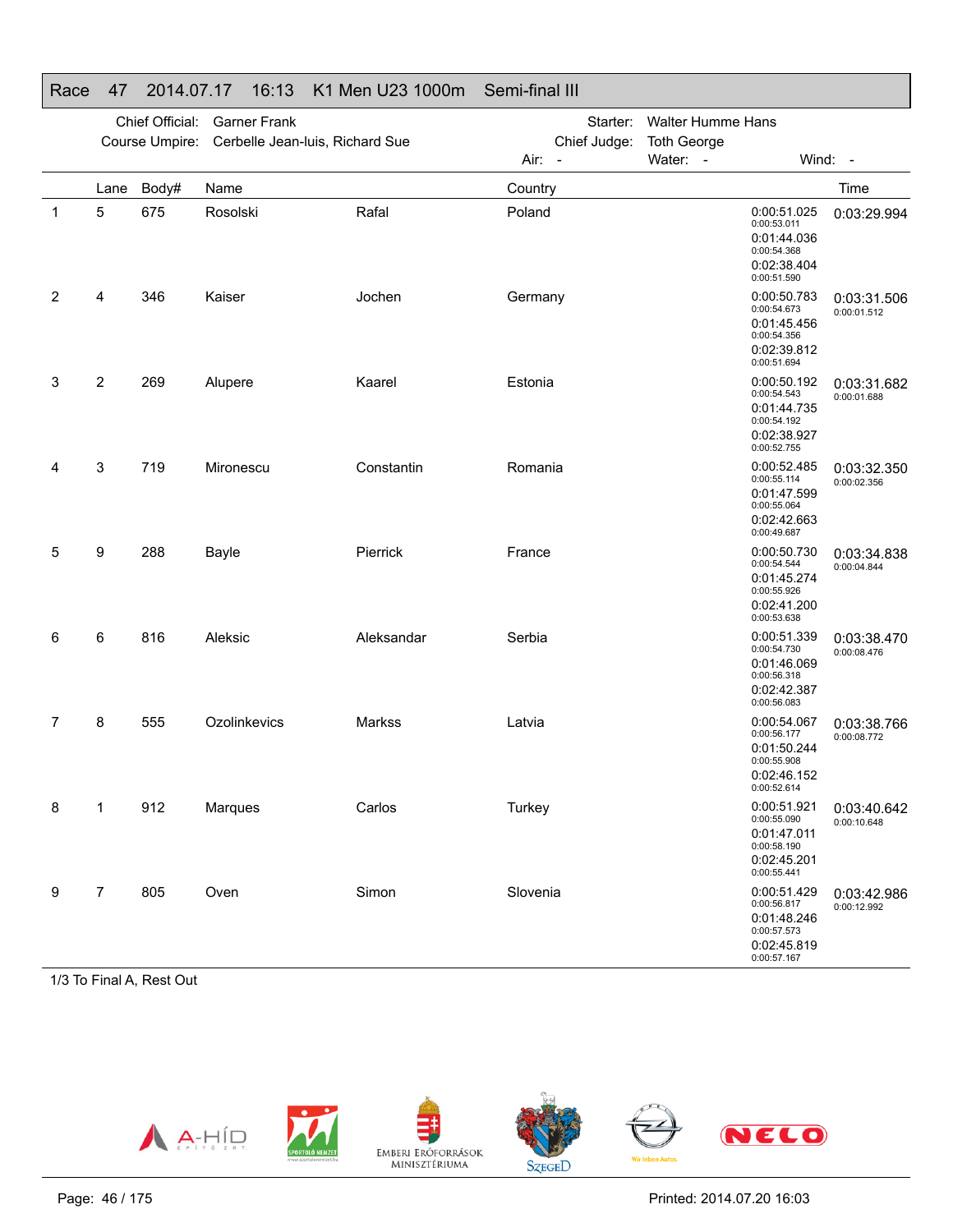### Race 49 2014.07.17 16:27 C1 Men U23 1000m Semi-final I

|   |           | Chief Official:<br>Course Umpire: | <b>Garner Frank</b><br>Tarabusi Sante, Huszar István |            | Starter:<br>Janza Peter<br>Chief Judge:<br><b>Toth George</b><br>Water: -<br>Air: - |  |                                                                                        | Wind: -                    |  |
|---|-----------|-----------------------------------|------------------------------------------------------|------------|-------------------------------------------------------------------------------------|--|----------------------------------------------------------------------------------------|----------------------------|--|
|   |           |                                   |                                                      |            |                                                                                     |  |                                                                                        |                            |  |
| 1 | Lane<br>6 | Body#<br>603                      | Name<br>Tarnovskyi                                   | Oleg       | Country<br>Moldova                                                                  |  | 0:00:55.167<br>0:01:01.999<br>0:01:57.166<br>0:01:01.316<br>0:02:58.482<br>0:00:53.911 | Time<br>0:03:52.393        |  |
| 2 | 5         | 427                               | Khaut                                                | Kristóf    | Hungary                                                                             |  | 0:00:55.679<br>0:00:58.871<br>0:01:54.550<br>0:01:00.728<br>0:02:55.278<br>0:00:58.015 | 0:03:53.293<br>0:00:00.900 |  |
| 3 | 4         | 351                               | Mueller                                              | Michael    | Germany                                                                             |  | 0:00:56.470<br>0:00:59.442<br>0:01:55.912<br>0:00:59.816<br>0:02:55.728<br>0:00:58.249 | 0:03:53.977<br>0:00:01.584 |  |
| 4 | 3         | 54                                | Matviychuk                                           | Taras      | Azerbaijan                                                                          |  | 0:00:55.609<br>0:00:59.684<br>0:01:55.293<br>0:01:01.654<br>0:02:56.947<br>0:00:57.154 | 0:03:54.101<br>0:00:01.708 |  |
| 5 | 2         | 469                               | Mojalali Moghaddam<br>Foumani                        | Adel       | Iran                                                                                |  | 0:00:54.045<br>0:00:59.731<br>0:01:53.776<br>0:01:02.598<br>0:02:56.374<br>0:01:02.667 | 0:03:59.041<br>0:00:06.648 |  |
| 6 | 1         | 132                               | Velkov                                               | Daniel     | <b>Bulgaria</b>                                                                     |  | 0:00:57.521<br>0:01:00.593<br>0:01:58.114<br>0:01:03.012<br>0:03:01.126<br>0:00:59.487 | 0:04:00.613<br>0:00:08.220 |  |
| 7 | 7         | 257                               | Moutahir                                             | Mosshine   | Spain                                                                               |  | 0:00:58.435<br>0:01:01.068<br>0:01:59.503<br>0:01:01.557<br>0:03:01.060<br>0:01:01.145 | 0:04:02.205<br>0:00:09.812 |  |
| 8 | 9         | 107                               | Do Sacramento<br>Amorim                              | Mateus     | <b>Brazil</b>                                                                       |  | 0:00:59.922<br>0:01:05.388<br>0:02:05.310<br>0:01:07.240<br>0:03:12.550<br>0:01:06.839 | 0:04:19.389<br>0:00:26.996 |  |
| 9 | 8         | 553                               | Lescinskis                                           | Stanislavs | Latvia                                                                              |  | 0:01:00.774<br>0:01:04.190<br>0:02:04.964<br>0:01:10.174<br>0:03:15.138<br>0:01:07.279 | 0:04:22.417<br>0:00:30.024 |  |

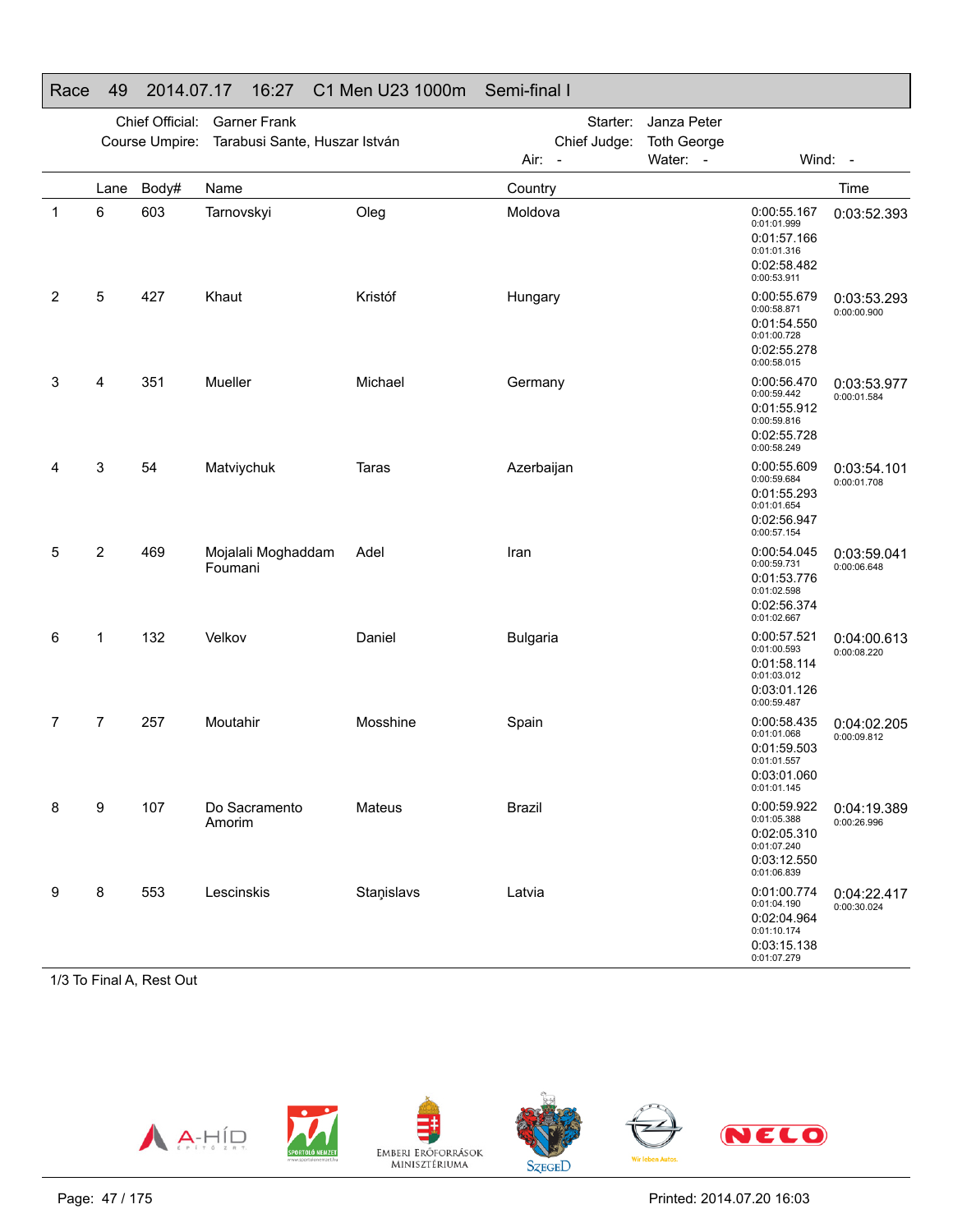### Race 50 2014.07.17 16:34 C1 Men U23 1000m Semi-final II

|   |                | Chief Official: | <b>Garner Frank</b>             |                | Starter:                 | Janza Peter                    |                                                                                        |                            |
|---|----------------|-----------------|---------------------------------|----------------|--------------------------|--------------------------------|----------------------------------------------------------------------------------------|----------------------------|
|   |                | Course Umpire:  | Cerbelle Jean-luis, Richard Sue |                | Chief Judge:<br>Air: -   | <b>Toth George</b><br>Water: - |                                                                                        | Wind: -                    |
|   | Lane           | Body#           | Name                            |                | Country                  |                                |                                                                                        | Time                       |
| 1 | 5              | 504             | Tacchini                        | Carlo          | Italy                    |                                | 0:00:55.180<br>0:01:00.106<br>0:01:55.286<br>0:01:02.492<br>0:02:57.778<br>0:00:55.595 | 0:03:53.373                |
| 2 | 3              | 767             | Ishmukhamedov                   | Rasul          | Russia                   |                                | 0:00:55.864<br>0:00:59.642<br>0:01:55.506<br>0:01:01.573<br>0:02:57.079<br>0:00:56.406 | 0:03:53.485<br>0:00:00.112 |
| 3 | 4              | 932             | Altukhov                        | Pavlo          | Ukraine                  |                                | 0:00:57.447<br>0:00:59.603<br>0:01:57.050<br>0:01:00.198<br>0:02:57.248<br>0:00:56.301 | 0:03:53.549<br>0:00:00.176 |
| 4 | $\overline{7}$ | 998             | Tukhtasin Ugli                  | Nurislom       | Uzbekistan               |                                | 0:00:58.437<br>0:00:59.846<br>0:01:58.283<br>0:01:00.055<br>0:02:58.338<br>0:00:56.643 | 0:03:54.981<br>0:00:01.608 |
| 5 | 6              | 845             | Farkaš                          | Vincent        | Slovakia                 |                                | 0:00:56.834<br>0:01:01.051<br>0:01:57.885<br>0:01:00.534<br>0:02:58.419<br>0:00:58.370 | 0:03:56.789<br>0:00:03.416 |
| 6 | 2              | 168             | Tarling                         | Marc           | Canada                   |                                | 0:00:55.562<br>0:00:59.951<br>0:01:55.513<br>0:01:03.063<br>0:02:58.576<br>0:01:06.453 | 0:04:05.029<br>0:00:11.656 |
| 7 | 8              | 979             | Ross                            | lan            | United States of America |                                | 0:00:59.036<br>0:01:03.544<br>0:02:02.580<br>0:01:06.173<br>0:03:08.753<br>0:00:59.904 | 0:04:08.657<br>0:00:15.284 |
| 8 | $\mathbf{1}$   | 232             | Gonzalez Branda                 | Vicente Jordan | Ecuador                  |                                | 0:01:01.084<br>0:01:11.333<br>0:02:12.417<br>0:01:15.265<br>0:03:27.682<br>0:01:11.951 | 0:04:39.633<br>0:00:46.260 |
|   | 9              | 886             | Hung                            | Yu-jen         | Chinese Taipei           |                                |                                                                                        | Did not start              |
|   |                |                 |                                 |                |                          |                                |                                                                                        |                            |

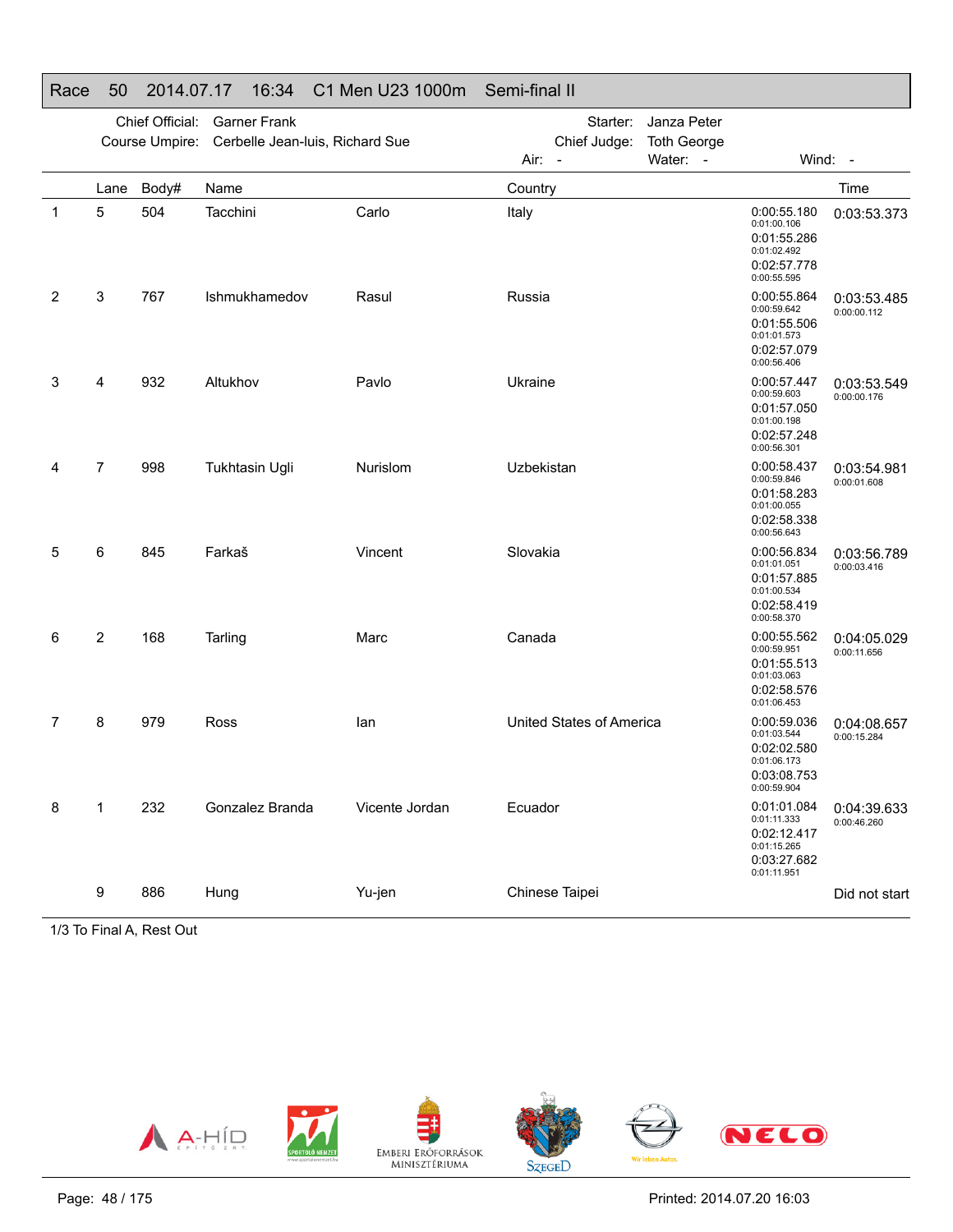### Race 51 2014.07.17 16:41 C1 Men U23 1000m Semi-final III

|   |                | Chief Official:<br>Course Umpire: | <b>Garner Frank</b><br>Bogdan Buciu, Naughton Connie |              | Starter:<br>Chief Judge:<br>Air:<br>$\overline{\phantom{a}}$ | Janza Peter<br><b>Toth George</b><br>Water: - |                                                                                        | Wind: -                    |
|---|----------------|-----------------------------------|------------------------------------------------------|--------------|--------------------------------------------------------------|-----------------------------------------------|----------------------------------------------------------------------------------------|----------------------------|
|   | Lane           | Body#                             | Name                                                 |              | Country                                                      |                                               |                                                                                        | Time                       |
| 1 | 4              | 191                               | Fuksa                                                | Martin       | Czech Republic                                               |                                               | 0:00:55.184<br>0:00:58.690<br>0:01:53.874<br>0:00:59.632<br>0:02:53.506<br>0:00:58.907 | 0:03:52.413                |
| 2 | $\overline{7}$ | 826                               | Mladezic                                             | Strahinja    | Serbia                                                       |                                               | 0:00:55.428<br>0:01:02.081<br>0:01:57.509<br>0:00:59.330<br>0:02:56.839<br>0:00:59.682 | 0:03:56.521<br>0:00:04.108 |
| 3 | 5              | 537                               | Yemelyanov                                           | Sergey       | Kazakhstan                                                   |                                               | 0:00:55.015<br>0:00:59.015<br>0:01:54.030<br>0:01:01.363<br>0:02:55.393<br>0:01:01.840 | 0:03:57.233<br>0:00:04.820 |
| 4 | 6              | 171                               | Garcia Alegria                                       | Michael      | Chile                                                        |                                               | 0:00:56.696<br>0:01:01.995<br>0:01:58.691<br>0:01:00.971<br>0:02:59.662<br>0:00:58.079 | 0:03:57.741<br>0:00:05.328 |
| 5 | 8              | 289                               | Beugnet                                              | Romain       | France                                                       |                                               | 0:00:56.637<br>0:01:01.584<br>0:01:58.221<br>0:01:03.628<br>0:03:01.849<br>0:00:58.248 | 0:04:00.097<br>0:00:07.684 |
| 6 | 3              | 662                               | Dubiak                                               | Bartosz      | Poland                                                       |                                               | 0:00:56.649<br>0:01:02.124<br>0:01:58.773<br>0:01:02.526<br>0:03:01.299<br>0:00:59.550 | 0:04:00.849<br>0:00:08.436 |
| 7 | 1              | 271                               | Karlson                                              | Joosep       | Estonia                                                      |                                               | 0:00:57.997<br>0:01:02.043<br>0:02:00.040<br>0:01:04.248<br>0:03:04.288<br>0:00:57.269 | 0:04:01.557<br>0:00:09.144 |
| 8 | 9              | 722                               | Paul                                                 | Pricop       | Romania                                                      |                                               | 0:00:54.346<br>0:01:02.512<br>0:01:56.858<br>0:01:10.174<br>0:03:07.032<br>0:01:10.073 | 0:04:17.105<br>0:00:24.692 |
| 9 | $\overline{c}$ | 453                               | Philem                                               | Ibungo Singh | India                                                        |                                               | 0:01:00.387<br>0:01:04.735<br>0:02:05.122<br>0:01:08.753<br>0:03:13.875<br>0:01:04.782 | 0:04:18.657<br>0:00:26.244 |

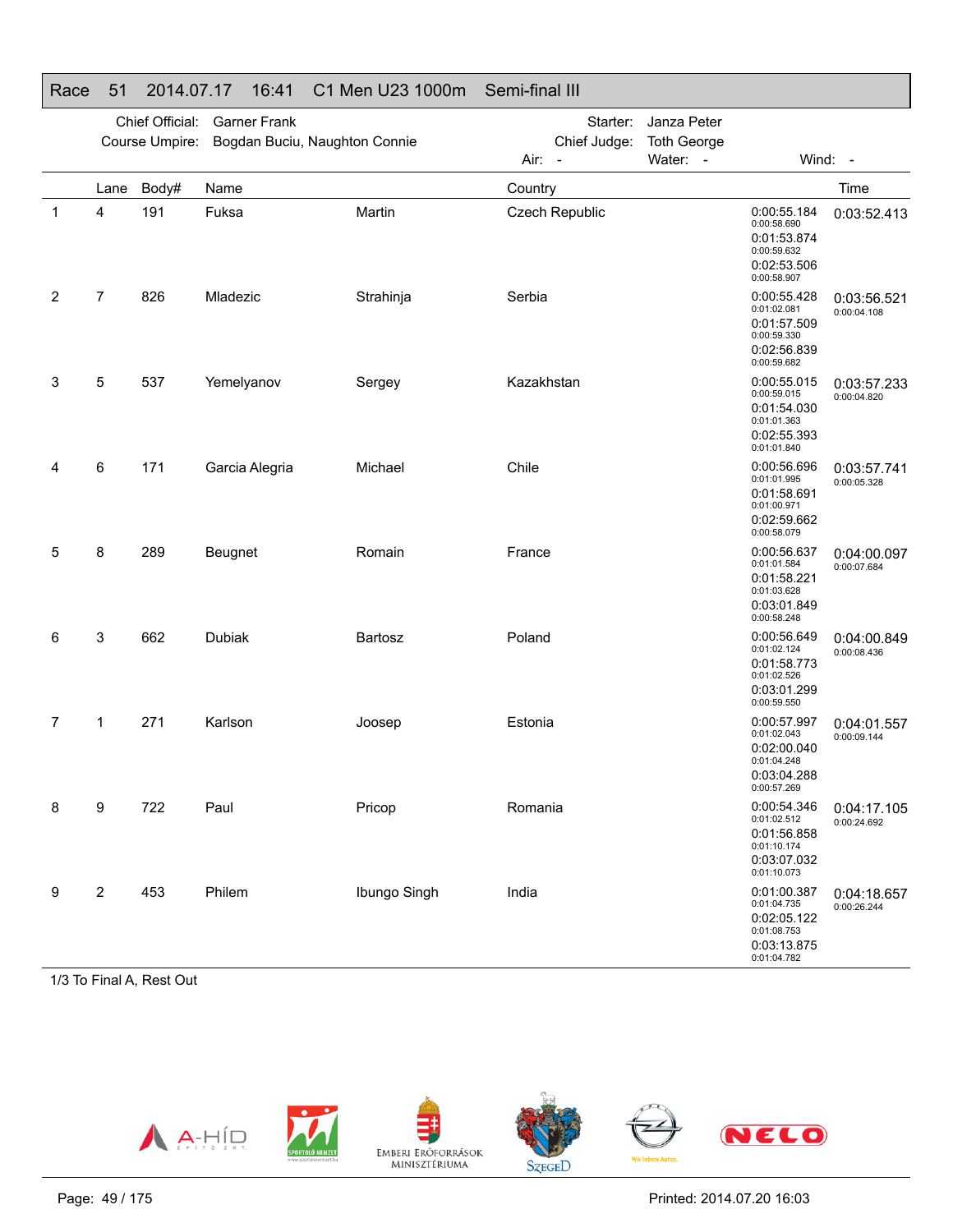|   | Chief Official:<br><b>Garner Frank</b><br>Course Umpire:<br>Tarabusi Sante, Huszar István |            |                             |                   | Starter:<br>Chief Judge:                     | Kasprzak Bartlomiej<br><b>Toth George</b>                                              |                            |
|---|-------------------------------------------------------------------------------------------|------------|-----------------------------|-------------------|----------------------------------------------|----------------------------------------------------------------------------------------|----------------------------|
|   |                                                                                           |            |                             |                   | Air: -                                       | Water: -                                                                               | Wind: -                    |
|   | Lane                                                                                      | Body#      | Name                        |                   | Country                                      |                                                                                        | Time                       |
| 1 | 5                                                                                         | 350<br>352 | Lemke<br>Poth               | Max<br>Marc       | Germany<br>Germany                           | 0:00:45.728<br>0:00:50.192<br>0:01:35.920<br>0:00:50.704<br>0:02:26.624<br>0:00:47.858 | 0:03:14.482                |
| 2 | 4                                                                                         | 765<br>761 | Gusev<br>Blintsov           | Oleg<br>Vladislav | Russia<br>Russia                             | 0:00:46.296<br>0:00:51.364<br>0:01:37.660<br>0:00:51.007<br>0:02:28.667<br>0:00:46.459 | 0:03:15.126<br>0:00:00.644 |
| 3 | 6                                                                                         | 321<br>318 | Kirschstein-smith<br>Haws   | Samuel<br>Edmund  | <b>Great Britain</b><br><b>Great Britain</b> | 0:00:47.139<br>0:00:51.175<br>0:01:38.314<br>0:00:51.183<br>0:02:29.497<br>0:00:50.249 | 0:03:19.746<br>0:00:05.264 |
| 4 | 3                                                                                         | 63<br>60   | Cox<br><b>Broekx</b>        | Daan<br>Neel      | Belgium<br>Belgium                           | 0:00:47.510<br>0:00:52.361<br>0:01:39.871<br>0:00:53.771<br>0:02:33.642<br>0:00:50.988 | 0:03:24.630<br>0:00:10.148 |
| 5 | 2                                                                                         | 618<br>616 | Peña<br>Figueroa            | Omar<br>Mauricio  | Mexico<br>Mexico                             | 0:00:47.139<br>0:00:52.147<br>0:01:39.286<br>0:00:53.844<br>0:02:33.130<br>0:00:51.672 | 0:03:24.802<br>0:00:10.320 |
| 6 | 7                                                                                         | 680<br>668 | Wyczolkowski<br>Kolaszewski | Jakub<br>Cezary   | Poland<br>Poland                             | 0:00:47.498<br>0:00:52.453<br>0:01:39.951<br>0:00:55.325<br>0:02:35.276<br>0:00:51.518 | 0:03:26.794<br>0:00:12.312 |
| 7 | 8                                                                                         | 831<br>823 | Stojanovic<br>Levnajic      | Ivan<br>Nikola    | Serbia<br>Serbia                             | 0:00:47.863<br>0:00:53.796<br>0:01:41.659<br>0:00:55.696<br>0:02:37.355<br>0:00:51.179 | 0:03:28.534<br>0:00:14.052 |
| 8 | 9                                                                                         | 584<br>582 | Zaldokas<br><b>Tirilis</b>  | Donatas<br>Mantas | Lithuania<br>Lithuania                       | 0:00:47.211<br>0:00:55.488<br>0:01:42.699<br>0:00:56.455<br>0:02:39.154<br>0:00:50.184 | 0:03:29.338<br>0:00:14.856 |
| 9 | 1                                                                                         | 516<br>515 | Misawa<br>Matsuda           | Ryota<br>Ren      | Japan<br>Japan                               | 0:00:48.557<br>0:00:53.592<br>0:01:42.149<br>0:00:55.089<br>0:02:37.238<br>0:00:52.152 | 0:03:29.390<br>0:00:14.908 |

### Race 52 2014.07.17 16:48 K2 Men Junior 1000m Semi-final I

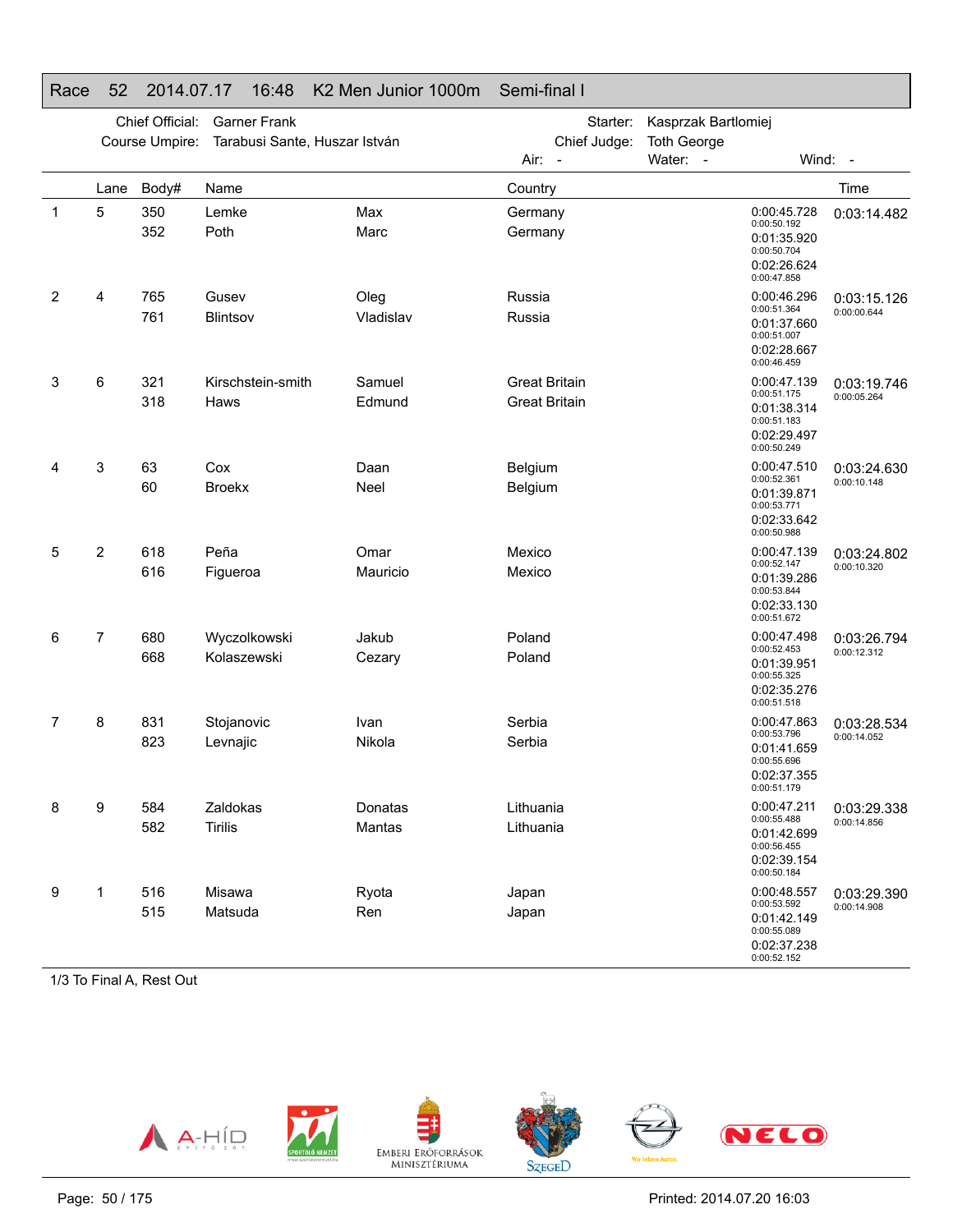|                | Chief Official:<br><b>Garner Frank</b> |                |                                 |                    | Starter:<br>Kasprzak Bartlomiej  |                                                                                        |             |
|----------------|----------------------------------------|----------------|---------------------------------|--------------------|----------------------------------|----------------------------------------------------------------------------------------|-------------|
|                |                                        | Course Umpire: | Cerbelle Jean-luis, Richard Sue |                    | Chief Judge:                     | <b>Toth George</b>                                                                     |             |
|                |                                        |                |                                 |                    | Air: -                           | Water: -                                                                               | Wind: -     |
|                | Lane                                   | Body#          | Name                            |                    | Country                          |                                                                                        | Time        |
| 1              | 6                                      | 85<br>87       | Daineka<br>Ivanou               | Stanislau<br>Ivan  | <b>Belarus</b><br><b>Belarus</b> | 0:00:46.314<br>0:00:49.639<br>0:01:35.953<br>0:00:50.018<br>0:02:25.971<br>0:00:49.695 | 0:03:15.666 |
| $\overline{2}$ | 4                                      | 267            | Vázquez                         | Pedro              | Spain                            | 0:00:45.728                                                                            | 0:03:17.110 |
|                |                                        | 265            | Silva                           | Cristian           | Spain                            | 0:00:50.463<br>0:01:36.191<br>0:00:51.150<br>0:02:27.341<br>0:00:49.769                | 0:00:01.444 |
| 3              | 5                                      | 34             | Fitzsimmons                     | Riley              | Australia                        | 0:00:45.963<br>0:00:50.583                                                             | 0:03:17.558 |
|                |                                        | 38             | Mc Tavish                       | Simon              | Australia                        | 0:01:36.546<br>0:00:51.530<br>0:02:28.076<br>0:00:49.482                               | 0:00:01.892 |
| 4              | 2                                      | 498            | Pagliarini                      | Demis              | Italy                            | 0:00:46.504                                                                            | 0:03:20.846 |
|                |                                        | 499            | Riccardi                        | Giorgio            | Italy                            | 0:00:50.330<br>0:01:36.834<br>0:00:54.112<br>0:02:30.946<br>0:00:49.900                | 0:00:05.180 |
| 5              | 3                                      | 711            | Ciodar                          | Stefan             | Romania                          | 0:00:48.675                                                                            | 0:03:21.086 |
|                |                                        | 723            | Sandulescu                      | George             | Romania                          | 0:00:49.728<br>0:01:38.403<br>0:00:56.529<br>0:02:34.932<br>0:00:46.154                | 0:00:05.420 |
| 6              | 7                                      | 851            | Nemček                          | Martin             | Slovakia                         | 0:00:47.727<br>0:00:51.575                                                             | 0:03:23.970 |
|                |                                        | 857            | Zalka                           | Csaba              | Slovakia                         | 0:01:39.302<br>0:00:55.630<br>0:02:34.932<br>0:00:49.038                               | 0:00:08.304 |
| 7              | 8                                      | 906            | Balci                           | <b>Yavuz Selim</b> | Turkey                           | 0:00:49.774<br>0:00:52.748                                                             | 0:03:28.550 |
|                |                                        | 916            | Zmen                            | Mustafa            | Turkey                           | 0:01:42.522<br>0:00:56.902<br>0:02:39.424<br>0:00:49.126                               | 0:00:12.884 |
| 8              | 1                                      | 595            | Garaz                           | Constantin         | Moldova                          | 0:00:50.460                                                                            | 0:03:30.702 |
|                |                                        | 598            | Nasco                           | Leonid             | Moldova                          | 0:00:52.408<br>0:01:42.868<br>0:00:54.662<br>0:02:37.530<br>0:00:53.172                | 0:00:15.036 |
| 9              | 9                                      | 554            | Ozolinkevics                    | Filips             | Latvia                           | 0:00:48.006<br>0:00:53.608                                                             | 0:03:32.746 |
|                |                                        | 552            | Lasmanis                        | Rinalds            | Latvia                           | 0:01:41.614<br>0:00:57.509<br>0:02:39.123<br>0:00:53.623                               | 0:00:17.080 |

### Race 53 2014.07.17 16:55 K2 Men Junior 1000m Semi-final II

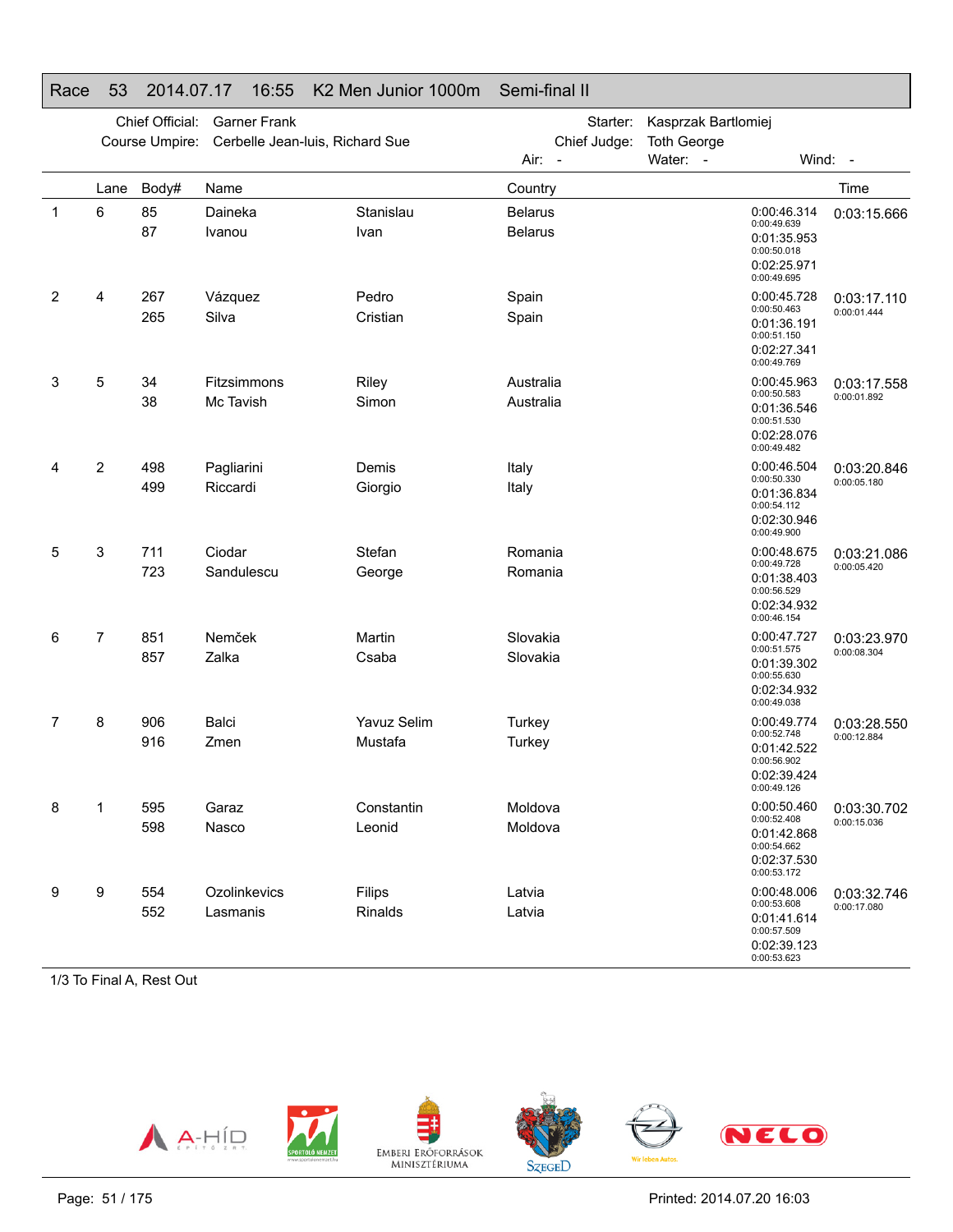|             | Chief Official:<br><b>Garner Frank</b><br>Course Umpire:<br>Bogdan Buciu, Naughton Connie |            |                       |                                    | Starter:<br>Chief Judge:                             | Kasprzak Bartlomiej<br><b>Toth George</b>                                              |                            |
|-------------|-------------------------------------------------------------------------------------------|------------|-----------------------|------------------------------------|------------------------------------------------------|----------------------------------------------------------------------------------------|----------------------------|
|             |                                                                                           |            |                       |                                    | Air:<br>$\overline{a}$                               | Water: -                                                                               | Wind: -                    |
|             | Lane                                                                                      | Body#      | Name                  |                                    | Country                                              |                                                                                        | Time                       |
| $\mathbf 1$ | 5                                                                                         | 420<br>428 | Gergely<br>Koleszár   | Olivér<br>Mátyás                   | Hungary<br>Hungary                                   | 0:00:47.116<br>0:00:50.553<br>0:01:37.669<br>0:00:50.502<br>0:02:28.171<br>0:00:48.997 | 0:03:17.168                |
| 2           | 7                                                                                         | 205<br>201 | Zavrel<br>Skladal     | Jakub<br>Filip                     | Czech Republic<br><b>Czech Republic</b>              | 0:00:47.822<br>0:00:51.424<br>0:01:39.246<br>0:00:52.067<br>0:02:31.313<br>0:00:47.383 | 0:03:18.696<br>0:00:01.528 |
| 3           | 3                                                                                         | 957<br>953 | Sebastián<br>Cabrera  | Delgado<br>Julian                  | Uruguay<br>Uruguay                                   | 0:00:51.142<br>0:00:49.176<br>0:01:40.318<br>0:00:54.852<br>0:02:35.170<br>0:00:44.074 | 0:03:19.244<br>0:00:02.076 |
| 4           | 6                                                                                         | 293<br>300 | Le Bon<br>Sikora      | Maxime<br>Jean                     | France<br>France                                     | 0:00:46.833<br>0:00:51.221<br>0:01:38.054<br>0:00:52.803<br>0:02:30.857<br>0:00:48.511 | 0:03:19.368<br>0:00:02.200 |
| 5           | 4                                                                                         | 222<br>217 | Nielsen<br>Dagnæs     | Tommas<br>Jonathan                 | Denmark<br>Denmark                                   | 0:00:47.933<br>0:00:50.713<br>0:01:38.646<br>0:00:51.147<br>0:02:29.793<br>0:00:50.315 | 0:03:20.108<br>0:00:02.940 |
| 6           | 8                                                                                         | 153<br>151 | Fast<br>Brent         | Eric Benjamin<br>Alexander William | Canada<br>Canada                                     | 0:00:47.025<br>0:00:52.508<br>0:01:39.533<br>0:00:54.411<br>0:02:33.944<br>0:00:50.784 | 0:03:24.728<br>0:00:07.560 |
| 7           | $\overline{2}$                                                                            | 807<br>806 | Šmit<br>Šmit          | Rok<br>Jan                         | Slovenia<br>Slovenia                                 | 0:00:49.251<br>0:00:52.180<br>0:01:41.431<br>0:00:54.765<br>0:02:36.196<br>0:00:49.372 | 0:03:25.568<br>0:00:08.400 |
| ୪           | 9                                                                                         | 970<br>971 | Cross-whiter<br>Errez | Miles<br>Nathaniel                 | United States of America<br>United States of America | 0:00:47.536<br>0:00:54.721<br>0:01:42.257<br>0:00:56.874<br>0:02:39.131<br>0:00:52.801 | 0:03:31.932<br>0:00:14.764 |
| 9           | 1                                                                                         | 368<br>366 | Chrysikos<br>Basdanis | Nikolaos<br>Dionysios              | Greece<br>Greece                                     | 0:00:50.206<br>0:00:56.997<br>0:01:47.203<br>0:00:58.431<br>0:02:45.634<br>0:00:55.846 | 0:03:41.480<br>0:00:24.312 |

### Race 54 2014.07.17 17:02 K2 Men Junior 1000m Semi-final III

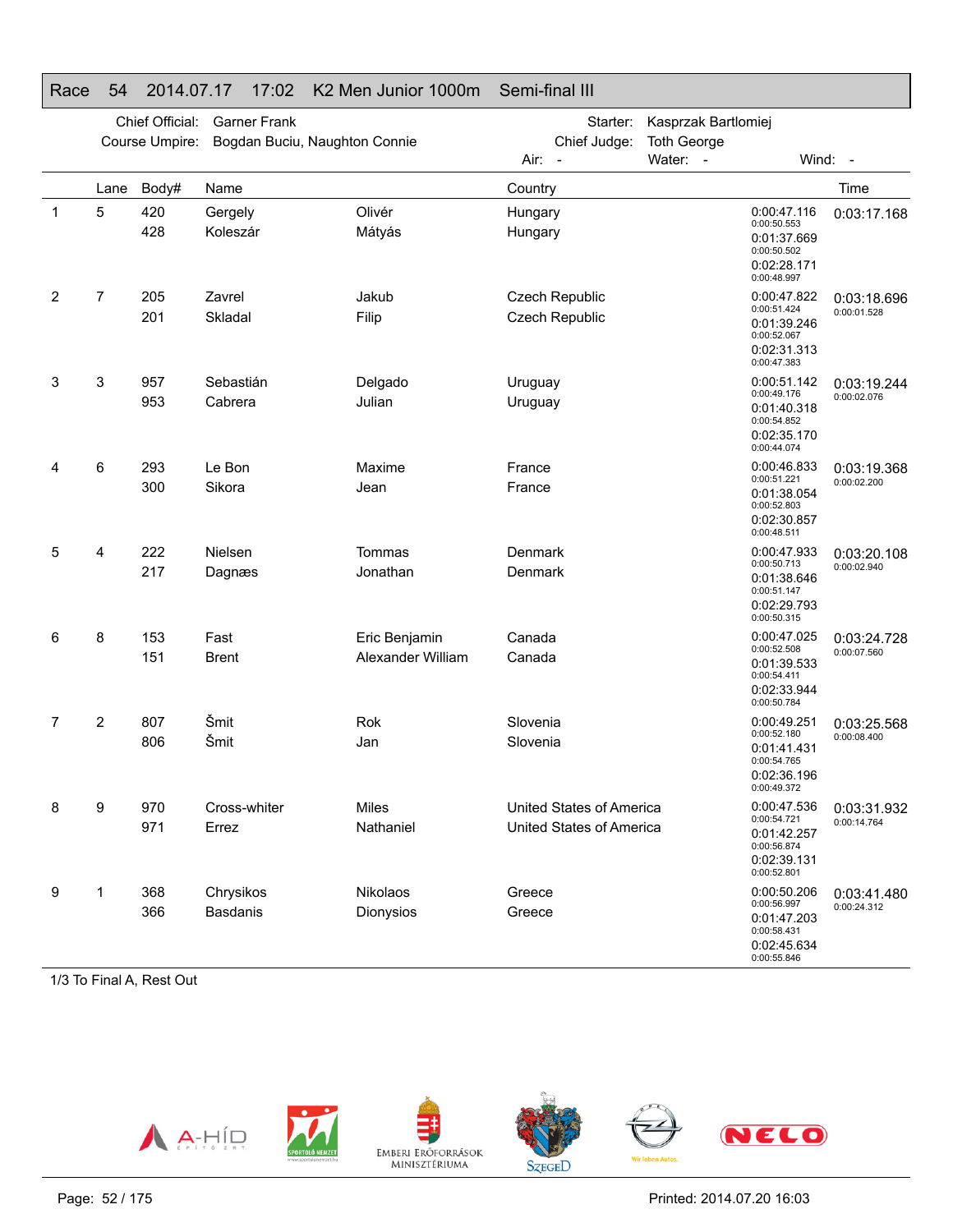|             |      |                 |                               | 1000110011101 1000111 |                          |                          |                                                                         |             |
|-------------|------|-----------------|-------------------------------|-----------------------|--------------------------|--------------------------|-------------------------------------------------------------------------|-------------|
|             |      | Chief Official: | <b>Garner Frank</b>           |                       | Starter:                 | <b>Walter Humme Hans</b> |                                                                         |             |
|             |      | Course Umpire:  | Tarabusi Sante, Huszar István |                       | Chief Judge:             | <b>Toth George</b>       |                                                                         |             |
|             |      |                 |                               |                       | Air:<br>$\sim$           | Water: -                 |                                                                         | Wind: -     |
|             | Lane | Body#           | Name                          |                       | Country                  |                          |                                                                         | Time        |
| $\mathbf 1$ | 5    | 615             | Camilo                        | Marcos                | Mexico                   |                          | 0:00:53.430                                                             | 0:03:44.174 |
|             |      | 619             | Ramirez                       | Martin                | Mexico                   |                          | 0:00:57.748<br>0:01:51.178<br>0:00:58.428<br>0:02:49.606<br>0:00:54.568 |             |
| 2           | 4    | 342             | Gebhardt                      | Felix                 | Germany                  |                          | 0:00:54.633                                                             | 0:03:44.318 |
|             |      | 354             | Scheibner                     | <b>Conrad Robin</b>   | Germany                  |                          | 0:00:57.186<br>0:01:51.819<br>0:00:58.562<br>0:02:50.381<br>0:00:53.937 | 0:00:00.144 |
| 3           | 3    | 90              | Kryshneu                      | Aliaksei              | <b>Belarus</b>           |                          | 0:00:55.103                                                             | 0:03:45.054 |
|             |      | 91              | Lapata                        | Dzmitry               | <b>Belarus</b>           |                          | 0:00:57.727<br>0:01:52.830<br>0:00:57.933<br>0:02:50.763<br>0:00:54.291 | 0:00:00.880 |
| 4           | 7    | 551             | Kundzins                      | Guntis                | Latvia                   |                          | 0:00:55.799                                                             | 0:03:48.386 |
|             |      | 550             | Kundzins                      | Guntars               | Latvia                   |                          | 0:00:58.720<br>0:01:54.519<br>0:01:00.140<br>0:02:54.659<br>0:00:53.727 | 0:00:04.212 |
| 5           | 6    | 600             | Oprea                         | llie                  | Moldova                  |                          | 0:00:53.628                                                             | 0:03:51.286 |
|             |      | 592             | Cerchina                      | Adrian                | Moldova                  |                          | 0:00:59.922<br>0:01:53.550<br>0:00:59.394<br>0:02:52.944<br>0:00:58.342 | 0:00:07.112 |
| 6           | 1    | 520             | Sakurai                       | Takeshi               | Japan                    |                          | 0:00:55.383                                                             | 0:03:54.418 |
|             |      | 521             | Sato                          | Hiroyuki              | Japan                    |                          | 0:00:59.092<br>0:01:54.475<br>0:01:02.485<br>0:02:56.960<br>0:00:57.458 | 0:00:10.244 |
| 7           | 2    | 977             | North                         | Erik                  | United States of America |                          | 0:00:56.445<br>0:01:03.254                                              | 0:04:13.854 |
|             |      | 981             | Tieman                        | William Haydon        | United States of America |                          | 0:01:59.699<br>0:01:06.716<br>0:03:06.415<br>0:01:07.439                | 0:00:29.680 |
| 8           | 8    | 956             | Lapaz                         | Michael               | Uruguay                  |                          | 0:01:04.673<br>0:01:14.373                                              | 0:04:39.030 |
|             |      | 954             | Corujo                        | Numa                  | Uruguay                  |                          | 0:02:19.046<br>0:01:12.857<br>0:03:31.903<br>0:01:07.127                | 0:00:54.856 |

### Race 55 2014.07.17 17:09 C2 Men Junior 1000m Semi-final I

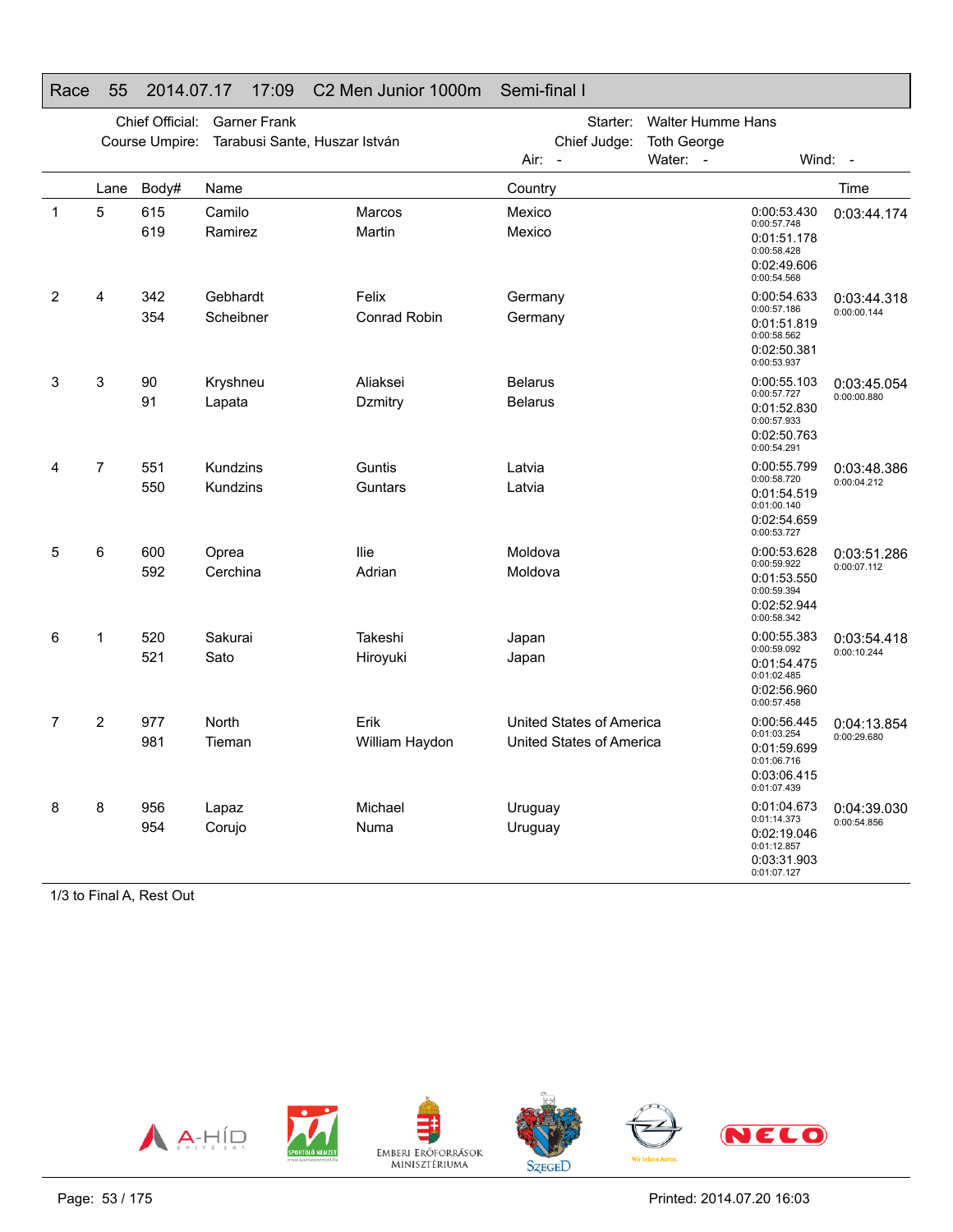|             | Chief Official:<br><b>Garner Frank</b><br>Cerbelle Jean-luis, Richard Sue<br>Course Umpire: |            |                            |                          | Starter:<br>Chief Judge:         | <b>Walter Humme Hans</b><br><b>Toth George</b> |                                                                                        |                            |
|-------------|---------------------------------------------------------------------------------------------|------------|----------------------------|--------------------------|----------------------------------|------------------------------------------------|----------------------------------------------------------------------------------------|----------------------------|
|             |                                                                                             |            |                            |                          | Air: -                           | Water: -                                       |                                                                                        | Wind: -                    |
|             | Lane                                                                                        | Body#      | Name                       |                          | Country                          |                                                |                                                                                        | Time                       |
| $\mathbf 1$ | 5                                                                                           | 779<br>766 | Sharov<br>Isaev            | Dmitrii<br>Iliya         | Russia<br>Russia                 |                                                | 0:00:53.106<br>0:00:56.195<br>0:01:49.301<br>0:00:57.554<br>0:02:46.855<br>0:00:55.226 | 0:03:42.081                |
| 2           | 4                                                                                           | 933<br>945 | <b>Byzu</b><br>Romanenko   | Boryslav<br>Serhii       | Ukraine<br>Ukraine               |                                                | 0:00:53.116<br>0:00:57.023<br>0:01:50.139<br>0:00:58.669<br>0:02:48.808<br>0:00:57.161 | 0:03:45.969<br>0:00:03.888 |
| 3           | 6                                                                                           | 292<br>296 | Joyez<br>Leonard           | Timothée<br>Loic         | France<br>France                 |                                                | 0:00:54.915<br>0:00:56.985<br>0:01:51.900<br>0:00:59.543<br>0:02:51.443<br>0:00:55.750 | 0:03:47.193<br>0:00:05.112 |
| 4           | $\overline{2}$                                                                              | 887<br>885 | Lai<br>Chien               | Kuan-chieh<br>Wen-yi     | Chinese Taipei<br>Chinese Taipei |                                                | 0:00:56.985<br>0:00:59.899<br>0:01:56.884<br>0:01:02.549<br>0:02:59.433<br>0:00:56.064 | 0:03:55.497<br>0:00:13.416 |
| 5           | $\overline{7}$                                                                              | 255<br>249 | Martínez<br>Figueiras      | Francesc<br>Rogelio      | Spain<br>Spain                   |                                                | 0:00:55.891<br>0:00:58.953<br>0:01:54.844<br>0:01:02.709<br>0:02:57.553<br>0:00:59.092 | 0:03:56.645<br>0:00:14.564 |
| 6           | 1                                                                                           | 164<br>161 | Mccormick<br>Leahy         | lan<br>John (jack) Gavin | Canada<br>Canada                 |                                                | 0:00:56.760<br>0:00:59.744<br>0:01:56.504<br>0:01:03.597<br>0:03:00.101<br>0:00:58.200 | 0:03:58.301<br>0:00:16.220 |
| 7           | 3                                                                                           | 370<br>369 | Karypidis<br>Dimopoulos    | Giannis<br>Stefanos      | Greece<br>Greece                 |                                                | 0:00:58.506<br>0:01:03.099<br>0:02:01.605<br>0:01:06.696<br>0:03:08.301<br>0:01:04.288 | 0:04:12.589<br>0:00:30.508 |
| 8           | 8                                                                                           | 567<br>566 | Jursenas<br>Janciukovicius | Gytautas<br>Andrius      | Lithuania<br>Lithuania           |                                                | 0:00:57.020<br>0:01:02.058<br>0:01:59.078<br>0:01:12.450<br>0:03:11.528<br>0:01:02.641 | 0:04:14.169<br>0:00:32.088 |

### Race 56 2014.07.17 17:16 C2 Men Junior 1000m Semi-final II

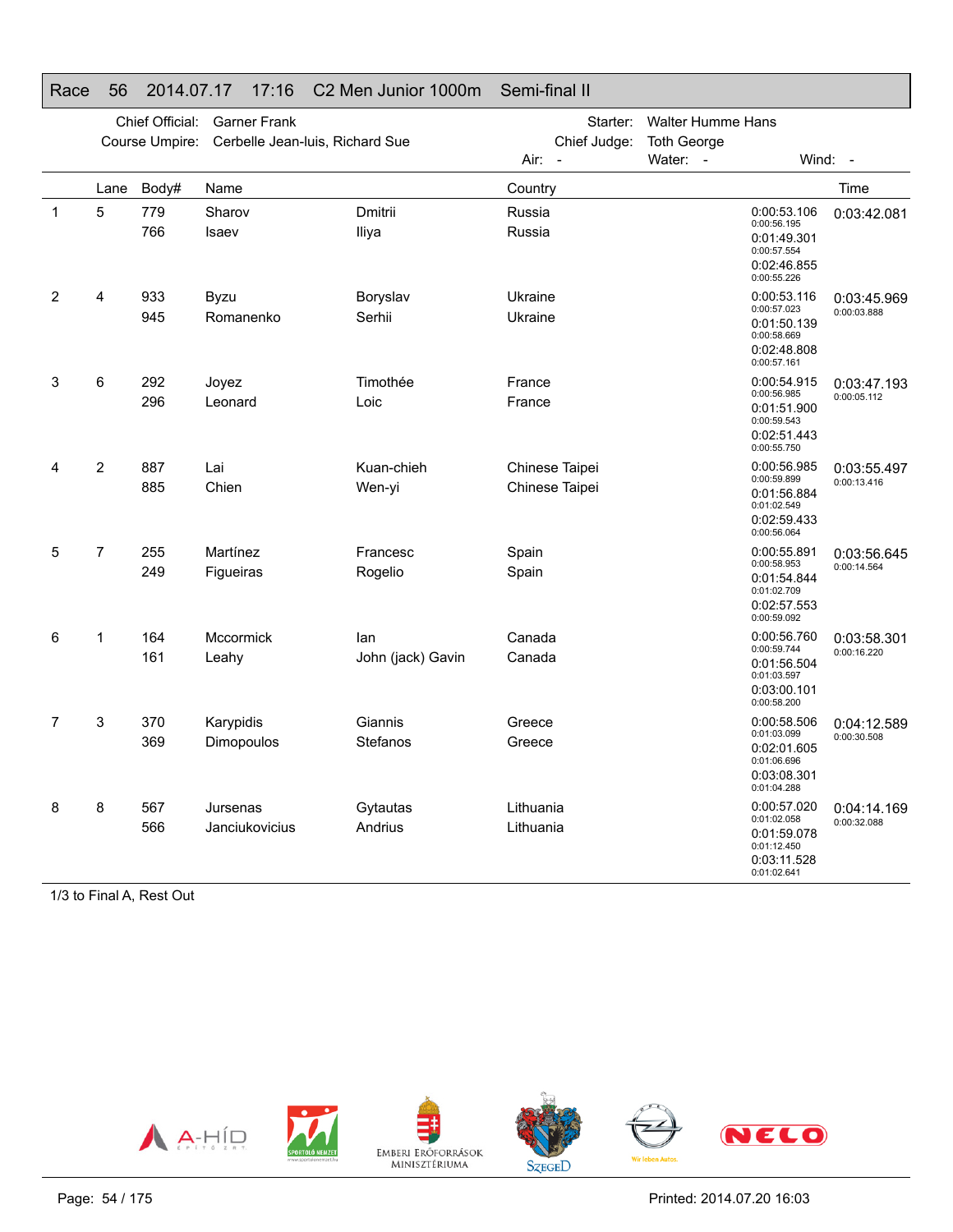#### Race 57 2014.07.17 17:23 K2 Men U23 1000m Semi-final I

|   |                | Chief Official:<br>Course Umpire:<br>Body#<br>Lane | <b>Garner Frank</b><br>Bogdan Buciu, Naughton Connie |                                  | Starter:<br>Chief Judge:<br>Air:<br>$\overline{a}$   | Janza Peter<br><b>Toth George</b><br>Water: - |                                                                                        | Wind: -                    |
|---|----------------|----------------------------------------------------|------------------------------------------------------|----------------------------------|------------------------------------------------------|-----------------------------------------------|----------------------------------------------------------------------------------------|----------------------------|
|   |                |                                                    | Name                                                 |                                  | Country                                              |                                               |                                                                                        | Time                       |
| 1 | 6              | 353<br>355                                         | Reuschenbach<br>Stroinski                            | Lukas<br>Kostja                  | Germany<br>Germany                                   |                                               | 0:00:46.337<br>0:00:49.860<br>0:01:36.197<br>0:00:50.397<br>0:02:26.594<br>0:00:47.668 | 0:03:14.262                |
| 2 | 4              | 43<br>30                                           | Rypp<br>Booth                                        | Glenn<br>Michael                 | Australia<br>Australia                               |                                               | 0:00:45.472<br>0:00:49.613<br>0:01:35.085<br>0:00:51.888<br>0:02:26.973<br>0:00:48.641 | 0:03:15.614<br>0:00:01.352 |
| 3 | 5              | 62<br>61                                           | <b>Broekx</b><br><b>Broekx</b>                       | Toon<br>Piet                     | Belgium<br>Belgium                                   |                                               | 0:00:45.086<br>0:00:49.134<br>0:01:34.220<br>0:00:51.536<br>0:02:25.756<br>0:00:49.954 | 0:03:15.710<br>0:00:01.448 |
| 4 | 8              | 637<br>643                                         | Fitzgerald<br>Quickenden                             | Jarrod<br>Zac                    | New Zealand<br>New Zealand                           |                                               | 0:00:46.262<br>0:00:50.076<br>0:01:36.338<br>0:00:52.071<br>0:02:28.409<br>0:00:48.137 | 0:03:16.546<br>0:00:02.284 |
| 5 | $\overline{7}$ | 198<br>196                                         | Mach<br>Junek                                        | Martin<br>Radim                  | Czech Republic<br>Czech Republic                     |                                               | 0:00:46.223<br>0:00:51.315<br>0:01:37.538<br>0:00:51.538<br>0:02:29.076<br>0:00:47.670 | 0:03:16.746<br>0:00:02.484 |
| 6 | 3              | 840<br>841                                         | Domeisen<br>Summermatter                             | Stefan<br>Andri                  | Switzerland<br>Switzerland                           |                                               | 0:00:48.297<br>0:00:49.432<br>0:01:37.729<br>0:00:51.063<br>0:02:28.792<br>0:00:48.402 | 0:03:17.194<br>0:00:02.932 |
| 7 | 9              | 11<br>17                                           | Lascano<br>Vernice                                   | Manuel<br>Agustín                | Argentina<br>Argentina                               |                                               | 0:00:46.904<br>0:00:52.223<br>0:01:39.127<br>0:00:52.197<br>0:02:31.324<br>0:00:50.278 | 0:03:21.602<br>0:00:07.340 |
| 8 | 2              | 976<br>969                                         | Miller<br>Collins                                    | Chris<br>Stanton                 | United States of America<br>United States of America |                                               | 0:00:48.373<br>0:00:51.172<br>0:01:39.545<br>0:00:53.635<br>0:02:33.180<br>0:00:48.450 | 0:03:21.630<br>0:00:07.368 |
| 9 | 1              | 795<br>791                                         | Tang<br>Low                                          | John Fu Sheng<br>Benjamin Wei Fu | Singapore<br>Singapore                               |                                               | 0:00:52.851<br>0:00:58.999<br>0:01:51.850<br>0:00:59.914<br>0:02:51.764<br>0:00:56.202 | 0:03:47.966<br>0:00:33.704 |

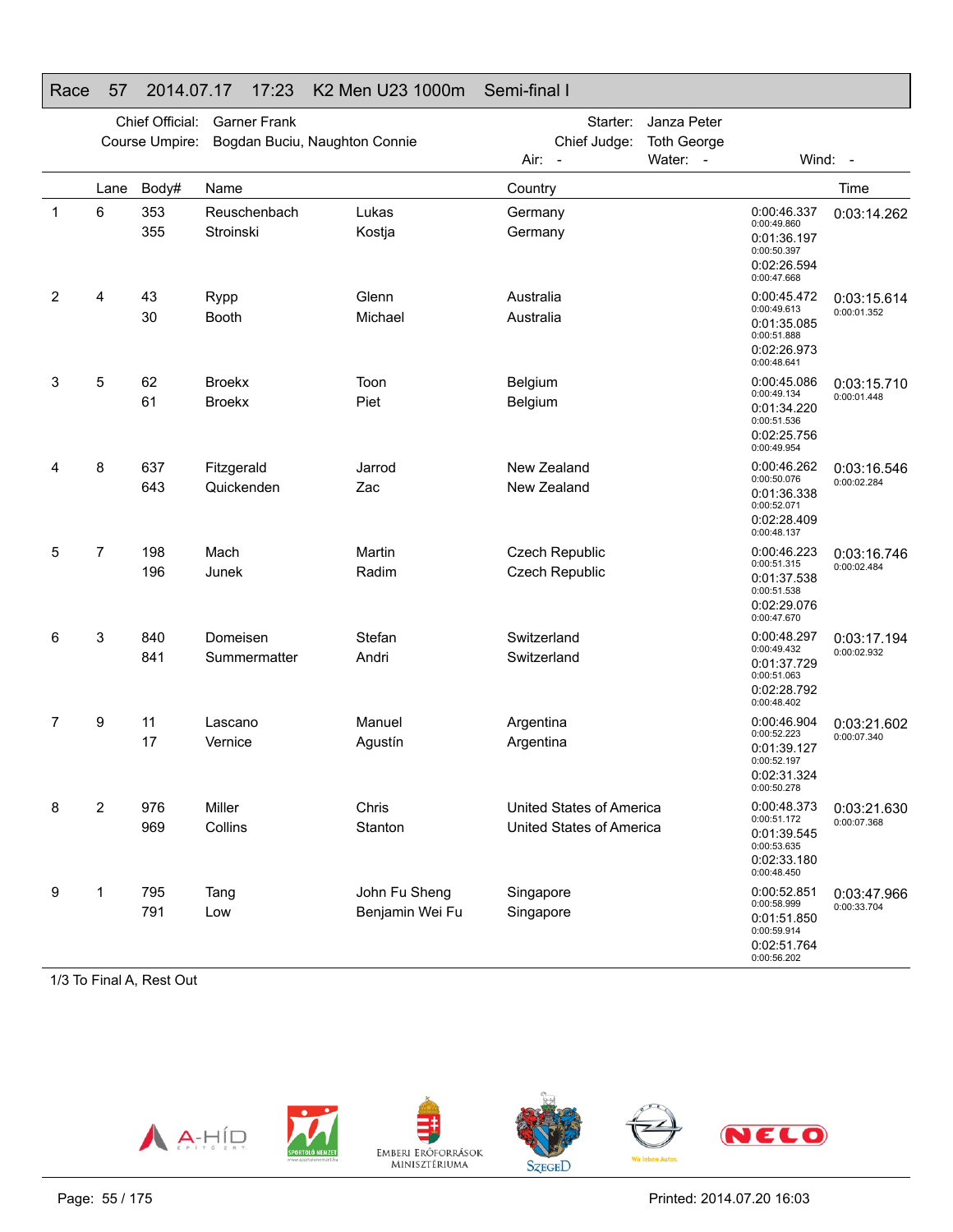### Race 58 2014.07.17 17:30 K2 Men U23 1000m Semi-final II

|   |      | Chief Official: | <b>Garner Frank</b>                  |                                   |                          | Starter:                                     | Janza Peter                    |                                                                                        |                                          |
|---|------|-----------------|--------------------------------------|-----------------------------------|--------------------------|----------------------------------------------|--------------------------------|----------------------------------------------------------------------------------------|------------------------------------------|
|   |      | Course Umpire:  | Tarabusi Sante, Huszar István        |                                   | Air:                     | Chief Judge:<br>$\sim$                       | <b>Toth George</b><br>Water: - |                                                                                        | Wind: -                                  |
|   | Lane | Body#           | Name                                 |                                   | Country                  |                                              |                                |                                                                                        | Time                                     |
| 1 | 5    | 817<br>832      | <b>Boltic</b><br>Torubarov           | Simo<br>Vladimir                  | Serbia<br>Serbia         |                                              |                                | 0:00:44.559<br>0:00:49.867<br>0:01:34.426<br>0:00:51.982<br>0:02:26.408<br>0:00:47.424 | 0:03:13.832                              |
| 2 | 3    | 677<br>679      | Stabno<br>Warszawski                 | <b>Bartosz</b><br>Oskar           | Poland<br>Poland         |                                              |                                | 0:00:46.073<br>0:00:50.058<br>0:01:36.131<br>0:00:51.275<br>0:02:27.406<br>0:00:48.486 | 0:03:15.892<br>0:00:02.060               |
| 3 | 4    | 311<br>320      | <b>Bowley</b><br>Johnson             | Mathew<br>Daniel                  |                          | <b>Great Britain</b><br><b>Great Britain</b> |                                | 0:00:46.672<br>0:00:49.875<br>0:01:36.547<br>0:00:51.342<br>0:02:27.889<br>0:00:48.543 | 0:03:16.432<br>0:00:02.600               |
| 4 | 2    | 892<br>890      | Tuan<br>Lin                          | Yen-yu<br>Yung-chieh              |                          | Chinese Taipei<br>Chinese Taipei             |                                | 0:00:51.374<br>0:00:50.039<br>0:01:41.413<br>0:00:49.425<br>0:02:30.838<br>0:00:47.478 | 0:03:18.316<br>0:00:04.484               |
| 5 | 6    | 850<br>848      | Mysak<br>Linka                       | Denis<br>Tibor                    | Slovakia<br>Slovakia     |                                              |                                | 0:00:47.576<br>0:00:50.519<br>0:01:38.095<br>0:00:53.291<br>0:02:31.386<br>0:00:48.274 | 0:03:19.660<br>0:00:05.828               |
| 6 | 7    | 169<br>162      | Tenwolde<br>Malfesi                  | Adam Jacob<br><b>Brian Falcon</b> | Canada<br>Canada         |                                              |                                | 0:00:46.429<br>0:00:51.407<br>0:01:37.836<br>0:00:52.651<br>0:02:30.487<br>0:00:50.249 | 0:03:20.736<br>0:00:06.904               |
| 7 | 8    | 991<br>997      | Ibragimov<br>Seityagyayev            | Vilyam<br>Marlen                  | Uzbekistan<br>Uzbekistan |                                              |                                | 0:00:49.168<br>0:00:50.389<br>0:01:39.557<br>0:00:53.568<br>0:02:33.125<br>0:00:49.503 | 0:03:22.628<br>0:00:08.796               |
| 8 | 1    | 876<br>877      | Strand<br>Svensson                   | Henrik<br>Emil                    | Sweden<br>Sweden         |                                              |                                | 0:00:51.592<br>0:01:39.300<br>0:00:53.939<br>0:02:33.239<br>0:00:50.457                | 0:00:47.708   0:03:23.696<br>0:00:09.864 |
| 9 | 9    | 463<br>468      | Aghamirzaeijenaghrad Ali<br>Fazloula | Saeid                             | Iran<br>Iran             |                                              |                                | 0:00:46.708<br>0:00:50.806<br>0:01:37.514<br>0:00:55.429<br>0:02:32.943<br>0:00:53.457 | 0:03:26.400<br>0:00:12.568               |

1/3 To Final A, Rest Out



Printed: 2014.07.20 16:03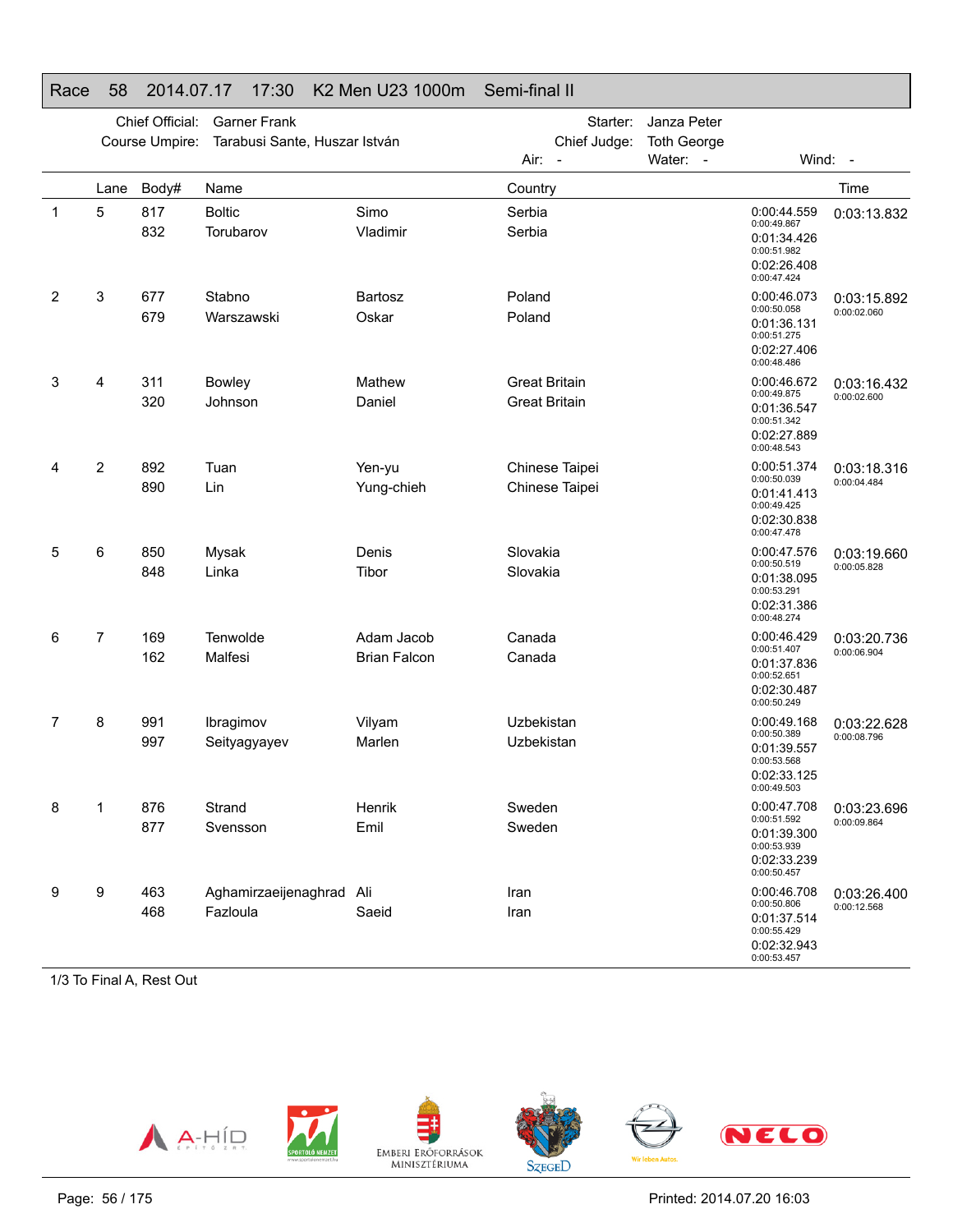### Race 59 2014.07.17 17:37 K2 Men U23 1000m Semi-final III

|   | Chief Official:<br><b>Garner Frank</b><br>Course Umpire:<br>Cerbelle Jean-luis, Richard Sue |            |                               |                     | Starter:<br>Chief Judge:           | Janza Peter<br><b>Toth George</b> |                                                                                        |                            |
|---|---------------------------------------------------------------------------------------------|------------|-------------------------------|---------------------|------------------------------------|-----------------------------------|----------------------------------------------------------------------------------------|----------------------------|
|   |                                                                                             |            |                               |                     | Air:<br>$\overline{\phantom{a}}$   | Water: -                          |                                                                                        | Wind: -                    |
|   | Lane                                                                                        | Body#      | Name                          |                     | Country                            |                                   |                                                                                        | Time                       |
| 1 | 5                                                                                           | 425<br>414 | Hufnágel<br>Ceiner            | Tibor<br>Benjámin   | Hungary<br>Hungary                 |                                   | 0:00:46.556<br>0:00:48.772<br>0:01:35.328<br>0:00:47.285<br>0:02:22.613<br>0:00:48.029 | 0:03:10.642                |
| 2 | 6                                                                                           | 260<br>254 | Ramírez<br>Martí              | Benjamín<br>Albert  | Spain<br>Spain                     |                                   | 0:00:45.201<br>0:00:48.943<br>0:01:34.144<br>0:00:51.101<br>0:02:25.245<br>0:00:46.613 | 0:03:11.858<br>0:00:01.216 |
| 3 | 4                                                                                           | 770<br>780 | Litovka<br>Sinyavin           | Vladislav<br>Oleg   | Russia<br>Russia                   |                                   | 0:00:45.529<br>0:00:49.510<br>0:01:35.039<br>0:00:51.066<br>0:02:26.105<br>0:00:46.329 | 0:03:12.434<br>0:00:01.792 |
| 4 | $\overline{7}$                                                                              | 800<br>801 | Apollonio<br><b>Blazevic</b>  | Alan<br>Simon       | Slovenia<br>Slovenia               |                                   | 0:00:47.099<br>0:00:49.443<br>0:01:36.542<br>0:00:50.570<br>0:02:27.112<br>0:00:45.622 | 0:03:12.734<br>0:00:02.092 |
| 5 | 3                                                                                           | 533<br>539 | Sultanbekov<br>Yerguchyov     | Daulet<br>Andrey    | Kazakhstan<br>Kazakhstan           |                                   | 0:00:45.508<br>0:00:49.429<br>0:01:34.937<br>0:00:53.070<br>0:02:28.007<br>0:00:50.755 | 0:03:18.762<br>0:00:08.120 |
| 6 | 8                                                                                           | 127<br>121 | Milev<br>Buchvarov            | Nikolay<br>Veliyan  | <b>Bulgaria</b><br><b>Bulgaria</b> |                                   | 0:00:47.590<br>0:00:51.026<br>0:01:38.616<br>0:00:52.406<br>0:02:31.022<br>0:00:49.372 | 0:03:20.394<br>0:00:09.752 |
| 7 | 2                                                                                           | 597<br>593 | Halupneac<br>Cozlov           | Veaceslav<br>Victor | Moldova<br>Moldova                 |                                   | 0:00:46.905<br>0:00:51.299<br>0:01:38.204<br>0:00:51.893<br>0:02:30.097<br>0:00:51.221 | 0:03:21.318<br>0:00:10.676 |
| 8 | 1                                                                                           | 112<br>116 | Junior Souta<br>Schu Fagundes | Vagner<br>Eduardo   | Brazil<br><b>Brazil</b>            |                                   | 0:00:47.888<br>0:00:52.175<br>0:01:40.063<br>0:00:54.185<br>0:02:34.248<br>0:00:53.318 | 0:03:27.566<br>0:00:16.924 |
| 9 | 9                                                                                           | 709<br>714 | Cical<br>Dragos               | Sorin<br>Postelnicu | Romania<br>Romania                 |                                   | 0:00:47.102<br>0:00:58.620<br>0:01:45.722<br>0:01:00.945<br>0:02:46.667<br>0:00:57.323 | 0:03:43.990<br>0:00:33.348 |

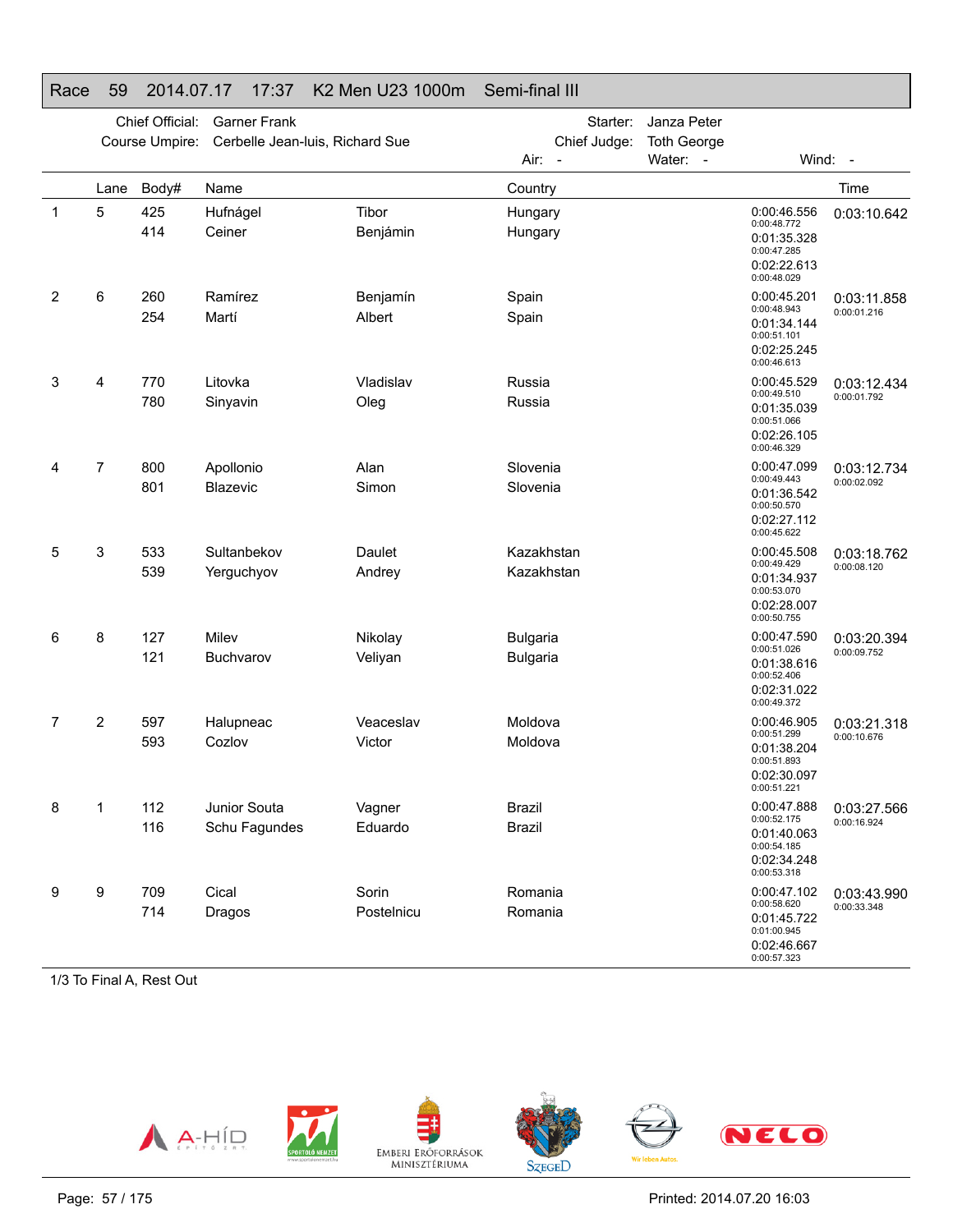### Race 60 2014.07.17 17:44 C2 Men U23 1000m Semi-final I

|             | Chief Official:<br><b>Garner Frank</b> |                |                               |                    | Kasprzak Bartlomiej<br>Starter: |                                                                                        |  |                                          |
|-------------|----------------------------------------|----------------|-------------------------------|--------------------|---------------------------------|----------------------------------------------------------------------------------------|--|------------------------------------------|
|             |                                        | Course Umpire: | Bogdan Buciu, Naughton Connie |                    | Chief Judge:                    | <b>Toth George</b>                                                                     |  |                                          |
|             |                                        |                |                               |                    | Air:<br>$\sim$                  | Water: -                                                                               |  | Wind: -                                  |
|             | Lane                                   | Body#          | Name                          |                    | Country                         |                                                                                        |  | Time                                     |
| $\mathbf 1$ | 4                                      | 716<br>724     | Gheorghe<br>Simion            | Cristian<br>Cosmin | Romania<br>Romania              | 0:00:52.361<br>0:00:54.907<br>0:01:47.268<br>0:00:57.145<br>0:02:44.413<br>0:00:53.723 |  | 0:03:38.136                              |
| 2           | 2                                      | 685            | Afonso                        | <b>Bruno</b>       | Portugal                        | 0:00:52.312                                                                            |  | 0:03:39.364                              |
|             |                                        | 686            | Silva                         | Nuno               | Portugal                        | 0:00:56.973<br>0:01:49.285<br>0:00:56.934                                              |  | 0:00:01.228                              |
|             |                                        |                |                               |                    |                                 | 0:02:46.219<br>0:00:53.145                                                             |  |                                          |
| 3           | 5                                      | 988            | Azmetov                       | Murodjon           | Uzbekistan                      | 0:00:54.255                                                                            |  | 0:03:39.380                              |
|             |                                        | 993            | Kayumov                       | Ildar              | Uzbekistan                      | 0:00:56.444<br>0:01:50.699<br>0:00:55.807<br>0:02:46.506<br>0:00:52.874                |  | 0:00:01.244                              |
| 4           | 3                                      | 298            | Martin                        | Pierrick           | France                          | 0:00:54.051                                                                            |  | 0:03:40.484                              |
|             |                                        | 299            | Sikora                        | Damien             | France                          | 0:00:56.198<br>0:01:50.249<br>0:00:57.322<br>0:02:47.571<br>0:00:52.913                |  | 0:00:02.348                              |
| 5           | 7                                      | 466            | Divsalari                     | Pezhman            | Iran                            | 0:00:53.320                                                                            |  | 0:03:43.460                              |
|             |                                        | 467            | Eskandanihosseini             | Seyedkia           | Iran                            | 0:00:57.060<br>0:01:50.380<br>0:00:59.490<br>0:02:49.870<br>0:00:53.590                |  | 0:00:05.324                              |
| 6           | 8                                      | 575            | Murza                         | Osvaldas           | Lithuania                       | 0:00:53.885<br>0:00:56.851                                                             |  | 0:03:47.336                              |
|             |                                        | 569            | Kuracionok                    | Jevgenij           | Lithuania                       | 0:01:50.736<br>0:01:00.338                                                             |  | 0:00:09.200                              |
|             |                                        |                |                               |                    |                                 | 0:02:51.074<br>0:00:56.262                                                             |  |                                          |
| 7           | 6                                      | 613            | Camilo                        | Jose Edgar         | Mexico                          | 0:00:53.988<br>0:00:57.773                                                             |  | 0:03:55.036                              |
|             |                                        | 614            | Camilo                        | Jose Zeferino      | Mexico                          | 0:01:51.761<br>0:01:00.710<br>0:02:52.471                                              |  | 0:00:16.900                              |
|             |                                        |                |                               |                    |                                 | 0:01:02.565                                                                            |  |                                          |
| 8           | $\mathbf 1$                            | 602            | Suprovici                     | Vasile             | Moldova                         | 0:00:57.097                                                                            |  | 0:00:54.361   0:03:55.628<br>0:00:17.492 |
|             |                                        | 599            | Nuta                          | llie               | Moldova                         | 0:01:51.458<br>0:01:02.331<br>0:02:53.789<br>0:01:01.839                               |  |                                          |
| 9           | 9                                      | 451            | Laishram                      | Abung Singh        | India                           | 0:00:54.771<br>0:01:00.122                                                             |  | 0:04:00.468                              |
|             |                                        | 452            | Ningthoujam                   | Dhanajit Singh     | India                           | 0:01:54.893<br>0:01:04.218<br>0:02:59.111<br>0:01:01.357                               |  | 0:00:22.332                              |

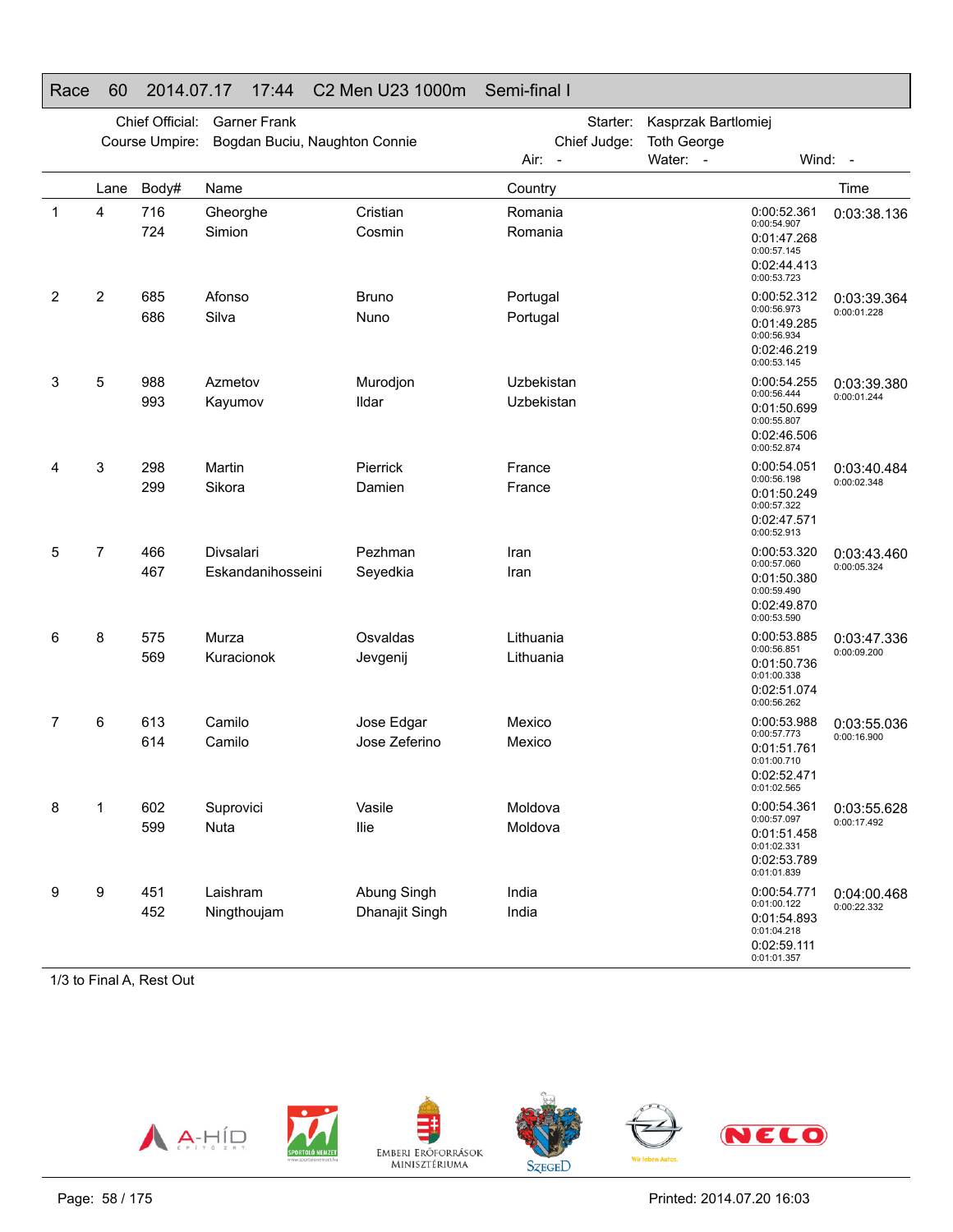### Race 61 2014.07.17 17:51 C2 Men U23 1000m Semi-final II

|              |      | Chief Official: | <b>Garner Frank</b>           |                             |                  | Starter:                 | Kasprzak Bartlomiej |                                                                                        |             |
|--------------|------|-----------------|-------------------------------|-----------------------------|------------------|--------------------------|---------------------|----------------------------------------------------------------------------------------|-------------|
|              |      | Course Umpire:  | Tarabusi Sante, Huszar István |                             |                  | Chief Judge:             | <b>Toth George</b>  |                                                                                        |             |
|              |      |                 |                               |                             | Air:             | $\overline{\phantom{a}}$ | Water: -            | Wind:                                                                                  | $\sim$      |
|              | Lane | Body#           | Name                          |                             | Country          |                          |                     |                                                                                        | Time        |
| $\mathbf{1}$ | 6    | 666<br>669      | Kaminski<br>Kudla             | Mateusz<br>Michal           | Poland<br>Poland |                          |                     | 0:00:52.189<br>0:00:55.221<br>0:01:47.410<br>0:00:55.123<br>0:02:42.533<br>0:00:52.081 | 0:03:34.614 |
| 2            | 3    | 348             | Kretschmer                    | Peter                       | Germany          |                          |                     | 0:00:51.054                                                                            | 0:03:34.814 |
|              |      | 344             | Hennig                        | Sebastian                   | Germany          |                          |                     | 0:00:54.674<br>0:01:45.728<br>0:00:57.927<br>0:02:43.655<br>0:00:51.159                | 0:00:00.200 |
| 3            | 7    | 194             | Hajek                         | Lukas                       |                  | Czech Republic           |                     | 0:00:54.682                                                                            | 0:03:35.154 |
|              |      | 195             | Janda                         | Tomas                       |                  | Czech Republic           |                     | 0:00:54.998<br>0:01:49.680<br>0:00:55.491<br>0:02:45.171<br>0:00:49.983                | 0:00:00.540 |
| 4            | 5    | 440             | Viola                         | Viktor                      | Hungary          |                          |                     | 0:00:51.720                                                                            | 0:03:35.542 |
|              |      | 413             | Bodonyi                       | András Dávid                | Hungary          |                          |                     | 0:00:55.543<br>0:01:47.263<br>0:00:55.886<br>0:02:43.149<br>0:00:52.393                | 0:00:00.928 |
| 5            | 8    | 491             | Craciun                       | Nicolae                     | Italy            |                          |                     | 0:00:51.088                                                                            | 0:03:37.666 |
|              |      | 501             | Santini                       | Daniele                     | Italy            |                          |                     | 0:00:56.070<br>0:01:47.158<br>0:00:56.532<br>0:02:43.690<br>0:00:53.976                | 0:00:03.052 |
| 6            | 4    | 156             | Hall                          | Thomas                      | Canada           |                          |                     | 0:00:53.933<br>0:00:56.037                                                             | 0:03:48.118 |
|              |      | 157             | Hodges                        | Drew Edward Harrison Canada |                  |                          |                     | 0:01:49.970<br>0:00:56.576<br>0:02:46.546<br>0:01:01.572                               | 0:00:13.504 |
| 7            | 1    | 519             | Oshiro                        | Kaiki                       | Japan            |                          |                     | 0:00:54.530<br>0:00:58.245                                                             | 0:03:51.262 |
|              |      | 523             | Tome                          | Takanori                    | Japan            |                          |                     | 0:01:52.775<br>0:01:02.307<br>0:02:55.082<br>0:00:56.180                               | 0:00:16.648 |
| 8            | 9    | 233             | Leon Pajuna                   | Daniel Gerson               | Ecuador          |                          |                     | 0:00:55.802                                                                            | 0:04:05.862 |
|              |      | 232             | Gonzalez Branda               | Vicente Jordan              | Ecuador          |                          |                     | 0:03:10.060<br>0:03:05.086<br>0:01:00.776                                              | 0:00:31.248 |
| 9            | 2    | 114             | Luz De Oliveira               | Davi                        | Brazil           |                          |                     | 0:00:55.249<br>0:01:05.039                                                             | 0:04:08.194 |
|              |      | 105             | Arcanjo Dos Santos            | Valber                      | <b>Brazil</b>    |                          |                     | 0:02:00.288<br>0:01:05.932<br>0:03:06.220<br>0:01:01.974                               | 0:00:33.580 |

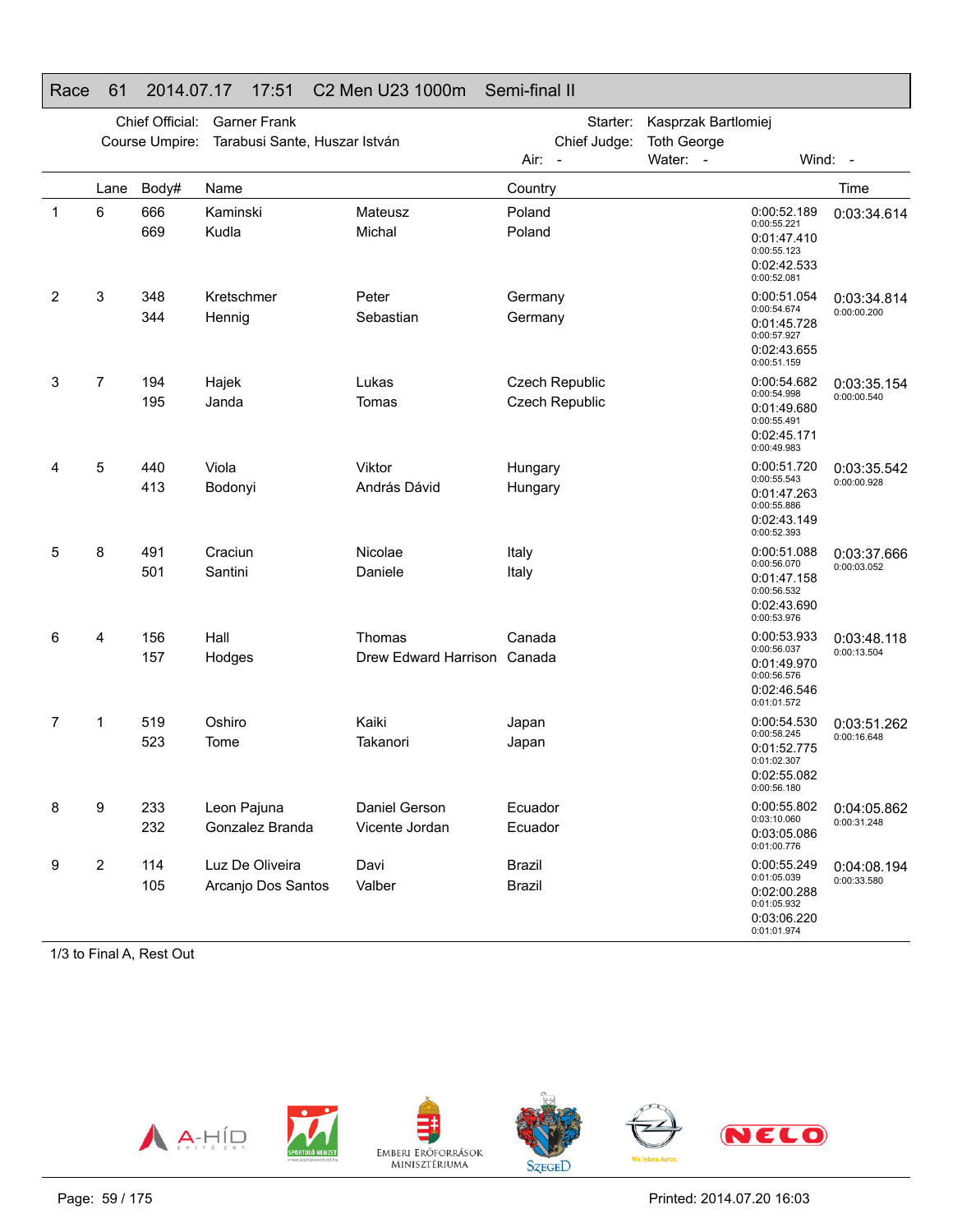### Race 62 2014.07.17 18:05 K4 Women U23 500m Semi-final I

|              |      | Chief Official:<br>Course Umpire: | <b>Garner Frank</b><br>Cerbelle Jean-luis, Richard Sue |                                               | Starter:<br>Chief Judge:                                                                     | <b>Walter Humme Hans</b><br><b>Toth George</b> |                            |                            |
|--------------|------|-----------------------------------|--------------------------------------------------------|-----------------------------------------------|----------------------------------------------------------------------------------------------|------------------------------------------------|----------------------------|----------------------------|
|              |      |                                   |                                                        |                                               | Air:<br>$\overline{\phantom{a}}$                                                             | Water: -                                       |                            | Wind: -                    |
|              | Lane | Body#                             | Name                                                   |                                               | Country                                                                                      |                                                |                            | Time                       |
| $\mathbf{1}$ | 6    | 26<br>18<br>24<br>27              | Mcarthur<br>Bull<br>Mann<br>Reynolds                   | Catherine<br>Alyssa<br>Rebecca<br>Shannon     | Australia<br>Australia<br>Australia<br>Australia                                             |                                                | 0:00:47.921<br>0:00:47.174 | 0:01:35.095                |
| 2            | 3    | 140<br>142<br>139<br>146          | Langlois<br>Mcnulty<br>Irvin<br>Vegas-dubois           | Andreanne<br>Ailish<br>Alexa<br>Sarah         | Canada<br>Canada<br>Canada<br>Canada                                                         |                                                | 0:00:48.073<br>0:00:48.182 | 0:01:36.255<br>0:00:01.160 |
| 3            | 4    | 654<br>652<br>650<br>657          | Janicka<br>Gorna<br><b>Bruska</b><br>Lisiecka          | Aleksandra<br>Aleksandra<br>Joanna<br>Martyna | Poland<br>Poland<br>Poland<br>Poland                                                         |                                                | 0:00:48.630<br>0:00:47.897 | 0:01:36.527<br>0:00:01.432 |
| 4            | 2    | 305<br>309<br>308<br>304          | Rees-clark<br>Ward<br>Trotter<br>Lewis                 | Samantha<br>Amy<br>Katherine<br>Emily         | <b>Great Britain</b><br><b>Great Britain</b><br><b>Great Britain</b><br><b>Great Britain</b> |                                                | 0:00:48.662<br>0:00:48.025 | 0:01:36.687<br>0:00:01.592 |
| 5            | 5    | 474<br>481<br>473<br>477          | Capodimonte<br>Nole<br><b>Burgo</b><br>Fantini         | Francesca<br>Federica<br>Irene<br>Agata       | Italy<br>Italy<br>Italy<br>Italy                                                             |                                                | 0:00:48.132<br>0:00:48.807 | 0:01:36.939<br>0:00:01.844 |
| 6            | 7    | 633<br>628<br>630<br>631          | Thompson<br>Currie<br>Imrie<br>Johnson                 | Kim<br>Daneille<br>Kayla<br>Lucy              | New Zealand<br>New Zealand<br>New Zealand<br>New Zealand                                     |                                                | 0:00:47.613<br>0:00:49.526 | 0:01:37.139<br>0:00:02.044 |
| 7            | 1    | 247<br>235<br>240<br>241          | Vega<br>Coca<br>Heredia<br>Lazkano                     | Miriam<br>Selena<br>Alicia<br>Begoña          | Spain<br>Spain<br>Spain<br>Spain                                                             |                                                | 0:00:49.312<br>0:00:49.203 | 0:01:38.515<br>0:00:03.420 |
| 8            | 8    | 729<br>732<br>730<br>733          | Petersen<br>Vaniekerk<br>Segal<br>Ward                 | <b>Brittany</b><br>Melanie<br>Kerry<br>Jenna  | South Africa<br>South Africa<br>South Africa<br>South Africa                                 |                                                | 0:00:50.348<br>0:00:51.543 | 0:01:41.891<br>0:00:06.796 |

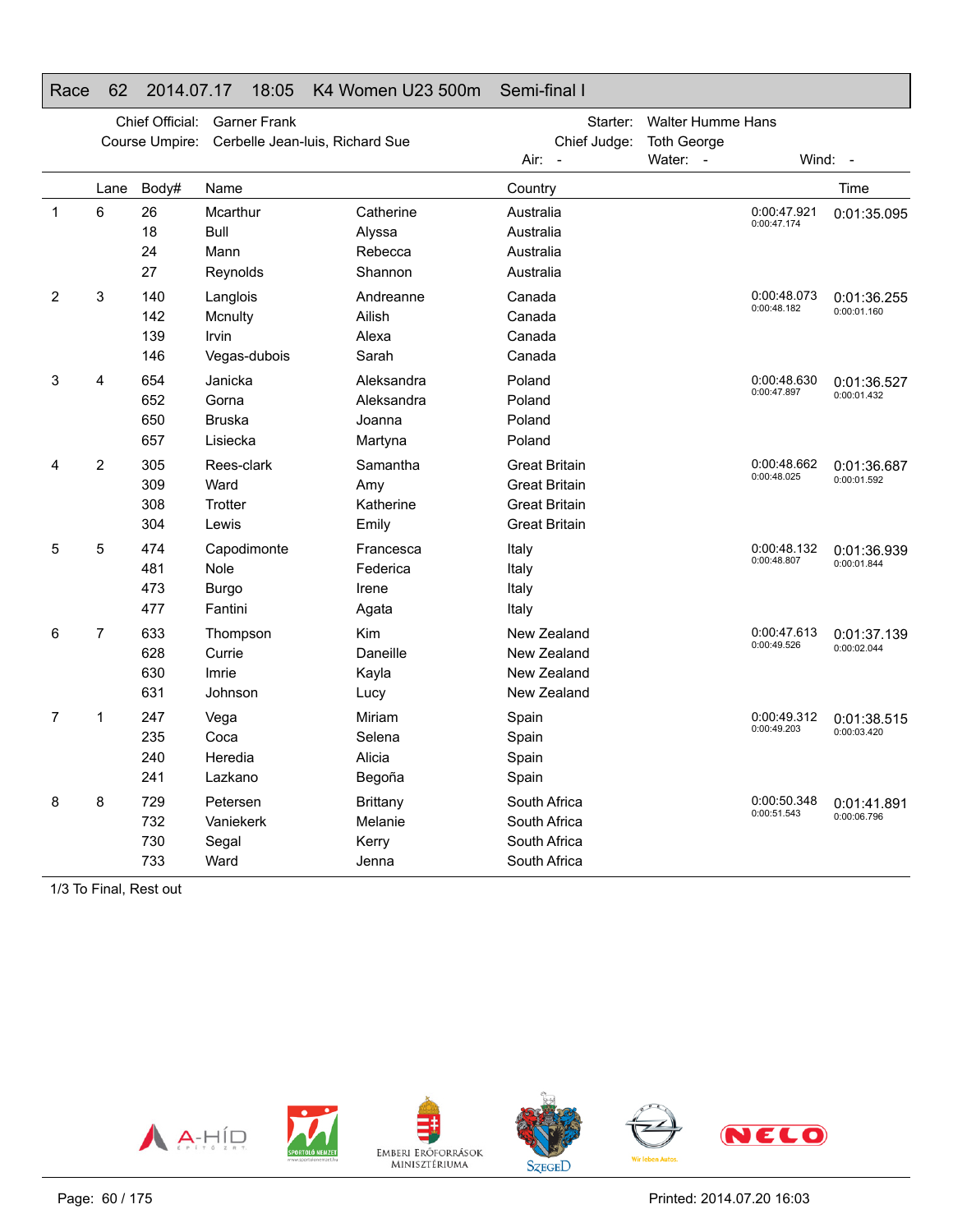| Race        | 63   | 2014.07.18                        | 09:00                                                        | K4 Men Junior 1000m                             | Heat I                                                                                       |                                                            |                            |
|-------------|------|-----------------------------------|--------------------------------------------------------------|-------------------------------------------------|----------------------------------------------------------------------------------------------|------------------------------------------------------------|----------------------------|
|             |      | Chief Official:<br>Course Umpire: | <b>Garner Frank</b><br>Bogdan Buciu, Naughton Connie         |                                                 | Starter:<br>Chief Judge:<br>Air:                                                             | <b>Walter Humme Hans</b><br><b>Toth George</b><br>Water: - | Wind: -                    |
|             | Lane | Body#                             | Name                                                         |                                                 | Country                                                                                      |                                                            | Time                       |
| $\mathbf 1$ | 5    | 420<br>431<br>432<br>428          | Gergely<br>Nádas<br>Németh<br>Koleszár                       | Olivér<br>Bence<br>Viktor Máté<br>Mátyás        | Hungary<br>Hungary<br>Hungary<br>Hungary                                                     |                                                            | 0:02:58.779                |
| 2           | 3    | 92<br>97<br>82<br>100             | Misiuchenka<br>Salanenka<br>Anikin<br>Zaitsau                | Aliaksei<br>Yauheni<br>Heorhi<br>Maksim         | <b>Belarus</b><br><b>Belarus</b><br><b>Belarus</b><br><b>Belarus</b>                         |                                                            | 0:03:00.223<br>0:00:01.444 |
| 3           | 8    | 487<br>495<br>493<br>494          | Bazzani<br>Luca<br>Freschi<br>Giorgi                         | Francesco<br>Beccardo<br>Tommaso<br>Simone      | Italy<br>Italy<br>Italy<br>Italy                                                             |                                                            | 0:03:03.207<br>0:00:04.428 |
| 4           | 7    | 672<br>663<br>678<br>668          | Pecyna<br>Grzelka<br>Szczepanik<br>Kolaszewski               | Karol<br>Patryk<br>Przemyslaw<br>Cezary         | Poland<br>Poland<br>Poland<br>Poland                                                         |                                                            | 0:03:03.603<br>0:00:04.824 |
| 5           | 1    | 321<br>318<br>317<br>316          | Kirschstein-smith<br>Haws<br>Harding<br>Gregory              | Samuel<br>Edmund<br>Luke<br>Magnus              | <b>Great Britain</b><br><b>Great Britain</b><br><b>Great Britain</b><br><b>Great Britain</b> |                                                            | 0:03:03.963<br>0:00:05.184 |
| 6           | 4    | 843<br>854<br>844<br>847          | Bori<br>Stránsky<br><b>Botek</b><br>Horvath                  | Alexander<br>Patrik<br>Adam<br>Pal              | Slovakia<br>Slovakia<br>Slovakia<br>Slovakia                                                 |                                                            | 0:03:05.207<br>0:00:06.428 |
| 7           | 9    | 124<br>122<br>130<br>129          | Karakolev<br>Chimidialkov<br>Tsonev<br>Rekov                 | Daniel<br>Kamen<br>Hristiyan<br>Hristo          | <b>Bulgaria</b><br><b>Bulgaria</b><br><b>Bulgaria</b><br><b>Bulgaria</b>                     |                                                            | 0:03:05.539<br>0:00:06.760 |
| 8           | 6    | 150<br>159<br>160<br>170          | Beauchesne<br>Laureijs<br>Lavallee<br>Turcanu                | Maxence<br>Robert<br>James<br>Victor Mihai      | Canada<br>Canada<br>Canada<br>Canada                                                         |                                                            | 0:03:06.679<br>0:00:07.900 |
| 9           | 2    | 368<br>374<br>367<br>366          | Chrysikos<br>Tsimpariotis<br>Chatzopoulos<br><b>Basdanis</b> | Nikolaos<br>Emmanouil<br>Stylianos<br>Dionysios | Greece<br>Greece<br>Greece<br>Greece                                                         |                                                            | 0:03:24.515<br>0:00:25.736 |

1st to Final 2/7 to SF, Rest Out

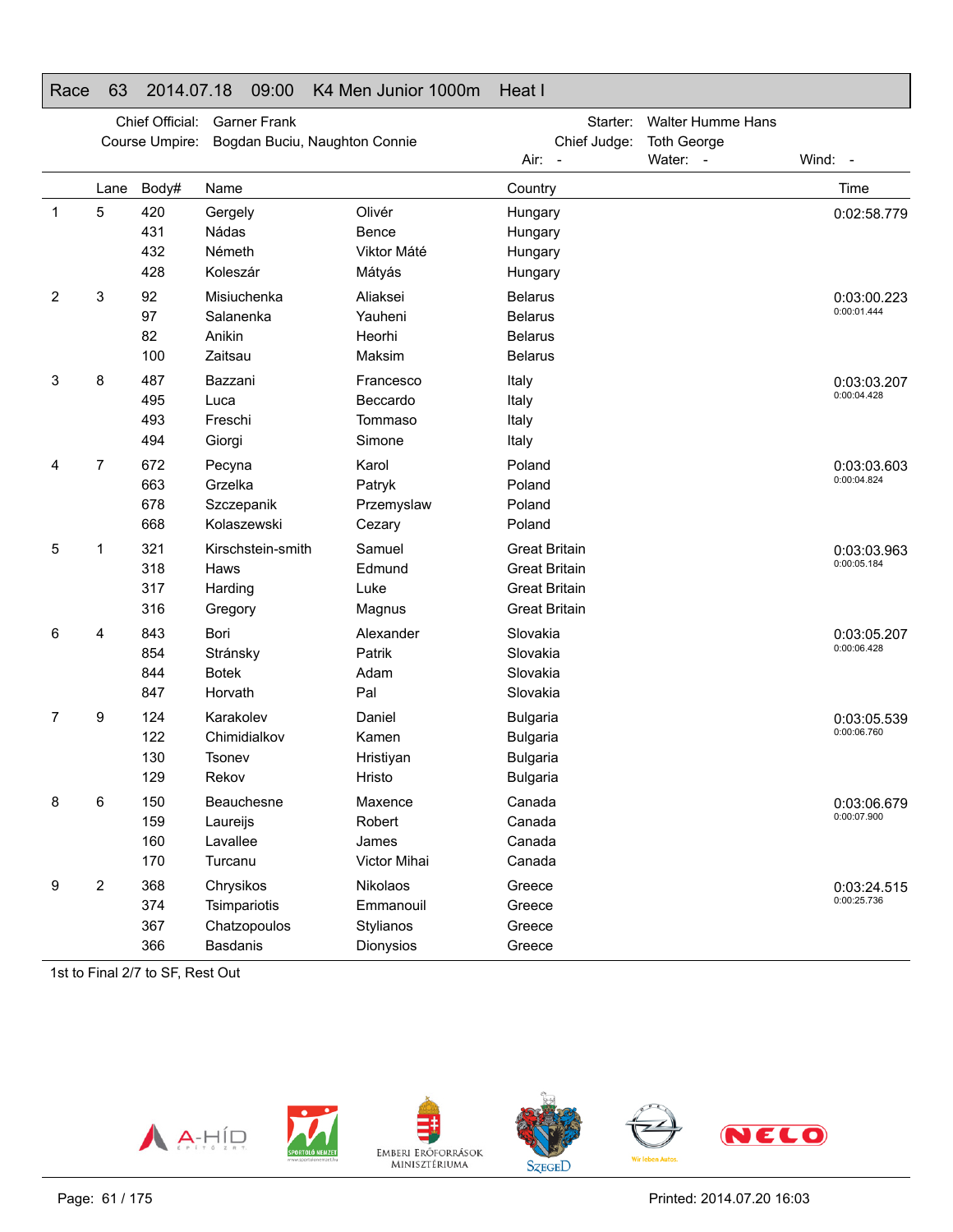### Race 64 2014.07.18 09:07 K4 Men Junior 1000m Heat II

|   |                         | Chief Official:<br>Course Umpire: | <b>Garner Frank</b><br>Tarabusi Sante, Huszar István   |                                                                | Starter:<br>Chief Judge:                         | <b>Walter Humme Hans</b><br><b>Toth George</b>                                         |                            |
|---|-------------------------|-----------------------------------|--------------------------------------------------------|----------------------------------------------------------------|--------------------------------------------------|----------------------------------------------------------------------------------------|----------------------------|
|   |                         |                                   |                                                        |                                                                | Air: -                                           | Water: -                                                                               | Wind: -                    |
|   | Lane                    | Body#                             | Name                                                   |                                                                | Country                                          |                                                                                        | Time                       |
| 1 | 5                       | 262<br>267<br>253<br>265          | Roza<br>Vázquez<br>Lecumberri<br>Silva                 | Pelayo<br>Pedro<br>Ramón<br>Cristian                           | Spain<br>Spain<br>Spain<br>Spain                 | 0:00:41.697<br>0:00:45.550<br>0:01:27.247<br>0:00:46.322<br>0:02:13.569<br>0:00:43.384 | 0:02:56.953                |
| 2 | 4                       | 36<br>33<br>34<br>31              | Lohse<br>Ellis<br>Fitzsimmons<br>Duffy                 | Sean<br>Jayden<br>Riley<br>Jy                                  | Australia<br>Australia<br>Australia<br>Australia | 0:00:42.328<br>0:00:44.551<br>0:01:26.879<br>0:00:46.858<br>0:02:13.737<br>0:00:43.300 | 0:02:57.037<br>0:00:00.084 |
| 3 | 1                       | 711<br>720<br>712<br>723          | Ciodar<br>Muntean<br>Degeratu<br>Sandulescu            | Stefan<br>Robert<br>Florin<br>George                           | Romania<br>Romania<br>Romania<br>Romania         | 0:00:44.881<br>0:00:46.225<br>0:01:31.106<br>0:00:46.882<br>0:02:17.988<br>0:00:45.161 | 0:03:03.149<br>0:00:06.196 |
| 4 | 6                       | 357<br>359<br>352<br>345          | Weise<br>Zetzmann<br>Poth<br>Illtz                     | Friedrich<br>Fabio<br>Marc<br>Frederik                         | Germany<br>Germany<br>Germany<br>Germany         | 0:00:43.295<br>0:00:46.325<br>0:01:29.620<br>0:00:47.493<br>0:02:17.113<br>0:00:46.452 | 0:03:03.565<br>0:00:06.612 |
| 5 | 8                       | 868<br>878<br>866<br>865          | Friman<br>Torstensson<br>Edhag<br>Ask                  | Albert<br>Jens<br>Andreas<br>Adam                              | Sweden<br>Sweden<br>Sweden<br>Sweden             | 0:00:44.187<br>0:00:47.989<br>0:01:32.176<br>0:00:49.859<br>0:02:22.035<br>0:00:47.446 | 0:03:09.481<br>0:00:12.528 |
| 6 | 7                       | 10<br>12<br>14<br>7               | Kloster<br>Oyarce<br>Rickemberg<br>Cévoli              | Karel<br>Franco<br>Germán<br>Lautaro                           | Argentina<br>Argentina<br>Argentina<br>Argentina | 0:00:42.639<br>0:00:46.694<br>0:01:29.333<br>0:00:51.355<br>0:02:20.688<br>0:00:49.061 | 0:03:09.749<br>0:00:12.796 |
| 7 | 9                       | 579<br>576<br>565<br>578          | Sapatka<br>Pupelis<br><b>Baltakis</b><br>Radivanovskis | <b>Benas</b><br>Aurimas<br>Tomas<br>Lukas                      | Lithuania<br>Lithuania<br>Lithuania<br>Lithuania | 0:00:45.774<br>0:00:49.777<br>0:01:35.551<br>0:00:53.460<br>0:02:29.011<br>0:00:50.490 | 0:03:19.501<br>0:00:22.548 |
| 8 | 3                       | 794<br>790<br>796<br>786          | Seah<br>Ho<br>Teo<br>Cheng                             | David Yujie<br>Nicholas Jun Wen<br>Jia Jun<br>Reuven Ryui Wern | Singapore<br>Singapore<br>Singapore<br>Singapore | 0:00:48.022<br>0:00:51.856<br>0:01:39.878<br>0:00:53.985<br>0:02:33.863<br>0:00:50.274 | 0:03:24.137<br>0:00:27.184 |
|   | $\overline{\mathbf{c}}$ | 1001<br>1003<br>1002<br>1005      | Canache<br>Montoya<br>Luzardo<br>Vargas                | Johan<br>Juan<br>Yofer<br>Jonathan                             | Venezuela<br>Venezuela<br>Venezuela<br>Venezuela |                                                                                        | Did not start              |

1st to Final 2/7 to SF, Rest Out

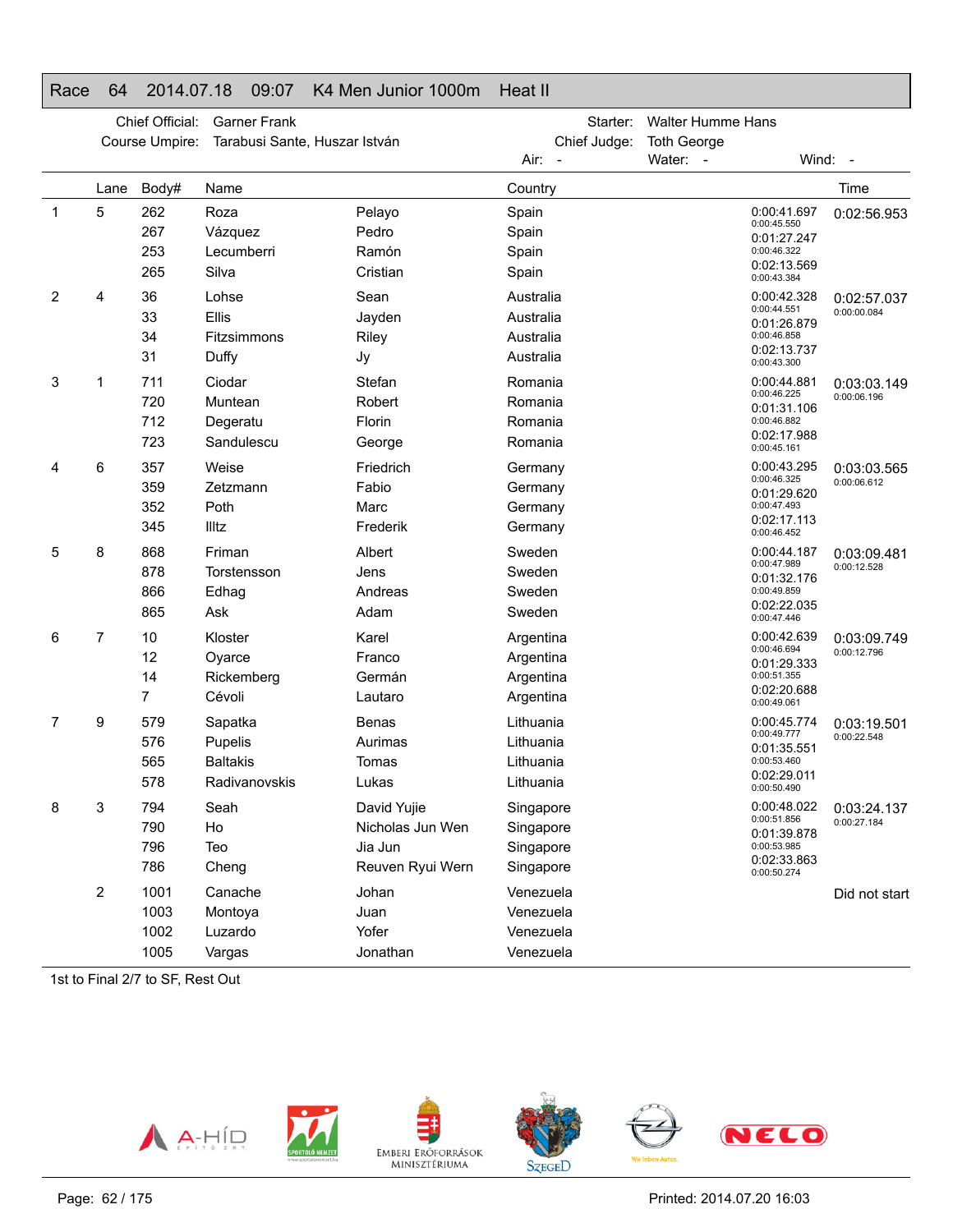### Race 65 2014.07.18 09:14 K4 Men Junior 1000m Heat III

|              | Chief Official:<br><b>Garner Frank</b><br>Course Umpire:<br>Cerbelle Jean-luis, Richard Sue |                          |                                                      |                                                  |                                          | Starter:<br>Chief Judge:                                             | <b>Walter Humme Hans</b><br><b>Toth George</b> |                                                                                        |                            |
|--------------|---------------------------------------------------------------------------------------------|--------------------------|------------------------------------------------------|--------------------------------------------------|------------------------------------------|----------------------------------------------------------------------|------------------------------------------------|----------------------------------------------------------------------------------------|----------------------------|
|              |                                                                                             |                          |                                                      |                                                  | Air:                                     | $\overline{a}$                                                       | Water: -                                       | Wind: $-$                                                                              |                            |
|              | Lane                                                                                        | Body#                    | Name                                                 |                                                  | Country                                  |                                                                      |                                                |                                                                                        | Time                       |
| $\mathbf{1}$ | 5                                                                                           | 776<br>760<br>773<br>775 | Pobirchenko<br><b>Belskoi</b><br>Oleinikov<br>Petrov | Vladislav<br>Anton<br>Vladislav<br>Ivan          | Russia<br>Russia<br>Russia<br>Russia     |                                                                      |                                                | 0:00:42.434<br>0:00:45.317<br>0:01:27.751<br>0:00:46.875<br>0:02:14.626<br>0:00:44.430 | 0:02:59.056                |
| 2            | 4                                                                                           | 204<br>201<br>205<br>190 | Vesely<br>Skladal<br>Zavrel<br><b>Bisicky</b>        | Tomas<br>Filip<br>Jakub<br>Ondrej                |                                          | Czech Republic<br>Czech Republic<br>Czech Republic<br>Czech Republic |                                                | 0:00:43.260<br>0:00:45.982<br>0:01:29.242<br>0:00:47.347<br>0:02:16.589<br>0:00:45.315 | 0:03:01.904<br>0:00:02.848 |
| 3            | 7                                                                                           | 218<br>223<br>221<br>226 | Graversen<br>Pedersen<br>Lundberg<br>Rasmussen       | Morten<br>Mads<br>Anders<br>Frederik             | Denmark<br>Denmark<br>Denmark<br>Denmark |                                                                      |                                                | 0:00:43.304<br>0:00:46.994<br>0:01:30.298<br>0:00:47.821<br>0:02:18.119<br>0:00:44.257 | 0:03:02.376<br>0:00:03.320 |
| 4            | 8                                                                                           | 833<br>824<br>819<br>821 | Turudic<br>Mihajlovic<br>Dzombeta<br>Ham             | Aleksa<br>Marko<br>Andjelo<br>Zoltan             | Serbia<br>Serbia<br>Serbia<br>Serbia     |                                                                      |                                                | 0:00:44.241<br>0:00:48.020<br>0:01:32.261<br>0:00:50.503<br>0:02:22.764<br>0:00:46.920 | 0:03:09.684<br>0:00:10.628 |
| 5            | 1                                                                                           | 644<br>639<br>640<br>635 | Thompson<br>Harker<br>Imrie<br><b>Brooke</b>         | Quaid<br><b>Taris</b><br>Kurtis<br><b>Tobias</b> |                                          | New Zealand<br>New Zealand<br>New Zealand<br>New Zealand             |                                                | 0:00:44.470<br>0:00:47.026<br>0:01:31.496<br>0:00:49.428<br>0:02:20.924<br>0:00:48.892 | 0:03:09.816<br>0:00:10.760 |
| 6            | 6                                                                                           | 545<br>547<br>556<br>559 | <b>Brunevics</b><br><b>Cirss</b><br>Ozolins<br>Vilde | Hedijs<br>Davis<br>Raivis<br>Aldis               | Latvia<br>Latvia<br>Latvia<br>Latvia     |                                                                      |                                                | 0:00:43.881<br>0:00:48.633<br>0:01:32.514<br>0:00:52.070<br>0:02:24.584<br>0:00:50.308 | 0:03:14.892<br>0:00:15.836 |
| 7            | 2                                                                                           | 516<br>515<br>512<br>517 | Misawa<br>Matsuda<br>Hata<br>Murano                  | Ryota<br>Ren<br>Hideaki<br>Takehiro              | Japan<br>Japan<br>Japan<br>Japan         |                                                                      |                                                | 0:00:45.488<br>0:00:50.260<br>0:01:35.748<br>0:00:53.253<br>0:02:29.001<br>0:00:50.907 | 0:03:19.908<br>0:00:20.852 |

1st to Final 2/7 to SF, Rest Out



Printed: 2014.07.20 16:03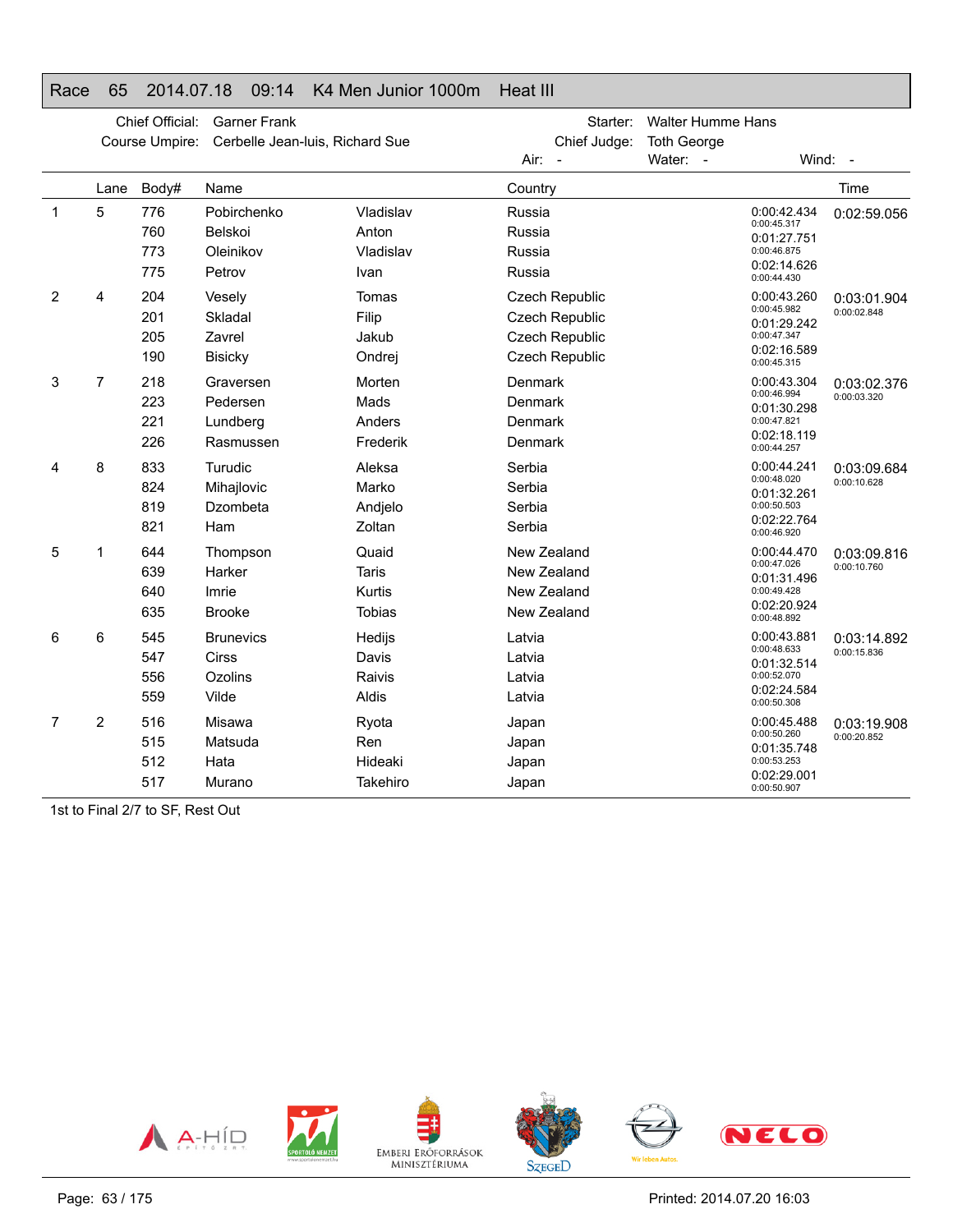### Race 66 2014.07.18 09:30 K1 Women Junior 500m Heat I

|   |                | Chief Official: | <b>Garner Frank</b>           |           | Starter:<br>Janza Peter                                                  |                            |                            |
|---|----------------|-----------------|-------------------------------|-----------|--------------------------------------------------------------------------|----------------------------|----------------------------|
|   |                | Course Umpire:  | Bogdan Buciu, Naughton Connie |           | Chief Judge:<br><b>Toth George</b><br>Water: -<br>Air:<br>$\blacksquare$ |                            | Wind: $-$                  |
|   | Lane           | Body#           | Name                          |           | Country                                                                  |                            | Time                       |
| 1 |                | 808             | Dostanic                      | Marija    | Serbia                                                                   | 0:00:56.837<br>0:01:00.741 | 0:01:57.578                |
| 2 | 5              | 210             | Jørgensen                     | Emma      | Denmark                                                                  | 0:00:57.833<br>0:01:00.825 | 0:01:58.658<br>0:00:01.080 |
| 3 | 6              | 327             | Fritz                         | Jasmin    | Germany                                                                  | 0:00:58.164<br>0:01:01.110 | 0:01:59.274<br>0:00:01.696 |
| 4 | 9              | 1008            | Govorčinović                  | Anamaria  | Croatia                                                                  | 0:00:59.288<br>0:01:00.298 | 0:01:59.586<br>0:00:02.008 |
| 5 | 4              | 19              | <b>Bulmer</b>                 | Josephine | Australia                                                                | 0:00:58.858<br>0:01:00.732 | 0:01:59.590<br>0:00:02.012 |
| 6 | $\overline{2}$ | 528             | Kanivets                      | Tatyana   | Kazakhstan                                                               | 0:00:58.964<br>0:01:01.202 | 0:02:00.166<br>0:00:02.588 |
| 7 | 7              | 965             | Morse                         | Alyson    | United States of America                                                 | 0:00:59.643<br>0:01:03.483 | 0:02:03.126<br>0:00:05.548 |
| 8 | 3              | 542             | Kondratova                    | Daniela   | Latvia                                                                   | 0:00:59.422<br>0:01:04.052 | 0:02:03.474<br>0:00:05.896 |
| 9 | 8              | 275             | Malinen                       | Olivia    | Finland                                                                  | 0:01:00.425<br>0:01:04.581 | 0:02:05.006<br>0:00:07.428 |

1/6 To SF + 3 next BT, Rest Out

| Race | 67             | 2014.07.18                        | 09:35                                                | K1 Women Junior 500m | Heat II                              |                                               |                            |                            |
|------|----------------|-----------------------------------|------------------------------------------------------|----------------------|--------------------------------------|-----------------------------------------------|----------------------------|----------------------------|
|      |                | Chief Official:<br>Course Umpire: | <b>Garner Frank</b><br>Tarabusi Sante, Huszar István |                      | Starter:<br>Chief Judge:<br>$Air: -$ | Janza Peter<br><b>Toth George</b><br>Water: - |                            | Wind: $-$                  |
|      | Lane           | Body#                             | Name                                                 |                      | Country                              |                                               |                            | Time                       |
| 1    | 5              | 307                               | Simon                                                | Rebeka               | <b>Great Britain</b>                 |                                               | 0:00:56.354<br>0:00:58.639 | 0:01:54.993                |
| 2    | 8              | 76                                | Laptsik                                              | Alena                | <b>Belarus</b>                       |                                               | 0:00:57.271<br>0:00:59.666 | 0:01:56.937<br>0:00:01.944 |
| 3    | 6              | 702                               | Sirbu                                                | Andra                | Romania                              |                                               | 0:00:58.522<br>0:00:59.119 | 0:01:57.641<br>0:00:02.648 |
| 4    | 4              | 660                               | Pulawska                                             | Malgorzata           | Poland                               |                                               | 0:00:57.086<br>0:01:00.843 | 0:01:57.929<br>0:00:02.936 |
| 5    | 7              | 244                               | Ouzande                                              | Sara                 | Spain                                |                                               | 0:00:56.586<br>0:01:04.375 | 0:02:00.961<br>0:00:05.968 |
| 6    | 1              | 360                               | Kekelou                                              | Athina               | Greece                               |                                               | 0:01:01.600<br>0:01:03.569 | 0:02:05.169<br>0:00:10.176 |
| 7    | 3              | 58                                | Coppens                                              | Joke                 | Belgium                              |                                               | 0:01:02.034<br>0:01:03.619 | 0:02:05.653<br>0:00:10.660 |
| 8    | $\overline{2}$ | 952                               | Matiaude                                             | Noelia               | Uruguay                              |                                               | 0:01:04.411<br>0:01:06.546 | 0:02:10.957<br>0:00:15.964 |

1/6 To SF + 3 next BT, Rest Out

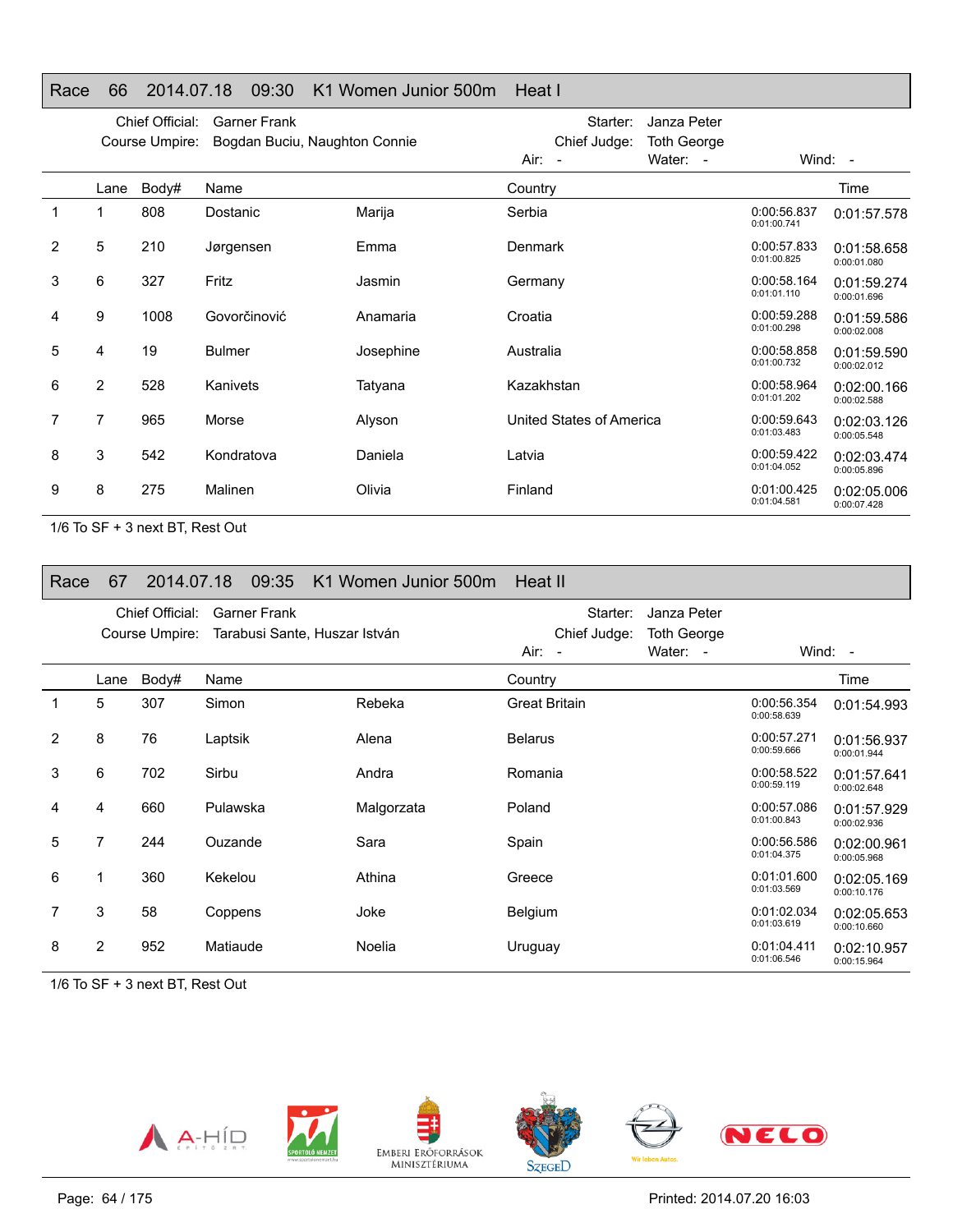### Race 68 2014.07.18 09:40 K1 Women Junior 500m Heat III

|   | Chief Official:<br><b>Garner Frank</b><br>Cerbelle Jean-Iuis, Richard Sue<br>Course Umpire: |       |           |               | Starter:<br>Chief Judge:<br>Air: - | Janza Peter<br><b>Toth George</b><br>Water: - |                            | Wind: -                    |
|---|---------------------------------------------------------------------------------------------|-------|-----------|---------------|------------------------------------|-----------------------------------------------|----------------------------|----------------------------|
|   | Lane                                                                                        | Body# | Name      |               | Country                            |                                               |                            | Time                       |
|   | 5                                                                                           | 752   | Odintsova | Liudmila      | Russia                             |                                               | 0:00:56.284<br>0:00:58.627 | 0:01:54.911                |
| 2 | 3                                                                                           | 484   | Zonato    | Francesca     | Italy                              |                                               | 0:00:54.958<br>0:01:01.629 | 0:01:56.587<br>0:00:01.676 |
| 3 | 4                                                                                           | 136   | Denman    | Olivia Brooke | Canada                             |                                               | 0:00:57.902<br>0:01:02.029 | 0:01:59.931<br>0:00:05.020 |
| 4 | $\overline{2}$                                                                              | 861   | Johansson | Hanna         | Sweden                             |                                               | 0:00:59.136<br>0:01:03.599 | 0:02:02.735<br>0:00:07.824 |
| 5 | 7                                                                                           | 839   | Widmer    | Franziska     | Switzerland                        |                                               | 0:01:00.541<br>0:01:02.926 | 0:02:03.467<br>0:00:08.556 |
| 6 |                                                                                             | 180   | Pavlou    | Christiana    | Cyprus                             |                                               | 0:01:01.069<br>0:01:03.162 | 0:02:04.231<br>0:00:09.320 |
| 7 | 6                                                                                           | 511   | Shishido  | Mihana        | Japan                              |                                               | 0:00:59.049<br>0:01:06.670 | 0:02:05.719<br>0:00:10.808 |

1/6 To SF + 3 next BT, Rest Out

### Race 69 2014.07.18 09:45 K1 Women Junior 500m Heat IV

|                |      | Chief Official:<br>Course Umpire: | <b>Garner Frank</b><br>Bogdan Buciu, Naughton Connie |                 | Starter:<br>Chief Judge:<br>$Air: -$ | Janza Peter<br><b>Toth George</b><br>Water: - |                            | Wind: $-$                  |
|----------------|------|-----------------------------------|------------------------------------------------------|-----------------|--------------------------------------|-----------------------------------------------|----------------------------|----------------------------|
|                | Lane | Body#                             | Name                                                 |                 | Country                              |                                               |                            | Time                       |
|                | 5    | 408                               | Takács                                               | Tamara          | Hungary                              |                                               | 0:00:57.133<br>0:01:00.878 | 0:01:58.011                |
| $\overline{2}$ | 4    | 188                               | Slivanska                                            | Katerina        | Czech Republic                       |                                               | 0:00:57.847<br>0:01:01.132 | 0:01:58.979<br>0:00:00.968 |
| 3              | 6    | 606                               | <b>Briones</b>                                       | <b>Beatriz</b>  | Mexico                               |                                               | 0:00:57.452<br>0:01:02.951 | 0:02:00.403<br>0:00:02.392 |
| 4              | 8    | 626                               | <b>Brust</b>                                         | Anouk           | <b>Netherlands</b>                   |                                               | 0:01:02.168<br>0:01:02.683 | 0:02:04.851<br>0:00:06.840 |
| 5              | 3    | 102                               | Oliveira Dos Santos                                  | Larissa         | Brazil                               |                                               | 0:01:01.404<br>0:01:04.415 | 0:02:05.819<br>0:00:07.808 |
| 6              | 2    | 589                               | Gulco                                                | Natalia         | Moldova                              |                                               | 0:00:59.325<br>0:01:07.974 | 0:02:07.299<br>0:00:09.288 |
|                | 7    | 588                               | Cherkaoui                                            | <b>Boutaina</b> | Morocco                              |                                               |                            | Did not start              |

1/6 To SF + 3 next BT, Rest Out

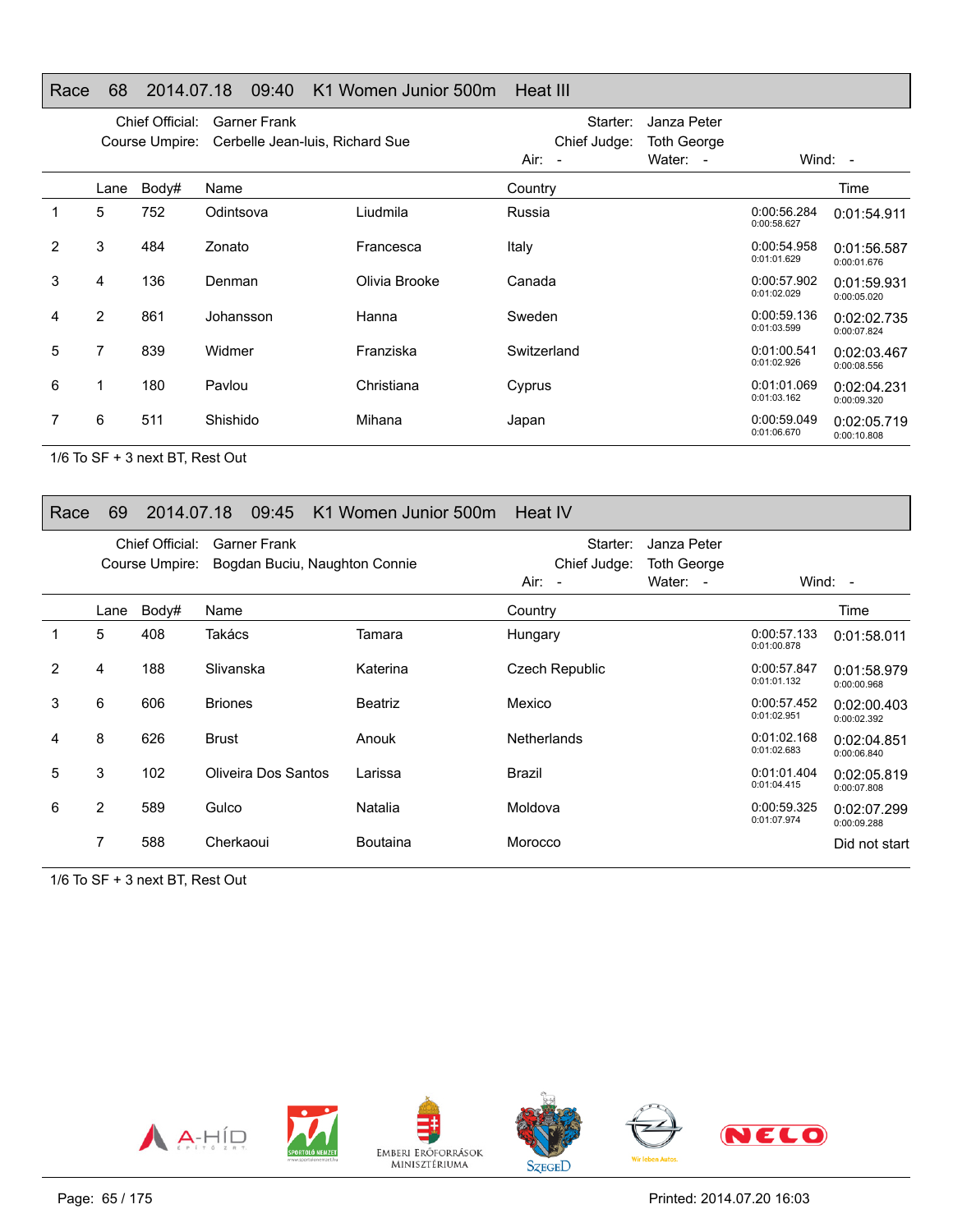### Race 70 2014.07.18 09:50 C2 Women Junior 500m Heat I

|   |      | Chief Official:<br>Course Umpire: | <b>Garner Frank</b><br>Tarabusi Sante, Huszar István |                      | Kasprzak Bartlomiej<br>Starter:<br>Chief Judge:<br><b>Toth George</b> |                                                      |          |                            |                            |
|---|------|-----------------------------------|------------------------------------------------------|----------------------|-----------------------------------------------------------------------|------------------------------------------------------|----------|----------------------------|----------------------------|
|   |      |                                   |                                                      |                      | Air:<br>$\sim$                                                        |                                                      | Water: - |                            | Wind: -                    |
|   | Lane | Body#                             | Name                                                 |                      | Country                                                               |                                                      |          |                            | Time                       |
|   | 5    | 73<br>70                          | Kastsiuchenka<br>Bobr                                | Daryna<br>Kamila     | <b>Belarus</b><br><b>Belarus</b>                                      |                                                      |          | 0:00:57.901<br>0:01:00.834 | 0:01:58.735                |
| 2 | 3    | 985<br>987                        | Rakhmatova<br>Zakirova                               | Dilnoza<br>Nilufar   | Uzbekistan<br>Uzbekistan                                              |                                                      |          | 0:01:09.106<br>0:00:53.949 | 0:02:03.055<br>0:00:04.320 |
| 3 | 8    | 384<br>397                        | Bónyai<br>Miskolczy                                  | Regina<br>Fruzsina   | Hungary<br>Hungary                                                    |                                                      |          | 0:01:04.557<br>0:01:04.726 | 0:02:09.283<br>0:00:10.548 |
| 4 | 6    | 611<br>610                        | Parra<br><b>Morales</b>                              | Jitzel<br>Abigail    | Mexico<br>Mexico                                                      |                                                      |          | 0:01:03.216<br>0:01:06.791 | 0:02:10.007<br>0:00:11.272 |
| 5 | 4    | 963<br>968                        | Jones<br>Sousley                                     | Savannah<br>Makenzie |                                                                       | United States of America<br>United States of America |          | 0:01:04.062<br>0:01:06.273 | 0:02:10.335<br>0:00:11.600 |
| 6 | 7    | 245<br>234                        | Paniagua<br>Arnau                                    | Adriana<br>Belén     | Spain<br>Spain                                                        |                                                      |          | 0:01:06.624<br>0:01:07.411 | 0:02:14.035<br>0:00:15.300 |
|   | 2    | 690                               | O                                                    | Un Ha                | Korea                                                                 | Democratic People's Republic of                      |          | 0:01:00.325<br>0:01:19.910 | 0:02:20.235<br>0:00:21.500 |
|   |      | 688                               | <b>Kim</b>                                           | Jong Sim             | Korea                                                                 | Democratic People's Republic of                      |          |                            |                            |

1/3 Direct to Final 4/7 + next BT to SF, Rest Out

| Race | 71   | 2014.07.18                        | 09:55                    | C <sub>2</sub> Women Junior 500m | Heat II                              |                                                       |                            |                            |
|------|------|-----------------------------------|--------------------------|----------------------------------|--------------------------------------|-------------------------------------------------------|----------------------------|----------------------------|
|      |      | Chief Official:<br>Course Umpire: | <b>Garner Frank</b>      | Cerbelle Jean-Iuis, Richard Sue  | Starter:<br>Chief Judge:<br>$Air: -$ | Kasprzak Bartlomiej<br><b>Toth George</b><br>Water: - |                            | Wind: $-$                  |
|      | Lane | Body#                             | Name                     |                                  | Country                              |                                                       |                            | Time                       |
|      | 3    | 147<br>134                        | Vincent<br><b>Brault</b> | Katharine<br>Juliette            | Canada<br>Canada                     |                                                       | 0:01:00.504<br>0:01:01.748 | 0:02:02.252                |
| 2    | 5    | 748<br>750                        | Kovalchuck<br>Nikiforova | Eleonora<br>Olesya               | Russia<br>Russia                     |                                                       | 0:01:00.801<br>0:01:03.003 | 0:02:03.804<br>0:00:01.552 |
| 3    | 7    | 336<br>335                        | Preller<br>Loske         | Ophelia<br>Annika                | Germany<br>Germany                   |                                                       | 0:01:03.529<br>0:01:05.207 | 0:02:08.736<br>0:00:06.484 |
| 4    | 4    | 279<br>285                        | Cailleretz<br>Follet     | Julie<br>Manon                   | France<br>France                     |                                                       | 0:01:03.960<br>0:01:08.228 | 0:02:12.188<br>0:00:09.936 |
| 5    | 6    | 529<br>525                        | Railyan<br>Alshanskaya   | Nadezhda<br>Anastassiya          | Kazakhstan<br>Kazakhstan             |                                                       | 0:01:03.168<br>0:01:22.580 | 0:02:25.748<br>0:00:23.496 |

1/3 Direct to Final 4/7 + next BT to SF, Rest Out

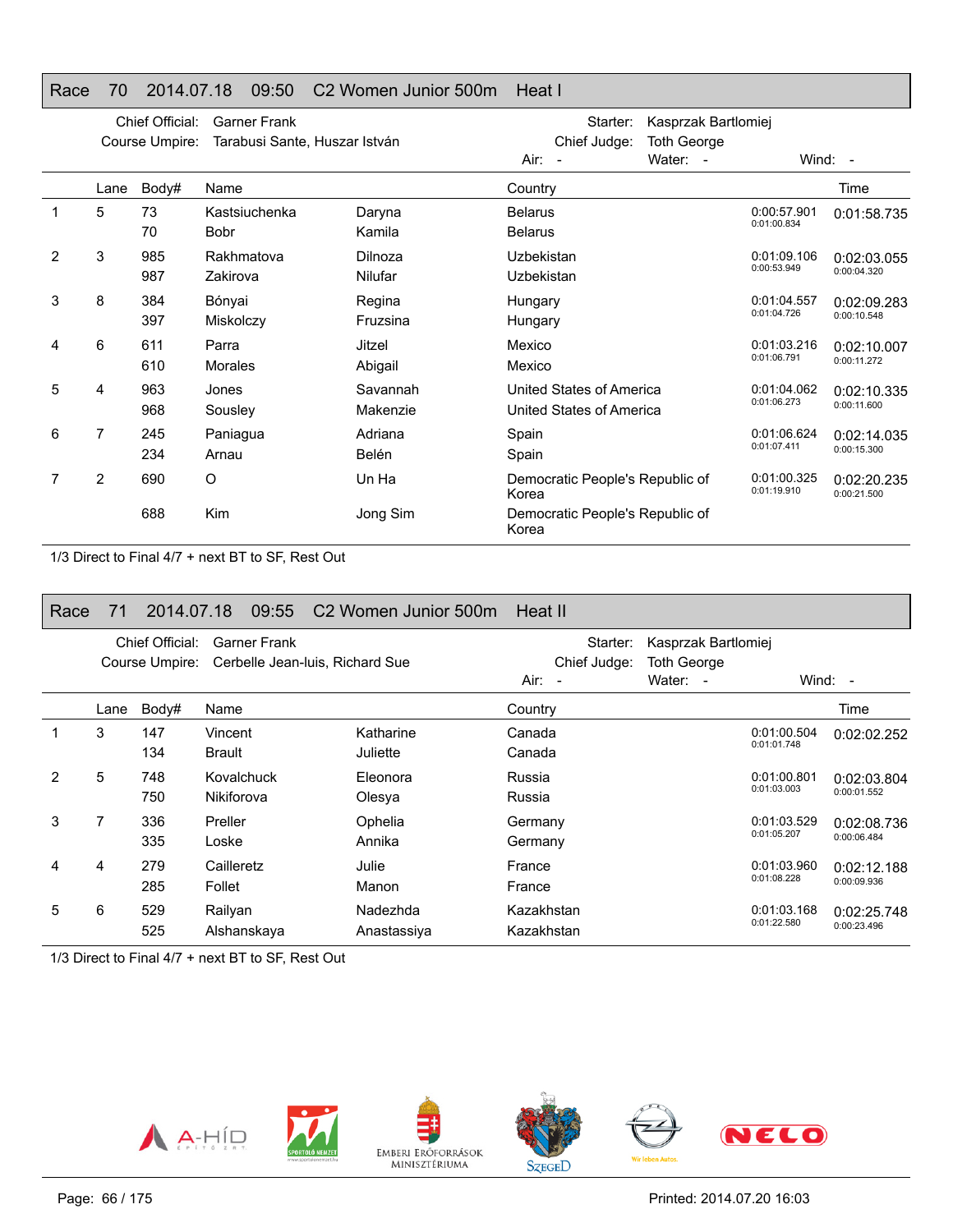### Race 72 2014.07.18 10:00 K1 Women U23 500m Heat I

|   |                | Chief Official:<br>Course Umpire: | <b>Garner Frank</b><br>Bogdan Buciu, Naughton Connie |                   | Starter:<br>Chief Judge: | <b>Walter Humme Hans</b><br><b>Toth George</b> |                            |                            |
|---|----------------|-----------------------------------|------------------------------------------------------|-------------------|--------------------------|------------------------------------------------|----------------------------|----------------------------|
|   |                |                                   |                                                      |                   | Air:<br>$\overline{a}$   | Water: -                                       |                            | Wind: $-$                  |
|   | Lane           | Body#                             | Name                                                 |                   | Country                  |                                                |                            | Time                       |
| 1 | 5              | 756                               | Sobetova                                             | Vera              | Russia                   |                                                | 0:00:55.941<br>0:00:56.884 | 0:01:52.825                |
| 2 | 8              | 59                                | Peters                                               | Hermien           | <b>Belgium</b>           |                                                | 0:00:56.274<br>0:00:58.051 | 0:01:54.325<br>0:00:01.500 |
| 3 |                | 925                               | Rymkevych                                            | Svitlana          | Ukraine                  |                                                | 0:00:56.957<br>0:00:57.616 | 0:01:54.573<br>0:00:01.748 |
| 4 | 4              | 328                               | Gebhardt                                             | Melanie           | Germany                  |                                                | 0:00:56.277<br>0:00:58.460 | 0:01:54.737<br>0:00:01.912 |
| 5 | 6              | 799                               | Osterman                                             | Anja              | Slovenia                 |                                                | 0:00:56.597<br>0:00:58.752 | 0:01:55.349<br>0:00:02.524 |
| 6 | 7              | 785                               | Chen                                                 | Jiexian Stephenie | Singapore                |                                                | 0:00:57.261<br>0:01:00.184 | 0:01:57.445<br>0:00:04.620 |
|   | 3              | 46                                | Bachmayer                                            | Kathrin           | Austria                  |                                                | 0:00:58.304<br>0:01:00.029 | 0:01:58.333<br>0:00:05.508 |
| 8 | $\overline{2}$ | 691                               | Reyes                                                | Melissa           | Puerto Rico              |                                                | 0:01:00.477<br>0:01:06.088 | 0:02:06.565<br>0:00:13.740 |
| 9 | 9              | 1009                              | Ahmed Ibrahim                                        | Mai               | Egypt                    |                                                | 0:01:06.813<br>0:01:12.984 | 0:02:19.797<br>0:00:26.972 |

1/6 To SF + 3 next BT, Rest Out

| Race | 73   | 2014.07.18                        | 10:05                                                | K1 Women U23 500m | Heat II                                    |                                                            |                            |                            |
|------|------|-----------------------------------|------------------------------------------------------|-------------------|--------------------------------------------|------------------------------------------------------------|----------------------------|----------------------------|
|      |      | Chief Official:<br>Course Umpire: | <b>Garner Frank</b><br>Tarabusi Sante, Huszar István |                   | Starter:<br>Chief Judge:<br>Air:<br>$\sim$ | <b>Walter Humme Hans</b><br><b>Toth George</b><br>Water: - |                            | Wind: $-$                  |
|      | Lane | Body#                             | Name                                                 |                   | Country                                    |                                                            |                            | Time                       |
| 1    | 7    | 178                               | Ren                                                  | Wenjun            | China                                      |                                                            | 0:00:55.453<br>0:00:57.193 | 0:01:52.646                |
| 2    | 4    | 302                               | Ayers                                                | Phoebe            | <b>Great Britain</b>                       |                                                            | 0:00:56.312<br>0:00:58.634 | 0:01:54.946<br>0:00:02.300 |
| 3    | 2    | 240                               | Heredia                                              | Alicia            | Spain                                      |                                                            | 0:00:56.182<br>0:00:59.516 | 0:01:55.698<br>0:00:03.052 |
| 4    | 5    | 137                               | Hall                                                 | Samantha          | Canada                                     |                                                            | 0:00:56.564<br>0:00:59.358 | 0:01:55.922<br>0:00:03.276 |
| 5    |      | 277                               | Vasko                                                | Oona              | Finland                                    |                                                            | 0:00:57.351<br>0:00:59.571 | 0:01:56.922<br>0:00:04.276 |
| 6    | 6    | 651                               | Cywinska                                             | Emilia            | Poland                                     |                                                            | 0:00:56.982<br>0:01:00.556 | 0:01:57.538<br>0:00:04.892 |
|      | 3    | 510                               | Nishiyama                                            | Hitomi            | Japan                                      |                                                            | 0:00:59.292<br>0:01:00.650 | 0:01:59.942<br>0:00:07.296 |
| 8    | 8    | 897                               | Ben Ismail                                           | Afef              | Tunisia                                    |                                                            | 0:01:01.384<br>0:01:03.154 | 0:02:04.538<br>0:00:11.892 |

1/6 To SF + 3 next BT, Rest Out

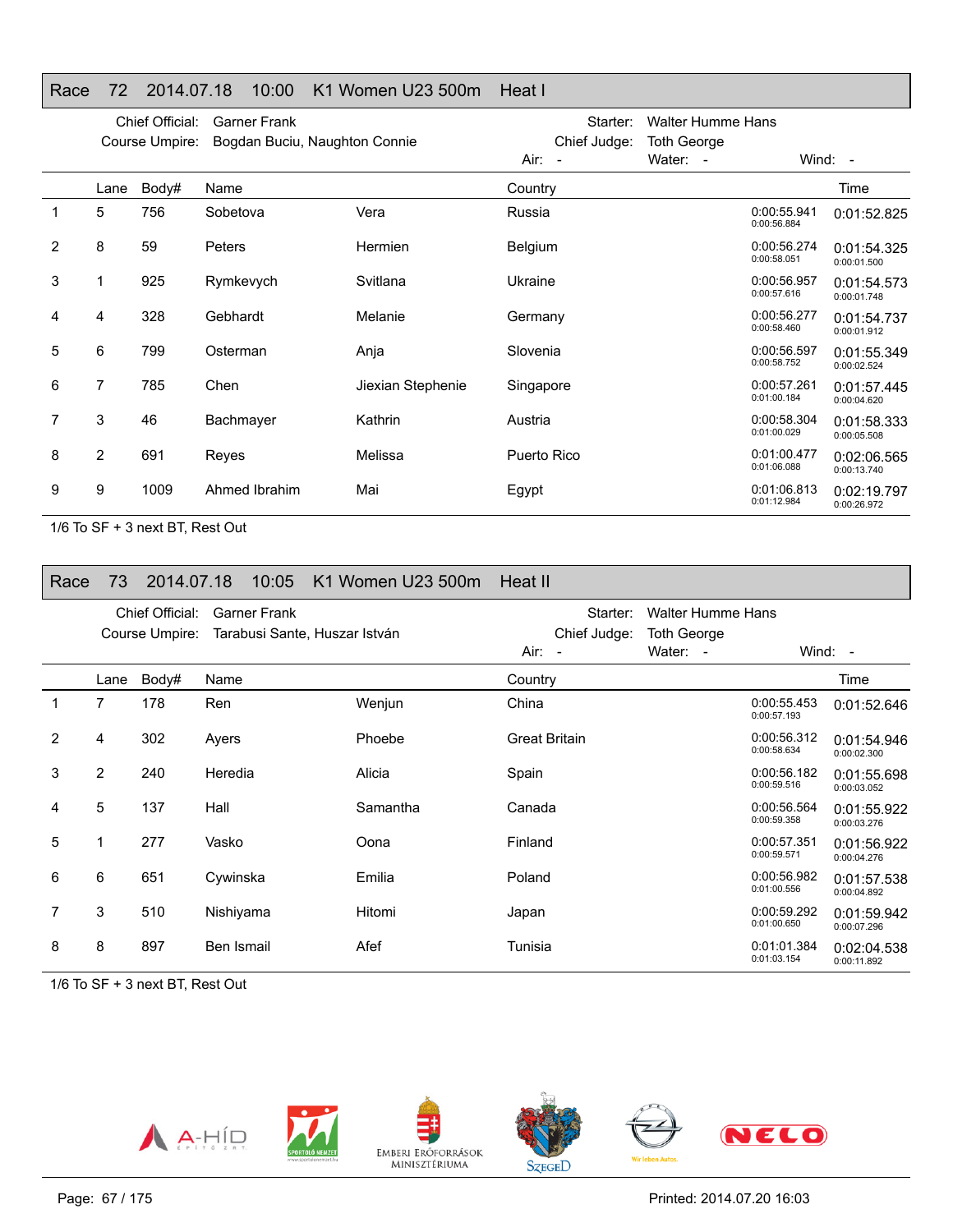### Race 74 2014.07.18 10:10 K1 Women U23 500m Heat III

|                |      | Chief Official: | <b>Garner Frank</b>             |        | <b>Walter Humme Hans</b><br>Starter: |                         |                            |                            |
|----------------|------|-----------------|---------------------------------|--------|--------------------------------------|-------------------------|----------------------------|----------------------------|
|                |      | Course Umpire:  | Cerbelle Jean-Iuis, Richard Sue |        | Chief Judge:<br>Air:<br>$\sim$       | Toth George<br>Water: - |                            | Wind: $-$                  |
|                | Lane | Body#           | Name                            |        | Country                              |                         |                            | Time                       |
|                | 5    | 20              | Burnett                         | Alyce  | Australia                            |                         | 0:00:56.026<br>0:00:57.112 | 0:01:53.138                |
| $\overline{2}$ | 6    | 392             | Kárász                          | Anna   | Hungary                              |                         | 0:00:55.771<br>0:00:57.823 | 0:01:53.594<br>0:00:00.456 |
| 3              | 4    | 684             | Vasconcelos                     | Joana  | Portugal                             |                         | 0:00:55.517<br>0:00:58.689 | 0:01:54.206<br>0:00:01.068 |
| 4              | 2    | 459             | Hakimimoghaddam                 | Arezou | Iran                                 |                         | 0:00:56.327<br>0:01:01.795 | 0:01:58.122<br>0:00:04.984 |
| 5              | 3    | 101             | De Lima Camargo                 | Cinara | Brazil                               |                         | 0:00:58.600<br>0:01:03.354 | 0:02:01.954<br>0:00:08.816 |
| 6              | 8    | 563             | Sudeikyte                       | Dovile | Lithuania                            |                         | 0:01:01.249<br>0:01:03.829 | 0:02:05.078<br>0:00:11.940 |
|                | 1    | 896             | Huggins                         | Keian  | Trinidad and Tobago                  |                         | 0:01:09.791<br>0:01:13.463 | 0:02:23.254<br>0:00:30.116 |
|                | 7    | 784             | Seck                            | Combe  | Senegal                              |                         |                            | Did not start              |

1/6 To SF + 3 next BT, Rest Out

### Race 75 2014.07.18 10:15 K1 Women U23 500m Heat IV

|   |      | Chief Official: | Garner Frank                  |          | Starter:                 | Walter Humme Hans              |                            |                            |
|---|------|-----------------|-------------------------------|----------|--------------------------|--------------------------------|----------------------------|----------------------------|
|   |      | Course Umpire:  | Bogdan Buciu, Naughton Connie |          | Chief Judge:<br>Air:     | <b>Toth George</b><br>Water: - |                            | Wind: $-$                  |
|   |      |                 |                               |          | $\overline{\phantom{a}}$ |                                |                            |                            |
|   | Lane | Body#           | Name                          |          | Country                  |                                |                            | Time                       |
|   | 4    | 78              | Sakalouskaya                  | Iryna    | <b>Belarus</b>           |                                | 0:00:50.380<br>0:01:04.189 | 0:01:54.569                |
| 2 | 2    | 627             | Solhaug                       | Marte    | Norway                   |                                | 0:00:56.726<br>0:00:58.751 | 0:01:55.477<br>0:00:00.908 |
| 3 | 5    | 731             | Van Tonder                    | Esti     | South Africa             |                                | 0:00:57.927<br>0:00:58.602 | 0:01:56.529<br>0:00:01.960 |
| 4 | 6    | 836             | <b>Brüschweiler</b>           | Noemi    | Switzerland              |                                | 0:00:59.353<br>0:00:59.492 | 0:01:58.845<br>0:00:04.276 |
| 5 | 3    | 361             | Pipitsouli                    | Sofia    | Greece                   |                                | 0:00:55.167<br>0:01:04.166 | 0:01:59.333<br>0:00:04.764 |
| 6 | 1    | 899             | Bursali                       | Buse     | Turkey                   |                                | 0:00:59.307<br>0:01:04.602 | 0:02:03.909<br>0:00:09.340 |
| 7 | 8    | 884             | Liu                           | Yen-ting | Chinese Taipei           |                                | 0:01:01.649<br>0:01:05.204 | 0:02:06.853<br>0:00:12.284 |
| 8 | 7    | 966             | Overton                       | Mia      | United States of America |                                | 0:01:02.779<br>0:01:10.446 | 0:02:13.225<br>0:00:18.656 |

1/6 To SF + 3 next BT, Rest Out

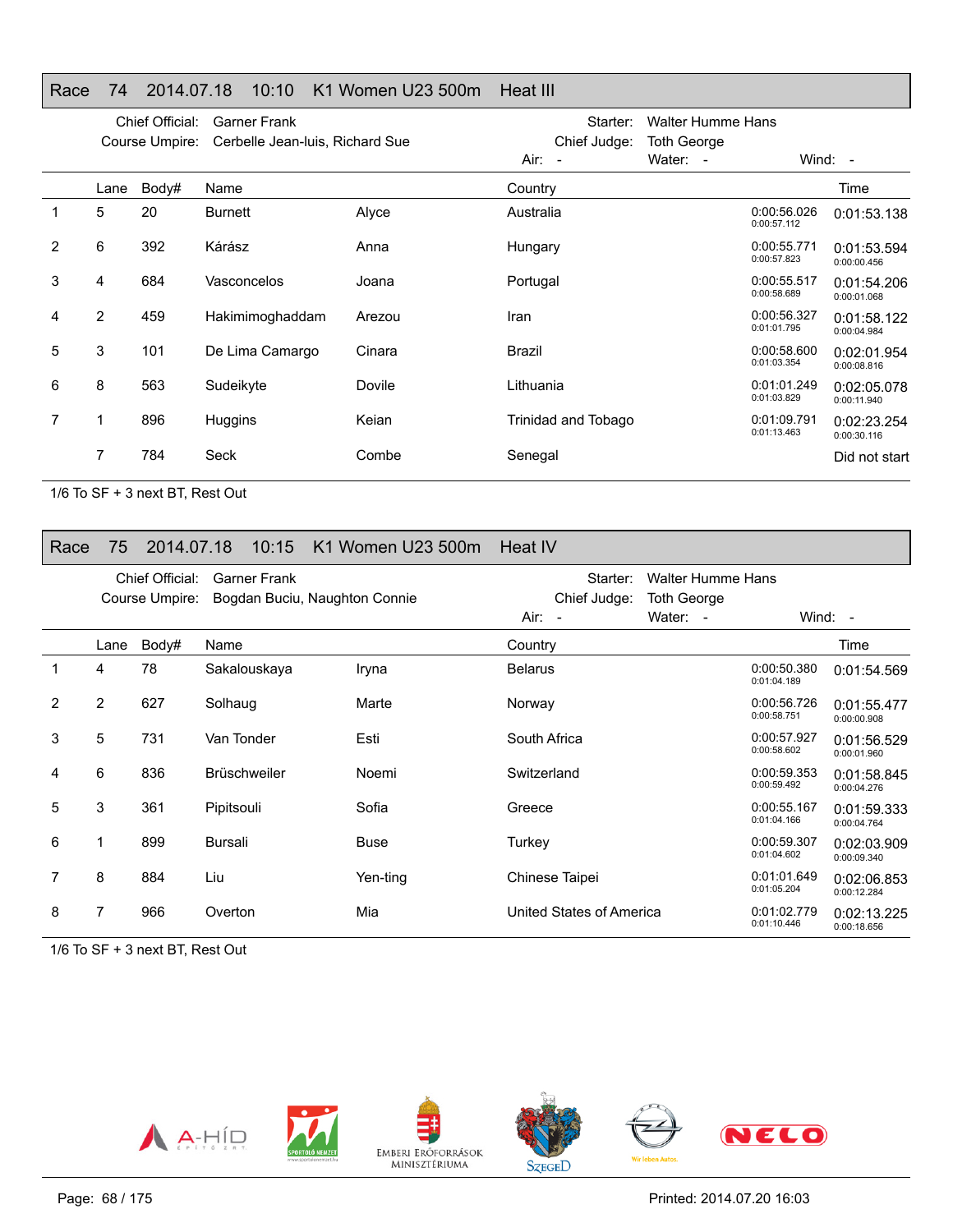### Race 76 2014.07.18 10:25 K4 Men U23 1000m Heat I

|   | Chief Official:<br><b>Garner Frank</b> |                          |                                                              |                                                      | Kasprzak Bartlomiej<br>Starter:                                      |                    |                                                                                        |                            |  |
|---|----------------------------------------|--------------------------|--------------------------------------------------------------|------------------------------------------------------|----------------------------------------------------------------------|--------------------|----------------------------------------------------------------------------------------|----------------------------|--|
|   |                                        | Course Umpire:           | Tarabusi Sante, Huszar István                                |                                                      | Chief Judge:                                                         | <b>Toth George</b> |                                                                                        |                            |  |
|   |                                        |                          |                                                              |                                                      | Air:                                                                 | Water: -           | Wind:                                                                                  | $\sim$                     |  |
|   | Lane                                   | Body#                    | Name                                                         |                                                      | Country                                                              |                    |                                                                                        | Time                       |  |
| 1 | 9                                      | 248<br>268<br>252<br>256 | Cabañín<br>Walz<br>González<br>Millán                        | Javier<br>Marcus<br>Juan<br>Rubén                    | Spain<br>Spain<br>Spain<br>Spain                                     |                    | 0:00:41.000<br>0:00:43.211<br>0:01:24.211<br>0:00:45.133<br>0:02:09.344<br>0:00:42.489 | 0:02:51.833                |  |
| 2 | 5                                      | 778<br>781<br>783<br>763 | Sergeev<br>Spesivtsev<br>Vostrikov<br>Chervov                | Aleksandr<br>Maxim<br>Alexey<br>Nikolay              | Russia<br>Russia<br>Russia<br>Russia                                 |                    | 0:00:41.610<br>0:00:43.788<br>0:01:25.398<br>0:00:45.073<br>0:02:10.471<br>0:00:41.986 | 0:02:52.457<br>0:00:00.624 |  |
| 3 | 6                                      | 37<br>29<br>42<br>45     | <b>Mc Kitterick</b><br>Bain<br>Ryan<br>Wood                  | Joel<br>William<br>Zac<br>Jordan                     | Australia<br>Australia<br>Australia<br>Australia                     |                    | 0:00:42.880<br>0:00:45.276<br>0:01:28.156<br>0:00:45.409<br>0:02:13.565<br>0:00:41.092 | 0:02:54.657<br>0:00:02.824 |  |
| 4 | 3                                      | 726<br>709<br>714<br>705 | Turceag<br>Cical<br>Dragos<br>Alexandru                      | Catalin<br>Sorin<br>Postelnicu<br>Maria              | Romania<br>Romania<br>Romania<br>Romania                             |                    | 0:00:42.171<br>0:00:43.894<br>0:01:26.065<br>0:00:45.610<br>0:02:11.675<br>0:00:43.274 | 0:02:54.949<br>0:00:03.116 |  |
| 5 | 7                                      | 197<br>199<br>203<br>202 | Kučera<br><b>Nepras</b><br>Spicar<br>Slouf                   | Patrik<br>Lukas<br>Jakub<br>Radek                    | Czech Republic<br>Czech Republic<br>Czech Republic<br>Czech Republic |                    | 0:00:42.950<br>0:00:44.291<br>0:01:27.241<br>0:00:45.774<br>0:02:13.015<br>0:00:43.698 | 0:02:56.713<br>0:00:04.880 |  |
| 6 | 8                                      | 875<br>869<br>872<br>874 | Petersson<br>Lilja<br>Nathell<br>Paldanius                   | Albert<br>Johan<br>Martin<br>Fabian                  | Sweden<br>Sweden<br>Sweden<br>Sweden                                 |                    | 0:00:43.330<br>0:00:46.770<br>0:01:30.100<br>0:00:45.490<br>0:02:15.590<br>0:00:42.803 | 0:02:58.393<br>0:00:06.560 |  |
| 7 | 4                                      | 636<br>638<br>641<br>645 | Brown<br>Fort<br>Nossiter<br>Tinnelly                        | Max<br>Alex<br>Aiden<br>Benjamin                     | New Zealand<br>New Zealand<br>New Zealand<br>New Zealand             |                    | 0:00:42.602<br>0:00:44.853<br>0:01:27.455<br>0:00:47.174<br>0:02:14.629<br>0:00:44.144 | 0:02:58.773<br>0:00:06.940 |  |
| 8 | 1                                      | 364<br>375<br>373<br>363 | Antoniou<br><b>Vidalis</b><br>Syriopoulos<br>Anagnostopoulos | <b>Dimitrios</b><br>Loukas<br>Kyriakos<br>Anastasios | Greece<br>Greece<br>Greece<br>Greece                                 |                    | 0:00:44.116<br>0:00:47.655<br>0:01:31.771<br>0:00:50.255<br>0:02:22.026<br>0:00:49.103 | 0:03:11.129<br>0:00:19.296 |  |

1/3 Direct to Final 4/7 + next BT to SF, Rest Out

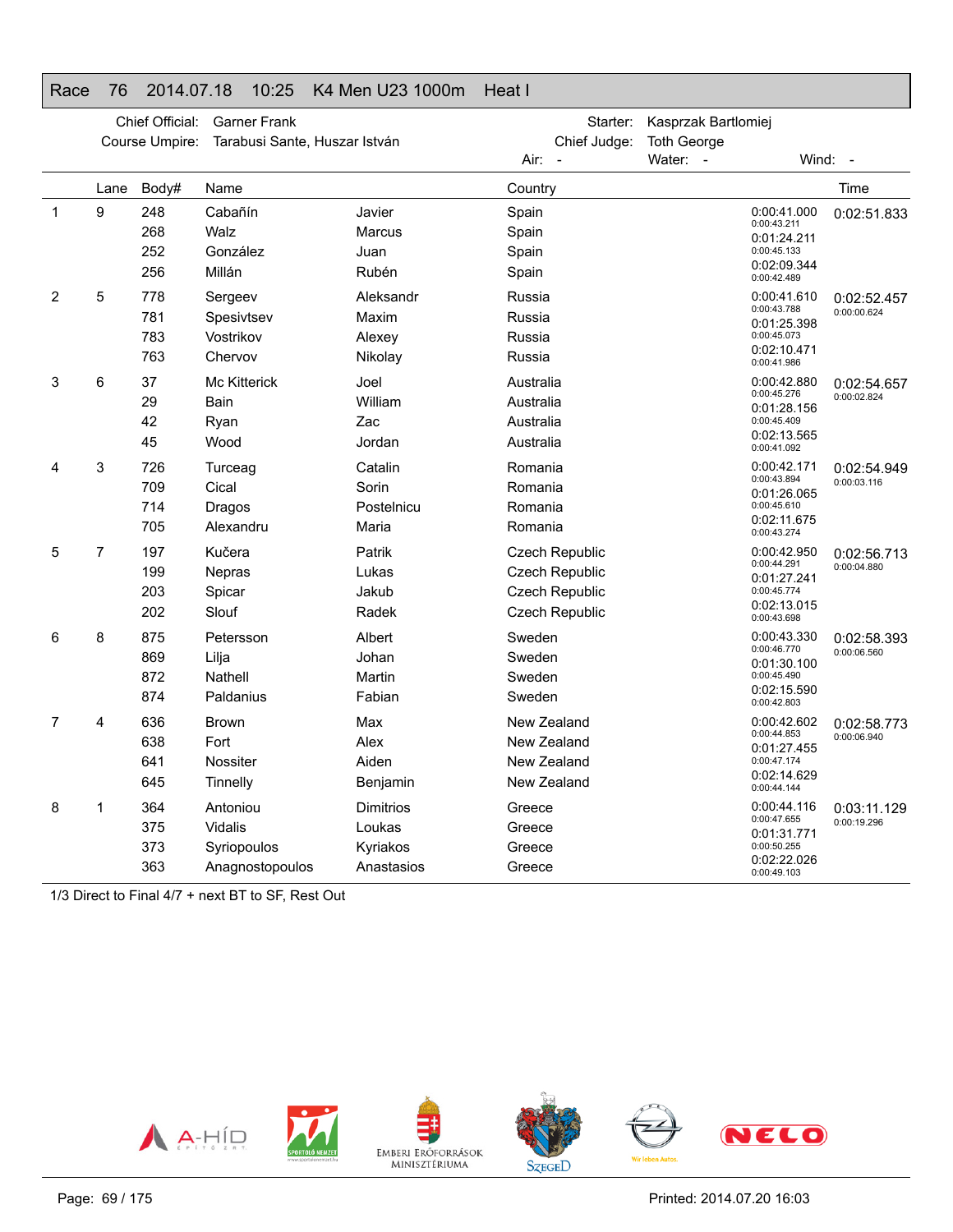#### Race 77 2014.07.18 10:32 K4 Men U23 1000m Heat II

|              | Chief Official:<br><b>Garner Frank</b><br>Cerbelle Jean-luis, Richard Sue<br>Course Umpire: |                          |                                                  |                                                                    | Starter:<br>Chief Judge:<br>Air:<br>$\sim$                           | Kasprzak Bartlomiej<br><b>Toth George</b><br>Water: -                                  | Wind: -                    |  |
|--------------|---------------------------------------------------------------------------------------------|--------------------------|--------------------------------------------------|--------------------------------------------------------------------|----------------------------------------------------------------------|----------------------------------------------------------------------------------------|----------------------------|--|
|              | Lane                                                                                        | Body#                    | Name                                             |                                                                    | Country                                                              |                                                                                        | Time                       |  |
| $\mathbf{1}$ | 1                                                                                           | 349<br>358<br>355<br>353 | Landes<br>Weise<br>Stroinski<br>Reuschenbach     | Felix<br>Karl<br>Kostja<br>Lukas                                   | Germany<br>Germany<br>Germany<br>Germany                             | 0:00:41.153<br>0:00:43.679<br>0:01:24.832<br>0:00:44.950<br>0:02:09.782<br>0:00:42.038 | 0:02:51.820                |  |
| 2            | 9                                                                                           | 99<br>98<br>84<br>83     | Tsuranau<br>Tsarykovich<br>Bazhkou<br>Baicheuski | Ivan<br>Andrei<br>Spartak<br><b>Ihar</b>                           | <b>Belarus</b><br><b>Belarus</b><br><b>Belarus</b><br><b>Belarus</b> | 0:00:41.263<br>0:00:43.014<br>0:01:24.277<br>0:00:45.498<br>0:02:09.775<br>0:00:42.901 | 0:02:52.676<br>0:00:00.856 |  |
| 3            | 5                                                                                           | 433<br>411<br>415<br>426 | Noé<br>Bárdfalvi<br>Császár<br>Ilyés             | <b>Bálint</b><br>Márk<br>Gergely<br>Róbert                         | Hungary<br>Hungary<br>Hungary<br>Hungary                             | 0:00:41.902<br>0:00:43.226<br>0:01:25.128<br>0:00:45.924<br>0:02:11.052<br>0:00:44.688 | 0:02:55.740<br>0:00:03.920 |  |
| 4            | 6                                                                                           | 169<br>149<br>165<br>162 | Tenwolde<br>Beauchesne<br>Poulin<br>Malfesi      | Adam Jacob<br>Etienne<br>Pierre-luc<br><b>Brian Falcon</b>         | Canada<br>Canada<br>Canada<br>Canada                                 | 0:00:42.481<br>0:00:44.338<br>0:01:26.819<br>0:00:47.884<br>0:02:14.703<br>0:00:44.497 | 0:02:59.200<br>0:00:07.380 |  |
| 5            | 7                                                                                           | 51<br>47<br>49<br>50     | Wecht<br>Ackerl<br>Siegl<br>Trummer              | Alexander<br>Stefan<br>Mario<br>Erwin                              | Austria<br>Austria<br>Austria<br>Austria                             | 0:00:43.298<br>0:00:47.119<br>0:01:30.417<br>0:00:46.762<br>0:02:17.179<br>0:00:43.973 | 0:03:01.152<br>0:00:09.332 |  |
| 6            | 3                                                                                           | 225<br>219<br>220<br>215 | Pretzmann<br>Jensby<br>Lund<br><b>Beer</b>       | Casper<br>Jeppe<br>Troels<br>Jesper                                | Denmark<br>Denmark<br>Denmark<br>Denmark                             | 0:00:41.921<br>0:00:44.485<br>0:01:26.406<br>0:00:48.869<br>0:02:15.275<br>0:00:47.257 | 0:03:02.532<br>0:00:10.712 |  |
| 7            | 4                                                                                           | 834<br>818<br>822<br>827 | Vekic<br>Dzigurski<br>Lazic<br>Palfi             | Stefan<br>Marko<br>Borislav<br>Krisztian                           | Serbia<br>Serbia<br>Serbia<br>Serbia                                 | 0:00:42.105<br>0:00:46.480<br>0:01:28.585<br>0:00:48.660<br>0:02:17.245<br>0:00:45.871 | 0:03:03.116<br>0:00:11.296 |  |
| 8            | 2                                                                                           | 891<br>895<br>890<br>892 | Pai<br>Yu<br>Lin<br>Tuan                         | Hsiu-chuan<br>Yin-ting<br>Yung-chieh<br>Yen-yu                     | Chinese Taipei<br>Chinese Taipei<br>Chinese Taipei<br>Chinese Taipei | 0:00:46.639<br>0:00:46.524<br>0:01:33.163<br>0:00:46.595<br>0:02:19.758<br>0:00:50.374 | 0:03:10.132<br>0:00:18.312 |  |
| 9            | 8                                                                                           | 798<br>788<br>791<br>793 | Yap<br>Chong<br>Low<br>Poh                       | Keat Howe Luke<br>Zu Quan Jonathan<br>Benjamin Wei Fu<br>Chee Kiat | Singapore<br>Singapore<br>Singapore<br>Singapore                     | 0:00:48.765<br>0:00:50.222<br>0:01:38.987<br>0:00:54.263<br>0:02:33.250<br>0:00:50.018 | 0:03:23.268<br>0:00:31.448 |  |

1/3 Direct to Final 4/7 + next BT to SF, Rest Out

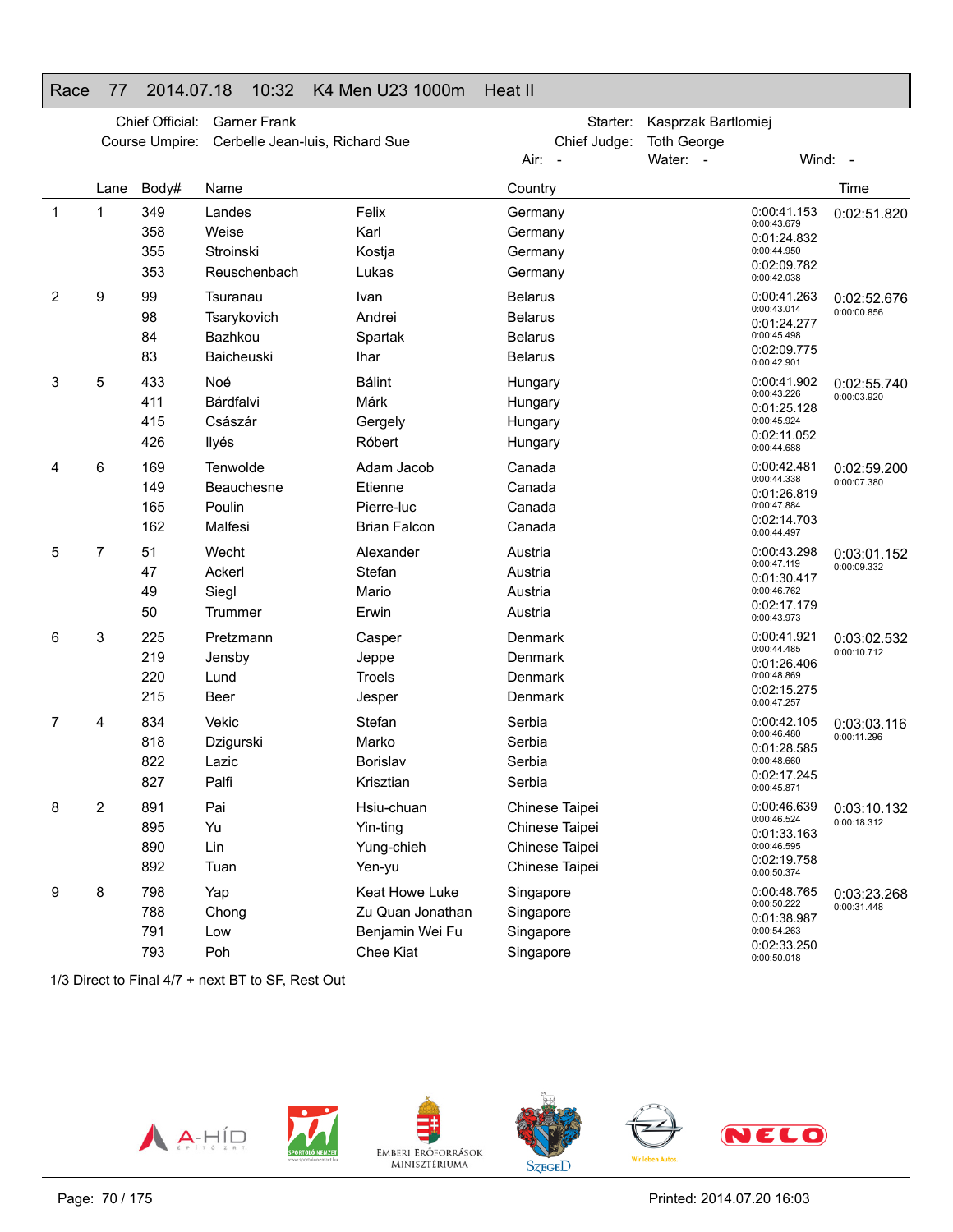#### Race 78 2014.07.18 10:45 K2 Women Junior 500m Heat I

|                |                | Chief Official:<br>Course Umpire: | <b>Garner Frank</b><br>Bogdan Buciu, Naughton Connie |                             | Starter:<br>Chief Judge:<br>$Air: -$ | Janza Peter<br><b>Toth George</b><br>Water: - |                            | Wind: $-$                  |
|----------------|----------------|-----------------------------------|------------------------------------------------------|-----------------------------|--------------------------------------|-----------------------------------------------|----------------------------|----------------------------|
|                | Lane           | Body#                             | Name                                                 |                             | Country                              |                                               |                            | Time                       |
| 1              | 5              | 696<br>699                        | Ciuta<br>Meroniac                                    | Florida Elena<br>Elena      | Romania<br>Romania                   |                                               | 0:00:50.719<br>0:00:53.254 | 0:01:43.973                |
| $\overline{2}$ | 4              | 395<br>404                        | Lucz<br>Sólyom                                       | Noémi<br>Dóra               | Hungary<br>Hungary                   |                                               | 0:00:51.366<br>0:00:53.747 | 0:01:45.113<br>0:00:01.140 |
| 3              | $\overline{2}$ | 331<br>337                        | Koether<br>Schenk                                    | Katharina<br>Kimberley      | Germany<br>Germany                   |                                               | 0:00:52.373<br>0:00:56.952 | 0:01:49.325<br>0:00:05.352 |
| 4              | 3              | 926<br>924                        | Tanko<br>Kuklinovska                                 | Diana<br>Liudmyla           | Ukraine<br>Ukraine                   |                                               | 0:00:53.027<br>0:00:57.086 | 0:01:50.113<br>0:00:06.140 |
| 5              |                | 286<br>287                        | Godin<br><b>Petrins</b>                              | Juliette<br>Manon           | France<br>France                     |                                               | 0:00:54.174<br>0:00:56.707 | 0:01:50.881<br>0:00:06.908 |
| 6              | 8              | 607<br>608                        | Gutierrez<br>Hinojosa                                | Brenda<br>Rosa              | Mexico<br>Mexico                     |                                               | 0:00:54.530<br>0:00:56.567 | 0:01:51.097<br>0:00:07.124 |
| 7              | 6              | 144<br>135                        | Sibthorpe<br>Cyr                                     | August Madison<br>Arianne   | Canada<br>Canada                     |                                               | 0:00:55.580<br>0:00:58.905 | 0:01:54.485<br>0:00:10.512 |
| 8              | 9              | 449<br>444                        | Shoibam<br>Khwairakpam                               | Sushila Chanu<br>Omola Devi | India<br>India                       |                                               | 0:01:04.473<br>0:01:04.708 | 0:02:09.181<br>0:00:25.208 |
| 9              | 7              | 561<br>564                        | Cechova<br>Uzdraite                                  | Lada<br>Sarune              | Lithuania<br>Lithuania               |                                               | 0:01:02.980<br>0:01:06.393 | 0:02:09.373<br>0:00:25.400 |

1st to Final 2/7 to SF, Rest Out

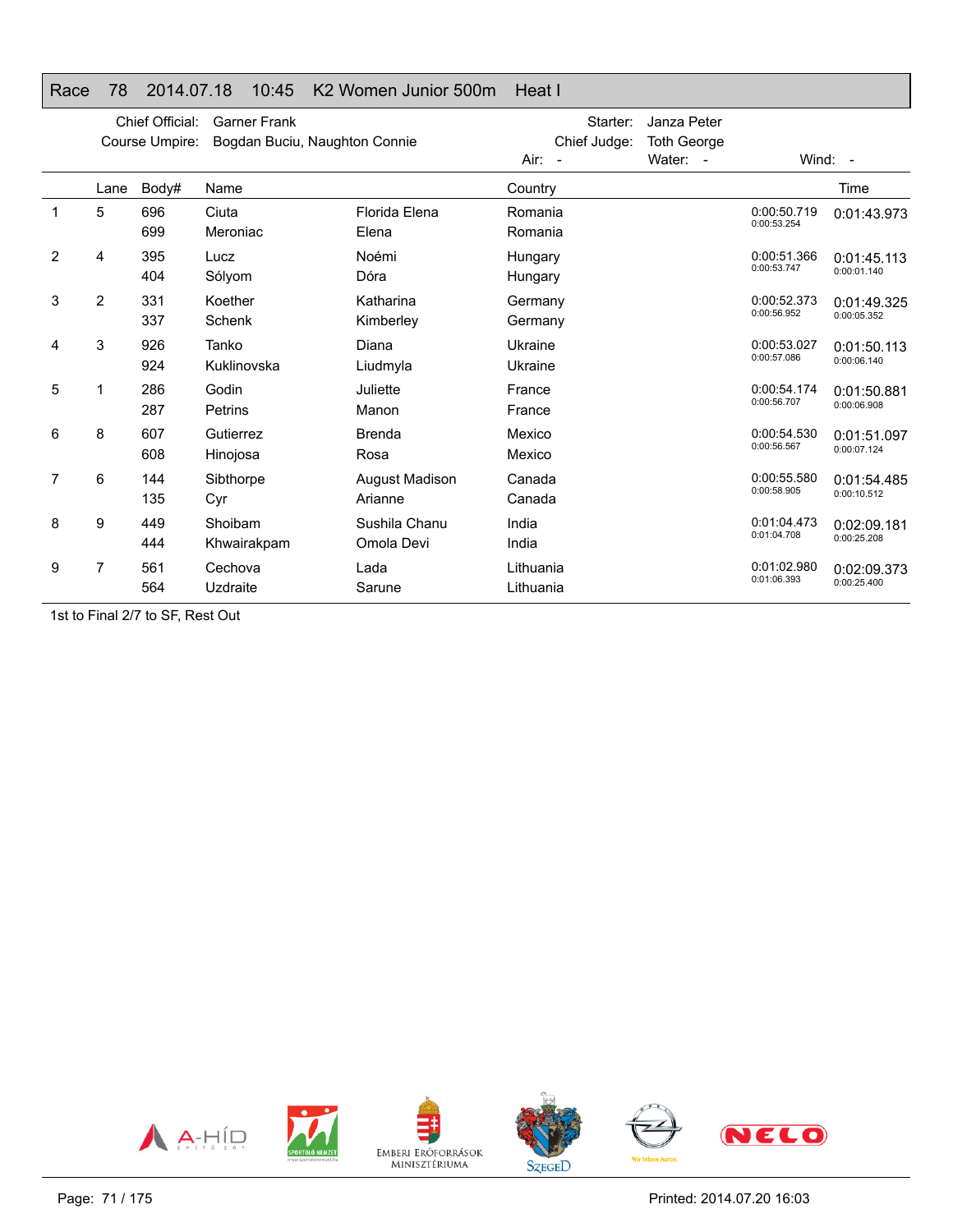## Race 79 2014.07.18 10:50 K2 Women Junior 500m Heat II

|                | Chief Official:<br><b>Garner Frank</b><br>Tarabusi Sante, Huszar István<br>Course Umpire: |            |                            |                       | Starter:<br>Chief Judge:           | Janza Peter<br><b>Toth George</b> |                            |                            |
|----------------|-------------------------------------------------------------------------------------------|------------|----------------------------|-----------------------|------------------------------------|-----------------------------------|----------------------------|----------------------------|
|                |                                                                                           |            |                            |                       | Air:<br>$\sim$                     | Water: -                          |                            | Wind: $-$                  |
|                | Lane                                                                                      | Body#      | Name                       |                       | Country                            |                                   |                            | Time                       |
| 1              | 6                                                                                         | 751<br>744 | Nikitina<br>Baranova       | Inna<br>Varvara       | Russia<br>Russia                   |                                   | 0:00:51.467<br>0:00:51.964 | 0:01:43.431                |
| $\overline{2}$ | 4                                                                                         | 208<br>209 | Frølund<br>Græsbøll        | Julie<br>Kathrine     | Denmark<br>Denmark                 |                                   | 0:00:51.839<br>0:00:53.860 | 0:01:45.699<br>0:00:02.268 |
| 3              | 9                                                                                         | 527<br>526 | Kaltenberger<br>Ananchenko | Yekaterina<br>Zoya    | Kazakhstan<br>Kazakhstan           |                                   | 0:00:51.210<br>0:00:54.937 | 0:01:46.147<br>0:00:02.716 |
| 4              | $\overline{2}$                                                                            | 479<br>480 | Maffioli<br>Marigo         | Elisabetta<br>Meshua  | Italy<br>Italy                     |                                   | 0:00:51.983<br>0:00:56.308 | 0:01:48.291<br>0:00:04.860 |
| 5              | 5                                                                                         | 242<br>237 | Morison<br>Da Costa        | Camila<br>Raquel      | Spain<br>Spain                     |                                   | 0:00:53.153<br>0:00:57.126 | 0:01:50.279<br>0:00:06.848 |
| 6              | 1                                                                                         | 120<br>119 | Vasileva<br>Karakoleva     | Anita<br>Kamelia      | <b>Bulgaria</b><br><b>Bulgaria</b> |                                   | 0:00:57.385<br>0:00:55.174 | 0:01:52.559<br>0:00:09.128 |
| 7              | 3                                                                                         | 983<br>984 | Gaiyshinets<br>Kazantseva  | Ekaterina<br>Nataliya | Uzbekistan<br>Uzbekistan           |                                   | 0:00:55.932<br>0:00:56.787 | 0:01:52.719<br>0:00:09.288 |
| 8              | 8                                                                                         | 813<br>810 | Relic<br>Janic             | Biljana<br>Ivana      | Serbia<br>Serbia                   |                                   | 0:00:54.437<br>0:00:58.510 | 0:01:52.947<br>0:00:09.516 |
| 9              | 7                                                                                         | 5<br>3     | Weis<br>Isequilla          | Shirley<br>Martina    | Argentina<br>Argentina             |                                   | 0:00:56.469<br>0:01:00.122 | 0:01:56.591<br>0:00:13.160 |

1st to Final 2/7 to SF, Rest Out

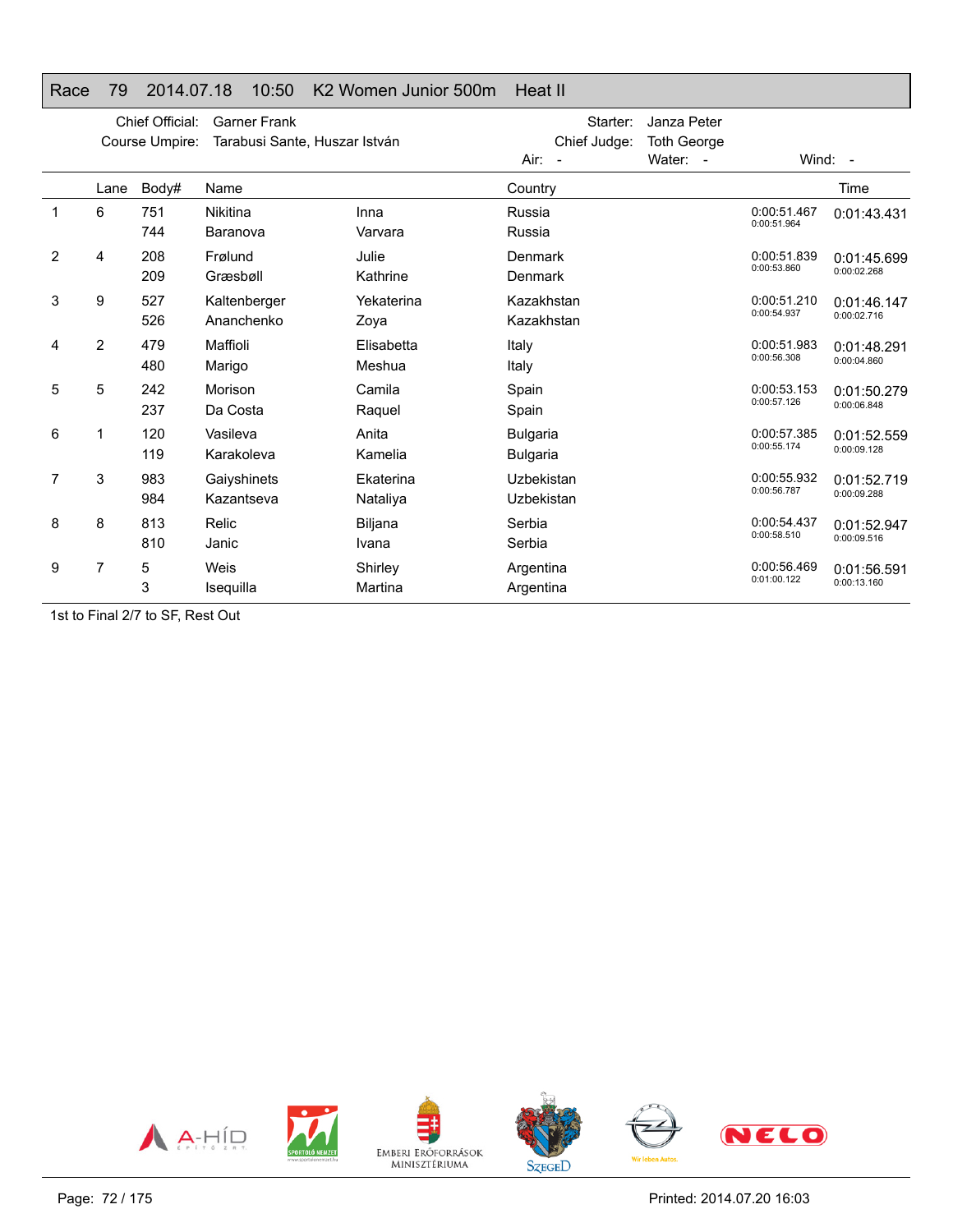## Race 80 2014.07.18 10:55 K2 Women Junior 500m Heat III

|                |      | Chief Official:<br>Course Umpire: | <b>Garner Frank</b><br>Cerbelle Jean-Iuis, Richard Sue |                                | Starter:<br>Janza Peter<br>Chief Judge:<br><b>Toth George</b><br>Water: -<br>Air:<br>$\sim$ |                            | Wind: $-$                  |
|----------------|------|-----------------------------------|--------------------------------------------------------|--------------------------------|---------------------------------------------------------------------------------------------|----------------------------|----------------------------|
|                | Lane | Body#                             | Name                                                   |                                | Country                                                                                     |                            | Time                       |
|                | 4    | 653<br>659                        | Iskrzycka<br>Pulawska                                  | Justyna<br>Anna                | Poland<br>Poland                                                                            | 0:00:51.327<br>0:00:53.856 | 0:01:45.183                |
| $\overline{2}$ | 6    | 303<br>306                        | Kerr<br><b>Ricketts</b>                                | Deborah<br>Emma                | <b>Great Britain</b><br><b>Great Britain</b>                                                | 0:00:53.309<br>0:00:54.858 | 0:01:48.167<br>0:00:02.984 |
| 3              | 5    | 632<br>629                        | Mcleely<br>Ford                                        | <b>Briar</b><br><b>Britney</b> | New Zealand<br>New Zealand                                                                  | 0:00:54.240<br>0:00:56.055 | 0:01:50.295<br>0:00:05.112 |
| 4              | 8    | 23<br>28                          | Kidd<br>Sterry                                         | Francesca<br>Chloe             | Australia<br>Australia                                                                      | 0:00:54.943<br>0:00:55.988 | 0:01:50.931<br>0:00:05.748 |
| 5              | 7    | 967<br>959                        | Smith<br><b>Barlow</b>                                 | Farran<br>Samantha             | United States of America<br>United States of America                                        | 0:00:55.745<br>0:00:55.498 | 0:01:51.243<br>0:00:06.060 |
| 6              |      | 507<br>508                        | Komoda<br>Moriyama                                     | Haruka<br>Wakana               | Japan<br>Japan                                                                              | 0:00:56.906<br>0:00:59.665 | 0:01:56.571<br>0:00:11.388 |
|                | 2    | 360<br>362                        | Kekelou<br>Stylla                                      | Athina<br>Eirini               | Greece<br>Greece                                                                            | 0:00:57.688<br>0:01:01.103 | 0:01:58.791<br>0:00:13.608 |
| 8              | 3    | 587<br>586                        | Lei<br>Cheong                                          | Chi Kuan<br>Sin Yi Louisa      | Macau China<br>Macau China                                                                  | 0:01:14.613<br>0:01:12.814 | 0:02:27.427<br>0:00:42.244 |

1st to Final 2/7 to SF, Rest Out

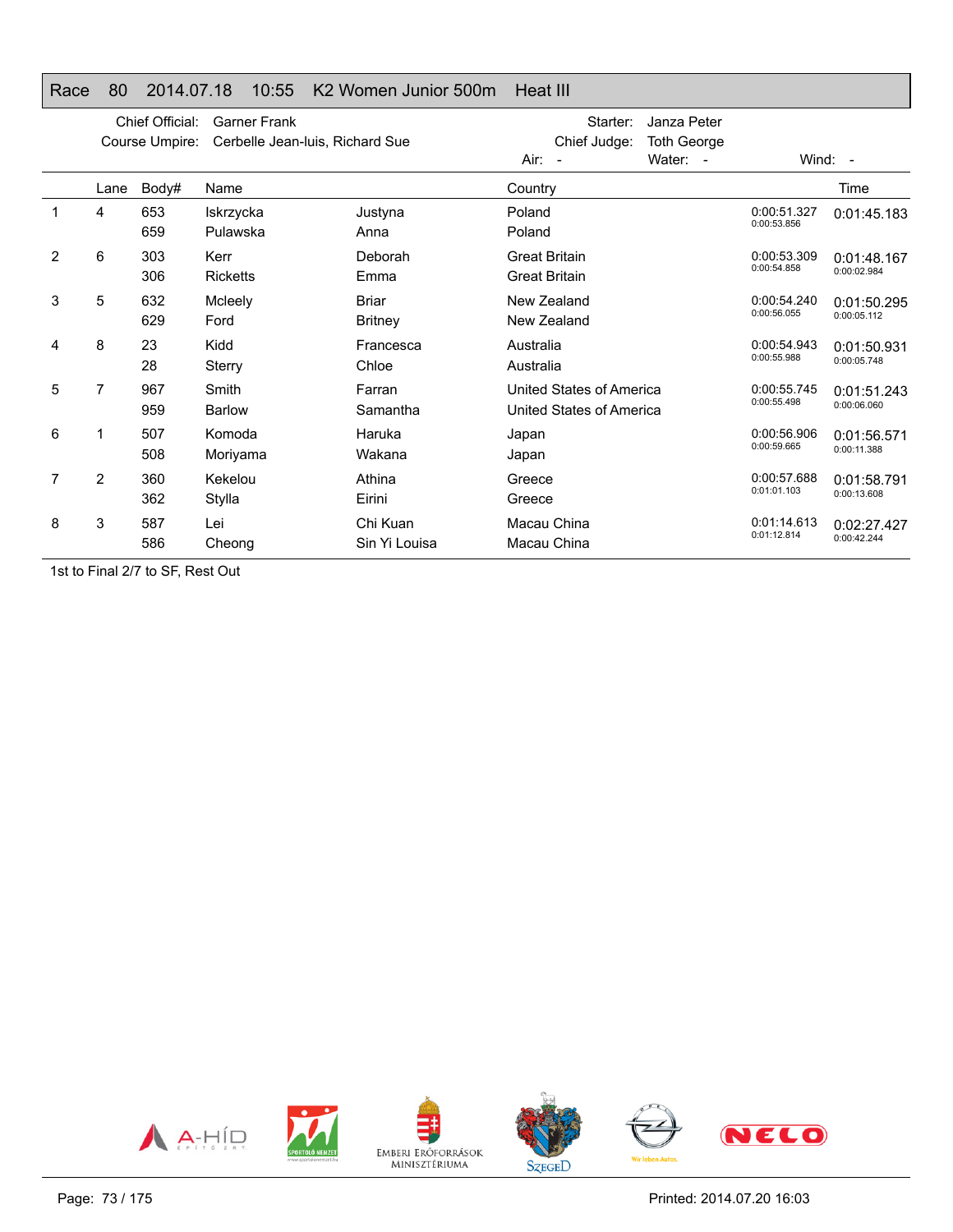## Race 81 2014.07.18 11:00 K2 Women U23 500m Heat I

|                |                | Chief Official:<br>Course Umpire: | <b>Garner Frank</b><br>Bogdan Buciu, Naughton Connie |                      | Air:<br>$\sim$         | Starter:<br>Chief Judge: | Kasprzak Bartlomiej<br><b>Toth George</b><br>Water: - |                            | Wind: $-$                  |
|----------------|----------------|-----------------------------------|------------------------------------------------------|----------------------|------------------------|--------------------------|-------------------------------------------------------|----------------------------|----------------------------|
|                | Lane           | Body#                             | Name                                                 |                      | Country                |                          |                                                       |                            | Time                       |
|                | 5              | 743<br>757                        | Anyshina<br>Stepanova                                | Elena<br>Kira        | Russia<br>Russia       |                          |                                                       | 0:00:49.693<br>0:00:52.071 | 0:01:41.764                |
| $\overline{2}$ | 6              | 406<br>403                        | Szilágyi<br>Simán                                    | Anett<br>Fanni       | Hungary<br>Hungary     |                          |                                                       | 0:00:51.167<br>0:00:51.869 | 0:01:43.036<br>0:00:01.272 |
| 3              | 4              | 654<br>650                        | Janicka<br><b>Bruska</b>                             | Aleksandra<br>Joanna | Poland<br>Poland       |                          |                                                       | 0:00:52.569<br>0:00:53.759 | 0:01:46.328<br>0:00:04.564 |
| 4              | 8              | 26<br>18                          | Mcarthur<br>Bull                                     | Catherine<br>Alyssa  | Australia<br>Australia |                          |                                                       | 0:00:51.030<br>0:00:55.358 | 0:01:46.388<br>0:00:04.624 |
| 5              | 7              | 175<br>174                        | Huang<br>Gai                                         | Jieyi<br>Xiaomei     | China<br>China         |                          |                                                       | 0:00:53.330<br>0:00:54.334 | 0:01:47.664<br>0:00:05.900 |
| 6              | 1              | 276<br>277                        | Salo<br>Vasko                                        | Jenni<br>Oona        | Finland<br>Finland     |                          |                                                       | 0:00:52.174<br>0:00:55.542 | 0:01:47.716<br>0:00:05.952 |
|                | $\overline{2}$ | 815<br>809                        | Trklja<br>Dzombeta                                   | Milana<br>Nikoleta   | Serbia<br>Serbia       |                          |                                                       | 0:00:51.814<br>0:00:57.370 | 0:01:49.184<br>0:00:07.420 |
| 8              | 3              | 457<br>461                        | Abdollahi<br>Kazemi                                  | Mina<br>Hediye       | Iran<br>Iran           |                          |                                                       | 0:00:53.489<br>0:00:57.215 | 0:01:50.704<br>0:00:08.940 |

1st to Final 2/7 to SF, Rest Out

# Race 82 2014.07.18 11:05 K2 Women U23 500m Heat II

|                | Chief Official:<br><b>Garner Frank</b><br>Tarabusi Sante, Huszar István<br>Course Umpire: |            |                            |                        | Starter:<br>Chief Judge:<br>Air:<br>$\overline{\phantom{a}}$ | Kasprzak Bartlomiej<br><b>Toth George</b><br>Water: - |                            | Wind: $-$                  |
|----------------|-------------------------------------------------------------------------------------------|------------|----------------------------|------------------------|--------------------------------------------------------------|-------------------------------------------------------|----------------------------|----------------------------|
|                | Lane                                                                                      | Body#      | Name                       |                        | Country                                                      |                                                       |                            | Time                       |
|                | 5                                                                                         | 329<br>334 | Hering<br>Kriegerstein     | Sabrina<br>Steffi      | Germany<br>Germany                                           |                                                       | 0:00:50.101<br>0:00:52.654 | 0:01:42.755                |
| $\overline{2}$ | 4                                                                                         | 863<br>864 | <b>Stensils</b><br>Wikberg | Linnea<br>Moa          | Sweden<br>Sweden                                             |                                                       | 0:00:50.384<br>0:00:55.027 | 0:01:45.411<br>0:00:02.656 |
| 3              | 6                                                                                         | 140<br>139 | Langlois<br>Irvin          | Andreanne<br>Alexa     | Canada<br>Canada                                             |                                                       | 0:00:52.367<br>0:00:55.584 | 0:01:47.951<br>0:00:05.196 |
| 4              | $\overline{2}$                                                                            | 281<br>282 | Caurant<br>Constancis      | Léa<br>Caroline        | France<br>France                                             |                                                       | 0:00:53.669<br>0:00:56.830 | 0:01:50.499<br>0:00:07.744 |
| 5              | 8                                                                                         | 903<br>901 | Seprenyi<br>Karan          | Sára<br>Ela            | Turkey<br>Turkey                                             |                                                       | 0:00:56.391<br>0:00:56.044 | 0:01:52.435<br>0:00:09.680 |
| 6              | 7                                                                                         | 691<br>692 | Reyes<br>Rivera            | Melissa<br>Mariecarmen | Puerto Rico<br>Puerto Rico                                   |                                                       | 0:00:55.360<br>0:00:59.935 | 0:01:55.295<br>0:00:12.540 |
|                | 3                                                                                         | 481<br>473 | Nole<br>Burgo              | Federica<br>Irene      | Italy<br>Italy                                               |                                                       |                            | Did not finish             |

1st to Final 2/7 to SF, Rest Out





emberi erőforrások<br>Minisztériuma





**VELO**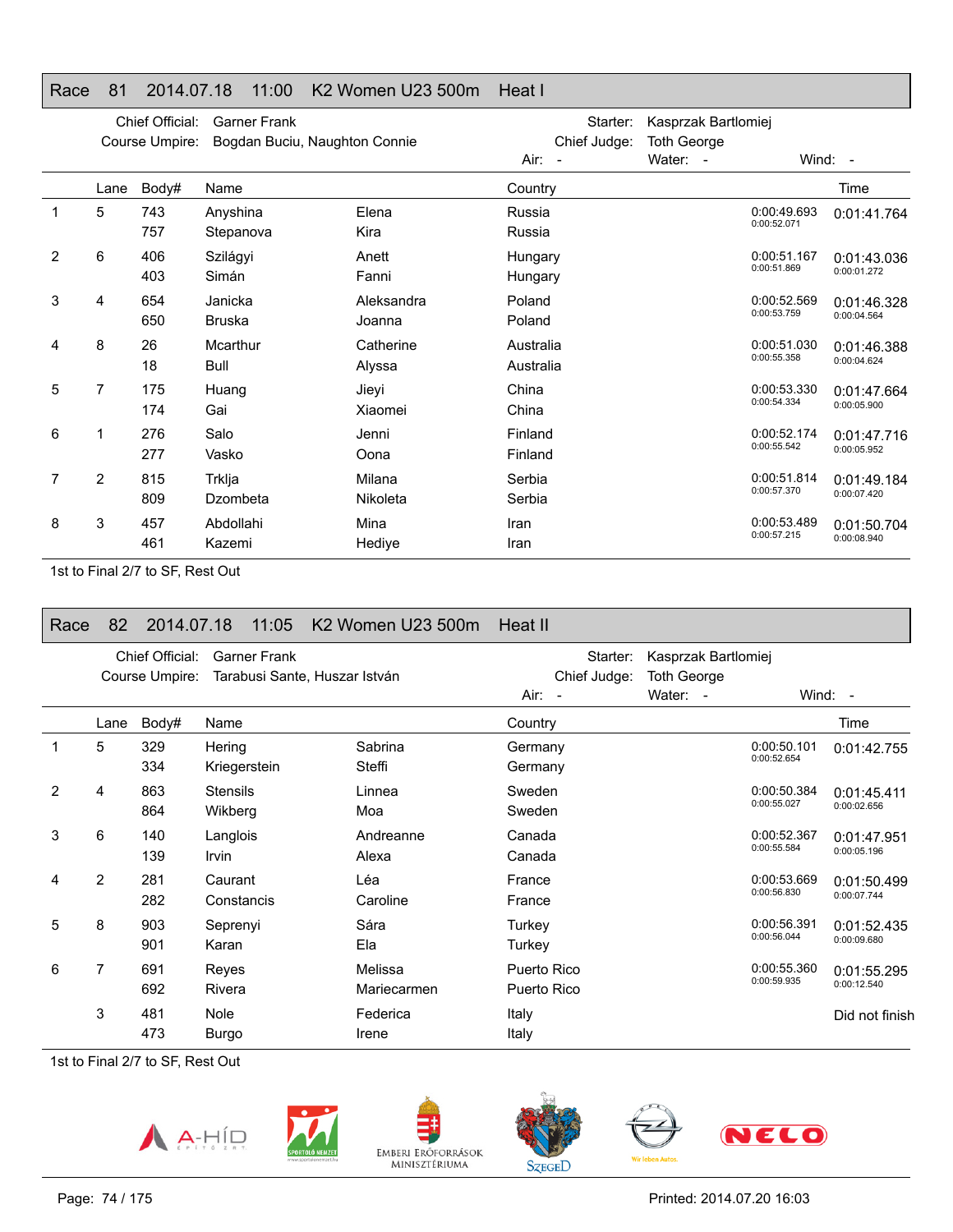## Race 83 2014.07.18 11:10 K2 Women U23 500m Heat III

|                |      | Chief Official:<br>Course Umpire: | <b>Garner Frank</b><br>Cerbelle Jean-Iuis, Richard Sue |                                  | Starter:<br>Chief Judge:<br>Air: -             | Kasprzak Bartlomiej<br><b>Toth George</b><br>Water: - |                            | Wind: -                    |  |
|----------------|------|-----------------------------------|--------------------------------------------------------|----------------------------------|------------------------------------------------|-------------------------------------------------------|----------------------------|----------------------------|--|
|                | Lane | Body#                             | Name                                                   |                                  | Country                                        |                                                       |                            | Time                       |  |
|                | 5    | 605<br>609                        | Alanís<br>Montemayor                                   | Karina<br>Maricela               | Mexico<br>Mexico                               |                                                       | 0:00:48.802<br>0:00:54.605 | 0:01:43.407                |  |
| $\overline{2}$ | 4    | 683<br>682                        | Laia<br>Cabrita                                        | Francisca<br>Maria               | Portugal<br>Portugal                           |                                                       | 0:00:50.481<br>0:00:56.774 | 0:01:47.255<br>0:00:03.848 |  |
| 3              | 6    | 238<br>241                        | Fernández<br>Lazkano                                   | Tania<br>Begoña                  | Spain<br>Spain                                 |                                                       | 0:00:52.125<br>0:00:55.426 | 0:01:47.551<br>0:00:04.144 |  |
| 4              | 7    | 185<br>186                        | Machova<br>Mlezivova                                   | Monika<br>Michaela               | <b>Czech Republic</b><br><b>Czech Republic</b> |                                                       | 0:00:53.098<br>0:00:54.725 | 0:01:47.823<br>0:00:04.416 |  |
| 5              | 8    | 879<br>880                        | Boonyuhong<br>Suansan                                  | Miss. Woraporn<br>Miss. Kanokpan | Thailand<br>Thailand                           |                                                       | 0:00:52.040<br>0:00:56.811 | 0:01:48.851<br>0:00:05.444 |  |
| 6              | 3    | 838<br>837                        | Mathys<br>Haudenschlid                                 | Melanie<br>Livia                 | Switzerland<br>Switzerland                     |                                                       | 0:00:55.631<br>0:00:55.032 | 0:01:50.663<br>0:00:07.256 |  |
| 7              | 2    | 447<br>441                        | Moirngthem<br>Chirathara<br>Thankachan                 | Aruna Devi<br>Justymol           | India<br>India                                 |                                                       | 0:01:01.145<br>0:01:05.006 | 0:02:06.151<br>0:00:22.744 |  |
|                | 1    | 1012<br>1009                      | Hassan Aly<br>Ahmed Ibrahim                            | Menatlla<br>Mai                  | Egypt<br>Egypt                                 |                                                       | 0:01:01.511<br>0:01:04.641 | Did not finish             |  |

1st to Final 2/7 to SF, Rest Out

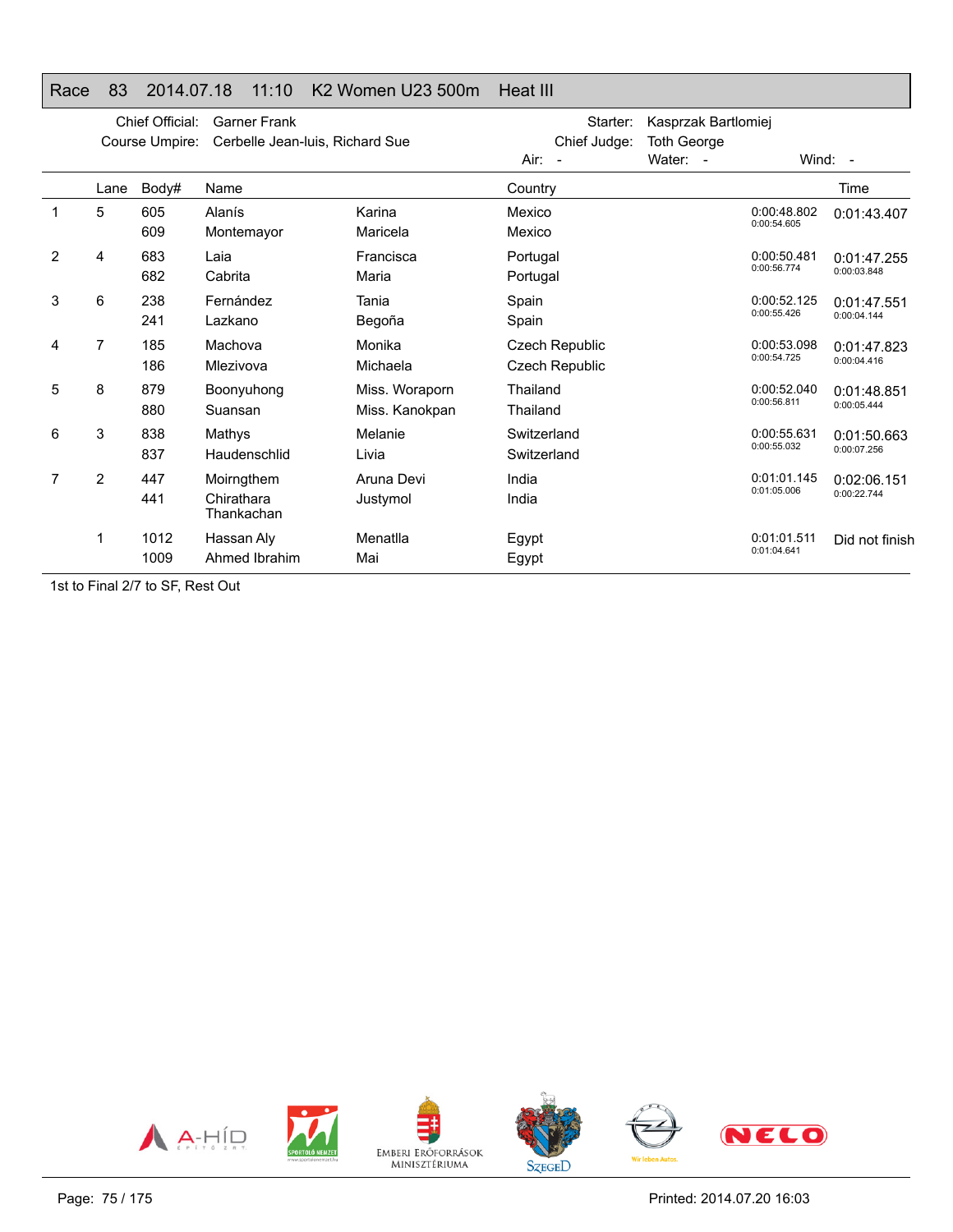## Race 84 2014.07.18 12:00 K4 Men Junior 1000m Semi-final I

|   | Chief Official:<br><b>Garner Frank</b><br>Course Umpire:<br>Bogdan Buciu, Naughton Connie |                          |                                                 |                                            | Starter:<br>Chief Judge:                                                                     | <b>Walter Humme Hans</b><br><b>Toth George</b>                                         |                            |
|---|-------------------------------------------------------------------------------------------|--------------------------|-------------------------------------------------|--------------------------------------------|----------------------------------------------------------------------------------------------|----------------------------------------------------------------------------------------|----------------------------|
|   |                                                                                           |                          |                                                 |                                            | Air:                                                                                         | Water: -                                                                               | Wind: -                    |
|   | Lane                                                                                      | Body#                    | Name                                            |                                            | Country                                                                                      |                                                                                        | Time                       |
| 1 | $\overline{2}$                                                                            | 321<br>318<br>317<br>316 | Kirschstein-smith<br>Haws<br>Harding<br>Gregory | Samuel<br>Edmund<br>Luke<br>Magnus         | <b>Great Britain</b><br><b>Great Britain</b><br><b>Great Britain</b><br><b>Great Britain</b> | 0:00:43.553<br>0:00:45.756<br>0:01:29.309<br>0:00:45.579<br>0:02:14.888<br>0:00:43.615 | 0:02:58.503                |
| 2 | 4                                                                                         | 711<br>720<br>712<br>723 | Ciodar<br>Muntean<br>Degeratu<br>Sandulescu     | Stefan<br>Robert<br>Florin<br>George       | Romania<br>Romania<br>Romania<br>Romania                                                     | 0:00:43.513<br>0:00:46.028<br>0:01:29.541<br>0:00:45.340<br>0:02:14.881<br>0:00:44.294 | 0:02:59.175<br>0:00:00.672 |
| 3 | 6                                                                                         | 487<br>495<br>493<br>494 | Bazzani<br>Luca<br>Freschi<br>Giorgi            | Francesco<br>Beccardo<br>Tommaso<br>Simone | Italy<br>Italy<br>Italy<br>Italy                                                             | 0:00:42.710<br>0:00:44.948<br>0:01:27.658<br>0:00:47.018<br>0:02:14.676<br>0:00:44.667 | 0:02:59.343<br>0:00:00.840 |
| 4 | 7                                                                                         | 357<br>359<br>352<br>345 | Weise<br>Zetzmann<br>Poth<br>Illtz              | Friedrich<br>Fabio<br>Marc<br>Frederik     | Germany<br>Germany<br>Germany<br>Germany                                                     | 0:00:42.466<br>0:00:45.769<br>0:01:28.235<br>0:00:47.756<br>0:02:15.991<br>0:00:44.336 | 0:03:00.327<br>0:00:01.824 |
| 5 | 5                                                                                         | 204<br>201<br>205<br>190 | Vesely<br>Skladal<br>Zavrel<br>Bisicky          | Tomas<br>Filip<br>Jakub<br>Ondrej          | <b>Czech Republic</b><br>Czech Republic<br>Czech Republic<br>Czech Republic                  | 0:00:43.878<br>0:00:45.110<br>0:01:28.988<br>0:00:47.369<br>0:02:16.357<br>0:00:46.026 | 0:03:02.383<br>0:00:03.880 |
| 6 | 8                                                                                         | 10<br>12<br>14<br>7      | Kloster<br>Oyarce<br>Rickemberg<br>Cévoli       | Karel<br>Franco<br>Germán<br>Lautaro       | Argentina<br>Argentina<br>Argentina<br>Argentina                                             | 0:00:43.646<br>0:00:44.977<br>0:01:28.623<br>0:00:51.491<br>0:02:20.114<br>0:00:42.965 | 0:03:03.079<br>0:00:04.576 |
| 7 | 9                                                                                         | 843<br>854<br>844<br>847 | Bori<br>Stránsky<br><b>Botek</b><br>Horvath     | Alexander<br>Patrik<br>Adam<br>Pal         | Slovakia<br>Slovakia<br>Slovakia<br>Slovakia                                                 | 0:00:43.991<br>0:00:46.543<br>0:01:30.534<br>0:00:48.557<br>0:02:19.091<br>0:00:44.688 | 0:03:03.779<br>0:00:05.276 |
| 8 | 3                                                                                         | 833<br>824<br>819<br>821 | Turudic<br>Mihajlovic<br>Dzombeta<br>Ham        | Aleksa<br>Marko<br>Andjelo<br>Zoltan       | Serbia<br>Serbia<br>Serbia<br>Serbia                                                         | 0:00:44.357<br>0:00:47.164<br>0:01:31.521<br>0:00:48.994<br>0:02:20.515<br>0:00:46.836 | 0:03:07.351<br>0:00:08.848 |
| 9 | 1                                                                                         | 516<br>515<br>512<br>517 | Misawa<br>Matsuda<br>Hata<br>Murano             | Ryota<br>Ren<br>Hideaki<br>Takehiro        | Japan<br>Japan<br>Japan<br>Japan                                                             | 0:00:44.570<br>0:00:52.442<br>0:01:37.012<br>0:00:52.280<br>0:02:29.292<br>0:00:47.763 | 0:03:17.055<br>0:00:18.552 |

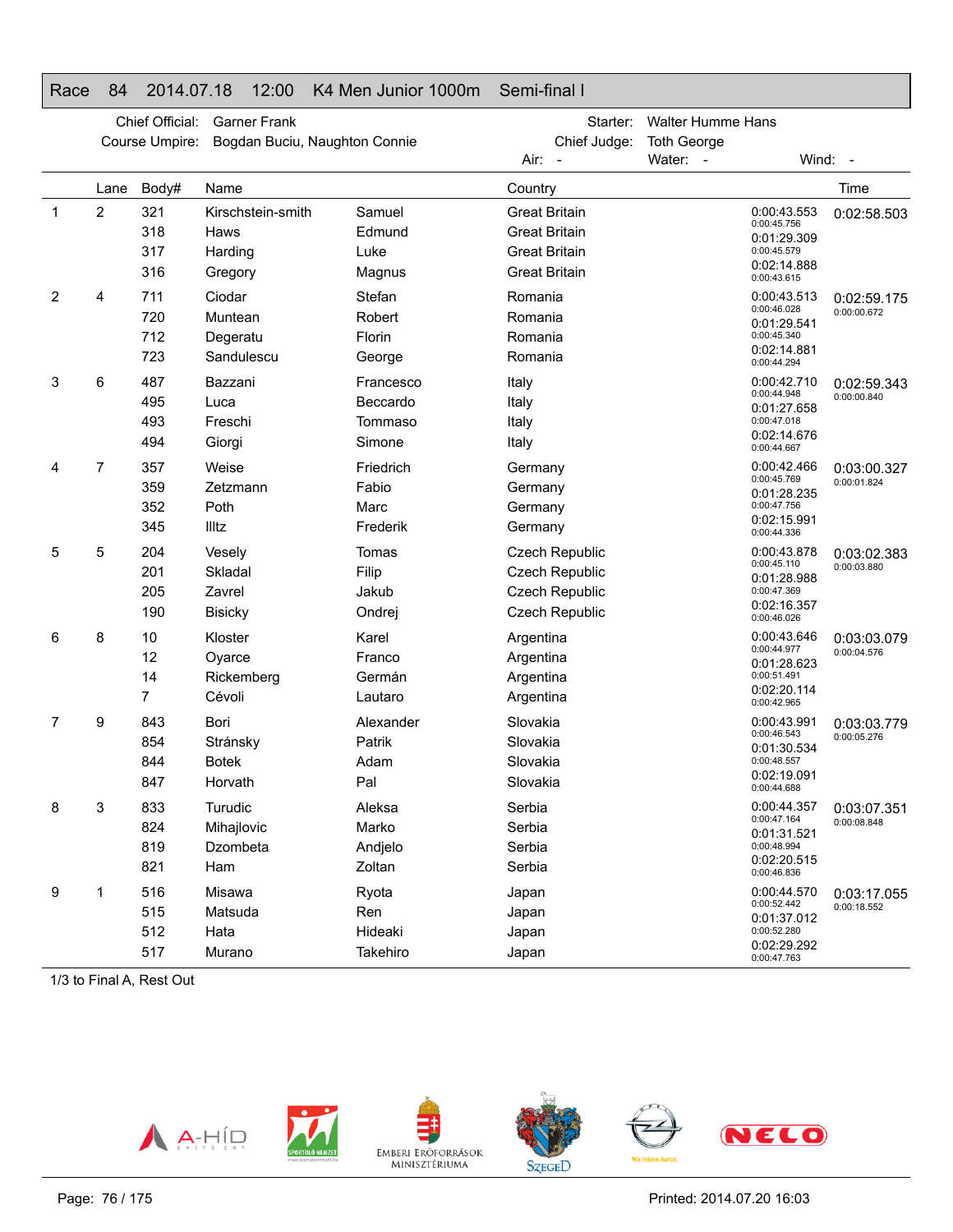## Race 85 2014.07.18 12:07 K4 Men Junior 1000m Semi-final II

|             | Chief Official:<br><b>Garner Frank</b> |                          |                                                        |                                                  | Starter:                                                                 | <b>Walter Humme Hans</b> |                                                                                        |                            |
|-------------|----------------------------------------|--------------------------|--------------------------------------------------------|--------------------------------------------------|--------------------------------------------------------------------------|--------------------------|----------------------------------------------------------------------------------------|----------------------------|
|             |                                        | Course Umpire:           | Tarabusi Sante, Huszar István                          |                                                  | Chief Judge:                                                             | <b>Toth George</b>       |                                                                                        |                            |
|             |                                        |                          |                                                        |                                                  | Air: -                                                                   | Water: -                 | Wind: -                                                                                |                            |
|             | Lane                                   | Body#                    | Name                                                   |                                                  | Country                                                                  |                          |                                                                                        | Time                       |
| $\mathbf 1$ | 5                                      | 92<br>97                 | Misiuchenka<br>Salanenka                               | Aliaksei<br>Yauheni                              | <b>Belarus</b><br><b>Belarus</b>                                         |                          | 0:00:42.509<br>0:00:43.815<br>0:01:26.324                                              | 0:02:56.484                |
|             |                                        | 82<br>100                | Anikin<br>Zaitsau                                      | Heorhi<br>Maksim                                 | <b>Belarus</b><br><b>Belarus</b>                                         |                          | 0:00:46.145<br>0:02:12.469<br>0:00:44.015                                              |                            |
| 2           | 4                                      | 36<br>33<br>34<br>31     | Lohse<br><b>Ellis</b><br>Fitzsimmons<br>Duffy          | Sean<br>Jayden<br>Riley<br>Jy                    | Australia<br>Australia<br>Australia<br>Australia                         |                          | 0:00:41.970<br>0:00:44.744<br>0:01:26.714<br>0:00:46.539<br>0:02:13.253<br>0:00:43.971 | 0:02:57.224<br>0:00:00.740 |
| 3           | 9                                      | 124<br>122<br>130<br>129 | Karakolev<br>Chimidialkov<br>Tsonev<br>Rekov           | Daniel<br>Kamen<br>Hristiyan<br>Hristo           | <b>Bulgaria</b><br><b>Bulgaria</b><br><b>Bulgaria</b><br><b>Bulgaria</b> |                          | 0:00:43.145<br>0:00:44.945<br>0:01:28.090<br>0:00:46.614<br>0:02:14.704<br>0:00:44.444 | 0:02:59.148<br>0:00:02.664 |
| 4           | 3                                      | 672<br>663<br>678<br>668 | Pecyna<br>Grzelka<br>Szczepanik<br>Kolaszewski         | Karol<br>Patryk<br>Przemyslaw<br>Cezary          | Poland<br>Poland<br>Poland<br>Poland                                     |                          | 0:00:43.157<br>0:00:46.272<br>0:01:29.429<br>0:00:45.543<br>0:02:14.972<br>0:00:44.348 | 0:02:59.320<br>0:00:02.836 |
| 5           | 6                                      | 218<br>223<br>221<br>226 | Graversen<br>Pedersen<br>Lundberg<br>Rasmussen         | Morten<br>Mads<br>Anders<br>Frederik             | Denmark<br>Denmark<br>Denmark<br>Denmark                                 |                          | 0:00:43.549<br>0:00:45.397<br>0:01:28.946<br>0:00:46.889<br>0:02:15.835<br>0:00:45.869 | 0:03:01.704<br>0:00:05.220 |
| 6           | 7                                      | 868<br>878<br>866<br>865 | Friman<br>Torstensson<br>Edhag<br>Ask                  | Albert<br>Jens<br>Andreas<br>Adam                | Sweden<br>Sweden<br>Sweden<br>Sweden                                     |                          | 0:00:42.553<br>0:00:46.495<br>0:01:29.048<br>0:00:50.193<br>0:02:19.241<br>0:00:44.579 | 0:03:03.820<br>0:00:07.336 |
| 7           | 2                                      | 644<br>639<br>640<br>635 | Thompson<br>Harker<br>Imrie<br><b>Brooke</b>           | Quaid<br><b>Taris</b><br>Kurtis<br><b>Tobias</b> | New Zealand<br>New Zealand<br>New Zealand<br>New Zealand                 |                          | 0:00:44.488<br>0:00:47.329<br>0:01:31.817<br>0:00:48.631<br>0:02:20.448<br>0:00:44.396 | 0:03:04.844<br>0:00:08.360 |
| 8           | 8                                      | 545<br>547<br>556<br>559 | <b>Brunevics</b><br>Cirss<br>Ozolins<br>Vilde          | Hedijs<br>Davis<br>Raivis<br>Aldis               | Latvia<br>Latvia<br>Latvia<br>Latvia                                     |                          | 0:00:43.693<br>0:00:47.989<br>0:01:31.682<br>0:00:49.283<br>0:02:20.965<br>0:00:48.263 | 0:03:09.228<br>0:00:12.744 |
| 9           | 1                                      | 579<br>576<br>565<br>578 | Sapatka<br>Pupelis<br><b>Baltakis</b><br>Radivanovskis | Benas<br>Aurimas<br>Tomas<br>Lukas               | Lithuania<br>Lithuania<br>Lithuania<br>Lithuania                         |                          | 0:00:45.750<br>0:00:49.139<br>0:01:34.889<br>0:00:50.450<br>0:02:25.339<br>0:00:46.813 | 0:03:12.152<br>0:00:15.668 |

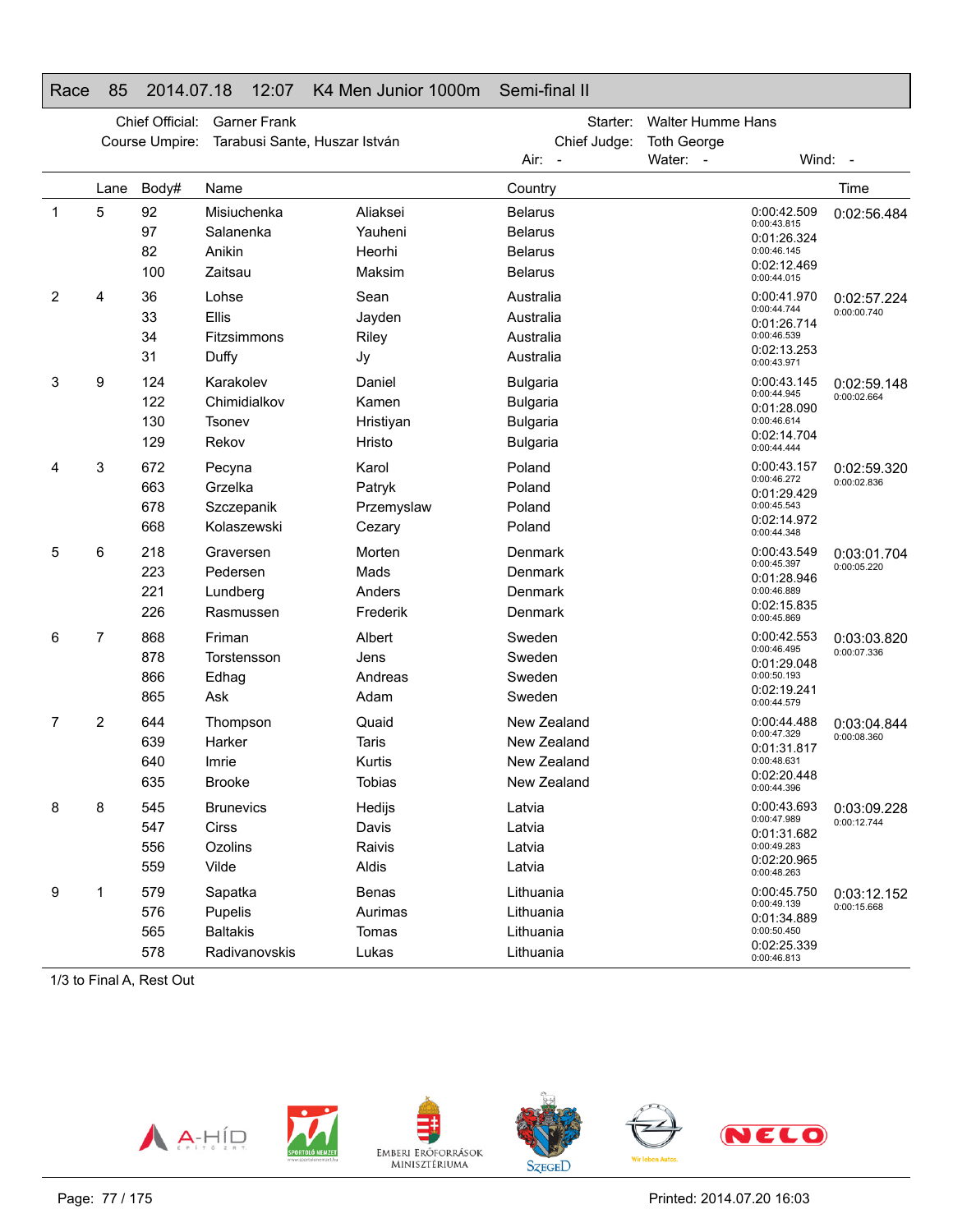## Race 86 2014.07.18 12:20 K1 Women Junior 500m Semi-final I

|   | Chief Official:<br><b>Garner Frank</b><br>Cerbelle Jean-luis, Richard Sue<br>Course Umpire: |       |                |           | Starter:<br>Chief Judge: | Janza Peter<br><b>Toth George</b> |                            |                            |
|---|---------------------------------------------------------------------------------------------|-------|----------------|-----------|--------------------------|-----------------------------------|----------------------------|----------------------------|
|   |                                                                                             |       |                |           | Air:<br>$\sim$           | Water: -                          |                            | Wind: $-$                  |
|   | Lane                                                                                        | Body# | Name           |           | Country                  |                                   |                            | Time                       |
|   | 5                                                                                           | 808   | Dostanic       | Marija    | Serbia                   |                                   | 0:00:55.040<br>0:01:00.238 | 0:01:55.278                |
| 2 | 4                                                                                           | 76    | Laptsik        | Alena     | <b>Belarus</b>           |                                   | 0:00:55.797<br>0:00:59.773 | 0:01:55.570<br>0:00:00.292 |
| 3 | 6                                                                                           | 484   | Zonato         | Francesca | Italy                    |                                   | 0:00:55.529<br>0:01:00.781 | 0:01:56.310<br>0:00:01.032 |
| 4 | 3                                                                                           | 606   | <b>Briones</b> | Beatriz   | Mexico                   |                                   | 0:00:56.576<br>0:01:01.338 | 0:01:57.914<br>0:00:02.636 |
| 5 | $\overline{2}$                                                                              | 839   | Widmer         | Franziska | Switzerland              |                                   | 0:00:58.619<br>0:01:01.203 | 0:01:59.822<br>0:00:04.544 |
| 6 | 8                                                                                           | 19    | <b>Bulmer</b>  | Josephine | Australia                |                                   | 0:00:57.904<br>0:01:01.982 | 0:01:59.886<br>0:00:04.608 |
| 7 | 1                                                                                           | 360   | Kekelou        | Athina    | Greece                   |                                   | 0:01:02.263<br>0:01:01.747 | 0:02:04.010<br>0:00:08.732 |
| 8 | 9                                                                                           | 965   | Morse          | Alyson    | United States of America |                                   | 0:01:01.415<br>0:01:02.879 | 0:02:04.294<br>0:00:09.016 |
| 9 | 7                                                                                           | 626   | <b>Brust</b>   | Anouk     | <b>Netherlands</b>       |                                   | 0:01:02.527<br>0:01:02.899 | 0:02:05.426<br>0:00:10.148 |

1/3 To Final A, Rest Out

| Race           | 87             | 2014.07.18                        | 12:25               | K1 Women Junior 500m Semi-final II |                                      |                                               |                            |                            |
|----------------|----------------|-----------------------------------|---------------------|------------------------------------|--------------------------------------|-----------------------------------------------|----------------------------|----------------------------|
|                |                | Chief Official:<br>Course Umpire: | <b>Garner Frank</b> | Bogdan Buciu, Naughton Connie      | Starter:<br>Chief Judge:<br>$Air: -$ | Janza Peter<br><b>Toth George</b><br>Water: - |                            | Wind: $-$                  |
|                | Lane           | Body#                             | Name                |                                    | Country                              |                                               |                            | Time                       |
|                | 5              | 307                               | Simon               | Rebeka                             | <b>Great Britain</b>                 |                                               | 0:00:55.251<br>0:00:56.573 | 0:01:51.824                |
| $\overline{2}$ | 6              | 327                               | Fritz               | Jasmin                             | Germany                              |                                               | 0:00:56.409<br>0:00:57.739 | 0:01:54.148<br>0:00:02.324 |
| 3              | 8              | 244                               | Ouzande             | Sara                               | Spain                                |                                               | 0:00:55.423<br>0:01:00.229 | 0:01:55.652<br>0:00:03.828 |
| 4              | 4              | 188                               | Slivanska           | Katerina                           | Czech Republic                       |                                               | 0:00:57.111<br>0:00:59.585 | 0:01:56.696<br>0:00:04.872 |
| 5              | $\overline{2}$ | 1008                              | Govorčinović        | Anamaria                           | Croatia                              |                                               | 0:00:58.705<br>0:01:01.763 | 0:02:00.468<br>0:00:08.644 |
| 6              | 1              | 542                               | Kondratova          | Daniela                            | Latvia                               |                                               | 0:01:00.124<br>0:01:01.676 | 0:02:01.800<br>0:00:09.976 |
| 7              | 7              | 861                               | Johansson           | Hanna                              | Sweden                               |                                               | 0:01:00.957<br>0:01:02.563 | 0:02:03.520<br>0:00:11.696 |
| 8              | 3              | 136                               | Denman              | Olivia Brooke                      | Canada                               |                                               | 0:00:59.369<br>0:01:08.307 | 0:02:07.676<br>0:00:15.852 |
| 9              | 9              | 589                               | Gulco               | Natalia                            | Moldova                              |                                               | 0:01:01.300<br>0:01:06.572 | 0:02:07.872<br>0:00:16.048 |

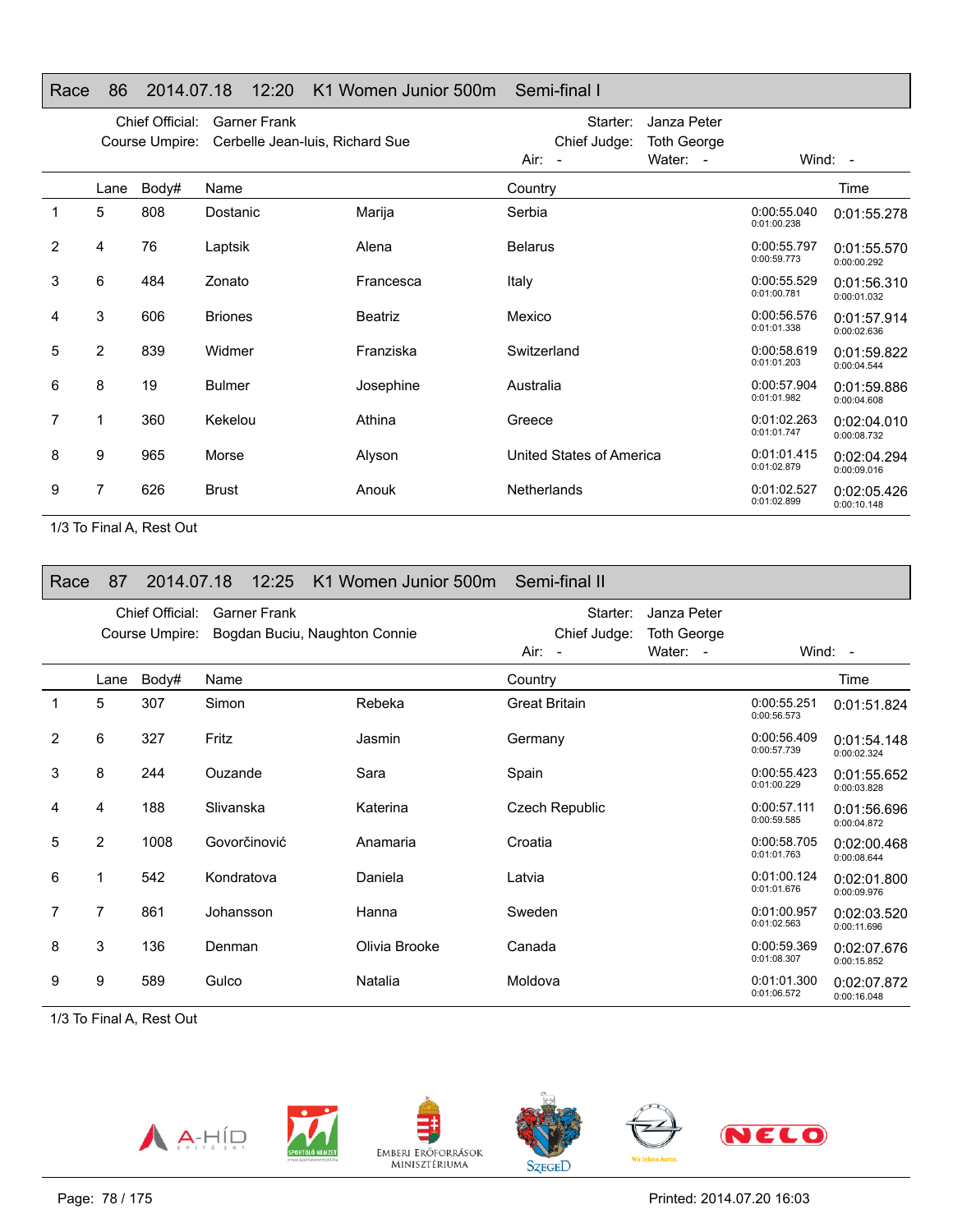| Race           | 88   | 2014.07.18                        | 12:30                                                | K1 Women Junior 500m | Semi-final III                                     |                                               |                            |                            |
|----------------|------|-----------------------------------|------------------------------------------------------|----------------------|----------------------------------------------------|-----------------------------------------------|----------------------------|----------------------------|
|                |      | Chief Official:<br>Course Umpire: | <b>Garner Frank</b><br>Tarabusi Sante, Huszar István |                      | Starter:<br>Chief Judge:<br>Air:<br>$\overline{a}$ | Janza Peter<br><b>Toth George</b><br>Water: - |                            | Wind: $-$                  |
|                | Lane | Body#                             | Name                                                 |                      | Country                                            |                                               |                            | Time                       |
| 1              | 6    | 210                               | Jørgensen                                            | Emma                 | <b>Denmark</b>                                     |                                               | 0:00:54.218<br>0:00:57.765 | 0:01:51.983                |
| $\overline{2}$ | 5    | 408                               | Takács                                               | Tamara               | Hungary                                            |                                               | 0:00:54.777<br>0:00:58.386 | 0:01:53.163<br>0:00:01.180 |
| 3              | 4    | 752                               | Odintsova                                            | Liudmila             | Russia                                             |                                               | 0:00:55.550<br>0:00:58.393 | 0:01:53.943<br>0:00:01.960 |
| 4              | 3    | 702                               | Sirbu                                                | Andra                | Romania                                            |                                               | 0:00:56.571<br>0:00:58.512 | 0:01:55.083<br>0:00:03.100 |
| 5              | 1    | 528                               | Kanivets                                             | Tatyana              | Kazakhstan                                         |                                               | 0:00:57.272<br>0:00:59.271 | 0:01:56.543<br>0:00:04.560 |
| 6              | 7    | 660                               | Pulawska                                             | Malgorzata           | Poland                                             |                                               | 0:00:58.022<br>0:01:02.245 | 0:02:00.267<br>0:00:08.284 |
| 7              | 9    | 275                               | Malinen                                              | Olivia               | Finland                                            |                                               | 0:00:59.610<br>0:01:03.337 | 0:02:02.947<br>0:00:10.964 |
| 8              | 8    | 180                               | Pavlou                                               | Christiana           | Cyprus                                             |                                               | 0:01:00.858<br>0:01:02.597 | 0:02:03.455<br>0:00:11.472 |
| 9              | 2    | 102                               | Oliveira Dos Santos                                  | Larissa              | <b>Brazil</b>                                      |                                               | 0:01:01.647<br>0:01:03.836 | 0:02:05.483<br>0:00:13.500 |

1/3 To Final A, Rest Out

| Race | 89             | 2014.07.18                        | 12:35                | C2 Women Junior 500m            | Semi-final I                                         |                                                       |                            |                            |
|------|----------------|-----------------------------------|----------------------|---------------------------------|------------------------------------------------------|-------------------------------------------------------|----------------------------|----------------------------|
|      |                | Chief Official:<br>Course Umpire: | <b>Garner Frank</b>  | Cerbelle Jean-Iuis, Richard Sue | Starter:<br>Chief Judge:<br>Air:<br>$\blacksquare$   | Kasprzak Bartlomiej<br><b>Toth George</b><br>Water: - |                            | Wind: $-$                  |
|      | Lane           | Body#                             | Name                 |                                 | Country                                              |                                                       |                            | Time                       |
| 1    | 4              | 279<br>285                        | Cailleretz<br>Follet | Julie<br>Manon                  | France<br>France                                     |                                                       | 0:01:03.277<br>0:01:04.818 | 0:02:08.095                |
| 2    | 5              | 611<br>610                        | Parra<br>Morales     | Jitzel<br>Abigail               | Mexico<br>Mexico                                     |                                                       | 0:01:03.791<br>0:01:04.464 | 0:02:08.255<br>0:00:00.160 |
| 3    | $\overline{2}$ | 245<br>234                        | Paniagua<br>Arnau    | Adriana<br>Belén                | Spain<br>Spain                                       |                                                       | 0:01:06.329<br>0:01:06.022 | 0:02:12.351<br>0:00:04.256 |
| 4    | 6              | 963<br>968                        | Jones<br>Sousley     | Savannah<br>Makenzie            | United States of America<br>United States of America |                                                       | 0:01:06.332<br>0:01:06.487 | 0:02:12.819<br>0:00:04.724 |
| 5    | 8              | 690                               | $\circ$              | Un Ha                           | Democratic People's Republic of<br>Korea             |                                                       | 0:01:09.138<br>0:01:07.789 | 0:02:16.927<br>0:00:08.832 |
|      |                | 688                               | <b>Kim</b>           | Jong Sim                        | Democratic People's Republic of<br>Korea             |                                                       |                            |                            |
| 6    | 3              | 529                               | Railyan              | Nadezhda                        | Kazakhstan                                           |                                                       | 0:01:08.023<br>0:01:12.336 | 0:02:20.359                |
|      |                | 525                               | Alshanskaya          | Anastassiya                     | Kazakhstan                                           |                                                       |                            | 0:00:12.264                |

1/3 To Final, Rest out

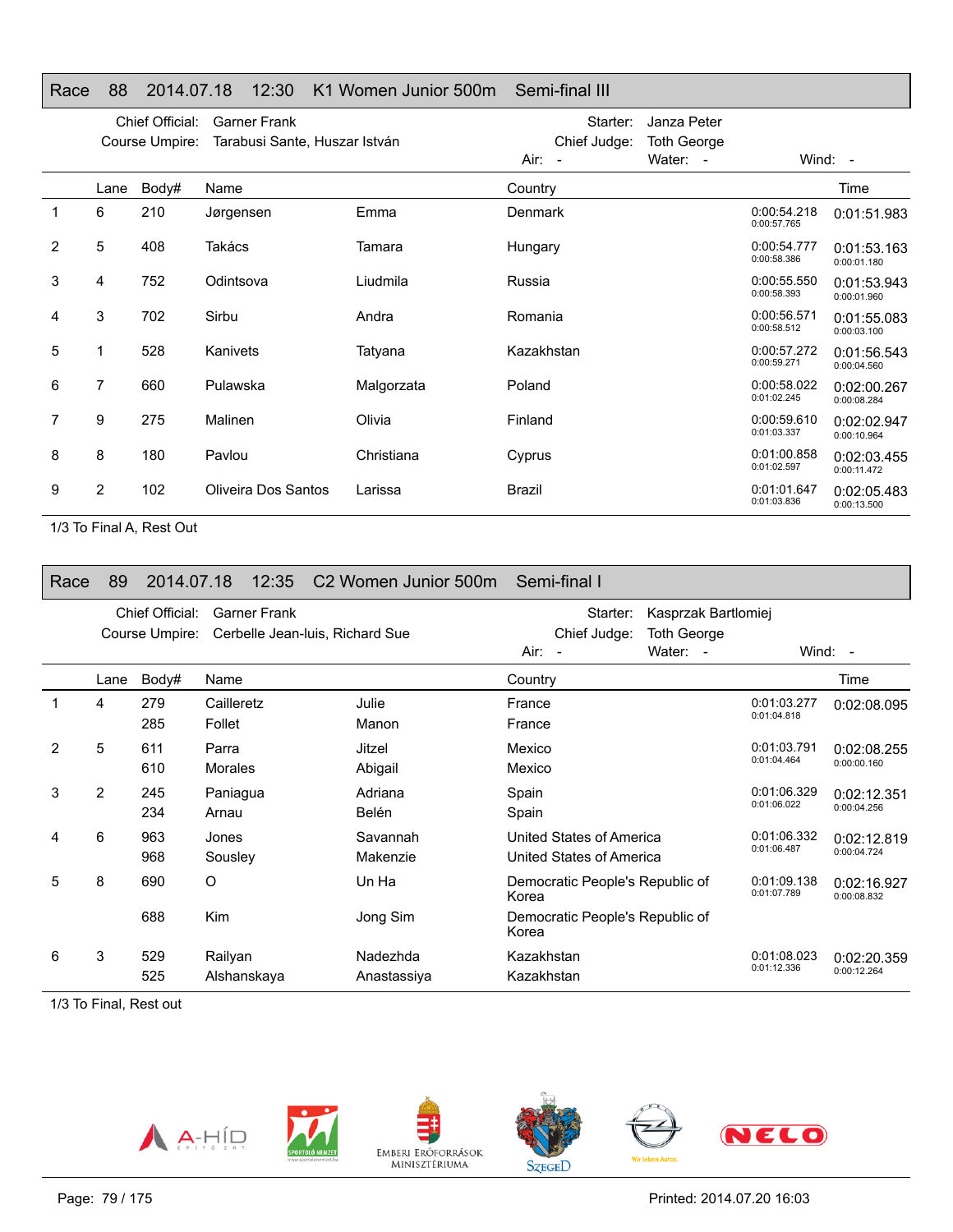## Race 90 2014.07.18 12:40 K1 Women U23 500m Semi-final I

|   | Chief Official:<br><b>Garner Frank</b><br>Course Umpire:<br>Bogdan Buciu, Naughton Connie |       |                     |         | Starter:<br>Chief Judge: | <b>Walter Humme Hans</b><br><b>Toth George</b> |                            |                            |
|---|-------------------------------------------------------------------------------------------|-------|---------------------|---------|--------------------------|------------------------------------------------|----------------------------|----------------------------|
|   |                                                                                           |       |                     |         | Air: -                   | Water: -                                       |                            | Wind: $-$                  |
|   | Lane                                                                                      | Body# | Name                |         | Country                  |                                                |                            | Time                       |
| 1 | 6                                                                                         | 392   | Kárász              | Anna    | Hungary                  |                                                | 0:00:54.280<br>0:00:55.906 | 0:01:50.186                |
| 2 | 5                                                                                         | 756   | Sobetova            | Vera    | Russia                   |                                                | 0:00:54.964<br>0:00:55.950 | 0:01:50.914<br>0:00:00.728 |
| 3 | 4                                                                                         | 302   | Ayers               | Phoebe  | <b>Great Britain</b>     |                                                | 0:00:56.092<br>0:00:56.694 | 0:01:52.786<br>0:00:02.600 |
| 4 | 8                                                                                         | 799   | Osterman            | Anja    | Slovenia                 |                                                | 0:00:55.902<br>0:00:57.852 | 0:01:53.754<br>0:00:03.568 |
| 5 | 3                                                                                         | 731   | Van Tonder          | Esti    | South Africa             |                                                | 0:00:57.354<br>0:00:58.876 | 0:01:56.230<br>0:00:06.044 |
| 6 | 1                                                                                         | 651   | Cywinska            | Emilia  | Poland                   |                                                | 0:00:55.870<br>0:01:01.080 | 0:01:56.950<br>0:00:06.764 |
|   | 7                                                                                         | 836   | <b>Brüschweiler</b> | Noemi   | Switzerland              |                                                | 0:00:58.327<br>0:00:59.027 | 0:01:57.354<br>0:00:07.168 |
| 8 | 2                                                                                         | 101   | De Lima Camargo     | Cinara  | Brazil                   |                                                | 0:00:56.526<br>0:01:03.300 | 0:01:59.826<br>0:00:09.640 |
| 9 | 9                                                                                         | 46    | Bachmayer           | Kathrin | Austria                  |                                                | 0:00:58.847<br>0:01:01.391 | 0:02:00.238<br>0:00:10.052 |

1/3 To Final A, Rest Out

| Race        | 91             | 2014.07.18      | 12:45                         | K1 Women U23 500m | Semi-final II |                          |                            |                            |
|-------------|----------------|-----------------|-------------------------------|-------------------|---------------|--------------------------|----------------------------|----------------------------|
|             |                | Chief Official: | <b>Garner Frank</b>           |                   | Starter:      | <b>Walter Humme Hans</b> |                            |                            |
|             |                | Course Umpire:  | Tarabusi Sante, Huszar István |                   | Chief Judge:  | <b>Toth George</b>       |                            |                            |
|             |                |                 |                               |                   | $Air: -$      | Water: -                 |                            | Wind: $-$                  |
|             | Lane           | Body#           | Name                          |                   | Country       |                          |                            | Time                       |
| $\mathbf 1$ | 5              | 178             | Ren                           | Wenjun            | China         |                          | 0:00:54.135<br>0:00:56.816 | 0:01:50.951                |
| 2           | $\overline{2}$ | 328             | Gebhardt                      | Melanie           | Germany       |                          | 0:00:54.663<br>0:00:57.508 | 0:01:52.171<br>0:00:01.220 |
| 3           | 3              | 684             | Vasconcelos                   | Joana             | Portugal      |                          | 0:00:55.261<br>0:00:58.922 | 0:01:54.183<br>0:00:03.232 |
| 4           | 6              | 925             | Rymkevych                     | Svitlana          | Ukraine       |                          | 0:00:57.396<br>0:00:57.887 | 0:01:55.283<br>0:00:04.332 |
| 5           | 7              | 459             | Hakimimoghaddam               | Arezou            | Iran          |                          | 0:00:56.990<br>0:00:59.233 | 0:01:56.223<br>0:00:05.272 |
| 6           | 8              | 277             | Vasko                         | Oona              | Finland       |                          | 0:00:57.595<br>0:00:59.332 | 0:01:56.927<br>0:00:05.976 |
| 7           | 4              | 627             | Solhaug                       | Marte             | Norway        |                          | 0:00:57.572<br>0:01:00.123 | 0:01:57.695<br>0:00:06.744 |
| 8           |                | 510             | Nishiyama                     | Hitomi            | Japan         |                          | 0:00:59.802<br>0:01:03.021 | 0:02:02.823<br>0:00:11.872 |
| 9           | 9              | 899             | Bursali                       | <b>Buse</b>       | Turkey        |                          | 0:00:59.153<br>0:01:03.790 | 0:02:02.943<br>0:00:11.992 |

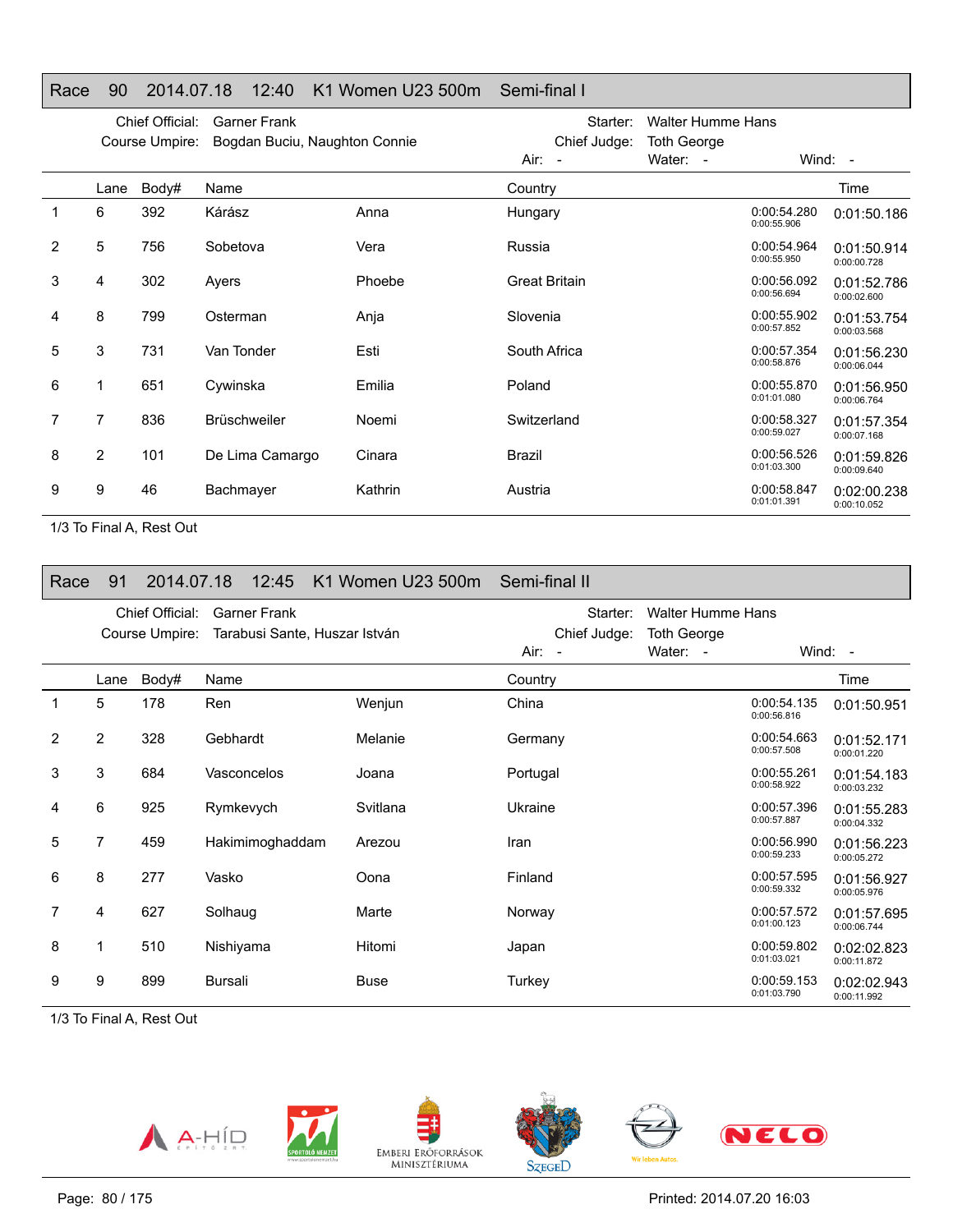| Race           | 92             | 2014.07.18      | 12:50                           | K1 Women U23 500m | Semi-final III |                          |                            |                            |
|----------------|----------------|-----------------|---------------------------------|-------------------|----------------|--------------------------|----------------------------|----------------------------|
|                |                | Chief Official: | <b>Garner Frank</b>             |                   | Starter:       | <b>Walter Humme Hans</b> |                            |                            |
|                |                | Course Umpire:  | Cerbelle Jean-Iuis, Richard Sue |                   | Chief Judge:   | <b>Toth George</b>       |                            |                            |
|                |                |                 |                                 |                   | Air:<br>$\sim$ | Water: -                 |                            | Wind: -                    |
|                | Lane           | Body#           | Name                            |                   | Country        |                          |                            | Time                       |
| 1              | 4              | 20              | Burnett                         | Alyce             | Australia      |                          | 0:00:54.520<br>0:00:56.968 | 0:01:51.488                |
| $\overline{2}$ | 5              | 78              | Sakalouskaya                    | Iryna             | <b>Belarus</b> |                          | 0:00:53.879<br>0:00:58.297 | 0:01:52.176<br>0:00:00.688 |
| 3              | 6              | 59              | <b>Peters</b>                   | Hermien           | Belgium        |                          | 0:00:55.621<br>0:00:56.723 | 0:01:52.344<br>0:00:00.856 |
| 4              |                | 785             | Chen                            | Jiexian Stephenie | Singapore      |                          | 0:00:55.470<br>0:00:59.258 | 0:01:54.728<br>0:00:03.240 |
| 5              | $\overline{2}$ | 361             | Pipitsouli                      | Sofia             | Greece         |                          | 0:00:53.625<br>0:01:02.211 | 0:01:55.836<br>0:00:04.348 |
| 6              | 3              | 240             | Heredia                         | Alicia            | Spain          |                          | 0:00:56.424<br>0:01:00.116 | 0:01:56.540<br>0:00:05.052 |
|                | 7              | 137             | Hall                            | Samantha          | Canada         |                          | 0:00:57.763<br>0:00:59.053 | 0:01:56.816<br>0:00:05.328 |
| 8              | 9              | 897             | Ben Ismail                      | Afef              | Tunisia        |                          | 0:01:00.251<br>0:01:00.921 | 0:02:01.172<br>0:00:09.684 |
| 9              | 8              | 563             | Sudeikyte                       | Dovile            | Lithuania      |                          | 0:00:58.770<br>0:01:04.438 | 0:02:03.208<br>0:00:11.720 |

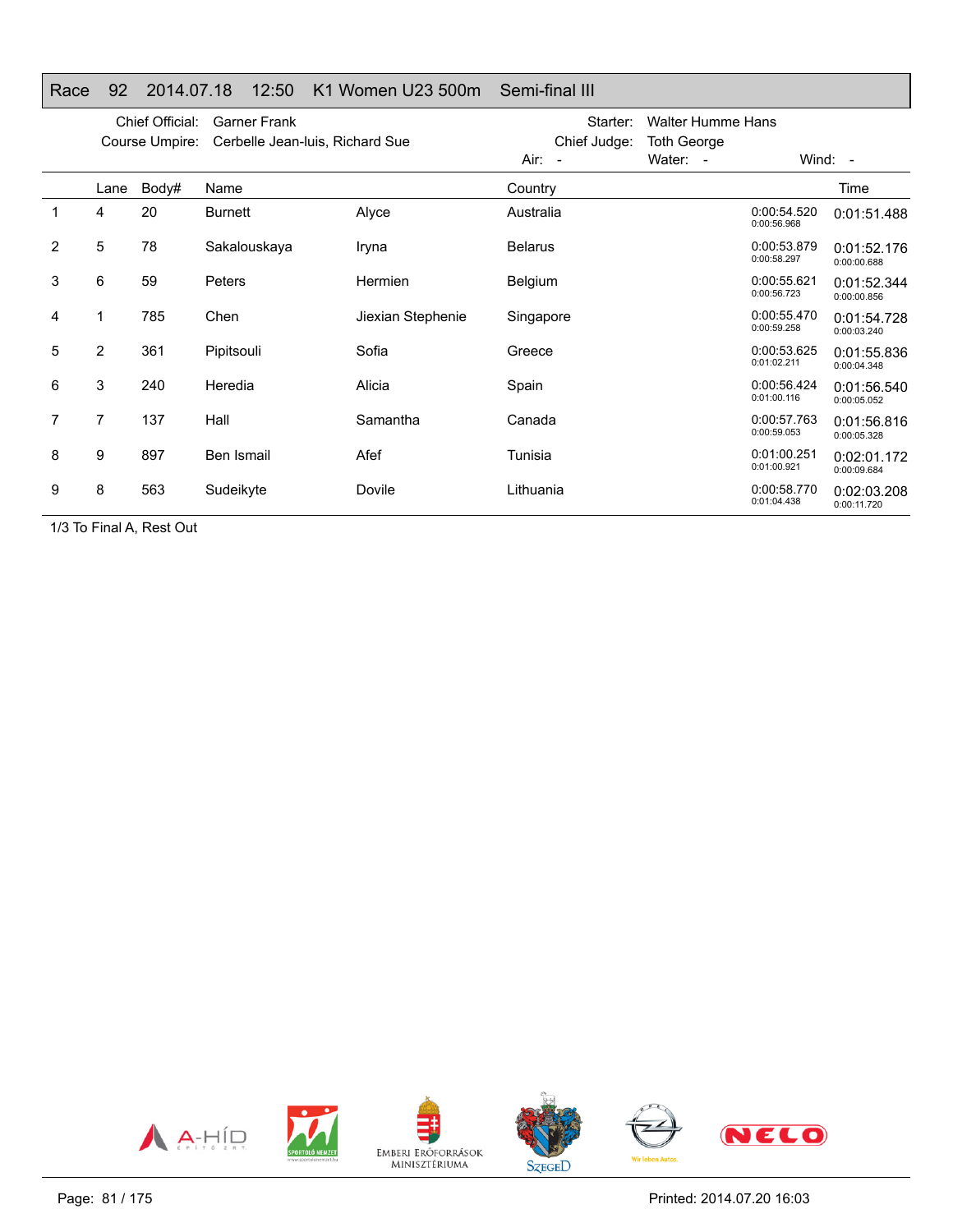#### Race 93 2014.07.18 13:00 K4 Men U23 1000m Semi-final I

|             |      | Chief Official:<br>Course Umpire: | <b>Garner Frank</b><br>Bogdan Buciu, Naughton Connie |                     | Starter:<br>Chief Judge: | Kasprzak Bartlomiej<br><b>Toth George</b> |                            | Wind: -     |
|-------------|------|-----------------------------------|------------------------------------------------------|---------------------|--------------------------|-------------------------------------------|----------------------------|-------------|
|             |      |                                   |                                                      |                     | Air:                     | Water: -                                  |                            |             |
|             | Lane | Body#                             | Name                                                 |                     | Country                  |                                           |                            | Time        |
| $\mathbf 1$ | 4    | 169                               | Tenwolde                                             | Adam Jacob          | Canada                   |                                           | 0:00:41.876<br>0:00:43.072 | 0:02:55.285 |
|             |      | 149                               | Beauchesne                                           | Etienne             | Canada                   |                                           | 0:01:24.948                |             |
|             |      | 165                               | Poulin                                               | Pierre-luc          | Canada                   |                                           | 0:00:46.061<br>0:02:11.009 |             |
|             |      | 162                               | Malfesi                                              | <b>Brian Falcon</b> | Canada                   |                                           | 0:00:44.276                |             |
| 2           | 5    | 726                               | Turceag                                              | Catalin             | Romania                  |                                           | 0:00:41.860<br>0:00:44.914 | 0:02:56.153 |
|             |      | 709                               | Cical                                                | Sorin               | Romania                  |                                           | 0:01:26.774                | 0:00:00.868 |
|             |      | 714                               | Dragos                                               | Postelnicu          | Romania                  |                                           | 0:00:47.009<br>0:02:13.783 |             |
|             |      | 705                               | Alexandru                                            | Maria               | Romania                  |                                           | 0:00:42.370                |             |
| 3           | 1    | 834                               | Vekic                                                | Stefan              | Serbia                   |                                           | 0:00:42.148                | 0:02:56.313 |
|             |      | 818                               | Dzigurski                                            | Marko               | Serbia                   |                                           | 0:00:44.706<br>0:01:26.854 | 0:00:01.028 |
|             |      | 822                               | Lazic                                                | Borislav            | Serbia                   |                                           | 0:00:46.036                |             |
|             |      | 827                               | Palfi                                                | Krisztian           | Serbia                   |                                           | 0:02:12.890<br>0:00:43.423 |             |
| 4           | 6    | 197                               | Kučera                                               | Patrik              | <b>Czech Republic</b>    |                                           | 0:00:42.923                | 0:02:56.425 |
|             |      | 199                               | Nepras                                               | Lukas               | Czech Republic           |                                           | 0:00:44.937<br>0:01:27.860 | 0:00:01.140 |
|             |      | 203                               | Spicar                                               | Jakub               | <b>Czech Republic</b>    |                                           | 0:00:46.196                |             |
|             |      | 202                               | Slouf                                                | Radek               | <b>Czech Republic</b>    |                                           | 0:02:14.056<br>0:00:42.369 |             |
| 5           | 7    | 225                               | Pretzmann                                            | Casper              | Denmark                  |                                           | 0:00:41.168                | 0:02:56.921 |
|             |      | 219                               | Jensby                                               | Jeppe               | Denmark                  |                                           | 0:00:44.638<br>0:01:25.806 | 0:00:01.636 |
|             |      | 220                               | Lund                                                 | Troels              | Denmark                  |                                           | 0:00:46.940                |             |
|             |      | 215                               | Beer                                                 | Jesper              | Denmark                  |                                           | 0:02:12.746<br>0:00:44.175 |             |
| 6           | 2    | 875                               | Petersson                                            | Albert              | Sweden                   |                                           | 0:00:42.530                | 0:02:58.789 |
|             |      | 869                               | Lilja                                                | Johan               | Sweden                   |                                           | 0:00:44.907<br>0:01:27.437 | 0:00:03.504 |
|             |      | 872                               | <b>Nathell</b>                                       | Martin              | Sweden                   |                                           | 0:00:46.370                |             |
|             |      | 874                               | Paldanius                                            | Fabian              | Sweden                   |                                           | 0:02:13.807<br>0:00:44.982 |             |
| 7           | 8    | 636                               | <b>Brown</b>                                         | Max                 | New Zealand              |                                           | 0:00:42.743                | 0:02:59.393 |
|             |      | 638                               | Fort                                                 | Alex                | New Zealand              |                                           | 0:00:45.329<br>0:01:28.072 | 0:00:04.108 |
|             |      | 641                               | Nossiter                                             | Aiden               | New Zealand              |                                           | 0:00:46.447                |             |
|             |      | 645                               | Tinnelly                                             | Benjamin            | New Zealand              |                                           | 0:02:14.519<br>0:00:44.874 |             |
| 8           | 3    | 51                                | Wecht                                                | Alexander           | Austria                  |                                           | 0:00:44.684                | 0:03:00.041 |
|             |      | 47                                | Ackerl                                               | Stefan              | Austria                  |                                           | 0:00:46.092<br>0:01:30.776 | 0:00:04.756 |
|             |      | 49                                | Siegl                                                | Mario               | Austria                  |                                           | 0:00:45.620                |             |
|             |      | 50                                | Trummer                                              | Erwin               | Austria                  |                                           | 0:02:16.396<br>0:00:43.645 |             |
| 9           | 9    | 891                               | Pai                                                  | Hsiu-chuan          | Chinese Taipei           |                                           | 0:00:44.598                | 0:03:01.777 |
|             |      | 895                               | Yu                                                   | Yin-ting            | Chinese Taipei           |                                           | 0:00:46.573<br>0:01:31.171 | 0:00:06.492 |
|             |      | 890                               | Lin                                                  | Yung-chieh          | Chinese Taipei           |                                           | 0:00:46.257                |             |
|             |      | 892                               | Tuan                                                 | Yen-yu              | Chinese Taipei           |                                           | 0:02:17.428<br>0:00:44.349 |             |

1/3 To Final, Rest out

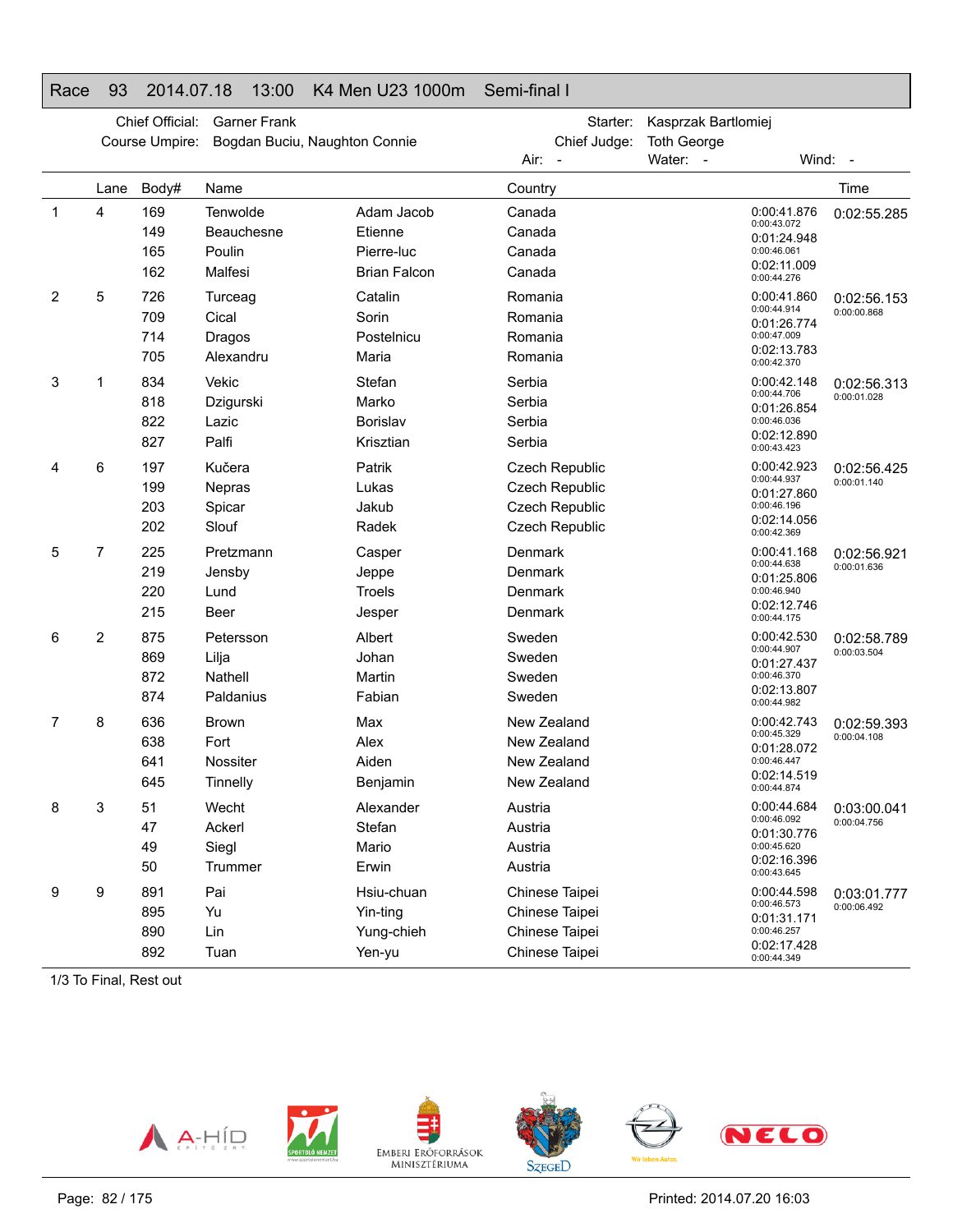|   |                | Chief Official: | <b>Garner Frank</b>           |                | Starter:                           | Janza Peter        |             |             |
|---|----------------|-----------------|-------------------------------|----------------|------------------------------------|--------------------|-------------|-------------|
|   |                | Course Umpire:  | Tarabusi Sante, Huszar István |                | Chief Judge:                       | <b>Toth George</b> |             |             |
|   |                |                 |                               |                | Water: -<br>Air:<br>$\overline{a}$ |                    | Wind: $-$   |             |
|   | Lane           | Body#           | Name                          |                | Country                            |                    |             | Time        |
| 1 | 4              | 527             | Kaltenberger                  | Yekaterina     | Kazakhstan                         |                    | 0:00:50.462 | 0:01:43.666 |
|   |                | 526             | Ananchenko                    | Zoya           | Kazakhstan                         |                    | 0:00:53.204 |             |
| 2 | 5              | 395             | Lucz                          | Noémi          | Hungary                            |                    | 0:00:51.798 | 0:01:45.382 |
|   |                | 404             | Sólyom                        | Dóra           | Hungary                            |                    | 0:00:53.584 | 0:00:01.716 |
| 3 | 7              | 926             | Tanko                         | Diana          | Ukraine                            |                    | 0:00:51.846 | 0:01:46.790 |
|   |                | 924             | Kuklinovska                   | Liudmyla       | Ukraine                            |                    | 0:00:54.944 | 0:00:03.124 |
| 4 | $\overline{2}$ | 242             | Morison                       | Camila         | Spain                              |                    | 0:00:52.396 | 0:01:46.830 |
|   |                | 237             | Da Costa                      | Raquel         | Spain                              |                    | 0:00:54.434 | 0:00:03.164 |
| 5 | 1              | 607             | Gutierrez                     | <b>Brenda</b>  | Mexico                             |                    | 0:00:52.848 | 0:01:48.258 |
|   |                | 608             | Hinojosa                      | Rosa           | Mexico                             |                    | 0:00:55.410 | 0:00:04.592 |
| 6 | 6              | 632             | Mcleely                       | <b>Briar</b>   | New Zealand                        |                    | 0:00:54.708 | 0:01:50.402 |
|   |                | 629             | Ford                          | <b>Britney</b> | New Zealand                        |                    | 0:00:55.694 | 0:00:06.736 |
| 7 | 3              | 23              | Kidd                          | Francesca      | Australia                          |                    | 0:00:55.204 | 0:01:52.766 |
|   |                | 28              | Sterry                        | Chloe          | Australia                          |                    | 0:00:57.562 | 0:00:09.100 |
| 8 | 9              | 983             | Gaiyshinets                   | Ekaterina      | Uzbekistan                         |                    | 0:00:57.929 | 0:01:53.414 |
|   |                | 984             | Kazantseva                    | Nataliya       | Uzbekistan                         |                    | 0:00:55.485 | 0:00:09.748 |
| 9 | 8              | 507             | Komoda                        | Haruka         | Japan                              |                    | 0:00:56.679 | 0:01:57.510 |
|   |                | 508             | Moriyama                      | Wakana         | Japan                              |                    | 0:01:00.831 | 0:00:13.844 |
|   |                |                 |                               |                |                                    |                    |             |             |

#### Race 94 2014.07.18 13:15 K2 Women Junior 500m Semi-final I

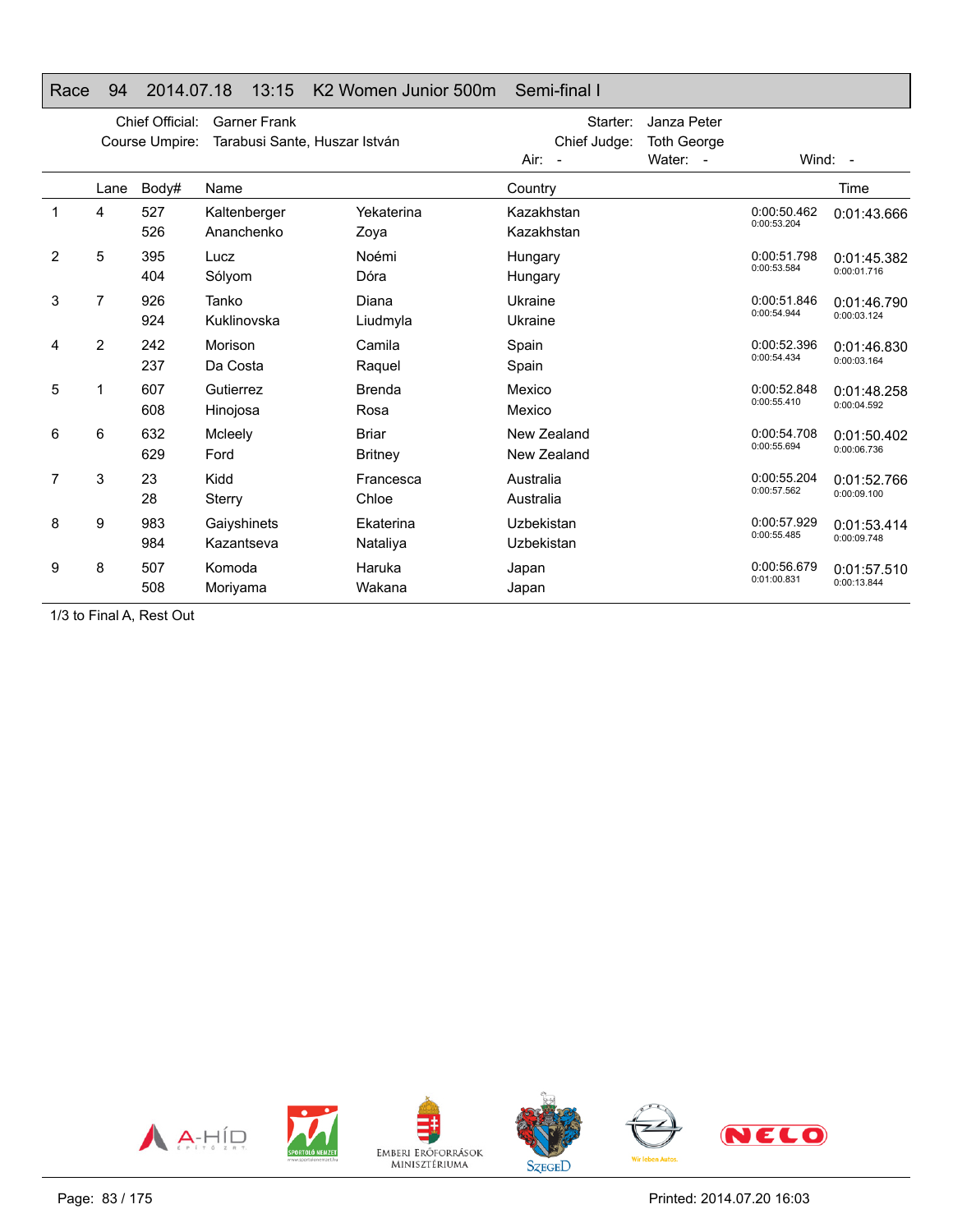|   |                | Chief Official: | <b>Garner Frank</b>             |                           | Janza Peter<br>Starter:                                  |                            |                            |
|---|----------------|-----------------|---------------------------------|---------------------------|----------------------------------------------------------|----------------------------|----------------------------|
|   |                | Course Umpire:  | Cerbelle Jean-luis, Richard Sue |                           | Chief Judge:<br><b>Toth George</b><br>Water: -<br>Air: - | Wind: -                    |                            |
|   | Lane           | Body#           | Name                            |                           | Country                                                  |                            | Time                       |
|   | 5              | 208<br>209      | Frølund<br>Græsbøll             | Julie<br>Kathrine         | Denmark<br>Denmark                                       | 0:00:51.439<br>0:00:53.570 | 0:01:45.009                |
| 2 | 4              | 303<br>306      | Kerr<br><b>Ricketts</b>         | Deborah<br>Emma           | <b>Great Britain</b><br><b>Great Britain</b>             | 0:00:53.226<br>0:00:53.895 | 0:01:47.121<br>0:00:02.112 |
| 3 | 6              | 331<br>337      | Koether<br>Schenk               | Katharina<br>Kimberley    | Germany<br>Germany                                       | 0:00:52.858<br>0:00:54.427 | 0:01:47.285<br>0:00:02.276 |
| 4 | 1              | 144<br>135      | Sibthorpe<br>Cyr                | August Madison<br>Arianne | Canada<br>Canada                                         | 0:00:53.764<br>0:00:55.373 | 0:01:49.137<br>0:00:04.128 |
| 5 | 3              | 479<br>480      | Maffioli<br>Marigo              | Elisabetta<br>Meshua      | Italy<br>Italy                                           | 0:00:54.212<br>0:00:55.357 | 0:01:49.569<br>0:00:04.560 |
| 6 | 2              | 967<br>959      | Smith<br><b>Barlow</b>          | Farran<br>Samantha        | United States of America<br>United States of America     | 0:00:55.018<br>0:00:56.635 | 0:01:51.653<br>0:00:06.644 |
| 7 | $\overline{7}$ | 286<br>287      | Godin<br>Petrins                | Juliette<br>Manon         | France<br>France                                         | 0:00:55.191<br>0:00:57.454 | 0:01:52.645<br>0:00:07.636 |
| 8 | 8              | 120<br>119      | Vasileva<br>Karakoleva          | Anita<br>Kamelia          | <b>Bulgaria</b><br><b>Bulgaria</b>                       | 0:00:56.740<br>0:00:57.525 | 0:01:54.265<br>0:00:09.256 |
| 9 | 9              | 360<br>362      | Kekelou<br>Stylla               | Athina<br>Eirini          | Greece<br>Greece                                         | 0:00:58.295<br>0:01:00.758 | 0:01:59.053<br>0:00:14.044 |

Race 95 2014.07.18 13:20 K2 Women Junior 500m Semi-final II

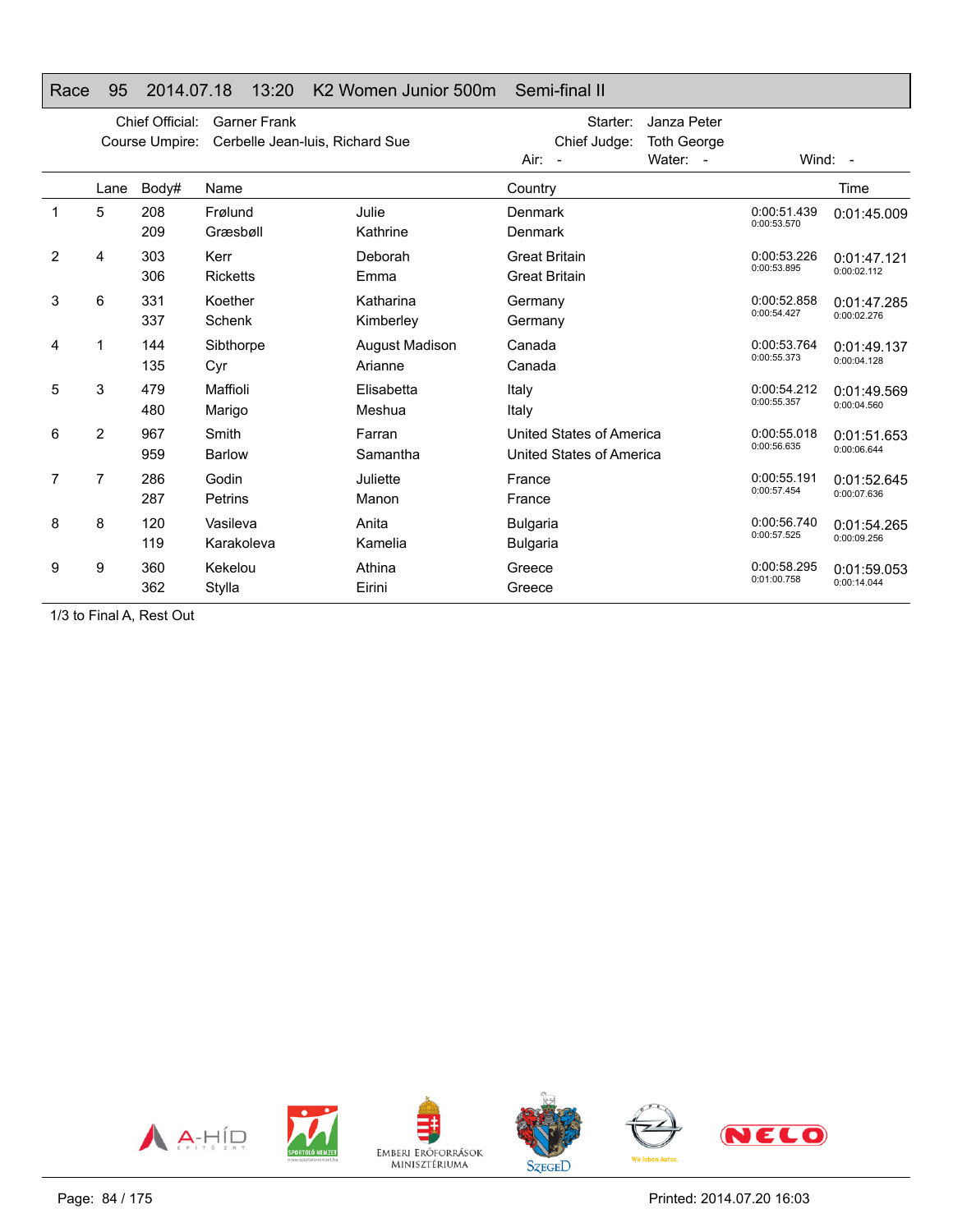## Race 96 2014.07.18 13:25 K2 Women U23 500m Semi-final I

|   |                | Chief Official:<br>Course Umpire: | <b>Garner Frank</b><br>Bogdan Buciu, Naughton Connie |                        | Starter:<br>Chief Judge:         | Kasprzak Bartlomiej<br><b>Toth George</b> |                            |                            |
|---|----------------|-----------------------------------|------------------------------------------------------|------------------------|----------------------------------|-------------------------------------------|----------------------------|----------------------------|
|   |                |                                   |                                                      |                        | Air: -                           | Water: -                                  | Wind: -                    |                            |
|   | Lane           | Body#                             | Name                                                 |                        | Country                          |                                           |                            | Time                       |
| 1 | 5              | 683<br>682                        | Laia<br>Cabrita                                      | Francisca<br>Maria     | Portugal<br>Portugal             |                                           | 0:00:50.875<br>0:00:53.845 | 0:01:44.720                |
| 2 | $\overline{2}$ | 175<br>174                        | Huang<br>Gai                                         | Jieyi<br>Xiaomei       | China<br>China                   |                                           | 0:00:50.932<br>0:00:54.256 | 0:01:45.188<br>0:00:00.468 |
| 3 | 4              | 140<br>139                        | Langlois<br>Irvin                                    | Andreanne<br>Alexa     | Canada<br>Canada                 |                                           | 0:00:51.377<br>0:00:54.835 | 0:01:46.212<br>0:00:01.492 |
| 4 | 6              | 654<br>650                        | Janicka<br><b>Bruska</b>                             | Aleksandra<br>Joanna   | Poland<br>Poland                 |                                           | 0:00:53.171<br>0:00:53.181 | 0:01:46.352<br>0:00:01.632 |
| 5 | 3              | 185<br>186                        | Machova<br>Mlezivova                                 | Monika<br>Michaela     | Czech Republic<br>Czech Republic |                                           | 0:00:52.613<br>0:00:54.599 | 0:01:47.212<br>0:00:02.492 |
| 6 | 9              | 276<br>277                        | Salo<br>Vasko                                        | Jenni<br>Oona          | Finland<br>Finland               |                                           | 0:00:53.535<br>0:00:54.301 | 0:01:47.836<br>0:00:03.116 |
| 7 | 7              | 281<br>282                        | Caurant<br>Constancis                                | Léa<br>Caroline        | France<br>France                 |                                           | 0:00:54.397<br>0:00:56.639 | 0:01:51.036<br>0:00:06.316 |
| 8 | 8              | 691<br>692                        | Reyes<br>Rivera                                      | Melissa<br>Mariecarmen | Puerto Rico<br>Puerto Rico       |                                           | 0:00:54.728<br>0:00:59.644 | 0:01:54.372<br>0:00:09.652 |
| 9 | 1              | 447<br>441                        | Moirngthem<br>Chirathara<br>Thankachan               | Aruna Devi<br>Justymol | India<br>India                   |                                           | 0:01:02.227<br>0:01:04.161 | 0:02:06.388<br>0:00:21.668 |

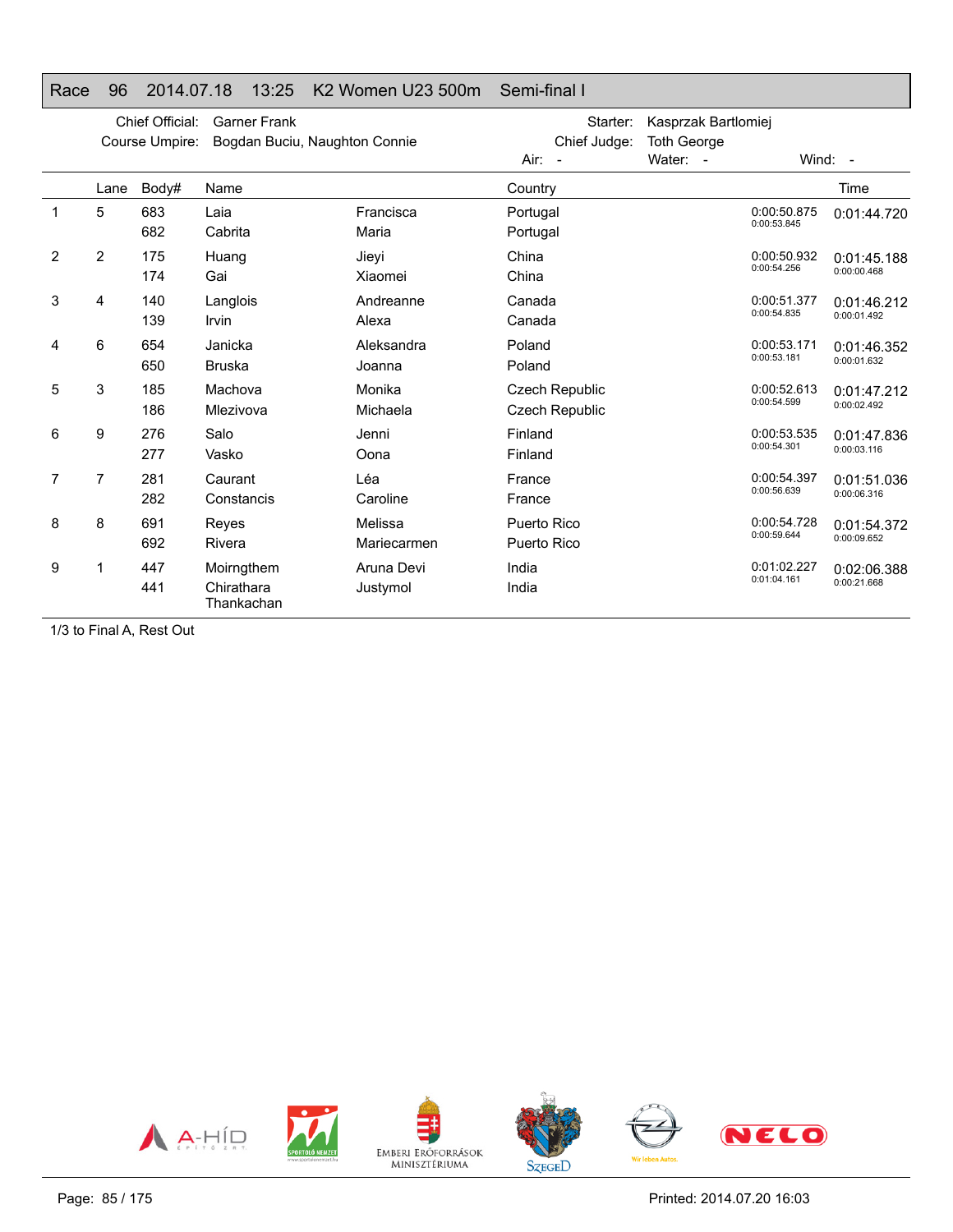## Race 97 2014.07.18 13:30 K2 Women U23 500m Semi-final II

|   |                | Chief Official:<br>Course Umpire: | <b>Garner Frank</b><br>Tarabusi Sante, Huszar István |                |                    | Starter:<br>Chief Judge: | Kasprzak Bartlomiej<br><b>Toth George</b> |                            |             |
|---|----------------|-----------------------------------|------------------------------------------------------|----------------|--------------------|--------------------------|-------------------------------------------|----------------------------|-------------|
|   |                |                                   |                                                      |                | Air:<br>$\sim$ $-$ |                          | Water: -                                  |                            | Wind: -     |
|   | Lane           | Body#                             | Name                                                 |                | Country            |                          |                                           |                            | Time        |
| 1 | 4              | 863                               | <b>Stensils</b>                                      | Linnea         | Sweden             |                          |                                           | 0:00:49.360<br>0:00:52.515 | 0:01:41.875 |
|   |                | 864                               | Wikberg                                              | Moa            | Sweden             |                          |                                           |                            |             |
| 2 | 5              | 406                               | Szilágyi                                             | Anett          | Hungary            |                          |                                           | 0:00:50.469                | 0:01:41.987 |
|   |                | 403                               | Simán                                                | Fanni          | Hungary            |                          |                                           | 0:00:51.518                | 0:00:00.112 |
| 3 | 3              | 26                                | Mcarthur                                             | Catherine      | Australia          |                          |                                           | 0:00:52.433                | 0:01:44.743 |
|   |                | 18                                | Bull                                                 | Alyssa         | Australia          |                          |                                           | 0:00:52.310                | 0:00:02.868 |
| 4 | 6              | 238                               | Fernández                                            | Tania          | Spain              |                          |                                           | 0:00:51.481                | 0:01:44.943 |
|   |                | 241                               | Lazkano                                              | Begoña         | Spain              |                          |                                           | 0:00:53.462                | 0:00:03.068 |
| 5 | 9              | 815                               | Trklja                                               | Milana         | Serbia             |                          |                                           | 0:00:51.432                | 0:01:48.199 |
|   |                | 809                               | Dzombeta                                             | Nikoleta       | Serbia             |                          |                                           | 0:00:56.767                | 0:00:06.324 |
| 6 | $\overline{2}$ | 879                               | Boonyuhong                                           | Miss. Woraporn | Thailand           |                          |                                           | 0:00:52.197                | 0:01:49.023 |
|   |                | 880                               | Suansan                                              | Miss. Kanokpan | Thailand           |                          |                                           | 0:00:56.826                | 0:00:07.148 |
| 7 | 7              | 903                               | Seprenyi                                             | Sára           | Turkey             |                          |                                           | 0:00:54.274                | 0:01:49.943 |
|   |                | 901                               | Karan                                                | Ela            | Turkey             |                          |                                           | 0:00:55.669                | 0:00:08.068 |
| 8 | 8              | 838                               | Mathys                                               | Melanie        | Switzerland        |                          |                                           | 0:00:55.183                | 0:01:50.371 |
|   |                | 837                               | Haudenschlid                                         | Livia          | Switzerland        |                          |                                           | 0:00:55.188                | 0:00:08.496 |
|   |                |                                   |                                                      |                |                    |                          |                                           |                            |             |

1/3 to Final A, Rest Out

| Race | 98   | 2014.07.18                        | 15:00                            | K1 Men Junior 200m                      | Heat I                             |                                                |                            |
|------|------|-----------------------------------|----------------------------------|-----------------------------------------|------------------------------------|------------------------------------------------|----------------------------|
|      |      | Chief Official:<br>Course Umpire: | <b>Garner Frank</b><br>Jean-luis | Huszar István, Tarabusi Sante, Cerbelle | Starter:<br>Chief Judge:<br>Air: - | Kasprzak Bartlomiej<br>Toth George<br>Water: - | Wind: -                    |
|      | Lane | Body#                             | Name                             |                                         | Country                            |                                                | Time                       |
|      | 5    | 431                               | Nádas                            | Bence                                   | Hungary                            |                                                | 0:00:35.469                |
| 2    | 6    | 580                               | Seja                             | Arturas                                 | Lithuania                          |                                                | 0:00:36.297<br>0:00:00.828 |
| 3    | 4    | 35                                | Graham                           | Alexander                               | Australia                          |                                                | 0:00:36.801<br>0:00:01.332 |
| 4    | 2    | 898                               | Belhajmohamed                    | Yassine                                 | Tunisia                            |                                                | 0:00:38.385<br>0:00:02.916 |
| 5    | 9    | 1006                              | Radošević                        | Jakov                                   | Croatia                            |                                                | 0:00:38.463<br>0:00:02.994 |
| 6    | 1    | 693                               | Figueroa                         | Kevin                                   | Puerto Rico                        |                                                | 0:00:38.919<br>0:00:03.450 |
| 7    | 7    | 594                               | Didenco                          | Mihail                                  | Moldova                            |                                                | 0:00:39.303<br>0:00:03.834 |
| 8    | 3    | 883                               | <b>Tokhir</b>                    | Nurmukhammadi                           | Tajikistan                         |                                                | 0:00:41.019<br>0:00:05.550 |
| 9    | 8    | 376                               | Cheung                           | Kwan Kiu Ryan                           | Hong Kong                          |                                                | 0:00:42.321<br>0:00:06.852 |









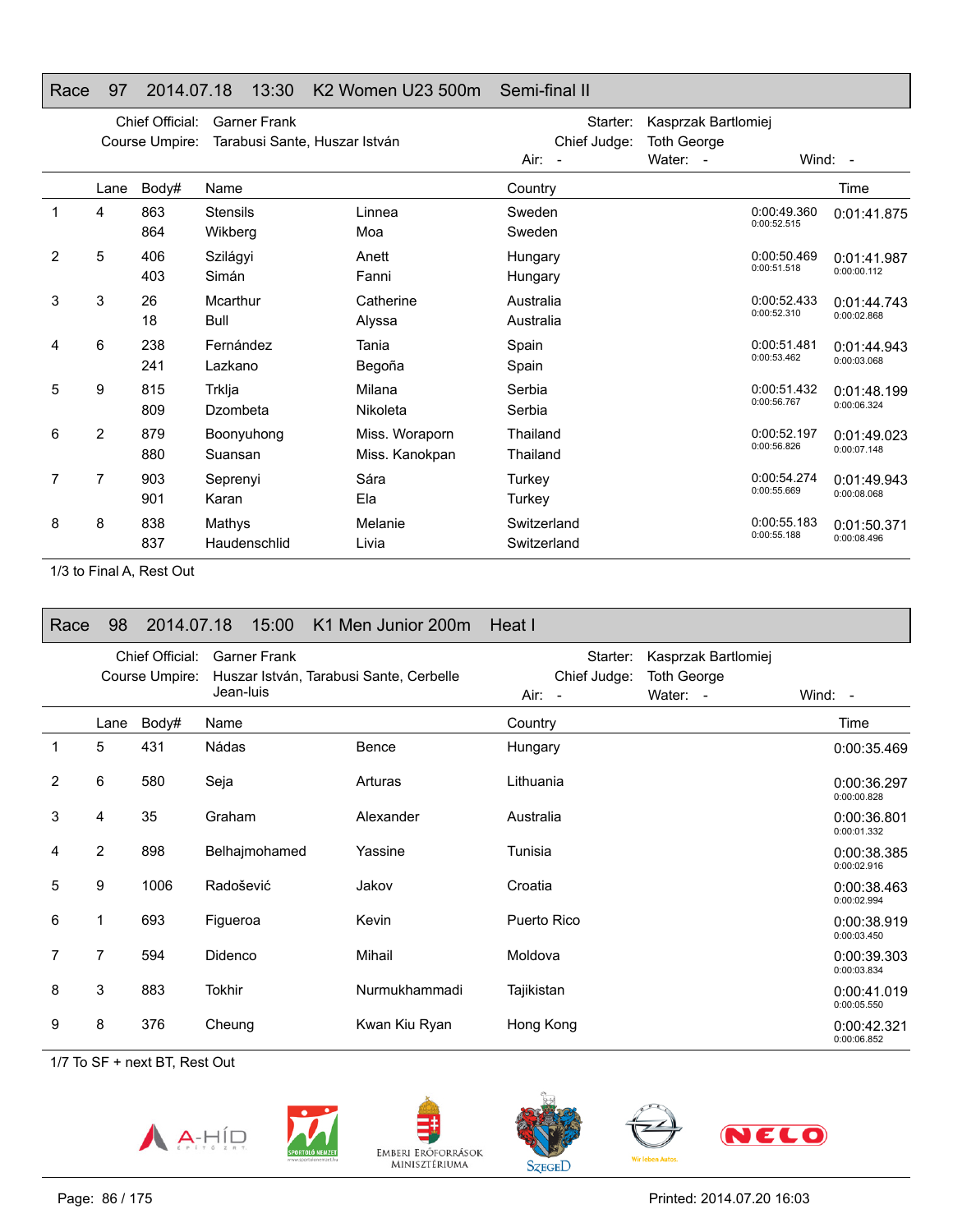## Race 99 2014.07.18 15:05 K1 Men Junior 200m Heat II

|   |      | Chief Official:<br>Course Umpire: | <b>Garner Frank</b><br>Huszar István, Tarabusi Sante, Cerbelle |                  | Kasprzak Bartlomiej<br>Starter:<br>Chief Judge:<br><b>Toth George</b> |                            |
|---|------|-----------------------------------|----------------------------------------------------------------|------------------|-----------------------------------------------------------------------|----------------------------|
|   |      |                                   | Jean-luis                                                      |                  | Water: -<br>Air: -                                                    | Wind: -                    |
|   | Lane | Body#                             | Name                                                           |                  | Country                                                               | Time                       |
|   | 3    | 543                               | Akmens                                                         | Roberts          | Latvia                                                                | 0:00:35.792                |
| 2 | 5    | 673                               | Prentki                                                        | Damian           | Poland                                                                | 0:00:36.420<br>0:00:00.628 |
| 3 | 4    | 947                               | Shevchenko                                                     | Vladyslav        | Ukraine                                                               | 0:00:37.308<br>0:00:01.516 |
| 4 | 2    | 314                               | Eccles                                                         | Jordi            | <b>Great Britain</b>                                                  | 0:00:38.092<br>0:00:02.300 |
| 5 | 6    | 541                               | Bondar                                                         | Kirill           | Kyrgyz Republic                                                       | 0:00:38.476<br>0:00:02.684 |
| 6 | 8    | 621                               | Djuteski                                                       | Nikola           | Macedonia                                                             | 0:00:38.496<br>0:00:02.704 |
| 7 | 9    | 1016                              | Selimovic                                                      | Malik            | Bosnia and Herzegovina                                                | 0:00:38.812<br>0:00:03.020 |
| 8 | 7    | 790                               | Ho                                                             | Nicholas Jun Wen | Singapore                                                             | 0:00:41.392<br>0:00:05.600 |
| 9 |      | 893                               | Wang                                                           | Tse-yu           | Chinese Taipei                                                        | 0:00:42.128<br>0:00:06.336 |

1/7 To SF + next BT, Rest Out

| Race           | 100            |                                   | 2014.07.18<br>15:10                                                         | K1 Men Junior 200m | Heat III                           |                                                       |                            |
|----------------|----------------|-----------------------------------|-----------------------------------------------------------------------------|--------------------|------------------------------------|-------------------------------------------------------|----------------------------|
|                |                | Chief Official:<br>Course Umpire: | <b>Garner Frank</b><br>Huszar István, Tarabusi Sante, Cerbelle<br>Jean-luis |                    | Starter:<br>Chief Judge:<br>Air: - | Kasprzak Bartlomiej<br><b>Toth George</b><br>Water: - | Wind: -                    |
|                | Lane           | Body#                             | Name                                                                        |                    | Country                            |                                                       | Time                       |
| 1              | 5              | 350                               | Lemke                                                                       | Max                | Germany                            |                                                       | 0:00:35.690                |
| $\overline{2}$ | 9              | 324                               | Kavelashvili                                                                | Badri              | Georgia                            |                                                       | 0:00:35.790<br>0:00:00.100 |
| 3              |                | 492                               | Di Liberto                                                                  | Andrea Domenico    | Italy                              |                                                       | 0:00:36.290<br>0:00:00.600 |
| 4              | $\overline{7}$ | 133                               | Yordanov                                                                    | Emil               | <b>Bulgaria</b>                    |                                                       | 0:00:37.022<br>0:00:01.332 |
| 5              | $\overline{2}$ | 807                               | Šmit                                                                        | Rok                | Slovenia                           |                                                       | 0:00:37.262<br>0:00:01.572 |
| 6              | 4              | 48                                | Kornfeind                                                                   | Christoph          | Austria                            |                                                       | 0:00:37.334<br>0:00:01.644 |
| 7              | 6              | 989                               | <b>Bukhaltsev</b>                                                           | Sergey             | Uzbekistan                         |                                                       | 0:00:38.150<br>0:00:02.460 |
| 8              | 8              | 272                               | Kurg                                                                        | Otto               | Estonia                            |                                                       | 0:00:39.398<br>0:00:03.708 |
| 9              | 3              | 517                               | Murano                                                                      | Takehiro           | Japan                              |                                                       | 0:00:40.282<br>0:00:04.592 |

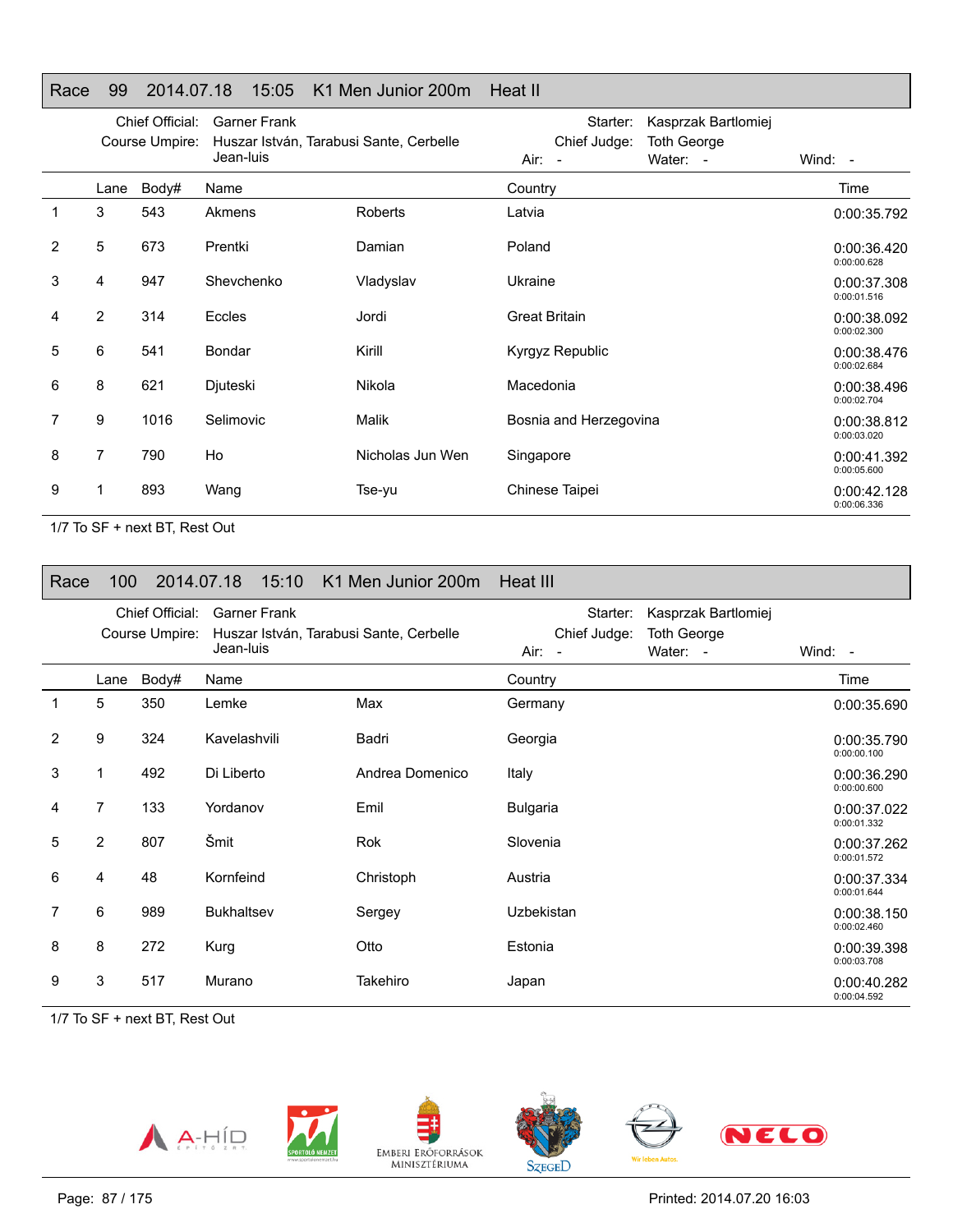## Race 101 2014.07.18 15:15 K1 Men Junior 200m Heat IV

|                |                | Chief Official:<br>Course Umpire: | <b>Garner Frank</b><br>Huszar István, Tarabusi Sante, Cerbelle |           | Starter:<br>Chief Judge: | Kasprzak Bartlomiej<br>Toth George |                            |
|----------------|----------------|-----------------------------------|----------------------------------------------------------------|-----------|--------------------------|------------------------------------|----------------------------|
|                |                |                                   | Jean-luis                                                      |           | Air: -                   | Water: -                           | Wind: -                    |
|                | Lane           | Body#                             | Name                                                           |           | Country                  |                                    | Time                       |
|                | 6              | 258                               | Noval                                                          | lñigo     | Spain                    |                                    | 0:00:36.379                |
| $\overline{2}$ | 5              | 835                               | <b>Vidovic</b>                                                 | Zoran     | Serbia                   |                                    | 0:00:36.823<br>0:00:00.444 |
| 3              | 7              | 721                               | Nita                                                           | Laris     | Romania                  |                                    | 0:00:37.095<br>0:00:00.716 |
| 4              | 8              | 535                               | Yanitskiy                                                      | Oleg      | Kazakhstan               |                                    | 0:00:37.419<br>0:00:01.040 |
| 5              | $\overline{2}$ | 111                               | Gomes Santos Junior                                            | Gilmar    | Brazil                   |                                    | 0:00:37.455<br>0:00:01.076 |
| 6              | 4              | 85                                | Daineka                                                        | Stanislau | <b>Belarus</b>           |                                    | 0:00:37.739<br>0:00:01.360 |
| 7              | 3              | 957                               | Sebastián                                                      | Delgado   | Uruguay                  |                                    | 0:00:39.131<br>0:00:02.752 |
| 8              | 1              | 1011                              | Hassan Ali                                                     | Ali       | Egypt                    |                                    | 0:00:40.763<br>0:00:04.384 |

1/7 To SF + next BT, Rest Out

### Race 102 2014.07.18 15:20 K1 Men Junior 200m Heat V

|   |                | Chief Official:<br>Course Umpire: | <b>Garner Frank</b><br>Huszar István, Tarabusi Sante, Cerbelle<br>Jean-luis |           | Starter:<br>Chief Judge:<br>Air: - | Kasprzak Bartlomiej<br><b>Toth George</b><br>Water: - | Wind: $-$                  |
|---|----------------|-----------------------------------|-----------------------------------------------------------------------------|-----------|------------------------------------|-------------------------------------------------------|----------------------------|
|   | Lane           | Body#                             | Name                                                                        |           | Country                            |                                                       | Time                       |
|   | 4              | 776                               | Pobirchenko                                                                 | Vladislav | Russia                             |                                                       | 0:00:36.065                |
| 2 | 6              | 15                                | Santiago                                                                    | George    | Argentina                          |                                                       | 0:00:36.697<br>0:00:00.632 |
| 3 | 5              | 160                               | Lavallee                                                                    | James     | Canada                             |                                                       | 0:00:37.797<br>0:00:01.732 |
| 4 | $\overline{2}$ | 190                               | <b>Bisicky</b>                                                              | Ondrej    | Czech Republic                     |                                                       | 0:00:37.829<br>0:00:01.764 |
| 5 | 1              | 181                               | Agathangelou                                                                | Kyriakos  | Cyprus                             |                                                       | 0:00:39.193<br>0:00:03.128 |
| 6 | 8              | 57                                | Solovey                                                                     | Oleksii   | Azerbaijan                         |                                                       | 0:00:40.781<br>0:00:04.716 |
|   | 7              | 982                               | Turner                                                                      | Joshua    | United States of America           |                                                       | 0:00:43.025<br>0:00:06.960 |
|   | 3              | 1005                              | Vargas                                                                      | Jonathan  | Venezuela                          |                                                       | Did not start              |

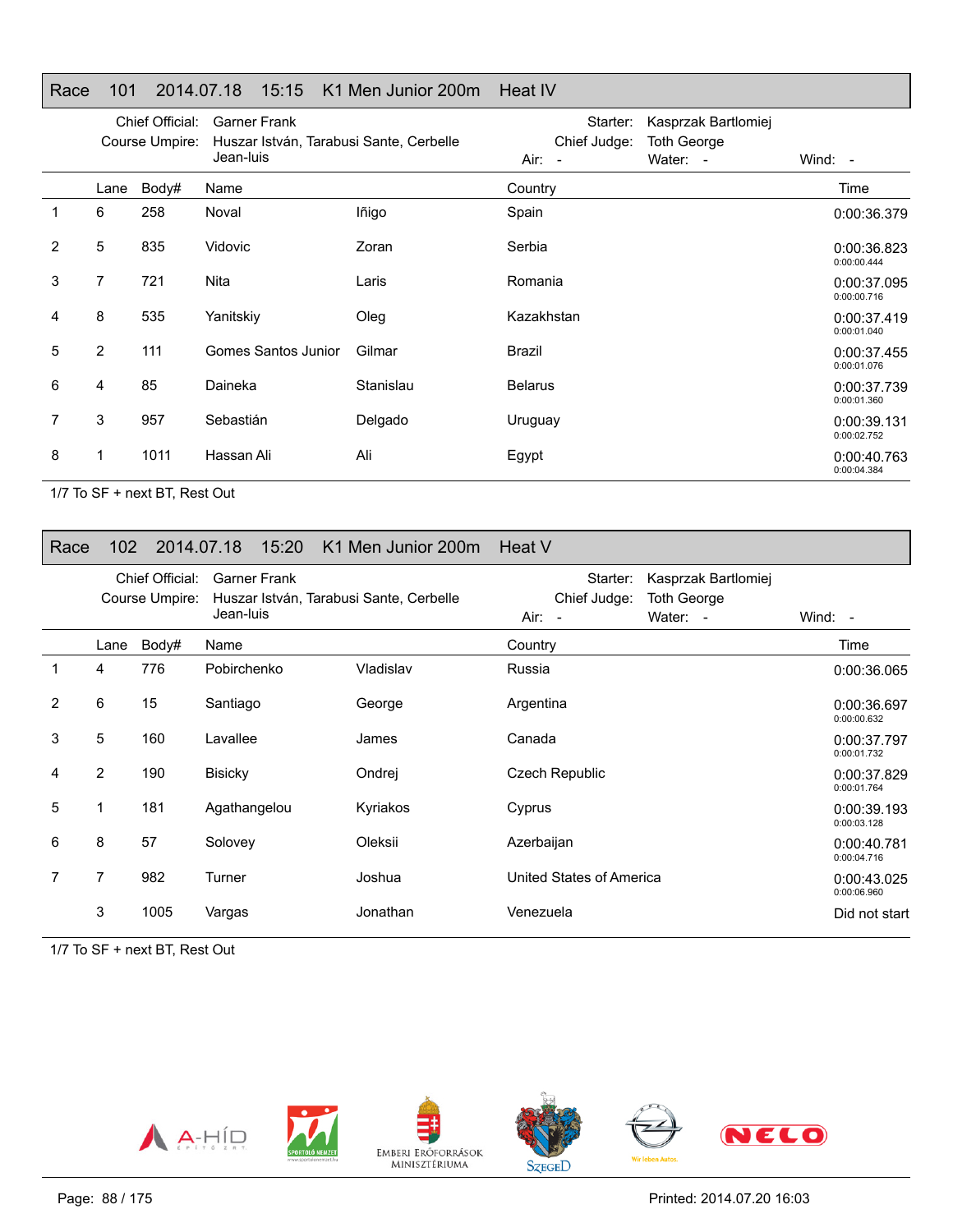## Race 103 2014.07.18 15:25 K1 Women Junior 200m Heat I

|   | Chief Official:<br>Course Umpire: |       | <b>Garner Frank</b><br>Huszar István, Tarabusi Sante, Cerbelle<br>Jean-luis |                 | Starter:<br>Chief Judge: | <b>Walter Humme Hans</b><br><b>Toth George</b> |                            |
|---|-----------------------------------|-------|-----------------------------------------------------------------------------|-----------------|--------------------------|------------------------------------------------|----------------------------|
|   |                                   |       |                                                                             |                 | Air: -                   | Water: -                                       | Wind: -                    |
|   | Lane                              | Body# | Name                                                                        |                 | Country                  |                                                | Time                       |
| 1 | 4                                 | 697   | Croitoru                                                                    | Iulia Elena     | Romania                  |                                                | 0:00:41.792                |
| 2 | 5                                 | 210   | Jørgensen                                                                   | Emma            | <b>Denmark</b>           |                                                | 0:00:43.312<br>0:00:01.520 |
| 3 | 1                                 | 484   | Zonato                                                                      | Francesca       | Italy                    |                                                | 0:00:44.448<br>0:00:02.656 |
| 4 | 7                                 | 22    | Gilliman                                                                    | Caitlin         | Australia                |                                                | 0:00:45.252<br>0:00:03.460 |
| 5 | 9                                 | 509   | Nakamura                                                                    | Yume            | Japan                    |                                                | 0:00:45.908<br>0:00:04.116 |
| 6 | 3                                 | 180   | Pavlou                                                                      | Christiana      | Cyprus                   |                                                | 0:00:47.380<br>0:00:05.588 |
| 7 | 6                                 | 814   | Savic                                                                       | Jelena          | Serbia                   |                                                | 0:00:47.952<br>0:00:06.160 |
| 8 | 8                                 | 449   | Shoibam                                                                     | Sushila Chanu   | India                    |                                                | 0:00:55.328<br>0:00:13.536 |
| 9 | 2                                 | 588   | Cherkaoui                                                                   | <b>Boutaina</b> | Morocco                  |                                                | 0:01:04.416<br>0:00:22.624 |

1/6 To SF + 3 next BT, Rest Out

| Race           | 104            |                                   | 2014.07.18<br>15:30                                                         | K1 Women Junior 200m Heat II |                                    |                                                            |                            |
|----------------|----------------|-----------------------------------|-----------------------------------------------------------------------------|------------------------------|------------------------------------|------------------------------------------------------------|----------------------------|
|                |                | Chief Official:<br>Course Umpire: | <b>Garner Frank</b><br>Huszar István, Tarabusi Sante, Cerbelle<br>Jean-luis |                              | Starter:<br>Chief Judge:<br>Air: - | <b>Walter Humme Hans</b><br><b>Toth George</b><br>Water: - | Wind: $-$                  |
|                | Lane           | Body#                             | Name                                                                        |                              | Country                            |                                                            | Time                       |
| 1              | 5              | 244                               | Ouzande                                                                     | Sara                         | Spain                              |                                                            | 0:00:42.010                |
| $\overline{2}$ | 4              | 401                               | Piller                                                                      | Szabina                      | Hungary                            |                                                            | 0:00:42.230<br>0:00:00.220 |
| 3              | 6              | 76                                | Laptsik                                                                     | Alena                        | <b>Belarus</b>                     |                                                            | 0:00:42.818<br>0:00:00.808 |
| 4              | $\overline{7}$ | 283                               | Delophont                                                                   | Mirena                       | France                             |                                                            | 0:00:44.102<br>0:00:02.092 |
| 5              |                | 589                               | Gulco                                                                       | Natalia                      | Moldova                            |                                                            | 0:00:45.678<br>0:00:03.668 |
| 6              | 9              | 839                               | Widmer                                                                      | Franziska                    | Switzerland                        |                                                            | 0:00:45.878<br>0:00:03.868 |
| 7              | 3              | 102                               | <b>Oliveira Dos Santos</b>                                                  | Larissa                      | <b>Brazil</b>                      |                                                            | 0:00:46.298<br>0:00:04.288 |
| 8              | $\overline{2}$ | 119                               | Karakoleva                                                                  | Kamelia                      | <b>Bulgaria</b>                    |                                                            | 0:00:47.094<br>0:00:05.084 |
| 9              | 8              | 587                               | Lei                                                                         | Chi Kuan                     | Macau China                        |                                                            | 0:01:00.986<br>0:00:18.976 |



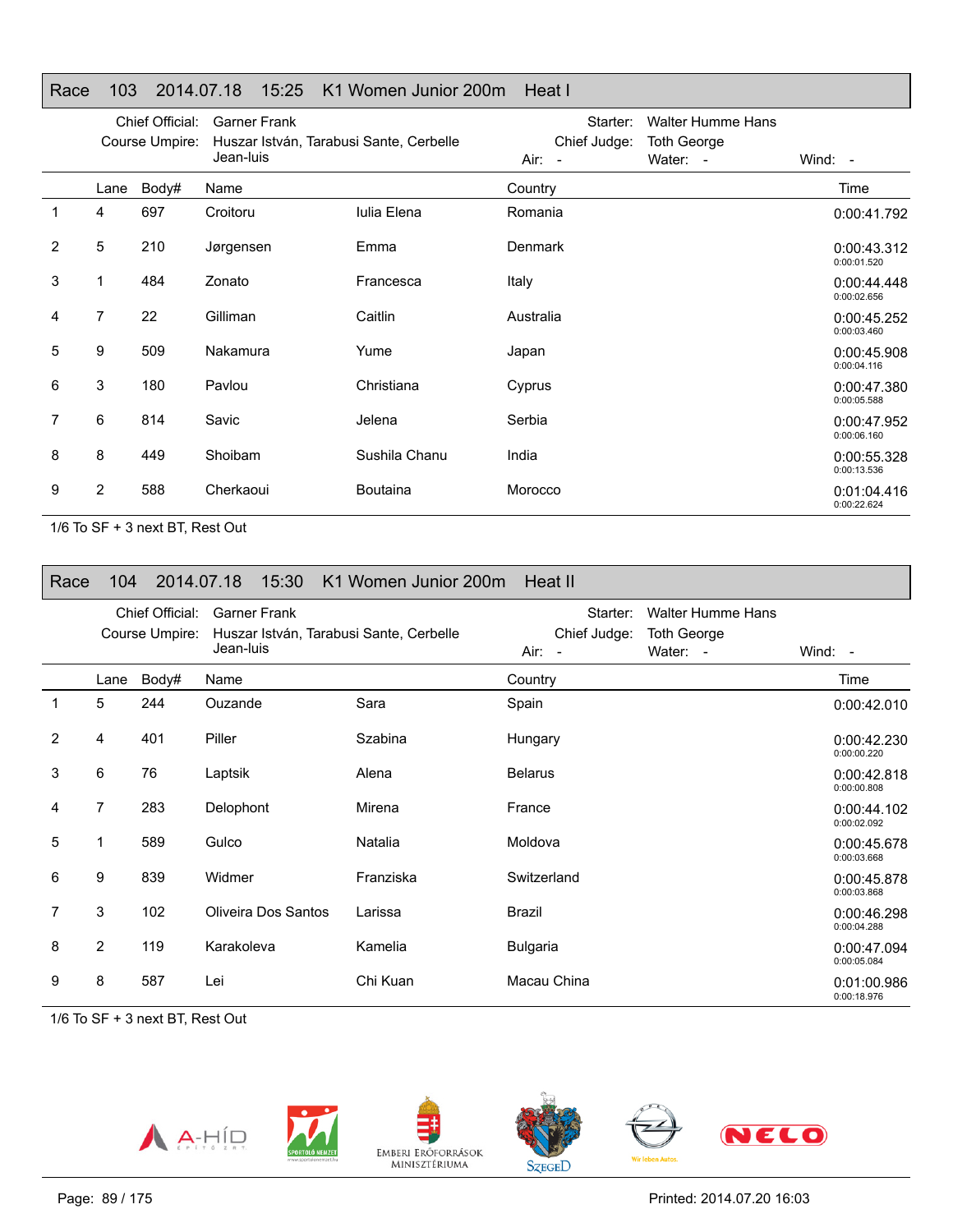## Race 105 2014.07.18 15:35 K1 Women Junior 200m Heat III

|   | Chief Official:<br>Course Umpire: |       | <b>Garner Frank</b><br>Huszar István, Tarabusi Sante, Cerbelle<br>Jean-luis |                | Starter:<br>Chief Judge: |          |                            |
|---|-----------------------------------|-------|-----------------------------------------------------------------------------|----------------|--------------------------|----------|----------------------------|
|   |                                   |       |                                                                             |                | $Air: -$                 | Water: - | Wind: -                    |
|   | Lane                              | Body# | Name                                                                        |                | Country                  |          | Time                       |
| 1 | 4                                 | 659   | Pulawska                                                                    | Anna           | Poland                   |          | 0:00:42.274                |
| 2 | 6                                 | 681   | Aldeias                                                                     | Márcia         | Portugal                 |          | 0:00:43.482<br>0:00:01.208 |
| 3 |                                   | 606   | <b>Briones</b>                                                              | <b>Beatriz</b> | Mexico                   |          | 0:00:44.130<br>0:00:01.856 |
| 4 | 3                                 | 182   | Betlachova                                                                  | Eliska         | Czech Republic           |          | 0:00:44.434<br>0:00:02.160 |
| 5 | 5                                 | 136   | Denman                                                                      | Olivia Brooke  | Canada                   |          | 0:00:44.470<br>0:00:02.196 |
| 6 | 7                                 | 728   | De Beer                                                                     | Kayla Jaid     | South Africa             |          | 0:00:45.278<br>0:00:03.004 |
| 7 | 2                                 | 626   | <b>Brust</b>                                                                | Anouk          | <b>Netherlands</b>       |          | 0:00:45.902<br>0:00:03.628 |
| 8 | 8                                 | 542   | Kondratova                                                                  | Daniela        | Latvia                   |          | 0:00:46.138<br>0:00:03.864 |
| 9 | 9                                 | 952   | Matiaude                                                                    | Noelia         | Uruguay                  |          | 0:00:48.758<br>0:00:06.484 |

1/6 To SF + 3 next BT, Rest Out

| Race           | 106 <sup>°</sup> |                                   |                                                                             | 2014.07.18    15:40    K1 Women Junior 200m    Heat IV |                                                                                                                  |                            |
|----------------|------------------|-----------------------------------|-----------------------------------------------------------------------------|--------------------------------------------------------|------------------------------------------------------------------------------------------------------------------|----------------------------|
|                |                  | Chief Official:<br>Course Umpire: | <b>Garner Frank</b><br>Huszar István, Tarabusi Sante, Cerbelle<br>Jean-luis |                                                        | <b>Walter Humme Hans</b><br>Starter:<br>Chief Judge:<br><b>Toth George</b><br>Water: -<br>Air:<br>$\blacksquare$ | Wind: -                    |
|                | Lane             | Body#                             | Name                                                                        |                                                        | Country                                                                                                          | Time                       |
| 1              | 4                | 751                               | <b>Nikitina</b>                                                             | Inna                                                   | Russia                                                                                                           | 0:00:42.205                |
| $\overline{2}$ | 5                | 527                               | Kaltenberger                                                                | Yekaterina                                             | Kazakhstan                                                                                                       | 0:00:42.661<br>0:00:00.456 |
| 3              | 6                | 926                               | Tanko                                                                       | Diana                                                  | Ukraine                                                                                                          | 0:00:43.617<br>0:00:01.412 |
| 4              | 3                | 326                               | <b>Busch</b>                                                                | Antonia                                                | Germany                                                                                                          | 0:00:44.849<br>0:00:02.644 |
| 5              | 9                | 274                               | Hallila                                                                     | Reetta                                                 | Finland                                                                                                          | 0:00:44.981<br>0:00:02.776 |
| 6              | 7                | 861                               | Johansson                                                                   | Hanna                                                  | Sweden                                                                                                           | 0:00:45.029<br>0:00:02.824 |
| 7              | 8                | 965                               | Morse                                                                       | Alyson                                                 | United States of America                                                                                         | 0:00:45.057<br>0:00:02.852 |
| 8              | 1                | 983                               | Gaiyshinets                                                                 | Ekaterina                                              | Uzbekistan                                                                                                       | 0:00:45.949<br>0:00:03.744 |
| 9              | $\overline{2}$   | 561                               | Cechova                                                                     | Lada                                                   | Lithuania                                                                                                        | 0:00:53.577<br>0:00:11.372 |

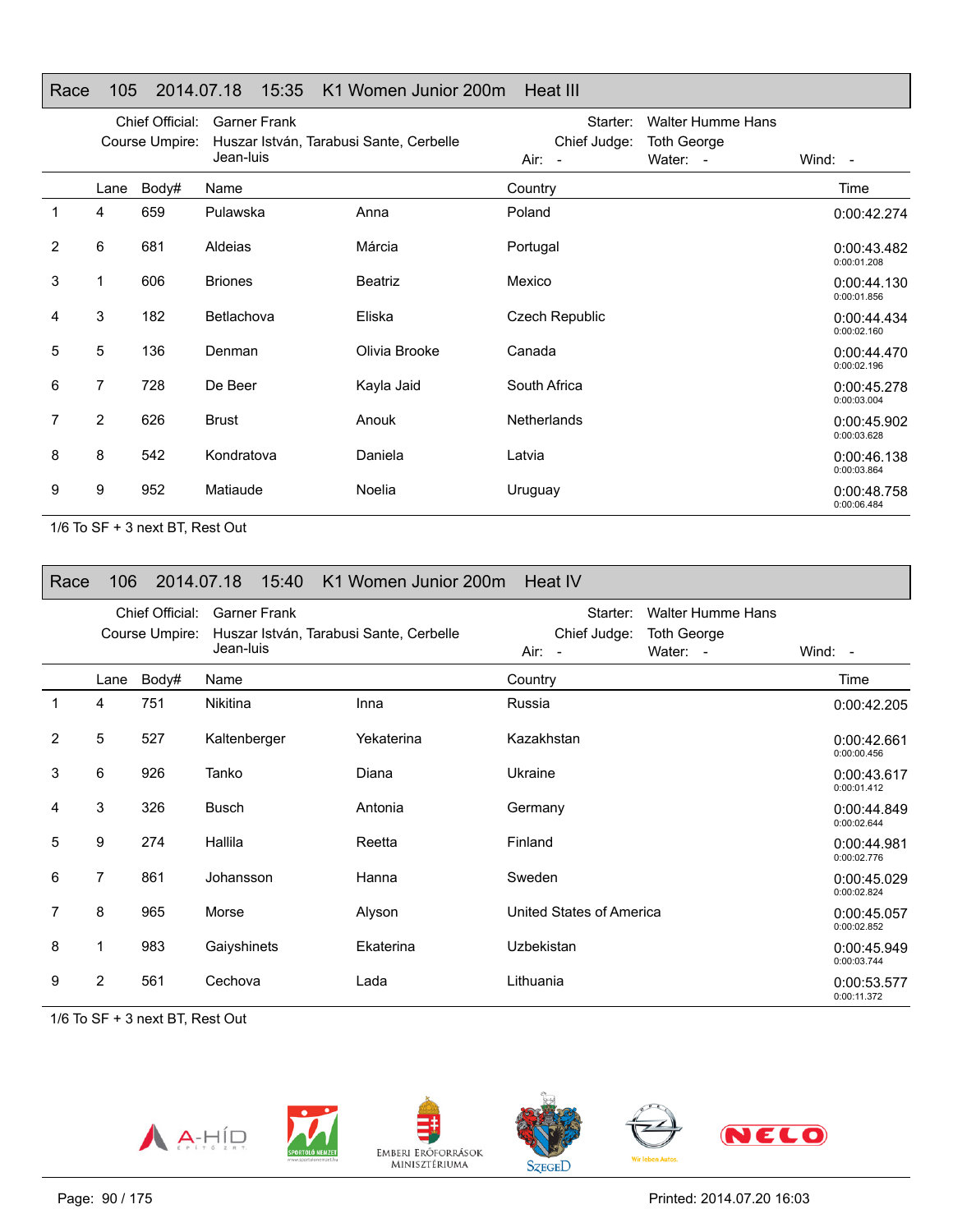## Race 107 2014.07.18 15:45 C1 Men Junior 200m Heat I

|                | Chief Official:<br>Course Umpire: |       | <b>Garner Frank</b><br>Huszar István, Tarabusi Sante, Cerbelle<br>Jean-luis |                | Starter:<br>Chief Judge:<br>Air:<br>$\sim$ | Janza Peter<br><b>Toth George</b><br>Water: - | Wind: $-$                  |
|----------------|-----------------------------------|-------|-----------------------------------------------------------------------------|----------------|--------------------------------------------|-----------------------------------------------|----------------------------|
|                | Lane                              | Body# | Name                                                                        |                | Country                                    |                                               | Time                       |
| 1              | 5                                 | 421   | Hajdu                                                                       | Jonatán Dániel | Hungary                                    |                                               | 0:00:39.638                |
| $\overline{2}$ | 4                                 | 200   | Palma                                                                       | Karel          | <b>Czech Republic</b>                      |                                               | 0:00:41.310<br>0:00:01.672 |
| 3              | $\overline{2}$                    | 56    | Sablin                                                                      | Mykyta         | Azerbaijan                                 |                                               | 0:00:41.730<br>0:00:02.092 |
| 4              | 6                                 | 502   | Sgaravatto                                                                  | Andrea         | Italy                                      |                                               | 0:00:41.882<br>0:00:02.244 |
| 5              | 8                                 | 296   | Leonard                                                                     | Loic           | France                                     |                                               | 0:00:41.958<br>0:00:02.320 |
| 6              | 7                                 | 612   | Camacho                                                                     | Elias          | Mexico                                     |                                               | 0:00:43.654<br>0:00:04.016 |
| 7              | 3                                 | 172   | Pavez                                                                       | Patricio       | Chile                                      |                                               | 0:00:44.678<br>0:00:05.040 |
| 8              |                                   | 956   | Lapaz                                                                       | Michael        | Uruguay                                    |                                               | 0:00:44.710<br>0:00:05.072 |

1/6 To SF + 3 next BT, Rest Out

### Race 108 2014.07.18 15:50 C1 Men Junior 200m Heat II

|                | Chief Official:<br>Course Umpire: |       | <b>Garner Frank</b><br>Huszar István, Tarabusi Sante, Cerbelle<br>Jean-luis |            | Starter:<br>Janza Peter<br>Chief Judge:<br><b>Toth George</b><br>Water: -<br>Air: - |  | Wind: $-$                  |
|----------------|-----------------------------------|-------|-----------------------------------------------------------------------------|------------|-------------------------------------------------------------------------------------|--|----------------------------|
|                | Lane                              | Body# | Name                                                                        |            | Country                                                                             |  | Time                       |
|                | 4                                 | 568   | Korobov                                                                     | Vadim      | Lithuania                                                                           |  | 0:00:40.771                |
| $\overline{2}$ | 7                                 | 113   | Luz De Oliveira                                                             | Dalvan     | Brazil                                                                              |  | 0:00:41.827<br>0:00:01.056 |
| 3              | 6                                 | 263   | Segura                                                                      | Antoni     | Spain                                                                               |  | 0:00:43.007<br>0:00:02.236 |
| 4              | 8                                 | 550   | Kundzins                                                                    | Guntars    | Latvia                                                                              |  | 0:00:43.099<br>0:00:02.328 |
| 5              | 5                                 | 530   | Alshanskiy                                                                  | Anton      | Kazakhstan                                                                          |  | 0:00:43.567<br>0:00:02.796 |
| 6              | 3                                 | 166   | Provost                                                                     | David      | Canada                                                                              |  | 0:00:44.027<br>0:00:03.256 |
|                | $\overline{2}$                    | 887   | Lai                                                                         | Kuan-chieh | Chinese Taipei                                                                      |  | 0:00:44.291<br>0:00:03.520 |
| 8              | 1                                 | 787   | Chong                                                                       | Koi Kiat   | Singapore                                                                           |  | 0:00:45.923<br>0:00:05.152 |

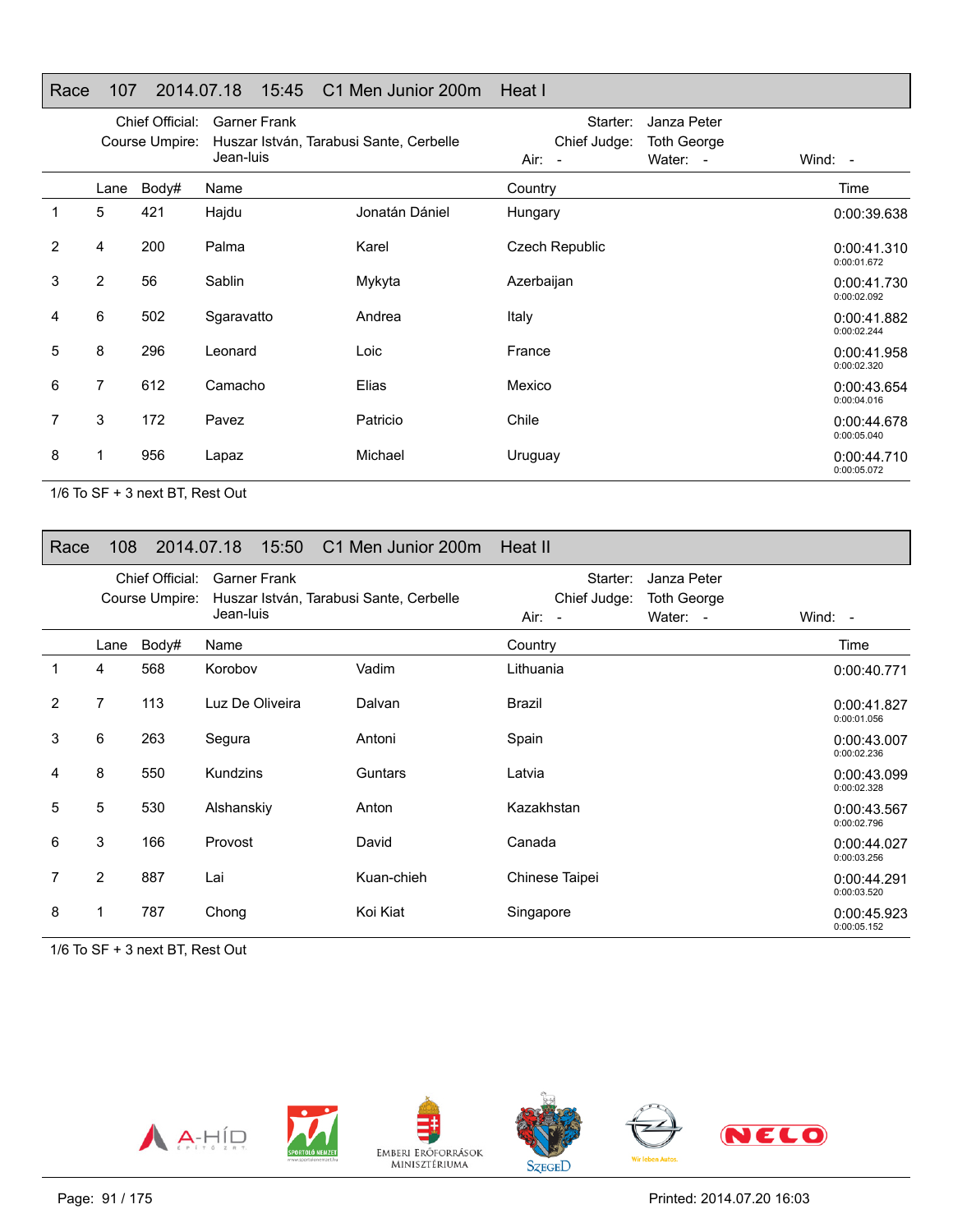#### Race 109 2014.07.18 15:55 C1 Men Junior 200m Heat III

|   | Chief Official:<br>Course Umpire: |       | <b>Garner Frank</b><br>Huszar István, Tarabusi Sante, Cerbelle<br>Jean-luis |             | Starter:<br>Chief Judge:<br>Air: - | Janza Peter<br><b>Toth George</b><br>Water: - | Wind: $-$                  |
|---|-----------------------------------|-------|-----------------------------------------------------------------------------|-------------|------------------------------------|-----------------------------------------------|----------------------------|
|   | Lane                              | Body# | Name                                                                        |             | Country                            |                                               | Time                       |
| 1 | 5                                 | 777   | Pron                                                                        | Artem       | Russia                             |                                               | 0:00:41.288                |
| 2 | 3                                 | 81    | Alekseevich                                                                 | Vadzim      | <b>Belarus</b>                     |                                               | 0:00:42.176<br>0:00:00.888 |
| 3 | 4                                 | 676   | Sliwinski                                                                   | Arsen       | Poland                             |                                               | 0:00:42.412<br>0:00:01.124 |
| 4 | 6                                 | 341   | Doerband                                                                    | <b>Nick</b> | Germany                            |                                               | 0:00:43.112<br>0:00:01.824 |
| 5 | $\overline{2}$                    | 319   | Hayman-joyce                                                                | Joseph      | <b>Great Britain</b>               |                                               | 0:00:43.628<br>0:00:02.340 |
| 6 | 1                                 | 647   | <b>Fuentes</b>                                                              | Ojay        | Philippines                        |                                               | 0:00:45.092<br>0:00:03.804 |
| 7 | 8                                 | 125   | Kodinov                                                                     | Angel       | <b>Bulgaria</b>                    |                                               | 0:00:46.024<br>0:00:04.736 |
| 8 | 7                                 | 270   | Fedorov                                                                     | Dmitry      | Estonia                            |                                               | 0:00:48.036<br>0:00:06.748 |

1/6 To SF + 3 next BT, Rest Out

### Race 110 2014.07.18 16:00 C1 Men Junior 200m Heat IV

|                |                | Chief Official:<br>Course Umpire: | <b>Garner Frank</b><br>Huszar István, Tarabusi Sante, Cerbelle<br>Jean-luis |               | Starter:<br>Janza Peter<br>Chief Judge:<br><b>Toth George</b><br>Water: -<br>Air:<br>$\sim$ | Wind: $-$                  |
|----------------|----------------|-----------------------------------|-----------------------------------------------------------------------------|---------------|---------------------------------------------------------------------------------------------|----------------------------|
|                | Lane           | Body#                             | Name                                                                        |               | Country                                                                                     | Time                       |
|                | 6              | 604                               | Tarnovskyi                                                                  | Serhii        | Moldova                                                                                     | 0:00:40.039                |
| $\overline{2}$ | 3              | 990                               | Guliev                                                                      | Artur         | Uzbekistan                                                                                  | 0:00:40.375<br>0:00:00.336 |
| 3              | 5              | 934                               | Chaban                                                                      | <b>Bohdan</b> | Ukraine                                                                                     | 0:00:42.159<br>0:00:02.120 |
| 4              | 4              | 713                               | Diba                                                                        | Constantin    | Romania                                                                                     | 0:00:42.175<br>0:00:02.136 |
| 5              | $\overline{2}$ | 829                               | Stefanovic                                                                  | Nemanja       | Serbia                                                                                      | 0:00:42.807<br>0:00:02.768 |
| 6              | 8              | 972                               | Field                                                                       | Andrew        | United States of America                                                                    | 0:00:43.283<br>0:00:03.244 |
| 7              | 1              | 882                               | Shahriyor                                                                   | Daminov       | Tajikistan                                                                                  | 0:00:43.623<br>0:00:03.584 |
| 8              | 7              | 524                               | Wata                                                                        | Mikihiro      | Japan                                                                                       | 0:00:43.955<br>0:00:03.916 |

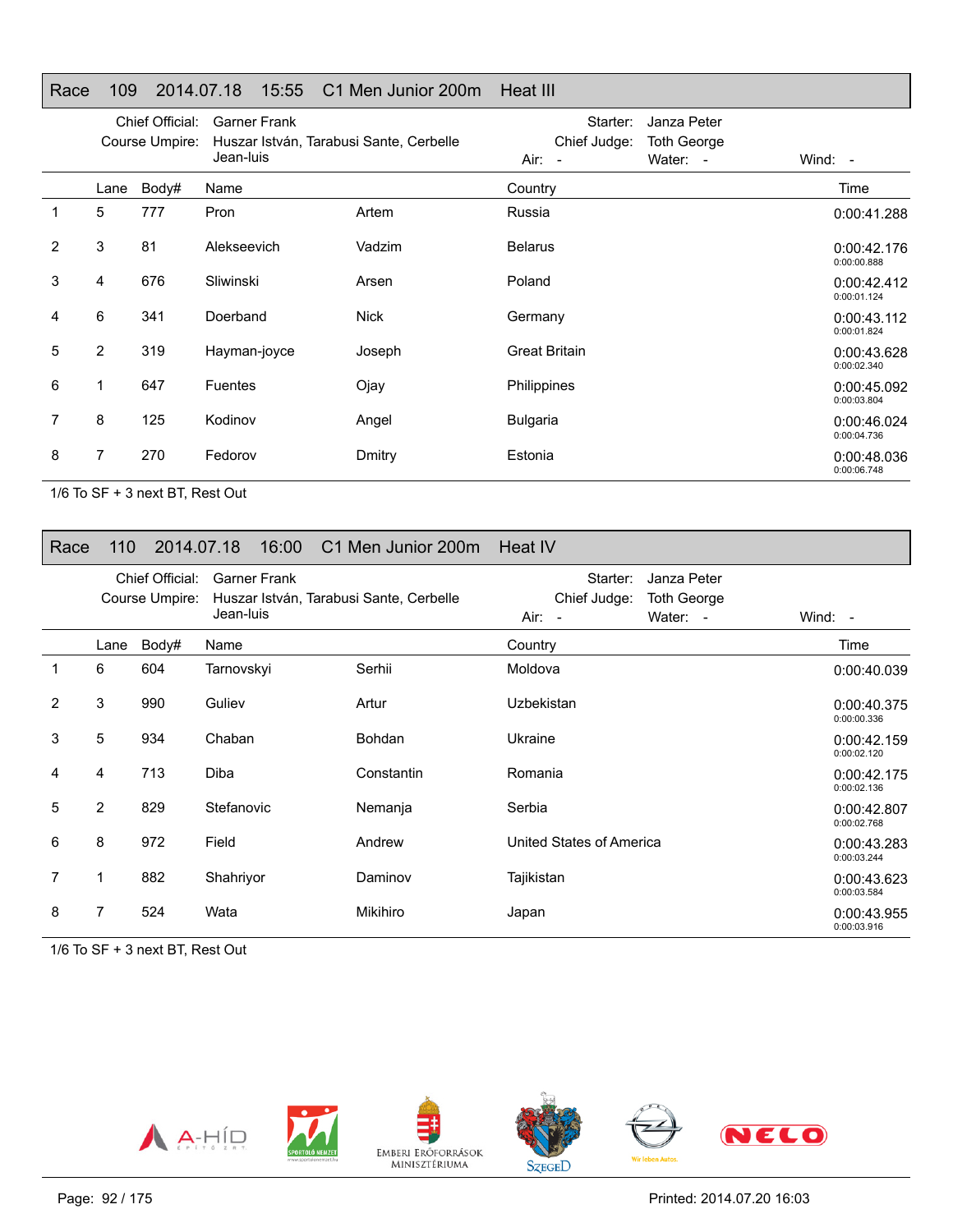## Race 111 2014.07.18 16:05 C1 Women Junior 200m Heat I

|   | Chief Official:<br>Course Umpire: |       | <b>Garner Frank</b><br>Huszar István, Tarabusi Sante, Cerbelle<br>Jean-luis |            | Starter:<br>Chief Judge:<br>$Air: -$     | Kasprzak Bartlomiej<br>Toth George<br>Water: - | Wind: -                    |
|---|-----------------------------------|-------|-----------------------------------------------------------------------------|------------|------------------------------------------|------------------------------------------------|----------------------------|
|   | Lane                              | Body# | Name                                                                        |            | Country                                  |                                                | Time                       |
| 1 | 5                                 | 73    | Kastsiuchenka                                                               | Daryna     | <b>Belarus</b>                           |                                                | 0:00:49.486                |
| 2 | 4                                 | 284   | Dorange                                                                     | Eugénie    | France                                   |                                                | 0:00:52.166<br>0:00:02.680 |
| 3 | 7                                 | 398   | Molnár                                                                      | Rebeka     | Hungary                                  |                                                | 0:00:53.398<br>0:00:03.912 |
| 4 | 6                                 | 611   | Parra                                                                       | Jitzel     | Mexico                                   |                                                | 0:00:53.558<br>0:00:04.072 |
| 5 | $\overline{2}$                    | 689   | Ko                                                                          | Haeng Bok  | Democratic People's Republic of<br>Korea |                                                | 0:00:55.254<br>0:00:05.768 |
| 6 | 8                                 | 476   | D Agostini                                                                  | Giulia     | Italy                                    |                                                | 0:00:55.350<br>0:00:05.864 |
|   | 1                                 | 540   | <b>Kem</b>                                                                  | Kapitolina | Kyrgyz Republic                          |                                                | 0:00:55.654<br>0:00:06.168 |

1st to Final 2/7 to SF, Rest Out

### Race 112 2014.07.18 16:10 C1 Women Junior 200m Heat II

|   | Chief Official:<br>Course Umpire: |       | <b>Garner Frank</b><br>Huszar István, Tarabusi Sante, Cerbelle<br>Jean-luis |              | Starter:<br>Chief Judge:<br>Air: - | Kasprzak Bartlomiej<br><b>Toth George</b><br>Water: - | Wind: $-$                  |
|---|-----------------------------------|-------|-----------------------------------------------------------------------------|--------------|------------------------------------|-------------------------------------------------------|----------------------------|
|   | Lane                              | Body# | Name                                                                        |              | Country                            |                                                       | Time                       |
|   | 5                                 | 227   | Avegno                                                                      | Anggie       | Ecuador                            |                                                       | 0:00:48.828                |
| 2 | 4                                 | 748   | Kovalchuck                                                                  | Eleonora     | Russia                             |                                                       | 0:00:49.864<br>0:00:01.036 |
| 3 | 6                                 | 245   | Paniagua                                                                    | Adriana      | Spain                              |                                                       | 0:00:51.572<br>0:00:02.744 |
| 4 | 3                                 | 649   | <b>Borowska</b>                                                             | Dorota       | Poland                             |                                                       | 0:00:54.512<br>0:00:05.684 |
| 5 | 2                                 | 842   | Mikéciová                                                                   | Hana         | Slovakia                           |                                                       | 0:00:56.580<br>0:00:07.752 |
| 6 | 7                                 | 811   | Mijuskovic                                                                  | Nikolina     | Serbia                             |                                                       | 0:00:56.608<br>0:00:07.780 |
| 7 | 8                                 | 525   | Alshanskaya                                                                 | Anastassiya  | Kazakhstan                         |                                                       | 0:00:57.588<br>0:00:08.760 |
| 8 |                                   | 446   | Mayanglangbam                                                               | Inaocha Devi | India                              |                                                       | 0:00:59.020<br>0:00:10.192 |

1st to Final 2/7 to SF, Rest Out

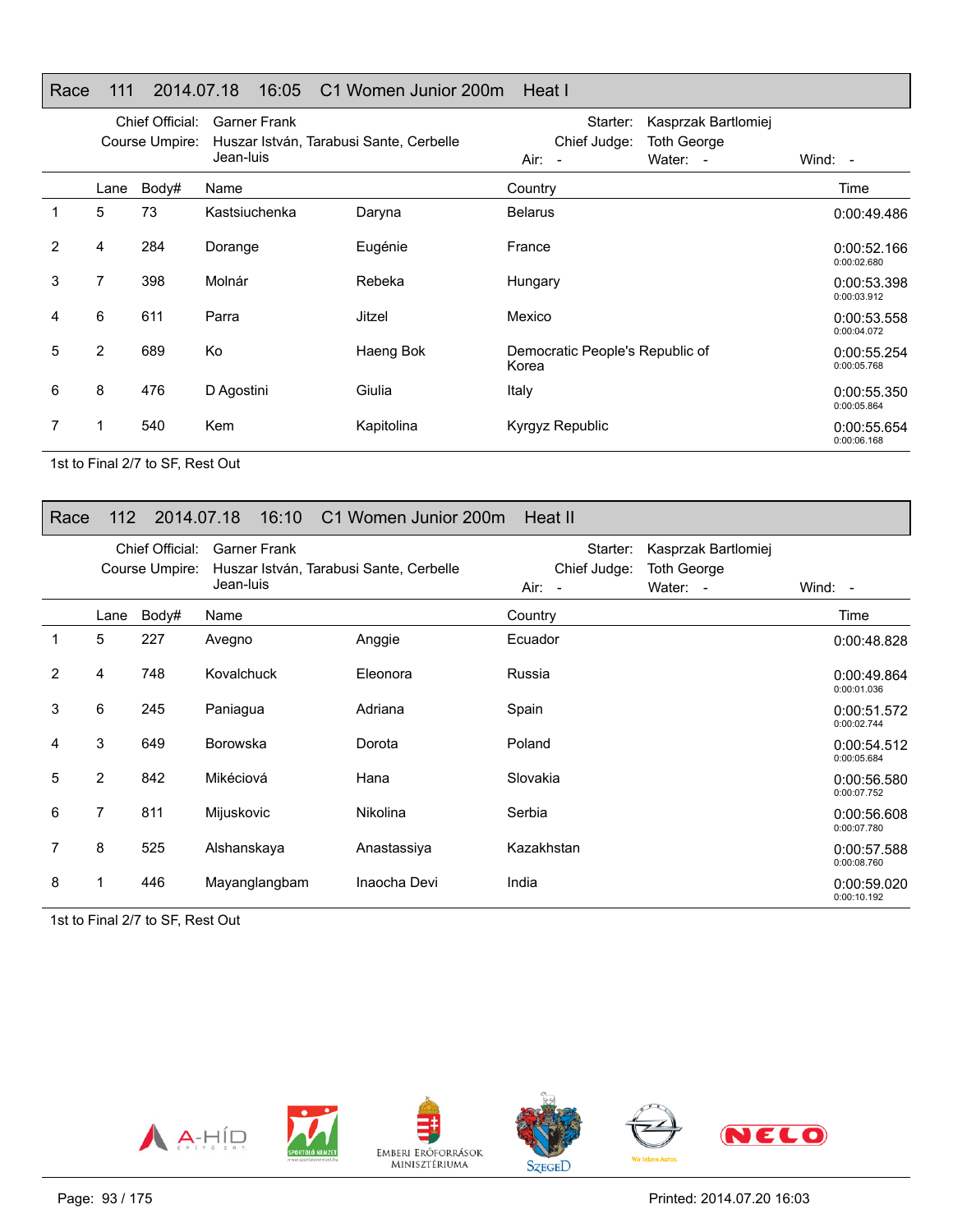## Race 113 2014.07.18 16:15 C1 Women Junior 200m Heat III

|   |                | Chief Official:<br>Course Umpire: | <b>Garner Frank</b><br>Huszar István, Tarabusi Sante, Cerbelle<br>Jean-luis |               | Starter:<br>Chief Judge:<br>$Air: -$ | Kasprzak Bartlomiej<br>Toth George<br>Water: - | Wind: -                    |
|---|----------------|-----------------------------------|-----------------------------------------------------------------------------|---------------|--------------------------------------|------------------------------------------------|----------------------------|
|   | Lane           | Body#                             | Name                                                                        |               | Country                              |                                                | Time                       |
|   | 4              | 147                               | Vincent                                                                     | Katharine     | Canada                               |                                                | 0:00:47.859                |
| 2 | 6              | 985                               | Rakhmatova                                                                  | Dilnoza       | Uzbekistan                           |                                                | 0:00:49.555<br>0:00:01.696 |
| 3 | 5              | 917                               | Luzan                                                                       | Liudmyla      | Ukraine                              |                                                | 0:00:50.671<br>0:00:02.812 |
| 4 | $\overline{2}$ | 336                               | Preller                                                                     | Ophelia       | Germany                              |                                                | 0:00:50.807<br>0:00:02.948 |
| 5 | 8              | 964                               | Keefe Sampson                                                               | Lydia         | United States of America             |                                                | 0:00:51.887<br>0:00:04.028 |
| 6 | 7              | 1000                              | Yanez                                                                       | Maira         | Venezuela                            |                                                | 0:00:58.815<br>0:00:10.956 |
|   | 3              | 586                               | Cheong                                                                      | Sin Yi Louisa | Macau China                          |                                                | 0:01:00.991<br>0:00:13.132 |

1st to Final 2/7 to SF, Rest Out

## Race 114 2014.07.18 16:20 K1 Men U23 200m Heat I

|                | Chief Official:<br>Course Umpire: |       | <b>Garner Frank</b><br>Huszar István, Tarabusi Sante, Cerbelle |              | <b>Walter Humme Hans</b><br>Starter:<br>Chief Judge:<br><b>Toth George</b> |                            |
|----------------|-----------------------------------|-------|----------------------------------------------------------------|--------------|----------------------------------------------------------------------------|----------------------------|
|                |                                   |       | Jean-luis                                                      |              | $Air: -$<br>Water: -                                                       | Wind: $-$                  |
|                | Lane                              | Body# | Name                                                           |              | Country                                                                    | Time                       |
| 1              | 6                                 | 13    | Rezola Voisard                                                 | <b>Ruben</b> | Argentina                                                                  | 0:00:35.286                |
| $\overline{2}$ |                                   | 53    | Javadov                                                        | Mirnazim     | Azerbaijan                                                                 | 0:00:36.102<br>0:00:00.816 |
| 3              | 5                                 | 782   | Tamonov                                                        | Mikhail      | Russia                                                                     | 0:00:36.330<br>0:00:01.044 |
| 4              | $\overline{2}$                    | 278   | Mäntynen                                                       | Janne        | Finland                                                                    | 0:00:37.122<br>0:00:01.836 |
| 5              | 8                                 | 634   | Banhidi                                                        | Jamie        | New Zealand                                                                | 0:00:37.502<br>0:00:02.216 |
| 6              | 4                                 | 1015  | Karahasanovic                                                  | Mirza        | Bosnia and Herzegovina                                                     | 0:00:38.918<br>0:00:03.632 |
| 7              | 7                                 | 694   | Lopez                                                          | Juan P       | Puerto Rico                                                                | 0:00:39.074<br>0:00:03.788 |
| 8              | 9                                 | 889   | Lin                                                            | Ya-she       | Chinese Taipei                                                             | 0:00:39.350<br>0:00:04.064 |
|                | 3                                 | 621   | Djuteski                                                       | Nikola       | Macedonia                                                                  | Did not start              |

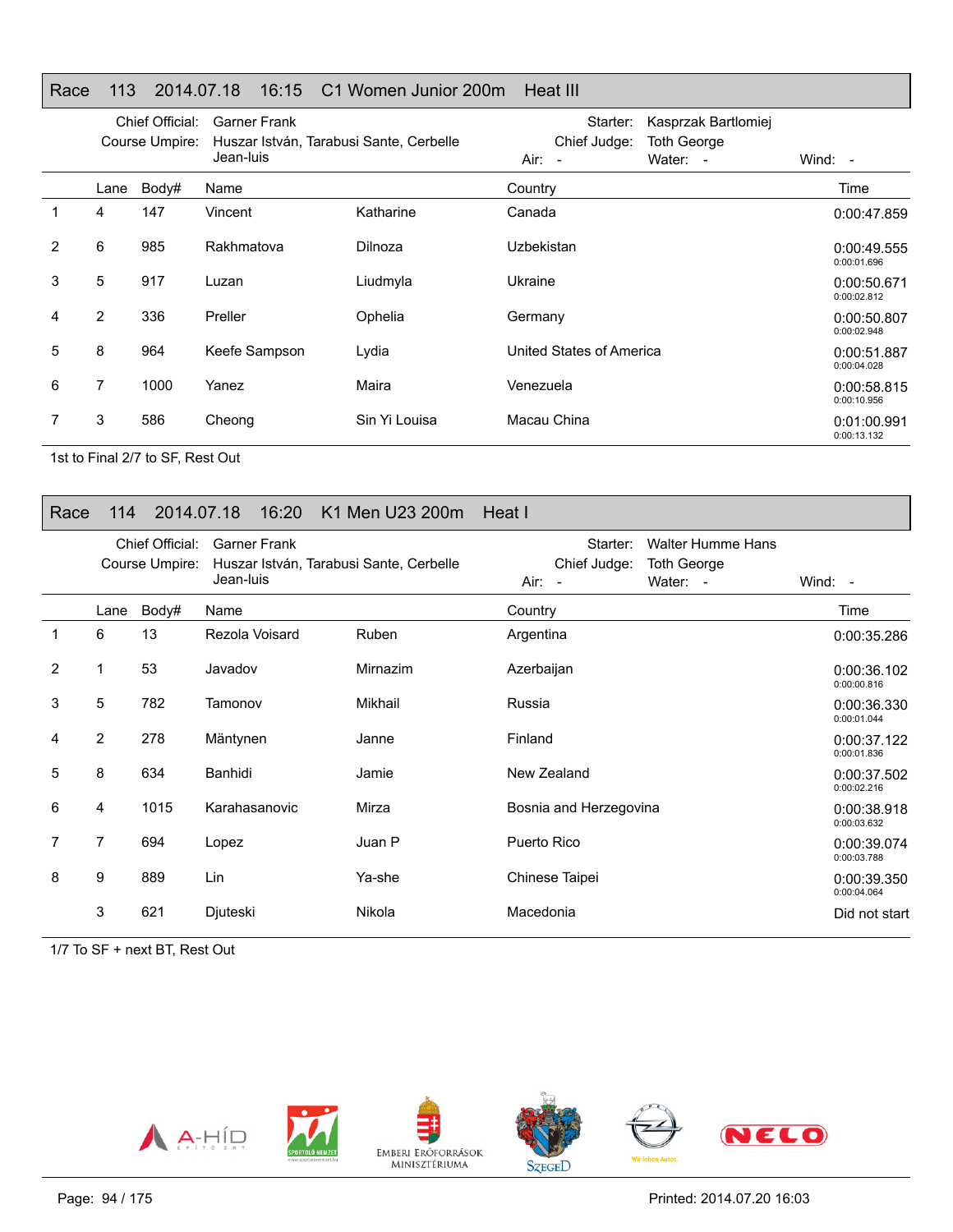## Race 115 2014.07.18 16:25 K1 Men U23 200m Heat II

|   | Chief Official:<br>Course Umpire: |       | <b>Garner Frank</b><br>Huszar István, Tarabusi Sante, Cerbelle<br>Jean-luis |                  | Starter:<br>Chief Judge:<br>Air: - | <b>Walter Humme Hans</b><br><b>Toth George</b><br>Water: - | Wind: $-$                  |
|---|-----------------------------------|-------|-----------------------------------------------------------------------------|------------------|------------------------------------|------------------------------------------------------------|----------------------------|
|   | Lane                              | Body# | Name                                                                        |                  | Country                            |                                                            | Time                       |
| 1 | 5                                 | 417   | Dudás                                                                       | Miklós           | Hungary                            |                                                            | 0:00:34.911                |
| 2 | 4                                 | 295   | Le Moel                                                                     | Franck           | France                             |                                                            | 0:00:35.139<br>0:00:00.228 |
| 3 | 7                                 | 661   | Ambroziak                                                                   | Denis            | Poland                             |                                                            | 0:00:35.215<br>0:00:00.304 |
| 4 | 1                                 | 914   | Yildirim                                                                    | Cagribey         | Turkey                             |                                                            | 0:00:36.283<br>0:00:01.372 |
| 5 | 6                                 | 992   | Irnazarov                                                                   | Ernest           | Uzbekistan                         |                                                            | 0:00:37.015<br>0:00:02.104 |
| 6 | 3                                 | 802   | Franceskin                                                                  | Maks             | Slovenia                           |                                                            | 0:00:37.387<br>0:00:02.476 |
| 7 | 8                                 | 513   | Inoue                                                                       | Akihiro          | Japan                              |                                                            | 0:00:37.935<br>0:00:03.024 |
| 8 | $\overline{2}$                    | 596   | Gori                                                                        | Andrei           | Moldova                            |                                                            | 0:00:38.067<br>0:00:03.156 |
| 9 | 9                                 | 380   | Wong                                                                        | <b>Kwok Ting</b> | Hong Kong                          |                                                            | 0:00:44.191<br>0:00:09.280 |

1/7 To SF + next BT, Rest Out

| Race           | 116                               |       | 16:30<br>2014.07.18              | K1 Men U23 200m                         | Heat III                             |                                                            |                            |
|----------------|-----------------------------------|-------|----------------------------------|-----------------------------------------|--------------------------------------|------------------------------------------------------------|----------------------------|
|                | Chief Official:<br>Course Umpire: |       | <b>Garner Frank</b><br>Jean-luis | Huszar István, Tarabusi Sante, Cerbelle | Starter:<br>Chief Judge:<br>$Air: -$ | <b>Walter Humme Hans</b><br><b>Toth George</b><br>Water: - | Wind: -                    |
|                | Lane                              | Body# | Name                             |                                         | Country                              |                                                            | Time                       |
| 1              |                                   | 347   | Koenig                           | Felix                                   | Germany                              |                                                            | 0:00:34.820                |
| $\overline{2}$ | 5                                 | 123   | Dushev                           | Kristian                                | <b>Bulgaria</b>                      |                                                            | 0:00:35.288<br>0:00:00.468 |
| 3              | 8                                 | 534   | Tokarnitskiy                     | Sergey                                  | Kazakhstan                           |                                                            | 0:00:35.924<br>0:00:01.104 |
| 4              | 6                                 | 735   | Coetzee                          | Chrisjan                                | South Africa                         |                                                            | 0:00:36.028<br>0:00:01.208 |
| 5              | 4                                 | 167   | Scott                            | Alexander John                          | Canada                               |                                                            | 0:00:36.500<br>0:00:01.680 |
| 6              | 9                                 | 32    | Dunn                             | Callum                                  | Australia                            |                                                            | 0:00:36.800<br>0:00:01.980 |
| 7              | $\overline{2}$                    | 544   | Andrisko                         | Vasilijs                                | Latvia                               |                                                            | 0:00:37.120<br>0:00:02.300 |
| 8              | 7                                 | 881   | Borriboonwasin                   | Mr. Kasemsit                            | Thailand                             |                                                            | 0:00:38.024<br>0:00:03.204 |

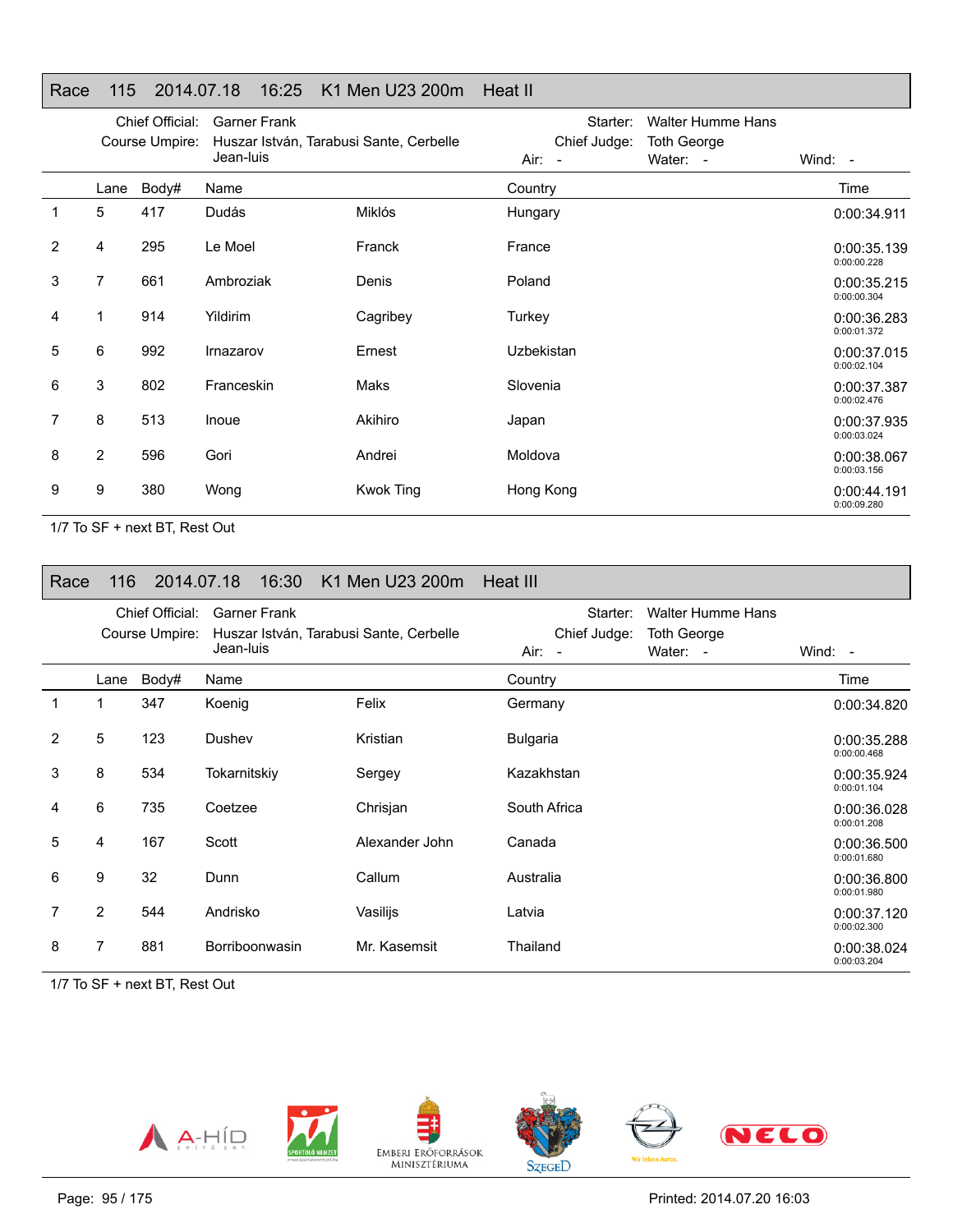## Race 117 2014.07.18 16:35 K1 Men U23 200m Heat IV

|   | Chief Official:<br>Course Umpire: |       | <b>Garner Frank</b><br>Huszar István, Tarabusi Sante, Cerbelle<br>Jean-luis |                | Starter:<br>Chief Judge:<br>Air:<br>$\sim$ | <b>Walter Humme Hans</b><br><b>Toth George</b><br>Water: - | Wind: $-$                  |
|---|-----------------------------------|-------|-----------------------------------------------------------------------------|----------------|--------------------------------------------|------------------------------------------------------------|----------------------------|
|   | Lane                              | Body# | Name                                                                        |                | Country                                    |                                                            | Time                       |
|   | 5                                 | 250   | Garrote                                                                     | Carlos         | Spain                                      |                                                            | 0:00:34.991                |
| 2 | 4                                 | 500   | <b>Rizza</b>                                                                | Manfredi       | Italy                                      |                                                            | 0:00:35.219<br>0:00:00.228 |
| 3 | $\overline{2}$                    | 583   | Viktor                                                                      | Caplinski      | Lithuania                                  |                                                            | 0:00:35.987<br>0:00:00.996 |
| 4 | 8                                 | 98    | Tsarykovich                                                                 | Andrei         | <b>Belarus</b>                             |                                                            | 0:00:36.259<br>0:00:01.268 |
| 5 | 1                                 | 797   | Toh                                                                         | Mervyn Yingjie | Singapore                                  |                                                            | 0:00:36.403<br>0:00:01.412 |
| 6 | 6                                 | 617   | Labrada                                                                     | Osvaldo        | Mexico                                     |                                                            | 0:00:36.831<br>0:00:01.840 |
| 7 | 3                                 | 269   | Alupere                                                                     | Kaarel         | Estonia                                    |                                                            | 0:00:38.123<br>0:00:03.132 |
| 8 | 7                                 | 375   | Vidalis                                                                     | Loukas         | Greece                                     |                                                            | 0:00:38.675<br>0:00:03.684 |
| 9 | 9                                 | 1010  | Emad Abdelsamie                                                             | Karim          | Egypt                                      |                                                            | 0:00:39.171<br>0:00:04.180 |

1/7 To SF + next BT, Rest Out

| Race           | 118  |                                   | 16:40<br>2014.07.18                                                         | K1 Men U23 200m Heat V |                                    |                                                            |                            |
|----------------|------|-----------------------------------|-----------------------------------------------------------------------------|------------------------|------------------------------------|------------------------------------------------------------|----------------------------|
|                |      | Chief Official:<br>Course Umpire: | <b>Garner Frank</b><br>Huszar István, Tarabusi Sante, Cerbelle<br>Jean-luis |                        | Starter:<br>Chief Judge:<br>Air: - | <b>Walter Humme Hans</b><br><b>Toth George</b><br>Water: - | Wind: $-$                  |
|                | Lane | Body#                             | Name                                                                        |                        | Country                            |                                                            | Time                       |
|                | 4    | 849                               | Zaťko                                                                       | Miroslav               | Slovakia                           |                                                            | 0:00:35.017                |
| $\overline{2}$ | 5    | 820                               | Grujic                                                                      | Nebojsa                | Serbia                             |                                                            | 0:00:35.037<br>0:00:00.020 |
| 3              | 6    | 471                               | <b>Brennan</b>                                                              | Tom                    | Ireland                            |                                                            | 0:00:36.237<br>0:00:01.220 |
| 4              | 1    | 110                               | Gomes Nascimento                                                            | Adilson                | Brazil                             |                                                            | 0:00:37.885<br>0:00:02.868 |
| 5              | 3    | 958                               | Sebastián                                                                   | Romero                 | Uruguay                            |                                                            | 0:00:37.985<br>0:00:02.968 |
| 6              | 8    | 231                               | Dicado                                                                      | Jorge                  | Ecuador                            |                                                            | 0:00:39.109<br>0:00:04.092 |
| 7              | 2    | 454                               | S                                                                           | Mohit                  | India                              |                                                            | 0:00:40.957<br>0:00:05.940 |
|                | 7    | 623                               | <b>Brnovic</b>                                                              | Vladan                 | Montenegro                         |                                                            | Did not start              |

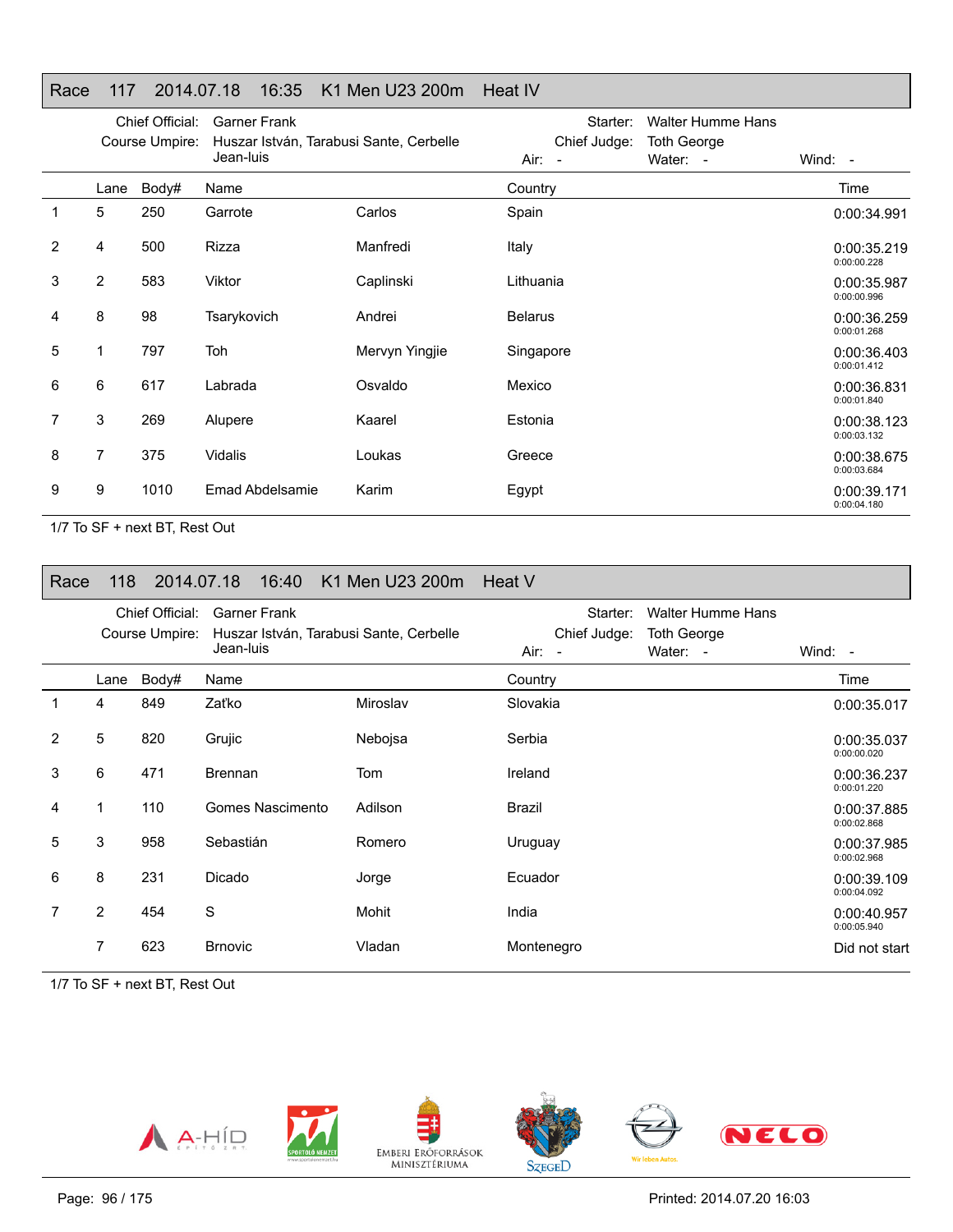#### Race 119 2014.07.18 16:45 K1 Women U23 200m Heat I

|                |                | Chief Official:<br>Course Umpire: | <b>Garner Frank</b><br>Huszar István, Tarabusi Sante, Cerbelle<br>Jean-luis |          | Starter:<br>Chief Judge:<br>$Air: -$ | Janza Peter<br><b>Toth George</b><br>Water: - | Wind: -                    |
|----------------|----------------|-----------------------------------|-----------------------------------------------------------------------------|----------|--------------------------------------|-----------------------------------------------|----------------------------|
|                | Lane           | Body#                             | Name                                                                        |          | Country                              |                                               | Time                       |
| 1              | 4              | 657                               | Lisiecka                                                                    | Martyna  | Poland                               |                                               | 0:00:42.159                |
| $\overline{2}$ | 2              | 925                               | Rymkevych                                                                   | Svitlana | Ukraine                              |                                               | 0:00:42.379<br>0:00:00.220 |
| 3              |                | 238                               | Fernández                                                                   | Tania    | Spain                                |                                               | 0:00:43.175<br>0:00:01.016 |
| 4              | 5              | 142                               | Mcnulty                                                                     | Ailish   | Canada                               |                                               | 0:00:44.335<br>0:00:02.176 |
| 5              | 6              | 630                               | Imrie                                                                       | Kayla    | New Zealand                          |                                               | 0:00:44.943<br>0:00:02.784 |
| 6              | 8              | 836                               | <b>Brüschweiler</b>                                                         | Noemi    | Switzerland                          |                                               | 0:00:46.191<br>0:00:04.032 |
| 7              | $\overline{7}$ | 510                               | Nishiyama                                                                   | Hitomi   | Japan                                |                                               | 0:00:46.419<br>0:00:04.260 |
| 8              | 3              | 896                               | Huggins                                                                     | Keian    | Trinidad and Tobago                  |                                               | 0:00:56.219<br>0:00:14.060 |

1/7 To SF + next BT, Rest Out

### Race 120 2014.07.18 16:50 K1 Women U23 200m Heat II

|                | Chief Official:<br>Course Umpire: |       | <b>Garner Frank</b><br>Huszar István, Tarabusi Sante, Cerbelle<br>Jean-luis |             | Starter:<br>Janza Peter<br>Chief Judge:<br><b>Toth George</b><br>Water: -<br>Air:<br>$\overline{\phantom{a}}$ |  | Wind: -                    |
|----------------|-----------------------------------|-------|-----------------------------------------------------------------------------|-------------|---------------------------------------------------------------------------------------------------------------|--|----------------------------|
|                | Lane                              | Body# | Name                                                                        |             | Country                                                                                                       |  | Time                       |
|                | 5                                 | 684   | Vasconcelos                                                                 | Joana       | Portugal                                                                                                      |  | 0:00:41.024                |
| $\overline{2}$ | 4                                 | 332   | Kowald                                                                      | Anna        | Germany                                                                                                       |  | 0:00:41.992<br>0:00:00.968 |
| 3              | 1                                 | 903   | Seprenyi                                                                    | Sára        | Turkey                                                                                                        |  | 0:00:42.520<br>0:00:01.496 |
| 4              | 2                                 | 627   | Solhaug                                                                     | Marte       | Norway                                                                                                        |  | 0:00:43.568<br>0:00:02.544 |
| 5              | 7                                 | 731   | Van Tonder                                                                  | Esti        | South Africa                                                                                                  |  | 0:00:43.680<br>0:00:02.656 |
| 6              | 8                                 | 46    | Bachmayer                                                                   | Kathrin     | Austria                                                                                                       |  | 0:00:44.776<br>0:00:03.752 |
| 7              | 3                                 | 276   | Salo                                                                        | Jenni       | Finland                                                                                                       |  | 0:00:45.908<br>0:00:04.884 |
| 8              | 6                                 | 692   | Rivera                                                                      | Mariecarmen | Puerto Rico                                                                                                   |  | 0:00:46.840<br>0:00:05.816 |

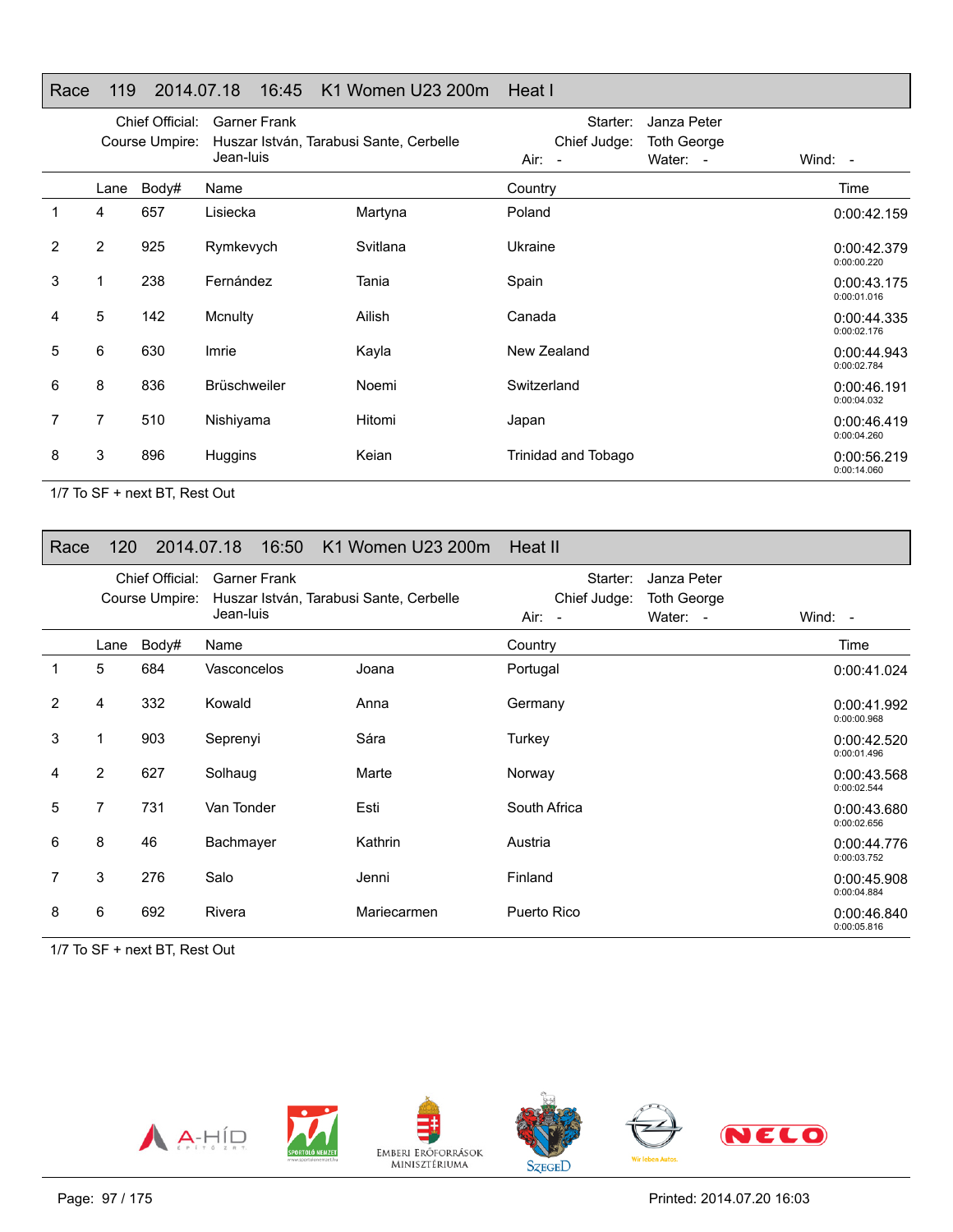#### Race 121 2014.07.18 16:55 K1 Women U23 200m Heat III

|                | Chief Official:<br>Course Umpire: |       | <b>Garner Frank</b><br>Huszar István, Tarabusi Sante, Cerbelle<br>Jean-luis |                   | Starter:<br>Janza Peter<br>Chief Judge:<br><b>Toth George</b><br>Water: -<br>Air: - | Wind: $-$                  |
|----------------|-----------------------------------|-------|-----------------------------------------------------------------------------|-------------------|-------------------------------------------------------------------------------------|----------------------------|
|                | Lane                              | Body# | Name                                                                        |                   | Country                                                                             | Time                       |
|                | 5                                 | 392   | Kárász                                                                      | Anna              | Hungary                                                                             | 0:00:41.132                |
| $\overline{2}$ | 4                                 | 78    | Sakalouskaya                                                                | Iryna             | <b>Belarus</b>                                                                      | 0:00:41.308<br>0:00:00.176 |
| 3              | 3                                 | 563   | Sudeikyte                                                                   | Dovile            | Lithuania                                                                           | 0:00:43.728<br>0:00:02.596 |
| 4              | 8                                 | 785   | Chen                                                                        | Jiexian Stephenie | Singapore                                                                           | 0:00:44.296<br>0:00:03.164 |
| 5              | 6                                 | 962   | <b>Hill</b>                                                                 | Katrina           | United States of America                                                            | 0:00:44.936<br>0:00:03.804 |
| 6              | $\overline{2}$                    | 897   | Ben Ismail                                                                  | Afef              | Tunisia                                                                             | 0:00:45.100<br>0:00:03.968 |
| 7              | 1                                 | 1012  | Hassan Aly                                                                  | Menatlla          | Egypt                                                                               | 0:00:48.784<br>0:00:07.652 |
| 8              | 7                                 | 441   | Chirathara<br>Thankachan                                                    | Justymol          | India                                                                               | 0:00:52.944<br>0:00:11.812 |

1/7 To SF + next BT, Rest Out

#### Race 122 2014.07.18 17:00 K1 Women U23 200m Heat IV

|   |                | Chief Official:<br>Course Umpire: | Garner Frank<br>Huszar István, Tarabusi Sante, Cerbelle<br>Jean-luis |                | Starter:<br>Chief Judge:<br>$Air: -$ | Janza Peter<br><b>Toth George</b><br>Water: - | Wind: $-$                  |
|---|----------------|-----------------------------------|----------------------------------------------------------------------|----------------|--------------------------------------|-----------------------------------------------|----------------------------|
|   | Lane           | Body#                             | Name                                                                 |                | Country                              |                                               | Time                       |
|   | 5              | 863                               | <b>Stensils</b>                                                      | Linnea         | Sweden                               |                                               | 0:00:40.952                |
| 2 | 7              | 459                               | Hakimimoghaddam                                                      | Arezou         | Iran                                 |                                               | 0:00:41.472<br>0:00:00.520 |
| 3 | 4              | 799                               | Osterman                                                             | Anja           | Slovenia                             |                                               | 0:00:41.652<br>0:00:00.700 |
| 4 | 8              | 361                               | Pipitsouli                                                           | Sofia          | Greece                               |                                               | 0:00:41.680<br>0:00:00.728 |
| 5 | 6              | 183                               | Fasnerová                                                            | Michaela       | Czech Republic                       |                                               | 0:00:42.716<br>0:00:01.764 |
| 6 | 3              | 880                               | Suansan                                                              | Miss. Kanokpan | Thailand                             |                                               | 0:00:43.492<br>0:00:02.540 |
|   | $\overline{2}$ | 784                               | Seck                                                                 | Combe          | Senegal                              |                                               | Did not start              |

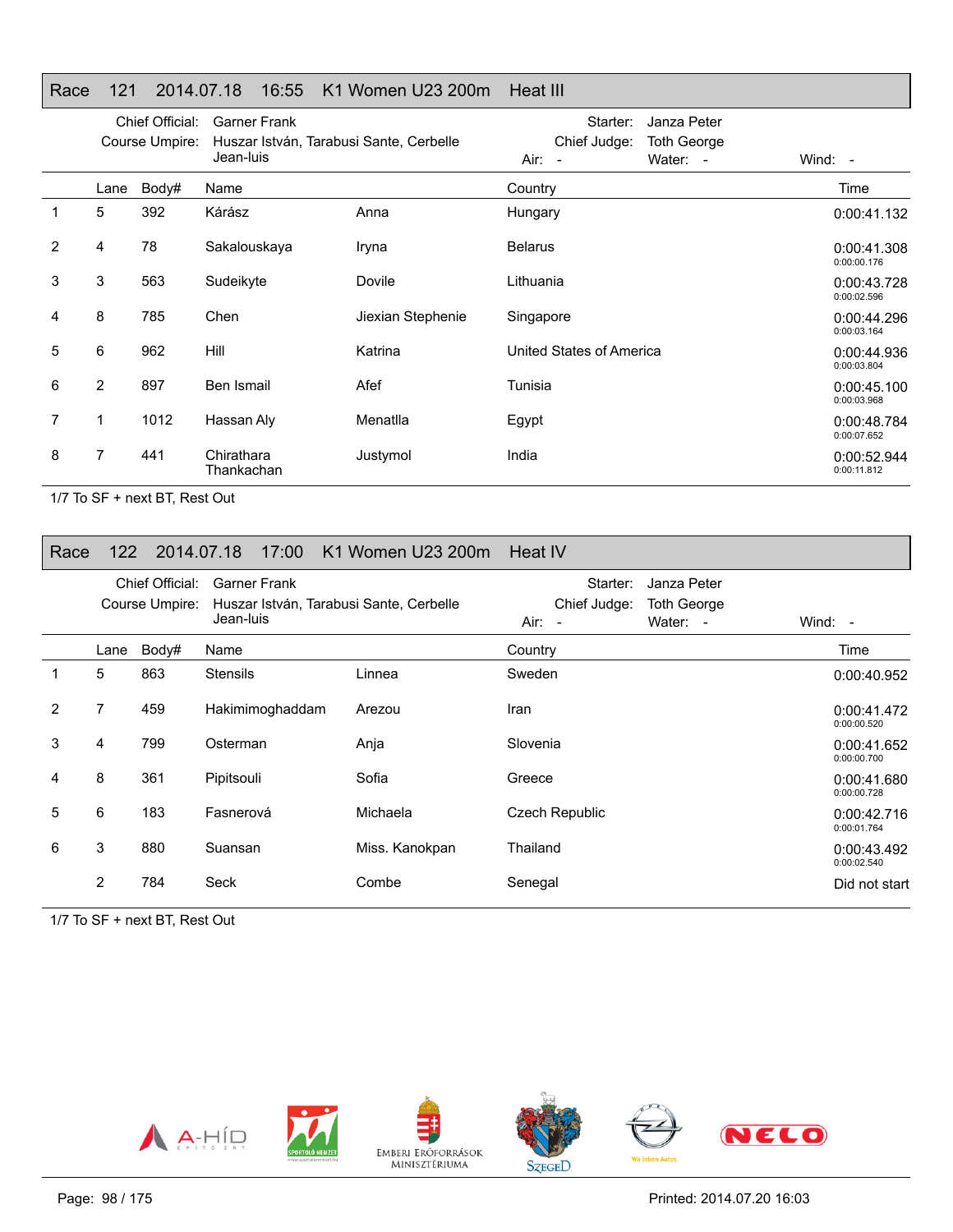## Race 123 2014.07.18 17:05 K1 Women U23 200m Heat V

|   | Chief Official:<br>Garner Frank<br>Huszar István, Tarabusi Sante, Cerbelle<br>Course Umpire:<br>Jean-luis |       |                 |           | Starter:<br>Chief Judge:<br>Air: - | Janza Peter<br>Toth George<br>Water: - | Wind: $-$                  |
|---|-----------------------------------------------------------------------------------------------------------|-------|-----------------|-----------|------------------------------------|----------------------------------------|----------------------------|
|   | Lane                                                                                                      | Body# | Name            |           | Country                            |                                        | Time                       |
|   | 5                                                                                                         | 754   | Podolskaya      | Natalia   | Russia                             |                                        | 0:00:41.293                |
| 2 | 8                                                                                                         | 177   | Ma              | Qing      | China                              |                                        | 0:00:42.173<br>0:00:00.880 |
| 3 | 7                                                                                                         | 304   | Lewis           | Emily     | <b>Great Britain</b>               |                                        | 0:00:42.529<br>0:00:01.236 |
| 4 | 3                                                                                                         | 474   | Capodimonte     | Francesca | Italy                              |                                        | 0:00:42.537<br>0:00:01.244 |
| 5 | 4                                                                                                         | 20    | <b>Burnett</b>  | Alyce     | Australia                          |                                        | 0:00:42.985<br>0:00:01.692 |
| 6 | $\overline{2}$                                                                                            | 101   | De Lima Camargo | Cinara    | Brazil                             |                                        | 0:00:43.309<br>0:00:02.016 |
|   | 6                                                                                                         | 884   | Liu             | Yen-ting  | Chinese Taipei                     |                                        | 0:00:45.981<br>0:00:04.688 |

1/7 To SF + next BT, Rest Out

## Race 124 2014.07.18 17:10 C1 Men U23 200m Heat I

|                |                | Chief Official:<br>Course Umpire: | <b>Garner Frank</b><br>Huszar István, Tarabusi Sante, Cerbelle<br>Jean-luis |            | Starter:<br>Kasprzak Bartlomiej<br>Chief Judge:<br><b>Toth George</b><br>Water: -<br>Air: - | Wind: -                    |
|----------------|----------------|-----------------------------------|-----------------------------------------------------------------------------|------------|---------------------------------------------------------------------------------------------|----------------------------|
|                | Lane           | Body#                             | Name                                                                        |            | Country                                                                                     | Time                       |
| $\mathbf{1}$   | 1              | 325                               | Nadiradze                                                                   | Zaza       | Georgia                                                                                     | 0:00:39.555                |
| $\overline{2}$ | 5              | 769                               | Kraitor                                                                     | Andrey     | Russia                                                                                      | 0:00:39.719<br>0:00:00.164 |
| 3              | 4              | 356                               | Vandrey                                                                     | Jan        | Germany                                                                                     | 0:00:40.679<br>0:00:01.124 |
| 4              | 6              | 504                               | Tacchini                                                                    | Carlo      | Italy                                                                                       | 0:00:40.907<br>0:00:01.352 |
| 5              | 9              | 108                               | Ferreira Dos Santos                                                         | Maico      | Brazil                                                                                      | 0:00:41.207<br>0:00:01.652 |
| 6              | $\overline{2}$ | 523                               | Tome                                                                        | Takanori   | Japan                                                                                       | 0:00:41.847<br>0:00:02.292 |
| 7              | 3              | 171                               | Garcia Alegria                                                              | Michael    | Chile                                                                                       | 0:00:43.427<br>0:00:03.872 |
| 8              | $\overline{7}$ | 973                               | Hefner                                                                      | <b>Ben</b> | United States of America                                                                    | 0:00:43.599<br>0:00:04.044 |
|                | 8              | 886                               | Hung                                                                        | Yu-jen     | Chinese Taipei                                                                              | Did not start              |

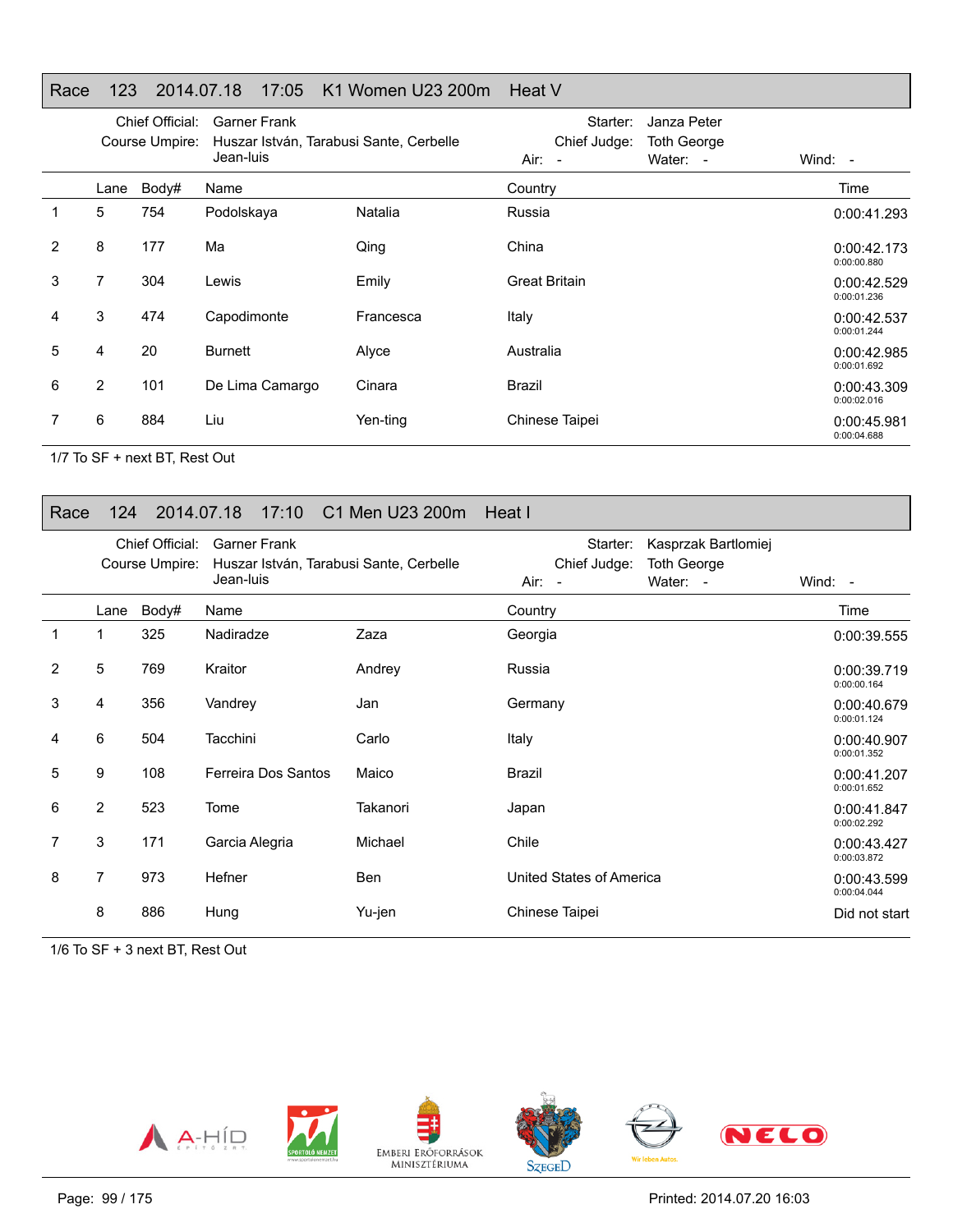## Race 125 2014.07.18 17:15 C1 Men U23 200m Heat II

|              | Chief Official:<br>Course Umpire: |       | <b>Garner Frank</b><br>Huszar István, Tarabusi Sante, Cerbelle<br>Jean-luis |                | Starter:<br>Chief Judge:<br>Air: - | Kasprzak Bartlomiej<br><b>Toth George</b><br>Water: - | Wind: -                    |
|--------------|-----------------------------------|-------|-----------------------------------------------------------------------------|----------------|------------------------------------|-------------------------------------------------------|----------------------------|
|              | Lane                              | Body# | Name                                                                        |                | Country                            |                                                       | Time                       |
| $\mathbf{1}$ | 1                                 | 603   | Tarnovskyi                                                                  | Oleg           | Moldova                            |                                                       | 0:00:39.830                |
| 2            | 5                                 | 163   | <b>Mccoombs</b>                                                             | Jason Stephen  | Canada                             |                                                       | 0:00:40.014<br>0:00:00.184 |
| 3            | 4                                 | 430   | Korisánszky                                                                 | Dávid György   | Hungary                            |                                                       | 0:00:40.698<br>0:00:00.868 |
| 4            | 3                                 | 312   | Calvert                                                                     | Christopher    | <b>Great Britain</b>               |                                                       | 0:00:41.262<br>0:00:01.432 |
| 5            | 2                                 | 826   | Mladezic                                                                    | Strahinja      | Serbia                             |                                                       | 0:00:41.474<br>0:00:01.644 |
| 6            | 6                                 | 546   | <b>Burkovskis</b>                                                           | Mārtiņš        | Latvia                             |                                                       | 0:00:42.602<br>0:00:02.772 |
|              | 7                                 | 232   | Gonzalez Branda                                                             | Vicente Jordan | Ecuador                            |                                                       | 0:00:43.006<br>0:00:03.176 |
| 8            | 8                                 | 372   | Malchasian                                                                  | Souren         | Greece                             |                                                       | 0:00:43.650<br>0:00:03.820 |
| 9            | 9                                 | 452   | Ningthoujam                                                                 | Dhanajit Singh | India                              |                                                       | 0:00:44.618<br>0:00:04.788 |

1/6 To SF + 3 next BT, Rest Out

| Race           | 126            |                                   | 2014.07.18 17:20 C1 Men U23 200m Heat III                                   |                 |                                            |                                                       |                            |
|----------------|----------------|-----------------------------------|-----------------------------------------------------------------------------|-----------------|--------------------------------------------|-------------------------------------------------------|----------------------------|
|                |                | Chief Official:<br>Course Umpire: | <b>Garner Frank</b><br>Huszar István, Tarabusi Sante, Cerbelle<br>Jean-luis |                 | Starter:<br>Chief Judge:<br>Air:<br>$\sim$ | Kasprzak Bartlomiej<br><b>Toth George</b><br>Water: - | Wind: $-$                  |
|                | Lane           | Body#                             | Name                                                                        |                 | Country                                    |                                                       | Time                       |
| 1              | 6              | 191                               | Fuksa                                                                       | Martin          | <b>Czech Republic</b>                      |                                                       | 0:00:39.396                |
| $\overline{2}$ | 4              | 585                               | <b>Zustautas</b>                                                            | <b>Henrikas</b> | Lithuania                                  |                                                       | 0:00:39.476<br>0:00:00.080 |
| 3              | 5              | 264                               | Sieiro                                                                      | Adrián          | Spain                                      |                                                       | 0:00:39.536<br>0:00:00.140 |
| 4              | 3              | 132                               | Velkov                                                                      | Daniel          | <b>Bulgaria</b>                            |                                                       | 0:00:41.384<br>0:00:01.988 |
| 5              | $\overline{2}$ | 297                               | Mancini                                                                     | Théo            | France                                     |                                                       | 0:00:41.532<br>0:00:02.136 |
| 6              | 8              | 704                               | Adi                                                                         | Grozuta         | Romania                                    |                                                       | 0:00:41.564<br>0:00:02.168 |
| 7              | 1              | 271                               | Karlson                                                                     | Joosep          | Estonia                                    |                                                       | 0:00:44.280<br>0:00:04.884 |
| 8              | 9              | 625                               | Lobo                                                                        | Joaquim         | Republica Mozambic                         |                                                       | 0:00:46.008<br>0:00:06.612 |
| 9              | 7              | 955                               | Delio                                                                       | Manuel          | Uruguay                                    |                                                       | 0:00:47.744<br>0:00:08.348 |







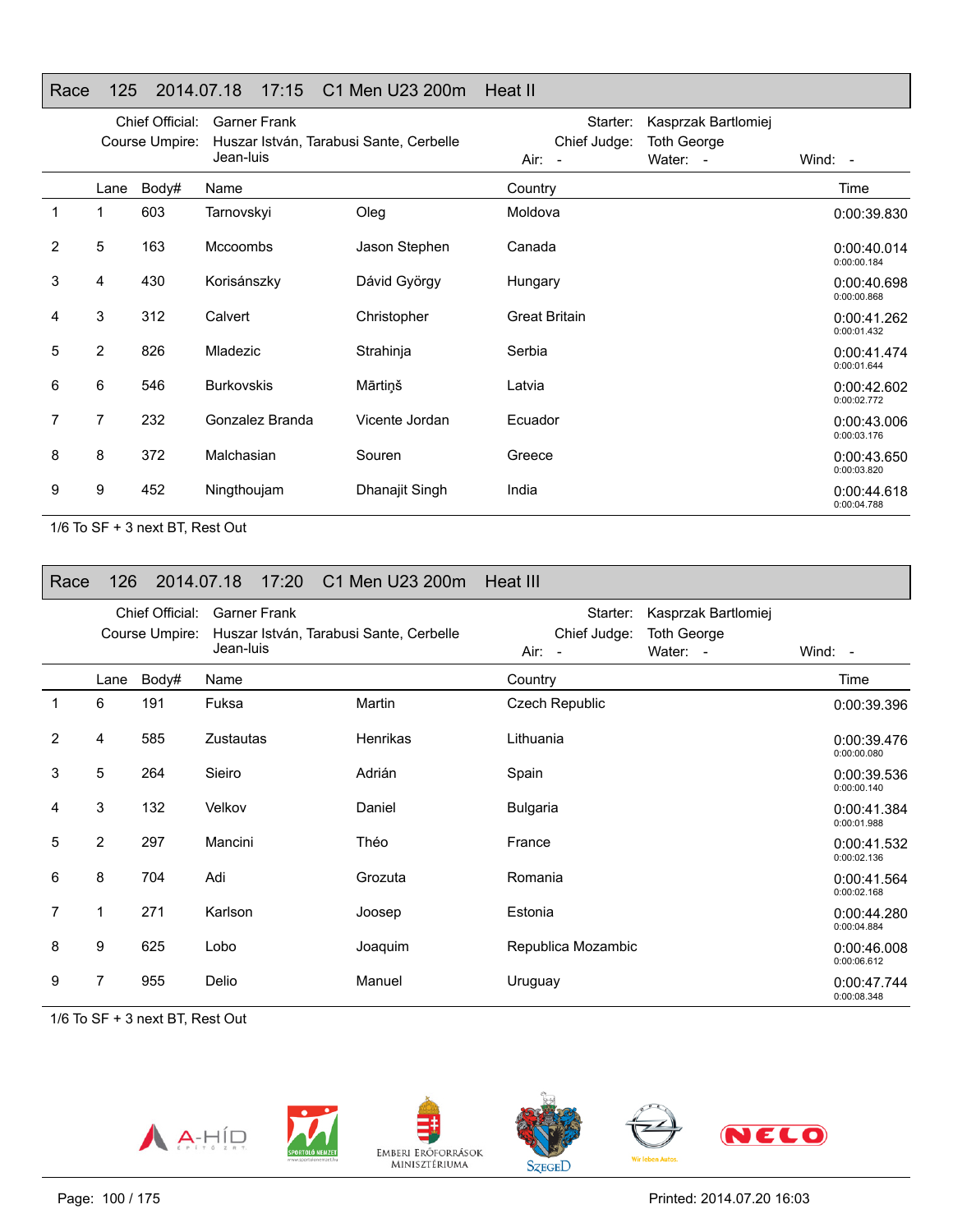## Race 127 2014.07.18 17:25 C1 Men U23 200m Heat IV

|              |                | Chief Official:<br>Course Umpire: | <b>Garner Frank</b><br>Huszar István, Tarabusi Sante, Cerbelle<br>Jean-luis |          | Starter:<br>Chief Judge:<br>Air: - | Kasprzak Bartlomiej<br><b>Toth George</b><br>Water: - | Wind: -                    |
|--------------|----------------|-----------------------------------|-----------------------------------------------------------------------------|----------|------------------------------------|-------------------------------------------------------|----------------------------|
|              | Lane           | Body#                             | Name                                                                        |          | Country                            |                                                       | Time                       |
| $\mathbf{1}$ | $\overline{2}$ | 469                               | Mojalali Moghaddam<br>Foumani                                               | Adel     | Iran                               |                                                       | 0:00:39.725                |
| 2            | 4              | 687                               | Tavares                                                                     | Tiago    | Portugal                           |                                                       | 0:00:40.109<br>0:00:00.384 |
| 3            | 6              | 670                               | Lubniewski                                                                  | Michal   | Poland                             |                                                       | 0:00:40.257<br>0:00:00.532 |
| 4            | 5              | 96                                | Saladukha                                                                   | Hleb     | <b>Belarus</b>                     |                                                       | 0:00:40.273<br>0:00:00.548 |
| 5            | 7              | 932                               | Altukhov                                                                    | Pavlo    | Ukraine                            |                                                       | 0:00:40.737<br>0:00:01.012 |
| 6            | 3              | 537                               | Yemelyanov                                                                  | Sergey   | Kazakhstan                         |                                                       | 0:00:41.285<br>0:00:01.560 |
| 7            | 1              | 55                                | Melnyk                                                                      | Anatolii | Azerbaijan                         |                                                       | 0:00:42.489<br>0:00:02.764 |
| 8            | 8              | 988                               | Azmetov                                                                     | Murodjon | Uzbekistan                         |                                                       | 0:00:43.113<br>0:00:03.388 |
| 9            | 9              | 648                               | Macaranas                                                                   | Hermie   | Philippines                        |                                                       | 0:00:44.021<br>0:00:04.296 |

1/6 To SF + 3 next BT, Rest Out

| Race           | 128            |                                   | 2014.07.18<br>17:30                                                         | C1 Women U23 200m    | Heat I                                     |                                                            |                            |
|----------------|----------------|-----------------------------------|-----------------------------------------------------------------------------|----------------------|--------------------------------------------|------------------------------------------------------------|----------------------------|
|                |                | Chief Official:<br>Course Umpire: | <b>Garner Frank</b><br>Huszar István, Tarabusi Sante, Cerbelle<br>Jean-luis |                      | Starter:<br>Chief Judge:<br>Air:<br>$\sim$ | <b>Walter Humme Hans</b><br><b>Toth George</b><br>Water: - | Wind: $-$                  |
|                | Lane           | Body#                             | Name                                                                        |                      | Country                                    |                                                            | Time                       |
| 1              | 3              | 184                               | Jezova                                                                      | Jana                 | Czech Republic                             |                                                            | 0:00:48.462                |
| 2              | 5              | 143                               | <b>Potts</b>                                                                | <b>Taylor Nicole</b> | Canada                                     |                                                            | 0:00:49.358<br>0:00:00.896 |
| 3              | 1              | 104                               | Santos De Oliveira                                                          | Andrea               | Brazil                                     |                                                            | 0:00:49.574<br>0:00:01.112 |
| 4              | 4              | 75                                | Klimava                                                                     | Volha                | <b>Belarus</b>                             |                                                            | 0:00:49.698<br>0:00:01.236 |
| 5              | 6              | 986                               | Tsoy                                                                        | Yulia                | Uzbekistan                                 |                                                            | 0:00:49.946<br>0:00:01.484 |
| 6              | $\overline{2}$ | 656                               | Kozakiewicz                                                                 | Dorota               | Poland                                     |                                                            | 0:00:50.602<br>0:00:02.140 |
| $\overline{7}$ | 8              | 460                               | Karamjani                                                                   | Fatemeh              | Iran                                       |                                                            | 0:00:51.718<br>0:00:03.256 |
| 8              | 9              | 236                               | Coco                                                                        | Patricia             | Spain                                      |                                                            | 0:00:52.482<br>0:00:04.020 |
| 9              | 7              | 1                                 | <b>Basualdo</b>                                                             | Pamela               | Argentina                                  |                                                            | 0:01:05.094<br>0:00:16.632 |

1/3 Direct to Final 4/7 + next BT to SF, Rest Out

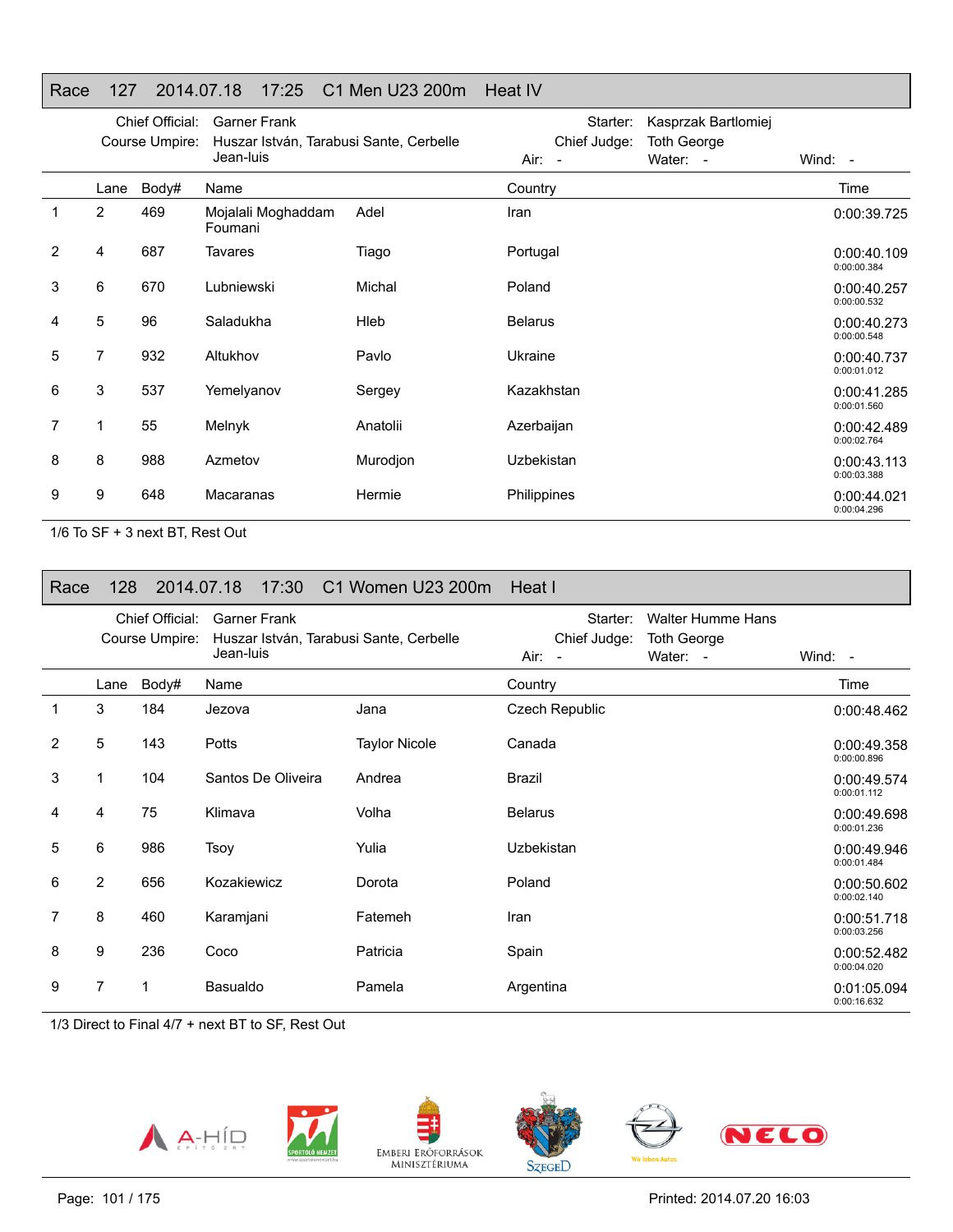## Race 129 2014.07.18 17:35 C1 Women U23 200m Heat II

|   |      | Chief Official:<br>Course Umpire: | <b>Garner Frank</b><br>Huszar István, Tarabusi Sante, Cerbelle<br>Jean-luis |           | Starter:<br>Chief Judge:<br>$Air: -$ | Kasprzak Bartlomiej<br><b>Toth George</b><br>Water: - | Wind: -                    |
|---|------|-----------------------------------|-----------------------------------------------------------------------------|-----------|--------------------------------------|-------------------------------------------------------|----------------------------|
|   | Lane | Body#                             | Name                                                                        |           | Country                              |                                                       | Time                       |
|   | 4    | 394                               | Lakatos                                                                     | Zsanett   | Hungary                              |                                                       | 0:00:47.359                |
| 2 | 5    | 741                               | Andreeva                                                                    | Irina     | Russia                               |                                                       | 0:00:47.883<br>0:00:00.524 |
| 3 | 6    | 229                               | Friend                                                                      | Mia       | Ecuador                              |                                                       | 0:00:49.531<br>0:00:02.172 |
| 4 | 1    | 280                               | Cattelet                                                                    | Anaïs     | France                               |                                                       | 0:00:50.227<br>0:00:02.868 |
| 5 | 8    | 698                               | Dragomirescu                                                                | Alexandra | Romania                              |                                                       | 0:00:50.835<br>0:00:03.476 |
| 6 | 7    | 562                               | Dagyte                                                                      | Ruta      | Lithuania                            |                                                       | 0:00:51.931<br>0:00:04.572 |
|   | 3    | 445                               | Kuriakose                                                                   | Nithya    | India                                |                                                       | 0:00:55.915<br>0:00:08.556 |

1/3 Direct to Final 4/7 + next BT to SF, Rest Out

## Race 130 2014.07.18 17:40 K2 Men Junior 200m Heat I

|   |                | Chief Official:<br>Course Umpire: | <b>Garner Frank</b><br>Huszar István, Tarabusi Sante, Cerbelle<br>Jean-luis |                              | Starter:<br>Chief Judge:<br>Air:<br>$\sim$ | Janza Peter<br><b>Toth George</b><br>Water: - | Wind: -                    |
|---|----------------|-----------------------------------|-----------------------------------------------------------------------------|------------------------------|--------------------------------------------|-----------------------------------------------|----------------------------|
|   | Lane           | Body#                             | Name                                                                        |                              | Country                                    |                                               | Time                       |
|   | 5              | 765<br>761                        | Gusev<br><b>Blintsov</b>                                                    | Oleg<br>Vladislav            | Russia<br>Russia                           |                                               | 0:00:32.521                |
| 2 | 8              | 929<br>930                        | Kuzmin<br>Semykin                                                           | Danivil<br>Ivan              | Ukraine<br>Ukraine                         |                                               | 0:00:33.541<br>0:00:01.020 |
| 3 | 3              | 486<br>503                        | Balbo<br>Spotti                                                             | Alessandro<br>Riccardo Maria | Italy<br>Italy                             |                                               | 0:00:33.741<br>0:00:01.220 |
| 4 | 6              | 150<br>152                        | Beauchesne<br>Clarke                                                        | Maxence<br>Zane Steven Percy | Canada<br>Canada                           |                                               | 0:00:34.193<br>0:00:01.672 |
| 5 | $\overline{2}$ | 873<br>871                        | Olander<br>Melvinger                                                        | John<br>Jesper               | Sweden<br>Sweden                           |                                               | 0:00:34.545<br>0:00:02.024 |
| 6 | 9              | 852<br>855                        | Rebro<br>Szokol                                                             | Eduerd<br>Daniel             | Slovakia<br>Slovakia                       |                                               | 0:00:34.765<br>0:00:02.244 |
| 7 | 4              | 41<br>40                          | Pond<br>Mctigue                                                             | <b>Nicholas</b><br>Samual    | Australia<br>Australia                     |                                               | 0:00:34.829<br>0:00:02.308 |
| 8 | 7              | 598<br>595                        | Nasco<br>Garaz                                                              | Leonid<br>Constantin         | Moldova<br>Moldova                         |                                               | 0:00:37.573<br>0:00:05.052 |
| 9 | 1              | 893<br>894                        | Wang<br>Weng                                                                | Tse-yu<br>Chieh-sen          | Chinese Taipei<br>Chinese Taipei           |                                               | 0:00:39.185<br>0:00:06.664 |

1/6 To SF + 3 next BT, Rest Out











Printed: 2014.07.20 16:03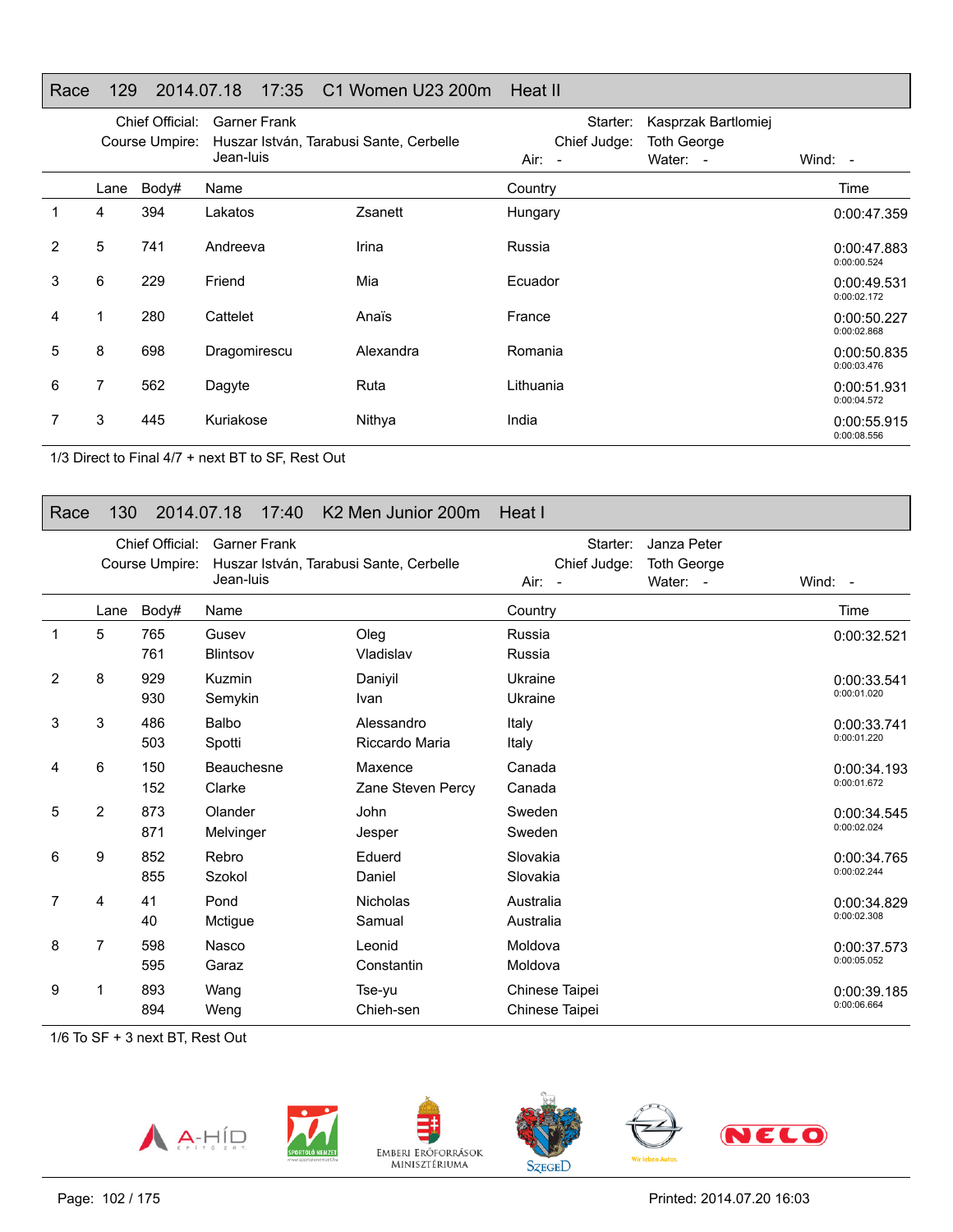## Race 131 2014.07.18 17:45 K2 Men Junior 200m Heat II

|   |      | Chief Official:<br>Course Umpire: | <b>Garner Frank</b><br>Huszar István, Tarabusi Sante, Cerbelle<br>Jean-luis |                                 | Starter:<br>Chief Judge:<br>Air:<br>$\sim$ | Janza Peter<br><b>Toth George</b><br>Water: - | Wind: -                    |
|---|------|-----------------------------------|-----------------------------------------------------------------------------|---------------------------------|--------------------------------------------|-----------------------------------------------|----------------------------|
|   | Lane | Body#                             | Name                                                                        |                                 | Country                                    |                                               | Time                       |
|   | 5    | 409<br>412                        | Balaska<br><b>Birkás</b>                                                    | Márk<br><b>Balázs</b>           | Hungary<br>Hungary                         |                                               | 0:00:32.792                |
| 2 | 2    | 577<br>570                        | Puzonas<br><b>Macevicius</b>                                                | Rokas<br>Gytis                  | Lithuania<br>Lithuania                     |                                               | 0:00:33.644<br>0:00:00.852 |
| 3 | 6    | 739<br>738                        | Rodrigues<br>Leroux                                                         | David<br>Bryan                  | South Africa<br>South Africa               |                                               | 0:00:34.844<br>0:00:02.052 |
| 4 | 4    | 16<br>15                          | Silva<br>Santiago                                                           | Agustin<br>George               | Argentina<br>Argentina                     |                                               | 0:00:35.328<br>0:00:02.536 |
| 5 | 3    | 618<br>616                        | Peña<br>Figueroa                                                            | Omar<br>Mauricio                | Mexico<br>Mexico                           |                                               | 0:00:35.348<br>0:00:02.556 |
| 6 | 7    | 374<br>367                        | Tsimpariotis<br>Chatzopoulos                                                | Emmanouil<br>Stylianos          | Greece<br>Greece                           |                                               | 0:00:35.564<br>0:00:02.772 |
| 7 | 9    | 60<br>66                          | <b>Broekx</b><br>Vandekerkhove                                              | Neel<br>Martijn                 | Belgium<br>Belgium                         |                                               | 0:00:35.708<br>0:00:02.916 |
| 8 | 1    | 794<br>786                        | Seah<br>Cheng                                                               | David Yujie<br>Reuven Ryui Wern | Singapore<br>Singapore                     |                                               | 0:00:37.800<br>0:00:05.008 |
|   | 8    | 622<br>621                        | Pendovski<br>Djuteski                                                       | Jovan<br>Nikola                 | Macedonia<br>Macedonia                     |                                               | Did not start              |

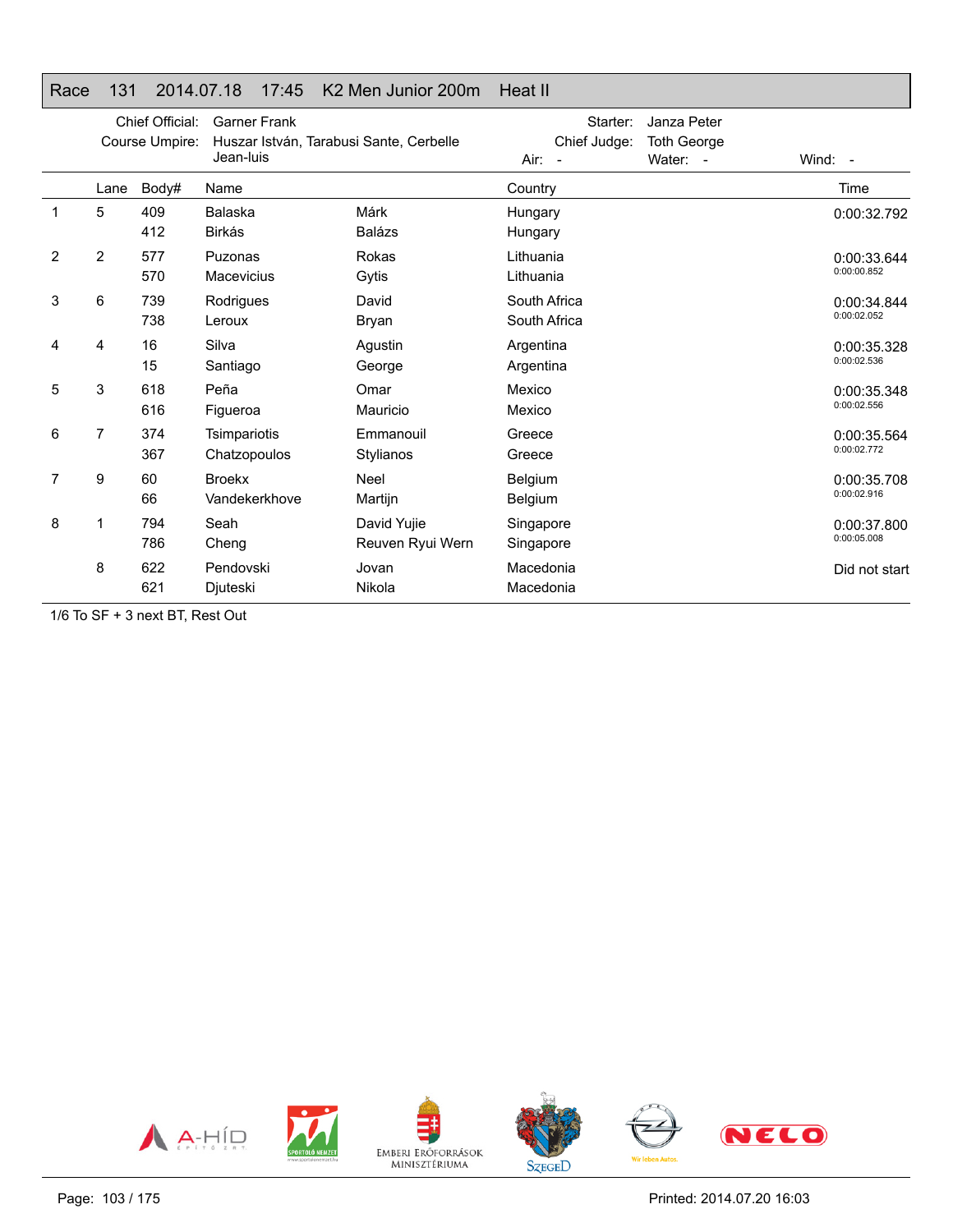## Race 132 2014.07.18 17:50 K2 Men Junior 200m Heat III

|                |      | Chief Official:<br>Course Umpire: | <b>Garner Frank</b><br>Huszar István, Tarabusi Sante, Cerbelle<br>Jean-luis |                            | Starter:<br>Janza Peter<br>Chief Judge:<br><b>Toth George</b><br>Water: -<br>Air:<br>$\sim$ | Wind: -                    |
|----------------|------|-----------------------------------|-----------------------------------------------------------------------------|----------------------------|---------------------------------------------------------------------------------------------|----------------------------|
|                | Lane | Body#                             | Name                                                                        |                            | Country                                                                                     | Time                       |
| 1              | 8    | 92<br>97                          | Misiuchenka<br>Salanenka                                                    | Aliaksei<br>Yauheni        | <b>Belarus</b><br><b>Belarus</b>                                                            | 0:00:33.552                |
| $\overline{2}$ | 5    | 339<br>343                        | Decker<br>Gerber                                                            | Lukas<br>Jonathan          | Germany<br>Germany                                                                          | 0:00:34.004<br>0:00:00.452 |
| 3              | 7    | 825<br>830                        | Milinkovic<br>Stefanovic                                                    | Bojan<br>Strahinja         | Serbia<br>Serbia                                                                            | 0:00:34.804<br>0:00:01.252 |
| 4              | 2    | 301<br>290                        | Taubner<br>Choussy                                                          | Arthur<br>Adrien           | France<br>France                                                                            | 0:00:34.876<br>0:00:01.324 |
| 5              | 4    | 680<br>668                        | Wyczolkowski<br>Kolaszewski                                                 | Jakub<br>Cezary            | Poland<br>Poland                                                                            | 0:00:35.076<br>0:00:01.524 |
| 6              | 3    | 516<br>515                        | Misawa<br>Matsuda                                                           | Ryota<br>Ren               | Japan<br>Japan                                                                              | 0:00:35.096<br>0:00:01.544 |
| 7              | 6    | 970<br>971                        | Cross-whiter<br>Errez                                                       | <b>Miles</b><br>Nathaniel  | United States of America<br>United States of America                                        | 0:00:35.668<br>0:00:02.116 |
| 8              | 9    | 450<br>455                        | <b>Batham</b><br>Shokeen                                                    | Virendra<br>Sumit          | India<br>India                                                                              | 0:00:40.964<br>0:00:07.412 |
| 9              | 1    | 381<br>382                        | Yin<br>Wong                                                                 | Chu Kun<br><b>Tak Yuen</b> | Hong Kong<br>Hong Kong                                                                      | 0:00:42.132<br>0:00:08.580 |

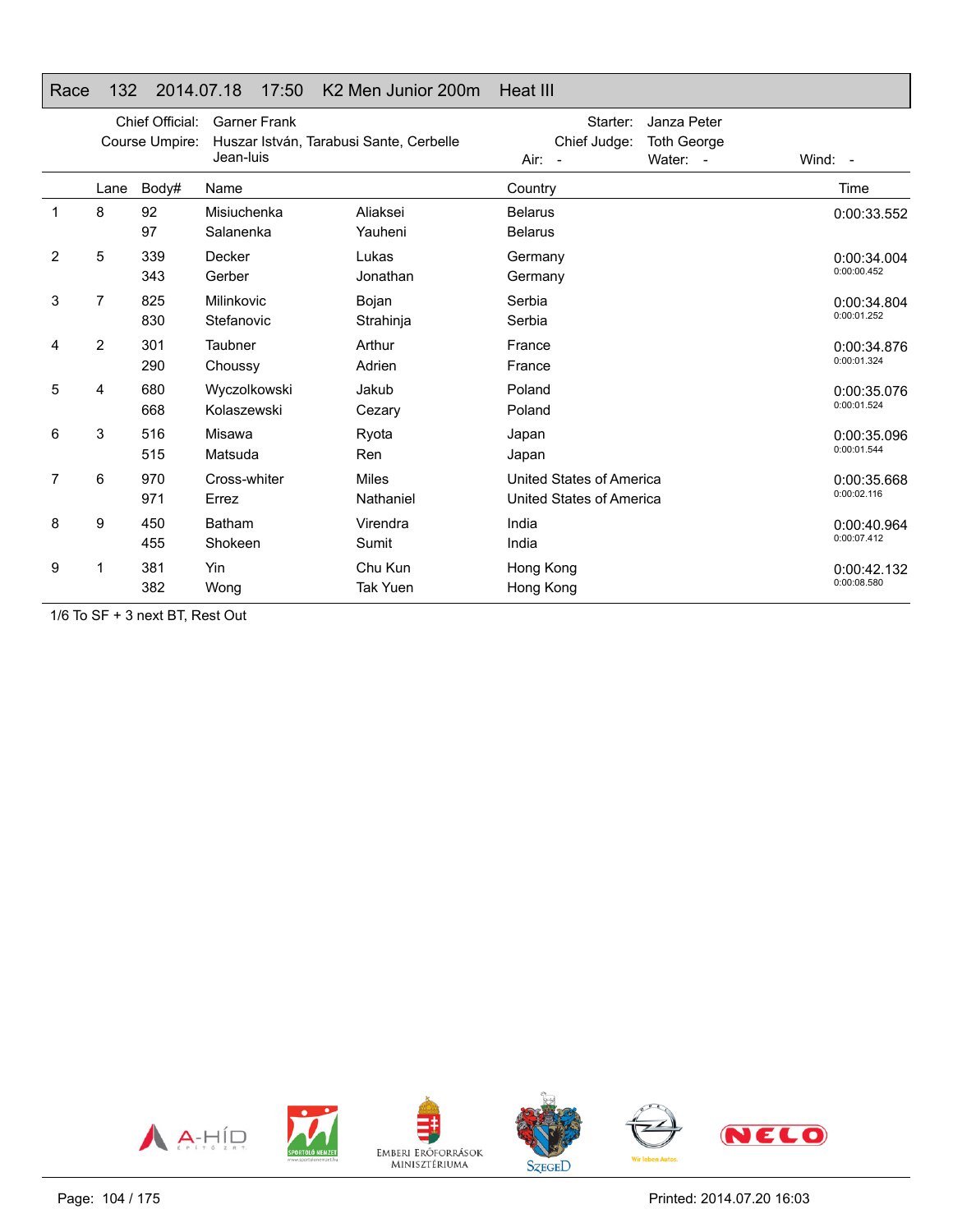## Race 133 2014.07.18 17:55 K2 Men Junior 200m Heat IV

|                |                | Chief Official:<br>Course Umpire: | <b>Garner Frank</b><br>Jean-luis | Huszar István, Tarabusi Sante, Cerbelle | Starter:<br>Janza Peter<br>Chief Judge:<br><b>Toth George</b><br>Water: -<br>Air:<br>$\overline{\phantom{a}}$ | Wind: -                    |
|----------------|----------------|-----------------------------------|----------------------------------|-----------------------------------------|---------------------------------------------------------------------------------------------------------------|----------------------------|
|                | Lane           | Body#                             | Name                             |                                         | Country                                                                                                       | Time                       |
|                | 4              | 251<br>258                        | Gómez<br>Noval                   | José Luis<br>lñigo                      | Spain<br>Spain                                                                                                | 0:00:33.287                |
| $\overline{2}$ | 5              | 710<br>717                        | Ciocan<br>Lulciuc                | Aurelian<br>Cosmin                      | Romania<br>Romania                                                                                            | 0:00:33.787<br>0:00:00.500 |
| 3              | 1              | 545<br>547                        | <b>Brunevics</b><br><b>Cirss</b> | Hedijs<br>Davis                         | Latvia<br>Latvia                                                                                              | 0:00:34.039<br>0:00:00.752 |
| 4              | 6              | 313<br>310                        | Childerstone<br><b>Bird</b>      | John<br>William                         | <b>Great Britain</b><br><b>Great Britain</b>                                                                  | 0:00:34.519<br>0:00:01.232 |
| 5              | $\overline{2}$ | 133<br>130                        | Yordanov<br>Tsonev               | Emil<br>Hristiyan                       | <b>Bulgaria</b><br><b>Bulgaria</b>                                                                            | 0:00:34.863<br>0:00:01.576 |
| 6              | 7              | 953<br>957                        | Cabrera<br>Sebastián             | Julian<br>Delgado                       | Uruguay<br>Uruguay                                                                                            | 0:00:35.215<br>0:00:01.928 |
| 7              | 8              | 1013<br>1016                      | Besirovic<br>Selimovic           | Muhamed<br>Malik                        | Bosnia and Herzegovina<br>Bosnia and Herzegovina                                                              | 0:00:38.103<br>0:00:04.816 |
|                | 3              | 1001<br>1003                      | Canache<br>Montova               | Johan<br>Juan                           | Venezuela<br>Venezuela                                                                                        | Did not start              |

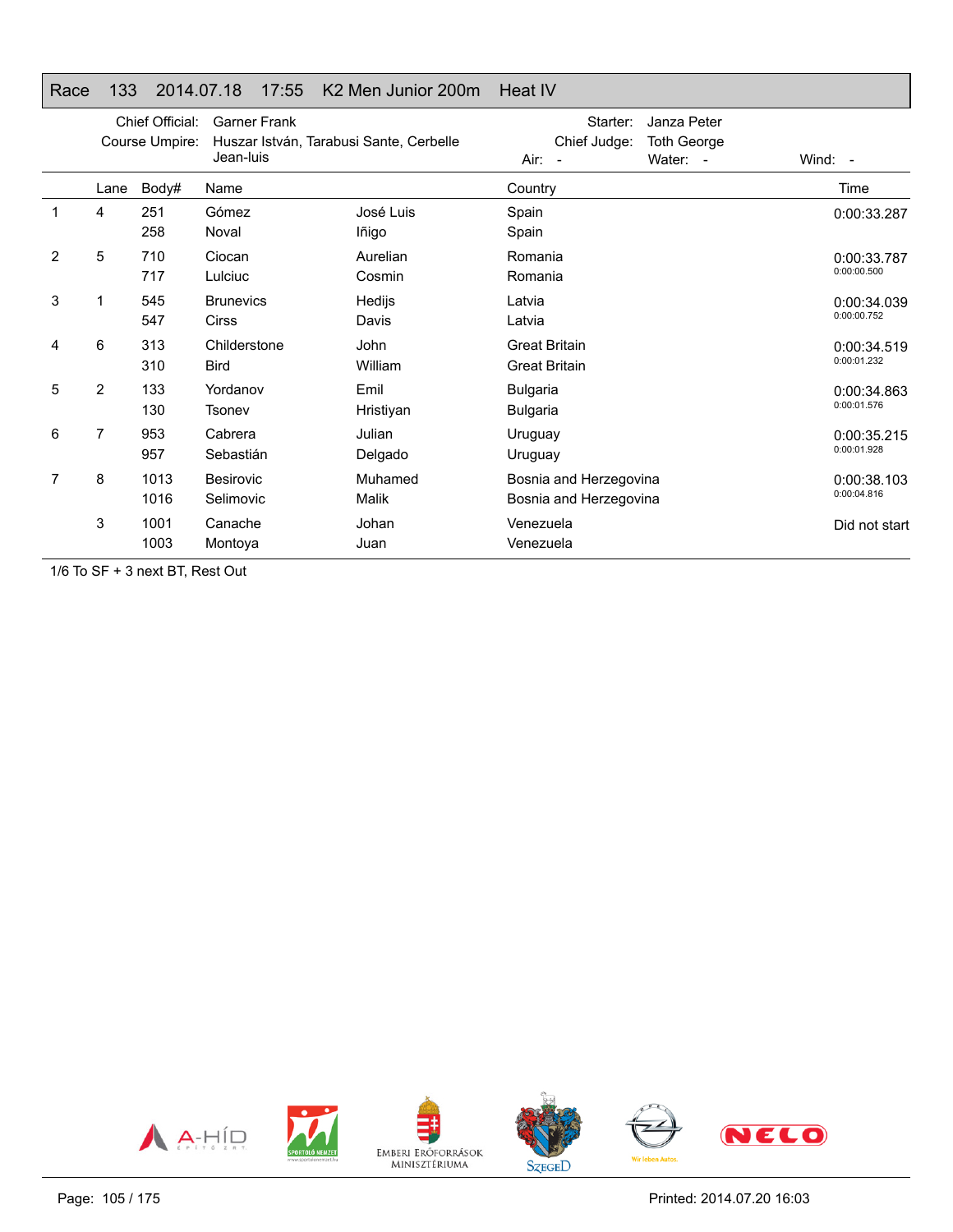## Race 135 2014.07.18 18:05 K2 Men U23 200m Heat I

|                |      | Chief Official:<br>Course Umpire: | <b>Garner Frank</b><br>Huszar István, Tarabusi Sante, Cerbelle<br>Jean-luis |                            | Air:<br>$\overline{\phantom{a}}$ | Starter:<br>Chief Judge:                             | Kasprzak Bartlomiej<br><b>Toth George</b><br>Water: - | Wind: $-$                  |
|----------------|------|-----------------------------------|-----------------------------------------------------------------------------|----------------------------|----------------------------------|------------------------------------------------------|-------------------------------------------------------|----------------------------|
|                | Lane | Body#                             | Name                                                                        |                            | Country                          |                                                      |                                                       | Time                       |
| 1              | 8    | 665<br>674                        | Jonkisz<br>Putto                                                            | Bartosz<br>Dawid           | Poland<br>Poland                 |                                                      |                                                       | 0:00:32.137                |
| $\overline{2}$ | 2    | 224<br>216                        | Pilo<br>Bro Madsen                                                          | Orion<br>Lasse             | Denmark<br>Denmark               |                                                      |                                                       | 0:00:32.169<br>0:00:00.032 |
| 3              | 5    | 771<br>782                        | Lukantsov<br>Tamonov                                                        | Evgenii<br>Mikhail         | Russia<br>Russia                 |                                                      |                                                       | 0:00:32.213<br>0:00:00.076 |
| 4              |      | 560<br>558                        | <b>Volkovs</b><br>Tiklenieks                                                | Deniss<br>Kaspars          | Latvia<br>Latvia                 |                                                      |                                                       | 0:00:32.905<br>0:00:00.768 |
| 5              | 3    | 261<br>259                        | <b>Ribas</b><br>Oriyés                                                      | Joan Ramón<br>Juan         | Spain<br>Spain                   |                                                      |                                                       | 0:00:33.345<br>0:00:01.208 |
| 6              | 4    | 39<br>44                          | Mcintyre<br>Stowe                                                           | Robert<br>Mark             | Australia<br>Australia           |                                                      |                                                       | 0:00:33.949<br>0:00:01.812 |
| 7              | 7    | 364<br>375                        | Antoniou<br>Vidalis                                                         | <b>Dimitrios</b><br>Loukas | Greece<br>Greece                 |                                                      |                                                       | 0:00:33.957<br>0:00:01.820 |
| 8              | 6    | 975<br>980                        | Mcarthur<br>Schwinn                                                         | Jared<br>Austin            |                                  | United States of America<br>United States of America |                                                       | 0:00:34.605<br>0:00:02.468 |

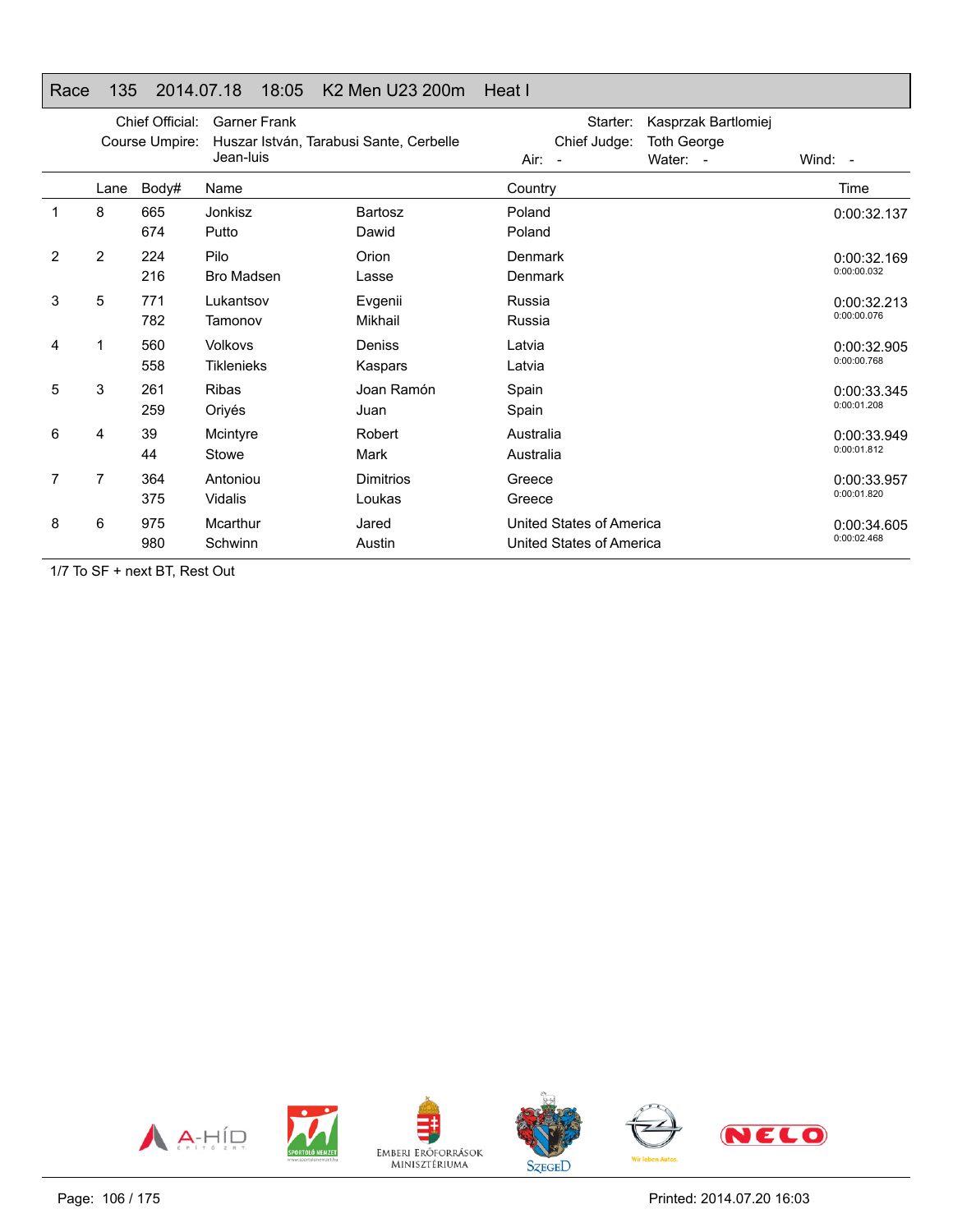## Race 136 2014.07.18 18:10 K2 Men U23 200m Heat II

|                |                | Chief Official:<br>Course Umpire: | <b>Garner Frank</b><br>Huszar István, Tarabusi Sante, Cerbelle<br>Jean-luis |                         | Air:                                         | Starter:<br>Chief Judge:<br>$\overline{\phantom{a}}$ | Kasprzak Bartlomiej<br><b>Toth George</b><br>Water: - | Wind: $-$                  |
|----------------|----------------|-----------------------------------|-----------------------------------------------------------------------------|-------------------------|----------------------------------------------|------------------------------------------------------|-------------------------------------------------------|----------------------------|
|                | Lane           | Body#                             | Name                                                                        |                         | Country                                      |                                                      |                                                       | Time                       |
| 1              | 5              | 817<br>832                        | <b>Boltic</b><br>Torubarov                                                  | Simo<br>Vladimir        | Serbia<br>Serbia                             |                                                      |                                                       | 0:00:32.603                |
| $\overline{2}$ | 4              | 322<br>315                        | Lambert<br>Gaul                                                             | Michael<br>Krystian     | <b>Great Britain</b><br><b>Great Britain</b> |                                                      |                                                       | 0:00:32.863<br>0:00:00.260 |
| 3              |                | 573<br>581                        | <b>Maldonis</b><br><b>Sutkus</b>                                            | Simonas<br><b>Elvis</b> | Lithuania<br>Lithuania                       |                                                      |                                                       | 0:00:32.887<br>0:00:00.284 |
| 4              | 3              | 463<br>468                        | Aghamirzaeijenaghrad<br>Fazloula                                            | Ali<br>Saeid            | Iran<br>Iran                                 |                                                      |                                                       | 0:00:33.815<br>0:00:01.212 |
| 5              | 6              | 734<br>737                        | <b>Clack</b><br>Hudson                                                      | Calven<br>Cameron       | South Africa<br>South Africa                 |                                                      |                                                       | 0:00:34.299<br>0:00:01.696 |
| 6              | 8              | 853<br>856                        | Sprušanský<br>Vajda                                                         | Filip<br>Martin         | Slovakia<br>Slovakia                         |                                                      |                                                       | 0:00:35.223<br>0:00:02.620 |
|                | $\overline{2}$ | 891<br>895                        | Pai<br>Yu                                                                   | Hsiu-chuan<br>Yin-ting  |                                              | Chinese Taipei<br>Chinese Taipei                     |                                                       | 0:00:36.679<br>0:00:04.076 |
| 8              | 7              | 377<br>378                        | Cheung<br><b>Mok</b>                                                        | Tsz Chung<br>Yuen Fung  | Hong Kong<br>Hong Kong                       |                                                      |                                                       | 0:00:38.375<br>0:00:05.772 |

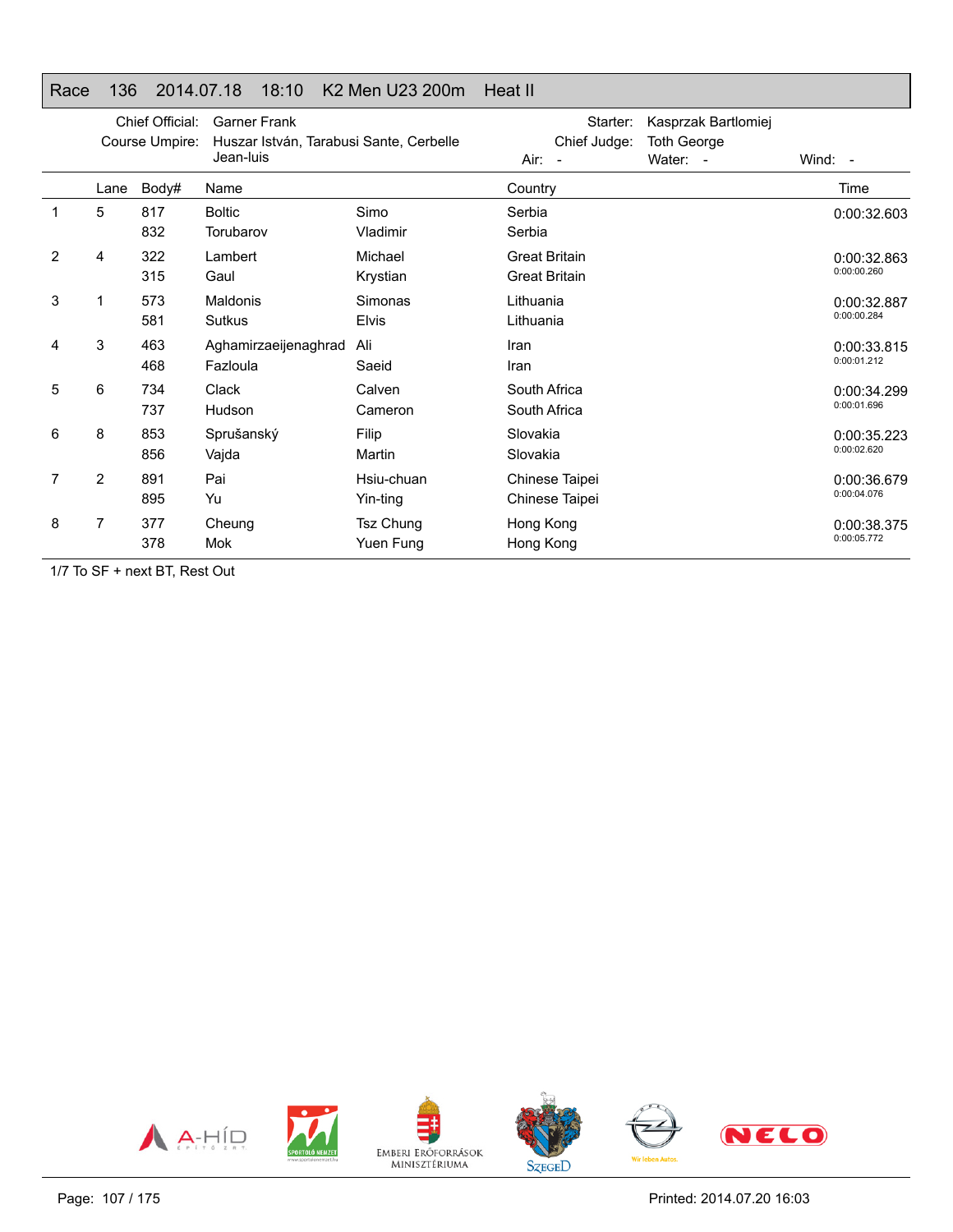# Race 137 2014.07.18 18:15 K2 Men U23 200m Heat III

|   |      | Chief Official:<br>Course Umpire: | <b>Garner Frank</b><br>Huszar István, Tarabusi Sante, Cerbelle<br>Jean-luis |                    | Starter:<br>Chief Judge:<br>Air:<br>$\overline{\phantom{a}}$ | Kasprzak Bartlomiej<br><b>Toth George</b><br>Water: - | Wind: -                    |
|---|------|-----------------------------------|-----------------------------------------------------------------------------|--------------------|--------------------------------------------------------------|-------------------------------------------------------|----------------------------|
|   | Lane | Body#                             | Name                                                                        |                    | Country                                                      |                                                       | Time                       |
| 1 | 5    | 438<br>417                        | Tótka<br>Dudás                                                              | Sándor<br>Miklós   | Hungary<br>Hungary                                           |                                                       | 0:00:32.245                |
| 2 | 3    | 939<br>951                        | Karabuta<br>Trunov                                                          | levgen<br>Igor     | Ukraine<br>Ukraine                                           |                                                       | 0:00:32.389<br>0:00:00.144 |
| 3 | 4    | 867<br>869                        | Elenius<br>Lilja                                                            | Joel<br>Johan      | Sweden<br>Sweden                                             |                                                       | 0:00:32.985<br>0:00:00.740 |
| 4 | 7    | 914<br>912                        | Yildirim<br>Marques                                                         | Cagribey<br>Carlos | Turkey<br>Turkey                                             |                                                       | 0:00:33.385<br>0:00:01.140 |
| 5 | 2    | 533<br>539                        | Sultanbekov<br>Yerguchyov                                                   | Daulet<br>Andrey   | Kazakhstan<br>Kazakhstan                                     |                                                       | 0:00:34.017<br>0:00:01.772 |
| 6 | 8    | 642<br>646                        | Quickenden<br>Wilkins                                                       | Ryan<br>William    | New Zealand<br>New Zealand                                   |                                                       | 0:00:34.657<br>0:00:02.412 |
| 7 | 6    | 840<br>841                        | Domeisen<br>Summermatter                                                    | Stefan<br>Andri    | Switzerland<br>Switzerland                                   |                                                       | 0:00:36.381<br>0:00:04.136 |
| 8 |      | 1011<br>1010                      | Hassan Ali<br>Emad Abdelsamie                                               | Ali<br>Karim       | Egypt<br>Egypt                                               |                                                       | 0:00:37.145<br>0:00:04.900 |

1/7 To SF + next BT, Rest Out

# Race 138 2014.07.18 18:20 K2 Men U23 200m Heat IV

|   |                | Chief Official:<br>Course Umpire: | <b>Garner Frank</b><br>Huszar István, Tarabusi Sante, Cerbelle<br>Jean-luis |                                     | Chief Judge:<br>Air: -             | Kasprzak Bartlomiej<br>Starter:<br><b>Toth George</b><br>Water: - | Wind: $-$                  |
|---|----------------|-----------------------------------|-----------------------------------------------------------------------------|-------------------------------------|------------------------------------|-------------------------------------------------------------------|----------------------------|
|   | Lane           | Body#                             | Name                                                                        |                                     | Country                            |                                                                   | Time                       |
|   | 3              | 488<br>489                        | <b>Bertolini</b><br>Cecchini                                                | Michele<br>Riccardo                 | Italy<br>Italy                     |                                                                   | 0:00:32.282                |
| 2 | 4              | 6<br>8                            | Borga<br>De Andrés                                                          | Tomás<br>Omar Enrique               | Argentina<br>Argentina             |                                                                   | 0:00:33.070<br>0:00:00.788 |
| 3 | 5              | 121<br>127                        | <b>Buchvarov</b><br>Milev                                                   | Veliyan<br>Nikolay                  | <b>Bulgaria</b><br><b>Bulgaria</b> |                                                                   | 0:00:33.450<br>0:00:01.168 |
| 4 | 6              | 726<br>705                        | Turceag<br>Alexandru                                                        | Catalin<br>Maria                    | Romania<br>Romania                 |                                                                   | 0:00:34.334<br>0:00:02.052 |
| 5 | 7              | 800<br>801                        | Apollonio<br><b>Blazevic</b>                                                | Alan<br>Simon                       | Slovenia<br>Slovenia               |                                                                   | 0:00:34.670<br>0:00:02.388 |
| 6 | $\overline{2}$ | 797<br>792                        | Toh<br>Ooi                                                                  | Mervyn Yingjie<br>Brandon Wei Cheng | Singapore<br>Singapore             |                                                                   | 0:00:35.330<br>0:00:03.048 |
|   | 8              | 597<br>593                        | Halupneac<br>Cozlov                                                         | Veaceslav<br>Victor                 | Moldova<br>Moldova                 |                                                                   | 0:00:36.542<br>0:00:04.260 |

1/7 To SF + next BT, Rest Out





EMBERI ERŐFORRÁSOK<br>MINISZTÉRIUMA





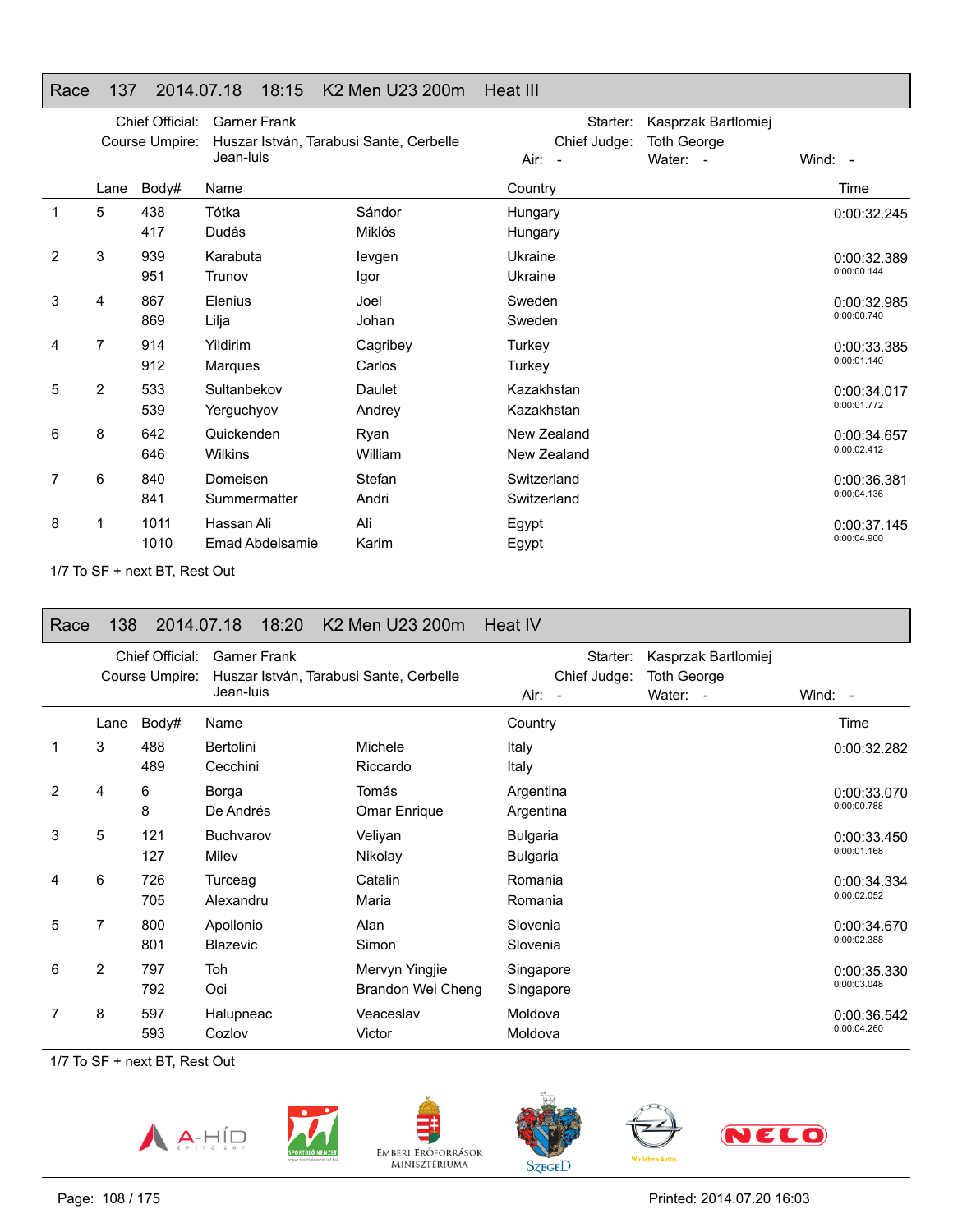# Race 139 2014.07.18 18:25 K2 Men U23 200m Heat V

|   | Chief Official:<br>Course Umpire: |              | <b>Garner Frank</b><br>Huszar István, Tarabusi Sante, Cerbelle<br>Jean-luis |                                          | Starter:<br>Chief Judge:<br>$Air: -$             | Kasprzak Bartlomiej<br><b>Toth George</b><br>Water: - | Wind: -                    |
|---|-----------------------------------|--------------|-----------------------------------------------------------------------------|------------------------------------------|--------------------------------------------------|-------------------------------------------------------|----------------------------|
|   | Lane                              | Body#        | Name                                                                        |                                          | Country                                          |                                                       | Time                       |
|   | 7                                 | 295<br>294   | Le Moel<br>Le Floch<br>Decorchemont                                         | Franck<br>Guillaume                      | France<br>France                                 |                                                       | 0:00:32.398                |
| 2 | 5                                 | 154<br>155   | Gagnon<br>Girouard                                                          | Marc-alexandre<br><b>Charles Antoine</b> | Canada<br>Canada                                 |                                                       | 0:00:32.522<br>0:00:00.124 |
| 3 | 4                                 | 67<br>64     | Weckx<br>Delombaerde                                                        | Joeri<br>Jonathan                        | <b>Belgium</b><br><b>Belgium</b>                 |                                                       | 0:00:33.158<br>0:00:00.760 |
| 4 | 8                                 | 991<br>999   | Ibragimov<br>Zibkin                                                         | Vilyam<br>Vladimir                       | Uzbekistan<br>Uzbekistan                         |                                                       | 0:00:34.706<br>0:00:02.308 |
| 5 | 3                                 | 231<br>230   | Dicado<br>Becerra                                                           | Jorge<br>Wahington Ubaldo                | Ecuador<br>Ecuador                               |                                                       | 0:00:34.826<br>0:00:02.428 |
| 6 | 2                                 | 117<br>115   | Zamin<br>Marte Souza                                                        | Marcus Paulo<br>Caio                     | Brazil<br>Brazil                                 |                                                       | 0:00:35.554<br>0:00:03.156 |
|   | 6                                 | 1014<br>1015 | Culum<br>Karahasanovic                                                      | Zoran<br>Mirza                           | Bosnia and Herzegovina<br>Bosnia and Herzegovina |                                                       | 0:00:35.666<br>0:00:03.268 |

1/7 To SF + next BT, Rest Out

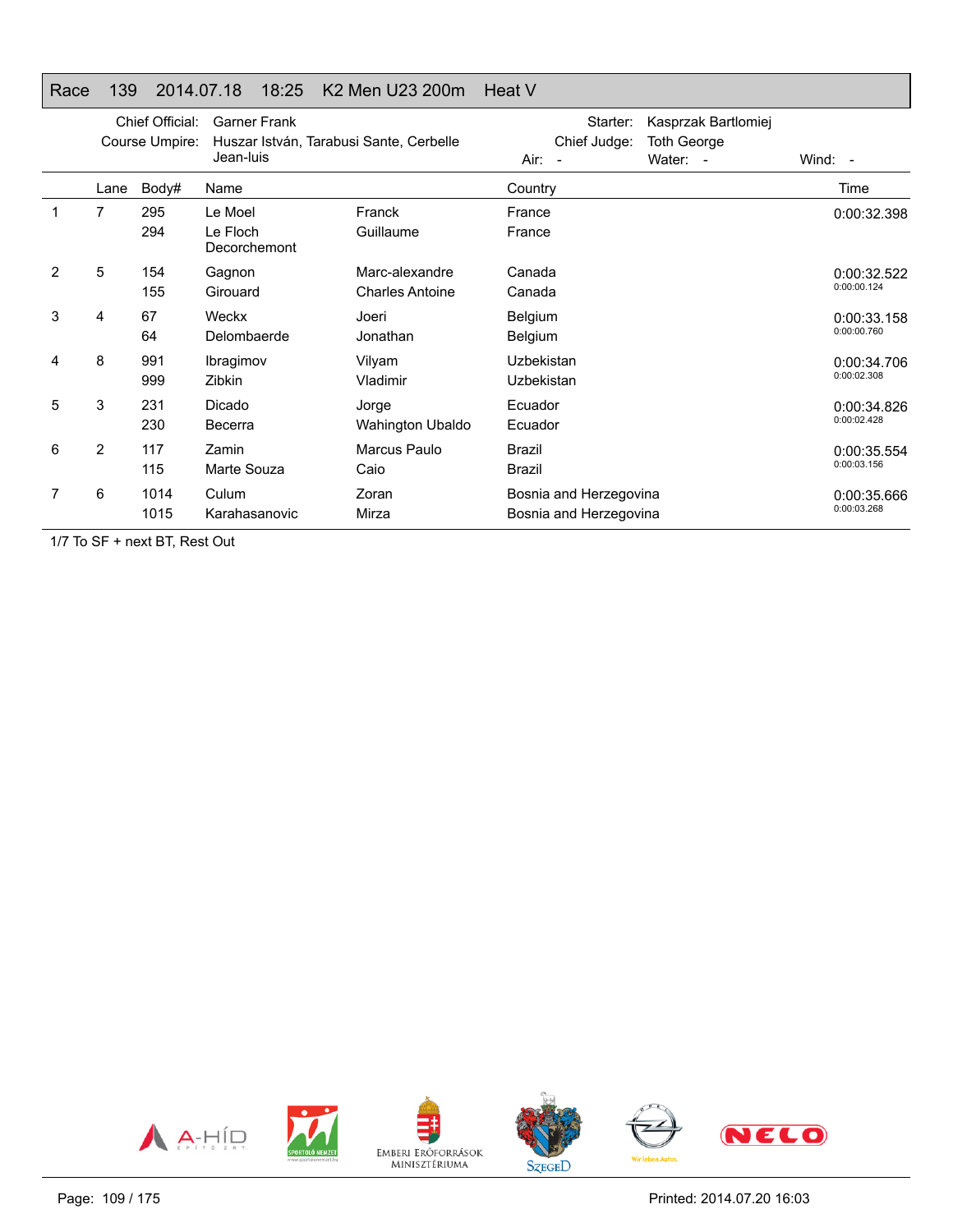#### Race 140 2014.07.19 08:42 K1 Men Junior 1000m Final C

|   |      | Chief Official: | <b>Garner Frank</b><br>Course Umpire: Cerbelle Jean-luis, Richard Sue |           | Starter:<br>Janza Peter<br>Chief Judge:<br><b>Toth George</b><br>Water: -<br>Air:<br>$\overline{\phantom{a}}$ |                        |  | Wind: -                                                                                |                            |
|---|------|-----------------|-----------------------------------------------------------------------|-----------|---------------------------------------------------------------------------------------------------------------|------------------------|--|----------------------------------------------------------------------------------------|----------------------------|
|   | Lane | Body#           | Name                                                                  |           | Country                                                                                                       |                        |  |                                                                                        | Time                       |
| 1 | 2    | 532             | Medvedev                                                              | Alexandr  | Kazakhstan                                                                                                    |                        |  | 0:00:53.674<br>0:00:56.509<br>0:01:50.183<br>0:00:58.460<br>0:02:48.643<br>0:00:55.660 | 0:03:44.303                |
| 2 | 8    | 273             | Murin                                                                 | Nikita    | Estonia                                                                                                       |                        |  | 0:00:52.997<br>0:00:57.317<br>0:01:50.314<br>0:00:58.279<br>0:02:48.593<br>0:00:55.862 | 0:03:44.455<br>0:00:00.152 |
| 3 | 6    | 957             | Sebastián                                                             | Delgado   | Uruguay                                                                                                       |                        |  | 0:00:54.723<br>0:00:55.522<br>0:01:50.245<br>0:00:58.442<br>0:02:48.687<br>0:00:57.064 | 0:03:45.751<br>0:00:01.448 |
| 4 | 7    | 1016            | Selimovic                                                             | Malik     |                                                                                                               | Bosnia and Herzegovina |  | 0:00:51.785<br>0:00:58.283<br>0:01:50.068<br>0:00:59.491<br>0:02:49.559<br>0:00:56.516 | 0:03:46.075<br>0:00:01.772 |
| 5 | 1    | 367             | Chatzopoulos                                                          | Stylianos | Greece                                                                                                        |                        |  | 0:00:52.460<br>0:01:01.503<br>0:01:53.963<br>0:00:59.224<br>0:02:53.187<br>0:00:54.856 | 0:03:48.043<br>0:00:03.740 |
| 6 | 5    | 846             | Fraňa                                                                 | Milan     | Slovakia                                                                                                      |                        |  | 0:00:51.437<br>0:00:57.407<br>0:01:48.844<br>0:01:01.701<br>0:02:50.545<br>0:00:57.514 | 0:03:48.059<br>0:00:03.756 |
| 7 | 3    | 825             | Milinkovic                                                            | Bojan     | Serbia                                                                                                        |                        |  | 0:00:51.371<br>0:00:59.679<br>0:01:51.050<br>0:01:03.236<br>0:02:54.286<br>0:00:56.361 | 0:03:50.647<br>0:00:06.344 |
| 8 | 9    | 693             | Figueroa                                                              | Kevin     | Puerto Rico                                                                                                   |                        |  | 0:00:52.452<br>0:00:58.185<br>0:01:50.637<br>0:01:02.670<br>0:02:53.307<br>0:00:57.944 | 0:03:51.251<br>0:00:06.948 |
| 9 | 4    | 57              | Solovey                                                               | Oleksii   | Azerbaijan                                                                                                    |                        |  | 0:00:52.685<br>0:00:59.290<br>0:01:51.975<br>0:01:02.727<br>0:02:54.702<br>0:00:56.685 | 0:03:51.387<br>0:00:07.084 |

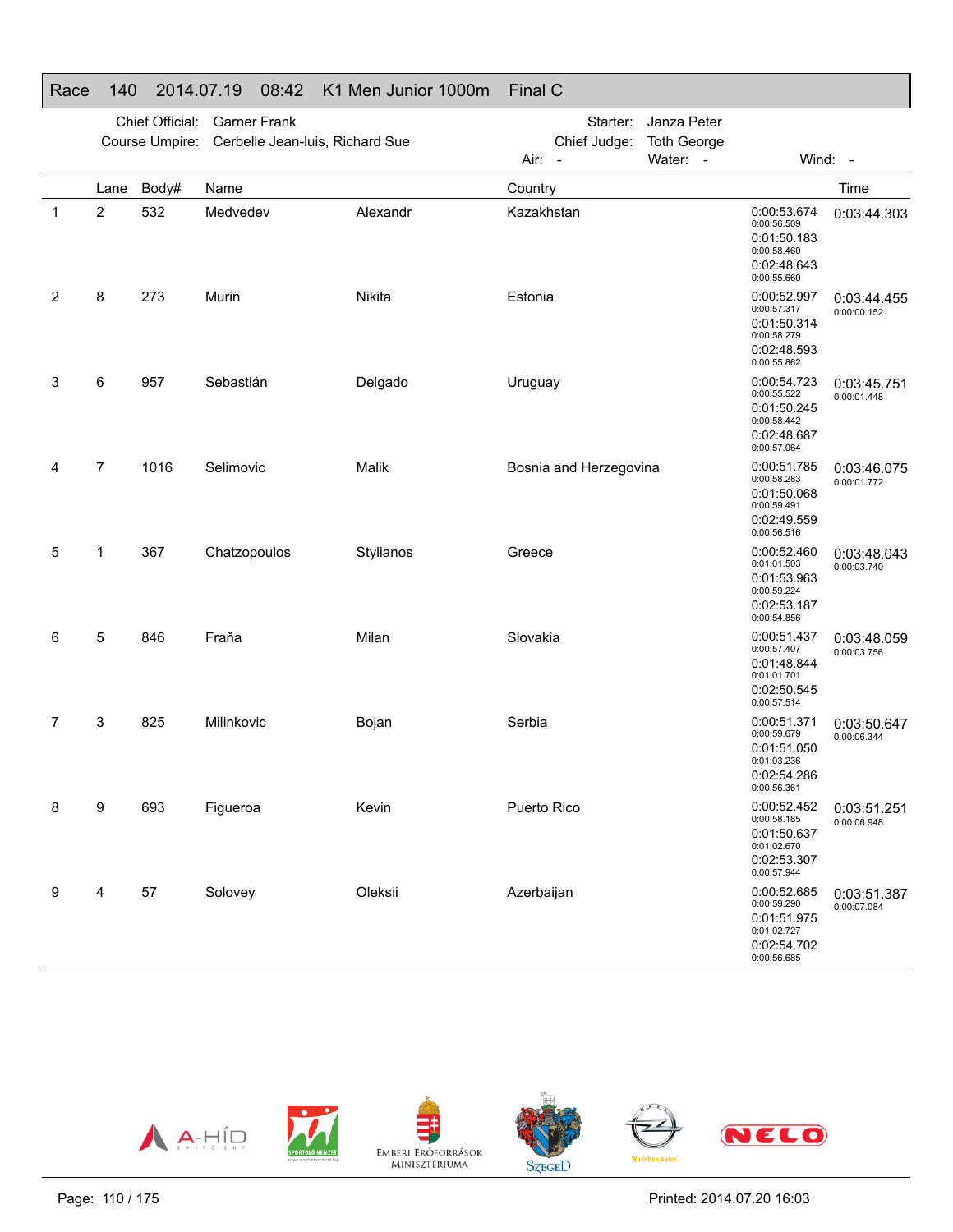#### Race 141 2014.07.19 08:49 K1 Men Junior 1000m Final B

|   |                | Chief Official:<br>Course Umpire: | <b>Garner Frank</b><br>Bogdan Buciu, Naughton Connie |                   |              | Starter:<br>Chief Judge: | Janza Peter<br><b>Toth George</b> |                                                                                        |                            |
|---|----------------|-----------------------------------|------------------------------------------------------|-------------------|--------------|--------------------------|-----------------------------------|----------------------------------------------------------------------------------------|----------------------------|
|   |                |                                   |                                                      |                   | Air: -       |                          | Water: -                          |                                                                                        | Wind: -                    |
|   | Lane           | Body#                             | Name                                                 |                   | Country      |                          |                                   |                                                                                        | Time                       |
| 1 | 8              | 804                               | Klobučar                                             | Matic             | Slovenia     |                          |                                   | 0:00:49.759<br>0:00:54.911<br>0:01:44.670<br>0:00:56.889<br>0:02:41.559<br>0:00:53.659 | 0:03:35.218                |
| 2 | 5              | 736                               | Hattingh                                             | Louis             | South Africa |                          |                                   | 0:00:52.864<br>0:00:54.362<br>0:01:47.226<br>0:00:56.118<br>0:02:43.344<br>0:00:52.522 | 0:03:35.866<br>0:00:00.648 |
| 3 | 4              | 359                               | Zetzmann                                             | Fabio             | Germany      |                          |                                   | 0:00:52.029<br>0:00:56.398<br>0:01:48.427<br>0:00:57.602<br>0:02:46.029<br>0:00:51.117 | 0:03:37.146<br>0:00:01.928 |
| 4 | 6              | 1007                              | Novaković                                            | Antun             | Croatia      |                          |                                   | 0:00:51.595<br>0:00:56.425<br>0:01:48.020<br>0:00:57.696<br>0:02:45.716<br>0:00:52.510 | 0:03:38.226<br>0:00:03.008 |
| 5 | $\overline{2}$ | 152                               | Clarke                                               | Zane Steven Percy | Canada       |                          |                                   | 0:00:51.283<br>0:00:56.378<br>0:01:47.661<br>0:00:57.803<br>0:02:45.464<br>0:00:54.294 | 0:03:39.758<br>0:00:04.540 |
| 6 | 7              | 559                               | Vilde                                                | Aldis             | Latvia       |                          |                                   | 0:00:51.948<br>0:00:56.417<br>0:01:48.365<br>0:01:00.435<br>0:02:48.800<br>0:00:53.678 | 0:03:42.478<br>0:00:07.260 |
| 7 | 3              | 181                               | Agathangelou                                         | Kyriakos          | Cyprus       |                          |                                   | 0:00:54.344<br>0:00:58.077<br>0:01:52.421<br>0:00:57.057<br>0:02:49.478<br>0:00:53.048 | 0:03:42.526<br>0:00:07.308 |
| 8 | 9              | 764                               | Golubenko                                            | Pavel             | Russia       |                          |                                   | 0:00:51.948<br>0:00:55.158<br>0:01:47.106<br>0:00:59.604<br>0:02:46.710<br>0:00:56.312 | 0:03:43.022<br>0:00:07.804 |
| 9 | $\mathbf{1}$   | 678                               | Szczepanik                                           | Przemyslaw        | Poland       |                          |                                   | 0:00:52.677<br>0:00:57.110<br>0:01:49.787<br>0:00:57.455<br>0:02:47.242<br>0:00:55.888 | 0:03:43.130<br>0:00:07.912 |

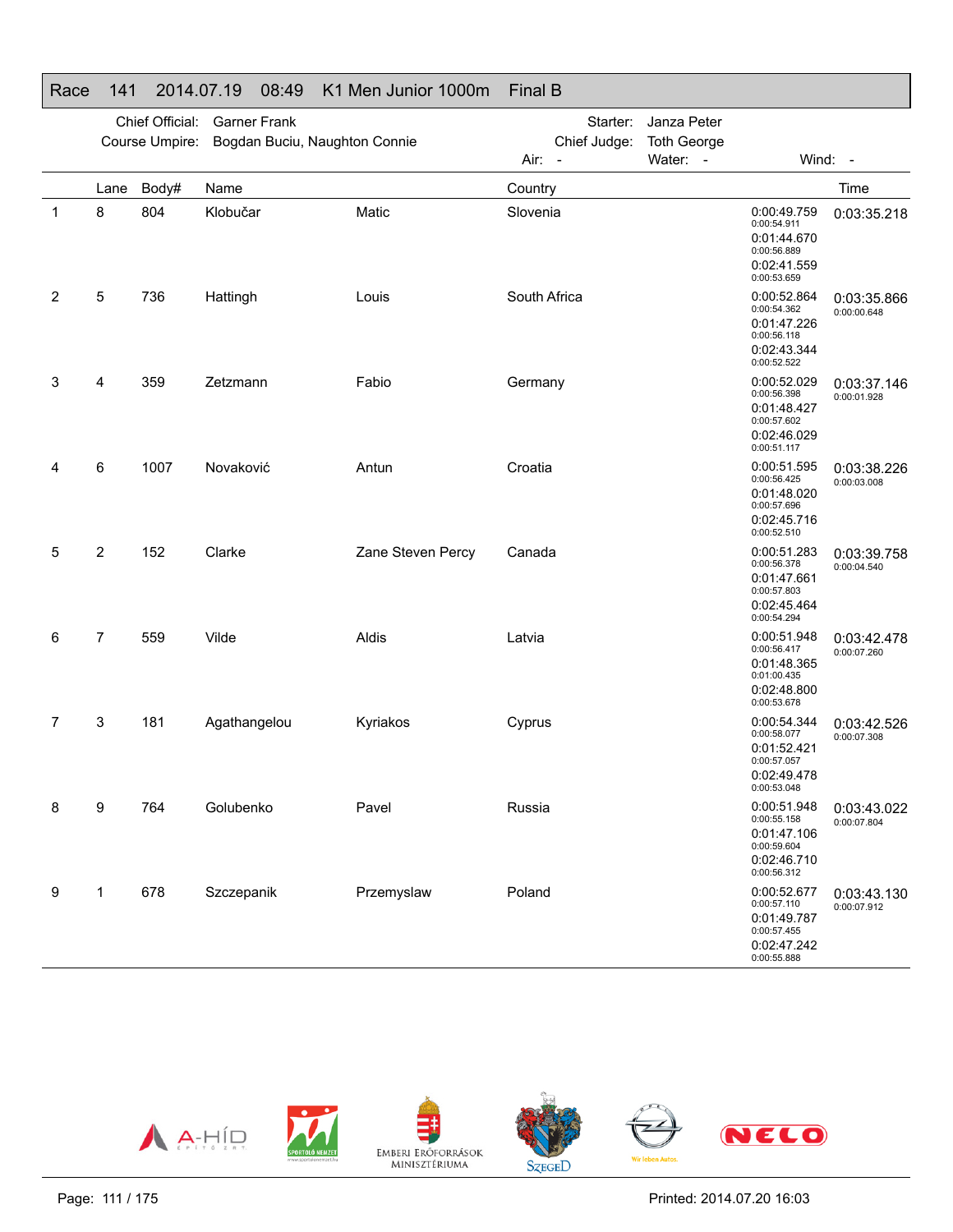# Race 142 2014.07.19 08:56 C1 Men Junior 1000m Final B

|   |                | Chief Official:<br>Course Umpire: | <b>Garner Frank</b><br>Tarabusi Sante, Huszar István |         | Kasprzak Bartlomiej<br>Starter:<br>Chief Judge:<br><b>Toth George</b> |                          |          |                                                                                        |                            |
|---|----------------|-----------------------------------|------------------------------------------------------|---------|-----------------------------------------------------------------------|--------------------------|----------|----------------------------------------------------------------------------------------|----------------------------|
|   |                |                                   |                                                      |         | Air: -                                                                |                          | Water: - |                                                                                        | Wind: -                    |
|   | Lane           | Body#                             | Name                                                 |         | Country                                                               |                          |          |                                                                                        | Time                       |
| 1 | 4              | 93                                | Patapenka                                            | Ivan    | <b>Belarus</b>                                                        |                          |          | 0:00:57.898<br>0:00:59.738<br>0:01:57.636<br>0:01:03.281<br>0:03:00.917<br>0:00:59.190 | 0:04:00.107                |
| 2 | 8              | 612                               | Camacho                                              | Elias   | Mexico                                                                |                          |          | 0:00:58.409<br>0:01:04.577<br>0:02:02.986<br>0:01:03.599<br>0:03:06.585<br>0:00:57.054 | 0:04:03.639<br>0:00:03.532 |
| 3 | 5              | 671                               | Maliszewski                                          | Mikolaj | Poland                                                                |                          |          | 0:00:57.435<br>0:01:01.703<br>0:01:59.138<br>0:01:04.838<br>0:03:03.976<br>0:00:59.931 | 0:04:03.907<br>0:00:03.800 |
| 4 | $\overline{2}$ | 972                               | Field                                                | Andrew  |                                                                       | United States of America |          | 0:00:58.876<br>0:01:04.645<br>0:02:03.521<br>0:01:07.476<br>0:03:10.997<br>0:01:01.510 | 0:04:12.507<br>0:00:12.400 |
| 5 | 6              | 530                               | Alshanskiy                                           | Anton   | Kazakhstan                                                            |                          |          | 0:00:59.512<br>0:01:04.094<br>0:02:03.606<br>0:01:07.734<br>0:03:11.340<br>0:01:01.575 | 0:04:12.915<br>0:00:12.808 |
| 6 | 1              | 125                               | Kodinov                                              | Angel   | <b>Bulgaria</b>                                                       |                          |          | 0:00:59.252<br>0:01:08.359<br>0:02:07.611<br>0:01:06.517<br>0:03:14.128<br>0:00:58.851 | 0:04:12.979<br>0:00:12.872 |
| 7 | 9              | 522                               | Taguchi                                              | Mikio   | Japan                                                                 |                          |          | 0:01:00.765<br>0:01:05.497<br>0:02:06.262<br>0:01:08.472<br>0:03:14.734<br>0:01:02.805 | 0:04:17.539<br>0:00:17.432 |
| 8 | $\mathbf{3}$   | 549                               | Kudrjavcevs                                          | Arnolds | Latvia                                                                |                          |          | 0:01:01.699<br>0:01:05.413<br>0:02:07.112<br>0:01:07.979<br>0:03:15.091<br>0:01:03.836 | 0:04:18.927<br>0:00:18.820 |
| 9 | $\overline{7}$ | 956                               | Lapaz                                                | Michael | Uruguay                                                               |                          |          | 0:01:01.757<br>0:01:10.430<br>0:02:12.187<br>0:01:14.244<br>0:03:26.431<br>0:01:06.280 | 0:04:32.711<br>0:00:32.604 |

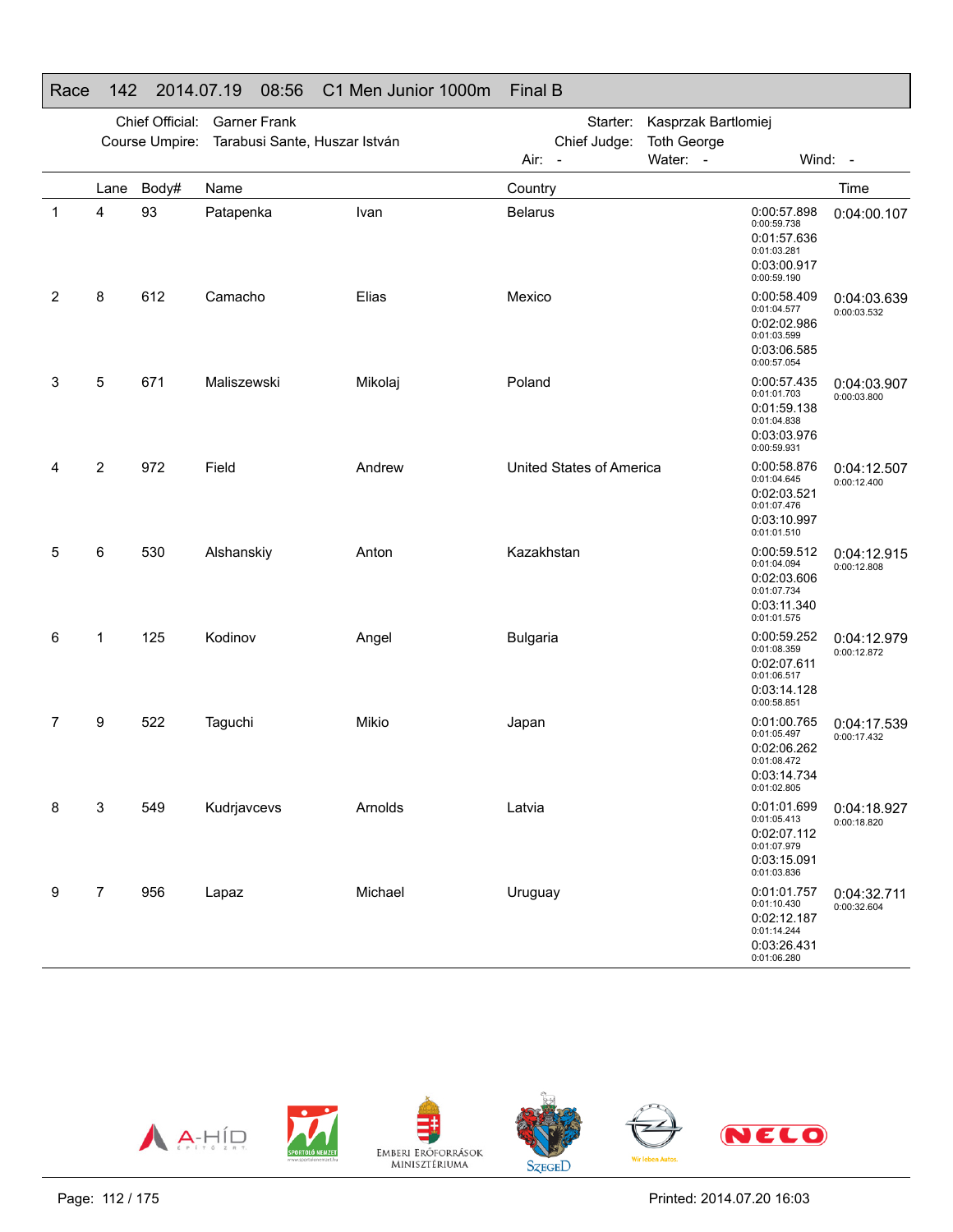#### Race 143 2014.07.19 09:03 K2 Men Junior 1000m Final B

|                |                | Chief Official: | <b>Garner Frank</b>             |                                    | Starter:                  | Kasprzak Bartlomiej                                                                    |                            |
|----------------|----------------|-----------------|---------------------------------|------------------------------------|---------------------------|----------------------------------------------------------------------------------------|----------------------------|
|                |                | Course Umpire:  | Cerbelle Jean-luis, Richard Sue |                                    | Chief Judge:<br>Air: -    | <b>Toth George</b><br>Water: -                                                         | Wind: -                    |
|                | Lane           | Body#           | Name                            |                                    | Country                   |                                                                                        | Time                       |
| 1              | 4              | 293<br>300      | Le Bon<br>Sikora                | Maxime<br>Jean                     | France<br>France          | 0:00:46.960<br>0:00:50.872<br>0:01:37.832<br>0:00:54.339<br>0:02:32.171<br>0:00:49.943 | 0:03:22.114                |
| $\overline{2}$ | 5              | 63<br>60        | Cox<br><b>Broekx</b>            | Daan<br>Neel                       | Belgium<br>Belgium        | 0:00:48.396<br>0:00:51.269<br>0:01:39.665<br>0:00:53.580<br>0:02:33.245<br>0:00:49.525 | 0:03:22.770<br>0:00:00.656 |
| 3              | 8              | 222<br>217      | Nielsen<br>Dagnæs               | Tommas<br>Jonathan                 | <b>Denmark</b><br>Denmark | 0:00:47.381<br>0:00:51.344<br>0:01:38.725<br>0:00:53.254<br>0:02:31.979<br>0:00:51.895 | 0:03:23.874<br>0:00:01.760 |
| 4              | 6              | 498<br>499      | Pagliarini<br>Riccardi          | Demis<br>Giorgio                   | Italy<br>Italy            | 0:00:45.790<br>0:00:51.358<br>0:01:37.148<br>0:00:54.194<br>0:02:31.342<br>0:00:53.048 | 0:03:24.390<br>0:00:02.276 |
| 5              | $\overline{2}$ | 680<br>668      | Wyczolkowski<br>Kolaszewski     | Jakub<br>Cezary                    | Poland<br>Poland          | 0:00:46.473<br>0:00:51.632<br>0:01:38.105<br>0:00:54.587<br>0:02:32.692<br>0:00:52.030 | 0:03:24.722<br>0:00:02.608 |
| 6              | $\mathbf 1$    | 851<br>857      | Nemček<br>Zalka                 | Martin<br>Csaba                    | Slovakia<br>Slovakia      | 0:00:46.947<br>0:00:53.410<br>0:01:40.357<br>0:00:54.813<br>0:02:35.170<br>0:00:50.716 | 0:03:25.886<br>0:00:03.772 |
| 7              | 3              | 711<br>723      | Ciodar<br>Sandulescu            | Stefan<br>George                   | Romania<br>Romania        | 0:00:49.486<br>0:00:51.021<br>0:01:40.507<br>0:00:54.197<br>0:02:34.704<br>0:00:51.670 | 0:03:26.374<br>0:00:04.260 |
| 8              | 7              | 618<br>616      | Peña<br>Figueroa                | Omar<br>Mauricio                   | Mexico<br>Mexico          | 0:00:47.771<br>0:00:54.304<br>0:01:42.075<br>0:00:53.743<br>0:02:35.818<br>0:00:52.668 | 0:03:28.486<br>0:00:06.372 |
| 9              | 9              | 153<br>151      | Fast<br><b>Brent</b>            | Eric Benjamin<br>Alexander William | Canada<br>Canada          | 0:00:46.366<br>0:00:52.930<br>0:01:39.296<br>0:00:57.287<br>0:02:36.583<br>0:00:52.031 | 0:03:28.614<br>0:00:06.500 |

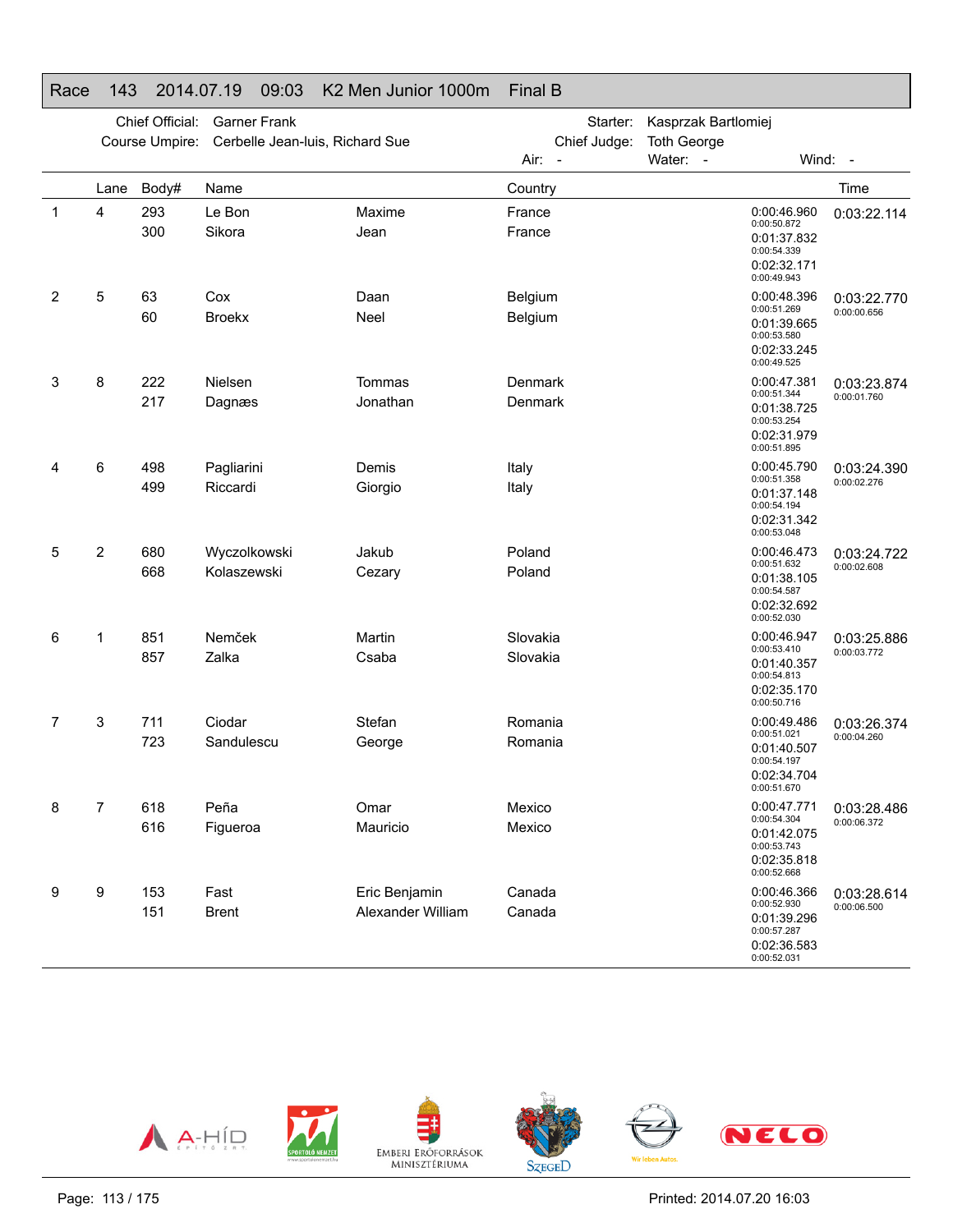#### Race 144 2014.07.19 09:10 C2 Men Junior 1000m Final B

|   | Chief Official:<br><b>Garner Frank</b><br>Course Umpire:<br>Bogdan Buciu, Naughton Connie |            |                            |                          | Walter Humme Hans<br>Starter:<br>Chief Judge:<br><b>Toth George</b><br>Water: -<br>Wind: -<br>Air:<br>$\overline{\phantom{a}}$ |                                                      |  |                                                                                        |                            |
|---|-------------------------------------------------------------------------------------------|------------|----------------------------|--------------------------|--------------------------------------------------------------------------------------------------------------------------------|------------------------------------------------------|--|----------------------------------------------------------------------------------------|----------------------------|
|   | Lane                                                                                      | Body#      | Name                       |                          | Country                                                                                                                        |                                                      |  |                                                                                        | Time                       |
| 1 | 5                                                                                         | 551<br>550 | Kundzins<br>Kundzins       | Guntis<br>Guntars        | Latvia<br>Latvia                                                                                                               |                                                      |  | 0:00:54.574<br>0:00:56.740<br>0:01:51.314<br>0:01:00.641<br>0:02:51.955<br>0:00:55.908 | 0:03:47.863                |
| 2 | 4                                                                                         | 887<br>885 | Lai<br>Chien               | Kuan-chieh<br>Wen-yi     | Chinese Taipei<br>Chinese Taipei                                                                                               |                                                      |  | 0:00:56.004<br>0:00:57.758<br>0:01:53.762<br>0:01:01.663<br>0:02:55.425<br>0:00:57.022 | 0:03:52.447<br>0:00:04.584 |
| 3 | 3                                                                                         | 600<br>592 | Oprea<br>Cerchina          | <b>Ilie</b><br>Adrian    | Moldova<br>Moldova                                                                                                             |                                                      |  | 0:00:54.219<br>0:00:59.504<br>0:01:53.723<br>0:01:02.299<br>0:02:56.022<br>0:00:57.573 | 0:03:53.595<br>0:00:05.732 |
| 4 | 6                                                                                         | 255<br>249 | Martínez<br>Figueiras      | Francesc<br>Rogelio      | Spain<br>Spain                                                                                                                 |                                                      |  | 0:00:55.591<br>0:00:59.860<br>0:01:55.451<br>0:01:01.215<br>0:02:56.666<br>0:00:57.345 | 0:03:54.011<br>0:00:06.148 |
| 5 | 7                                                                                         | 520<br>521 | Sakurai<br>Sato            | Takeshi<br>Hiroyuki      | Japan<br>Japan                                                                                                                 |                                                      |  | 0:00:56.309<br>0:01:00.835<br>0:01:57.144<br>0:01:01.314<br>0:02:58.458<br>0:00:57.153 | 0:03:55.611<br>0:00:07.748 |
| 6 | 8                                                                                         | 370<br>369 | Karypidis<br>Dimopoulos    | Giannis<br>Stefanos      | Greece<br>Greece                                                                                                               |                                                      |  | 0:00:57.514<br>0:01:00.153<br>0:01:57.667<br>0:01:02.107<br>0:02:59.774<br>0:00:56.665 | 0:03:56.439<br>0:00:08.576 |
| 7 | $\overline{2}$                                                                            | 164<br>161 | Mccormick<br>Leahy         | lan<br>John (jack) Gavin | Canada<br>Canada                                                                                                               |                                                      |  | 0:00:55.580<br>0:01:00.414<br>0:01:55.994<br>0:01:01.640<br>0:02:57.634<br>0:00:59.949 | 0:03:57.583<br>0:00:09.720 |
| 8 | 1                                                                                         | 977<br>981 | North<br>Tieman            | Erik<br>William Haydon   |                                                                                                                                | United States of America<br>United States of America |  | 0:00:56.035<br>0:01:01.596<br>0:01:57.631<br>0:01:04.156<br>0:03:01.787<br>0:01:01.232 | 0:04:03.019<br>0:00:15.156 |
| 9 | 9                                                                                         | 567<br>566 | Jursenas<br>Janciukovicius | Gytautas<br>Andrius      | Lithuania<br>Lithuania                                                                                                         |                                                      |  | 0:00:55.251<br>0:01:01.459<br>0:01:56.710<br>0:01:06.979<br>0:03:03.689<br>0:01:05.238 | 0:04:08.927<br>0:00:21.064 |

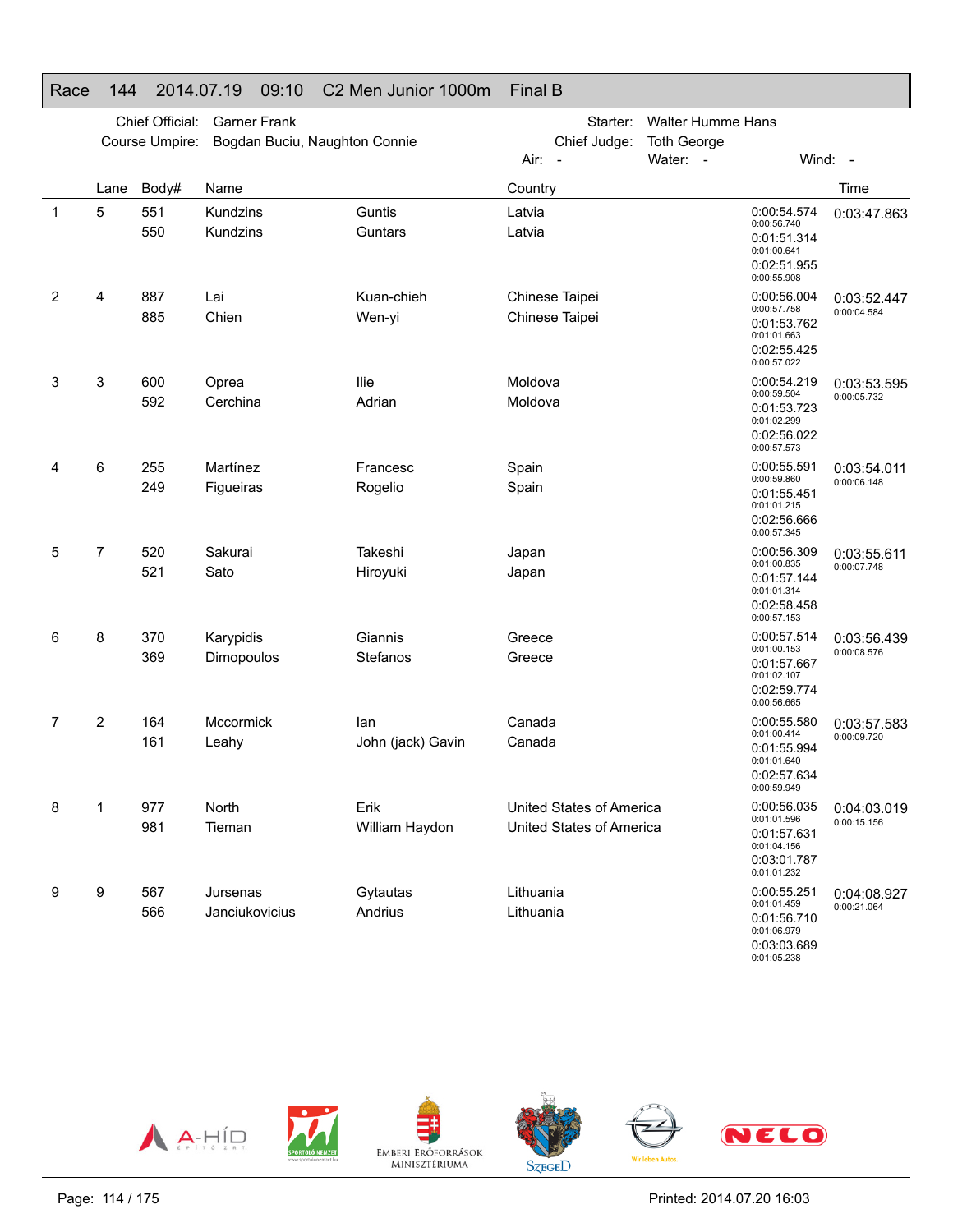# Race 145 2014.07.19 09:24 K4 Women Junior 500m Final A

|             |      | Chief Official: | <b>Garner Frank</b>           |                                  | Starter:           | <b>Walter Humme Hans</b> |                            |                                          |
|-------------|------|-----------------|-------------------------------|----------------------------------|--------------------|--------------------------|----------------------------|------------------------------------------|
|             |      | Course Umpire:  | Tarabusi Sante, Huszar István |                                  | Chief Judge:       | <b>Toth George</b>       |                            |                                          |
|             |      |                 |                               |                                  | Air: -             | Water: -                 |                            | Wind: -                                  |
|             | Lane | Body#           | Name                          |                                  | Country            |                          |                            | Time                                     |
| $\mathbf 1$ | 5    | 653             | Iskrzycka                     | Justyna                          | Poland             |                          | 0:00:46.484<br>0:00:47.954 | 0:01:34.438                              |
|             |      | 658             | Paszek                        | Paulina                          | Poland             |                          |                            |                                          |
|             |      | 659             | Pulawska                      | Anna                             | Poland             |                          |                            |                                          |
|             |      | 655             | Kolodziejczyk                 | Katarzyna                        | Poland             |                          |                            |                                          |
| 2           | 6    | 751             | Nikitina                      | Inna                             | Russia             |                          | 0:00:47.285<br>0:00:47.545 | 0:01:34.830                              |
|             |      | 749             | Kovnir                        | Kristina                         | Russia             |                          |                            | 0:00:00.392                              |
|             |      | 752             | Odintsova                     | Liudmila                         | Russia             |                          |                            |                                          |
|             |      | 744             | Baranova                      | Varvara                          | Russia             |                          |                            |                                          |
| 3           | 8    | 395             | Lucz                          | Noémi                            | Hungary            |                          | 0:00:46.525<br>0:00:48.861 | 0:01:35.386                              |
|             |      | 404             | Sólyom                        | Dóra                             | Hungary            |                          |                            | 0:00:00.948                              |
|             |      | 400             | Papp                          | Cintia                           | Hungary            |                          |                            |                                          |
|             |      | 391             | Jankó                         | Zita                             | Hungary            |                          |                            |                                          |
| 4           | 4    | 696             | Ciuta                         | Florida Elena                    | Romania            |                          | 0:00:46.291<br>0:00:49.555 | 0:01:35.846<br>0:00:01.408               |
|             |      | 699             | Meroniac                      | Elena                            | Romania            |                          |                            |                                          |
|             |      | 697             | Croitoru                      | Iulia Elena                      | Romania            |                          |                            |                                          |
|             |      | 703             | Varona                        | Daniela                          | Romania            |                          |                            |                                          |
| 5           | 3    | 327             | Fritz                         | Jasmin                           | Germany            |                          | 0:00:49.193<br>0:00:48.121 | 0:01:37.314<br>0:00:02.876               |
|             |      | 331             | Koether                       | Katharina                        | Germany            |                          |                            |                                          |
|             |      | 326             | <b>Busch</b>                  | Antonia                          | Germany            |                          |                            |                                          |
|             |      | 337             | Schenk                        | Kimberley                        | Germany            |                          |                            |                                          |
| 6           | 7    | 813             | Relic                         | Biljana                          | Serbia             |                          | 0:00:48.423<br>0:00:49.383 | 0:01:37.806<br>0:00:03.368               |
|             |      | 810<br>812      | Janic<br>Polovina             | Ivana                            | Serbia             |                          |                            |                                          |
|             |      | 808             | Dostanic                      | Sandra                           | Serbia<br>Serbia   |                          |                            |                                          |
|             |      |                 |                               | Marija                           |                    |                          |                            |                                          |
| 7           | 2    | 208             | Frølund                       | Julie                            | Denmark            |                          | 0:00:48.738<br>0:00:50.592 | 0:01:39.330<br>0:00:04.892               |
|             |      | 209<br>206      | Græsbøll                      | Kathrine<br>Nanna                | Denmark<br>Denmark |                          |                            |                                          |
|             |      | 211             | Aagaard<br>Knudsen            | Pernille                         | Denmark            |                          |                            |                                          |
|             |      |                 |                               |                                  |                    |                          |                            |                                          |
| 8           |      | 483<br>478      | Saraceno                      | Barbara<br>Roberta               | Italy              |                          | 0:00:51.095                | 0:00:48.355   0:01:39.450<br>0:00:05.012 |
|             |      | 475             | Gennaro<br>Celestino          | Agnese                           | Italy<br>Italy     |                          |                            |                                          |
|             |      | 482             | Roson                         | Felicita                         | Italy              |                          |                            |                                          |
|             |      |                 |                               |                                  |                    |                          | 0:00:50.219                |                                          |
| 9           | 9    | 144<br>141      | Sibthorpe<br>Leard            | August Madison<br>Kady Mackenzie | Canada<br>Canada   |                          | 0:00:50.915                | 0:01:41.134<br>0:00:06.696               |
|             |      | 135             | Cyr                           | Arianne                          | Canada             |                          |                            |                                          |
|             |      | 138             | Hogg                          | Jessica                          | Canada             |                          |                            |                                          |
|             |      |                 |                               |                                  |                    |                          |                            |                                          |

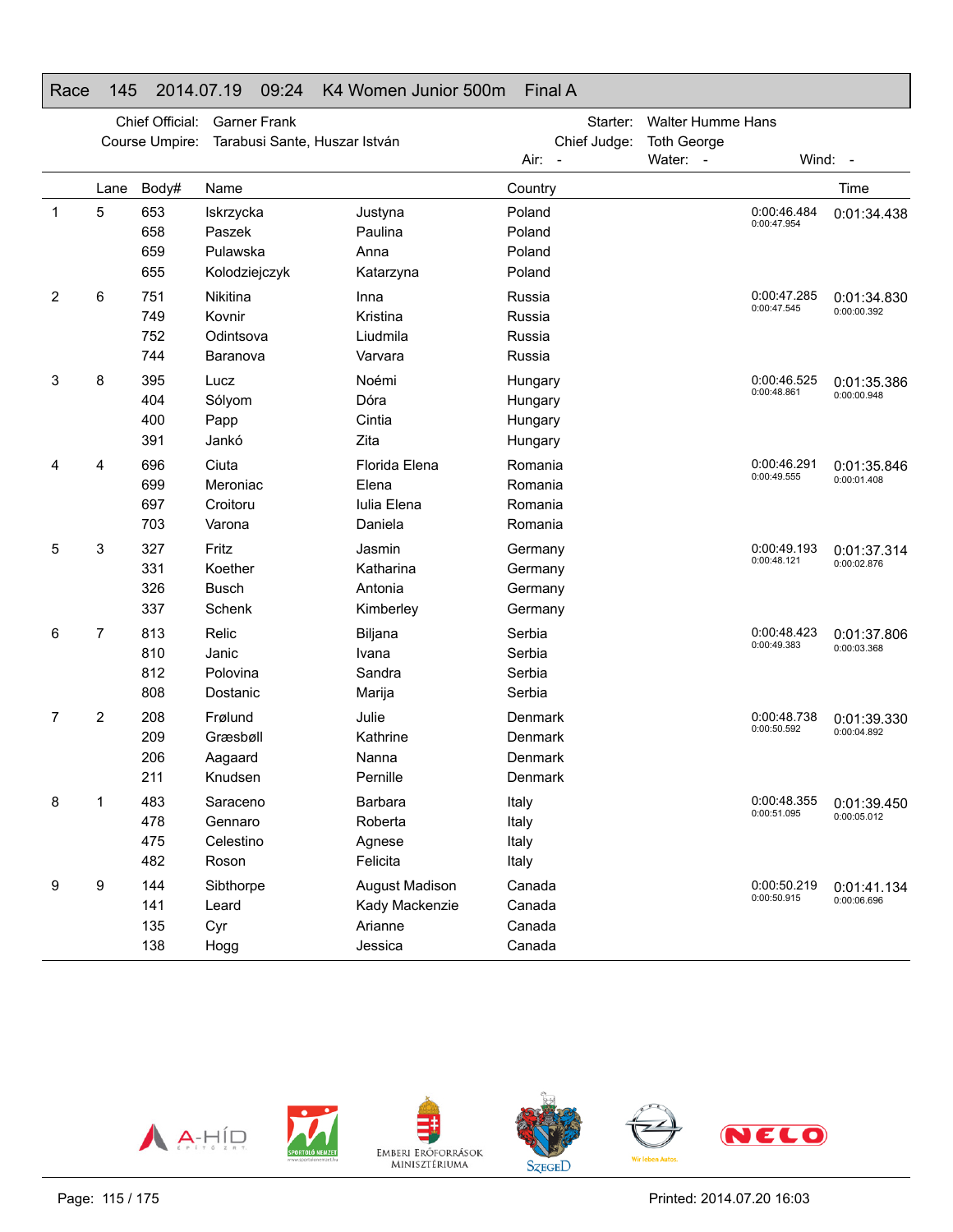#### Race 146 2014.07.19 09:34 K1 Men Junior 1000m Final A Chief Official: Garner Frank Course Umpire: Cerbelle Jean-luis, Richard SueStarter: Janza Peter Chief Judge: **Toth George** Air: -Water: - Wind: -Lane Body# Name**Country Country Country Country Country** Time 1 5 65 PetersArtuur Belgium Belgium 0:00:49.359 0:00:54.5080:01:43.8670:00:56.754 0:02:40.6210:00:51.5240:03:32.145 2 6 218 GraversenMorten Denmark 0:00:50.392 0:00:55.595 0:01:45.9870:00:55.8810:02:41.868 0:00:50.865 0:03:32.733 0:00:00.588 3 4 262 RozaPelayo Spain Spain 0:00:49.807 0:00:53.884 0:01:43.6910:00:56.3920:02:40.083 0:00:53.246 0:03:33.329 0:00:01.1844 7 31 Duffy Jy Australia 0:00:50.865 0:00:55.252 0:01:46.1170:00:55.615 0:02:41.732 0:00:52.133 0:03:33.8650:00:01.7205 1 640 ImrieKurtis New Zealand 0:00:50.414 0:00:55.2330:01:45.6470:00:55.523 0:02:41.170 0:00:54.5350:03:35.705 0:00:03.560 6 2 941 Kukharyk Oleh Ukraine 0:00:52.085 0:00:55.328 0:01:47.413 0:00:56.9410:02:44.3540:00:52.6910:03:37.045 0:00:04.900 7 3 48 Kornfeind Christoph Austria 0:00:51.798 0:00:55.256 0:01:47.0540:00:56.283 0:02:43.3370:00:54.588 0:03:37.925 0:00:05.780 8 9 439 VidákovichAntal Hungary 10:00:50.495 0:00:55.7900:01:46.285 0:00:58.629 0:02:44.9140:00:55.5390:03:40.453 0:00:08.308 8 204 VeselyTomas Czech Republic 0:00:49.892 0:00:53.952 0:01:43.8440:00:54.984 0:02:38.8280:01:01.632 Did not finish

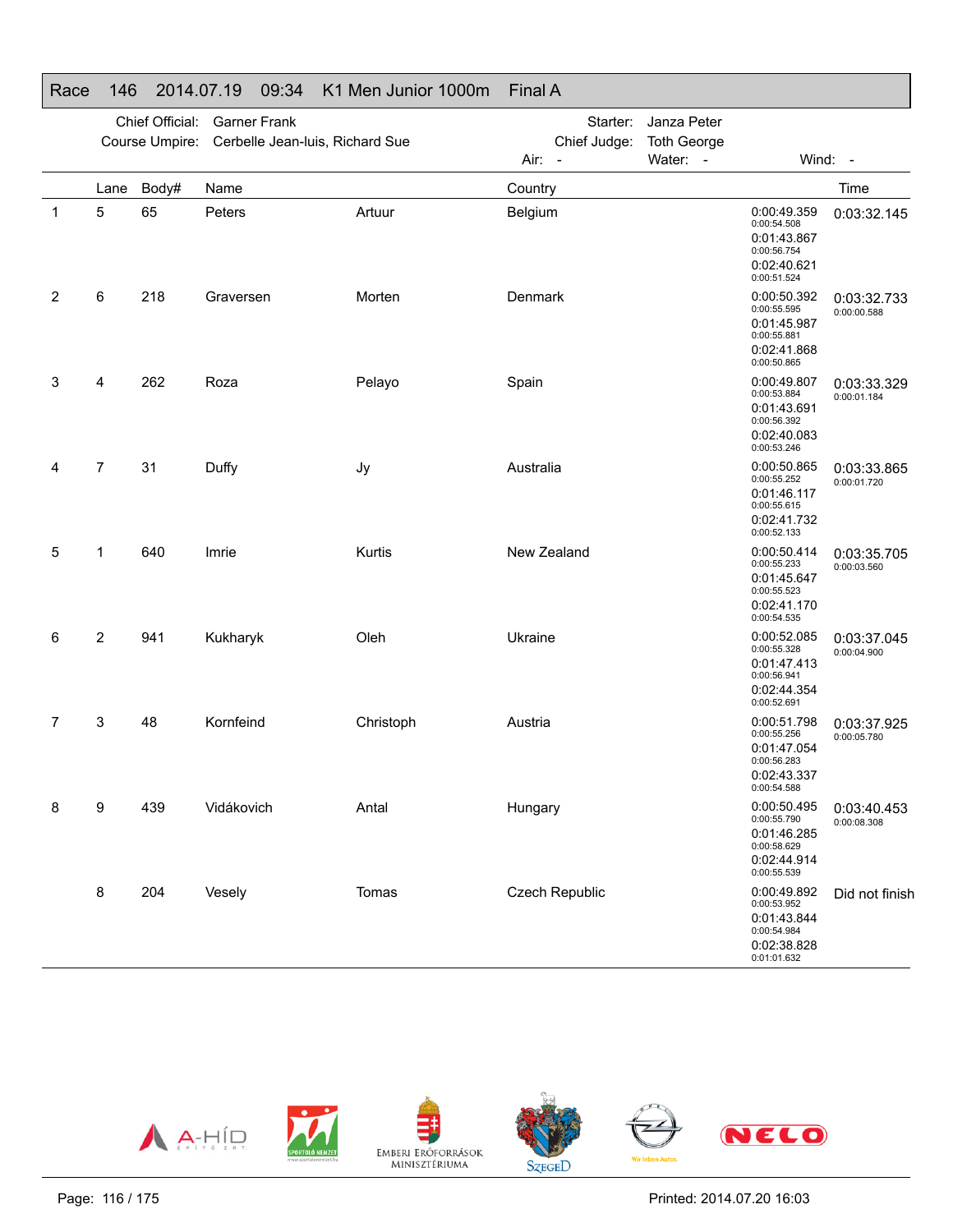# Race 147 2014.07.19 09:41 C1 Men Junior 1000m Final A

|   | Chief Official:<br><b>Garner Frank</b><br>Bogdan Buciu, Naughton Connie<br>Course Umpire: |              |                 |                 | Starter:<br>Chief Judge: | Kasprzak Bartlomiej<br><b>Toth George</b>                                              |                            |
|---|-------------------------------------------------------------------------------------------|--------------|-----------------|-----------------|--------------------------|----------------------------------------------------------------------------------------|----------------------------|
|   |                                                                                           |              |                 |                 | Air:<br>$\sim$ $-$       | Water: -                                                                               | Wind: -                    |
| 1 | Lane<br>9                                                                                 | Body#<br>421 | Name<br>Hajdu   | Jonatán Dániel  | Country<br>Hungary       | 0:00:54.996<br>0:00:59.944<br>0:01:54.940<br>0:01:00.410<br>0:02:55.350<br>0:00:57.560 | Time<br>0:03:52.910        |
| 2 | 3                                                                                         | 604          | Tarnovskyi      | Serhii          | Moldova                  | 0:00:55.330<br>0:00:59.074<br>0:01:54.404<br>0:00:59.995<br>0:02:54.399<br>0:00:59.663 | 0:03:54.062<br>0:00:01.152 |
| 3 | 4                                                                                         | 762          | Chebotar        | Vladislav       | Russia                   | 0:00:56.106<br>0:00:58.156<br>0:01:54.262<br>0:01:00.417<br>0:02:54.679<br>0:01:00.275 | 0:03:54.954<br>0:00:02.044 |
| 4 | 5                                                                                         | 193          | Hajek           | Krystof         | Czech Republic           | 0:00:57.922<br>0:01:01.510<br>0:01:59.432<br>0:00:58.644<br>0:02:58.076<br>0:00:59.142 | 0:03:57.218<br>0:00:04.308 |
| 5 | 6                                                                                         | 708          | Carp            | Leonid Valentin | Romania                  | 0:00:55.688<br>0:01:01.659<br>0:01:57.347<br>0:01:00.095<br>0:02:57.442<br>0:01:00.488 | 0:03:57.930<br>0:00:05.020 |
| 6 | $\overline{7}$                                                                            | 340          | <b>Dittrich</b> | Fabian          | Germany                  | 0:00:58.641<br>0:01:00.669<br>0:01:59.310<br>0:01:02.517<br>0:03:01.827<br>0:00:59.123 | 0:04:00.950<br>0:00:08.040 |
| 7 | 2                                                                                         | 490          | Cestra          | Davide          | Italy                    | 0:00:57.363<br>0:01:01.860<br>0:01:59.223<br>0:01:02.948<br>0:03:02.171<br>0:00:59.107 | 0:04:01.278<br>0:00:08.368 |
| 8 | 1                                                                                         | 266          | Vallejo         | Sergio          | Spain                    | 0:00:57.922<br>0:01:02.194<br>0:02:00.116<br>0:01:03.063<br>0:03:03.179<br>0:00:58.623 | 0:04:01.802<br>0:00:08.892 |
| 9 | 8                                                                                         | 990          | Guliev          | Artur           | Uzbekistan               | 0:00:56.740<br>0:01:00.260<br>0:01:57.000<br>0:01:02.625<br>0:02:59.625<br>0:01:02.477 | 0:04:02.102<br>0:00:09.192 |

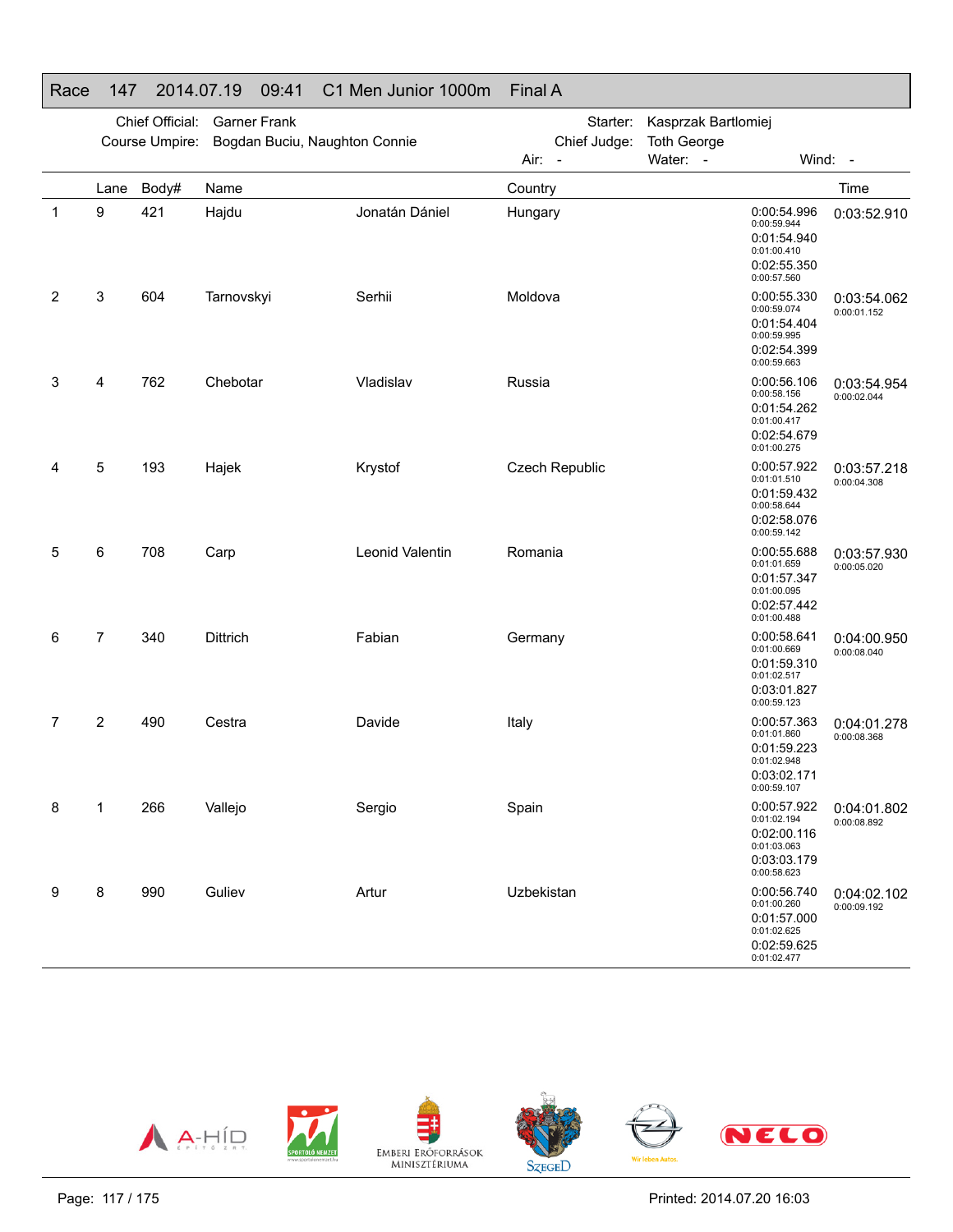# Race 149 2014.07.19 10:01 K1 Men U23 1000m Final B

|   |                | Chief Official: | <b>Garner Frank</b>             |            | <b>Walter Humme Hans</b><br>Starter: |                |                    |                                                                                        |                                          |
|---|----------------|-----------------|---------------------------------|------------|--------------------------------------|----------------|--------------------|----------------------------------------------------------------------------------------|------------------------------------------|
|   |                | Course Umpire:  | Cerbelle Jean-luis, Richard Sue |            |                                      | Chief Judge:   | <b>Toth George</b> |                                                                                        |                                          |
|   |                |                 |                                 |            | Air:                                 | $\blacksquare$ | Water: -           |                                                                                        | Wind: -                                  |
|   | Lane           | Body#           | Name                            |            | Country                              |                |                    |                                                                                        | Time                                     |
| 1 | 6              | 763             | Chervov                         | Nikolay    | Russia                               |                |                    | 0:00:51.142<br>0:00:54.011<br>0:01:45.153<br>0:00:54.222<br>0:02:39.375<br>0:00:52.130 | 0:03:31.505                              |
| 2 | 4              | 719             | Mironescu                       | Constantin | Romania                              |                |                    | 0:00:50.646<br>0:00:54.124<br>0:01:44.770<br>0:00:56.367<br>0:02:41.137<br>0:00:50.684 | 0:03:31.821<br>0:00:00.316               |
| 3 | 9              | 816             | Aleksic                         | Aleksandar | Serbia                               |                |                    | 0:00:48.405<br>0:00:54.081<br>0:01:42.486<br>0:00:56.030<br>0:02:38.516<br>0:00:54.405 | 0:03:32.921<br>0:00:01.416               |
| 4 | 8              | 288             | Bayle                           | Pierrick   | France                               |                |                    | 0:00:49.324<br>0:00:54.677<br>0:01:44.001<br>0:00:56.275<br>0:02:40.276<br>0:00:53.345 | 0:03:33.621<br>0:00:02.116               |
| 5 | $\overline{2}$ | 617             | Labrada                         | Osvaldo    | Mexico                               |                |                    | 0:00:50.390<br>0:00:54.859<br>0:01:45.249<br>0:00:56.287<br>0:02:41.536<br>0:00:52.205 | 0:03:33.741<br>0:00:02.236               |
| 6 | 5              | 531             | Golendov                        | Ilya       | Kazakhstan                           |                |                    | 0:00:50.326<br>0:00:56.027<br>0:01:46.353<br>0:00:56.811<br>0:02:43.164<br>0:00:50.949 | 0:03:34.113<br>0:00:02.608               |
| 7 | 7              | 158             | Hughes                          | Marshall   | Canada                               |                |                    | 0:00:50.326<br>0:00:55.168<br>0:01:45.494<br>0:00:57.017<br>0:02:42.511<br>0:00:52.394 | 0:03:34.905<br>0:00:03.400               |
| 8 | 3              | 572             | Maldonis                        | Mindaugas  | Lithuania                            |                |                    | 0:00:54.326<br>0:01:44.844<br>0:00:55.939<br>0:02:40.783<br>0:00:54.210                | 0:00:50.518   0:03:34.993<br>0:00:03.488 |
| 9 | 1              | 49              | Siegl                           | Mario      | Austria                              |                |                    | 0:00:51.805<br>0:00:56.850<br>0:01:48.655<br>0:00:57.725<br>0:02:46.380<br>0:00:52.353 | 0:03:38.733<br>0:00:07.228               |

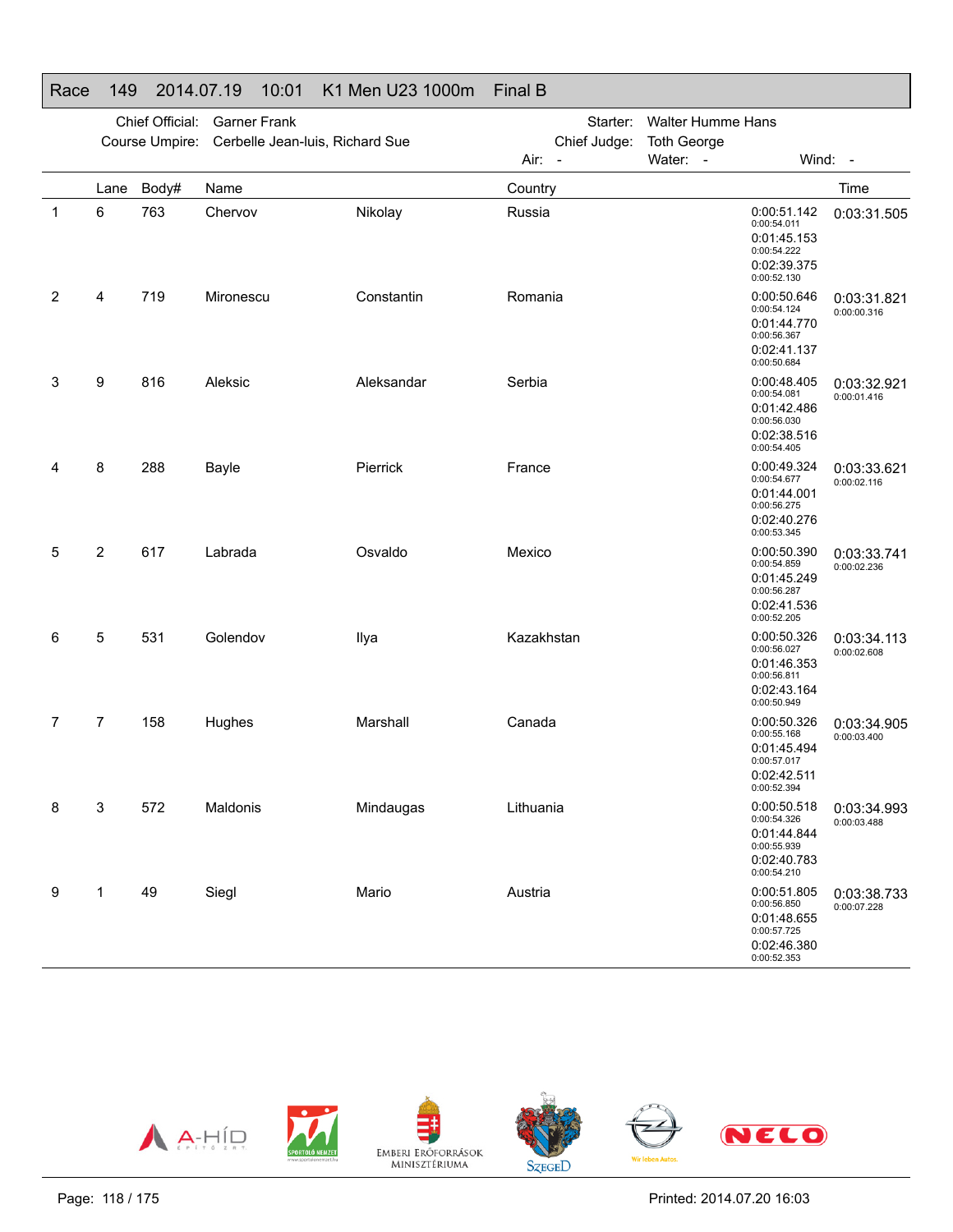#### Race 150 2014.07.19 10:08 C1 Men U23 1000m Final B

|   |      | Chief Official:<br>Course Umpire: | <b>Garner Frank</b><br>Bogdan Buciu, Naughton Connie |          | Starter:<br>Janza Peter<br>Chief Judge:<br><b>Toth George</b><br>Water: -<br>Wind: -<br>Air: - |  |                                                                                        |                            |
|---|------|-----------------------------------|------------------------------------------------------|----------|------------------------------------------------------------------------------------------------|--|----------------------------------------------------------------------------------------|----------------------------|
|   | Lane | Body#                             | Name                                                 |          | Country                                                                                        |  |                                                                                        | Time                       |
| 1 | 6    | 998                               | Tukhtasin Ugli                                       | Nurislom | Uzbekistan                                                                                     |  | 0:00:57.953<br>0:01:00.065<br>0:01:58.018<br>0:01:01.643<br>0:02:59.661<br>0:00:56.825 | 0:03:56.486                |
| 2 | 1    | 168                               | Tarling                                              | Marc     | Canada                                                                                         |  | 0:00:56.476<br>0:01:00.322<br>0:01:56.798<br>0:01:01.478<br>0:02:58.276<br>0:00:58.578 | 0:03:56.854<br>0:00:00.368 |
| 3 | 3    | 845                               | Farkaš                                               | Vincent  | Slovakia                                                                                       |  | 0:00:57.315<br>0:01:00.879<br>0:01:58.194<br>0:01:01.782<br>0:02:59.976<br>0:00:58.862 | 0:03:58.838<br>0:00:02.352 |
| 4 | 5    | 54                                | Matviychuk                                           | Taras    | Azerbaijan                                                                                     |  | 0:00:55.372<br>0:00:59.520<br>0:01:54.892<br>0:01:03.978<br>0:02:58.870<br>0:01:00.164 | 0:03:59.034<br>0:00:02.548 |
| 5 | 8    | 289                               | Beugnet                                              | Romain   | France                                                                                         |  | 0:00:57.046<br>0:01:01.878<br>0:01:58.924<br>0:01:03.539<br>0:03:02.463<br>0:00:57.335 | 0:03:59.798<br>0:00:03.312 |
| 6 | 9    | 662                               | Dubiak                                               | Bartosz  | Poland                                                                                         |  | 0:00:55.492<br>0:01:03.296<br>0:01:58.788<br>0:01:04.719<br>0:03:03.507<br>0:00:56.959 | 0:04:00.466<br>0:00:03.980 |
| 7 | 4    | 171                               | Garcia Alegria                                       | Michael  | Chile                                                                                          |  | 0:00:57.197<br>0:01:00.563<br>0:01:57.760<br>0:01:03.333<br>0:03:01.093<br>0:01:00.277 | 0:04:01.370<br>0:00:04.884 |
| 8 | 2    | 132                               | Velkov                                               | Daniel   | <b>Bulgaria</b>                                                                                |  | 0:00:59.191<br>0:01:02.998<br>0:02:02.189<br>0:01:01.278<br>0:03:03.467<br>0:01:02.023 | 0:04:05.490<br>0:00:09.004 |
| 9 | 7    | 469                               | Mojalali Moghaddam<br>Foumani                        | Adel     | Iran                                                                                           |  | 0:00:56.356<br>0:01:06.589<br>0:02:02.945<br>0:01:19.645<br>0:03:22.590<br>0:01:15.284 | 0:04:37.874<br>0:00:41.388 |

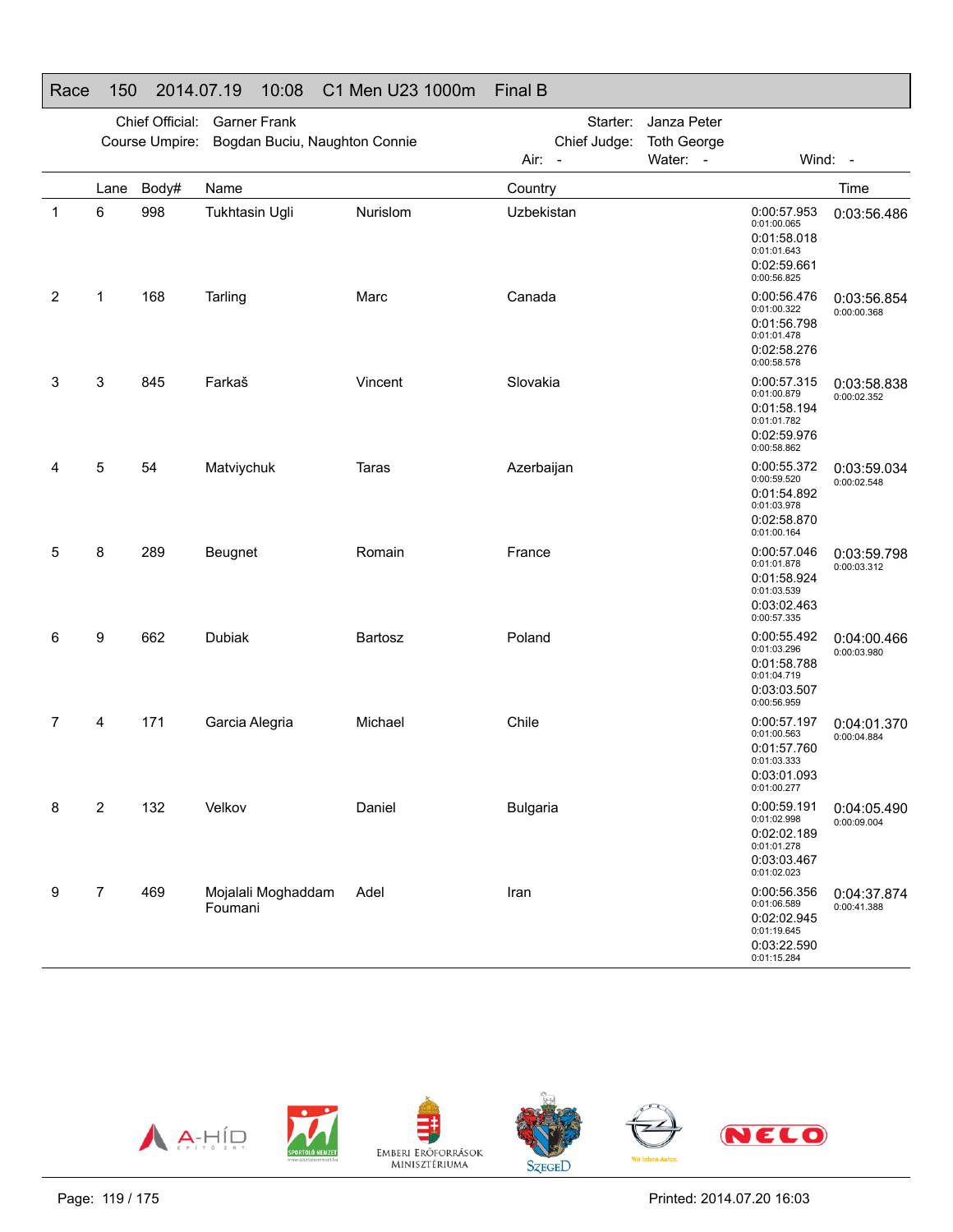#### Race 151 2014.07.19 10:15 K2 Men U23 1000m Final B

|   |                | Chief Official:<br>Course Umpire: | <b>Garner Frank</b><br>Tarabusi Sante, Huszar István |                                   | Starter:<br>Chief Judge:<br>Air:<br>$\overline{\phantom{a}}$ | Janza Peter<br><b>Toth George</b><br>Water: - |                                                                                        | Wind: $-$                  |
|---|----------------|-----------------------------------|------------------------------------------------------|-----------------------------------|--------------------------------------------------------------|-----------------------------------------------|----------------------------------------------------------------------------------------|----------------------------|
|   | Lane           | Body#                             | Name                                                 |                                   | Country                                                      |                                               |                                                                                        | Time                       |
| 1 | 4              | 800<br>801                        | Apollonio<br>Blazevic                                | Alan<br>Simon                     | Slovenia<br>Slovenia                                         |                                               | 0:00:46.762<br>0:00:50.088<br>0:01:36.850<br>0:00:52.267<br>0:02:29.117<br>0:00:46.229 | 0:03:15.346                |
| 2 | 6              | 892<br>890                        | Tuan<br>Lin                                          | Yen-yu<br>Yung-chieh              | Chinese Taipei<br>Chinese Taipei                             |                                               | 0:00:50.834<br>0:00:47.594<br>0:01:38.428<br>0:00:48.092<br>0:02:26.520<br>0:00:49.822 | 0:03:16.342<br>0:00:00.996 |
| 3 | 1              | 169<br>162                        | Tenwolde<br>Malfesi                                  | Adam Jacob<br><b>Brian Falcon</b> | Canada<br>Canada                                             |                                               | 0:00:45.874<br>0:00:50.386<br>0:01:36.260<br>0:00:51.197<br>0:02:27.457<br>0:00:49.333 | 0:03:16.790<br>0:00:01.444 |
| 4 | $\overline{7}$ | 198<br>196                        | Mach<br>Junek                                        | Martin<br>Radim                   | <b>Czech Republic</b><br><b>Czech Republic</b>               |                                               | 0:00:45.893<br>0:00:50.897<br>0:01:36.790<br>0:00:52.569<br>0:02:29.359<br>0:00:48.679 | 0:03:18.038<br>0:00:02.692 |
| 5 | 2              | 840<br>841                        | Domeisen<br>Summermatter                             | Stefan<br>Andri                   | Switzerland<br>Switzerland                                   |                                               | 0:00:47.937<br>0:00:51.047<br>0:01:38.984<br>0:00:51.510<br>0:02:30.494<br>0:00:47.636 | 0:03:18.130<br>0:00:02.784 |
| 6 | 9              | 127<br>121                        | Milev<br><b>Buchvarov</b>                            | Nikolay<br>Veliyan                | <b>Bulgaria</b><br><b>Bulgaria</b>                           |                                               | 0:00:46.379<br>0:00:50.411<br>0:01:36.790<br>0:00:51.889<br>0:02:28.679<br>0:00:49.935 | 0:03:18.614<br>0:00:03.268 |
| 7 | 3              | 850<br>848                        | Mysak<br>Linka                                       | Denis<br>Tibor                    | Slovakia<br>Slovakia                                         |                                               | 0:00:46.514<br>0:00:50.746<br>0:01:37.260<br>0:00:52.431<br>0:02:29.691<br>0:00:50.167 | 0:03:19.858<br>0:00:04.512 |
| 8 | 8              | 533<br>539                        | Sultanbekov<br>Yerguchyov                            | Daulet<br>Andrey                  | Kazakhstan<br>Kazakhstan                                     |                                               | 0:00:44.186<br>0:00:50.284<br>0:01:34.470<br>0:00:53.123<br>0:02:27.593<br>0:00:53.305 | 0:03:20.898<br>0:00:05.552 |
| 9 | 5              | 637<br>643                        | Fitzgerald<br>Quickenden                             | Jarrod<br>Zac                     | New Zealand<br>New Zealand                                   |                                               | 0:00:46.281<br>0:00:50.796<br>0:01:37.077<br>0:00:52.611<br>0:02:29.688<br>0:00:51.474 | 0:03:21.162<br>0:00:05.816 |

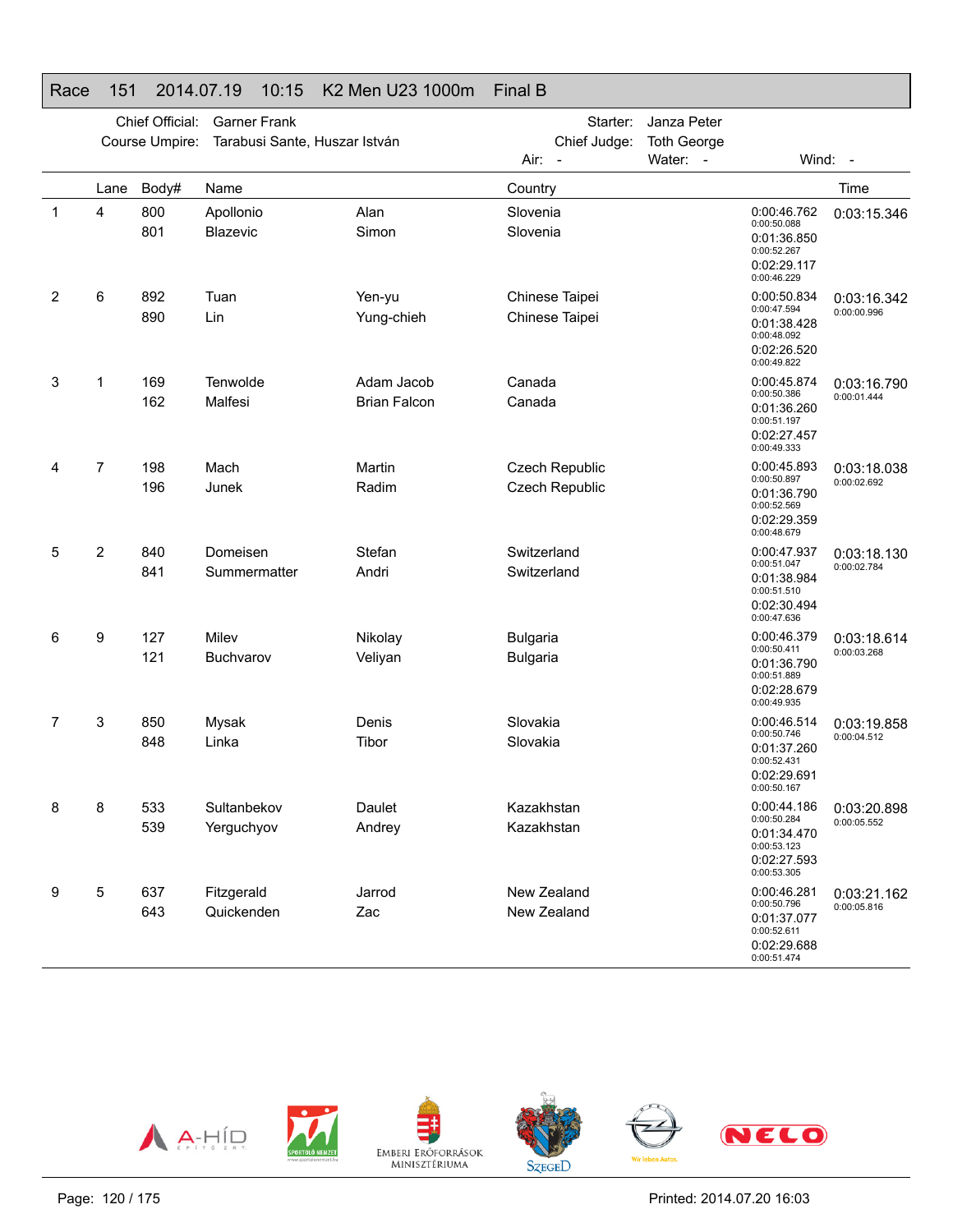# Race 152 2014.07.19 10:22 C2 Men U23 1000m Final B

|   |                | Chief Official:<br>Course Umpire: | <b>Garner Frank</b><br>Cerbelle Jean-luis, Richard Sue |                             | Starter:<br>Chief Judge:         | Kasprzak Bartlomiej<br><b>Toth George</b> |                                                                                        |             |
|---|----------------|-----------------------------------|--------------------------------------------------------|-----------------------------|----------------------------------|-------------------------------------------|----------------------------------------------------------------------------------------|-------------|
|   |                |                                   |                                                        |                             | Air:<br>$\overline{\phantom{a}}$ | Water: -                                  | Wind: -                                                                                |             |
|   | Lane           | Body#                             | Name                                                   |                             | Country                          |                                           |                                                                                        | Time        |
| 1 | 4              | 440<br>413                        | Viola<br>Bodonyi                                       | Viktor<br>András Dávid      | Hungary<br>Hungary               |                                           | 0:00:52.149<br>0:00:55.343<br>0:01:47.492<br>0:00:56.152<br>0:02:43.644<br>0:00:51.297 | 0:03:34.941 |
| 2 | 6              | 491                               | Craciun                                                | Nicolae                     | Italy                            |                                           | 0:00:50.397<br>0:00:54.168                                                             | 0:03:35.085 |
|   |                | 501                               | Santini                                                | Daniele                     | Italy                            |                                           | 0:01:44.565<br>0:01:01.412<br>0:02:45.977<br>0:00:49.108                               | 0:00:00.144 |
| 3 | $\overline{c}$ | 156                               | Hall                                                   | Thomas                      | Canada                           |                                           | 0:00:51.936                                                                            | 0:03:39.253 |
|   |                | 157                               | Hodges                                                 | Drew Edward Harrison Canada |                                  |                                           | 0:00:55.839<br>0:01:47.775<br>0:00:57.245<br>0:02:45.020<br>0:00:54.233                | 0:00:04.312 |
| 4 | 3              | 466                               | Divsalari                                              | Pezhman                     | Iran                             |                                           | 0:00:53.291                                                                            | 0:03:39.933 |
|   |                | 467                               | Eskandanihosseini                                      | Seyedkia                    | Iran                             |                                           | 0:00:56.657<br>0:01:49.948<br>0:00:56.225<br>0:02:46.173<br>0:00:53.760                | 0:00:04.992 |
| 5 | 8              | 519                               | Oshiro                                                 | Kaiki                       | Japan                            |                                           | 0:00:54.198                                                                            | 0:03:42.313 |
|   |                | 523                               | Tome                                                   | Takanori                    | Japan                            |                                           | 0:00:56.024<br>0:01:50.222<br>0:00:59.188<br>0:02:49.410<br>0:00:52.903                | 0:00:07.372 |
| 6 | 5              | 298                               | Martin                                                 | Pierrick                    | France                           |                                           | 0:00:52.904<br>0:00:56.276                                                             | 0:03:42.913 |
|   |                | 299                               | Sikora                                                 | Damien                      | France                           |                                           | 0:01:49.180<br>0:00:51.881<br>0:02:41.061<br>0:01:01.852                               | 0:00:07.972 |
| 7 | 9              | 602                               | Suprovici                                              | Vasile                      | Moldova                          |                                           | 0:00:51.680<br>0:00:56.863                                                             | 0:03:44.781 |
|   |                | 599                               | Nuta                                                   | llie                        | Moldova                          |                                           | 0:01:48.543<br>0:00:59.715<br>0:02:48.258<br>0:00:56.523                               | 0:00:09.840 |
| 8 | 1              | 613                               | Camilo                                                 | Jose Edgar                  | Mexico                           |                                           | 0:00:53.929                                                                            | 0:03:49.241 |
|   |                | 614                               | Camilo                                                 | Jose Zeferino               | Mexico                           |                                           | 0:00:58.052<br>0:01:51.981<br>0:00:59.022<br>0:02:51.003<br>0:00:58.238                | 0:00:14.300 |
| 9 | 7              | 575                               | Murza                                                  | Osvaldas                    | Lithuania                        |                                           | 0:00:52.132                                                                            | 0:03:56.093 |
|   |                | 569                               | Kuracionok                                             | Jevgenij                    | Lithuania                        |                                           | 0:00:57.723<br>0:01:49.855<br>0:01:03.935<br>0:02:53.790<br>0:01:02.303                | 0:00:21.152 |

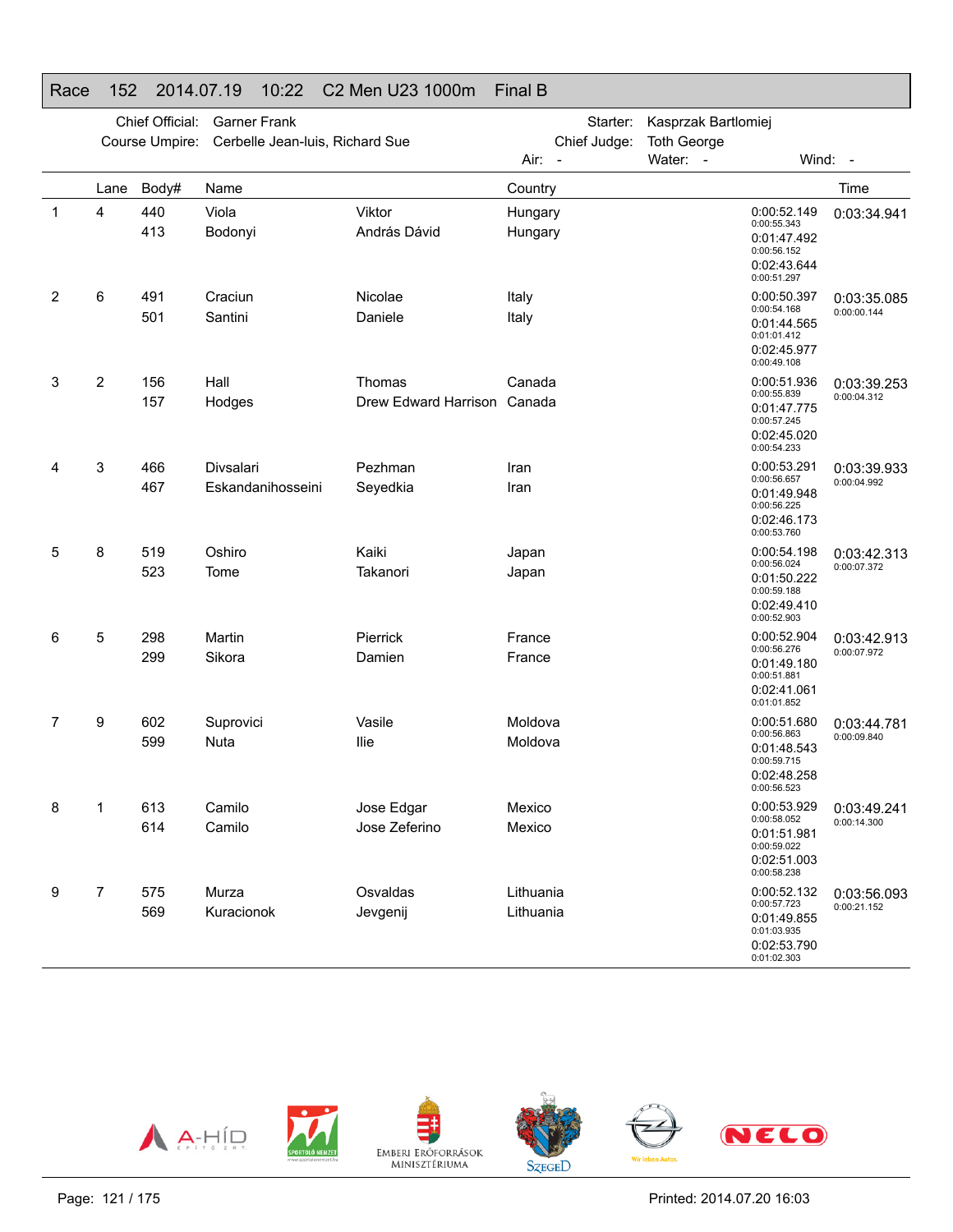### Race 153 2014.07.19 10:29 K1 Men U23 1000m Final A

|   |                | Chief Official:<br>Course Umpire: | <b>Garner Frank</b><br>Bogdan Buciu, Naughton Connie |         | Starter:<br>Chief Judge:<br>Air: - | <b>Walter Humme Hans</b><br><b>Toth George</b><br>Water: -                             | Wind: -                    |
|---|----------------|-----------------------------------|------------------------------------------------------|---------|------------------------------------|----------------------------------------------------------------------------------------|----------------------------|
|   | Lane           | Body#                             | Name                                                 |         | Country                            |                                                                                        | Time                       |
| 1 | 5              | 416                               | Dombvári                                             | Bence   | Hungary                            | 0:00:49.840<br>0:00:51.492<br>0:01:41.332<br>0:00:53.204<br>0:02:34.536<br>0:00:52.640 | 0:03:27.176                |
| 2 | 4              | 45                                | Wood                                                 | Jordan  | Australia                          | 0:00:49.851<br>0:00:51.606<br>0:01:41.457<br>0:00:54.410<br>0:02:35.867<br>0:00:51.981 | 0:03:27.848<br>0:00:00.672 |
| 3 | 6              | 675                               | Rosolski                                             | Rafal   | Poland                             | 0:00:50.766<br>0:00:52.172<br>0:01:42.938<br>0:00:54.255<br>0:02:37.193<br>0:00:51.191 | 0:03:28.384<br>0:00:01.208 |
| 4 | $\overline{7}$ | 248                               | Cabañín                                              | Javier  | Spain                              | 0:00:49.179<br>0:00:54.083<br>0:01:43.262<br>0:00:54.543<br>0:02:37.805<br>0:00:53.159 | 0:03:30.964<br>0:00:03.788 |
| 5 | 9              | 269                               | Alupere                                              | Kaarel  | Estonia                            | 0:00:50.043<br>0:00:54.448<br>0:01:44.491<br>0:00:55.228<br>0:02:39.719<br>0:00:53.041 | 0:03:32.760<br>0:00:05.584 |
| 6 | 2              | 346                               | Kaiser                                               | Jochen  | Germany                            | 0:00:51.145<br>0:00:55.208<br>0:01:46.353<br>0:00:55.934<br>0:02:42.287<br>0:00:50.897 | 0:03:33.184<br>0:00:06.008 |
| 7 | $\mathbf{1}$   | 472                               | Fitzsimon                                            | Michael | Ireland                            | 0:00:51.227<br>0:00:55.088<br>0:01:46.315<br>0:00:55.548<br>0:02:41.863<br>0:00:51.345 | 0:03:33.208<br>0:00:06.032 |
| 8 | 8              | 465                               | Asadi                                                | Farzin  | Iran                               | 0:00:51.788<br>0:00:53.448<br>0:01:45.236<br>0:00:54.042<br>0:02:39.278<br>0:00:53.974 | 0:03:33.252<br>0:00:06.076 |
| 9 | 3              | 203                               | Spicar                                               | Jakub   | <b>Czech Republic</b>              | 0:00:52.372<br>0:00:55.096<br>0:01:47.468<br>0:00:55.690<br>0:02:43.158<br>0:00:51.178 | 0:03:34.336<br>0:00:07.160 |

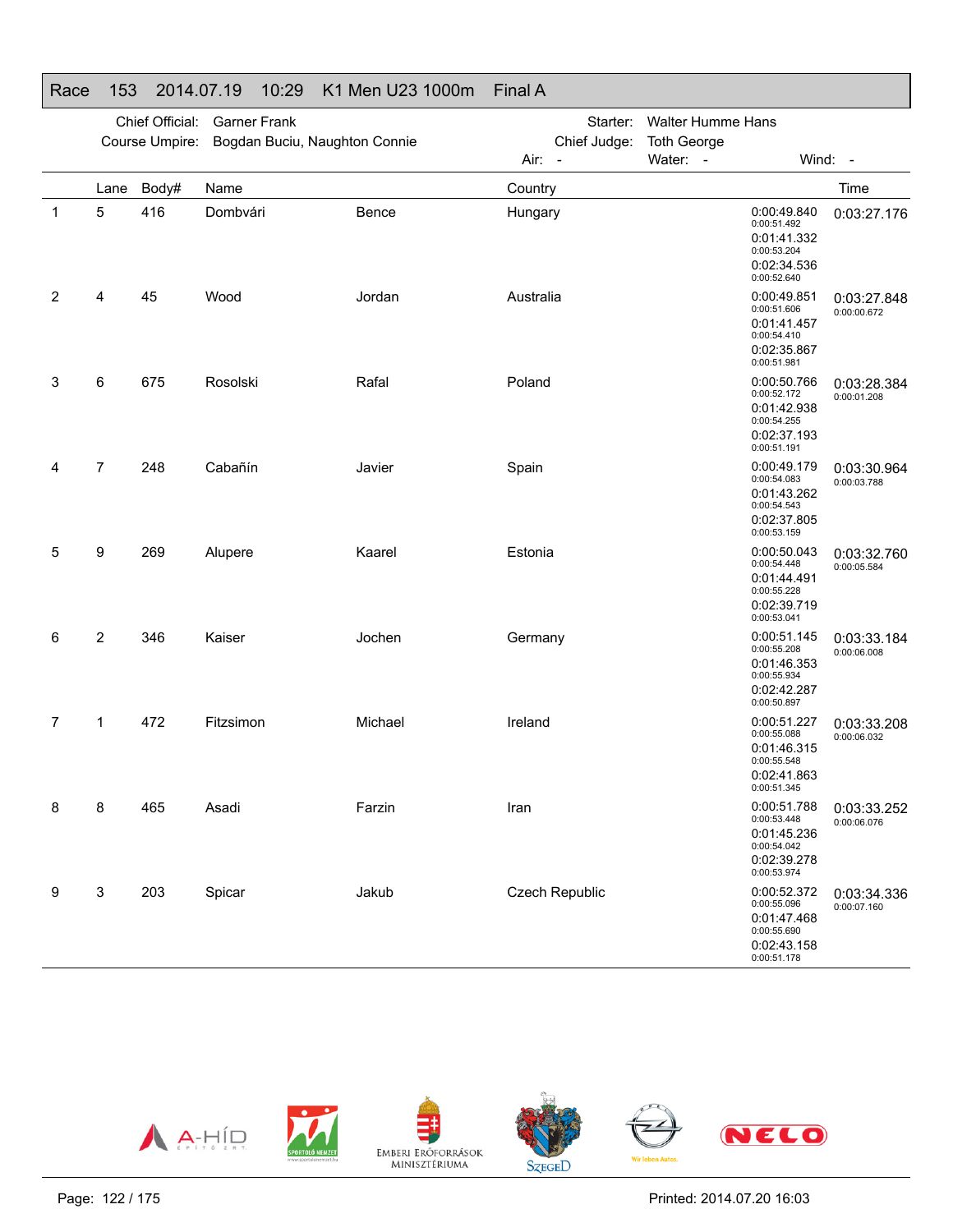| Race | 154  |                 | 2014.07.19          | 10:36         | C1 Men U23 1000m                             | <b>Final A</b>                     |                                               |                                                                                        |                            |
|------|------|-----------------|---------------------|---------------|----------------------------------------------|------------------------------------|-----------------------------------------------|----------------------------------------------------------------------------------------|----------------------------|
|      |      | Chief Official: | <b>Garner Frank</b> |               | Course Umpire: Tarabusi Sante, Huszar István | Starter:<br>Chief Judge:<br>Air: - | Janza Peter<br><b>Toth George</b><br>Water: - |                                                                                        | Wind: -                    |
|      | Lane | Body#           | Name                |               |                                              | Country                            |                                               |                                                                                        | Time                       |
| -1   | 6    | 191             | Fuksa               |               | Martin                                       | <b>Czech Republic</b>              |                                               | 0:00:54.193<br>0:00:57.239<br>0:01:51.432<br>0:00:59.554<br>0:02:50.986<br>0:00:57.074 | 0:03:48.060                |
| 2    | 5    | 603             | Tarnovskyi          |               | Oleg                                         | Moldova                            |                                               | 0:00:54.070<br>0:00:57.616<br>0:01:51.686<br>0:00:59.536<br>0:02:51.222<br>0:00:58.150 | 0:03:49.372<br>0:00:01.312 |
| 3    | 1    | 932             | Altukhov            |               | Pavlo                                        | Ukraine                            |                                               | 0:00:56.409<br>0:00:58.525<br>0:01:54.934<br>0:00:59.425<br>0:02:54.359<br>0:00:56.245 | 0:03:50.604<br>0:00:02.544 |
| 4    | 8    | 351             | Mueller             |               | Michael                                      | Germany                            |                                               | 0:00:55.886<br>0:00:58.632<br>0:01:54.518<br>0:01:00.182<br>0:02:54.700<br>0:00:58.352 | 0:03:53.052<br>0:00:04.992 |
| 5    | 4    | 504             | Tacchini            |               | Carlo                                        | Italy                              |                                               | 0:00:54.972<br>0:00:59.821<br>0:01:54.793<br>0:01:01.688<br>0:02:56.481<br>0:00:56.627 | 0:03:53.108<br>0:00:05.048 |
| 6    | 3    | 427             | Khaut               |               | Kristóf                                      | Hungary                            |                                               | 0:00:55.822<br>0:01:00.539<br>0:01:56.361<br>0:00:59.965<br>0:02:56.326<br>0:00:58.582 | 0:03:54.908<br>0:00:06.848 |
| 7    | 7    | 767             |                     | Ishmukhamedov | Rasul                                        | Russia                             |                                               | 0:00:54.789<br>0:00:58.789<br>0:01:53.578<br>0:01:02.441<br>0:02:56.019<br>0:01:00.877 | 0:03:56.896<br>0:00:08.836 |
| 8    | 9    | 537             | Yemelyanov          |               | Sergey                                       | Kazakhstan                         |                                               | 0:00:55.766<br>0:01:00.246<br>0:01:56.012<br>0:01:03.869<br>0:02:59.881<br>0:01:06.163 | 0:04:06.044<br>0:00:17.984 |
| 9    | 2    | 826             | Mladezic            |               | Strahinja                                    | Serbia                             |                                               | 0:00:54.927<br>0:01:00.623<br>0:01:55.550<br>0:01:07.999<br>0:03:03.549<br>0:01:08.891 | 0:04:12.440<br>0:00:24.380 |

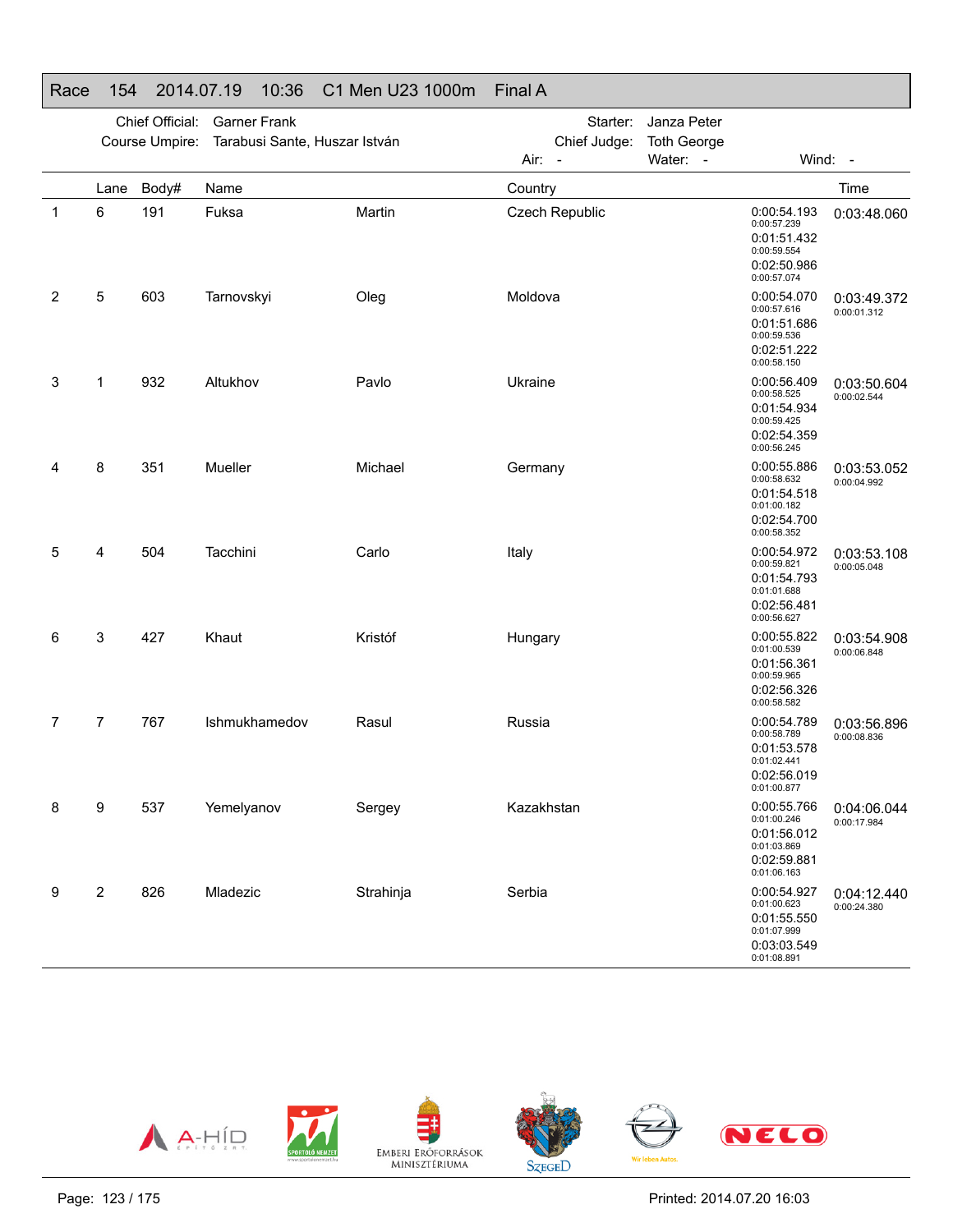# Race 155 2014.07.19 10:57 K4 Women U23 500m Final A

|   |      | Chief Official:<br>Course Umpire: | <b>Garner Frank</b><br>Cerbelle Jean-luis, Richard Sue     |                                               | Starter:<br>Chief Judge:                                             | <b>Walter Humme Hans</b><br><b>Toth George</b> |         |                            |
|---|------|-----------------------------------|------------------------------------------------------------|-----------------------------------------------|----------------------------------------------------------------------|------------------------------------------------|---------|----------------------------|
|   |      |                                   |                                                            |                                               | Air: -                                                               | Water: -                                       | Wind: - |                            |
|   | Lane | Body#                             | Name                                                       |                                               | Country                                                              |                                                |         | Time                       |
| 1 | 4    | 178<br>175<br>177<br>176          | Ren<br>Huang<br>Ma<br>Li                                   | Wenjun<br>Jieyi<br>Qing<br>Xue                | China<br>China<br>China<br>China                                     | 0:00:45.898<br>0:00:46.674                     |         | 0:01:32.572                |
| 2 | 9    | 654<br>652<br>650<br>657          | Janicka<br>Gorna<br><b>Bruska</b><br>Lisiecka              | Aleksandra<br>Aleksandra<br>Joanna<br>Martyna | Poland<br>Poland<br>Poland<br>Poland                                 | 0:00:45.755<br>0:00:47.141                     |         | 0:01:32.896<br>0:00:00.324 |
| 3 | 6    | 759<br>747<br>740<br>746          | Valiakhmetova<br>Chervova<br>Alexandrova<br>Chernigovskaya | Karina<br>Anzhelika<br>Maria<br>Svetlana      | Russia<br>Russia<br>Russia<br>Russia                                 | 0:00:46.218<br>0:00:46.882                     |         | 0:01:33.100<br>0:00:00.528 |
| 4 | 5    | 328<br>330<br>332<br>333          | Gebhardt<br>Jahn<br>Kowald<br>Krankemann                   | Melanie<br>Lisa<br>Anna<br>Nina               | Germany<br>Germany<br>Germany<br>Germany                             | 0:00:45.752<br>0:00:47.860                     |         | 0:01:33.612<br>0:00:01.040 |
| 5 | 3    | 387<br>386<br>403<br>385          | Hagymási<br>Hagymási<br>Simán<br>Farkasdi                  | Réka<br>Anita<br>Fanni<br>Ramóna              | Hungary<br>Hungary<br>Hungary<br>Hungary                             | 0:00:46.175<br>0:00:47.997                     |         | 0:01:34.172<br>0:00:01.600 |
| 6 | 7    | 79<br>69<br>72<br>78              | Skaryna<br>Baicheuskaya<br>Karneyavets<br>Sakalouskaya     | Rymma<br>Dariya<br>Alena<br>Iryna             | <b>Belarus</b><br><b>Belarus</b><br><b>Belarus</b><br><b>Belarus</b> | 0:00:46.820<br>0:00:48.604                     |         | 0:01:35.424<br>0:00:02.852 |
| 7 | 2    | 207<br>213<br>212<br>214          | Ahmt Petersen<br>Thomsen<br>Maja Irgens<br>Villumsen       | Emilie<br>Amalie<br>Rosenkrands<br>Ida        | Denmark<br>Denmark<br>Denmark<br>Denmark                             | 0:00:46.928<br>0:00:49.308                     |         | 0:01:36.236<br>0:00:03.664 |
| 8 |      | 140<br>142<br>139<br>146          | Langlois<br>Mcnulty<br>Irvin<br>Vegas-dubois               | Andreanne<br>Ailish<br>Alexa<br>Sarah         | Canada<br>Canada<br>Canada<br>Canada                                 | 0:00:46.567<br>0:00:49.681                     |         | 0:01:36.248<br>0:00:03.676 |
| 9 | 8    | 26<br>18<br>24<br>27              | Mcarthur<br>Bull<br>Mann<br>Reynolds                       | Catherine<br>Alyssa<br>Rebecca<br>Shannon     | Australia<br>Australia<br>Australia<br>Australia                     | 0:00:47.344<br>0:00:49.560                     |         | 0:01:36.904<br>0:00:04.332 |

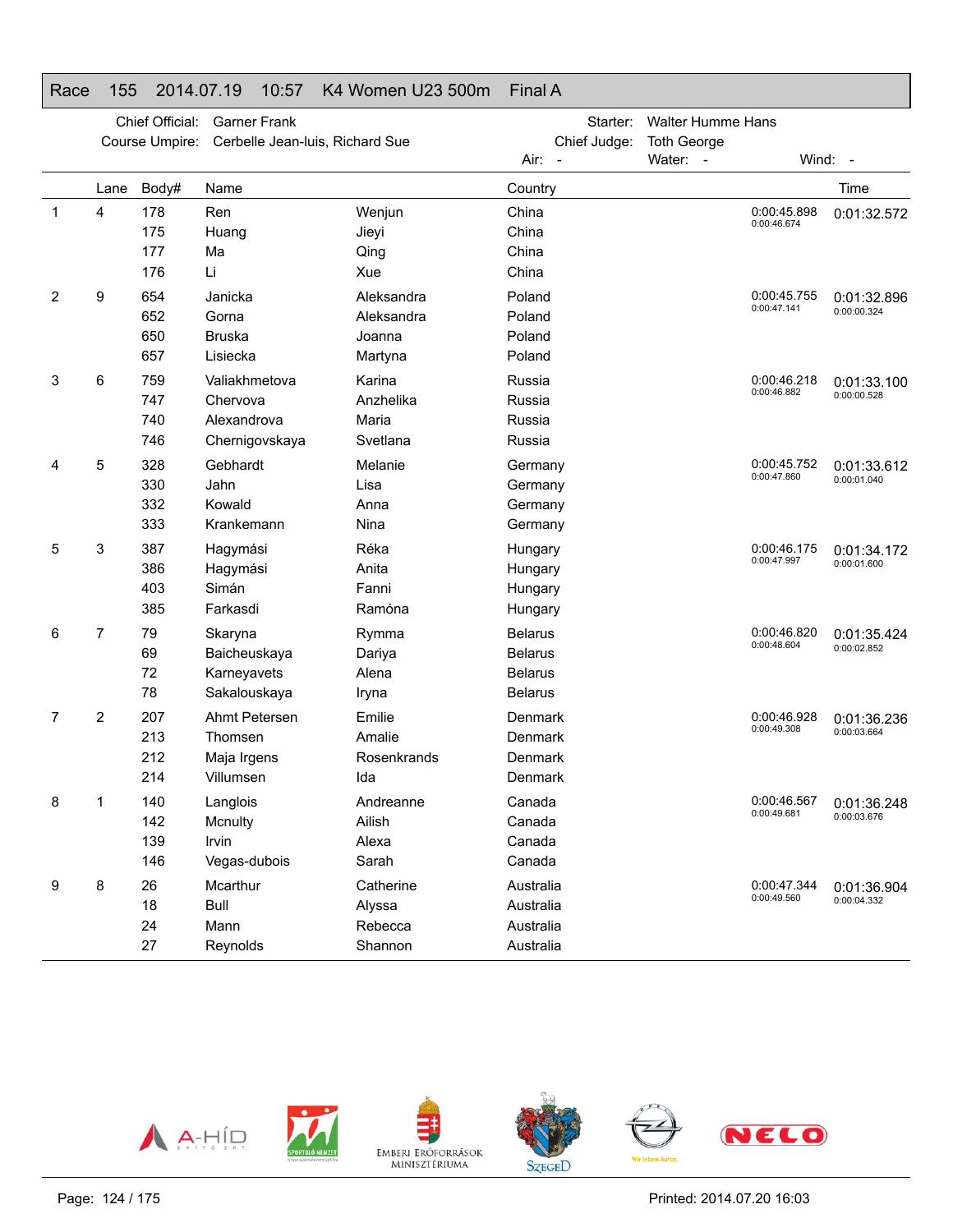#### Race 156 2014.07.19 11:18 K2 Men Junior 1000m Final A

|   |      | Chief Official:<br>Course Umpire: | <b>Garner Frank</b><br>Bogdan Buciu, Naughton Connie |                   | Starter:<br>Chief Judge: | Kasprzak Bartlomiej<br><b>Toth George</b>                                              |                            |
|---|------|-----------------------------------|------------------------------------------------------|-------------------|--------------------------|----------------------------------------------------------------------------------------|----------------------------|
|   |      |                                   |                                                      |                   | Air:<br>$\sim$           | Water: -                                                                               | Wind: -                    |
|   | Lane | Body#                             | Name                                                 |                   | Country                  |                                                                                        | Time                       |
| 1 | 5    | 350<br>352                        | Lemke<br>Poth                                        | Max<br>Marc       | Germany<br>Germany       | 0:00:44.594<br>0:00:49.286<br>0:01:33.880<br>0:00:53.594<br>0:02:27.474<br>0:00:48.641 | 0:03:16.115                |
| 2 | 2    | 205                               | Zavrel                                               | Jakub             | Czech Republic           | 0:00:47.990                                                                            | 0:03:16.411                |
|   |      | 201                               | Skladal                                              | Filip             | Czech Republic           | 0:00:50.377<br>0:01:38.367<br>0:00:50.959                                              | 0:00:00.296                |
|   |      |                                   |                                                      |                   |                          | 0:02:29.326<br>0:00:47.085                                                             |                            |
| 3 | 3    | 765                               | Gusev                                                | Oleg              | Russia                   | 0:00:45.475                                                                            | 0:03:16.631                |
|   |      | 761                               | Blintsov                                             | Vladislav         | Russia                   | 0:00:51.622<br>0:01:37.097<br>0:00:51.910<br>0:02:29.007<br>0:00:47.624                | 0:00:00.516                |
| 4 | 6    | 420                               | Gergely                                              | Olivér            | Hungary                  | 0:00:45.371                                                                            | 0:03:17.383                |
|   |      | 428                               | Koleszár                                             | Mátyás            | Hungary                  | 0:00:50.005<br>0:01:35.376<br>0:00:53.116<br>0:02:28.492                               | 0:00:01.268                |
| 5 | 4    | 85                                | Daineka                                              | Stanislau         | <b>Belarus</b>           | 0:00:48.891<br>0:00:45.830                                                             | 0:03:17.791                |
|   |      | 87                                | Ivanou                                               | Ivan              | <b>Belarus</b>           | 0:00:50.264<br>0:01:36.094<br>0:00:53.179<br>0:02:29.273<br>0:00:48.518                | 0:00:01.676                |
| 6 | 7    | 267                               | Vázquez                                              | Pedro             | Spain                    | 0:00:46.669                                                                            | 0:03:18.767                |
|   |      | 265                               | Silva                                                | Cristian          | Spain                    | 0:00:54.138<br>0:01:40.807<br>0:00:52.218<br>0:02:33.025<br>0:00:45.742                | 0:00:02.652                |
| 7 | 1    | 34                                | Fitzsimmons                                          | Riley             | Australia                | 0:00:45.646<br>0:00:50.190                                                             | 0:03:19.343                |
|   |      | 38                                | Mc Tavish                                            | Simon             | Australia                | 0:01:35.836<br>0:00:52.751<br>0:02:28.587<br>0:00:50.756                               | 0:00:03.228                |
| 8 | 8    | 321                               | Kirschstein-smith                                    | Samuel            | <b>Great Britain</b>     | 0:00:47.132                                                                            | 0:03:21.599                |
|   |      | 318                               | Haws                                                 | Edmund            | <b>Great Britain</b>     | 0:00:50.927<br>0:01:38.059<br>0:00:52.745<br>0:02:30.804                               | 0:00:05.484                |
|   |      |                                   |                                                      |                   |                          | 0:00:50.795                                                                            |                            |
| 9 | 9    | 957<br>953                        | Sebastián<br>Cabrera                                 | Delgado<br>Julian | Uruguay<br>Uruguay       | 0:00:49.261<br>0:00:49.948<br>0:01:39.209<br>0:00:54.286<br>0:02:33.495<br>0:00:51.008 | 0:03:24.503<br>0:00:08.388 |

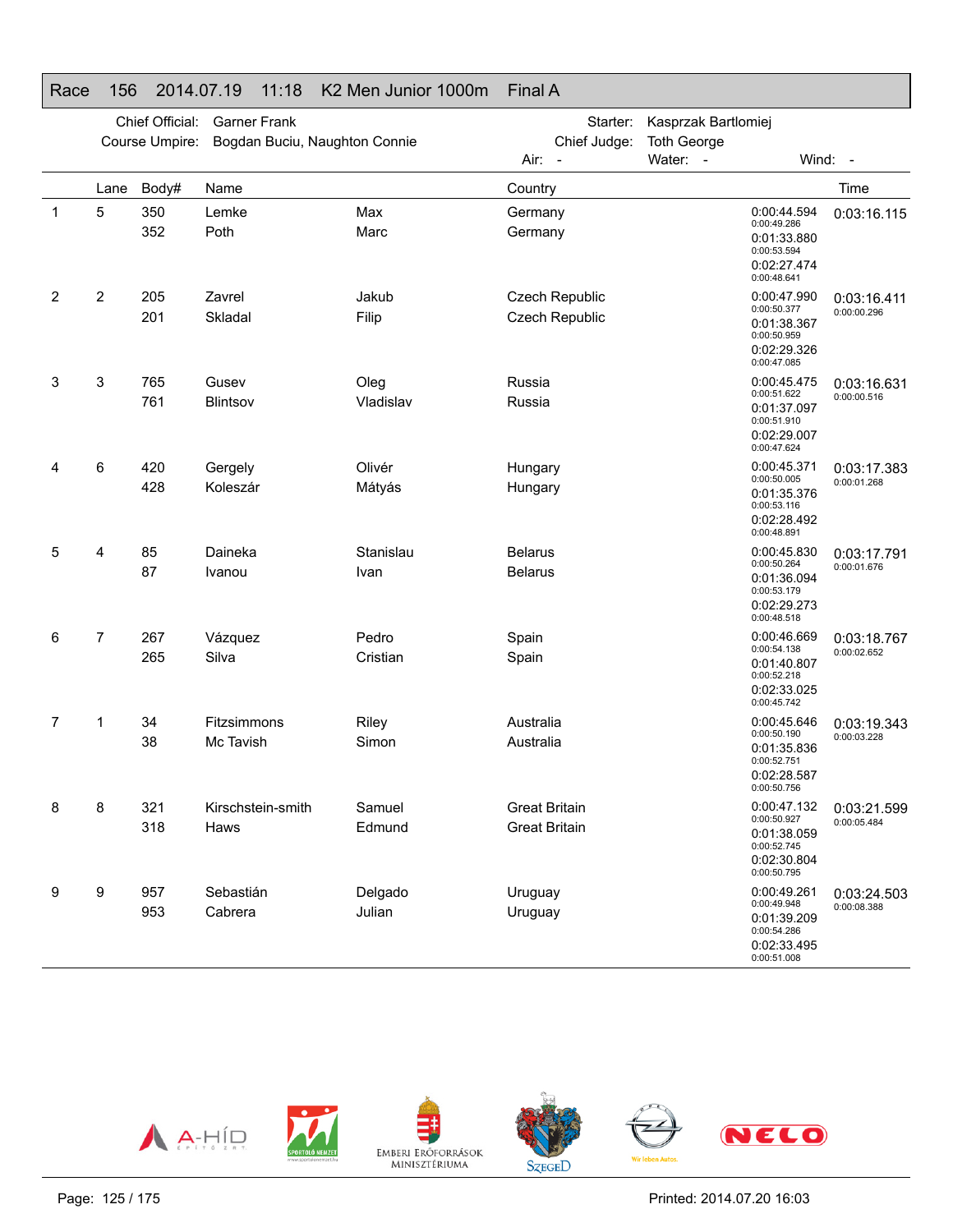# Race 157 2014.07.19 11:25 C2 Men Junior 1000m Final A

|   |      | Chief Official:<br>Course Umpire: | <b>Garner Frank</b><br>Tarabusi Sante, Huszar István |                                   | Starter:<br>Chief Judge:<br>Air: - | Walter Humme Hans<br><b>Toth George</b><br>Water: -                                    | Wind: -                    |
|---|------|-----------------------------------|------------------------------------------------------|-----------------------------------|------------------------------------|----------------------------------------------------------------------------------------|----------------------------|
|   | Lane | Body#                             | Name                                                 |                                   | Country                            |                                                                                        | Time                       |
| 1 | 6    | 667<br>664                        | Kitewski<br>Holdak                                   | Aleksander<br>Marcel              | Poland<br>Poland                   | 0:00:52.457<br>0:00:55.971<br>0:01:48.428<br>0:00:56.418<br>0:02:44.846<br>0:00:51.997 | 0:03:36.843                |
| 2 | 5    | 410<br>421                        | Balla<br>Hajdu                                       | Levente Gellért<br>Jonatán Dániel | Hungary<br>Hungary                 | 0:00:51.946<br>0:00:56.135<br>0:01:48.081<br>0:00:58.499<br>0:02:46.580<br>0:00:51.239 | 0:03:37.819<br>0:00:00.976 |
| 3 | 4    | 708<br>725                        | Carp<br><b>Strat</b>                                 | Leonid Valentin<br>Stefan Andrei  | Romania<br>Romania                 | 0:00:53.846<br>0:00:55.361<br>0:01:49.207<br>0:00:56.247<br>0:02:45.454<br>0:00:52.709 | 0:03:38.163<br>0:00:01.320 |
| 4 | 8    | 342<br>354                        | Gebhardt<br>Scheibner                                | Felix<br><b>Conrad Robin</b>      | Germany<br>Germany                 | 0:00:54.076<br>0:00:55.461<br>0:01:49.537<br>0:00:57.449<br>0:02:46.986<br>0:00:53.117 | 0:03:40.103<br>0:00:03.260 |
| 5 | 7    | 779<br>766                        | Sharov<br>Isaev                                      | Dmitrii<br>Iliya                  | Russia<br>Russia                   | 0:00:51.614<br>0:00:55.500<br>0:01:47.114<br>0:00:58.144<br>0:02:45.258<br>0:00:57.873 | 0:03:43.131<br>0:00:06.288 |
| 6 | 2    | 933<br>945                        | Byzu<br>Romanenko                                    | Boryslav<br>Serhii                | Ukraine<br>Ukraine                 | 0:00:51.583<br>0:00:57.166<br>0:01:48.749<br>0:01:00.927<br>0:02:49.676<br>0:00:53.867 | 0:03:43.543<br>0:00:06.700 |
| 7 | 1    | 90<br>91                          | Kryshneu<br>Lapata                                   | Aliaksei<br>Dzmitry               | <b>Belarus</b><br><b>Belarus</b>   | 0:00:54.386<br>0:00:55.960<br>0:01:50.346<br>0:00:59.976<br>0:02:50.322<br>0:00:53.937 | 0:03:44.259<br>0:00:07.416 |
| 8 | 3    | 615<br>619                        | Camilo<br>Ramirez                                    | Marcos<br>Martin                  | Mexico<br>Mexico                   | 0:00:53.380<br>0:00:57.587<br>0:01:50.967<br>0:00:59.031<br>0:02:49.998<br>0:00:55.153 | 0:03:45.151<br>0:00:08.308 |
| 9 | 9    | 292<br>296                        | Joyez<br>Leonard                                     | Timothée<br>Loic                  | France<br>France                   | 0:00:54.471<br>0:00:58.251<br>0:01:52.722<br>0:01:00.115<br>0:02:52.837<br>0:00:59.942 | 0:03:52.779<br>0:00:15.936 |

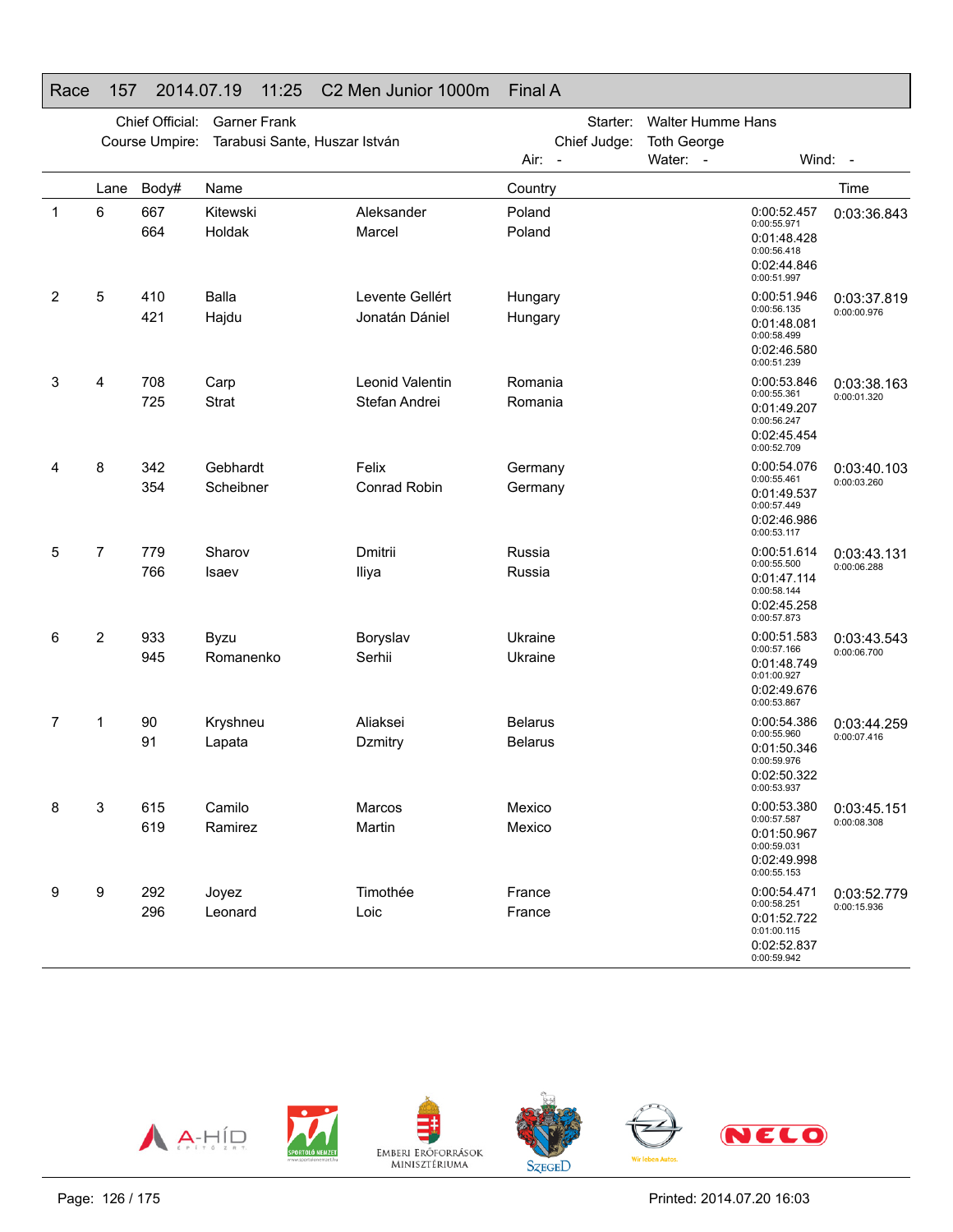# Race 158 2014.07.19 11:38 K2 Men U23 1000m Final A

|   |                | Chief Official:<br>Course Umpire: | <b>Garner Frank</b><br>Cerbelle Jean-luis, Richard Sue |                   | Starter:<br>Chief Judge: | Janza Peter<br><b>Toth George</b> |                                                                                        |             |
|---|----------------|-----------------------------------|--------------------------------------------------------|-------------------|--------------------------|-----------------------------------|----------------------------------------------------------------------------------------|-------------|
|   |                |                                   |                                                        |                   | Air:<br>$\sim$           | Water: -                          |                                                                                        | Wind: $-$   |
|   | Lane           | Body#                             | Name                                                   |                   | Country                  |                                   |                                                                                        | Time        |
| 1 | 6              | 425<br>414                        | Hufnágel<br>Ceiner                                     | Tibor<br>Benjámin | Hungary<br>Hungary       |                                   | 0:00:45.327<br>0:00:47.271<br>0:01:32.598<br>0:00:51.509<br>0:02:24.107<br>0:00:46.152 | 0:03:10.259 |
| 2 | 4              | 817                               | <b>Boltic</b>                                          | Simo              | Serbia                   |                                   | 0:00:45.327                                                                            | 0:03:11.651 |
|   |                | 832                               | Torubarov                                              | Vladimir          | Serbia                   |                                   | 0:00:47.668<br>0:01:32.995<br>0:00:53.906<br>0:02:26.901<br>0:00:44.750                | 0:00:01.392 |
| 3 | 5              | 353                               | Reuschenbach                                           | Lukas             | Germany                  |                                   | 0:00:46.265                                                                            | 0:03:11.719 |
|   |                | 355                               | Stroinski                                              | Kostja            | Germany                  |                                   | 0:00:48.958<br>0:01:35.223<br>0:00:49.477<br>0:02:24.700<br>0:00:47.019                | 0:00:01.460 |
| 4 | $\overline{2}$ | 260                               | Ramírez                                                | Benjamín          | Spain                    |                                   | 0:00:45.398                                                                            | 0:03:13.919 |
|   |                | 254                               | Martí                                                  | Albert            | Spain                    |                                   | 0:00:49.514<br>0:01:34.912<br>0:00:50.736<br>0:02:25.648<br>0:00:48.271                | 0:00:03.660 |
| 5 | 9              | 770                               | Litovka                                                | Vladislav         | Russia                   |                                   | 0:00:46.151                                                                            | 0:03:14.695 |
|   |                | 780                               | Sinyavin                                               | Oleg              | Russia                   |                                   | 0:00:49.760<br>0:01:35.911<br>0:00:51.274<br>0:02:27.185<br>0:00:47.510                | 0:00:04.436 |
| 6 | 8              | 62                                | <b>Broekx</b>                                          | Toon              | Belgium                  |                                   | 0:00:45.113<br>0:00:48.907                                                             | 0:03:15.107 |
|   |                | 61                                | <b>Broekx</b>                                          | Piet              | Belgium                  |                                   | 0:01:34.020<br>0:00:51.734<br>0:02:25.754<br>0:00:49.353                               | 0:00:04.848 |
| 7 | 7              | 677                               | Stabno                                                 | Bartosz           | Poland                   |                                   | 0:00:46.200<br>0:00:50.092                                                             | 0:03:16.663 |
|   |                | 679                               | Warszawski                                             | Oskar             | Poland                   |                                   | 0:01:36.292<br>0:00:52.218<br>0:02:28.510<br>0:00:48.153                               | 0:00:06.404 |
| 8 | 3              | 43                                | Rypp                                                   | Glenn             | Australia                |                                   | 0:00:46.285<br>0:00:50.706                                                             | 0:03:16.935 |
|   |                | 30                                | <b>Booth</b>                                           | Michael           | Australia                |                                   | 0:01:36.991<br>0:00:50.622<br>0:02:27.613<br>0:00:49.322                               | 0:00:06.676 |
| 9 | 1              | 311                               | <b>Bowley</b>                                          | Mathew            | <b>Great Britain</b>     |                                   | 0:00:47.865                                                                            | 0:03:20.635 |
|   |                | 320                               | Johnson                                                | Daniel            | <b>Great Britain</b>     |                                   | 0:00:51.783<br>0:01:39.648<br>0:00:51.488<br>0:02:31.136<br>0:00:49.499                | 0:00:10.376 |

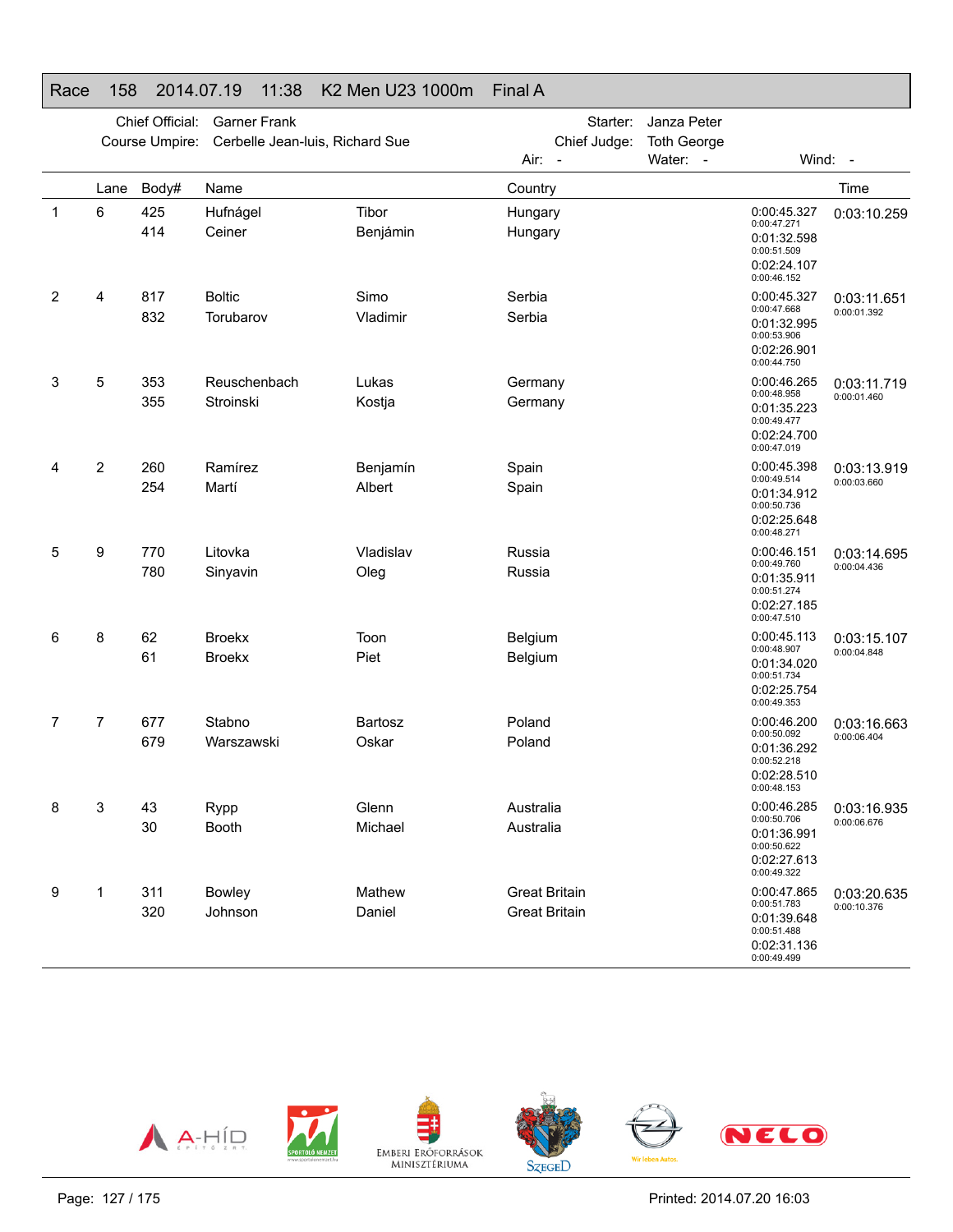# Race 159 2014.07.19 11:47 C2 Men U23 1000m Final A

|   |                | Chief Official:<br>Course Umpire: | <b>Garner Frank</b><br>Bogdan Buciu, Naughton Connie |                | Starter:<br>Chief Judge: | Kasprzak Bartlomiej<br><b>Toth George</b> |                                                                                        |             |
|---|----------------|-----------------------------------|------------------------------------------------------|----------------|--------------------------|-------------------------------------------|----------------------------------------------------------------------------------------|-------------|
|   |                |                                   |                                                      |                | Air: -                   | Water: -                                  |                                                                                        | Wind: -     |
|   | Lane           | Body#                             | Name                                                 |                | Country                  |                                           |                                                                                        | Time        |
| 1 | 4              | 768<br>774                        | Korovashkov<br>Pervukhin                             | Alexey<br>Ilya | Russia<br>Russia         |                                           | 0:00:49.783<br>0:00:52.264<br>0:01:42.047<br>0:00:54.727<br>0:02:36.774<br>0:00:52.252 | 0:03:29.026 |
| 2 | 5              | 931                               | Vandiuk                                              | Yurii          | Ukraine                  |                                           | 0:00:50.081                                                                            | 0:03:30.414 |
|   |                | 946                               | Rybachok                                             | Andrii         | Ukraine                  |                                           | 0:00:53.588<br>0:01:43.669<br>0:00:55.125<br>0:02:38.794<br>0:00:51.620                | 0:00:01.388 |
| 3 | 7              | 666                               | Kaminski                                             | Mateusz        | Poland                   |                                           | 0:00:50.789                                                                            | 0:03:31.758 |
|   |                | 669                               | Kudla                                                | Michal         | Poland                   |                                           | 0:02:40.969<br>0:02:40.348<br>0:00:51.410                                              | 0:00:02.732 |
| 4 | $\overline{c}$ | 348                               | Kretschmer                                           | Peter          | Germany                  |                                           | 0:00:50.635                                                                            | 0:03:33.842 |
|   |                | 344                               | Hennig                                               | Sebastian      | Germany                  |                                           | 0:00:55.002<br>0:01:45.637<br>0:00:56.156<br>0:02:41.793<br>0:00:52.049                | 0:00:04.816 |
| 5 | 9              | 194                               | Hajek                                                | Lukas          | Czech Republic           |                                           | 0:00:53.533                                                                            | 0:03:35.158 |
|   |                | 195                               | Janda                                                | Tomas          | <b>Czech Republic</b>    |                                           | 0:02:41.625<br>0:02:44.756<br>0:00:50.402                                              | 0:00:06.132 |
| 6 | 8              | 685                               | Afonso                                               | <b>Bruno</b>   | Portugal                 |                                           | 0:00:51.623                                                                            | 0:03:36.366 |
|   |                | 686                               | Silva                                                | Nuno           | Portugal                 |                                           | 0:02:44.743<br>0:02:42.506<br>0:00:53.860                                              | 0:00:07.340 |
| 7 | 1              | 988                               | Azmetov                                              | Murodjon       | Uzbekistan               |                                           | 0:00:52.532                                                                            | 0:03:36.542 |
|   |                | 993                               | Kayumov                                              | Ildar          | Uzbekistan               |                                           | 0:00:55.657<br>0:01:48.189<br>0:00:55.726<br>0:02:43.915<br>0:00:52.627                | 0:00:07.516 |
| 8 | 3              | 716                               | Gheorghe                                             | Cristian       | Romania                  |                                           | 0:00:51.367                                                                            | 0:03:40.738 |
|   |                | 724                               | Simion                                               | Cosmin         | Romania                  |                                           | 0:00:53.746<br>0:01:45.113<br>0:00:56.120<br>0:02:41.233<br>0:00:59.505                | 0:00:11.712 |
| 9 | 6              | 536                               | Yemelyanov                                           | Mikhail        | Kazakhstan               |                                           | 0:00:52.642<br>0:00:54.808                                                             | 0:03:56.762 |
|   |                | 538                               | Yemelyanov                                           | Timofey        | Kazakhstan               |                                           | 0:01:47.450<br>0:00:53.924<br>0:02:41.374<br>0:01:15.388                               | 0:00:27.736 |

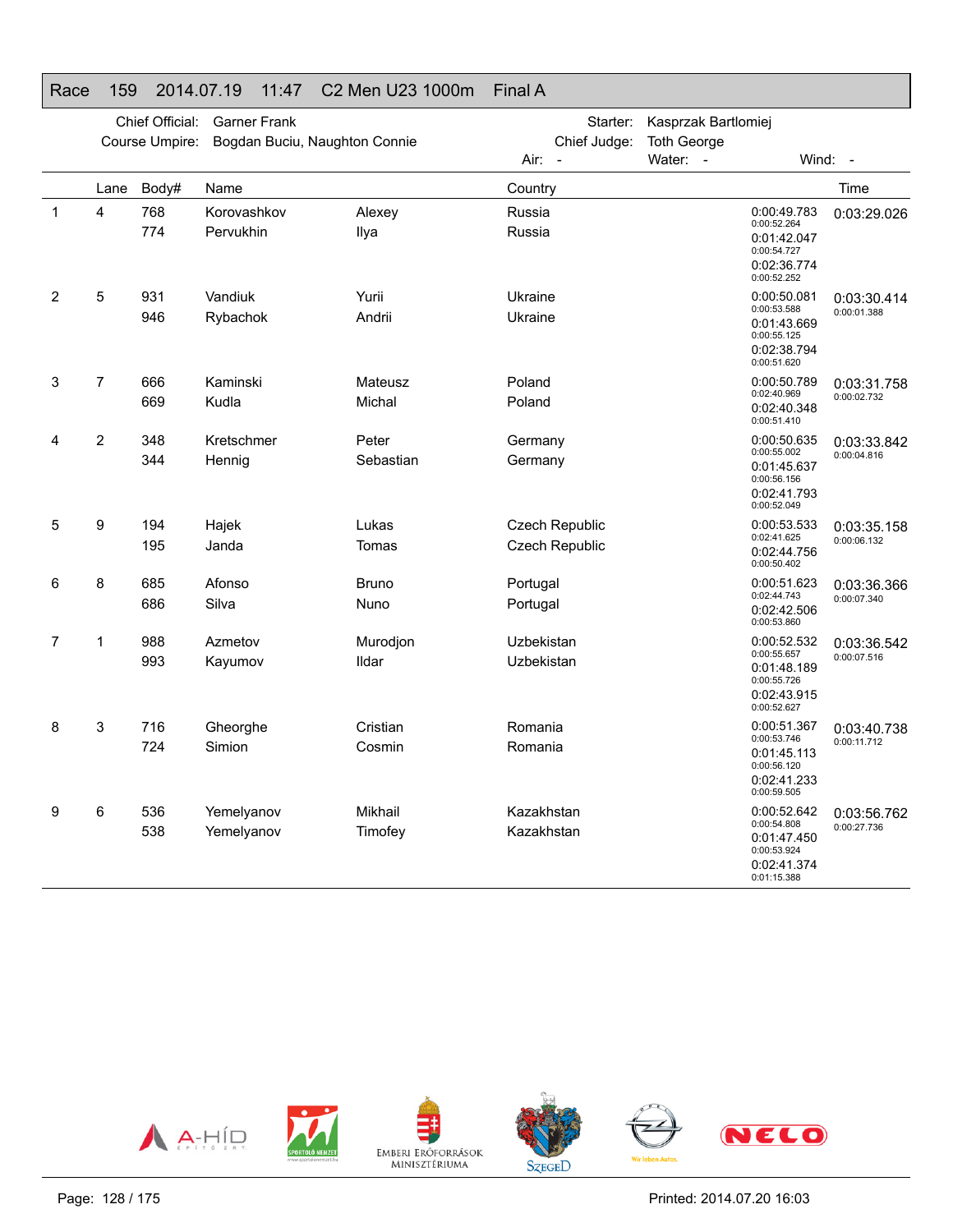# Race 160 2014.07.19 15:00 K1 Men Junior 200m Semi-final I

|   | Chief Official:<br>Course Umpire: |       | <b>Garner Frank</b>                           |           | Starter:                 | Kasprzak Bartlomiej            |                            |
|---|-----------------------------------|-------|-----------------------------------------------|-----------|--------------------------|--------------------------------|----------------------------|
|   |                                   |       | Bogdan Buciu, Richard Sue, Naughton<br>Connie |           | Chief Judge:<br>Air: -   | <b>Toth George</b><br>Water: - | Wind: -                    |
|   |                                   |       |                                               |           |                          |                                |                            |
|   | Lane                              | Body# | Name                                          |           | Country                  |                                | Time                       |
|   | 5                                 | 431   | Nádas                                         | Bence     | Hungary                  |                                | 0:00:34.997                |
| 2 | 4                                 | 776   | Pobirchenko                                   | Vladislav | Russia                   |                                | 0:00:35.985<br>0:00:00.988 |
| 3 | 6                                 | 835   | Vidovic                                       | Zoran     | Serbia                   |                                | 0:00:36.477<br>0:00:01.480 |
| 4 | 8                                 | 48    | Kornfeind                                     | Christoph | Austria                  |                                | 0:00:36.485<br>0:00:01.488 |
| 5 | $\overline{7}$                    | 314   | Eccles                                        | Jordi     | <b>Great Britain</b>     |                                | 0:00:37.013<br>0:00:02.016 |
| 6 | 3                                 | 535   | Yanitskiy                                     | Oleg      | Kazakhstan               |                                | 0:00:37.585<br>0:00:02.588 |
| 7 | 1                                 | 1016  | Selimovic                                     | Malik     | Bosnia and Herzegovina   |                                | 0:00:38.581<br>0:00:03.584 |
| 8 | $\overline{2}$                    | 1006  | Radošević                                     | Jakov     | Croatia                  |                                | 0:00:39.197<br>0:00:04.200 |
| 9 | 9                                 | 982   | Turner                                        | Joshua    | United States of America |                                | 0:00:42.149<br>0:00:07.152 |

1/2 + next BT to Final A, Rest out

| Race | 161            |                                   | 2014.07.19<br>15:05           | K1 Men Junior 200m Semi-final II    |                                      |                                                       |                            |
|------|----------------|-----------------------------------|-------------------------------|-------------------------------------|--------------------------------------|-------------------------------------------------------|----------------------------|
|      |                | Chief Official:<br>Course Umpire: | <b>Garner Frank</b><br>Connie | Bogdan Buciu, Richard Sue, Naughton | Starter:<br>Chief Judge:<br>$Air: -$ | Kasprzak Bartlomiej<br><b>Toth George</b><br>Water: - | Wind: -                    |
|      | Lane           | Body#                             | Name                          |                                     | Country                              |                                                       | Time                       |
| 1    | 5              | 543                               | Akmens                        | <b>Roberts</b>                      | Latvia                               |                                                       | 0:00:34.704                |
| 2    | 6              | 580                               | Seja                          | Arturas                             | Lithuania                            |                                                       | 0:00:35.784<br>0:00:01.080 |
| 3    | 7              | 133                               | Yordanov                      | Emil                                | <b>Bulgaria</b>                      |                                                       | 0:00:36.624<br>0:00:01.920 |
| 4    | 4              | 15                                | Santiago                      | George                              | Argentina                            |                                                       | 0:00:36.644<br>0:00:01.940 |
| 5    | 3              | 721                               | <b>Nita</b>                   | Laris                               | Romania                              |                                                       | 0:00:36.968<br>0:00:02.264 |
| 6    | 1              | 989                               | <b>Bukhaltsev</b>             | Sergey                              | <b>Uzbekistan</b>                    |                                                       | 0:00:37.016<br>0:00:02.312 |
| 7    | 9              | 957                               | Sebastián                     | Delgado                             | Uruguay                              |                                                       | 0:00:37.376<br>0:00:02.672 |
| 8    | $\overline{2}$ | 541                               | Bondar                        | Kirill                              | Kyrgyz Republic                      |                                                       | 0:00:38.340<br>0:00:03.636 |
| 9    | 8              | 57                                | Solovey                       | Oleksii                             | Azerbaijan                           |                                                       | 0:00:38.920<br>0:00:04.216 |

1/2 + next BT to Final A, Rest out





EMBERI ERŐFORRÁSOK<br>MINISZTÉRIUMA



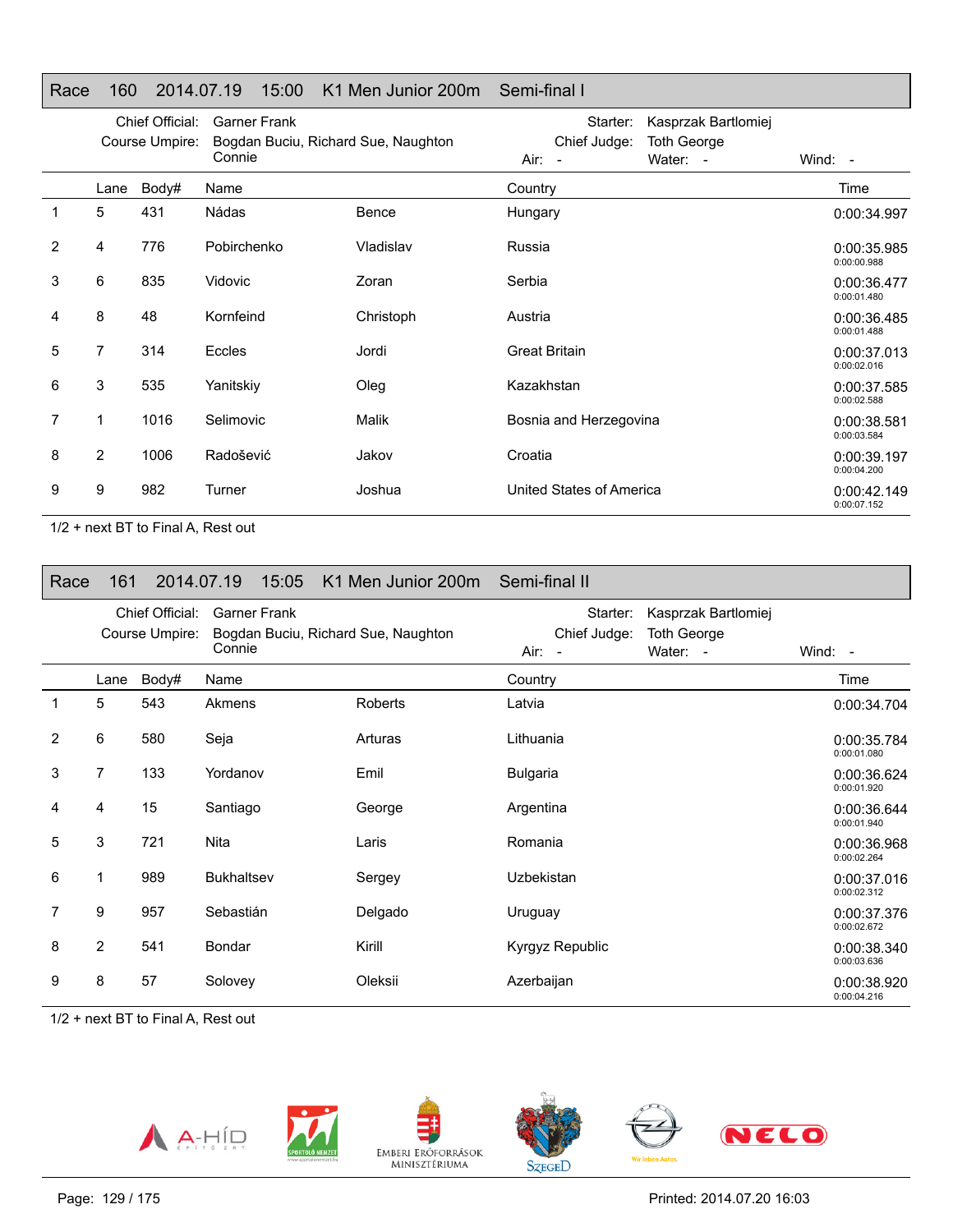# Race 162 2014.07.19 15:10 K1 Men Junior 200m Semi-final III

|   |                | Chief Official:<br>Course Umpire: | <b>Garner Frank</b><br>Bogdan Buciu, Richard Sue, Naughton |                 | Starter:<br>Chief Judge: | Kasprzak Bartlomiej<br><b>Toth George</b> |                            |
|---|----------------|-----------------------------------|------------------------------------------------------------|-----------------|--------------------------|-------------------------------------------|----------------------------|
|   |                |                                   | Connie                                                     |                 | $Air: -$                 | Water: -                                  | Wind: -                    |
|   | Lane           | Body#                             | Name                                                       |                 | Country                  |                                           | Time                       |
| 1 | 5              | 350                               | Lemke                                                      | Max             | Germany                  |                                           | 0:00:35.553                |
| 2 | $\overline{7}$ | 190                               | <b>Bisicky</b>                                             | Ondrej          | Czech Republic           |                                           | 0:00:35.893<br>0:00:00.340 |
| 3 | 3              | 492                               | Di Liberto                                                 | Andrea Domenico | Italy                    |                                           | 0:00:36.173<br>0:00:00.620 |
| 4 | 4              | 673                               | Prentki                                                    | Damian          | Poland                   |                                           | 0:00:36.249<br>0:00:00.696 |
| 5 | 6              | 35                                | Graham                                                     | Alexander       | Australia                |                                           | 0:00:36.353<br>0:00:00.800 |
| 6 | $\mathbf 1$    | 85                                | Daineka                                                    | Stanislau       | <b>Belarus</b>           |                                           | 0:00:36.905<br>0:00:01.352 |
|   | 9              | 594                               | Didenco                                                    | Mihail          | Moldova                  |                                           | 0:00:37.473<br>0:00:01.920 |
| 8 | 8              | 621                               | Djuteski                                                   | Nikola          | Macedonia                |                                           | 0:00:38.809<br>0:00:03.256 |
| 9 | 2              | 181                               | Agathangelou                                               | Kyriakos        | Cyprus                   |                                           | 0:00:40.425<br>0:00:04.872 |

1/2 + next BT to Final A, Rest out

| Race           | 163                               |       | 2014.07.19<br>15:15                                                  | K1 Men Junior 200m Semi-final IV |                                                              |                                                       |                            |
|----------------|-----------------------------------|-------|----------------------------------------------------------------------|----------------------------------|--------------------------------------------------------------|-------------------------------------------------------|----------------------------|
|                | Chief Official:<br>Course Umpire: |       | <b>Garner Frank</b><br>Bogdan Buciu, Richard Sue, Naughton<br>Connie |                                  | Starter:<br>Chief Judge:<br>Air:<br>$\overline{\phantom{a}}$ | Kasprzak Bartlomiej<br><b>Toth George</b><br>Water: - | Wind: $-$                  |
|                | Lane                              | Body# | Name                                                                 |                                  | Country                                                      |                                                       | Time                       |
| 1              | 6                                 | 947   | Shevchenko                                                           | Vladyslav                        | Ukraine                                                      |                                                       | 0:00:35.510                |
| $\overline{2}$ | 5                                 | 258   | Noval                                                                | lñigo                            | Spain                                                        |                                                       | 0:00:35.626<br>0:00:00.116 |
| 3              | 4                                 | 324   | Kavelashvili                                                         | Badri                            | Georgia                                                      |                                                       | 0:00:36.150<br>0:00:00.640 |
| 4              | 8                                 | 807   | Šmit                                                                 | <b>Rok</b>                       | Slovenia                                                     |                                                       | 0:00:36.586<br>0:00:01.076 |
| 5              | 3                                 | 160   | Lavallee                                                             | James                            | Canada                                                       |                                                       | 0:00:37.494<br>0:00:01.984 |
| 6              | $\overline{2}$                    | 111   | Gomes Santos Junior                                                  | Gilmar                           | <b>Brazil</b>                                                |                                                       | 0:00:37.654<br>0:00:02.144 |
| 7              | 9                                 | 272   | Kurg                                                                 | Otto                             | Estonia                                                      |                                                       | 0:00:37.986<br>0:00:02.476 |
| 8              | 7                                 | 898   | Belhajmohamed                                                        | Yassine                          | Tunisia                                                      |                                                       | 0:00:38.954<br>0:00:03.444 |
| 9              |                                   | 693   | Figueroa                                                             | Kevin                            | Puerto Rico                                                  |                                                       | 0:00:39.370<br>0:00:03.860 |

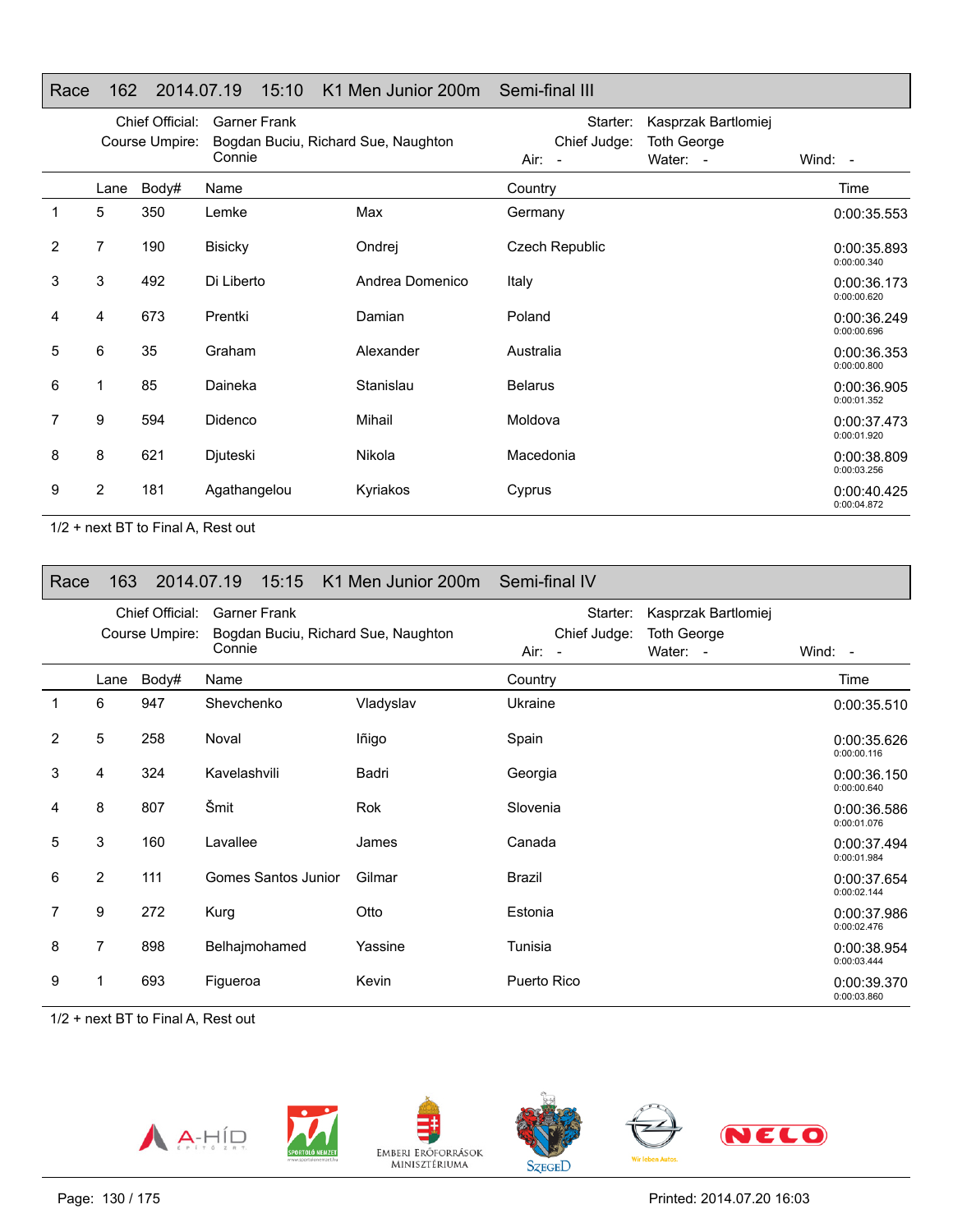# Race 164 2014.07.19 15:20 K1 Women Junior 200m Semi-final I

|                |      | Chief Official:<br>Course Umpire: | <b>Garner Frank</b><br>Bogdan Buciu, Richard Sue, Naughton |            | <b>Walter Humme Hans</b><br>Starter:<br>Chief Judge:<br><b>Toth George</b> |                            |
|----------------|------|-----------------------------------|------------------------------------------------------------|------------|----------------------------------------------------------------------------|----------------------------|
|                |      |                                   | Connie                                                     |            | Water: -<br>Air: -                                                         | Wind: -                    |
|                | Lane | Body#                             | Name                                                       |            | Country                                                                    | Time                       |
| 1              | 6    | 244                               | Ouzande                                                    | Sara       | Spain                                                                      | 0:00:41.465                |
| 2              | 4    | 210                               | Jørgensen                                                  | Emma       | <b>Denmark</b>                                                             | 0:00:42.173<br>0:00:00.708 |
| 3              | 5    | 751                               | <b>Nikitina</b>                                            | Inna       | Russia                                                                     | 0:00:43.125<br>0:00:01.660 |
| 4              | 7    | 182                               | Betlachova                                                 | Eliska     | Czech Republic                                                             | 0:00:44.085<br>0:00:02.620 |
| 5              | 9    | 965                               | Morse                                                      | Alyson     | United States of America                                                   | 0:00:44.193<br>0:00:02.728 |
| 6              | 3    | 606                               | <b>Briones</b>                                             | Beatriz    | Mexico                                                                     | 0:00:44.253<br>0:00:02.788 |
| $\overline{7}$ | 2    | 274                               | Hallila                                                    | Reetta     | Finland                                                                    | 0:00:45.929<br>0:00:04.464 |
| 8              | 1    | 839                               | Widmer                                                     | Franziska  | Switzerland                                                                | 0:00:46.081<br>0:00:04.616 |
| 9              | 8    | 180                               | Pavlou                                                     | Christiana | Cyprus                                                                     | 0:00:46.813<br>0:00:05.348 |

1/3 To Final A, Rest Out

| Race         | 165            |                                   | 15:25<br>2014.07.19           | K1 Women Junior 200m Semi-final II  |                                    |                                                            |                            |
|--------------|----------------|-----------------------------------|-------------------------------|-------------------------------------|------------------------------------|------------------------------------------------------------|----------------------------|
|              |                | Chief Official:<br>Course Umpire: | <b>Garner Frank</b><br>Connie | Bogdan Buciu, Richard Sue, Naughton | Starter:<br>Chief Judge:<br>Air: - | <b>Walter Humme Hans</b><br><b>Toth George</b><br>Water: - | Wind: -                    |
|              | Lane           | Body#                             | Name                          |                                     | Country                            |                                                            | Time                       |
| $\mathbf{1}$ | 5              | 659                               | Pulawska                      | Anna                                | Poland                             |                                                            | 0:00:41.414                |
| 2            | 4              | 527                               | Kaltenberger                  | Yekaterina                          | Kazakhstan                         |                                                            | 0:00:42.658<br>0:00:01.244 |
| 3            | 6              | 484                               | Zonato                        | Francesca                           | Italy                              |                                                            | 0:00:42.866<br>0:00:01.452 |
| 4            | $\overline{7}$ | 283                               | Delophont                     | Mirena                              | France                             |                                                            | 0:00:42.910<br>0:00:01.496 |
| 5            | 9              | 728                               | De Beer                       | Kayla Jaid                          | South Africa                       |                                                            | 0:00:42.950<br>0:00:01.536 |
| 6            | 3              | 76                                | Laptsik                       | Alena                               | <b>Belarus</b>                     |                                                            | 0:00:43.118<br>0:00:01.704 |
| 7            | 8              | 509                               | Nakamura                      | Yume                                | Japan                              |                                                            | 0:00:44.598<br>0:00:03.184 |
| 8            | $\overline{2}$ | 326                               | <b>Busch</b>                  | Antonia                             | Germany                            |                                                            | 0:00:44.890<br>0:00:03.476 |
| 9            |                | 626                               | <b>Brust</b>                  | Anouk                               | <b>Netherlands</b>                 |                                                            | 0:00:46.202<br>0:00:04.788 |

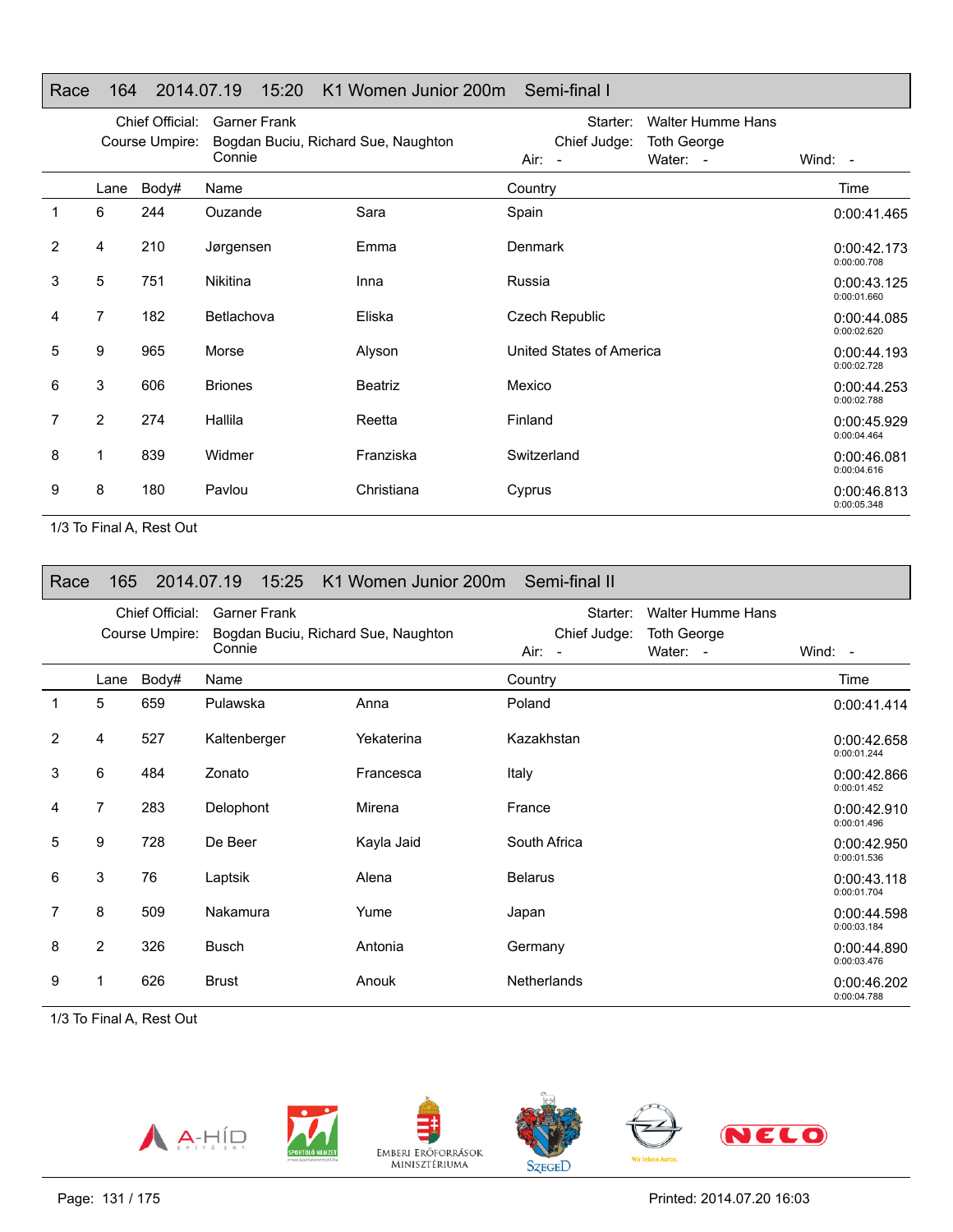| Race | 166            |                                   | 15:30<br>2014.07.19           | K1 Women Junior 200m Semi-final III |                                      |                                                            |                            |
|------|----------------|-----------------------------------|-------------------------------|-------------------------------------|--------------------------------------|------------------------------------------------------------|----------------------------|
|      |                | Chief Official:<br>Course Umpire: | <b>Garner Frank</b><br>Connie | Bogdan Buciu, Richard Sue, Naughton | Starter:<br>Chief Judge:<br>$Air: -$ | <b>Walter Humme Hans</b><br><b>Toth George</b><br>Water: - | Wind: $-$                  |
|      | Lane           | Body#                             | Name                          |                                     | Country                              |                                                            | Time                       |
| 1    | 5              | 697                               | Croitoru                      | <b>Iulia Elena</b>                  | Romania                              |                                                            | 0:00:41.530                |
| 2    | 6              | 401                               | Piller                        | Szabina                             | Hungary                              |                                                            | 0:00:41.962<br>0:00:00.432 |
| 3    | 8              | 136                               | Denman                        | Olivia Brooke                       | Canada                               |                                                            | 0:00:42.794<br>0:00:01.264 |
| 4    | 3              | 926                               | Tanko                         | Diana                               | Ukraine                              |                                                            | 0:00:42.902<br>0:00:01.372 |
| 5    | 4              | 681                               | Aldeias                       | Márcia                              | Portugal                             |                                                            | 0:00:43.434<br>0:00:01.904 |
| 6    | 9              | 861                               | Johansson                     | Hanna                               | Sweden                               |                                                            | 0:00:43.578<br>0:00:02.048 |
| 7    | 7              | 22                                | Gilliman                      | Caitlin                             | Australia                            |                                                            | 0:00:44.694<br>0:00:03.164 |
| 8    | 1              | 983                               | Gaiyshinets                   | Ekaterina                           | Uzbekistan                           |                                                            | 0:00:45.386<br>0:00:03.856 |
| 9    | $\overline{2}$ | 589                               | Gulco                         | Natalia                             | Moldova                              |                                                            | 0:00:45.962<br>0:00:04.432 |

| Race           | 167                               |       | 2014.07.19<br>15:35                                                  | C1 Men Junior 200m Semi-final I |                                      |                                               |                            |
|----------------|-----------------------------------|-------|----------------------------------------------------------------------|---------------------------------|--------------------------------------|-----------------------------------------------|----------------------------|
|                | Chief Official:<br>Course Umpire: |       | <b>Garner Frank</b><br>Bogdan Buciu, Richard Sue, Naughton<br>Connie |                                 | Starter:<br>Chief Judge:<br>$Air: -$ | Janza Peter<br><b>Toth George</b><br>Water: - | Wind: -                    |
|                | Lane                              | Body# | Name                                                                 |                                 | Country                              |                                               | Time                       |
| 1              | 5                                 | 421   | Hajdu                                                                | Jonatán Dániel                  | Hungary                              |                                               | 0:00:40.315                |
| 2              | 6                                 | 81    | Alekseevich                                                          | Vadzim                          | <b>Belarus</b>                       |                                               | 0:00:40.895<br>0:00:00.580 |
| 3              | 7                                 | 713   | <b>Diba</b>                                                          | Constantin                      | Romania                              |                                               | 0:00:41.091<br>0:00:00.776 |
| 4              | 8                                 | 296   | Leonard                                                              | Loic                            | France                               |                                               | 0:00:41.307<br>0:00:00.992 |
| 5              | 3                                 | 934   | Chaban                                                               | <b>Bohdan</b>                   | Ukraine                              |                                               | 0:00:41.791<br>0:00:01.476 |
| 6              | 4                                 | 113   | Luz De Oliveira                                                      | Dalvan                          | <b>Brazil</b>                        |                                               | 0:00:42.383<br>0:00:02.068 |
| $\overline{7}$ | 9                                 | 882   | Shahriyor                                                            | Daminov                         | Tajikistan                           |                                               | 0:00:43.655<br>0:00:03.340 |
| 8              | 1                                 | 166   | Provost                                                              | David                           | Canada                               |                                               | 0:00:43.787<br>0:00:03.472 |
| 9              | $\overline{2}$                    | 319   | Hayman-joyce                                                         | Joseph                          | <b>Great Britain</b>                 |                                               | 0:00:44.255<br>0:00:03.940 |

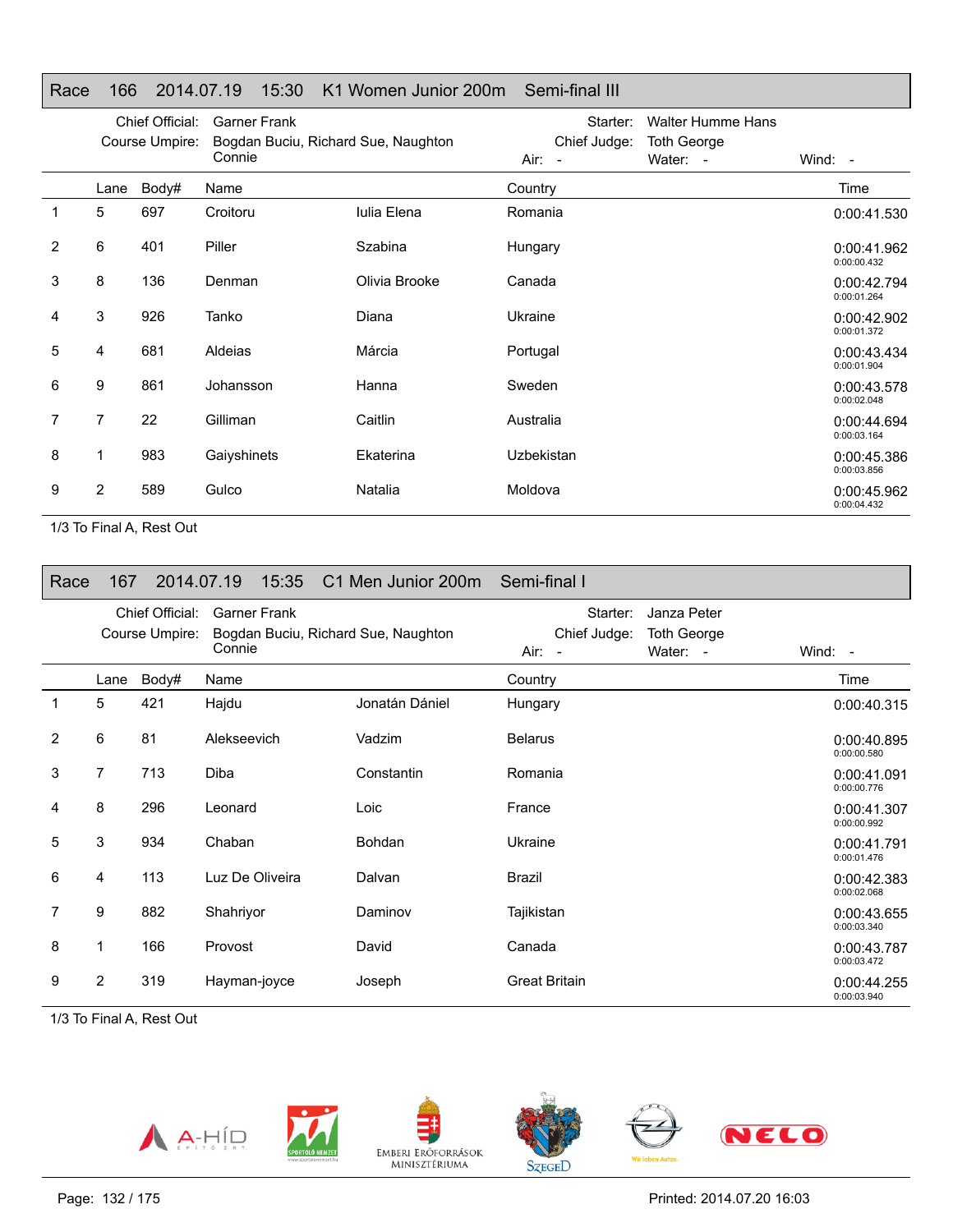| Race           | 168                               |       | 2014.07.19<br>15:40                                                  | C1 Men Junior 200m Semi-final II |                                                                                     |                            |
|----------------|-----------------------------------|-------|----------------------------------------------------------------------|----------------------------------|-------------------------------------------------------------------------------------|----------------------------|
|                | Chief Official:<br>Course Umpire: |       | <b>Garner Frank</b><br>Bogdan Buciu, Richard Sue, Naughton<br>Connie |                                  | Starter:<br>Janza Peter<br>Chief Judge:<br><b>Toth George</b><br>Water: -<br>Air: - | Wind: $-$                  |
|                | Lane                              | Body# | Name                                                                 |                                  | Country                                                                             | Time                       |
| 1              | 5                                 | 568   | Korobov                                                              | Vadim                            | Lithuania                                                                           | 0:00:40.874                |
| 2              | 6                                 | 56    | Sablin                                                               | Mykyta                           | Azerbaijan                                                                          | 0:00:41.230<br>0:00:00.356 |
| 3              | 4                                 | 990   | Guliev                                                               | Artur                            | Uzbekistan                                                                          | 0:00:41.282<br>0:00:00.408 |
| 4              | 2                                 | 502   | Sgaravatto                                                           | Andrea                           | Italy                                                                               | 0:00:41.442<br>0:00:00.568 |
| 5              | 3                                 | 676   | Sliwinski                                                            | Arsen                            | Poland                                                                              | 0:00:42.034<br>0:00:01.160 |
| 6              | 8                                 | 530   | Alshanskiy                                                           | Anton                            | Kazakhstan                                                                          | 0:00:42.582<br>0:00:01.708 |
| $\overline{7}$ | 9                                 | 972   | Field                                                                | Andrew                           | United States of America                                                            | 0:00:42.614<br>0:00:01.740 |
| 8              | 7                                 | 341   | Doerband                                                             | Nick                             | Germany                                                                             | 0:00:42.722<br>0:00:01.848 |
| 9              | 1                                 | 524   | Wata                                                                 | Mikihiro                         | Japan                                                                               | 0:00:44.554<br>0:00:03.680 |

| Race        | 169            |                                   | 2014.07.19<br>15:45           | C1 Men Junior 200m Semi-final III   |                                                                                       |                            |
|-------------|----------------|-----------------------------------|-------------------------------|-------------------------------------|---------------------------------------------------------------------------------------|----------------------------|
|             |                | Chief Official:<br>Course Umpire: | <b>Garner Frank</b><br>Connie | Bogdan Buciu, Richard Sue, Naughton | Starter:<br>Janza Peter<br>Chief Judge:<br><b>Toth George</b><br>Water: -<br>$Air: -$ | Wind: -                    |
|             | Lane           | Body#                             | Name                          |                                     | Country                                                                               | Time                       |
| $\mathbf 1$ | 5              | 604                               | Tarnovskyi                    | Serhii                              | Moldova                                                                               | 0:00:40.723                |
| 2           | 6              | 200                               | Palma                         | Karel                               | Czech Republic                                                                        | 0:00:41.315<br>0:00:00.592 |
| 3           | 4              | 777                               | Pron                          | Artem                               | Russia                                                                                | 0:00:41.699<br>0:00:00.976 |
| 4           | 3              | 263                               | Segura                        | Antoni                              | Spain                                                                                 | 0:00:43.359<br>0:00:02.636 |
| 5           | 7              | 550                               | Kundzins                      | Guntars                             | Latvia                                                                                | 0:00:43.531<br>0:00:02.808 |
| 6           | $\overline{2}$ | 829                               | Stefanovic                    | Nemanja                             | Serbia                                                                                | 0:00:43.987<br>0:00:03.264 |
| 7           | 1              | 612                               | Camacho                       | Elias                               | Mexico                                                                                | 0:00:44.019<br>0:00:03.296 |
| 8           | 9              | 887                               | Lai                           | Kuan-chieh                          | Chinese Taipei                                                                        | 0:00:44.067<br>0:00:03.344 |
| 9           | 8              | 647                               | <b>Fuentes</b>                | Ojay                                | Philippines                                                                           | 0:00:44.267<br>0:00:03.544 |

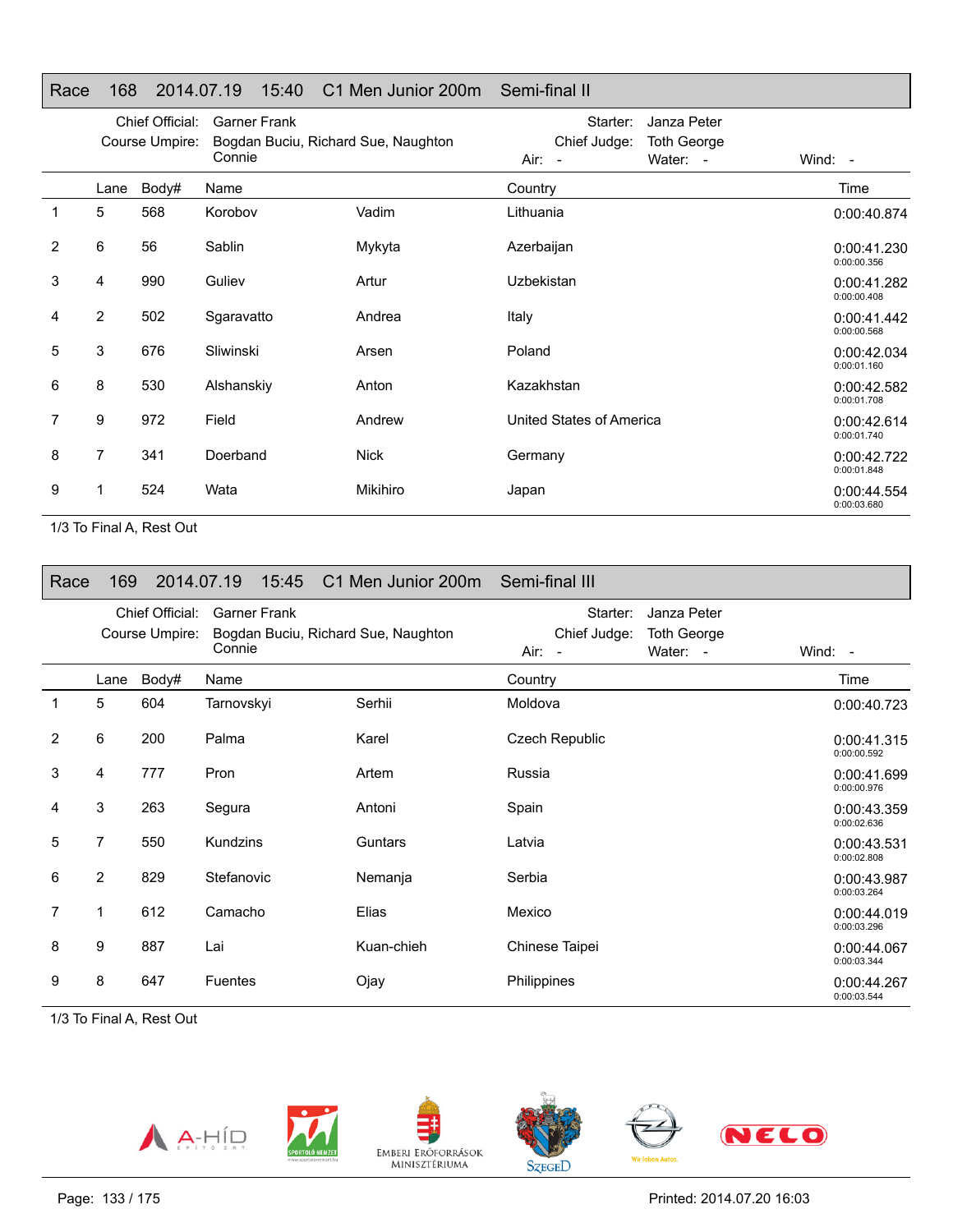# Race 170 2014.07.19 15:50 C1 Women Junior 200m Semi-final I

|                |      | Chief Official:<br>Course Umpire: | <b>Garner Frank</b><br>Bogdan Buciu, Richard Sue, Naughton |               | Kasprzak Bartlomiej<br>Starter:<br>Chief Judge:<br><b>Toth George</b> |                            |
|----------------|------|-----------------------------------|------------------------------------------------------------|---------------|-----------------------------------------------------------------------|----------------------------|
|                |      |                                   | Connie                                                     |               | Water: -<br>$Air: -$                                                  | Wind: -                    |
|                | Lane | Body#                             | Name                                                       |               | Country                                                               | Time                       |
| 1              | 5    | 985                               | Rakhmatova                                                 | Dilnoza       | <b>Uzbekistan</b>                                                     | 0:00:49.394                |
| $\overline{2}$ | 4    | 245                               | Paniagua                                                   | Adriana       | Spain                                                                 | 0:00:51.018<br>0:00:01.624 |
| 3              | 3    | 336                               | Preller                                                    | Ophelia       | Germany                                                               | 0:00:51.114<br>0:00:01.720 |
| 4              | 7    | 649                               | <b>Borowska</b>                                            | Dorota        | Poland                                                                | 0:00:51.402<br>0:00:02.008 |
| 5              | 6    | 398                               | Molnár                                                     | Rebeka        | Hungary                                                               | 0:00:52.378<br>0:00:02.984 |
| 6              | 8    | 811                               | Mijuskovic                                                 | Nikolina      | Serbia                                                                | 0:00:54.058<br>0:00:04.664 |
| 7              | 9    | 476                               | D Agostini                                                 | Giulia        | Italy                                                                 | 0:00:54.110<br>0:00:04.716 |
| 8              | 2    | 689                               | Ko                                                         | Haeng Bok     | Democratic People's Republic of<br>Korea                              | 0:00:54.230<br>0:00:04.836 |
| 9              |      | 586                               | Cheong                                                     | Sin Yi Louisa | Macau China                                                           | 0:01:01.958<br>0:00:12.564 |

1/3 to Final A, Rest Out

| Race | 171  |                                   | 2014.07.19<br>15:55                                                  | C1 Women Junior 200m | Semi-final II                                                                                |                            |
|------|------|-----------------------------------|----------------------------------------------------------------------|----------------------|----------------------------------------------------------------------------------------------|----------------------------|
|      |      | Chief Official:<br>Course Umpire: | <b>Garner Frank</b><br>Bogdan Buciu, Richard Sue, Naughton<br>Connie |                      | Starter:<br>Kasprzak Bartlomiej<br>Chief Judge:<br>Toth George<br>Water: -<br>Air:<br>$\sim$ | Wind: -                    |
|      | Lane | Body#                             | Name                                                                 |                      | Country                                                                                      | Time                       |
|      | 4    | 748                               | Kovalchuck                                                           | Eleonora             | Russia                                                                                       | 0:00:49.223                |
| 2    | 6    | 917                               | Luzan                                                                | Liudmyla             | Ukraine                                                                                      | 0:00:49.839<br>0:00:00.616 |
| 3    | 5    | 284                               | Dorange                                                              | Eugénie              | France                                                                                       | 0:00:51.087<br>0:00:01.864 |
| 4    | 2    | 964                               | Keefe Sampson                                                        | Lydia                | United States of America                                                                     | 0:00:51.947<br>0:00:02.724 |
| 5    | 3    | 611                               | Parra                                                                | Jitzel               | Mexico                                                                                       | 0:00:53.243<br>0:00:04.020 |
| 6    | 9    | 540                               | <b>Kem</b>                                                           | Kapitolina           | Kyrgyz Republic                                                                              | 0:00:54.671<br>0:00:05.448 |
| 7    | 7    | 842                               | Mikéciová                                                            | Hana                 | Slovakia                                                                                     | 0:00:55.039<br>0:00:05.816 |
| 8    | 8    | 1000                              | Yanez                                                                | Maira                | Venezuela                                                                                    | 0:00:56.587<br>0:00:07.364 |
| 9    | 1    | 525                               | Alshanskaya                                                          | Anastassiya          | Kazakhstan                                                                                   | 0:00:56.863<br>0:00:07.640 |









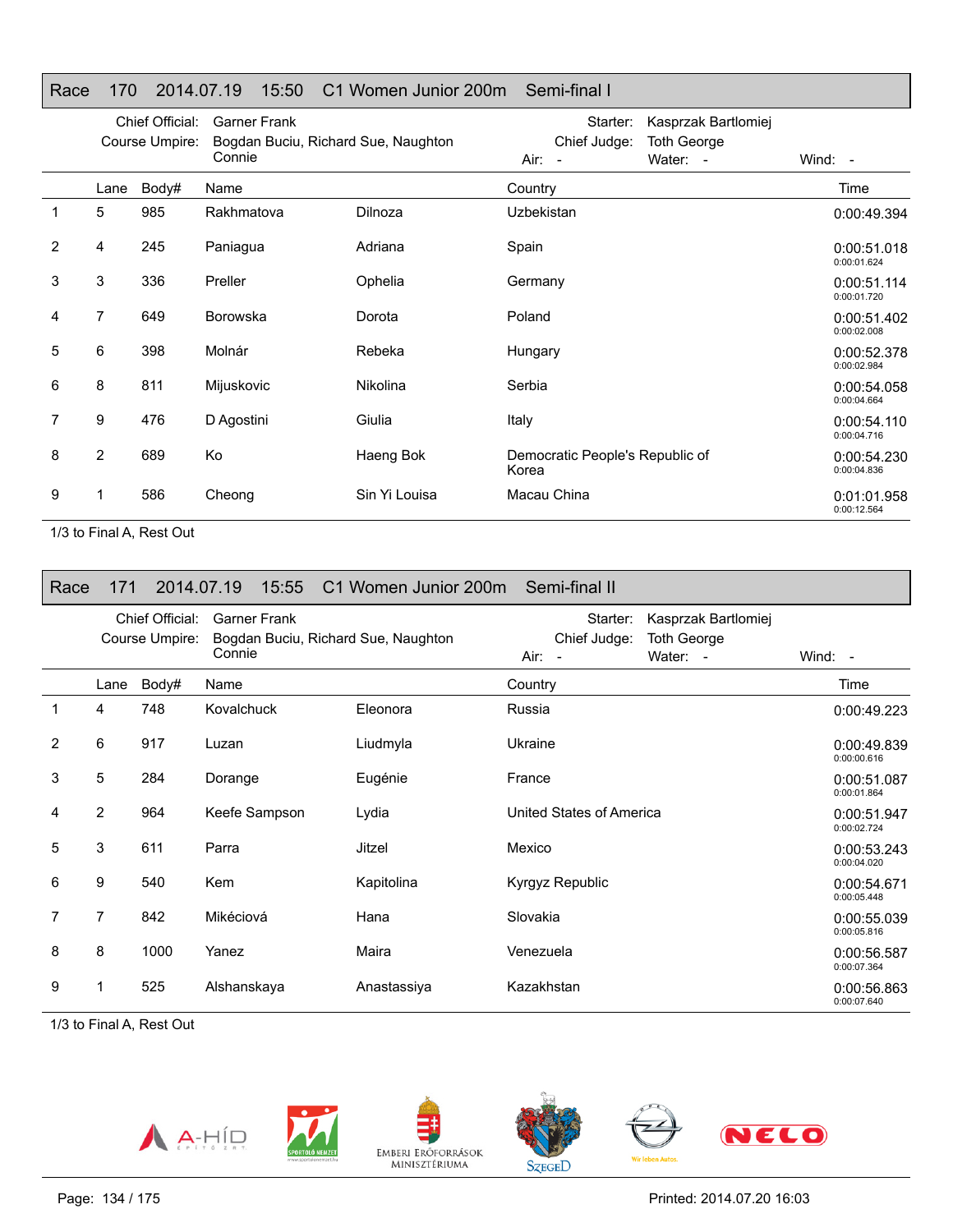# Race 172 2014.07.19 16:00 K1 Men U23 200m Semi-final I

|   | Chief Official: |                | <b>Garner Frank</b>                 |          | Starter:       | <b>Walter Humme Hans</b> |                            |
|---|-----------------|----------------|-------------------------------------|----------|----------------|--------------------------|----------------------------|
|   |                 | Course Umpire: | Bogdan Buciu, Richard Sue, Naughton |          | Chief Judge:   | <b>Toth George</b>       |                            |
|   |                 |                | Connie                              |          | Air:<br>$\sim$ | Water: -                 | Wind: $-$                  |
|   | Lane            | Body#          | Name                                |          | Country        |                          | Time                       |
| 1 | 6               | 500            | Rizza                               | Manfredi | Italy          |                          | 0:00:34.399                |
| 2 | 4               | 849            | Zaťko                               | Miroslav | Slovakia       |                          | 0:00:34.571<br>0:00:00.172 |
| 3 | 5               | 13             | Rezola Voisard                      | Ruben    | Argentina      |                          | 0:00:34.819<br>0:00:00.420 |
| 4 | 7               | 914            | Yildirim                            | Cagribey | Turkey         |                          | 0:00:35.503<br>0:00:01.104 |
| 5 | 8               | 32             | Dunn                                | Callum   | Australia      |                          | 0:00:35.867<br>0:00:01.468 |
| 6 | 3               | 98             | Tsarykovich                         | Andrei   | <b>Belarus</b> |                          | 0:00:36.375<br>0:00:01.976 |
| 7 | $\overline{2}$  | 634            | Banhidi                             | Jamie    | New Zealand    |                          | 0:00:36.859<br>0:00:02.460 |
| 8 | 1               | 513            | Inoue                               | Akihiro  | Japan          |                          | 0:00:37.867<br>0:00:03.468 |
| 9 | 9               | 454            | S                                   | Mohit    | India          |                          | 0:00:39.619<br>0:00:05.220 |

1/2 + next BT to Final A, Rest out

| Race           | 173            |                                   | 2014.07.19<br>16:05           | K1 Men U23 200m                     | Semi-final II                      |                                                            |                            |
|----------------|----------------|-----------------------------------|-------------------------------|-------------------------------------|------------------------------------|------------------------------------------------------------|----------------------------|
|                |                | Chief Official:<br>Course Umpire: | <b>Garner Frank</b><br>Connie | Bogdan Buciu, Richard Sue, Naughton | Starter:<br>Chief Judge:<br>Air: - | <b>Walter Humme Hans</b><br><b>Toth George</b><br>Water: - | Wind: $-$                  |
|                | Lane           | Body#                             | Name                          |                                     | Country                            |                                                            | Time                       |
| 1              | 5              | 417                               | Dudás                         | Miklós                              | Hungary                            |                                                            | 0:00:34.327                |
| $\overline{2}$ | 4              | 820                               | Grujic                        | Nebojsa                             | Serbia                             |                                                            | 0:00:34.843<br>0:00:00.516 |
| 3              | 7              | 735                               | Coetzee                       | Chrisjan                            | South Africa                       |                                                            | 0:00:34.915<br>0:00:00.588 |
| 4              | 6              | 53                                | Javadov                       | Mirnazim                            | Azerbaijan                         |                                                            | 0:00:35.427<br>0:00:01.100 |
| 5              | $\overline{2}$ | 992                               | Irnazarov                     | Ernest                              | Uzbekistan                         |                                                            | 0:00:35.995<br>0:00:01.668 |
| 6              | 3              | 583                               | Viktor                        | Caplinski                           | Lithuania                          |                                                            | 0:00:36.175<br>0:00:01.848 |
| 7              | 9              | 269                               | Alupere                       | Kaarel                              | Estonia                            |                                                            | 0:00:36.819<br>0:00:02.492 |
| 8              | 8              | 231                               | Dicado                        | Jorge                               | Ecuador                            |                                                            | 0:00:37.603<br>0:00:03.276 |
| 9              |                | 544                               | Andrisko                      | Vasilijs                            | Latvia                             |                                                            | 0:00:37.647<br>0:00:03.320 |

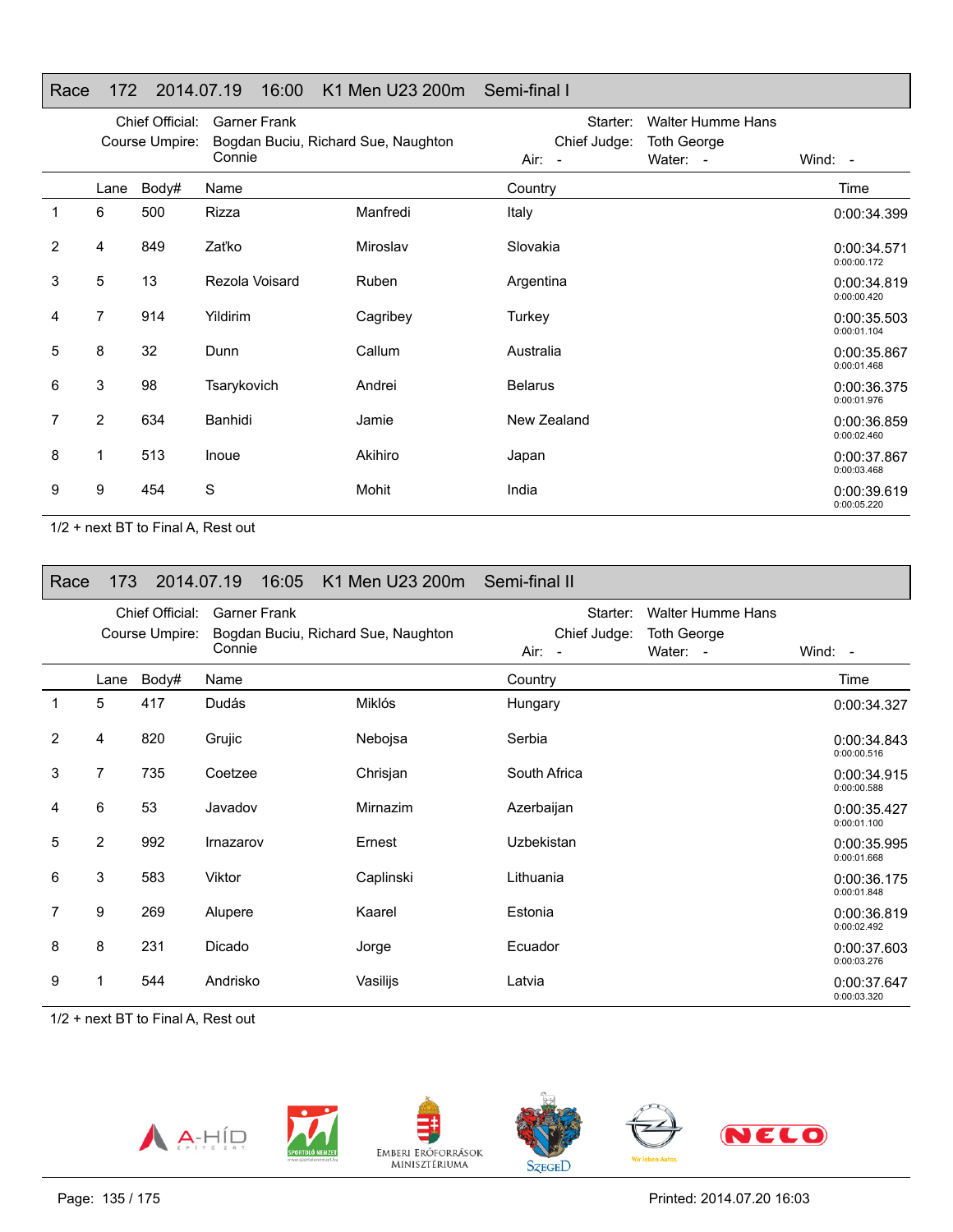# Race 174 2014.07.19 16:10 K1 Men U23 200m Semi-final III

|   | Chief Official:<br>Course Umpire: |       | <b>Garner Frank</b><br>Bogdan Buciu, Richard Sue, Naughton |         | Starter:<br>Chief Judge: |                                |                            |
|---|-----------------------------------|-------|------------------------------------------------------------|---------|--------------------------|--------------------------------|----------------------------|
|   |                                   |       | Connie                                                     |         |                          | <b>Toth George</b><br>Water: - | Wind: $-$                  |
|   | Lane                              | Body# | Name                                                       |         | Country                  |                                | Time                       |
|   | 5                                 | 347   | Koenig                                                     | Felix   | Germany                  |                                | 0:00:35.120                |
| 2 | 4                                 | 295   | Le Moel                                                    | Franck  | France                   |                                | 0:00:35.288<br>0:00:00.168 |
| 3 | 6                                 | 782   | Tamonov                                                    | Mikhail | Russia                   |                                | 0:00:35.416<br>0:00:00.296 |
| 4 | 3                                 | 534   | Tokarnitskiy                                               | Sergey  | Kazakhstan               |                                | 0:00:35.488<br>0:00:00.368 |
| 5 | 8                                 | 802   | Franceskin                                                 | Maks    | Slovenia                 |                                | 0:00:36.496<br>0:00:01.376 |
| 6 | 1                                 | 617   | Labrada                                                    | Osvaldo | Mexico                   |                                | 0:00:36.752<br>0:00:01.632 |
| 7 | 7                                 | 110   | Gomes Nascimento                                           | Adilson | Brazil                   |                                | 0:00:37.392<br>0:00:02.272 |
| 8 | $\overline{2}$                    | 958   | Sebastián                                                  | Romero  | Uruguay                  |                                | 0:00:37.468<br>0:00:02.348 |
| 9 | 9                                 | 694   | Lopez                                                      | Juan P  | Puerto Rico              |                                | 0:00:37.784<br>0:00:02.664 |

1/2 + next BT to Final A, Rest out

| Race           | 175            |                                   | 2014.07.19<br>16:15           | K1 Men U23 200m Semi-final IV       |                                            |                                                            |                            |
|----------------|----------------|-----------------------------------|-------------------------------|-------------------------------------|--------------------------------------------|------------------------------------------------------------|----------------------------|
|                |                | Chief Official:<br>Course Umpire: | <b>Garner Frank</b><br>Connie | Bogdan Buciu, Richard Sue, Naughton | Starter:<br>Chief Judge:<br>Air:<br>$\sim$ | <b>Walter Humme Hans</b><br><b>Toth George</b><br>Water: - | Wind: $-$                  |
|                | Lane           | Body#                             | Name                          |                                     | Country                                    |                                                            | Time                       |
| 1              | 5              | 250                               | Garrote                       | Carlos                              | Spain                                      |                                                            | 0:00:34.616                |
| $\overline{2}$ | 4              | 123                               | Dushev                        | Kristian                            | <b>Bulgaria</b>                            |                                                            | 0:00:34.724<br>0:00:00.108 |
| 3              | 6              | 661                               | Ambroziak                     | Denis                               | Poland                                     |                                                            | 0:00:34.844<br>0:00:00.228 |
| 4              | 8              | 167                               | Scott                         | Alexander John                      | Canada                                     |                                                            | 0:00:35.548<br>0:00:00.932 |
| 5              | 3              | 471                               | <b>Brennan</b>                | Tom                                 | Ireland                                    |                                                            | 0:00:36.052<br>0:00:01.436 |
| 6              | 9              | 881                               | Borriboonwasin                | Mr. Kasemsit                        | Thailand                                   |                                                            | 0:00:36.188<br>0:00:01.572 |
| 7              | $\overline{2}$ | 797                               | Toh                           | Mervyn Yingjie                      | Singapore                                  |                                                            | 0:00:36.828<br>0:00:02.212 |
| 8              | $\overline{7}$ | 278                               | Mäntynen                      | Janne                               | Finland                                    |                                                            | 0:00:37.228<br>0:00:02.612 |
| 9              |                | 1015                              | Karahasanovic                 | Mirza                               | Bosnia and Herzegovina                     |                                                            | 0:00:38.524<br>0:00:03.908 |









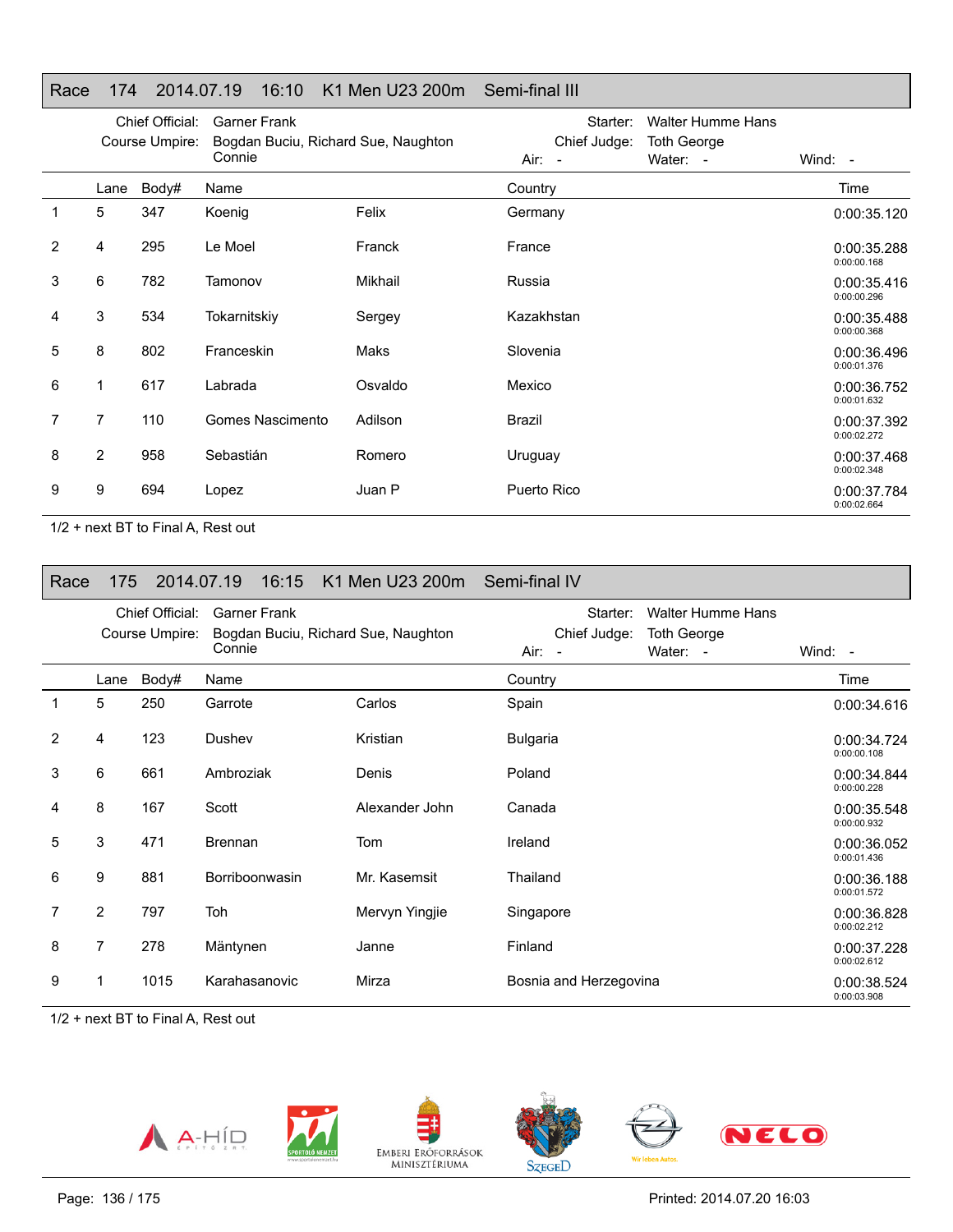# Race 176 2014.07.19 16:20 K1 Women U23 200m Semi-final I

|   |                | Chief Official:<br>Course Umpire: | <b>Garner Frank</b><br>Bogdan Buciu, Richard Sue, Naughton<br>Connie |                   | Starter:<br>Chief Judge:<br>Air: - | Janza Peter<br><b>Toth George</b><br>Water: - | Wind: -                    |
|---|----------------|-----------------------------------|----------------------------------------------------------------------|-------------------|------------------------------------|-----------------------------------------------|----------------------------|
|   | Lane           | Body#                             | Name                                                                 |                   | Country                            |                                               | Time                       |
| 1 | 4              | 754                               | Podolskaya                                                           | Natalia           | Russia                             |                                               | 0:00:40.037                |
| 2 | 5              | 684                               | Vasconcelos                                                          | Joana             | Portugal                           |                                               | 0:00:40.237<br>0:00:00.200 |
| 3 | 8              | 183                               | Fasnerová                                                            | Michaela          | Czech Republic                     |                                               | 0:00:41.305<br>0:00:01.268 |
| 4 | 3              | 361                               | Pipitsouli                                                           | Sofia             | Greece                             |                                               | 0:00:41.537<br>0:00:01.500 |
| 5 | 6              | 925                               | Rymkevych                                                            | Svitlana          | Ukraine                            |                                               | 0:00:41.897<br>0:00:01.860 |
| 6 | $\overline{2}$ | 630                               | Imrie                                                                | Kayla             | New Zealand                        |                                               | 0:00:42.317<br>0:00:02.280 |
| 7 | 7              | 785                               | Chen                                                                 | Jiexian Stephenie | Singapore                          |                                               | 0:00:42.677<br>0:00:02.640 |
| 8 | 9              | 692                               | Rivera                                                               | Mariecarmen       | Puerto Rico                        |                                               | 0:00:45.413<br>0:00:05.376 |
| 9 |                | 1012                              | Hassan Aly                                                           | Menatlla          | Egypt                              |                                               | 0:00:49.357<br>0:00:09.320 |

1/2 + next BT to Final A, Rest out

| Race | 177            |                                   | 2014.07.19<br>16:25                                                  | K1 Women U23 200m | Semi-final II                                                                       |                            |
|------|----------------|-----------------------------------|----------------------------------------------------------------------|-------------------|-------------------------------------------------------------------------------------|----------------------------|
|      |                | Chief Official:<br>Course Umpire: | <b>Garner Frank</b><br>Bogdan Buciu, Richard Sue, Naughton<br>Connie |                   | Starter:<br>Janza Peter<br>Chief Judge:<br><b>Toth George</b><br>Water: -<br>Air: - | Wind: $-$                  |
|      | Lane           | Body#                             | Name                                                                 |                   | Country                                                                             | Time                       |
| 1    | 6              | 459                               | Hakimimoghaddam                                                      | Arezou            | Iran                                                                                | 0:00:40.927                |
| 2    | 8              | 20                                | <b>Burnett</b>                                                       | Alyce             | Australia                                                                           | 0:00:41.191<br>0:00:00.264 |
| 3    | 5              | 657                               | Lisiecka                                                             | Martyna           | Poland                                                                              | 0:00:41.731<br>0:00:00.804 |
| 4    | 3              | 304                               | Lewis                                                                | Emily             | <b>Great Britain</b>                                                                | 0:00:42.075<br>0:00:01.148 |
| 5    | 7              | 627                               | Solhaug                                                              | Marte             | Norway                                                                              | 0:00:42.315<br>0:00:01.388 |
| 6    | 4              | 563                               | Sudeikyte                                                            | Dovile            | Lithuania                                                                           | 0:00:44.087<br>0:00:03.160 |
| 7    | 9              | 897                               | Ben Ismail                                                           | Afef              | Tunisia                                                                             | 0:00:44.831<br>0:00:03.904 |
| 8    | $\overline{2}$ | 46                                | Bachmayer                                                            | Kathrin           | Austria                                                                             | 0:00:44.987<br>0:00:04.060 |

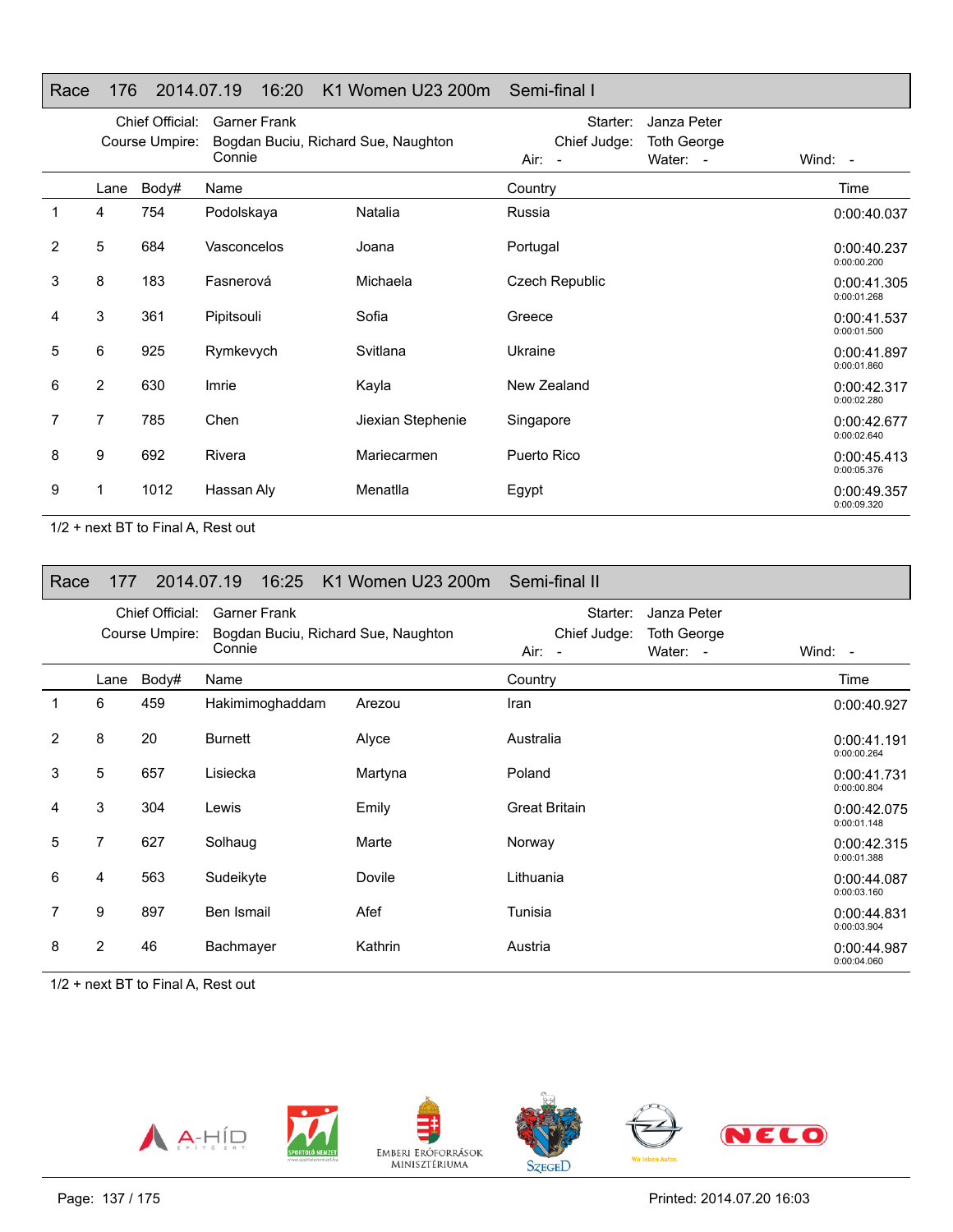# Race 178 2014.07.19 16:30 K1 Women U23 200m Semi-final III

|                |                | Chief Official:<br>Course Umpire: | <b>Garner Frank</b><br>Bogdan Buciu, Richard Sue, Naughton |                | Starter:<br>Chief Judge: | Janza Peter<br><b>Toth George</b> |                            |
|----------------|----------------|-----------------------------------|------------------------------------------------------------|----------------|--------------------------|-----------------------------------|----------------------------|
|                |                |                                   | Connie                                                     |                | Air: -                   | Water: -                          | Wind: -                    |
|                | Lane           | Body#                             | Name                                                       |                | Country                  |                                   | Time                       |
| 1              | 5              | 392                               | Kárász                                                     | Anna           | Hungary                  |                                   | 0:00:40.924                |
| $\overline{2}$ | 4              | 177                               | Ma                                                         | Qing           | China                    |                                   | 0:00:41.564<br>0:00:00.640 |
| 3              | 3              | 799                               | Osterman                                                   | Anja           | Slovenia                 |                                   | 0:00:42.024<br>0:00:01.100 |
| 4              | 8              | 880                               | Suansan                                                    | Miss. Kanokpan | Thailand                 |                                   | 0:00:42.592<br>0:00:01.668 |
| 5              | 6              | 903                               | Seprenyi                                                   | Sára           | Turkey                   |                                   | 0:00:42.808<br>0:00:01.884 |
| 6              | $\overline{2}$ | 731                               | Van Tonder                                                 | Esti           | South Africa             |                                   | 0:00:43.232<br>0:00:02.308 |
| 7              | $\overline{7}$ | 142                               | Mcnulty                                                    | Ailish         | Canada                   |                                   | 0:00:43.460<br>0:00:02.536 |
| 8              | 9              | 884                               | Liu                                                        | Yen-ting       | Chinese Taipei           |                                   | 0:00:45.000<br>0:00:04.076 |
| 9              |                | 836                               | <b>Brüschweiler</b>                                        | Noemi          | Switzerland              |                                   | 0:00:45.516<br>0:00:04.592 |

1/2 + next BT to Final A, Rest out

| Race | 179            |                                   | 16:35<br>2014.07.19                                                  | K1 Women U23 200m | Semi-final IV                                                                       |                            |
|------|----------------|-----------------------------------|----------------------------------------------------------------------|-------------------|-------------------------------------------------------------------------------------|----------------------------|
|      |                | Chief Official:<br>Course Umpire: | <b>Garner Frank</b><br>Bogdan Buciu, Richard Sue, Naughton<br>Connie |                   | Janza Peter<br>Starter:<br>Chief Judge:<br><b>Toth George</b><br>Water: -<br>Air: - | Wind: $-$                  |
|      | Lane           | Body#                             | Name                                                                 |                   | Country                                                                             | Time                       |
| 1    | 5              | 863                               | <b>Stensils</b>                                                      | Linnea            | Sweden                                                                              | 0:00:40.457                |
| 2    | 6              | 332                               | Kowald                                                               | Anna              | Germany                                                                             | 0:00:40.697<br>0:00:00.240 |
| 3    | 4              | 78                                | Sakalouskaya                                                         | Iryna             | <b>Belarus</b>                                                                      | 0:00:41.057<br>0:00:00.600 |
| 4    | $\overline{7}$ | 474                               | Capodimonte                                                          | Francesca         | Italy                                                                               | 0:00:41.101<br>0:00:00.644 |
| 5    | 3              | 238                               | Fernández                                                            | Tania             | Spain                                                                               | 0:00:42.865<br>0:00:02.408 |
| 6    | $\overline{2}$ | 101                               | De Lima Camargo                                                      | Cinara            | Brazil                                                                              | 0:00:43.021<br>0:00:02.564 |
| 7    | 8              | 962                               | Hill                                                                 | Katrina           | United States of America                                                            | 0:00:43.349<br>0:00:02.892 |
| 8    | 9              | 510                               | Nishiyama                                                            | Hitomi            | Japan                                                                               | 0:00:44.237<br>0:00:03.780 |
| 9    |                | 276                               | Salo                                                                 | Jenni             | Finland                                                                             | 0:00:44.913<br>0:00:04.456 |

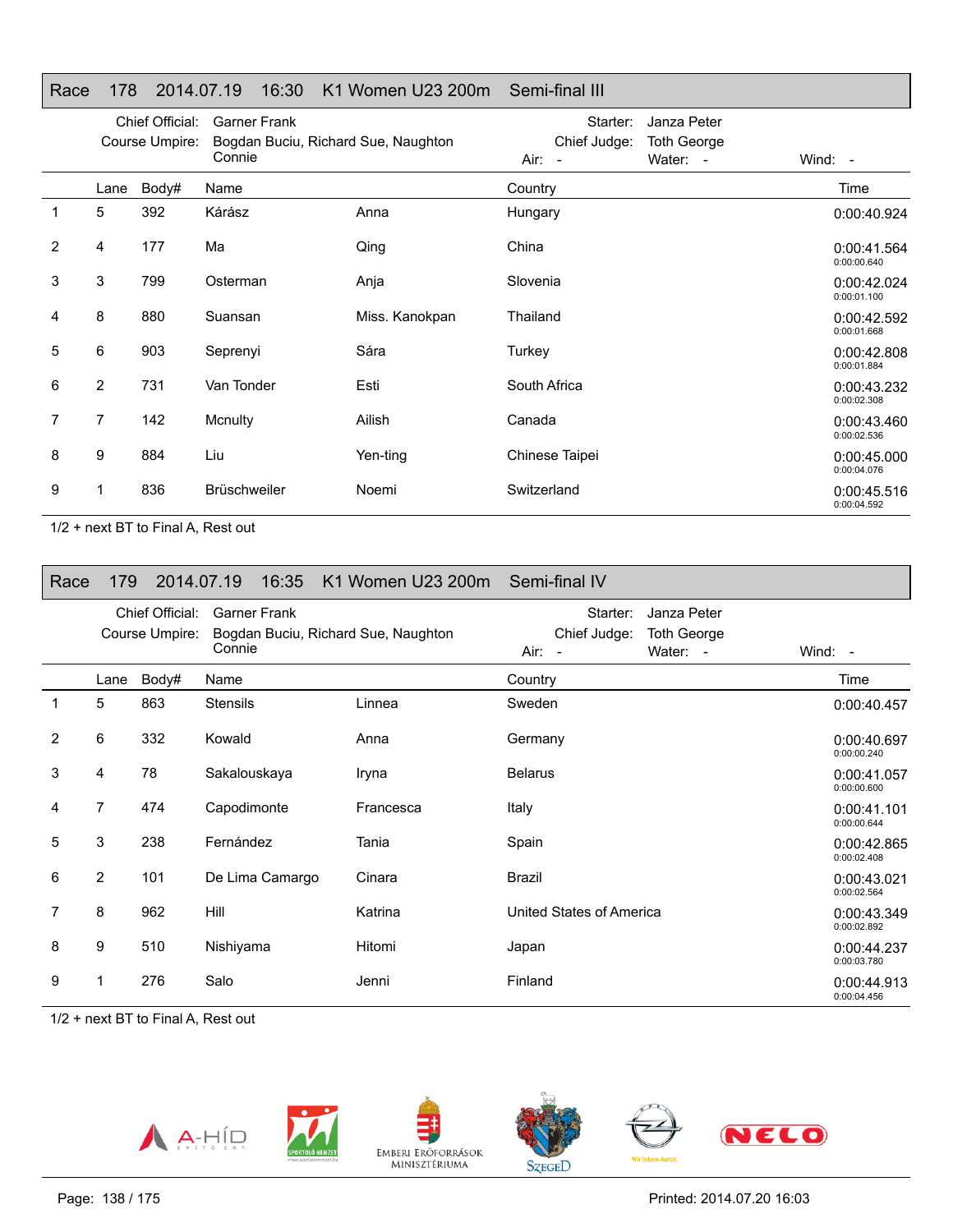# Race 180 2014.07.19 16:40 C1 Men U23 200m Semi-final I

|                |      | Chief Official: | <b>Garner Frank</b>                           |                 | Starter:       | Kasprzak Bartlomiej |                            |
|----------------|------|-----------------|-----------------------------------------------|-----------------|----------------|---------------------|----------------------------|
|                |      | Course Umpire:  | Bogdan Buciu, Richard Sue, Naughton<br>Connie |                 | Chief Judge:   | <b>Toth George</b>  |                            |
|                |      |                 |                                               |                 | Air: -         | Water: -            | Wind: $-$                  |
|                | Lane | Body#           | Name                                          |                 | Country        |                     | Time                       |
|                | 6    | 585             | Zustautas                                     | <b>Henrikas</b> | Lithuania      |                     | 0:00:38.269                |
| $\overline{2}$ | 5    | 325             | Nadiradze                                     | Zaza            | Georgia        |                     | 0:00:39.001<br>0:00:00.732 |
| 3              | 7    | 96              | Saladukha                                     | Hleb            | <b>Belarus</b> |                     | 0:00:39.197<br>0:00:00.928 |
| 4              | 4    | 163             | <b>Mccoombs</b>                               | Jason Stephen   | Canada         |                     | 0:00:39.533<br>0:00:01.264 |
| 5              | 3    | 670             | Lubniewski                                    | Michal          | Poland         |                     | 0:00:39.589<br>0:00:01.320 |
| 6              | 8    | 108             | Ferreira Dos Santos                           | Maico           | Brazil         |                     | 0:00:40.161<br>0:00:01.892 |
| $\overline{7}$ | 2    | 297             | Mancini                                       | Théo            | France         |                     | 0:00:41.029<br>0:00:02.760 |
| 8              | 9    | 55              | Melnyk                                        | Anatolii        | Azerbaijan     |                     | 0:00:41.201<br>0:00:02.932 |
| 9              | 1    | 546             | <b>Burkovskis</b>                             | Mārtiņš         | Latvia         |                     | 0:00:41.473<br>0:00:03.204 |

1/3 To Final A, Rest Out

| Race | 181            |                                   | 2014.07.19<br>16:45           | C1 Men U23 200m                     | Semi-final II                      |                                                       |                            |
|------|----------------|-----------------------------------|-------------------------------|-------------------------------------|------------------------------------|-------------------------------------------------------|----------------------------|
|      |                | Chief Official:<br>Course Umpire: | <b>Garner Frank</b><br>Connie | Bogdan Buciu, Richard Sue, Naughton | Starter:<br>Chief Judge:<br>Air: - | Kasprzak Bartlomiej<br><b>Toth George</b><br>Water: - | Wind: $-$                  |
|      | Lane           | Body#                             | Name                          |                                     | Country                            |                                                       | Time                       |
| 1    | 3              | 264                               | Sieiro                        | Adrián                              | Spain                              |                                                       | 0:00:39.334                |
| 2    | 6              | 356                               | Vandrey                       | Jan                                 | Germany                            |                                                       | 0:00:39.390<br>0:00:00.056 |
| 3    | 4              | 687                               | Tavares                       | Tiago                               | Portugal                           |                                                       | 0:00:39.546<br>0:00:00.212 |
| 4    | 5              | 603                               | Tarnovskyi                    | Oleg                                | Moldova                            |                                                       | 0:00:39.962<br>0:00:00.628 |
| 5    | 8              | 826                               | Mladezic                      | Strahinja                           | Serbia                             |                                                       | 0:00:39.986<br>0:00:00.652 |
| 6    | $\overline{7}$ | 132                               | Velkov                        | Daniel                              | <b>Bulgaria</b>                    |                                                       | 0:00:40.486<br>0:00:01.152 |
| 7    | $\overline{2}$ | 504                               | Tacchini                      | Carlo                               | Italy                              |                                                       | 0:00:40.518<br>0:00:01.184 |
| 8    | 9              | 537                               | Yemelyanov                    | Sergey                              | Kazakhstan                         |                                                       | 0:00:41.606<br>0:00:02.272 |
| 9    |                | 232                               | Gonzalez Branda               | Vicente Jordan                      | Ecuador                            |                                                       | 0:00:41.970<br>0:00:02.636 |









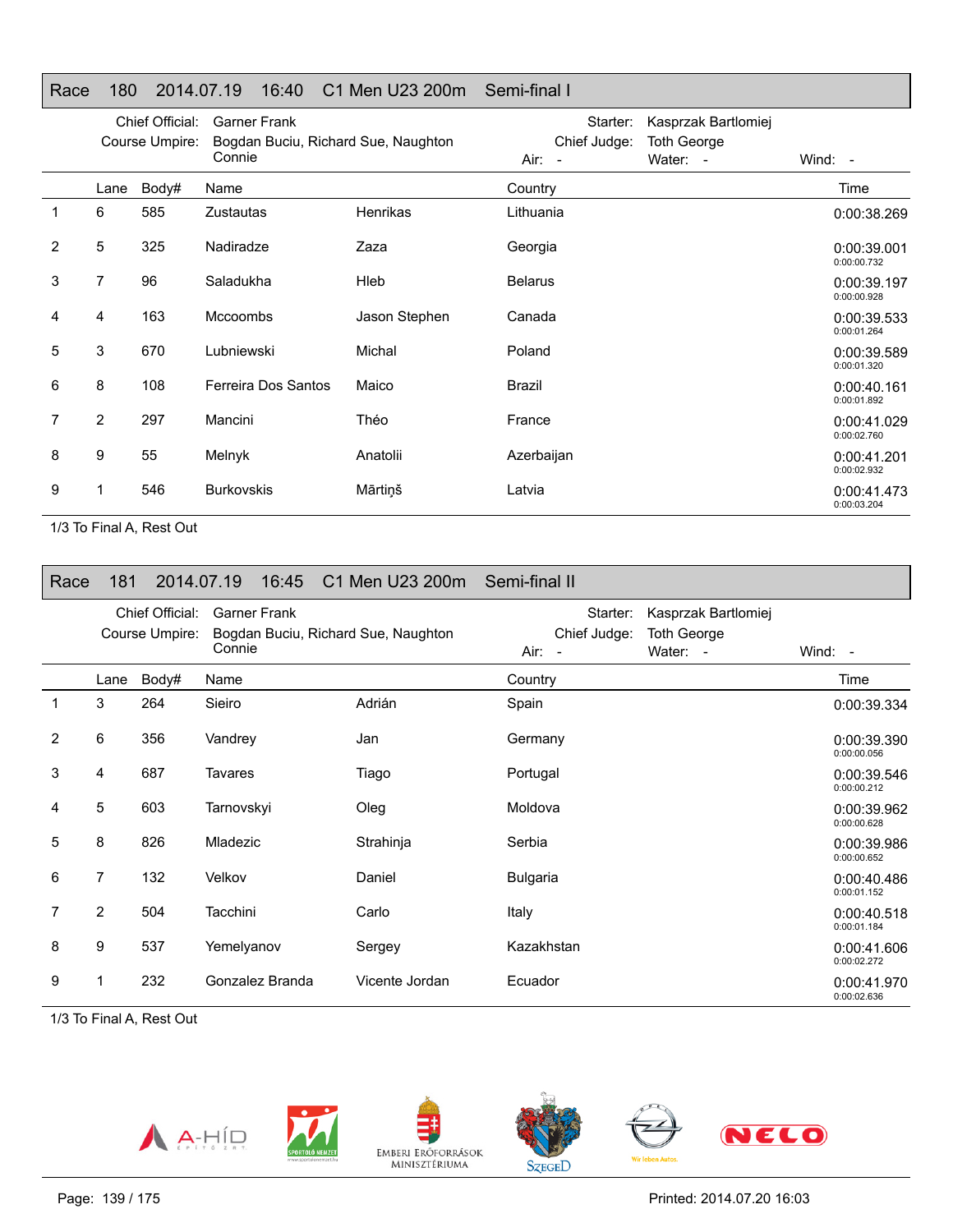# Race 182 2014.07.19 16:50 C1 Men U23 200m Semi-final III

|   |                | Chief Official:<br>Course Umpire: | <b>Garner Frank</b><br>Bogdan Buciu, Richard Sue, Naughton |              | Starter:<br>Chief Judge: | Kasprzak Bartlomiej<br><b>Toth George</b> |                            |
|---|----------------|-----------------------------------|------------------------------------------------------------|--------------|--------------------------|-------------------------------------------|----------------------------|
|   |                |                                   | Connie                                                     |              | Air: -                   | Water: -                                  | Wind: -                    |
|   | Lane           | Body#                             | Name                                                       |              | Country                  |                                           | Time                       |
| 1 | 6              | 769                               | Kraitor                                                    | Andrey       | Russia                   |                                           | 0:00:39.164                |
| 2 | 4              | 191                               | Fuksa                                                      | Martin       | Czech Republic           |                                           | 0:00:39.596<br>0:00:00.432 |
| 3 | 5              | 469                               | Mojalali Moghaddam<br>Foumani                              | Adel         | Iran                     |                                           | 0:00:39.788<br>0:00:00.624 |
| 4 | $\overline{2}$ | 932                               | Altukhov                                                   | Pavlo        | Ukraine                  |                                           | 0:00:40.468<br>0:00:01.304 |
| 5 | 3              | 430                               | Korisánszky                                                | Dávid György | Hungary                  |                                           | 0:00:40.584<br>0:00:01.420 |
| 6 | 7              | 312                               | Calvert                                                    | Christopher  | <b>Great Britain</b>     |                                           | 0:00:40.988<br>0:00:01.824 |
| 7 | 8              | 704                               | Adi                                                        | Grozuta      | Romania                  |                                           | 0:00:40.996<br>0:00:01.832 |
| 8 | 1              | 523                               | Tome                                                       | Takanori     | Japan                    |                                           | 0:00:41.908<br>0:00:02.744 |
| 9 | 9              | 988                               | Azmetov                                                    | Murodjon     | Uzbekistan               |                                           | 0:00:42.212<br>0:00:03.048 |

1/3 To Final A, Rest Out

| Race           | 183            |                                   | 2014.07.19<br>16:55           | C1 Women U23 200m Semi-final I      |                                    |                                                            |                            |
|----------------|----------------|-----------------------------------|-------------------------------|-------------------------------------|------------------------------------|------------------------------------------------------------|----------------------------|
|                |                | Chief Official:<br>Course Umpire: | <b>Garner Frank</b><br>Connie | Bogdan Buciu, Richard Sue, Naughton | Starter:<br>Chief Judge:<br>Air: - | <b>Walter Humme Hans</b><br><b>Toth George</b><br>Water: - | Wind: -                    |
|                | Lane           | Body#                             | Name                          |                                     | Country                            |                                                            | Time                       |
| 1              | 6              | 986                               | Tsoy                          | Yulia                               | Uzbekistan                         |                                                            | 0:00:48.913                |
| $\overline{2}$ | 5              | 75                                | Klimava                       | Volha                               | <b>Belarus</b>                     |                                                            | 0:00:48.929<br>0:00:00.016 |
| 3              | 8              | 460                               | Karamjani                     | Fatemeh                             | Iran                               |                                                            | 0:00:49.441<br>0:00:00.528 |
| 4              | 4              | 280                               | Cattelet                      | Anaïs                               | France                             |                                                            | 0:00:49.913<br>0:00:01.000 |
| 5              | 9              | 236                               | Coco                          | Patricia                            | Spain                              |                                                            | 0:00:50.121<br>0:00:01.208 |
| 6              | 7              | 562                               | Dagyte                        | Ruta                                | Lithuania                          |                                                            | 0:00:50.393<br>0:00:01.480 |
| 7              | 3              | 698                               | Dragomirescu                  | Alexandra                           | Romania                            |                                                            | 0:00:50.857<br>0:00:01.944 |
| 8              | $\overline{2}$ | 656                               | Kozakiewicz                   | Dorota                              | Poland                             |                                                            | 0:00:51.305<br>0:00:02.392 |
| 9              | 1              | 445                               | Kuriakose                     | Nithya                              | India                              |                                                            | 0:00:54.401<br>0:00:05.488 |

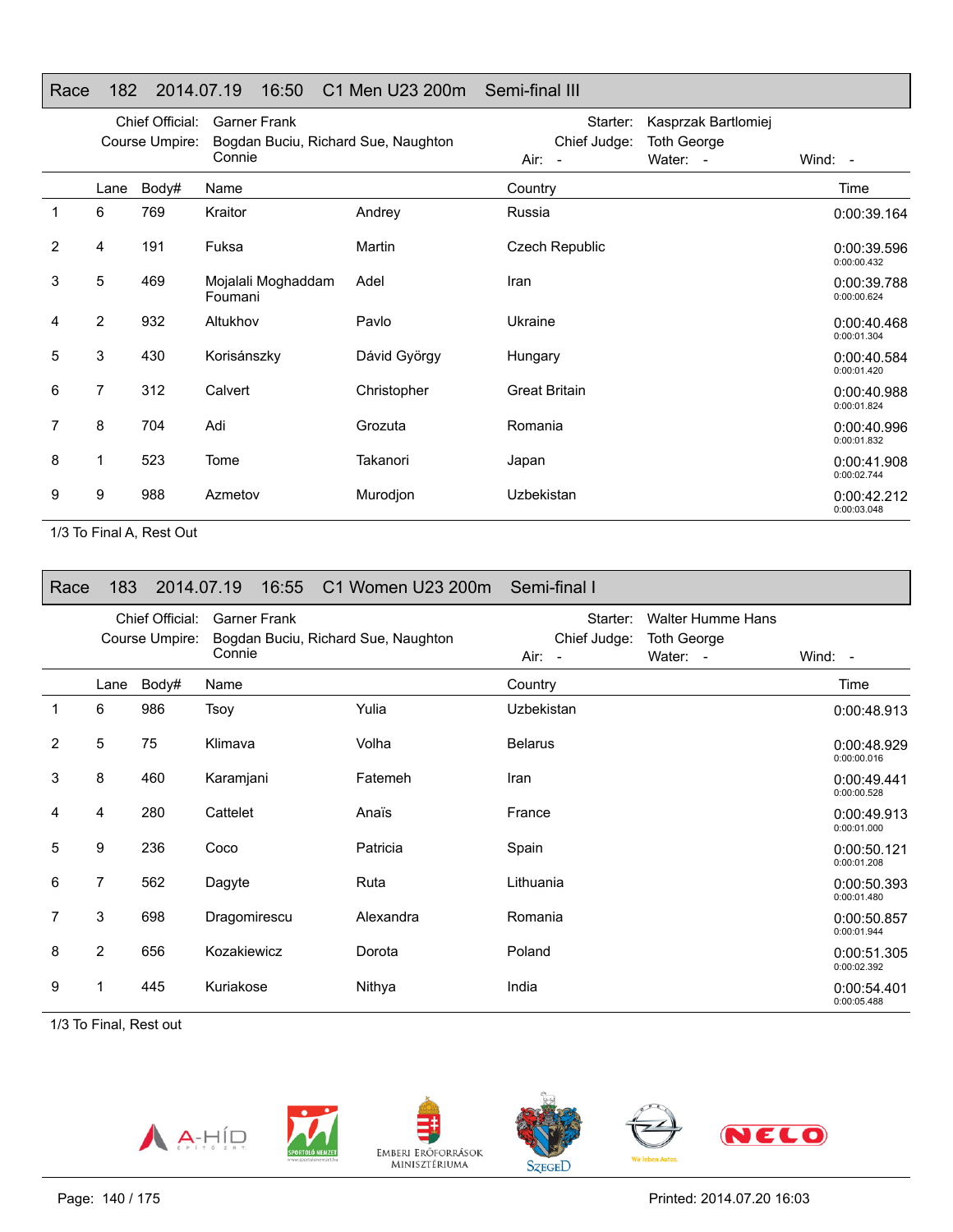|  |  | Race 184 2014.07.19 17:00 K2 Men Junior 200m Semi-final I |  |
|--|--|-----------------------------------------------------------|--|

|   | Chief Official:<br>Course Umpire: |            | <b>Garner Frank</b><br>Bogdan Buciu, Richard Sue, Naughton<br>Connie |                           | Starter:<br>Chief Judge:<br>Air:<br>$\sim$   | Janza Peter<br><b>Toth George</b><br>Water: - | Wind: -                    |
|---|-----------------------------------|------------|----------------------------------------------------------------------|---------------------------|----------------------------------------------|-----------------------------------------------|----------------------------|
|   | Lane                              | Body#      | Name                                                                 |                           | Country                                      |                                               | Time                       |
| 1 | 5                                 | 765<br>761 | Gusev<br>Blintsov                                                    | Oleg<br>Vladislav         | Russia<br>Russia                             |                                               | 0:00:32.335                |
| 2 | 4                                 | 577<br>570 | Puzonas<br><b>Macevicius</b>                                         | Rokas<br>Gytis            | Lithuania<br>Lithuania                       |                                               | 0:00:33.139<br>0:00:00.804 |
| 3 | 6                                 | 339<br>343 | Decker<br>Gerber                                                     | Lukas<br>Jonathan         | Germany<br>Germany                           |                                               | 0:00:33.455<br>0:00:01.120 |
| 4 | 7                                 | 313<br>310 | Childerstone<br><b>Bird</b>                                          | John<br>William           | <b>Great Britain</b><br><b>Great Britain</b> |                                               | 0:00:34.103<br>0:00:01.768 |
| 5 | 3                                 | 545<br>547 | <b>Brunevics</b><br><b>Cirss</b>                                     | Hedijs<br>Davis           | Latvia<br>Latvia                             |                                               | 0:00:34.231<br>0:00:01.896 |
| 6 | 9                                 | 41<br>40   | Pond<br>Mctigue                                                      | <b>Nicholas</b><br>Samual | Australia<br>Australia                       |                                               | 0:00:34.443<br>0:00:02.108 |
| 7 | 8                                 | 873<br>871 | Olander<br>Melvinger                                                 | John<br>Jesper            | Sweden<br>Sweden                             |                                               | 0:00:35.027<br>0:00:02.692 |
| 8 |                                   | 374<br>367 | Tsimpariotis<br>Chatzopoulos                                         | Emmanouil<br>Stylianos    | Greece<br>Greece                             |                                               | 0:00:35.175<br>0:00:02.840 |
| 9 | $\overline{2}$                    | 680<br>668 | Wyczolkowski<br>Kolaszewski                                          | Jakub<br>Cezary           | Poland<br>Poland                             |                                               | 0:00:35.383<br>0:00:03.048 |

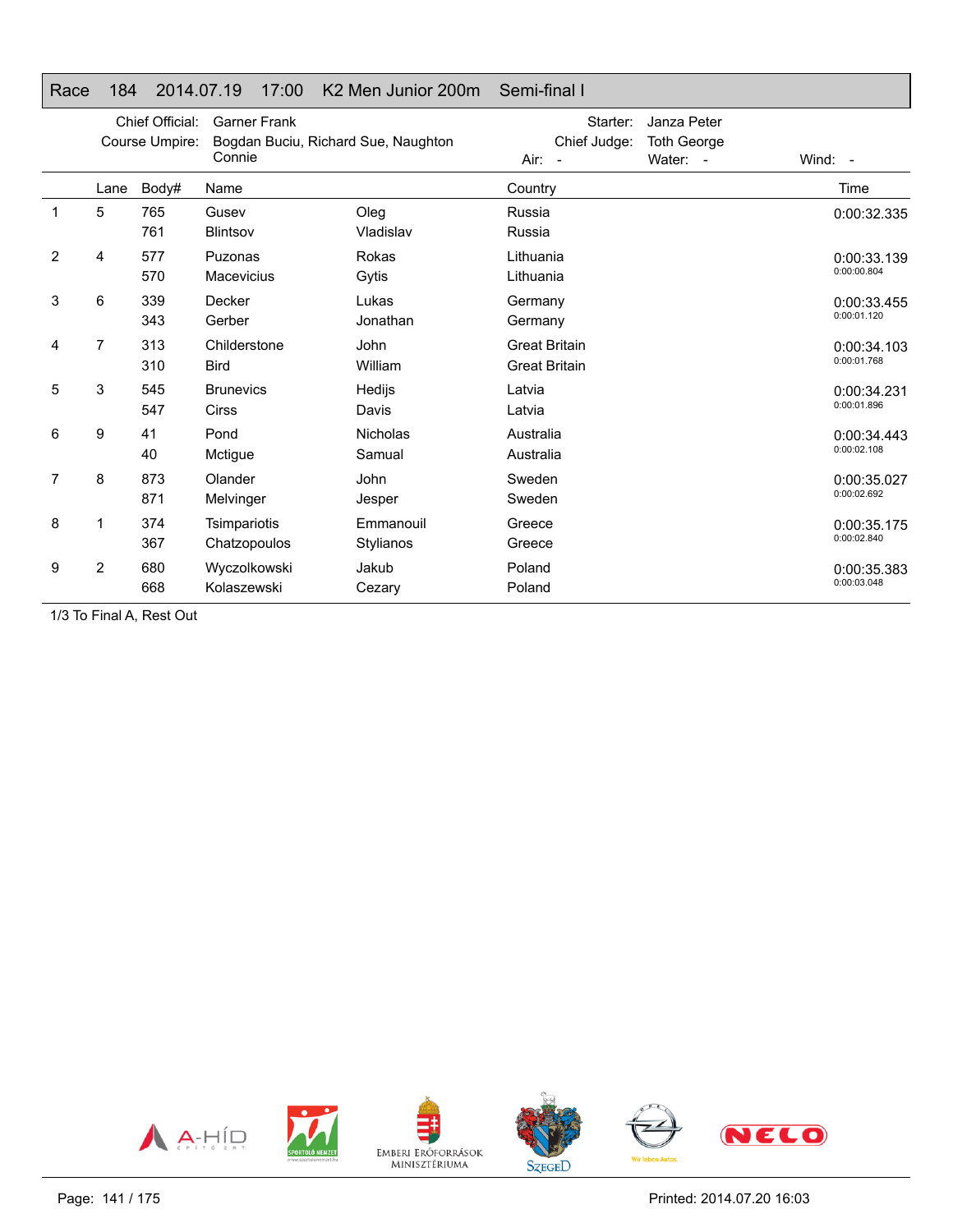|  |  | Race 185 2014.07.19 17:05 K2 Men Junior 200m Semi-final II |  |
|--|--|------------------------------------------------------------|--|

|   | Chief Official:<br><b>Garner Frank</b><br>Course Umpire:<br>Bogdan Buciu, Richard Sue, Naughton<br>Connie |            |                          |                              | Starter:<br>Chief Judge:<br>$Air: -$                 | Janza Peter<br><b>Toth George</b><br>Water: - | Wind: $-$                  |
|---|-----------------------------------------------------------------------------------------------------------|------------|--------------------------|------------------------------|------------------------------------------------------|-----------------------------------------------|----------------------------|
|   | Lane                                                                                                      | Body#      | Name                     |                              | Country                                              |                                               | Time                       |
| 1 | 5                                                                                                         | 409<br>412 | Balaska<br><b>Birkás</b> | Márk<br><b>Balázs</b>        | Hungary<br>Hungary                                   |                                               | 0:00:32.727                |
| 2 | 6                                                                                                         | 486<br>503 | Balbo<br>Spotti          | Alessandro<br>Riccardo Maria | Italy<br>Italy                                       |                                               | 0:00:33.743<br>0:00:01.016 |
| 3 | 4                                                                                                         | 710<br>717 | Ciocan<br>Lulciuc        | Aurelian<br>Cosmin           | Romania<br>Romania                                   |                                               | 0:00:33.919<br>0:00:01.192 |
| 4 | $\overline{2}$                                                                                            | 150<br>152 | Beauchesne<br>Clarke     | Maxence<br>Zane Steven Percy | Canada<br>Canada                                     |                                               | 0:00:34.263<br>0:00:01.536 |
| 5 | 8                                                                                                         | 618<br>616 | Peña<br>Figueroa         | Omar<br>Mauricio             | Mexico<br>Mexico                                     |                                               | 0:00:34.519<br>0:00:01.792 |
| 6 | 3                                                                                                         | 825<br>830 | Milinkovic<br>Stefanovic | Bojan<br>Strahinja           | Serbia<br>Serbia                                     |                                               | 0:00:34.527<br>0:00:01.800 |
| 7 | 9                                                                                                         | 953<br>957 | Cabrera<br>Sebastián     | Julian<br>Delgado            | Uruguay<br>Uruguay                                   |                                               | 0:00:34.819<br>0:00:02.092 |
| 8 | 7                                                                                                         | 301<br>290 | Taubner<br>Choussy       | Arthur<br>Adrien             | France<br>France                                     |                                               | 0:00:34.891<br>0:00:02.164 |
| 9 |                                                                                                           | 970<br>971 | Cross-whiter<br>Errez    | <b>Miles</b><br>Nathaniel    | United States of America<br>United States of America |                                               | 0:00:35.543<br>0:00:02.816 |

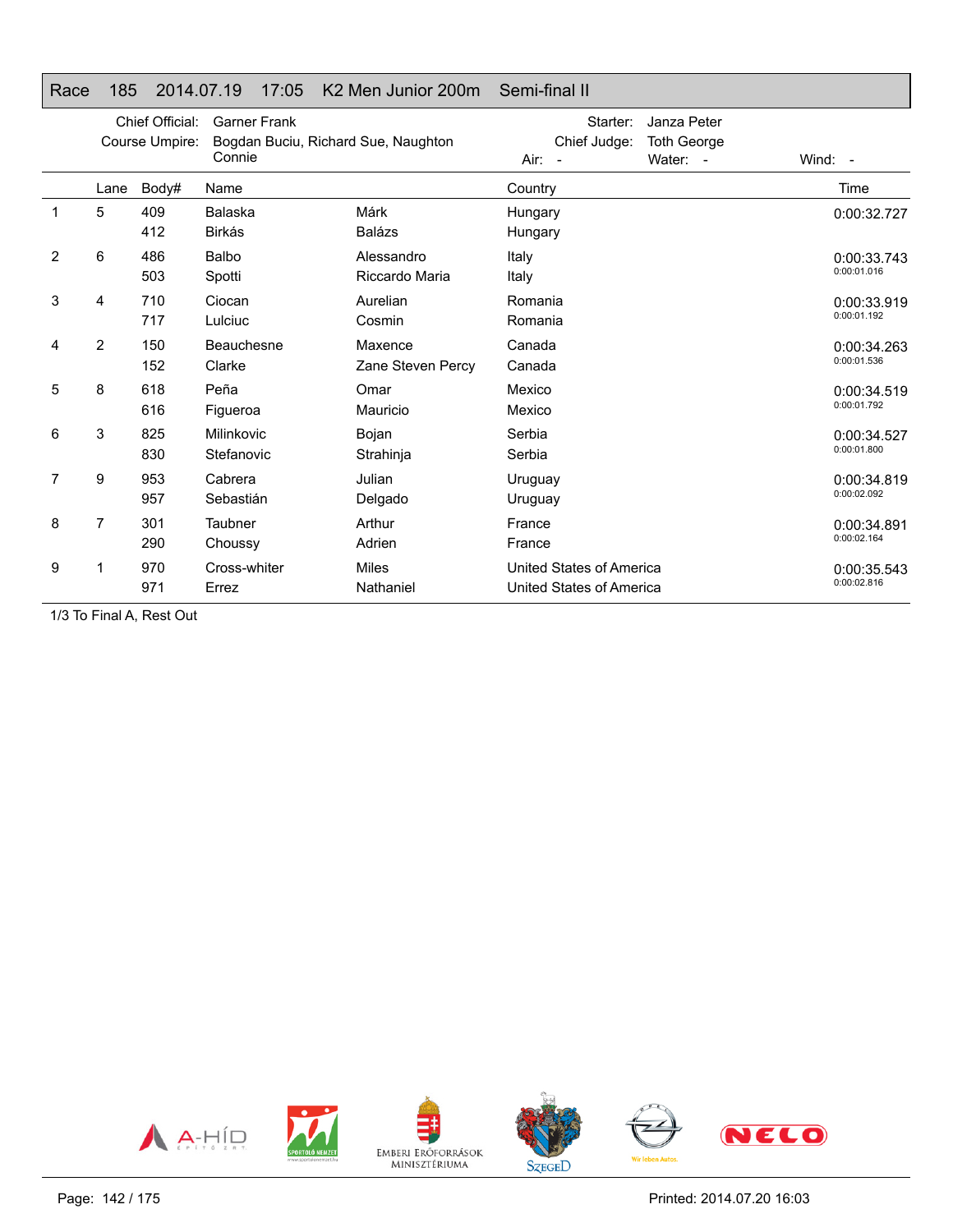|  |  | Race 186 2014.07.19 17:10 K2 Men Junior 200m Semi-final III |  |
|--|--|-------------------------------------------------------------|--|

|                | Chief Official:<br><b>Garner Frank</b><br>Course Umpire:<br>Bogdan Buciu, Richard Sue, Naughton<br>Connie |            |                                |                        | Starter:<br>Chief Judge:<br>Air:<br>$\overline{\phantom{a}}$ | Janza Peter<br><b>Toth George</b><br>Water: - | Wind: -                    |
|----------------|-----------------------------------------------------------------------------------------------------------|------------|--------------------------------|------------------------|--------------------------------------------------------------|-----------------------------------------------|----------------------------|
|                | Lane                                                                                                      | Body#      | Name                           |                        | Country                                                      |                                               | Time                       |
| 1              | 5                                                                                                         | 251<br>258 | Gómez<br>Noval                 | José Luis<br>lñigo     | Spain<br>Spain                                               |                                               | 0:00:33.057                |
| $\overline{2}$ | 4                                                                                                         | 92<br>97   | Misiuchenka<br>Salanenka       | Aliaksei<br>Yauheni    | <b>Belarus</b><br><b>Belarus</b>                             |                                               | 0:00:33.189<br>0:00:00.132 |
| 3              | 6                                                                                                         | 929<br>930 | Kuzmin<br>Semykin              | Daniyil<br>Ivan        | Ukraine<br>Ukraine                                           |                                               | 0:00:33.493<br>0:00:00.436 |
| 4              | 7                                                                                                         | 16<br>15   | Silva<br>Santiago              | Agustin<br>George      | Argentina<br>Argentina                                       |                                               | 0:00:34.237<br>0:00:01.180 |
| 5              |                                                                                                           | 852<br>855 | Rebro<br>Szokol                | Eduerd<br>Daniel       | Slovakia<br>Slovakia                                         |                                               | 0:00:34.245<br>0:00:01.188 |
| 6              | 8                                                                                                         | 516<br>515 | Misawa<br>Matsuda              | Ryota<br>Ren           | Japan<br>Japan                                               |                                               | 0:00:34.357<br>0:00:01.300 |
| 7              | 3                                                                                                         | 739<br>738 | Rodrigues<br>Leroux            | David<br>Bryan         | South Africa<br>South Africa                                 |                                               | 0:00:34.677<br>0:00:01.620 |
| 8              | $\overline{2}$                                                                                            | 133<br>130 | Yordanov<br>Tsonev             | Emil<br>Hristiyan      | <b>Bulgaria</b><br><b>Bulgaria</b>                           |                                               | 0:00:35.745<br>0:00:02.688 |
| 9              | 9                                                                                                         | 60<br>66   | <b>Broekx</b><br>Vandekerkhove | <b>Neel</b><br>Martijn | Belgium<br>Belgium                                           |                                               | 0:00:35.769<br>0:00:02.712 |

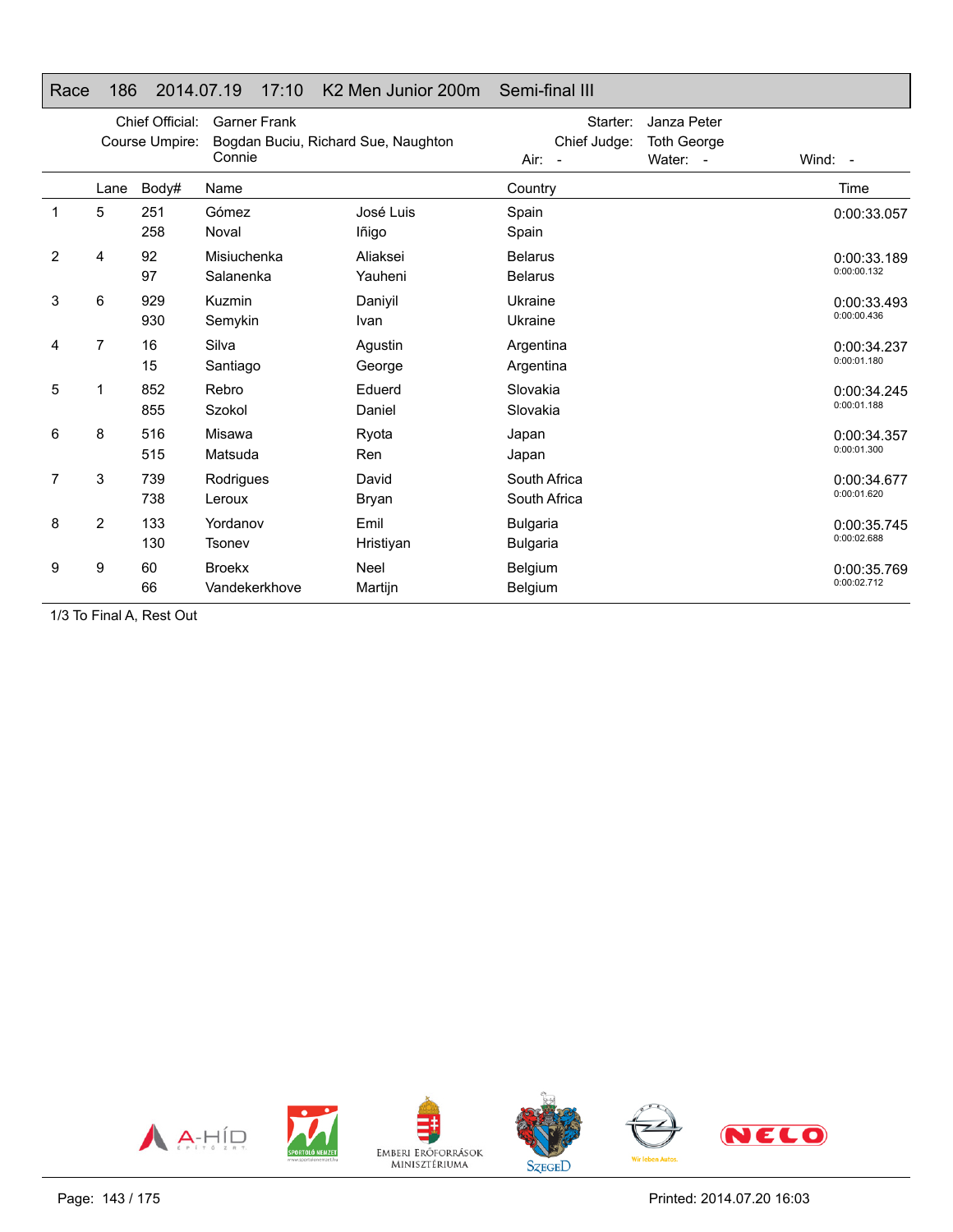#### Race 188 2014.07.19 17:20 K2 Men U23 200m Semi-final I

|                | Chief Official:<br><b>Garner Frank</b><br>Course Umpire:<br>Bogdan Buciu, Richard Sue, Naughton<br>Connie |            |                                     | Starter:<br>Chief Judge:<br>Air: | Kasprzak Bartlomiej<br><b>Toth George</b><br>Water:  | Wind: |                            |
|----------------|-----------------------------------------------------------------------------------------------------------|------------|-------------------------------------|----------------------------------|------------------------------------------------------|-------|----------------------------|
|                | Lane                                                                                                      | Body#      | Name                                |                                  | Country                                              |       | Time                       |
| 1              | 6                                                                                                         | 224<br>216 | Pilo<br><b>Bro Madsen</b>           | Orion<br>Lasse                   | Denmark<br>Denmark                                   |       | 0:00:32.257                |
| $\overline{2}$ | 5                                                                                                         | 817<br>832 | <b>Boltic</b><br>Torubarov          | Simo<br>Vladimir                 | Serbia<br>Serbia                                     |       | 0:00:32.349<br>0:00:00.092 |
| 3              | 4                                                                                                         | 295<br>294 | Le Moel<br>Le Floch<br>Decorchemont | Franck<br>Guillaume              | France<br>France                                     |       | 0:00:32.425<br>0:00:00.168 |
| 4              | $\overline{2}$                                                                                            | 261<br>259 | <b>Ribas</b><br>Oriyés              | Joan Ramón<br>Juan               | Spain<br>Spain                                       |       | 0:00:33.497<br>0:00:01.240 |
| 5              | 7                                                                                                         | 914<br>912 | Yildirim<br><b>Margues</b>          | Cagribey<br>Carlos               | Turkey<br>Turkey                                     |       | 0:00:34.145<br>0:00:01.888 |
| 6              | 9                                                                                                         | 975<br>980 | Mcarthur<br>Schwinn                 | Jared<br>Austin                  | United States of America<br>United States of America |       | 0:00:34.645<br>0:00:02.388 |
| 7              | 8                                                                                                         | 800<br>801 | Apollonio<br><b>Blazevic</b>        | Alan<br>Simon                    | Slovenia<br>Slovenia                                 |       | 0:00:34.921<br>0:00:02.664 |
| 8              | 3                                                                                                         | 726<br>705 | Turceag<br>Alexandru                | Catalin<br>Maria                 | Romania<br>Romania                                   |       | 0:00:36.129<br>0:00:03.872 |
| 9              |                                                                                                           | 840<br>841 | Domeisen<br>Summermatter            | Stefan<br>Andri                  | Switzerland<br>Switzerland                           |       | 0:00:36.321<br>0:00:04.064 |

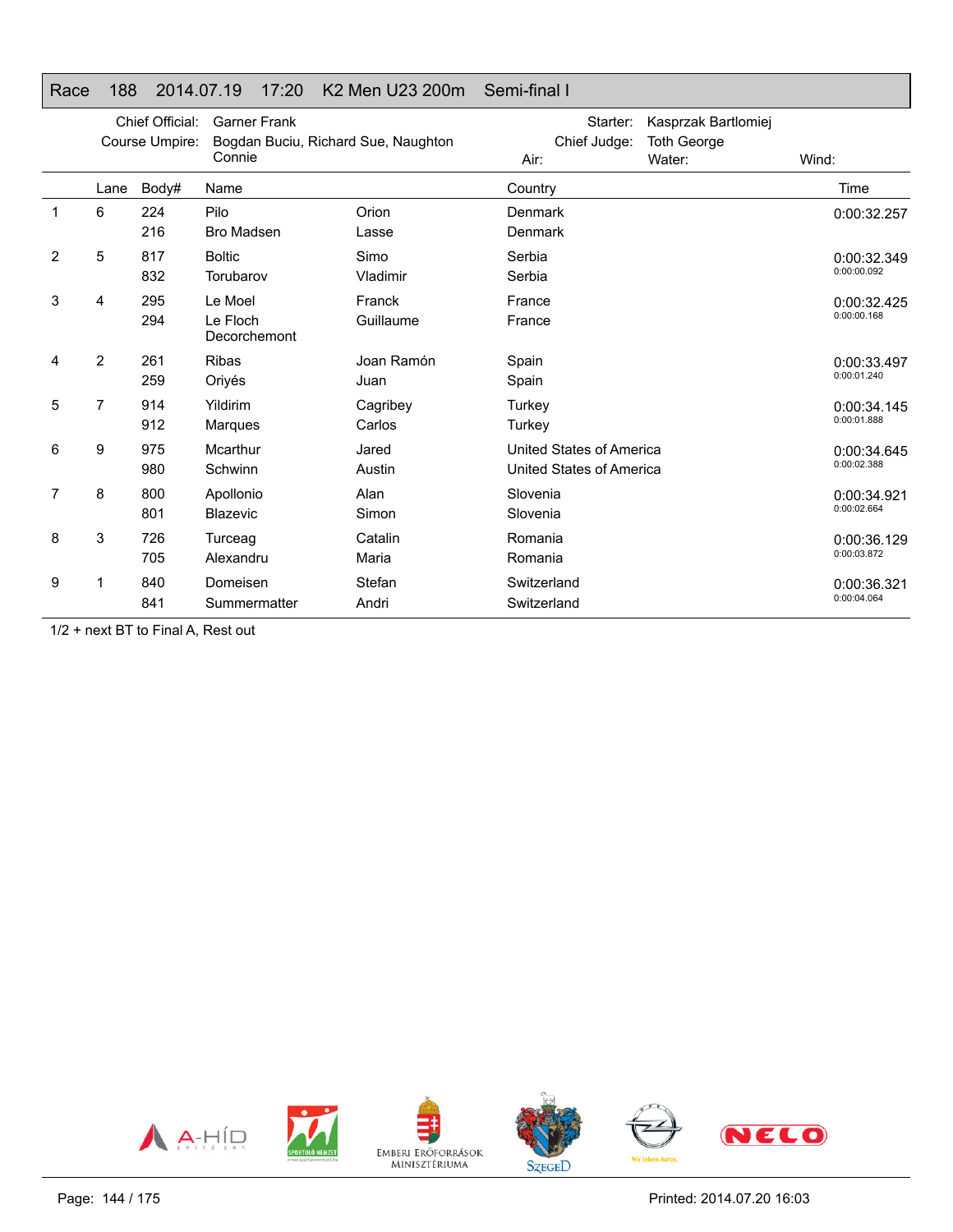#### Race 189 2014.07.19 17:25 K2 Men U23 200m Semi-final II

|                | Chief Official:<br>Course Umpire: |            | <b>Garner Frank</b><br>Bogdan Buciu, Richard Sue, Naughton<br>Connie |                           | Starter:<br>Chief Judge:<br>Air: | Kasprzak Bartlomiej<br><b>Toth George</b><br>Water: | Wind:                      |
|----------------|-----------------------------------|------------|----------------------------------------------------------------------|---------------------------|----------------------------------|-----------------------------------------------------|----------------------------|
|                | Lane                              | Body#      | Name                                                                 |                           | Country                          |                                                     | Time                       |
| 1              | 5                                 | 665<br>674 | Jonkisz<br>Putto                                                     | <b>Bartosz</b><br>Dawid   | Poland<br>Poland                 |                                                     | 0:00:32.133                |
| $\overline{2}$ | 4                                 | 867<br>869 | Elenius<br>Lilja                                                     | Joel<br>Johan             | Sweden<br>Sweden                 |                                                     | 0:00:32.657<br>0:00:00.524 |
| 3              | 6                                 | 6<br>8     | Borga<br>De Andrés                                                   | Tomás<br>Omar Enrique     | Argentina<br>Argentina           |                                                     | 0:00:33.133<br>0:00:01.000 |
| 4              | 3                                 | 67<br>64   | Weckx<br>Delombaerde                                                 | Joeri<br>Jonathan         | Belgium<br>Belgium               |                                                     | 0:00:33.305<br>0:00:01.172 |
| 5              | 7                                 | 463<br>468 | Aghamirzaeijenaghrad<br>Fazloula                                     | Ali<br>Saeid              | Iran<br>Iran                     |                                                     | 0:00:33.709<br>0:00:01.576 |
| 6              | 9                                 | 642<br>646 | Quickenden<br><b>Wilkins</b>                                         | Ryan<br>William           | New Zealand<br>New Zealand       |                                                     | 0:00:33.845<br>0:00:01.712 |
| 7              | 2                                 | 853<br>856 | Sprušanský<br>Vajda                                                  | Filip<br>Martin           | Slovakia<br>Slovakia             |                                                     | 0:00:34.301<br>0:00:02.168 |
| 8              | 8                                 | 231<br>230 | Dicado<br>Becerra                                                    | Jorge<br>Wahington Ubaldo | Ecuador<br>Ecuador               |                                                     | 0:00:34.417<br>0:00:02.284 |
| 9              |                                   | 597<br>593 | Halupneac<br>Cozlov                                                  | Veaceslav<br>Victor       | Moldova<br>Moldova               |                                                     | 0:00:36.209<br>0:00:04.076 |

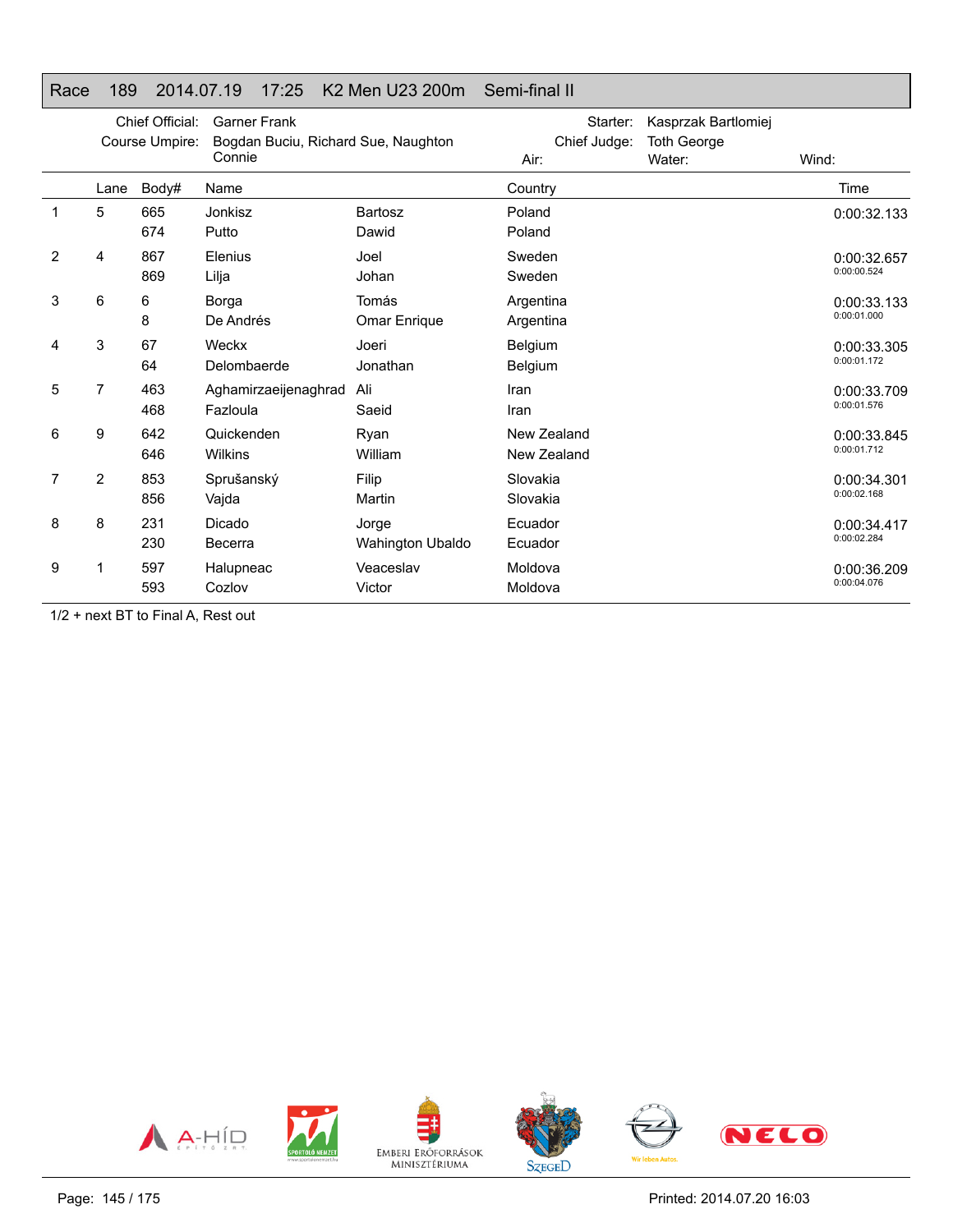#### Race 190 2014.07.19 17:30 K2 Men U23 200m Semi-final III

|   | Chief Official:<br>Course Umpire: |              | <b>Garner Frank</b><br>Bogdan Buciu, Richard Sue, Naughton<br>Connie |                                          | Starter:<br>Chief Judge:<br>Air:                 | Kasprzak Bartlomiej<br><b>Toth George</b><br>Water: | Wind:                      |
|---|-----------------------------------|--------------|----------------------------------------------------------------------|------------------------------------------|--------------------------------------------------|-----------------------------------------------------|----------------------------|
|   | Lane                              | Body#        | Name                                                                 |                                          | Country                                          |                                                     | Time                       |
| 1 | 5                                 | 438<br>417   | Tótka<br>Dudás                                                       | Sándor<br>Miklós                         | Hungary<br>Hungary                               |                                                     | 0:00:31.804                |
| 2 | 7                                 | 560<br>558   | Volkovs<br><b>Tiklenieks</b>                                         | Deniss<br>Kaspars                        | Latvia<br>Latvia                                 |                                                     | 0:00:32.308<br>0:00:00.504 |
| 3 | 4                                 | 154<br>155   | Gagnon<br>Girouard                                                   | Marc-alexandre<br><b>Charles Antoine</b> | Canada<br>Canada                                 |                                                     | 0:00:32.360<br>0:00:00.556 |
| 4 | 6                                 | 573<br>581   | Maldonis<br><b>Sutkus</b>                                            | Simonas<br><b>Elvis</b>                  | Lithuania<br>Lithuania                           |                                                     | 0:00:32.408<br>0:00:00.604 |
| 5 | 3                                 | 121<br>127   | Buchvarov<br>Milev                                                   | Veliyan<br>Nikolay                       | <b>Bulgaria</b><br><b>Bulgaria</b>               |                                                     | 0:00:33.696<br>0:00:01.892 |
| 6 | 8                                 | 797<br>792   | Toh<br>Ooi                                                           | Mervyn Yingjie<br>Brandon Wei Cheng      | Singapore<br>Singapore                           |                                                     | 0:00:34.128<br>0:00:02.324 |
| 7 | 2                                 | 734<br>737   | Clack<br>Hudson                                                      | Calven<br>Cameron                        | South Africa<br>South Africa                     |                                                     | 0:00:34.248<br>0:00:02.444 |
| 8 |                                   | 39<br>44     | Mcintyre<br>Stowe                                                    | Robert<br>Mark                           | Australia<br>Australia                           |                                                     | 0:00:34.264<br>0:00:02.460 |
| 9 | 9                                 | 1014<br>1015 | Culum<br>Karahasanovic                                               | Zoran<br>Mirza                           | Bosnia and Herzegovina<br>Bosnia and Herzegovina |                                                     | 0:00:35.220<br>0:00:03.416 |

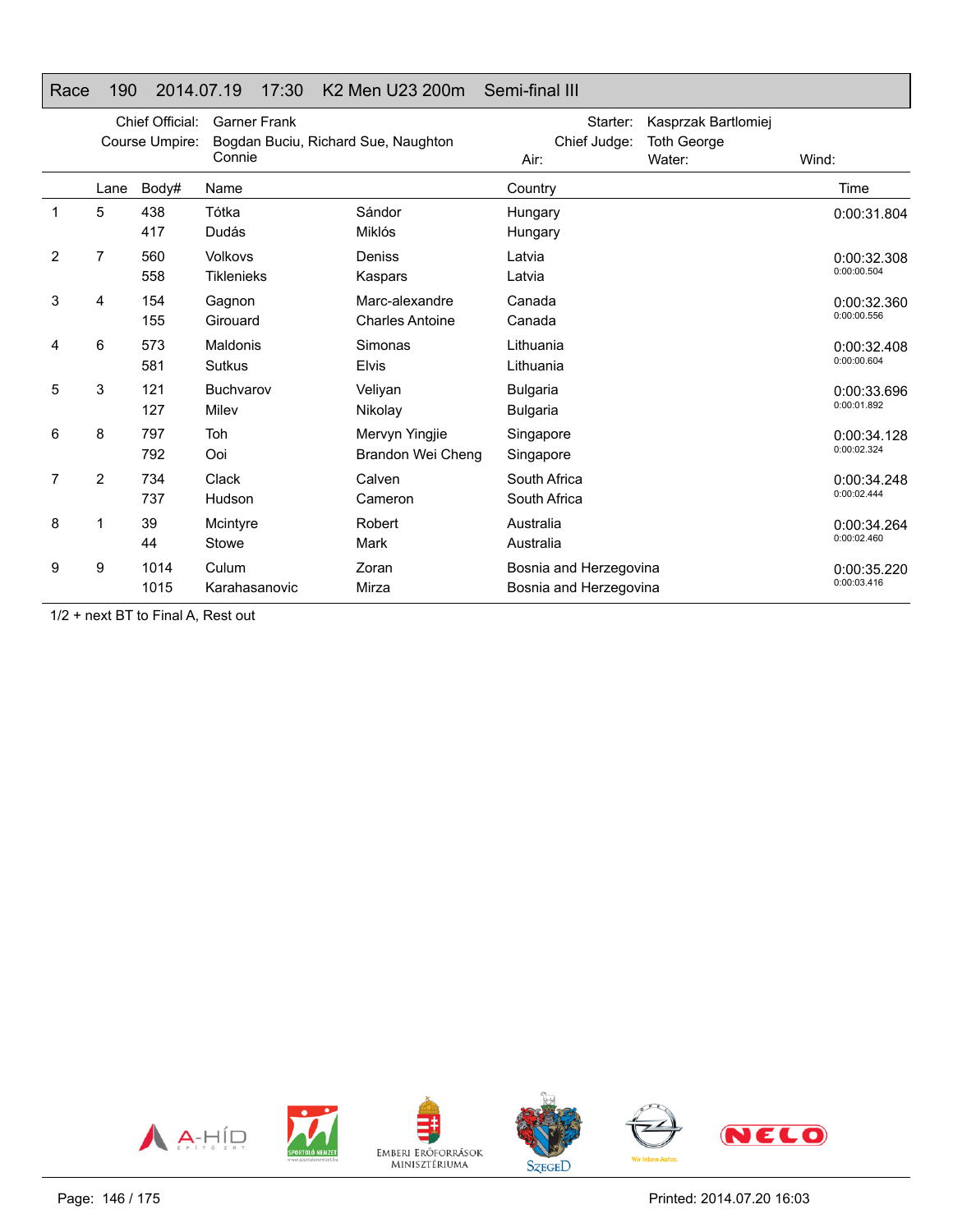### Race 191 2014.07.19 17:35 K2 Men U23 200m Semi-final IV

|   | Chief Official:<br>Course Umpire: |            | <b>Garner Frank</b><br>Bogdan Buciu, Richard Sue, Naughton<br>Connie |                            | Starter:<br>Chief Judge:<br>Air:             | Kasprzak Bartlomiej<br><b>Toth George</b><br>Water: | Wind:                      |
|---|-----------------------------------|------------|----------------------------------------------------------------------|----------------------------|----------------------------------------------|-----------------------------------------------------|----------------------------|
|   | Lane                              | Body#      | Name                                                                 |                            | Country                                      |                                                     | Time                       |
| 1 | 3                                 | 771<br>782 | Lukantsov<br>Tamonov                                                 | Evgenii<br>Mikhail         | Russia<br>Russia                             |                                                     | 0:00:31.722                |
| 2 | 4                                 | 939<br>951 | Karabuta<br>Trunov                                                   | levgen<br>Igor             | Ukraine<br>Ukraine                           |                                                     | 0:00:31.842<br>0:00:00.120 |
| 3 | 5                                 | 488<br>489 | Bertolini<br>Cecchini                                                | Michele<br>Riccardo        | Italy<br>Italy                               |                                                     | 0:00:32.266<br>0:00:00.544 |
| 4 | 6                                 | 322<br>315 | Lambert<br>Gaul                                                      | Michael<br>Krystian        | <b>Great Britain</b><br><b>Great Britain</b> |                                                     | 0:00:33.022<br>0:00:01.300 |
| 5 | 9                                 | 364<br>375 | Antoniou<br>Vidalis                                                  | <b>Dimitrios</b><br>Loukas | Greece<br>Greece                             |                                                     | 0:00:33.794<br>0:00:02.072 |
| 6 | 7                                 | 991<br>999 | Ibragimov<br>Zibkin                                                  | Vilyam<br>Vladimir         | Uzbekistan<br>Uzbekistan                     |                                                     | 0:00:33.922<br>0:00:02.200 |
| 7 | 2                                 | 117<br>115 | Zamin<br>Marte Souza                                                 | Marcus Paulo<br>Caio       | <b>Brazil</b><br><b>Brazil</b>               |                                                     | 0:00:35.586<br>0:00:03.864 |
| 8 | 8                                 | 533<br>539 | Sultanbekov<br>Yerguchyov                                            | Daulet<br>Andrey           | Kazakhstan<br>Kazakhstan                     |                                                     | 0:00:35.654<br>0:00:03.932 |
| 9 |                                   | 891<br>895 | Pai<br>Yu                                                            | Hsiu-chuan<br>Yin-ting     | Chinese Taipei<br>Chinese Taipei             |                                                     | 0:00:36.042<br>0:00:04.320 |

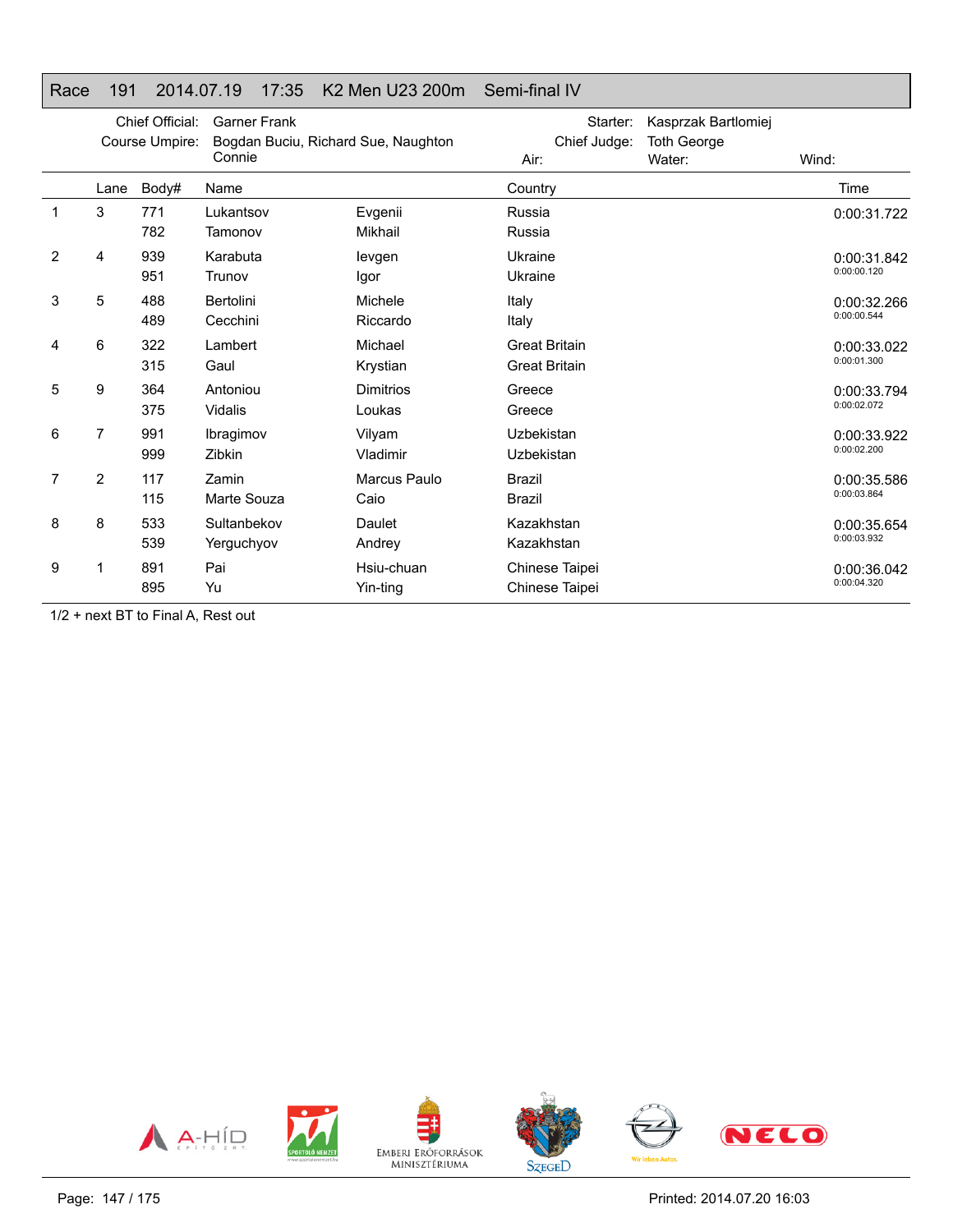#### Race 192 2014.07.20 08:45 K1 Men Junior 200m Final C

|   | Chief Official:<br>Course Umpire: |       | <b>Garner Frank</b><br>Huszar István, Tarabusi Sante, Cerbelle<br>Jean-luis |           | Starter:<br>Chief Judge:<br>Air: | Kasprzak Bartlomiej<br><b>Toth George</b><br>Water: | Wind:                      |
|---|-----------------------------------|-------|-----------------------------------------------------------------------------|-----------|----------------------------------|-----------------------------------------------------|----------------------------|
|   | Lane                              | Body# | Name                                                                        |           | Country                          |                                                     | Time                       |
|   | 4                                 | 535   | Yanitskiy                                                                   | Oleg      | Kazakhstan                       |                                                     | 0:00:37.624                |
| 2 | $\overline{2}$                    | 85    | Daineka                                                                     | Stanislau | <b>Belarus</b>                   |                                                     | 0:00:37.676<br>0:00:00.052 |
| 3 | 7                                 | 111   | Gomes Santos Junior                                                         | Gilmar    | Brazil                           |                                                     | 0:00:37.716<br>0:00:00.092 |
| 4 | 3                                 | 989   | <b>Bukhaltsev</b>                                                           | Sergey    | Uzbekistan                       |                                                     | 0:00:37.836<br>0:00:00.212 |
| 5 | 6                                 | 160   | Lavallee                                                                    | James     | Canada                           |                                                     | 0:00:37.912<br>0:00:00.288 |
| 6 | 5                                 | 314   | Eccles                                                                      | Jordi     | <b>Great Britain</b>             |                                                     | 0:00:38.424<br>0:00:00.800 |
| 7 | 8                                 | 957   | Sebastián                                                                   | Delgado   | Uruguay                          |                                                     | 0:00:38.940<br>0:00:01.316 |
| 8 |                                   | 594   | Didenco                                                                     | Mihail    | Moldova                          |                                                     | 0:00:39.400<br>0:00:01.776 |
| 9 | 9                                 | 272   | <b>Kurg</b>                                                                 | Otto      | Estonia                          |                                                     | 0:00:40.104<br>0:00:02.480 |

| Race           | 194            |                                   | 2014.07.20<br>08:55              | K1 Men Junior 200m                      | Final B                          |                                                     |                            |
|----------------|----------------|-----------------------------------|----------------------------------|-----------------------------------------|----------------------------------|-----------------------------------------------------|----------------------------|
|                |                | Chief Official:<br>Course Umpire: | <b>Garner Frank</b><br>Jean-luis | Huszar István, Tarabusi Sante, Cerbelle | Starter:<br>Chief Judge:<br>Air: | Kasprzak Bartlomiej<br><b>Toth George</b><br>Water: | Wind:                      |
|                | Lane           | Body#                             | Name                             |                                         | Country                          |                                                     | Time                       |
| 1              | 5              | 492                               | Di Liberto                       | Andrea Domenico                         | Italy                            |                                                     | 0:00:36.749                |
| $\overline{2}$ | 7              | 673                               | Prentki                          | Damian                                  | Poland                           |                                                     | 0:00:36.813<br>0:00:00.064 |
| 3              | 1              | 35                                | Graham                           | Alexander                               | Australia                        |                                                     | 0:00:37.337<br>0:00:00.588 |
| 4              | $\overline{2}$ | 15                                | Santiago                         | George                                  | Argentina                        |                                                     | 0:00:37.469<br>0:00:00.720 |
| 5              | 3              | 48                                | Kornfeind                        | Christoph                               | Austria                          |                                                     | 0:00:37.781<br>0:00:01.032 |
| 6              | 4              | 133                               | Yordanov                         | Emil                                    | <b>Bulgaria</b>                  |                                                     | 0:00:37.805<br>0:00:01.056 |
| 7              | 9              | 721                               | <b>Nita</b>                      | Laris                                   | Romania                          |                                                     | 0:00:37.873<br>0:00:01.124 |
| 8              | 6              | 835                               | Vidovic                          | Zoran                                   | Serbia                           |                                                     | 0:00:37.941<br>0:00:01.192 |
| 9              | 8              | 807                               | Šmit                             | <b>Rok</b>                              | Slovenia                         |                                                     | 0:00:38.385<br>0:00:01.636 |









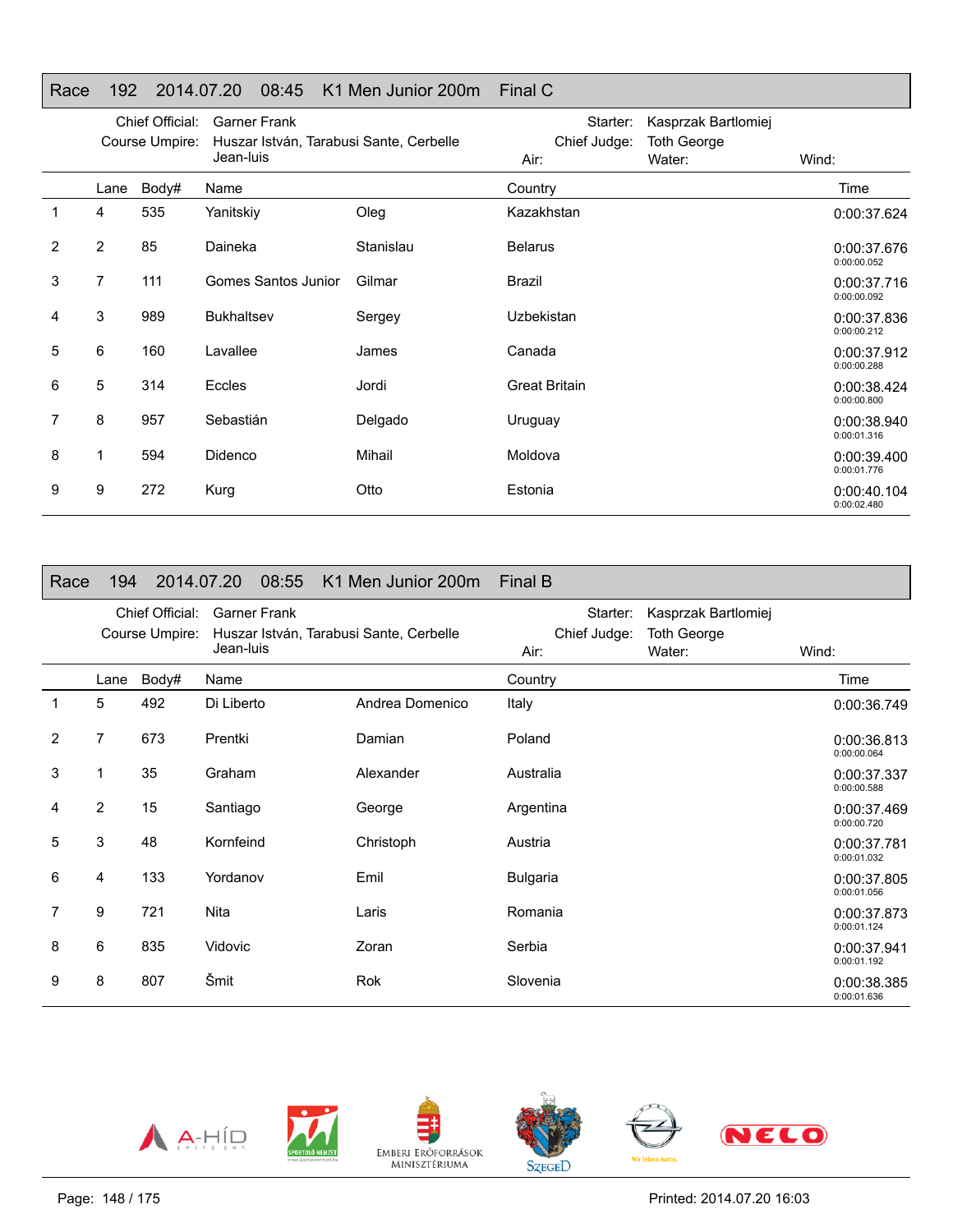#### Race 195 2014.07.20 09:00 K1 Women Junior 200m Final B

|                | Chief Official:<br>Course Umpire: |       | <b>Garner Frank</b><br>Huszar István, Tarabusi Sante, Cerbelle<br>Jean-luis |                | Starter:<br>Chief Judge:<br>Air: | <b>Walter Humme Hans</b><br><b>Toth George</b><br>Water: | Wind:                      |
|----------------|-----------------------------------|-------|-----------------------------------------------------------------------------|----------------|----------------------------------|----------------------------------------------------------|----------------------------|
|                | Lane                              | Body# | Name                                                                        |                | Country                          |                                                          | Time                       |
| 1              | 8                                 | 681   | Aldeias                                                                     | Márcia         | Portugal                         |                                                          | 0:00:43.472                |
| $\overline{2}$ | 4                                 | 926   | Tanko                                                                       | Diana          | Ukraine                          |                                                          | 0:00:44.000<br>0:00:00.528 |
| 3              |                                   | 76    | Laptsik                                                                     | Alena          | <b>Belarus</b>                   |                                                          | 0:00:44.228<br>0:00:00.756 |
| 4              | $\overline{2}$                    | 606   | <b>Briones</b>                                                              | <b>Beatriz</b> | Mexico                           |                                                          | 0:00:44.388<br>0:00:00.916 |
| 5              | 3                                 | 728   | De Beer                                                                     | Kayla Jaid     | South Africa                     |                                                          | 0:00:45.128<br>0:00:01.656 |
| 6              | 5                                 | 182   | Betlachova                                                                  | Eliska         | Czech Republic                   |                                                          | 0:00:45.164<br>0:00:01.692 |
|                | 9                                 | 861   | Johansson                                                                   | Hanna          | Sweden                           |                                                          | 0:00:45.268<br>0:00:01.796 |
| 8              | 6                                 | 283   | Delophont                                                                   | Mirena         | France                           |                                                          | 0:00:45.380<br>0:00:01.908 |
| 9              | 7                                 | 965   | Morse                                                                       | Alyson         | United States of America         |                                                          | 0:00:46.152<br>0:00:02.680 |

| Race | 196            |                                   | 2014.07.20<br>09:05              | C1 Men Junior 200m                      | Final B                                                                         |                            |
|------|----------------|-----------------------------------|----------------------------------|-----------------------------------------|---------------------------------------------------------------------------------|----------------------------|
|      |                | Chief Official:<br>Course Umpire: | <b>Garner Frank</b><br>Jean-luis | Huszar István, Tarabusi Sante, Cerbelle | Starter:<br>Janza Peter<br>Chief Judge:<br><b>Toth George</b><br>Water:<br>Air: | Wind:                      |
|      | Lane           | Body#                             | Name                             |                                         | Country                                                                         | Time                       |
| 1    | 6              | 502                               | Sgaravatto                       | Andrea                                  | Italy                                                                           | 0:00:42.240                |
| 2    | 7              | 934                               | Chaban                           | Bohdan                                  | Ukraine                                                                         | 0:00:42.356<br>0:00:00.116 |
| 3    | $\overline{2}$ | 113                               | Luz De Oliveira                  | Dalvan                                  | Brazil                                                                          | 0:00:42.576<br>0:00:00.336 |
| 4    | 3              | 676                               | Sliwinski                        | Arsen                                   | Poland                                                                          | 0:00:43.436<br>0:00:01.196 |
| 5    | 4              | 263                               | Segura                           | Antoni                                  | Spain                                                                           | 0:00:43.764<br>0:00:01.524 |
| 6    | 8              | 550                               | Kundzins                         | Guntars                                 | Latvia                                                                          | 0:00:43.800<br>0:00:01.560 |
| 7    | 9              | 829                               | Stefanovic                       | Nemanja                                 | Serbia                                                                          | 0:00:44.316<br>0:00:02.076 |
| 8    | 1              | 530                               | Alshanskiy                       | Anton                                   | Kazakhstan                                                                      | 0:00:45.096<br>0:00:02.856 |
| 9    | 5              | 296                               | Leonard                          | Loic                                    | France                                                                          | 0:00:48.636<br>0:00:06.396 |





EMBERI ERŐFORRÁSOK<br>MINISZTÉRIUMA



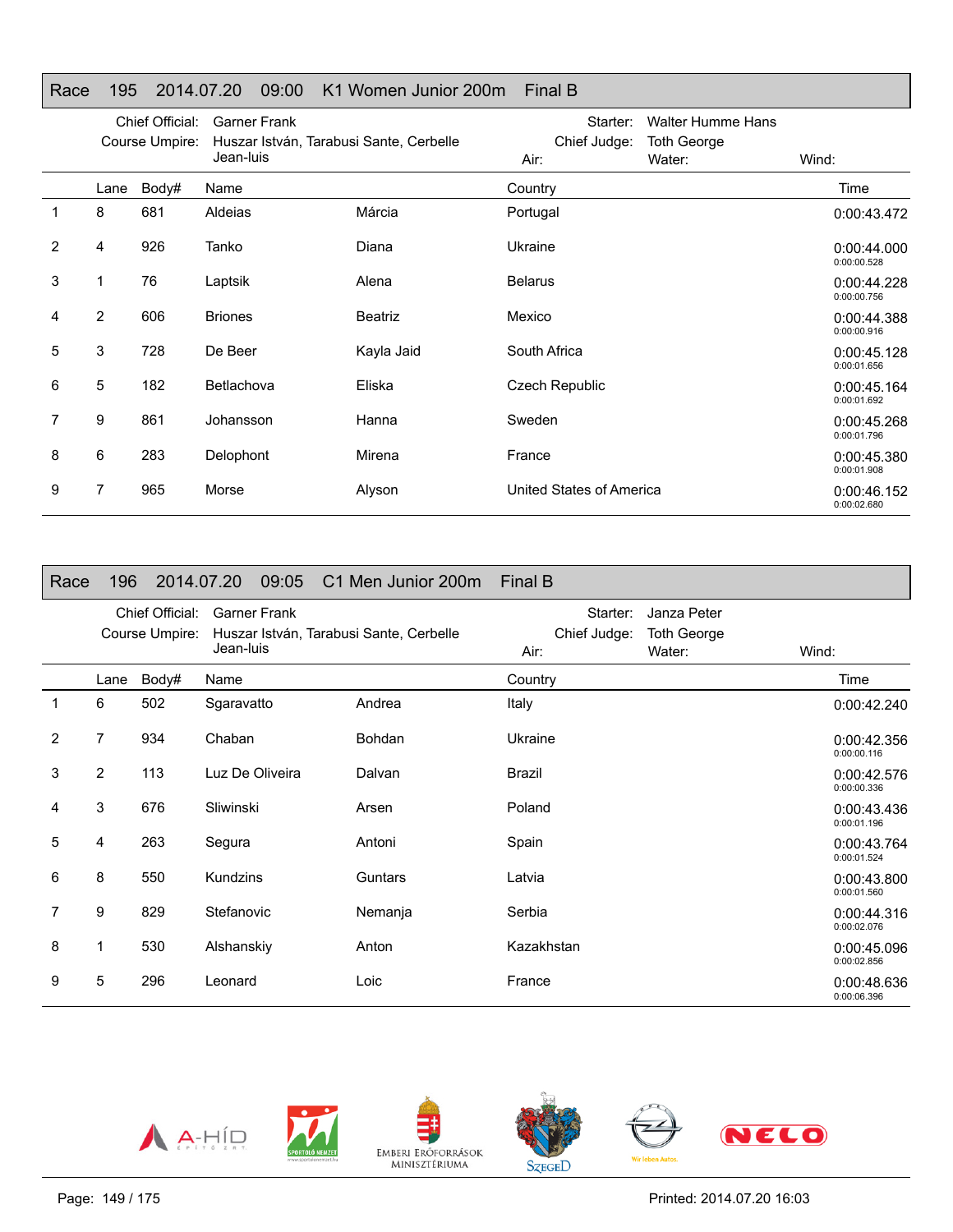## Race 197 2014.07.20 09:10 C1 Women Junior 200m Final B

|   | Chief Official:<br>Course Umpire: |       | <b>Garner Frank</b><br>Huszar István, Tarabusi Sante, Cerbelle<br>Jean-luis |            | Starter:<br>Kasprzak Bartlomiej<br>Chief Judge:<br><b>Toth George</b> |        |                            |
|---|-----------------------------------|-------|-----------------------------------------------------------------------------|------------|-----------------------------------------------------------------------|--------|----------------------------|
|   |                                   |       |                                                                             |            | Air:                                                                  | Water: | Wind:                      |
|   | Lane                              | Body# | Name                                                                        |            | Country                                                               |        | Time                       |
| 1 | 4                                 | 964   | Keefe Sampson                                                               | Lydia      | United States of America                                              |        | 0:00:52.774                |
| 2 | 3                                 | 398   | Molnár                                                                      | Rebeka     | Hungary                                                               |        | 0:00:53.314<br>0:00:00.540 |
| 3 | 5                                 | 649   | <b>Borowska</b>                                                             | Dorota     | Poland                                                                |        | 0:00:53.362<br>0:00:00.588 |
| 4 | 6                                 | 611   | Parra                                                                       | Jitzel     | Mexico                                                                |        | 0:00:53.518<br>0:00:00.744 |
| 5 | 9                                 | 689   | Ko                                                                          | Haeng Bok  | Democratic People's Republic of<br>Korea                              |        | 0:00:55.278<br>0:00:02.504 |
| 6 | 8                                 | 842   | Mikéciová                                                                   | Hana       | Slovakia                                                              |        | 0:00:57.002<br>0:00:04.228 |
| 7 | $\overline{2}$                    | 540   | <b>Kem</b>                                                                  | Kapitolina | Kyrgyz Republic                                                       |        | 0:00:57.170<br>0:00:04.396 |
| 8 | 7                                 | 811   | Mijuskovic                                                                  | Nikolina   | Serbia                                                                |        | 0:00:57.202<br>0:00:04.428 |
|   |                                   | 476   | D Agostini                                                                  | Giulia     | Italy                                                                 |        | Did not start              |

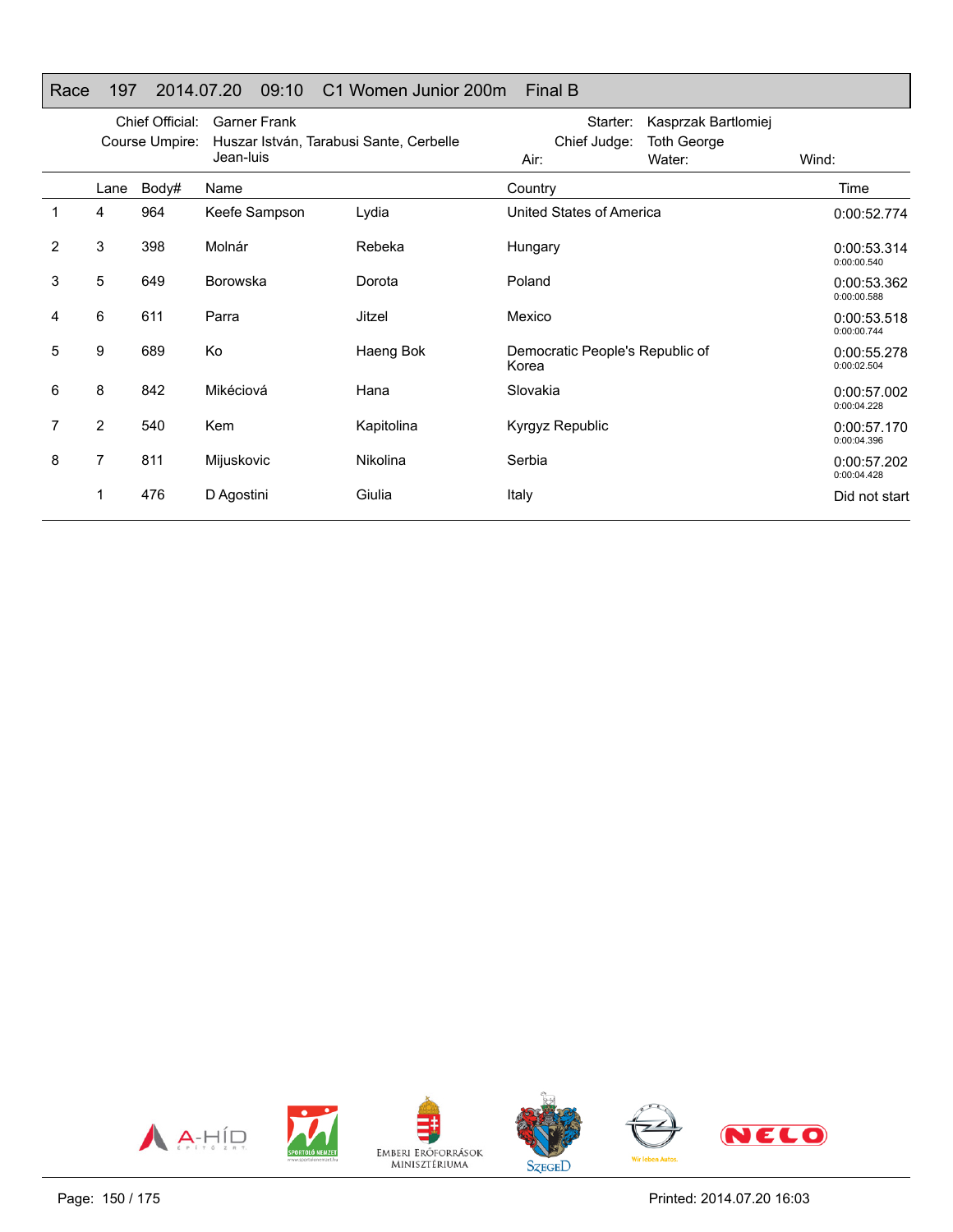#### Race 198 2014.07.20 09:15 K2 Men Junior 200m Final B

|   | Chief Official:<br>Course Umpire: |            | <b>Garner Frank</b><br>Huszar István, Tarabusi Sante, Cerbelle<br>Jean-luis |                              | Starter:<br>Chief Judge:<br>Air:             | Janza Peter<br><b>Toth George</b><br>Water: | Wind:                      |
|---|-----------------------------------|------------|-----------------------------------------------------------------------------|------------------------------|----------------------------------------------|---------------------------------------------|----------------------------|
|   | Lane                              | Body#      | Name                                                                        |                              | Country                                      |                                             | Time                       |
| 1 | 8                                 | 852<br>855 | Rebro<br>Szokol                                                             | Eduerd<br>Daniel             | Slovakia<br>Slovakia                         |                                             | 0:00:34.231                |
| 2 | 6                                 | 150<br>152 | Beauchesne<br>Clarke                                                        | Maxence<br>Zane Steven Percy | Canada<br>Canada                             |                                             | 0:00:34.515<br>0:00:00.284 |
| 3 | 7                                 | 545<br>547 | <b>Brunevics</b><br><b>Cirss</b>                                            | Hedijs<br>Davis              | Latvia<br>Latvia                             |                                             | 0:00:34.779<br>0:00:00.548 |
| 4 | 1                                 | 825<br>830 | Milinkovic<br>Stefanovic                                                    | Bojan<br>Strahinja           | Serbia<br>Serbia                             |                                             | 0:00:35.043<br>0:00:00.812 |
| 5 | 5                                 | 313<br>310 | Childerstone<br><b>Bird</b>                                                 | John<br>William              | <b>Great Britain</b><br><b>Great Britain</b> |                                             | 0:00:35.179<br>0:00:00.948 |
| 6 | 2                                 | 41<br>40   | Pond<br>Mctigue                                                             | <b>Nicholas</b><br>Samual    | Australia<br>Australia                       |                                             | 0:00:35.259<br>0:00:01.028 |
| 7 | 3                                 | 618<br>616 | Peña<br>Figueroa                                                            | Omar<br>Mauricio             | Mexico<br>Mexico                             |                                             | 0:00:35.359<br>0:00:01.128 |
| 8 | 9                                 | 516<br>515 | Misawa<br>Matsuda                                                           | Ryota<br>Ren                 | Japan<br>Japan                               |                                             | 0:00:35.411<br>0:00:01.180 |
| 9 | 4                                 | 16<br>15   | Silva<br>Santiago                                                           | Agustin<br>George            | Argentina<br>Argentina                       |                                             | 0:00:35.491<br>0:00:01.260 |

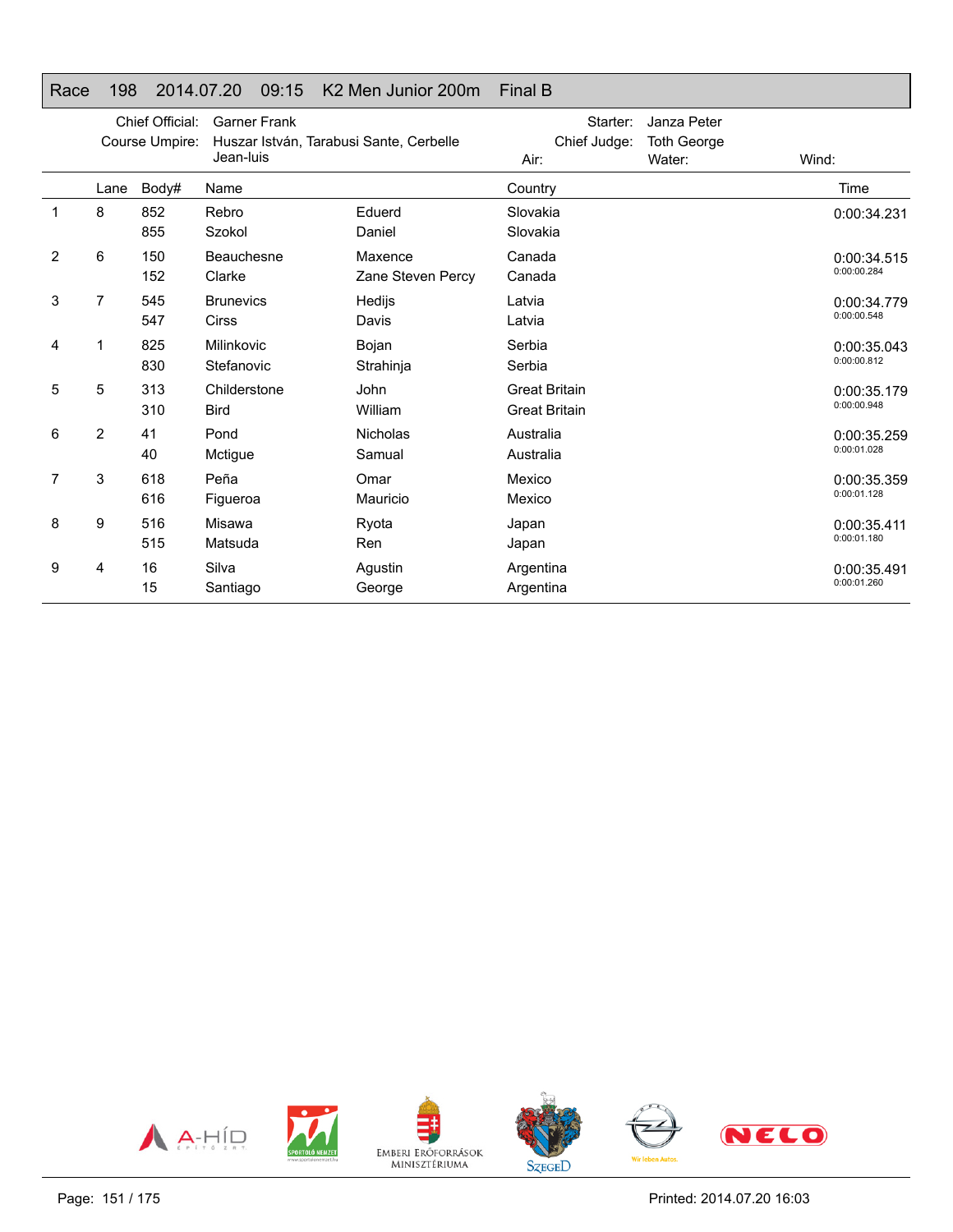#### Race 199 2014.07.20 09:20 K1 Men Junior 200m Final A

|                | Chief Official:<br>Course Umpire: |       | <b>Garner Frank</b><br>Huszar István, Tarabusi Sante, Cerbelle<br>Jean-luis |                | Starter:<br>Chief Judge:<br>Air: | Kasprzak Bartlomiej<br><b>Toth George</b><br>Water: | Wind:                      |
|----------------|-----------------------------------|-------|-----------------------------------------------------------------------------|----------------|----------------------------------|-----------------------------------------------------|----------------------------|
|                | Lane                              | Body# | Name                                                                        |                | Country                          |                                                     | Time                       |
| 1              | 5                                 | 431   | Nádas                                                                       | Bence          | Hungary                          |                                                     | 0:00:35.674                |
| $\overline{2}$ | 4                                 | 543   | Akmens                                                                      | <b>Roberts</b> | Latvia                           |                                                     | 0:00:35.682<br>0:00:00.008 |
| 3              | 6                                 | 350   | Lemke                                                                       | Max            | Germany                          |                                                     | 0:00:36.090<br>0:00:00.416 |
| 4              | 8                                 | 776   | Pobirchenko                                                                 | Vladislav      | Russia                           |                                                     | 0:00:36.130<br>0:00:00.456 |
| 5              | 9                                 | 258   | Noval                                                                       | lñigo          | Spain                            |                                                     | 0:00:36.358<br>0:00:00.684 |
| 6              | 3                                 | 947   | Shevchenko                                                                  | Vladyslav      | Ukraine                          |                                                     | 0:00:36.506<br>0:00:00.832 |
|                | 1                                 | 324   | Kavelashvili                                                                | Badri          | Georgia                          |                                                     | 0:00:36.614<br>0:00:00.940 |
| 8              | 7                                 | 580   | Seja                                                                        | Arturas        | Lithuania                        |                                                     | 0:00:37.134<br>0:00:01.460 |
| 9              | $\overline{2}$                    | 190   | <b>Bisicky</b>                                                              | Ondrej         | Czech Republic                   |                                                     | 0:00:37.278<br>0:00:01.604 |

| Race | <b>200</b>     |                                   | 2014.07.20 09:25                                                            | K1 Women Junior 200m Final A |                                  |                                                          |                            |
|------|----------------|-----------------------------------|-----------------------------------------------------------------------------|------------------------------|----------------------------------|----------------------------------------------------------|----------------------------|
|      |                | Chief Official:<br>Course Umpire: | <b>Garner Frank</b><br>Huszar István, Tarabusi Sante, Cerbelle<br>Jean-luis |                              | Starter:<br>Chief Judge:<br>Air: | <b>Walter Humme Hans</b><br><b>Toth George</b><br>Water: | Wind:                      |
|      | Lane           | Body#                             | Name                                                                        |                              | Country                          |                                                          | Time                       |
|      | 3              | 210                               | Jørgensen                                                                   | Emma                         | Denmark                          |                                                          | 0:00:41.241                |
| 2    | 5              | 244                               | Ouzande                                                                     | Sara                         | Spain                            |                                                          | 0:00:41.361<br>0:00:00.120 |
| 3    | 4              | 659                               | Pulawska                                                                    | Anna                         | Poland                           |                                                          | 0:00:41.529<br>0:00:00.288 |
| 4    | 6              | 697                               | Croitoru                                                                    | Iulia Elena                  | Romania                          |                                                          | 0:00:42.337<br>0:00:01.096 |
| 5    | 8              | 751                               | <b>Nikitina</b>                                                             | Inna                         | Russia                           |                                                          | 0:00:42.801<br>0:00:01.560 |
| 6    | $\overline{2}$ | 401                               | Piller                                                                      | Szabina                      | Hungary                          |                                                          | 0:00:43.417<br>0:00:02.176 |
| 7    | 1              | 484                               | Zonato                                                                      | Francesca                    | Italy                            |                                                          | 0:00:43.537<br>0:00:02.296 |
| 8    | 7              | 527                               | Kaltenberger                                                                | Yekaterina                   | Kazakhstan                       |                                                          | 0:00:43.709<br>0:00:02.468 |
| 9    | 9              | 136                               | Denman                                                                      | Olivia Brooke                | Canada                           |                                                          | 0:00:44.957<br>0:00:03.716 |









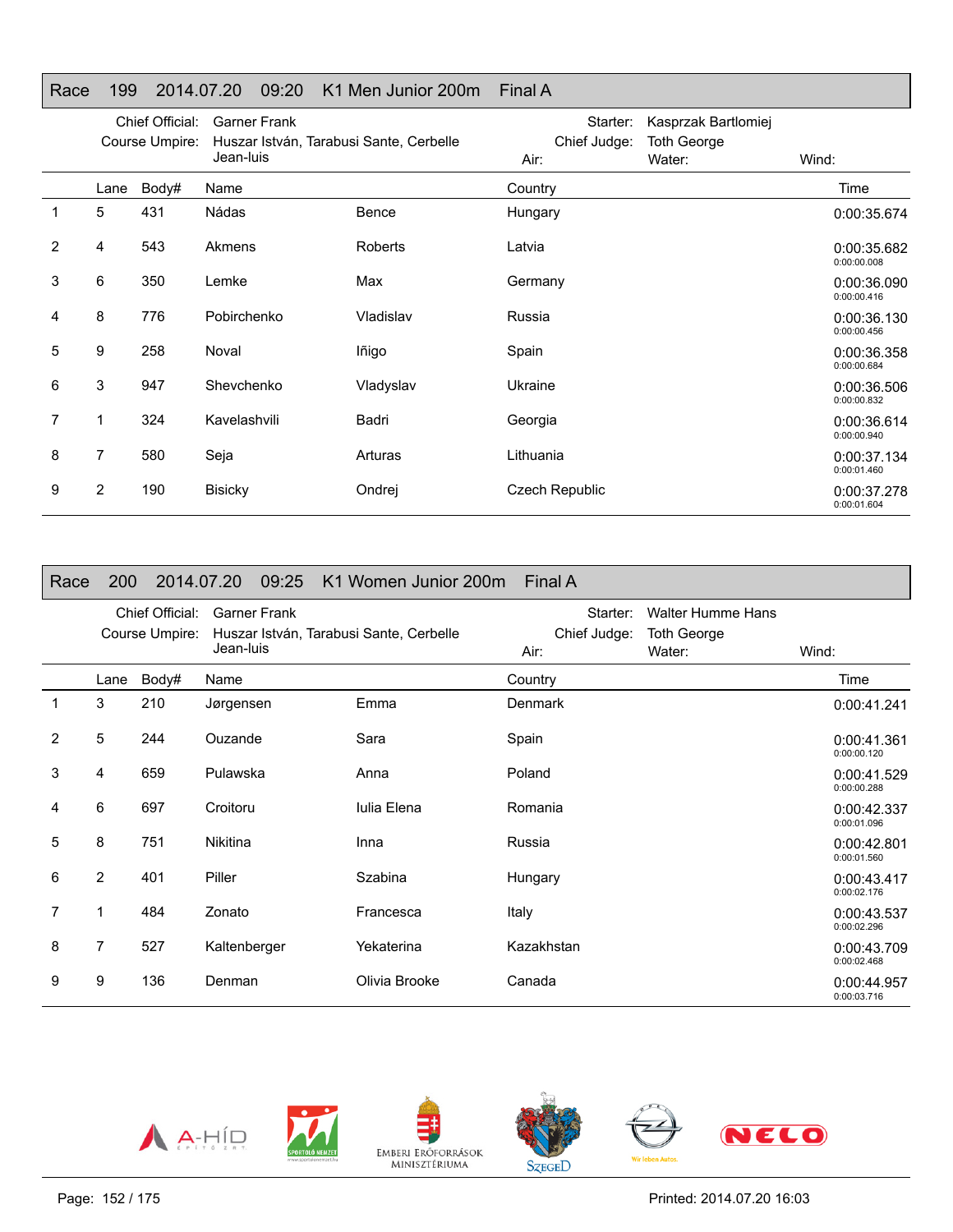#### Race 201 2014.07.20 09:38 C1 Men Junior 200m Final A

|   |                | Chief Official:<br>Course Umpire: | <b>Garner Frank</b><br>Huszar István, Tarabusi Sante, Cerbelle |                | Starter:<br>Chief Judge: | Janza Peter<br><b>Toth George</b> |                            |
|---|----------------|-----------------------------------|----------------------------------------------------------------|----------------|--------------------------|-----------------------------------|----------------------------|
|   |                |                                   | Jean-luis                                                      |                | Air:                     | Water:                            | Wind:                      |
|   | Lane           | Body#                             | Name                                                           |                | Country                  |                                   | Time                       |
| 1 | 5              | 421                               | Hajdu                                                          | Jonatán Dániel | Hungary                  |                                   | 0:00:40.449                |
| 2 | 6              | 604                               | Tarnovskyi                                                     | Serhii         | Moldova                  |                                   | 0:00:40.525<br>0:00:00.076 |
| 3 | 4              | 568                               | Korobov                                                        | Vadim          | Lithuania                |                                   | 0:00:41.437<br>0:00:00.988 |
| 4 | 1              | 990                               | Guliev                                                         | Artur          | Uzbekistan               |                                   | 0:00:41.497<br>0:00:01.048 |
| 5 | 7              | 56                                | Sablin                                                         | Mykyta         | Azerbaijan               |                                   | 0:00:41.545<br>0:00:01.096 |
| 6 | 9              | 777                               | Pron                                                           | Artem          | Russia                   |                                   | 0:00:41.649<br>0:00:01.200 |
| 7 | $\overline{2}$ | 200                               | Palma                                                          | Karel          | Czech Republic           |                                   | 0:00:41.709<br>0:00:01.260 |
| 8 | 8              | 713                               | Diba                                                           | Constantin     | Romania                  |                                   | 0:00:42.465<br>0:00:02.016 |
| 9 | 3              | 81                                | Alekseevich                                                    | Vadzim         | <b>Belarus</b>           |                                   | 0:00:42.709<br>0:00:02.260 |

| Race           | <b>202</b> |                                   | 2014.07.20<br>09:51                                                         | C1 Women Junior 200m Final A |                                  |                                                     |                            |
|----------------|------------|-----------------------------------|-----------------------------------------------------------------------------|------------------------------|----------------------------------|-----------------------------------------------------|----------------------------|
|                |            | Chief Official:<br>Course Umpire: | <b>Garner Frank</b><br>Huszar István, Tarabusi Sante, Cerbelle<br>Jean-luis |                              | Starter:<br>Chief Judge:<br>Air: | Kasprzak Bartlomiej<br><b>Toth George</b><br>Water: | Wind:                      |
|                | Lane       | Body#                             | Name                                                                        |                              | Country                          |                                                     | Time                       |
| 1              | 6          | 147                               | Vincent                                                                     | Katharine                    | Canada                           |                                                     | 0:00:48.982                |
| $\overline{2}$ | 4          | 227                               | Avegno                                                                      | Anggie                       | Ecuador                          |                                                     | 0:00:49.034<br>0:00:00.052 |
| 3              | 5          | 73                                | Kastsiuchenka                                                               | Daryna                       | <b>Belarus</b>                   |                                                     | 0:00:49.402<br>0:00:00.420 |
| 4              | 3          | 985                               | Rakhmatova                                                                  | Dilnoza                      | Uzbekistan                       |                                                     | 0:00:49.870<br>0:00:00.888 |
| 5              | 7          | 748                               | Kovalchuck                                                                  | Eleonora                     | Russia                           |                                                     | 0:00:50.266<br>0:00:01.284 |
| 6              | 2          | 917                               | Luzan                                                                       | Liudmyla                     | Ukraine                          |                                                     | 0:00:51.646<br>0:00:02.664 |
| 7              | 1          | 336                               | Preller                                                                     | Ophelia                      | Germany                          |                                                     | 0:00:52.058<br>0:00:03.076 |
| 8              | 8          | 245                               | Paniagua                                                                    | Adriana                      | Spain                            |                                                     | 0:00:52.206<br>0:00:03.224 |
| 9              | 9          | 284                               | Dorange                                                                     | Eugénie                      | France                           |                                                     | 0:00:52.762<br>0:00:03.780 |





EMBERI ERŐFORRÁSOK<br>MINISZTÉRIUMA



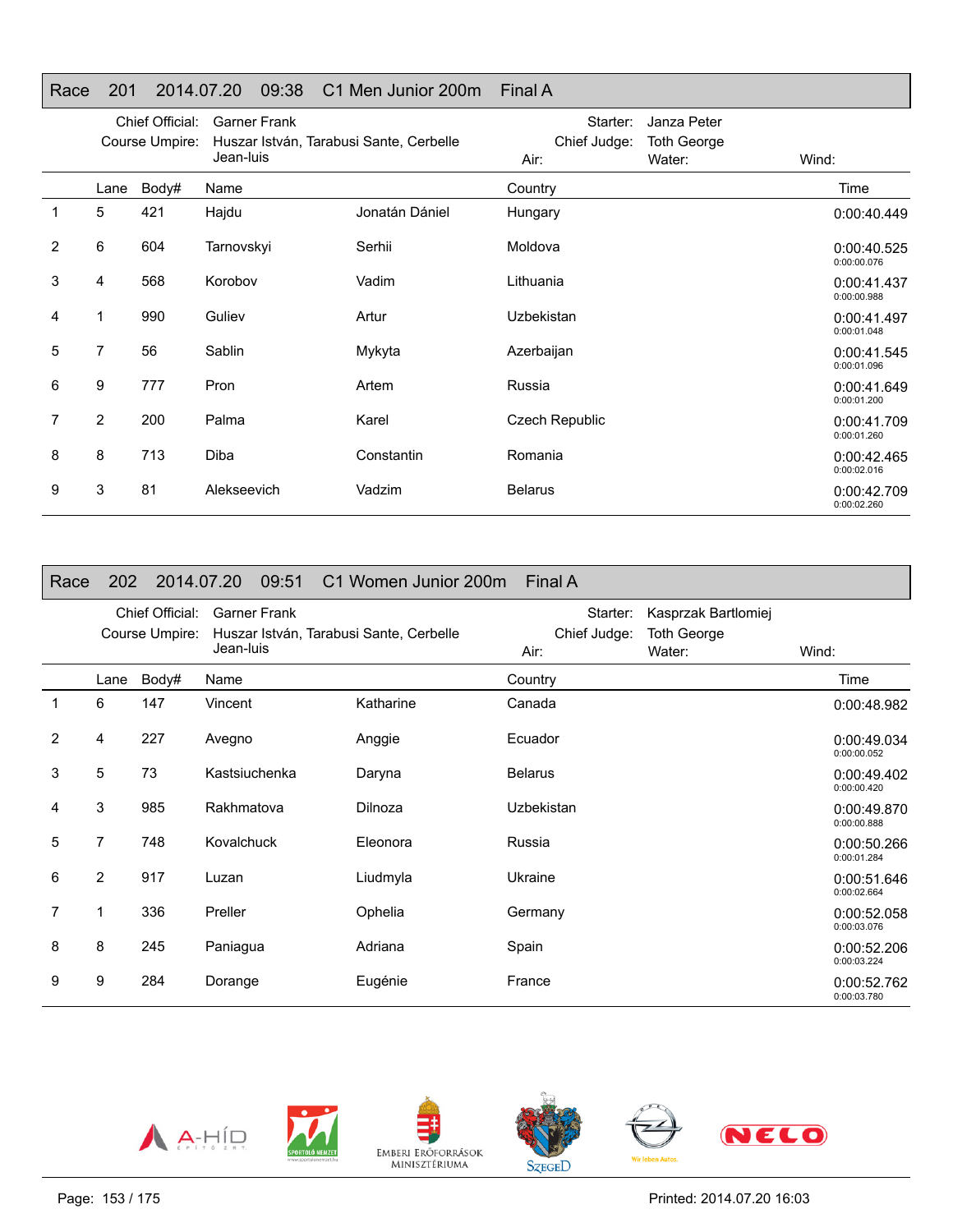#### Race 203 2014.07.20 10:04 K2 Men Junior 200m Final A

|   |                | Chief Official:<br>Course Umpire: | <b>Garner Frank</b><br>Huszar István, Tarabusi Sante, Cerbelle<br>Jean-luis |                              | Starter:<br>Chief Judge:<br>Air: | Janza Peter<br><b>Toth George</b><br>Water: | Wind:                      |
|---|----------------|-----------------------------------|-----------------------------------------------------------------------------|------------------------------|----------------------------------|---------------------------------------------|----------------------------|
|   | Lane           | Body#                             | Name                                                                        |                              | Country                          |                                             | Time                       |
| 1 | 4              | 409<br>412                        | Balaska<br>Birkás                                                           | Márk<br><b>Balázs</b>        | Hungary<br>Hungary               |                                             | 0:00:32.728                |
| 2 | 5              | 765<br>761                        | Gusev<br><b>Blintsov</b>                                                    | Oleg<br>Vladislav            | Russia<br>Russia                 |                                             | 0:00:33.120<br>0:00:00.392 |
| 3 | 6              | 251<br>258                        | Gómez<br>Noval                                                              | José Luis<br>lñigo           | Spain<br>Spain                   |                                             | 0:00:33.616<br>0:00:00.888 |
| 4 | 3              | 577<br>570                        | Puzonas<br><b>Macevicius</b>                                                | Rokas<br>Gytis               | Lithuania<br>Lithuania           |                                             | 0:00:33.984<br>0:00:01.256 |
| 5 | $\overline{2}$ | 92<br>97                          | Misiuchenka<br>Salanenka                                                    | Aliaksei<br>Yauheni          | <b>Belarus</b><br><b>Belarus</b> |                                             | 0:00:34.104<br>0:00:01.376 |
| 6 | 8              | 339<br>343                        | Decker<br>Gerber                                                            | Lukas<br>Jonathan            | Germany<br>Germany               |                                             | 0:00:34.168<br>0:00:01.440 |
| 7 | 1              | 710<br>717                        | Ciocan<br>Lulciuc                                                           | Aurelian<br>Cosmin           | Romania<br>Romania               |                                             | 0:00:34.372<br>0:00:01.644 |
| 8 | 7              | 486<br>503                        | Balbo<br>Spotti                                                             | Alessandro<br>Riccardo Maria | Italy<br>Italy                   |                                             | 0:00:34.484<br>0:00:01.756 |
| 9 | 9              | 929<br>930                        | Kuzmin<br>Semykin                                                           | Daniyil<br>Ivan              | Ukraine<br>Ukraine               |                                             | 0:00:34.752<br>0:00:02.024 |

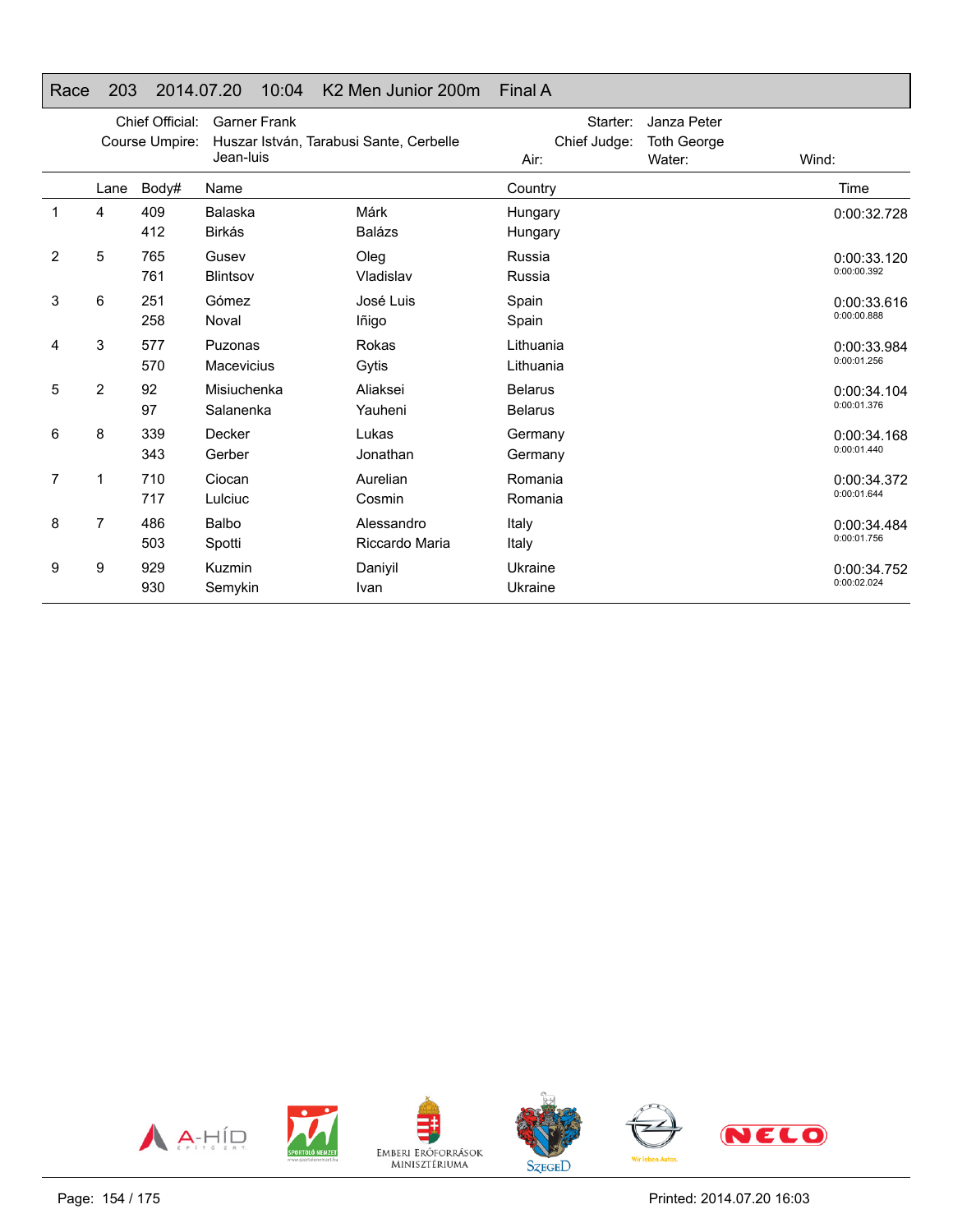### Race 204 2014.07.20 10:25 K1 Men U23 200m Final C

|   | Chief Official:<br>Course Umpire: |       | <b>Garner Frank</b><br>Huszar István, Tarabusi Sante, Cerbelle |                | Starter:<br><b>Walter Humme Hans</b><br>Chief Judge:<br><b>Toth George</b> |        |                            |
|---|-----------------------------------|-------|----------------------------------------------------------------|----------------|----------------------------------------------------------------------------|--------|----------------------------|
|   |                                   |       | Jean-luis                                                      |                | Air:                                                                       | Water: | Wind:                      |
|   | Lane                              | Body# | Name                                                           |                | Country                                                                    |        | Time                       |
| 1 | 5                                 | 471   | <b>Brennan</b>                                                 | Tom            | Ireland                                                                    |        | 0:00:36.446                |
| 2 | 3                                 | 583   | Viktor                                                         | Caplinski      | Lithuania                                                                  |        | 0:00:36.906<br>0:00:00.460 |
| 3 | $\overline{2}$                    | 617   | Labrada                                                        | Osvaldo        | Mexico                                                                     |        | 0:00:37.214<br>0:00:00.768 |
| 4 | 4                                 | 98    | Tsarykovich                                                    | Andrei         | <b>Belarus</b>                                                             |        | 0:00:37.386<br>0:00:00.940 |
| 5 | $\overline{7}$                    | 881   | Borriboonwasin                                                 | Mr. Kasemsit   | Thailand                                                                   |        | 0:00:37.418<br>0:00:00.972 |
| 6 | 1                                 | 797   | Toh                                                            | Mervyn Yingjie | Singapore                                                                  |        | 0:00:37.542<br>0:00:01.096 |
|   | 9                                 | 634   | Banhidi                                                        | Jamie          | New Zealand                                                                |        | 0:00:37.746<br>0:00:01.300 |
| 8 | 6                                 | 802   | Franceskin                                                     | Maks           | Slovenia                                                                   |        | 0:00:38.258<br>0:00:01.812 |
| 9 | 8                                 | 269   | Alupere                                                        | Kaarel         | Estonia                                                                    |        | 0:00:38.614<br>0:00:02.168 |

| Race           | 205                               |       | 10:30<br>2014.07.20                                                         | K1 Women U23 200m | Final C                          |                                             |                            |
|----------------|-----------------------------------|-------|-----------------------------------------------------------------------------|-------------------|----------------------------------|---------------------------------------------|----------------------------|
|                | Chief Official:<br>Course Umpire: |       | <b>Garner Frank</b><br>Huszar István, Tarabusi Sante, Cerbelle<br>Jean-luis |                   | Starter:<br>Chief Judge:<br>Air: | Janza Peter<br><b>Toth George</b><br>Water: | Wind:                      |
|                | Lane                              | Body# | Name                                                                        |                   | Country                          |                                             | Time                       |
| 1              | 4                                 | 630   | Imrie                                                                       | Kayla             | New Zealand                      |                                             | 0:00:44.106                |
| $\overline{2}$ | $\overline{2}$                    | 731   | Van Tonder                                                                  | Esti              | South Africa                     |                                             | 0:00:44.126<br>0:00:00.020 |
| 3              | 9                                 | 142   | Mcnulty                                                                     | Ailish            | Canada                           |                                             | 0:00:44.666<br>0:00:00.560 |
| 4              | 8                                 | 785   | Chen                                                                        | Jiexian Stephenie | Singapore                        |                                             | 0:00:44.862<br>0:00:00.756 |
| 5              | 5                                 | 903   | Seprenyi                                                                    | Sára              | Turkey                           |                                             | 0:00:44.970<br>0:00:00.864 |
| 6              | 7                                 | 101   | De Lima Camargo                                                             | Cinara            | Brazil                           |                                             | 0:00:45.186<br>0:00:01.080 |
| 7              | 6                                 | 238   | Fernández                                                                   | Tania             | Spain                            |                                             | 0:00:45.274<br>0:00:01.168 |
| 8              | 3                                 | 563   | Sudeikyte                                                                   | Dovile            | Lithuania                        |                                             | 0:00:45.794<br>0:00:01.688 |
| 9              |                                   | 962   | Hill                                                                        | Katrina           | United States of America         |                                             | 0:00:46.046<br>0:00:01.940 |





EMBERI ERŐFORRÁSOK<br>MINISZTÉRIUMA



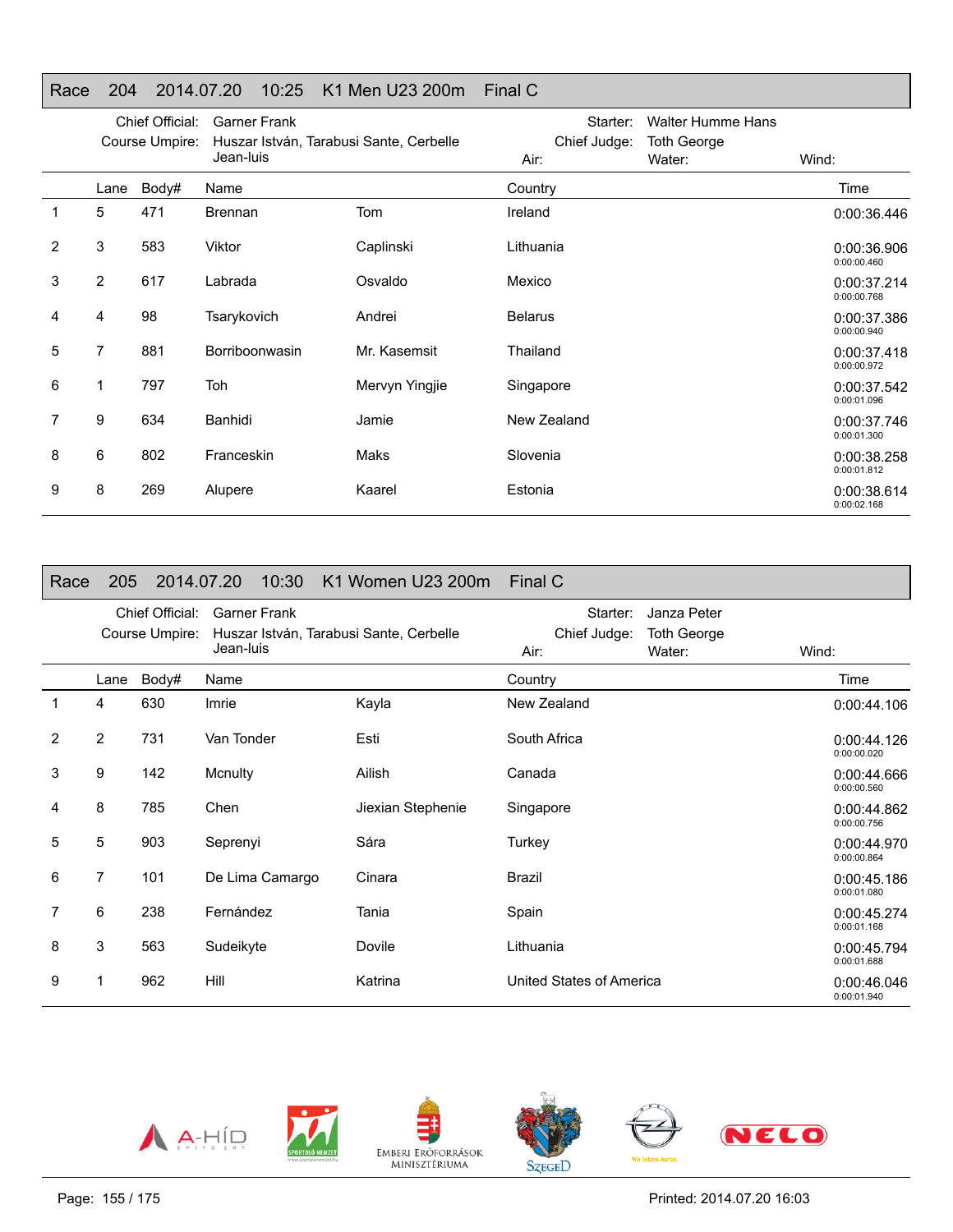#### Race 206 2014.07.20 10:35 K2 Men U23 200m Final C

|   | Chief Official:<br>Course Umpire: |            | <b>Garner Frank</b><br>Huszar István, Tarabusi Sante, Cerbelle<br>Jean-luis |                                     | <b>Walter Humme Hans</b><br>Starter:<br>Chief Judge:<br><b>Toth George</b><br>Water:<br>Air: |  | Wind:                      |
|---|-----------------------------------|------------|-----------------------------------------------------------------------------|-------------------------------------|----------------------------------------------------------------------------------------------|--|----------------------------|
|   | Lane                              | Body#      | Name                                                                        |                                     | Country                                                                                      |  | Time                       |
|   | 9                                 | 853<br>856 | Sprušanský<br>Vajda                                                         | Filip<br>Martin                     | Slovakia<br>Slovakia                                                                         |  | 0:00:34.545                |
| 2 | 5                                 | 364<br>375 | Antoniou<br>Vidalis                                                         | <b>Dimitrios</b><br>Loukas          | Greece<br>Greece                                                                             |  | 0:00:34.949<br>0:00:00.404 |
| 3 | 1                                 | 39<br>44   | Mcintyre<br>Stowe                                                           | Robert<br>Mark                      | Australia<br>Australia                                                                       |  | 0:00:34.977<br>0:00:00.432 |
| 4 | 3                                 | 642<br>646 | Quickenden<br>Wilkins                                                       | Ryan<br>William                     | New Zealand<br>New Zealand                                                                   |  | 0:00:35.021<br>0:00:00.476 |
| 5 | 4                                 | 975<br>980 | Mcarthur<br>Schwinn                                                         | Jared<br>Austin                     | United States of America<br>United States of America                                         |  | 0:00:35.125<br>0:00:00.580 |
| 6 | 7                                 | 991<br>999 | Ibragimov<br>Zibkin                                                         | Vilyam<br>Vladimir                  | Uzbekistan<br><b>Uzbekistan</b>                                                              |  | 0:00:35.169<br>0:00:00.624 |
| 7 | 8                                 | 734<br>737 | <b>Clack</b><br>Hudson                                                      | Calven<br>Cameron                   | South Africa<br>South Africa                                                                 |  | 0:00:35.485<br>0:00:00.940 |
| 8 | 2                                 | 797<br>792 | Toh<br>Ooi                                                                  | Mervyn Yingjie<br>Brandon Wei Cheng | Singapore<br>Singapore                                                                       |  | 0:00:36.093<br>0:00:01.548 |
|   | 6                                 | 914<br>912 | Yildirim<br>Marques                                                         | Cagribey<br>Carlos                  | Turkey<br>Turkey                                                                             |  | Did not start              |

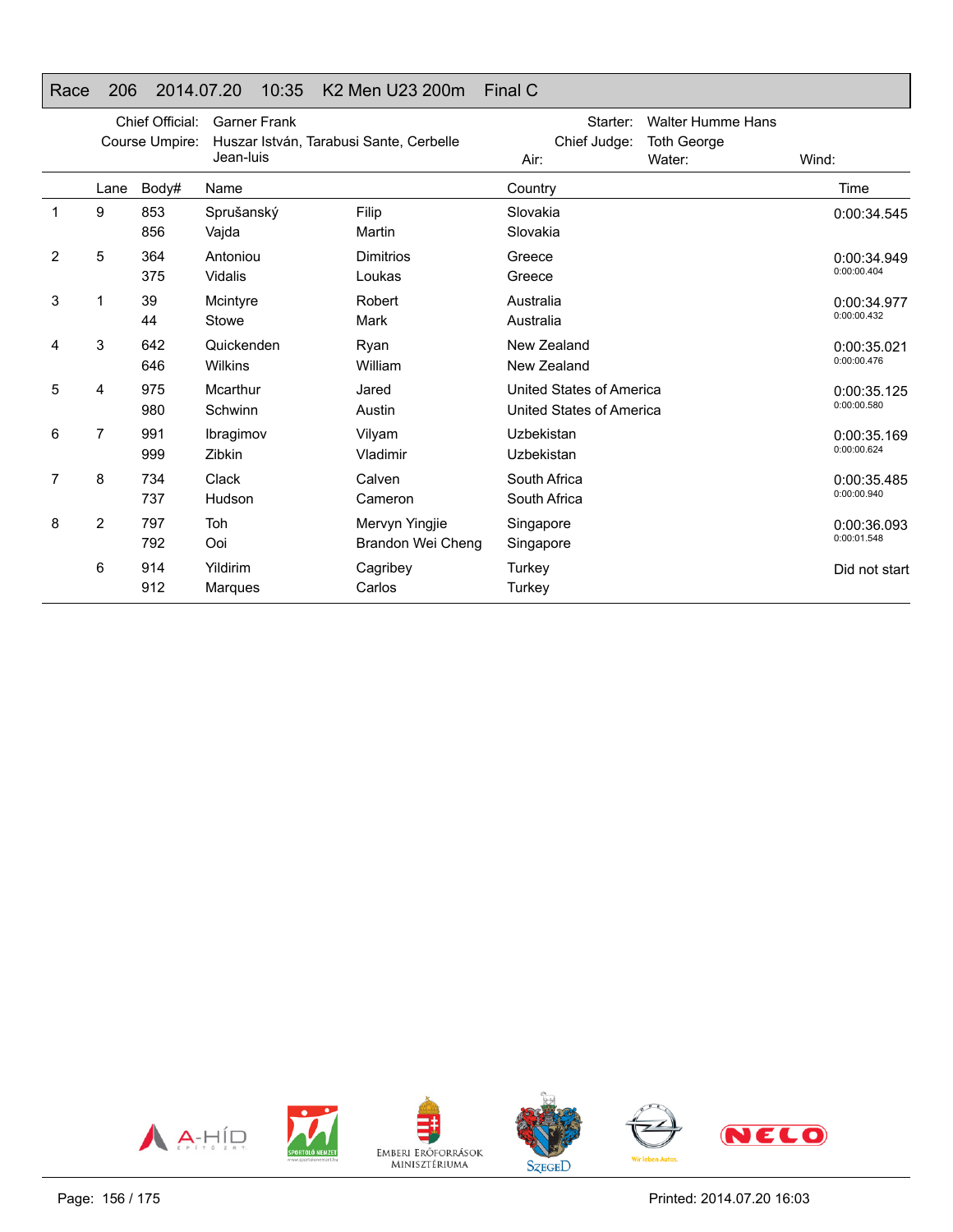### Race 207 2014.07.20 10:40 K1 Men U23 200m Final B

|                | Chief Official:<br>Course Umpire: |       | <b>Garner Frank</b><br>Huszar István, Tarabusi Sante, Cerbelle |                | Starter:<br>Chief Judge: | Kasprzak Bartlomiej<br><b>Toth George</b> |                            |
|----------------|-----------------------------------|-------|----------------------------------------------------------------|----------------|--------------------------|-------------------------------------------|----------------------------|
|                |                                   |       | Jean-luis                                                      |                | Air:                     | Water:                                    | Wind:                      |
|                | Lane                              | Body# | Name                                                           |                | Country                  |                                           | Time                       |
| $\mathbf 1$    | $\overline{7}$                    | 534   | Tokarnitskiy                                                   | Sergey         | Kazakhstan               |                                           | 0:00:36.073                |
| $\overline{2}$ | 4                                 | 782   | Tamonov                                                        | Mikhail        | Russia                   |                                           | 0:00:36.205<br>0:00:00.132 |
| 3              | 6                                 | 735   | Coetzee                                                        | Chrisjan       | South Africa             |                                           | 0:00:36.621<br>0:00:00.548 |
| 4              | $\overline{2}$                    | 53    | Javadov                                                        | Mirnazim       | Azerbaijan               |                                           | 0:00:36.793<br>0:00:00.720 |
| 5              | 8                                 | 167   | Scott                                                          | Alexander John | Canada                   |                                           | 0:00:36.889<br>0:00:00.816 |
| 6              | 9                                 | 992   | Irnazarov                                                      | Ernest         | Uzbekistan               |                                           | 0:00:37.009<br>0:00:00.936 |
|                | 3                                 | 914   | Yildirim                                                       | Cagribey       | Turkey                   |                                           | 0:00:37.265<br>0:00:01.192 |
| 8              |                                   | 32    | Dunn                                                           | Callum         | Australia                |                                           | 0:00:38.157<br>0:00:02.084 |
| 9              | 5                                 | 661   | Ambroziak                                                      | Denis          | Poland                   |                                           | 0:00:39.949<br>0:00:03.876 |

| Race           | 208                               |       | 2014.07.20                                                                  | 10:45<br>K1 Women U23 200m | <b>Final B</b>                   |                                                     |                            |
|----------------|-----------------------------------|-------|-----------------------------------------------------------------------------|----------------------------|----------------------------------|-----------------------------------------------------|----------------------------|
|                | Chief Official:<br>Course Umpire: |       | <b>Garner Frank</b><br>Huszar István, Tarabusi Sante, Cerbelle<br>Jean-luis |                            | Starter:<br>Chief Judge:<br>Air: | Kasprzak Bartlomiej<br><b>Toth George</b><br>Water: | Wind:                      |
|                | Lane                              | Body# | Name                                                                        |                            | Country                          |                                                     | Time                       |
| 1              | 1                                 | 925   | Rymkevych                                                                   | Svitlana                   | Ukraine                          |                                                     | 0:00:42.549                |
| 2              | 8                                 | 474   | Capodimonte                                                                 | Francesca                  | Italy                            |                                                     | 0:00:42.649<br>0:00:00.100 |
| 3              | 3                                 | 361   | Pipitsouli                                                                  | Sofia                      | Greece                           |                                                     | 0:00:42.721<br>0:00:00.172 |
| 4              | 4                                 | 799   | Osterman                                                                    | Anja                       | Slovenia                         |                                                     | 0:00:42.765<br>0:00:00.216 |
| 5              | 2                                 | 304   | Lewis                                                                       | Emily                      | <b>Great Britain</b>             |                                                     | 0:00:42.885<br>0:00:00.336 |
| 6              | 6                                 | 657   | Lisiecka                                                                    | Martyna                    | Poland                           |                                                     | 0:00:43.133<br>0:00:00.584 |
| $\overline{7}$ | 5                                 | 183   | Fasnerová                                                                   | Michaela                   | Czech Republic                   |                                                     | 0:00:43.521<br>0:00:00.972 |
| 8              | 9                                 | 627   | Solhaug                                                                     | Marte                      | Norway                           |                                                     | 0:00:43.701<br>0:00:01.152 |
| 9              | 7                                 | 880   | Suansan                                                                     | Miss. Kanokpan             | Thailand                         |                                                     | 0:00:43.797<br>0:00:01.248 |









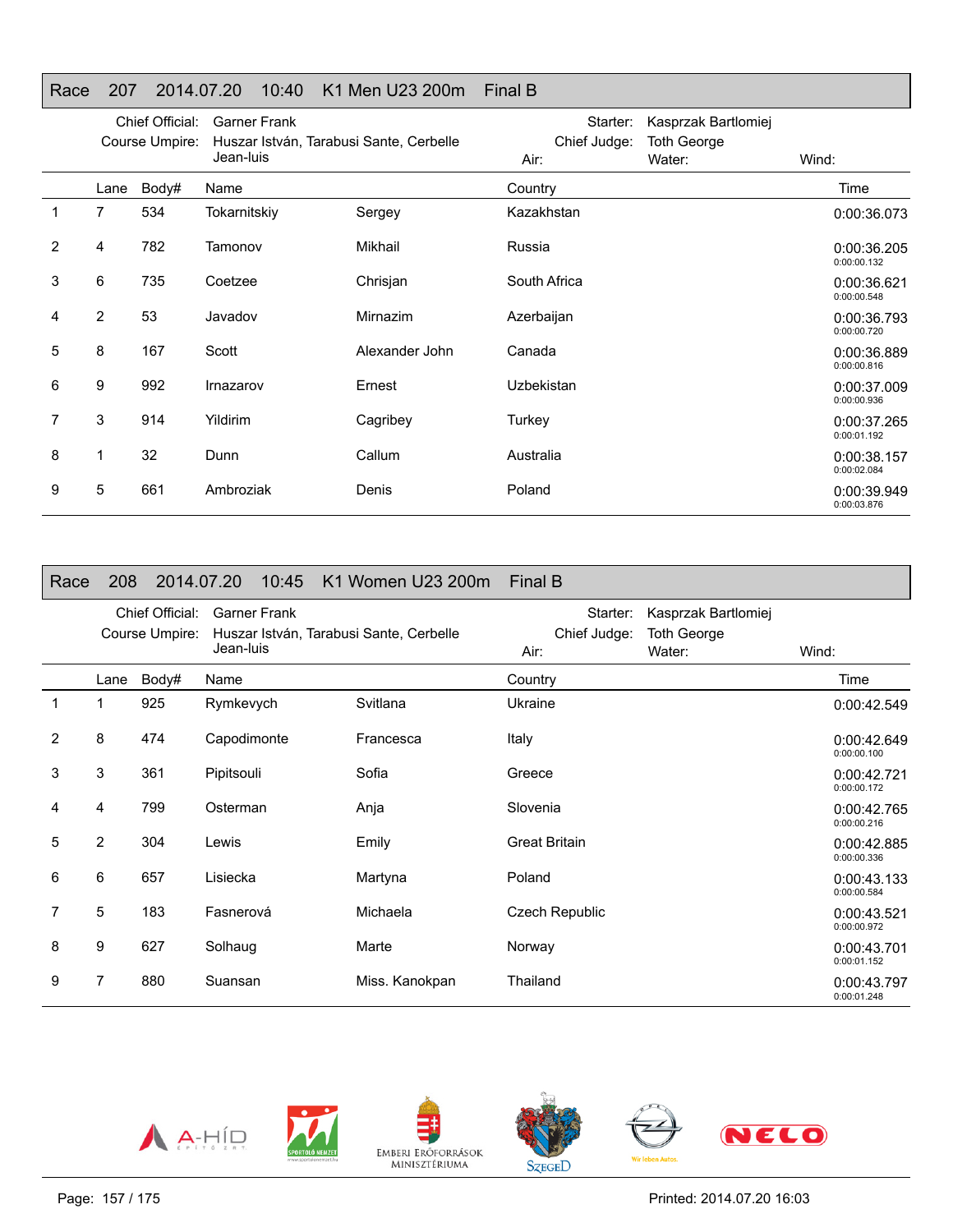## Race 209 2014.07.20 10:50 C1 Men U23 200m Final B

|   | Chief Official:<br>Course Umpire: |       | <b>Garner Frank</b><br>Huszar István, Tarabusi Sante, Cerbelle<br>Jean-luis |               | Starter:<br>Chief Judge:<br>Air: | Kasprzak Bartlomiej<br><b>Toth George</b><br>Water: | Wind:                      |
|---|-----------------------------------|-------|-----------------------------------------------------------------------------|---------------|----------------------------------|-----------------------------------------------------|----------------------------|
|   | Lane                              | Body# | Name                                                                        |               | Country                          |                                                     | Time                       |
|   | 5                                 | 163   | <b>Mccoombs</b>                                                             | Jason Stephen | Canada                           |                                                     | 0:00:40.198                |
| 2 | 6                                 | 603   | Tarnovskyi                                                                  | Oleg          | Moldova                          |                                                     | 0:00:40.750<br>0:00:00.552 |
| 3 | 4                                 | 932   | Altukhov                                                                    | Pavlo         | Ukraine                          |                                                     | 0:00:40.822<br>0:00:00.624 |
| 4 | 7                                 | 670   | Lubniewski                                                                  | Michal        | Poland                           |                                                     | 0:00:40.830<br>0:00:00.632 |
| 5 | 1                                 | 132   | Velkov                                                                      | Daniel        | <b>Bulgaria</b>                  |                                                     | 0:00:41.226<br>0:00:01.028 |
| 6 | 3                                 | 826   | Mladezic                                                                    | Strahinja     | Serbia                           |                                                     | 0:00:41.470<br>0:00:01.272 |
| 7 | 9                                 | 312   | Calvert                                                                     | Christopher   | <b>Great Britain</b>             |                                                     | 0:00:41.570<br>0:00:01.372 |
| 8 | 8                                 | 430   | Korisánszky                                                                 | Dávid György  | Hungary                          |                                                     | 0:00:41.634<br>0:00:01.436 |
| 9 | 2                                 | 108   | Ferreira Dos Santos                                                         | Maico         | Brazil                           |                                                     | 0:00:41.946<br>0:00:01.748 |

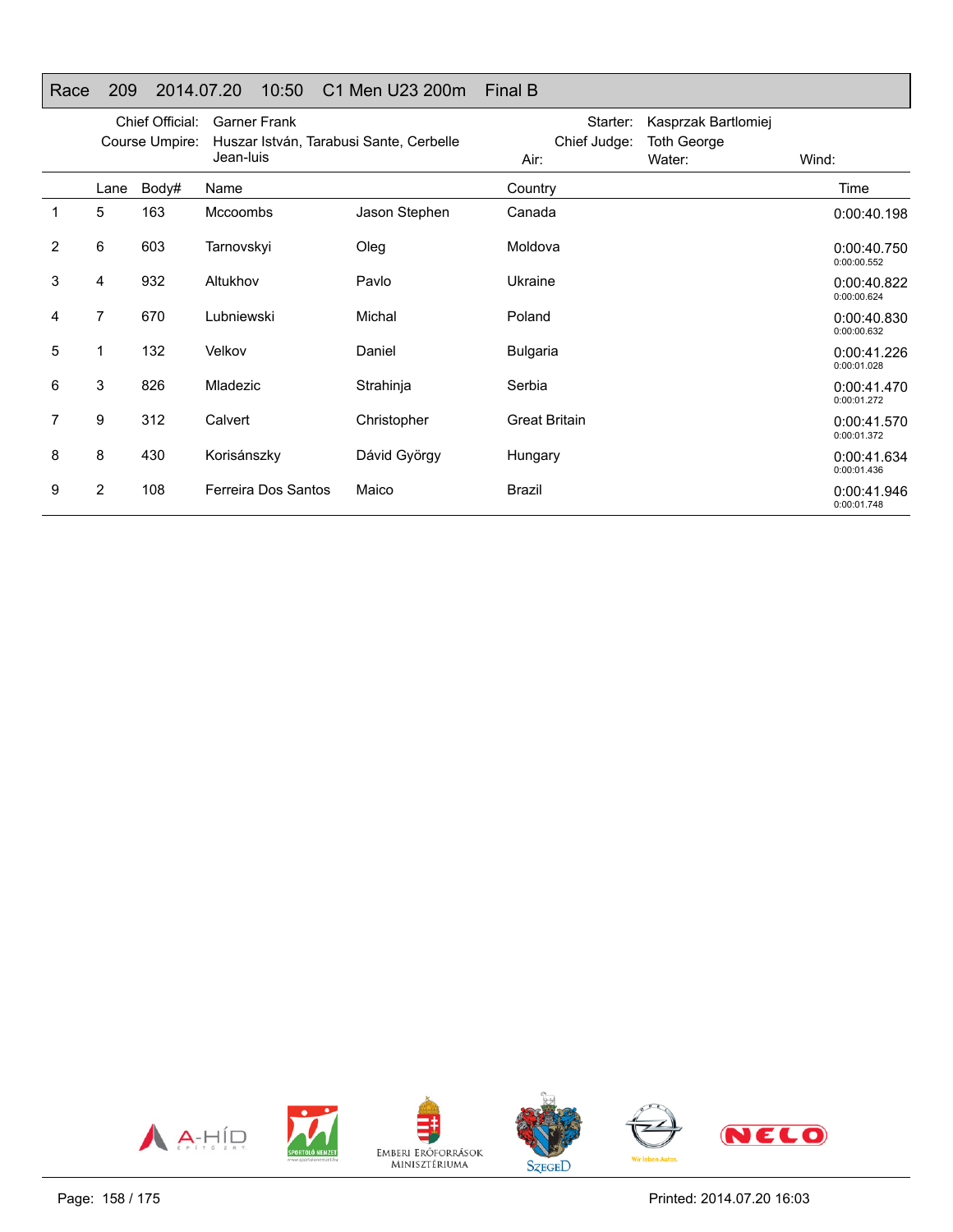#### Race 210 2014.07.20 10:55 K2 Men U23 200m Final B

|                | Chief Official:<br>Course Umpire: |            | <b>Garner Frank</b><br>Huszar István, Tarabusi Sante, Cerbelle<br>Jean-luis |                                          | Starter:<br>Chief Judge:<br>Air:             | Kasprzak Bartlomiej<br><b>Toth George</b><br>Water: | Wind:                      |
|----------------|-----------------------------------|------------|-----------------------------------------------------------------------------|------------------------------------------|----------------------------------------------|-----------------------------------------------------|----------------------------|
|                | Lane                              | Body#      | Name                                                                        |                                          | Country                                      |                                                     | Time                       |
| 1              | 5                                 | 154<br>155 | Gagnon<br>Girouard                                                          | Marc-alexandre<br><b>Charles Antoine</b> | Canada<br>Canada                             |                                                     | 0:00:32.934                |
| $\overline{2}$ | 7                                 | 573<br>581 | Maldonis<br><b>Sutkus</b>                                                   | Simonas<br><b>Elvis</b>                  | Lithuania<br>Lithuania                       |                                                     | 0:00:33.162<br>0:00:00.228 |
| 3              | 4                                 | 6<br>8     | Borga<br>De Andrés                                                          | Tomás<br>Omar Enrique                    | Argentina<br>Argentina                       |                                                     | 0:00:33.270<br>0:00:00.336 |
| 4              | 3                                 | 261<br>259 | <b>Ribas</b><br>Oriyés                                                      | Joan Ramón<br>Juan                       | Spain<br>Spain                               |                                                     | 0:00:33.402<br>0:00:00.468 |
| 5              | 2                                 | 67<br>64   | Weckx<br>Delombaerde                                                        | Joeri<br>Jonathan                        | Belgium<br><b>Belgium</b>                    |                                                     | 0:00:33.438<br>0:00:00.504 |
| 6              | 8                                 | 322<br>315 | Lambert<br>Gaul                                                             | Michael<br>Krystian                      | <b>Great Britain</b><br><b>Great Britain</b> |                                                     | 0:00:33.706<br>0:00:00.772 |
| 7              | 9                                 | 463<br>468 | Aghamirzaeijenaghrad<br>Fazloula                                            | Ali<br>Saeid                             | Iran<br>Iran                                 |                                                     | 0:00:34.622<br>0:00:01.688 |
| 8              | 1                                 | 121<br>127 | Buchvarov<br>Milev                                                          | Veliyan<br>Nikolay                       | <b>Bulgaria</b><br><b>Bulgaria</b>           |                                                     | 0:00:34.718<br>0:00:01.784 |
|                | 6                                 | 295<br>294 | Le Moel<br>Le Floch<br>Decorchemont                                         | Franck<br>Guillaume                      | France<br>France                             |                                                     | Did not start              |

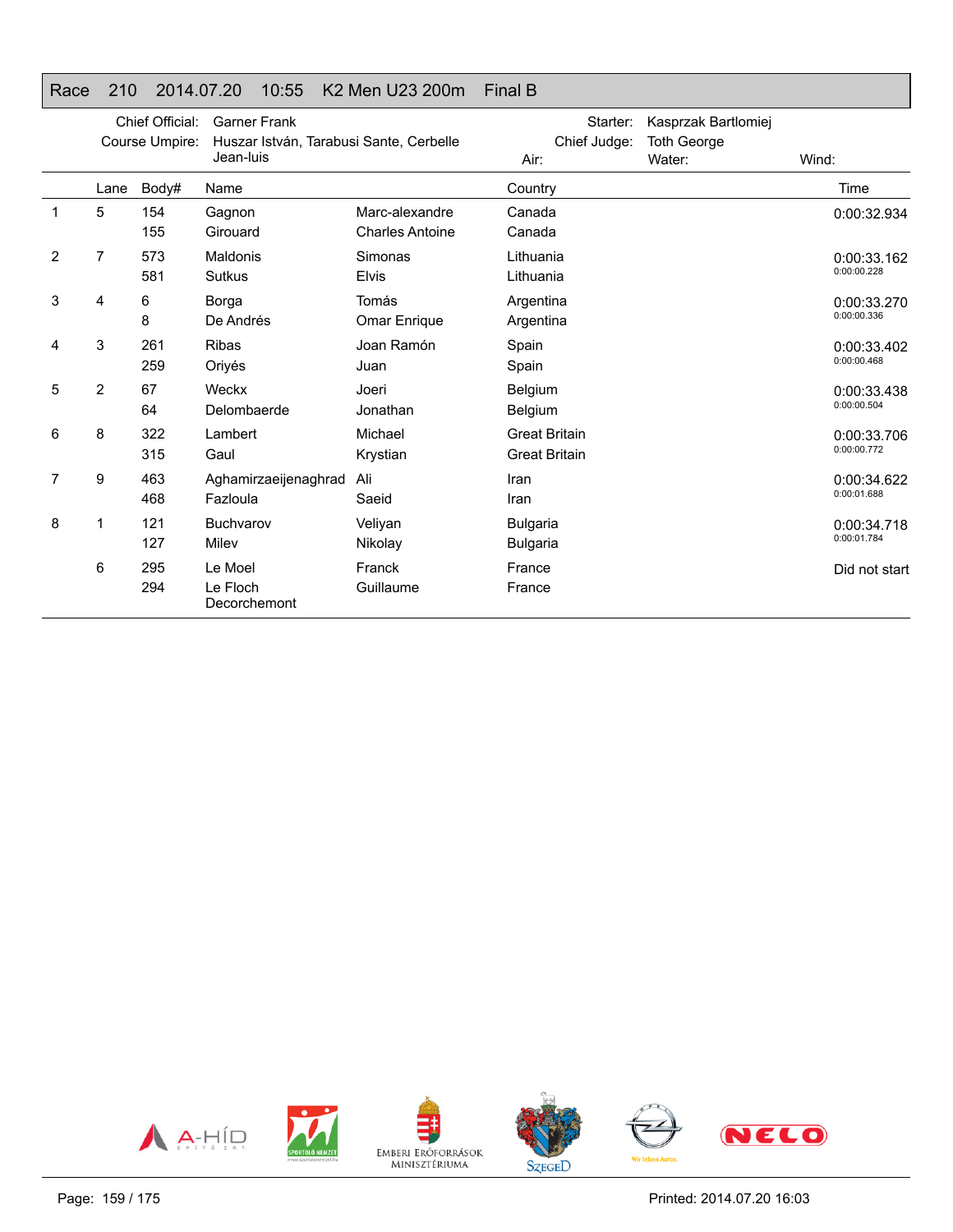## Race 211 2014.07.20 11:00 K1 Men U23 200m Final A

|   | Chief Official:<br>Course Umpire: |       | <b>Garner Frank</b><br>Huszar István, Tarabusi Sante, Cerbelle |          | Starter:<br>Chief Judge: |                              |                            |
|---|-----------------------------------|-------|----------------------------------------------------------------|----------|--------------------------|------------------------------|----------------------------|
|   |                                   |       | Jean-luis                                                      |          | Air:                     | <b>Toth George</b><br>Water: | Wind:                      |
|   | Lane                              | Body# | Name                                                           |          | Country                  |                              | Time                       |
|   | 4                                 | 417   | Dudás                                                          | Miklós   | Hungary                  |                              | 0:00:34.372                |
| 2 | 7                                 | 820   | Grujic                                                         | Nebojsa  | Serbia                   |                              | 0:00:34.524<br>0:00:00.152 |
| 3 | 3                                 | 250   | Garrote                                                        | Carlos   | Spain                    |                              | 0:00:34.564<br>0:00:00.192 |
| 4 | 5                                 | 500   | Rizza                                                          | Manfredi | Italy                    |                              | 0:00:34.660<br>0:00:00.288 |
| 5 | 1                                 | 13    | Rezola Voisard                                                 | Ruben    | Argentina                |                              | 0:00:34.868<br>0:00:00.496 |
| 6 | 8                                 | 849   | Zaťko                                                          | Miroslav | Slovakia                 |                              | 0:00:34.884<br>0:00:00.512 |
| 7 | $\overline{2}$                    | 295   | Le Moel                                                        | Franck   | France                   |                              | 0:00:35.288<br>0:00:00.916 |
| 8 | 9                                 | 123   | Dushev                                                         | Kristian | <b>Bulgaria</b>          |                              | 0:00:35.348<br>0:00:00.976 |
| 9 | 6                                 | 347   | Koenig                                                         | Felix    | Germany                  |                              | 0:00:35.556<br>0:00:01.184 |

| Race           |                | 212 2014.07.20                    | 11:05                                                                       | K1 Women U23 200m | <b>Final A</b>                   |                                             |                            |
|----------------|----------------|-----------------------------------|-----------------------------------------------------------------------------|-------------------|----------------------------------|---------------------------------------------|----------------------------|
|                |                | Chief Official:<br>Course Umpire: | <b>Garner Frank</b><br>Huszar István, Tarabusi Sante, Cerbelle<br>Jean-luis |                   | Starter:<br>Chief Judge:<br>Air: | Janza Peter<br><b>Toth George</b><br>Water: | Wind:                      |
|                | Lane           | Body#                             | Name                                                                        |                   | Country                          |                                             | Time                       |
| 1              | 6              | 392                               | Kárász                                                                      | Anna              | Hungary                          |                                             | 0:00:40.345                |
| $\overline{2}$ | 5              | 754                               | Podolskaya                                                                  | Natalia           | Russia                           |                                             | 0:00:40.681<br>0:00:00.336 |
| 3              | 8              | 684                               | Vasconcelos                                                                 | Joana             | Portugal                         |                                             | 0:00:41.149<br>0:00:00.804 |
| 4              | 3              | 863                               | <b>Stensils</b>                                                             | Linnea            | Sweden                           |                                             | 0:00:41.313<br>0:00:00.968 |
| 5              | 1              | 78                                | Sakalouskaya                                                                | Iryna             | <b>Belarus</b>                   |                                             | 0:00:41.761<br>0:00:01.416 |
| 6              | $\overline{2}$ | 177                               | Ma                                                                          | Qing              | China                            |                                             | 0:00:41.949<br>0:00:01.604 |
| 7              | 9              | 332                               | Kowald                                                                      | Anna              | Germany                          |                                             | 0:00:42.065<br>0:00:01.720 |
| 8              | 4              | 459                               | Hakimimoghaddam                                                             | Arezou            | Iran                             |                                             | 0:00:42.749<br>0:00:02.404 |
| 9              | 7              | 20                                | <b>Burnett</b>                                                              | Alyce             | Australia                        |                                             | 0:00:43.189<br>0:00:02.844 |









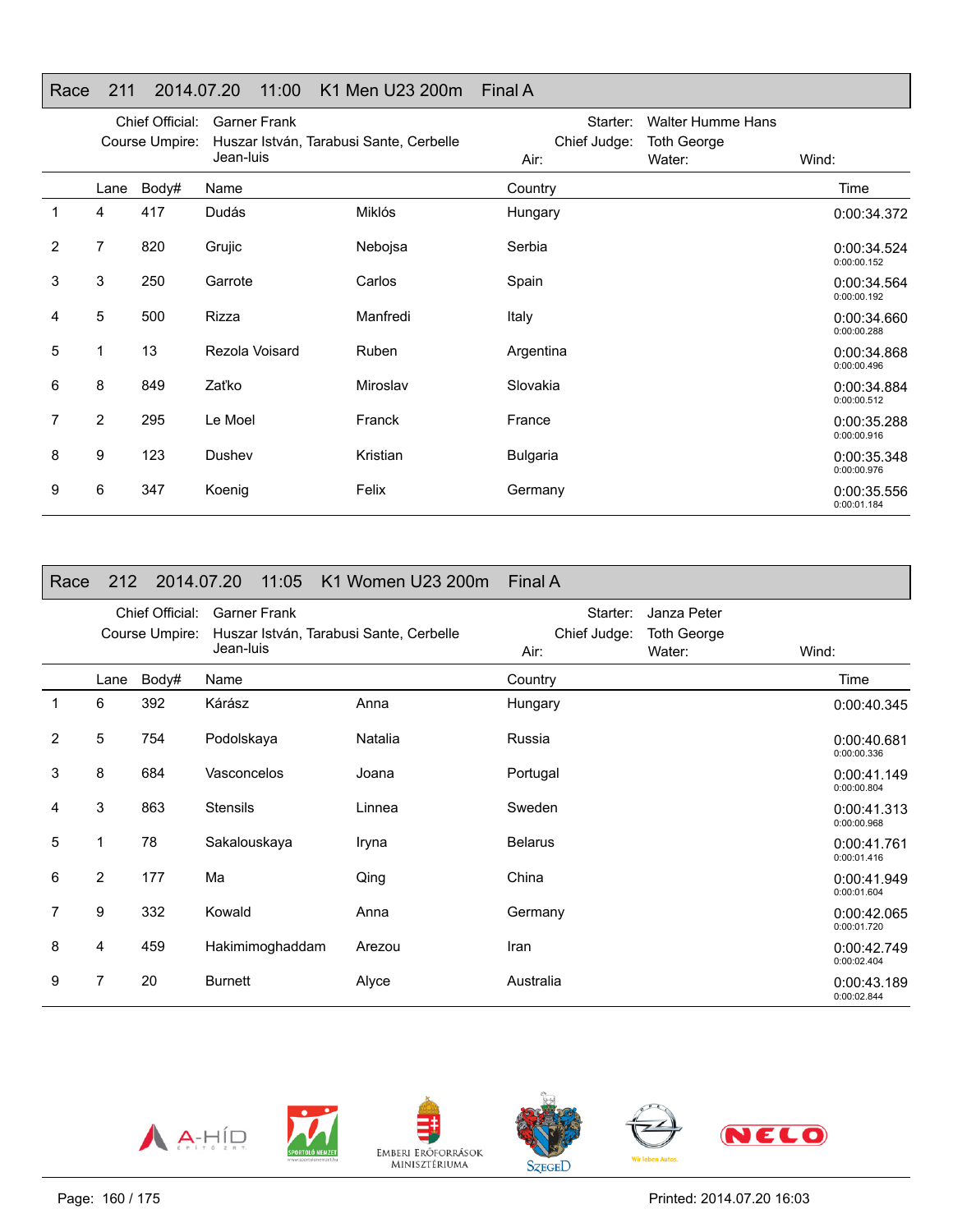## Race 213 2014.07.20 11:18 C1 Men U23 200m Final A

|                | Chief Official:<br>Course Umpire: |       | <b>Garner Frank</b><br>Huszar István, Tarabusi Sante, Cerbelle |          | Starter:<br>Chief Judge: | Kasprzak Bartlomiej<br><b>Toth George</b> |                            |
|----------------|-----------------------------------|-------|----------------------------------------------------------------|----------|--------------------------|-------------------------------------------|----------------------------|
|                |                                   |       | Jean-luis                                                      |          | Air:                     | Water:                                    | Wind:                      |
|                | Lane                              | Body# | Name                                                           |          | Country                  |                                           | Time                       |
|                | 5                                 | 585   | <b>Zustautas</b>                                               | Henrikas | Lithuania                |                                           | 0:00:38.787                |
| $\overline{2}$ | 6                                 | 769   | Kraitor                                                        | Andrey   | Russia                   |                                           | 0:00:38.999<br>0:00:00.212 |
| 3              | 3                                 | 325   | Nadiradze                                                      | Zaza     | Georgia                  |                                           | 0:00:39.567<br>0:00:00.780 |
| 4              | $\overline{2}$                    | 191   | Fuksa                                                          | Martin   | Czech Republic           |                                           | 0:00:39.687<br>0:00:00.900 |
| 5              | 9                                 | 469   | Mojalali Moghaddam<br>Foumani                                  | Adel     | Iran                     |                                           | 0:00:39.787<br>0:00:01.000 |
| 6              | 8                                 | 96    | Saladukha                                                      | Hleb     | <b>Belarus</b>           |                                           | 0:00:39.815<br>0:00:01.028 |
| 7              | 4                                 | 264   | Sieiro                                                         | Adrián   | Spain                    |                                           | 0:00:39.919<br>0:00:01.132 |
| 8              | 1                                 | 687   | Tavares                                                        | Tiago    | Portugal                 |                                           | 0:00:40.047<br>0:00:01.260 |
| 9              | 7                                 | 356   | Vandrey                                                        | Jan      | Germany                  |                                           | 0:00:40.747<br>0:00:01.960 |

| Race |                | 214 2014.07.20                    | 11:31                            | C1 Women U23 200m                       | Final A                          |                                                          |                            |
|------|----------------|-----------------------------------|----------------------------------|-----------------------------------------|----------------------------------|----------------------------------------------------------|----------------------------|
|      |                | Chief Official:<br>Course Umpire: | <b>Garner Frank</b><br>Jean-luis | Huszar István, Tarabusi Sante, Cerbelle | Starter:<br>Chief Judge:<br>Air: | <b>Walter Humme Hans</b><br><b>Toth George</b><br>Water: | Wind:                      |
|      | Lane           | Body#                             | Name                             |                                         | Country                          |                                                          | Time                       |
| 1    | 6              | 741                               | Andreeva                         | Irina                                   | Russia                           |                                                          | 0:00:47.160                |
| 2    | 4              | 394                               | Lakatos                          | Zsanett                                 | Hungary                          |                                                          | 0:00:47.364<br>0:00:00.204 |
| 3    | 5              | 184                               | Jezova                           | Jana                                    | <b>Czech Republic</b>            |                                                          | 0:00:48.492<br>0:00:01.332 |
| 4    | 3              | 143                               | Potts                            | <b>Taylor Nicole</b>                    | Canada                           |                                                          | 0:00:49.092<br>0:00:01.932 |
| 5    | 1              | 75                                | Klimava                          | Volha                                   | <b>Belarus</b>                   |                                                          | 0:00:49.268<br>0:00:02.108 |
| 6    | 7              | 104                               | Santos De Oliveira               | Andrea                                  | Brazil                           |                                                          | 0:00:49.416<br>0:00:02.256 |
| 7    | 9              | 460                               | Karamjani                        | Fatemeh                                 | Iran                             |                                                          | 0:00:49.564<br>0:00:02.404 |
| 8    | $\overline{2}$ | 229                               | Friend                           | Mia                                     | Ecuador                          |                                                          | 0:00:50.020<br>0:00:02.860 |
| 9    | 8              | 986                               | Tsoy                             | Yulia                                   | Uzbekistan                       |                                                          | 0:00:50.892<br>0:00:03.732 |









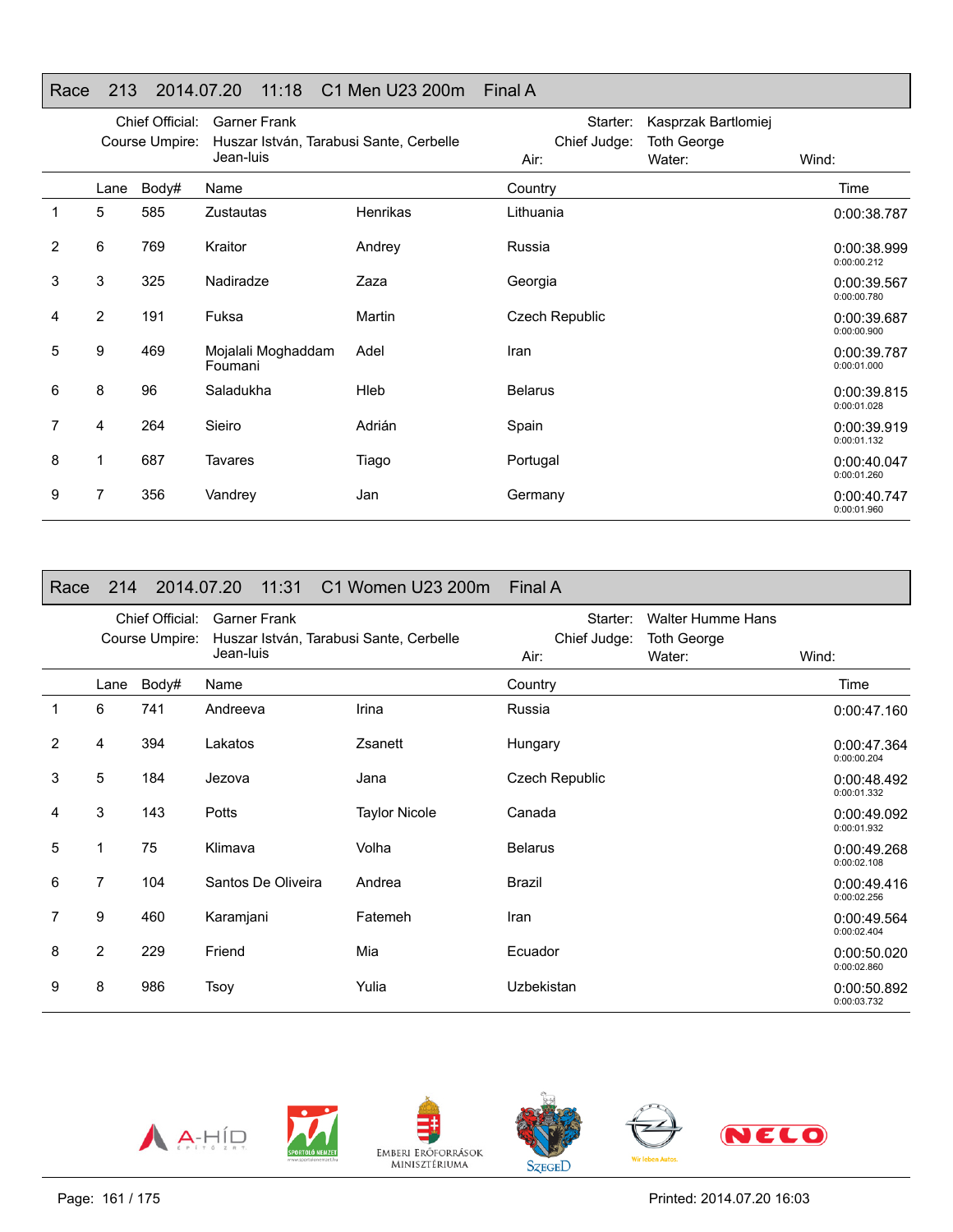#### Race 215 2014.07.20 11:44 K2 Men U23 200m Final A

|                |      | Chief Official:<br>Course Umpire: | <b>Garner Frank</b><br>Huszar István, Tarabusi Sante, Cerbelle |                | Starter:<br>Chief Judge: | Kasprzak Bartlomiej<br><b>Toth George</b> |             |
|----------------|------|-----------------------------------|----------------------------------------------------------------|----------------|--------------------------|-------------------------------------------|-------------|
|                |      |                                   | Jean-luis                                                      |                | Air:                     | Water:                                    | Wind:       |
|                | Lane | Body#                             | Name                                                           |                | Country                  |                                           | Time        |
| 1              | 3    | 771                               | Lukantsov                                                      | Evgenii        | Russia                   |                                           | 0:00:31.754 |
|                |      | 782                               | Tamonov                                                        | Mikhail        | Russia                   |                                           |             |
| $\overline{2}$ | 4    | 665                               | Jonkisz                                                        | <b>Bartosz</b> | Poland                   |                                           | 0:00:31.906 |
|                |      | 674                               | Putto                                                          | Dawid          | Poland                   |                                           | 0:00:00.152 |
| 3              | 9    | 939                               | Karabuta                                                       | levgen         | Ukraine                  |                                           | 0:00:32.014 |
|                |      | 951                               | Trunov                                                         | Igor           | Ukraine                  |                                           | 0:00:00.260 |
| 4              | 6    | 438                               | Tótka                                                          | Sándor         | Hungary                  |                                           | 0:00:32.094 |
|                |      | 417                               | Dudás                                                          | Miklós         | Hungary                  |                                           | 0:00:00.340 |
| 5              | 8    | 817                               | <b>Boltic</b>                                                  | Simo           | Serbia                   |                                           | 0:00:32.150 |
|                |      | 832                               | Torubarov                                                      | Vladimir       | Serbia                   |                                           | 0:00:00.396 |
| 6              | 1    | 488                               | Bertolini                                                      | Michele        | Italy                    |                                           | 0:00:32.302 |
|                |      | 489                               | Cecchini                                                       | Riccardo       | Italy                    |                                           | 0:00:00.548 |
| 7              | 7    | 867                               | Elenius                                                        | Joel           | Sweden                   |                                           | 0:00:32.438 |
|                |      | 869                               | Lilja                                                          | Johan          | Sweden                   |                                           | 0:00:00.684 |
| 8              | 5    | 224                               | Pilo                                                           | Orion          | Denmark                  |                                           | 0:00:32.550 |
|                |      | 216                               | <b>Bro Madsen</b>                                              | Lasse          | Denmark                  |                                           | 0:00:00.796 |
| 9              | 2    | 560                               | Volkovs                                                        | Deniss         | Latvia                   |                                           | 0:00:32.614 |
|                |      | 558                               | <b>Tiklenieks</b>                                              | Kaspars        | Latvia                   |                                           | 0:00:00.860 |

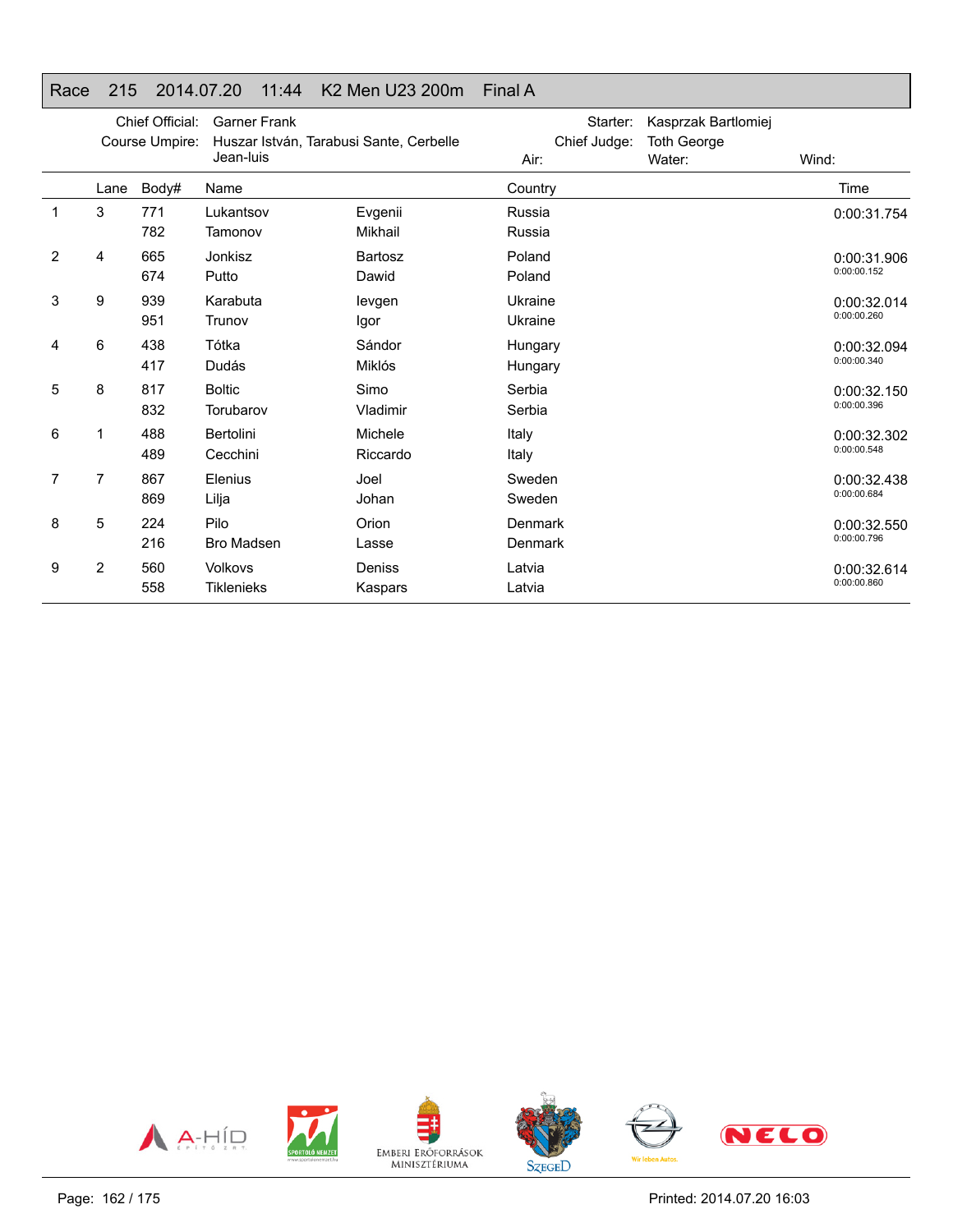### Race 216 2014.07.20 13:48 K4 Men Junior 1000m Final B

|    | Chief Official:<br><b>Garner Frank</b><br>Tarabusi Sante, Huszar István |                          |                                                | Starter:                                         | <b>Walter Humme Hans</b>                                                           |                    |                                                                                        |                                          |
|----|-------------------------------------------------------------------------|--------------------------|------------------------------------------------|--------------------------------------------------|------------------------------------------------------------------------------------|--------------------|----------------------------------------------------------------------------------------|------------------------------------------|
|    |                                                                         | Course Umpire:           |                                                |                                                  | Chief Judge:                                                                       | <b>Toth George</b> |                                                                                        |                                          |
|    |                                                                         |                          |                                                |                                                  | Air:                                                                               | Water:             | Wind:                                                                                  |                                          |
|    | Lane                                                                    | Body#                    | Name                                           |                                                  | Country                                                                            |                    |                                                                                        | Time                                     |
| -1 | 3                                                                       | 204<br>201<br>205<br>190 | Vesely<br>Skladal<br>Zavrel<br><b>Bisicky</b>  | Tomas<br>Filip<br>Jakub<br>Ondrej                | <b>Czech Republic</b><br>Czech Republic<br><b>Czech Republic</b><br>Czech Republic |                    | 0:00:44.718<br>0:00:48.344<br>0:01:33.062<br>0:00:49.140<br>0:02:22.202<br>0:00:45.441 | 0:03:07.643                              |
| 2  | 6                                                                       | 218<br>223<br>221<br>226 | Graversen<br>Pedersen<br>Lundberg<br>Rasmussen | Morten<br>Mads<br>Anders<br>Frederik             | Denmark<br>Denmark<br>Denmark<br>Denmark                                           |                    | 0:00:44.729<br>0:00:47.488<br>0:01:32.217<br>0:00:50.235<br>0:02:22.452<br>0:00:46.763 | 0:03:09.215<br>0:00:01.572               |
| 3  | 4                                                                       | 672<br>663<br>678<br>668 | Pecyna<br>Grzelka<br>Szczepanik<br>Kolaszewski | Karol<br>Patryk<br>Przemyslaw<br>Cezary          | Poland<br>Poland<br>Poland<br>Poland                                               |                    | 0:00:44.275<br>0:00:49.070<br>0:01:33.345<br>0:00:50.427<br>0:02:23.772<br>0:00:46.423 | 0:03:10.195<br>0:00:02.552               |
| 4  | 5                                                                       | 357<br>359<br>352<br>345 | Weise<br>Zetzmann<br>Poth<br>Illtz             | Friedrich<br>Fabio<br>Marc<br>Frederik           | Germany<br>Germany<br>Germany<br>Germany                                           |                    | 0:00:45.073<br>0:00:50.124<br>0:01:35.197<br>0:00:49.707<br>0:02:24.904<br>0:00:46.051 | 0:03:10.955<br>0:00:03.312               |
| 5  | 7                                                                       | 10<br>12<br>14<br>7      | Kloster<br>Oyarce<br>Rickemberg<br>Cévoli      | Karel<br>Franco<br>Germán<br>Lautaro             | Argentina<br>Argentina<br>Argentina<br>Argentina                                   |                    | 0:00:45.507<br>0:00:49.091<br>0:01:34.598<br>0:00:51.062<br>0:02:25.660<br>0:00:46.171 | 0:03:11.831<br>0:00:04.188               |
| 6  | 1                                                                       | 843<br>854<br>844<br>847 | Bori<br>Stránsky<br><b>Botek</b><br>Horvath    | Alexander<br>Patrik<br>Adam<br>Pal               | Slovakia<br>Slovakia<br>Slovakia<br>Slovakia                                       |                    | 0:00:46.621<br>0:00:50.356<br>0:01:36.977<br>0:00:49.830<br>0:02:26.807<br>0:00:48.272 | 0:03:15.079<br>0:00:07.436               |
| 7  | 8                                                                       | 644<br>639<br>640<br>635 | Thompson<br>Harker<br>Imrie<br><b>Brooke</b>   | Quaid<br><b>Taris</b><br>Kurtis<br><b>Tobias</b> | New Zealand<br>New Zealand<br>New Zealand<br>New Zealand                           |                    | 0:00:45.794<br>0:00:50.586<br>0:01:36.380<br>0:00:52.480<br>0:02:28.860<br>0:00:48.091 | 0:03:16.951<br>0:00:09.308               |
| 8  | 2                                                                       | 868<br>878<br>866<br>865 | Friman<br>Torstensson<br>Edhag<br>Ask          | Albert<br>Jens<br>Andreas<br>Adam                | Sweden<br>Sweden<br>Sweden<br>Sweden                                               |                    | 0:00:50.268<br>0:01:36.000<br>0:00:51.647<br>0:02:27.647<br>0:00:49.856                | 0:00:45.732   0:03:17.503<br>0:00:09.860 |
| 9  | 9                                                                       | 833<br>824<br>819<br>821 | Turudic<br>Mihajlovic<br>Dzombeta<br>Ham       | Aleksa<br>Marko<br>Andjelo<br>Zoltan             | Serbia<br>Serbia<br>Serbia<br>Serbia                                               |                    | 0:00:46.333<br>0:00:51.320<br>0:01:37.653<br>0:00:53.494<br>0:02:31.147<br>0:00:48.828 | 0:03:19.975<br>0:00:12.332               |

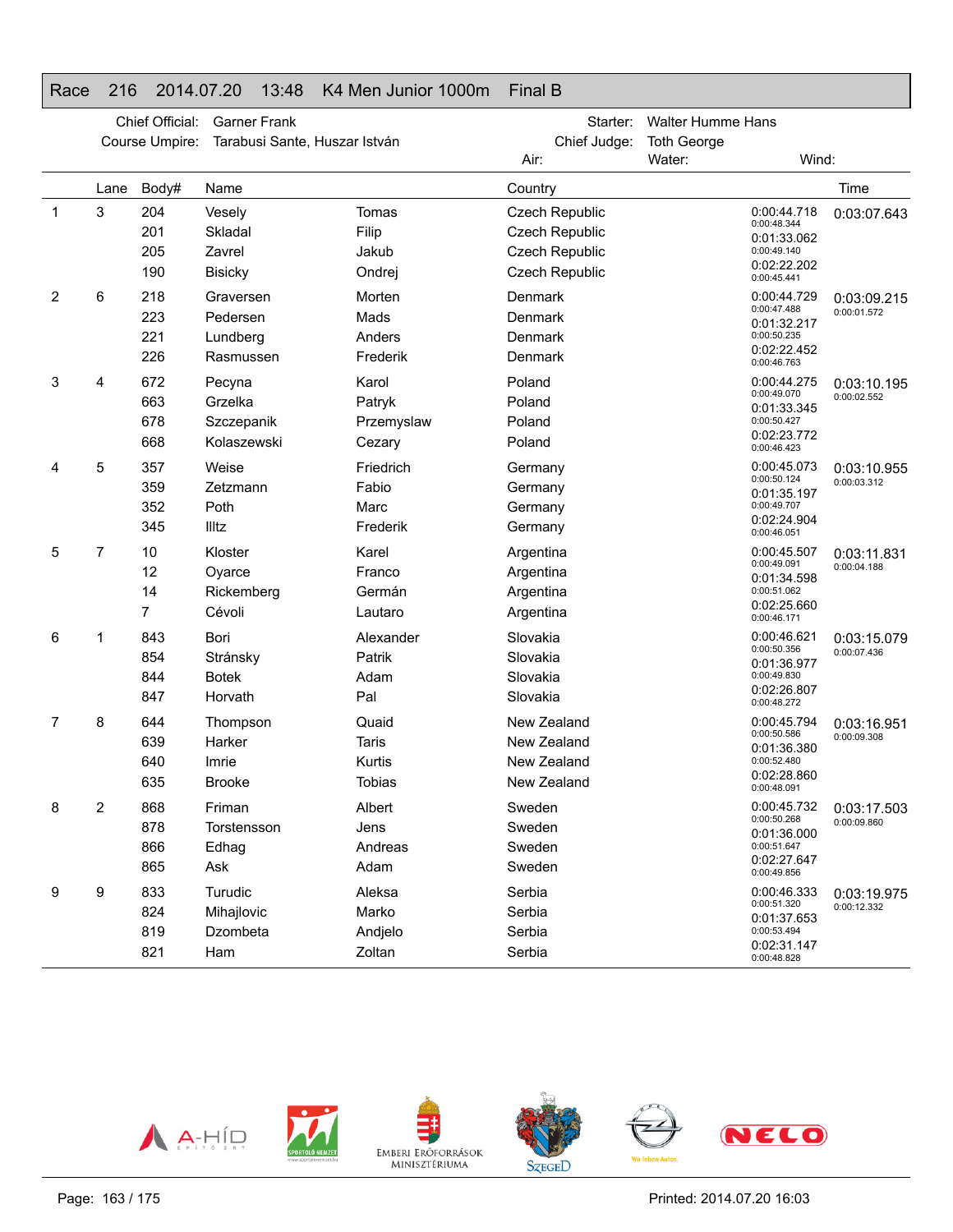#### Race 217 2014.07.20 13:55 K4 Men Junior 1000m Final A

|   | Chief Official:<br><b>Garner Frank</b> |                          |                                                 |                                            | Starter:                                                                                     | <b>Walter Humme Hans</b> |                                                                                        |                            |
|---|----------------------------------------|--------------------------|-------------------------------------------------|--------------------------------------------|----------------------------------------------------------------------------------------------|--------------------------|----------------------------------------------------------------------------------------|----------------------------|
|   |                                        | Course Umpire:           | Cerbelle Jean-luis, Richard Sue                 |                                            | Chief Judge:                                                                                 | <b>Toth George</b>       |                                                                                        |                            |
|   |                                        |                          |                                                 |                                            | Air:                                                                                         | Water:                   | Wind:                                                                                  |                            |
|   | Lane                                   | Body#                    | Name                                            |                                            | Country                                                                                      |                          |                                                                                        | Time                       |
| 1 | 4                                      | 262<br>267<br>253<br>265 | Roza<br>Vázquez<br>Lecumberri<br>Silva          | Pelayo<br>Pedro<br>Ramón<br>Cristian       | Spain<br>Spain<br>Spain<br>Spain                                                             |                          | 0:00:43.382<br>0:00:45.992<br>0:01:29.374<br>0:00:47.069<br>0:02:16.443<br>0:00:44.334 | 0:03:00.777                |
| 2 | 6                                      | 776<br>760<br>773<br>775 | Pobirchenko<br>Belskoi<br>Oleinikov<br>Petrov   | Vladislav<br>Anton<br>Vladislav<br>Ivan    | Russia<br>Russia<br>Russia<br>Russia                                                         |                          | 0:00:42.823<br>0:00:46.258<br>0:01:29.081<br>0:00:47.227<br>0:02:16.308<br>0:00:44.737 | 0:03:01.045<br>0:00:00.268 |
| 3 | 2                                      | 36<br>33<br>34<br>31     | Lohse<br>Ellis<br>Fitzsimmons<br>Duffy          | Sean<br>Jayden<br>Riley<br>Jy              | Australia<br>Australia<br>Australia<br>Australia                                             |                          | 0:00:43.699<br>0:00:46.222<br>0:01:29.921<br>0:00:46.884<br>0:02:16.805<br>0:00:46.072 | 0:03:02.877<br>0:00:02.100 |
| 4 | 5                                      | 420<br>431<br>432<br>428 | Gergely<br>Nádas<br>Németh<br>Koleszár          | Olivér<br>Bence<br>Viktor Máté<br>Mátyás   | Hungary<br>Hungary<br>Hungary<br>Hungary                                                     |                          | 0:00:44.183<br>0:00:46.743<br>0:01:30.926<br>0:00:47.721<br>0:02:18.647<br>0:00:45.474 | 0:03:04.121<br>0:00:03.344 |
| 5 | 9                                      | 124<br>122<br>130<br>129 | Karakolev<br>Chimidialkov<br>Tsonev<br>Rekov    | Daniel<br>Kamen<br>Hristiyan<br>Hristo     | <b>Bulgaria</b><br><b>Bulgaria</b><br><b>Bulgaria</b><br><b>Bulgaria</b>                     |                          | 0:00:44.768<br>0:00:48.085<br>0:01:32.853<br>0:00:48.964<br>0:02:21.817<br>0:00:45.808 | 0:03:07.625<br>0:00:06.848 |
| 6 | 3                                      | 321<br>318<br>317<br>316 | Kirschstein-smith<br>Haws<br>Harding<br>Gregory | Samuel<br>Edmund<br>Luke<br>Magnus         | <b>Great Britain</b><br><b>Great Britain</b><br><b>Great Britain</b><br><b>Great Britain</b> |                          | 0:00:45.513<br>0:00:47.893<br>0:01:33.406<br>0:00:48.556<br>0:02:21.962<br>0:00:45.787 | 0:03:07.749<br>0:00:06.972 |
| 7 | 1                                      | 487<br>495<br>493<br>494 | Bazzani<br>Luca<br>Freschi<br>Giorgi            | Francesco<br>Beccardo<br>Tommaso<br>Simone | Italy<br>Italy<br>Italy<br>Italy                                                             |                          | 0:00:44.135<br>0:00:48.459<br>0:01:32.594<br>0:00:49.823<br>0:02:22.417<br>0:00:46.184 | 0:03:08.601<br>0:00:07.824 |
| 8 | 7                                      | 92<br>97<br>82<br>100    | Misiuchenka<br>Salanenka<br>Anikin<br>Zaitsau   | Aliaksei<br>Yauheni<br>Heorhi<br>Maksim    | Belarus<br><b>Belarus</b><br><b>Belarus</b><br><b>Belarus</b>                                |                          | 0:00:43.736<br>0:00:47.092<br>0:01:30.828<br>0:00:49.479<br>0:02:20.307<br>0:00:48.570 | 0:03:08.877<br>0:00:08.100 |
| 9 | 8                                      | 711<br>720<br>712<br>723 | Ciodar<br>Muntean<br>Degeratu<br>Sandulescu     | Stefan<br>Robert<br>Florin<br>George       | Romania<br>Romania<br>Romania<br>Romania                                                     |                          | 0:00:46.004<br>0:00:47.316<br>0:01:33.320<br>0:00:49.599<br>0:02:22.919<br>0:00:47.202 | 0:03:10.121<br>0:00:09.344 |

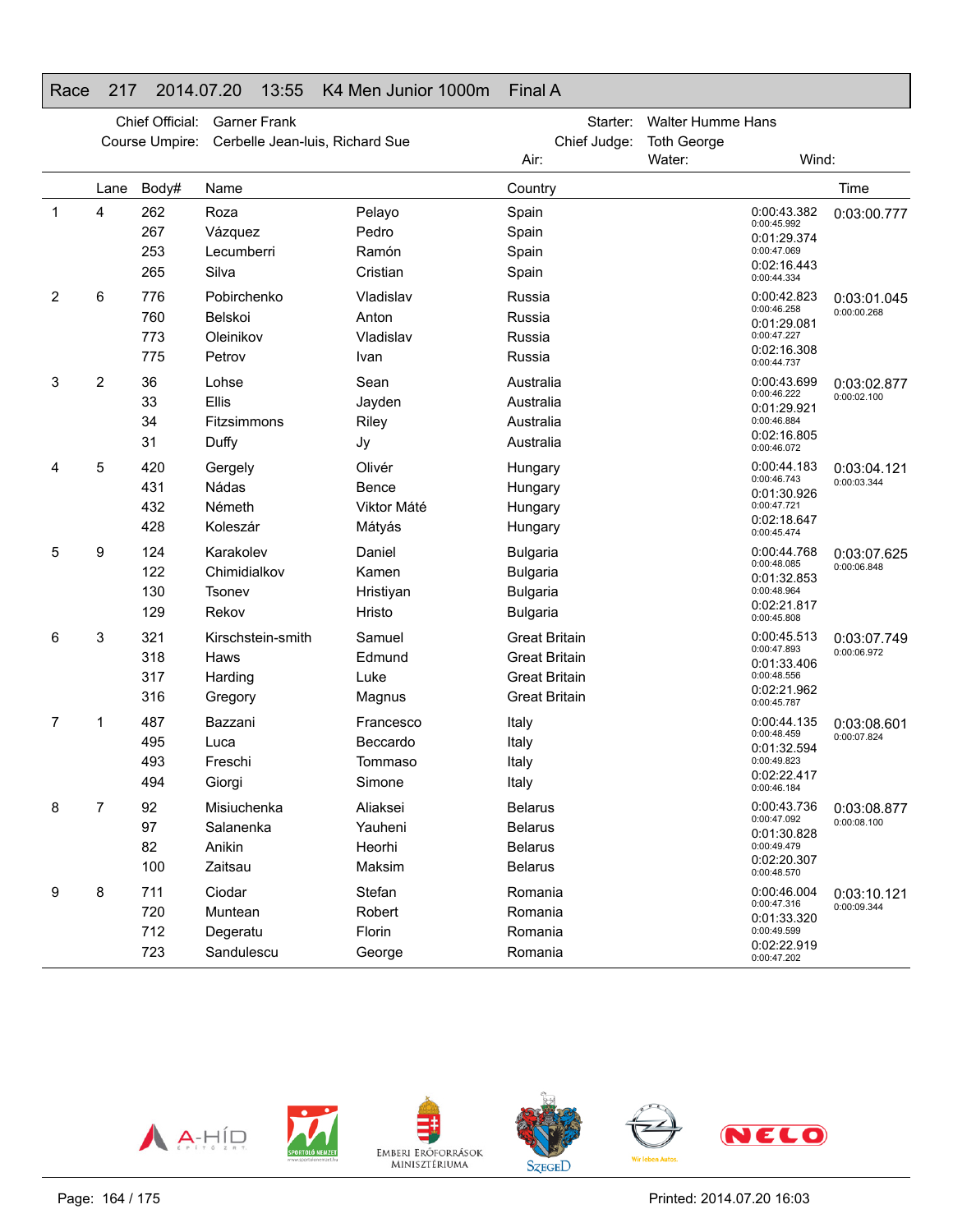## Race 218 2014.07.20 14:08 K1 Women Junior 500m Final B

|   | Chief Official:<br><b>Garner Frank</b><br>Course Umpire:<br>Bogdan Buciu, Naughton Connie |       |                |                | Starter:<br>Chief Judge: | Janza Peter<br><b>Toth George</b> |                            |                            |
|---|-------------------------------------------------------------------------------------------|-------|----------------|----------------|--------------------------|-----------------------------------|----------------------------|----------------------------|
|   |                                                                                           |       |                |                | Air:                     | Water:                            | Wind:                      |                            |
|   | Lane                                                                                      | Body# | Name           |                | Country                  |                                   |                            | Time                       |
|   | 6                                                                                         | 188   | Slivanska      | Katerina       | Czech Republic           |                                   | 0:01:00.303<br>0:01:03.032 | 0:02:03.335                |
| 2 | 9                                                                                         | 660   | Pulawska       | Malgorzata     | Poland                   |                                   | 0:00:59.481<br>0:01:04.014 | 0:02:03.495<br>0:00:00.160 |
| 3 | 4                                                                                         | 702   | Sirbu          | Andra          | Romania                  |                                   | 0:01:00.882<br>0:01:04.213 | 0:02:05.095<br>0:00:01.760 |
| 4 | 8                                                                                         | 528   | Kanivets       | Tatyana        | Kazakhstan               |                                   | 0:01:02.208<br>0:01:03.131 | 0:02:05.339<br>0:00:02.004 |
| 5 | 5                                                                                         | 606   | <b>Briones</b> | <b>Beatriz</b> | Mexico                   |                                   | 0:01:00.613<br>0:01:06.122 | 0:02:06.735<br>0:00:03.400 |
| 6 | $\overline{2}$                                                                            | 19    | <b>Bulmer</b>  | Josephine      | Australia                |                                   | 0:01:01.589<br>0:01:05.574 | 0:02:07.163<br>0:00:03.828 |
| 7 | 7                                                                                         | 839   | Widmer         | Franziska      | Switzerland              |                                   | 0:01:02.844<br>0:01:04.339 | 0:02:07.183<br>0:00:03.848 |
| 8 | 3                                                                                         | 1008  | Govorčinović   | Anamaria       | Croatia                  |                                   | 0:01:02.721<br>0:01:06.698 | 0:02:09.419<br>0:00:06.084 |
| 9 |                                                                                           | 542   | Kondratova     | Daniela        | Latvia                   |                                   | 0:01:03.667<br>0:01:08.552 | 0:02:12.219<br>0:00:08.884 |

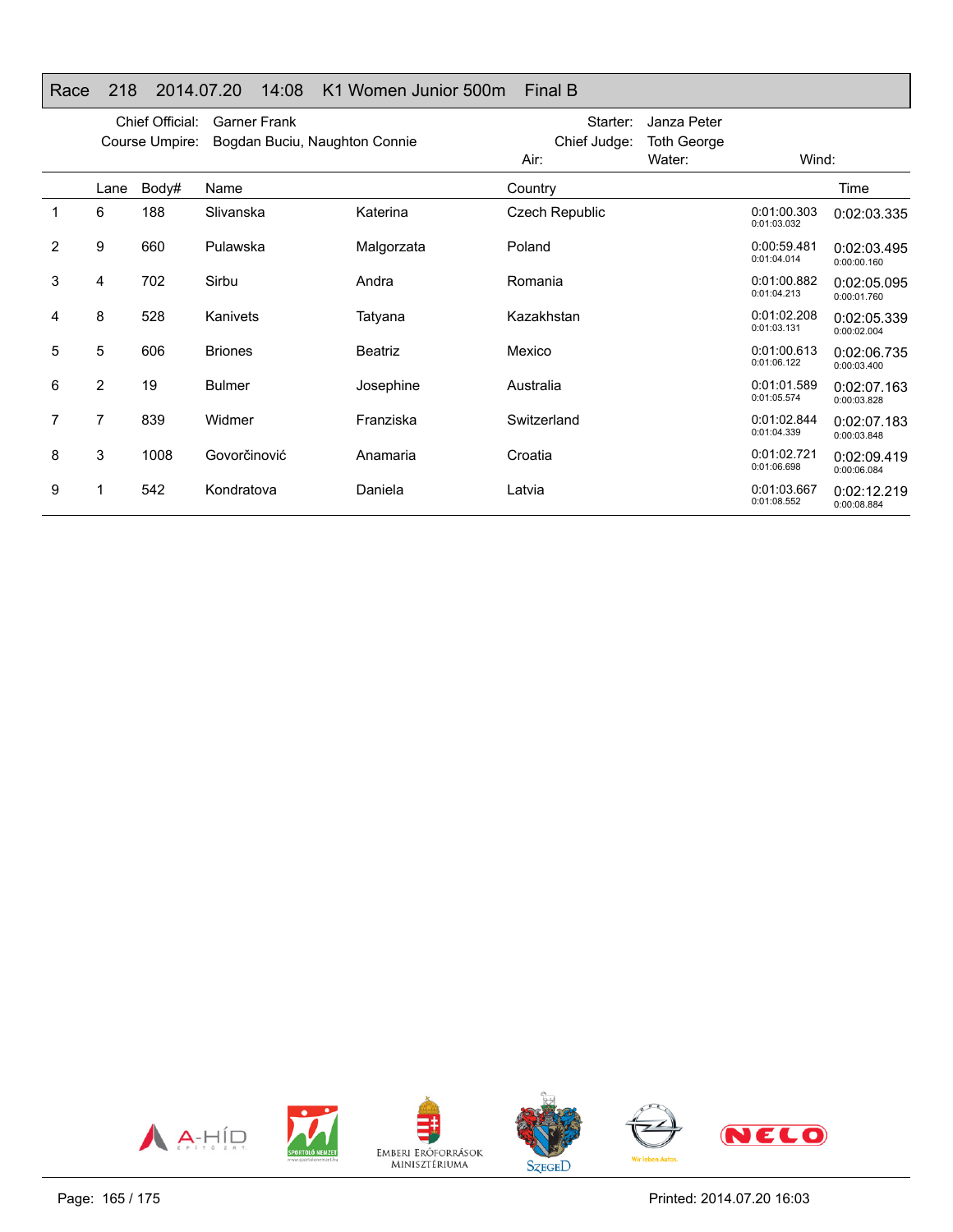## Race 219 2014.07.20 14:13 K2 Women Junior 500m Final B

|   | Chief Official:<br><b>Garner Frank</b><br>Course Umpire:<br>Tarabusi Sante, Huszar István |            |                           |                                | Starter:<br>Chief Judge:                             | Janza Peter<br><b>Toth George</b> |                            |                            |
|---|-------------------------------------------------------------------------------------------|------------|---------------------------|--------------------------------|------------------------------------------------------|-----------------------------------|----------------------------|----------------------------|
|   |                                                                                           |            |                           |                                | Air:                                                 | Water:                            | Wind:                      |                            |
|   | Lane                                                                                      | Body#      | Name                      |                                | Country                                              |                                   |                            | Time                       |
|   | 5                                                                                         | 242<br>237 | Morison<br>Da Costa       | Camila<br>Raquel               | Spain<br>Spain                                       |                                   | 0:00:55.614<br>0:00:59.203 | 0:01:54.817                |
| 2 | 6                                                                                         | 479<br>480 | Maffioli<br>Marigo        | Elisabetta<br>Meshua           | Italy<br>Italy                                       |                                   | 0:00:56.047<br>0:00:59.302 | 0:01:55.349<br>0:00:00.532 |
| 3 | 3                                                                                         | 607<br>608 | Gutierrez<br>Hinojosa     | <b>Brenda</b><br>Rosa          | Mexico<br>Mexico                                     |                                   | 0:00:57.206<br>0:00:59.155 | 0:01:56.361<br>0:00:01.544 |
| 4 | 1                                                                                         | 23<br>28   | Kidd<br>Sterry            | Francesca<br>Chloe             | Australia<br>Australia                               |                                   | 0:00:57.966<br>0:00:58.675 | 0:01:56.641<br>0:00:01.824 |
| 5 | $\overline{7}$                                                                            | 632<br>629 | Mcleely<br>Ford           | <b>Briar</b><br><b>Britney</b> | New Zealand<br>New Zealand                           |                                   | 0:00:58.049<br>0:00:58.668 | 0:01:56.717<br>0:00:01.900 |
| 6 | 4                                                                                         | 144<br>135 | Sibthorpe<br>Cyr          | August Madison<br>Arianne      | Canada<br>Canada                                     |                                   | 0:00:58.115<br>0:00:59.742 | 0:01:57.857<br>0:00:03.040 |
| 7 | 8                                                                                         | 286<br>287 | Godin<br>Petrins          | Juliette<br>Manon              | France<br>France                                     |                                   | 0:00:58.242<br>0:00:59.735 | 0:01:57.977<br>0:00:03.160 |
| 8 | $\overline{2}$                                                                            | 967<br>959 | Smith<br><b>Barlow</b>    | Farran<br>Samantha             | United States of America<br>United States of America |                                   | 0:00:58.566<br>0:01:00.147 | 0:01:58.713<br>0:00:03.896 |
| 9 | 9                                                                                         | 983<br>984 | Gaiyshinets<br>Kazantseva | Ekaterina<br>Nataliya          | Uzbekistan<br>Uzbekistan                             |                                   | 0:00:59.747<br>0:01:00.378 | 0:02:00.125<br>0:00:05.308 |

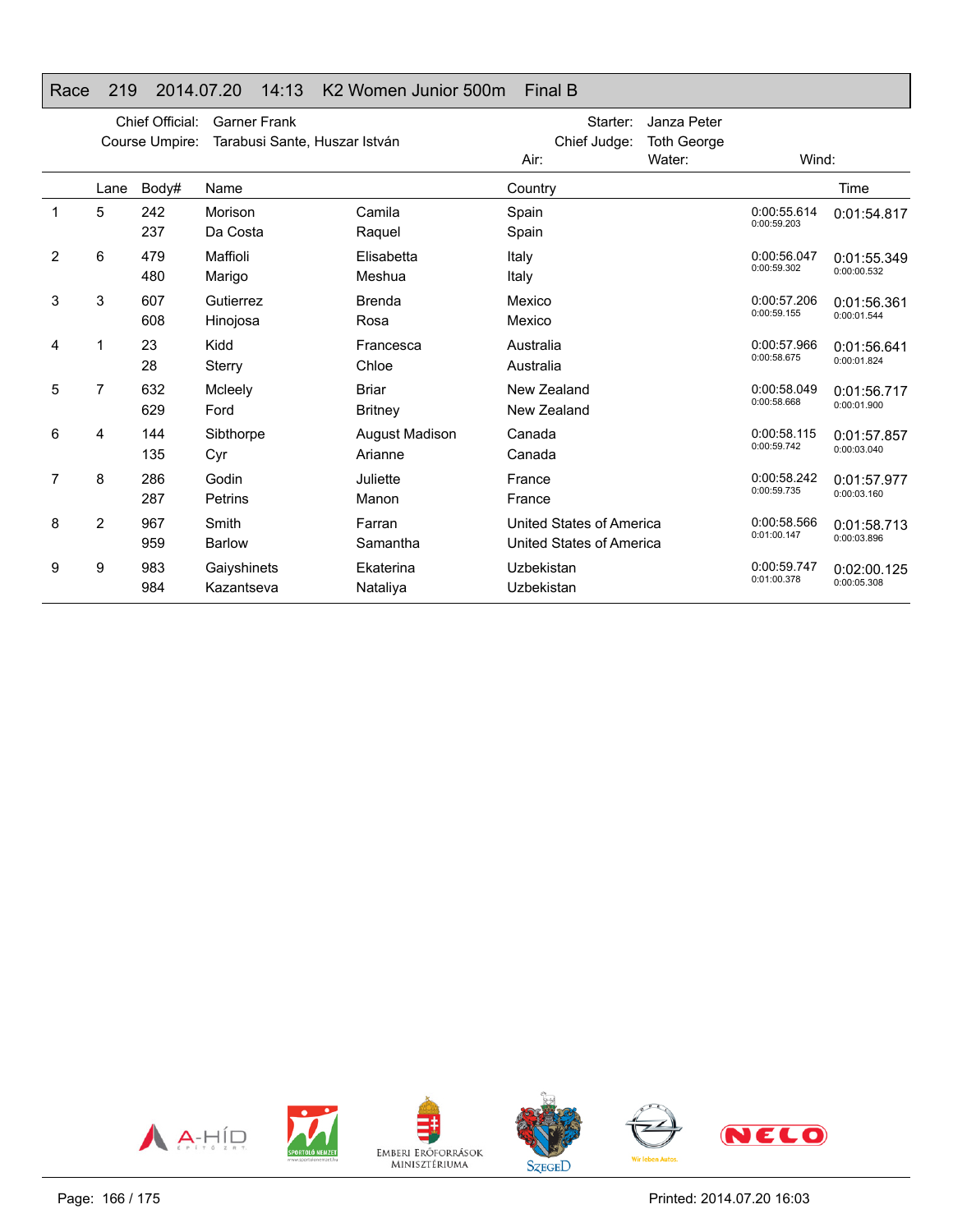## Race 220 2014.07.20 14:18 K1 Women Junior 500m Final A

|                | Chief Official:<br><b>Garner Frank</b><br>Cerbelle Jean-luis, Richard Sue<br>Course Umpire: |       |           |           | Starter:<br>Chief Judge: | Janza Peter<br><b>Toth George</b> |                            |                            |
|----------------|---------------------------------------------------------------------------------------------|-------|-----------|-----------|--------------------------|-----------------------------------|----------------------------|----------------------------|
|                |                                                                                             |       |           |           | Air:                     | Water:                            | Wind:                      |                            |
|                | Lane                                                                                        | Body# | Name      |           | Country                  |                                   |                            | Time                       |
| 1              | 6                                                                                           | 210   | Jørgensen | Emma      | Denmark                  |                                   | 0:00:57.384<br>0:00:59.300 | 0:01:56.684                |
| $\overline{2}$ | 4                                                                                           | 307   | Simon     | Rebeka    | <b>Great Britain</b>     |                                   | 0:00:58.185<br>0:00:58.859 | 0:01:57.044<br>0:00:00.360 |
| 3              | 7                                                                                           | 327   | Fritz     | Jasmin    | Germany                  |                                   | 0:00:59.021<br>0:01:00.903 | 0:01:59.924<br>0:00:03.240 |
| 4              | 9                                                                                           | 752   | Odintsova | Liudmila  | Russia                   |                                   | 0:00:59.604<br>0:01:02.088 | 0:02:01.692<br>0:00:05.008 |
| 5              |                                                                                             | 244   | Ouzande   | Sara      | Spain                    |                                   | 0:00:58.248<br>0:01:03.476 | 0:02:01.724<br>0:00:05.040 |
| 6              | 8                                                                                           | 484   | Zonato    | Francesca | Italy                    |                                   | 0:01:00.328<br>0:01:03.012 | 0:02:03.340<br>0:00:06.656 |
| 7              | $\overline{2}$                                                                              | 408   | Takács    | Tamara    | Hungary                  |                                   | 0:01:00.230<br>0:01:03.866 | 0:02:04.096<br>0:00:07.412 |
| 8              | 5                                                                                           | 808   | Dostanic  | Marija    | Serbia                   |                                   | 0:00:59.307<br>0:01:06.565 | 0:02:05.872<br>0:00:09.188 |
| 9              | 3                                                                                           | 76    | Laptsik   | Alena     | <b>Belarus</b>           |                                   | 0:00:59.988<br>0:01:07.160 | 0:02:07.148<br>0:00:10.464 |

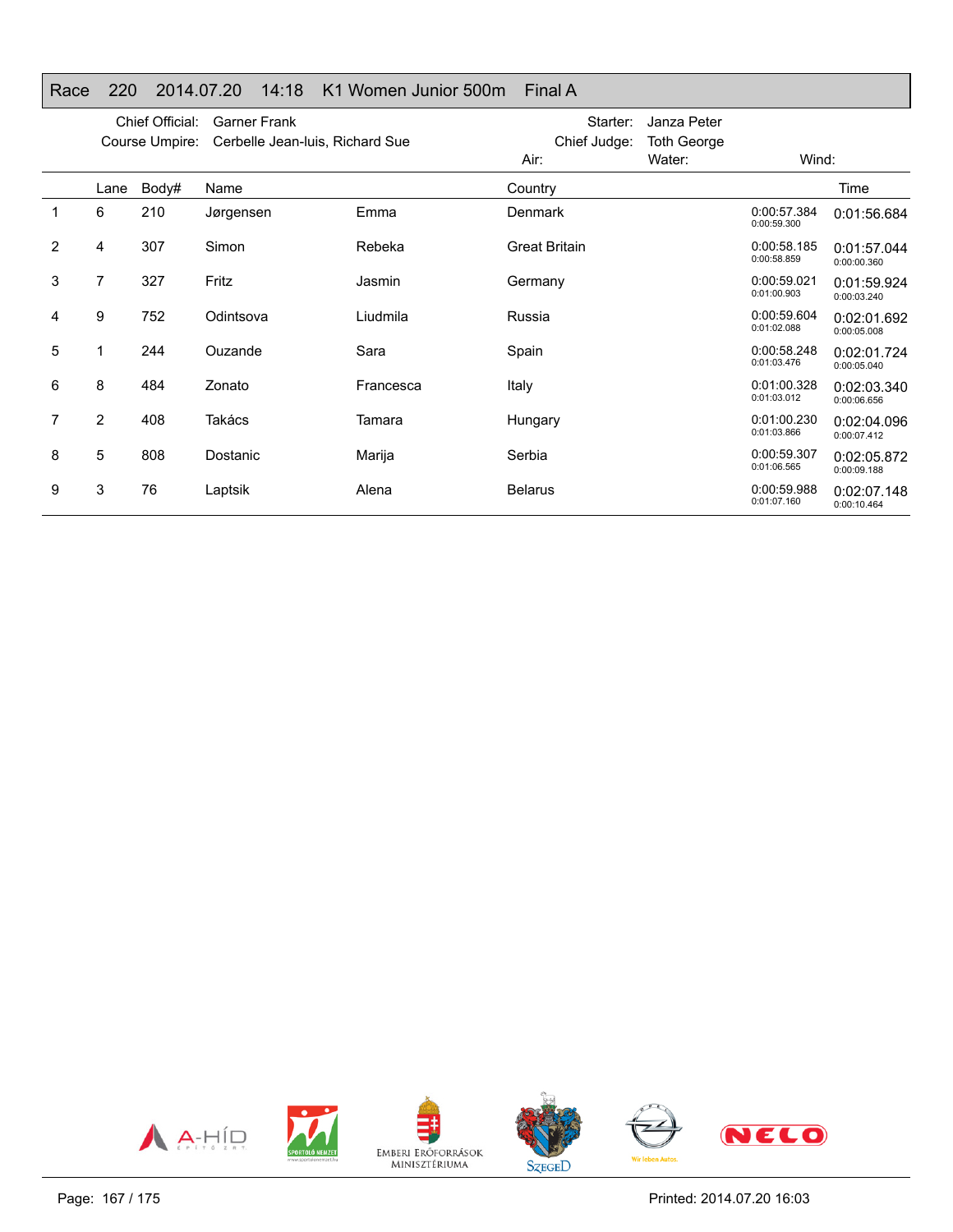## Race 221 2014.07.20 14:23 C2 Women Junior 500m Final A

|             | Chief Official:<br><b>Garner Frank</b><br>Bogdan Buciu, Naughton Connie<br>Course Umpire: |            |                              |                       | Starter:<br>Chief Judge:         | Kasprzak Bartlomiej<br><b>Toth George</b> |                            |                            |
|-------------|-------------------------------------------------------------------------------------------|------------|------------------------------|-----------------------|----------------------------------|-------------------------------------------|----------------------------|----------------------------|
|             |                                                                                           |            |                              |                       | Air:                             | Water:                                    | Wind:                      |                            |
|             | Lane                                                                                      | Body#      | Name                         |                       | Country                          |                                           |                            | Time                       |
| $\mathbf 1$ | 5                                                                                         | 73<br>70   | Kastsiuchenka<br><b>Bobr</b> | Daryna<br>Kamila      | <b>Belarus</b><br><b>Belarus</b> |                                           | 0:01:01.086<br>0:01:04.825 | 0:02:05.911                |
| 2           | 4                                                                                         | 147<br>134 | Vincent<br><b>Brault</b>     | Katharine<br>Juliette | Canada<br>Canada                 |                                           | 0:01:03.517<br>0:01:04.678 | 0:02:08.195<br>0:00:02.284 |
| 3           | 6                                                                                         | 748<br>750 | Kovalchuck<br>Nikiforova     | Eleonora<br>Olesya    | Russia<br>Russia                 |                                           | 0:01:04.965<br>0:01:05.114 | 0:02:10.079<br>0:00:04.168 |
| 4           | 3                                                                                         | 985<br>987 | Rakhmatova<br>Zakirova       | Dilnoza<br>Nilufar    | Uzbekistan<br>Uzbekistan         |                                           | 0:01:04.255<br>0:01:06.752 | 0:02:11.007<br>0:00:05.096 |
| 5           | 2                                                                                         | 336<br>335 | Preller<br>Loske             | Ophelia<br>Annika     | Germany<br>Germany               |                                           | 0:01:06.453<br>0:01:08.462 | 0:02:14.915<br>0:00:09.004 |
| 6           | 8                                                                                         | 279<br>285 | Cailleretz<br>Follet         | Julie<br>Manon        | France<br>France                 |                                           | 0:01:06.795<br>0:01:08.456 | 0:02:15.251<br>0:00:09.340 |
| 7           | 1                                                                                         | 611<br>610 | Parra<br>Morales             | Jitzel<br>Abigail     | Mexico<br>Mexico                 |                                           | 0:01:06.123<br>0:01:10.004 | 0:02:16.127<br>0:00:10.216 |
| 8           | $\overline{7}$                                                                            | 384<br>397 | Bónyai<br>Miskolczy          | Regina<br>Fruzsina    | Hungary<br>Hungary               |                                           | 0:01:07.545<br>0:01:08.818 | 0:02:16.363<br>0:00:10.452 |
| 9           | 9                                                                                         | 245<br>234 | Paniagua<br>Arnau            | Adriana<br>Belén      | Spain<br>Spain                   |                                           | 0:01:11.026<br>0:01:10.389 | 0:02:21.415<br>0:00:15.504 |

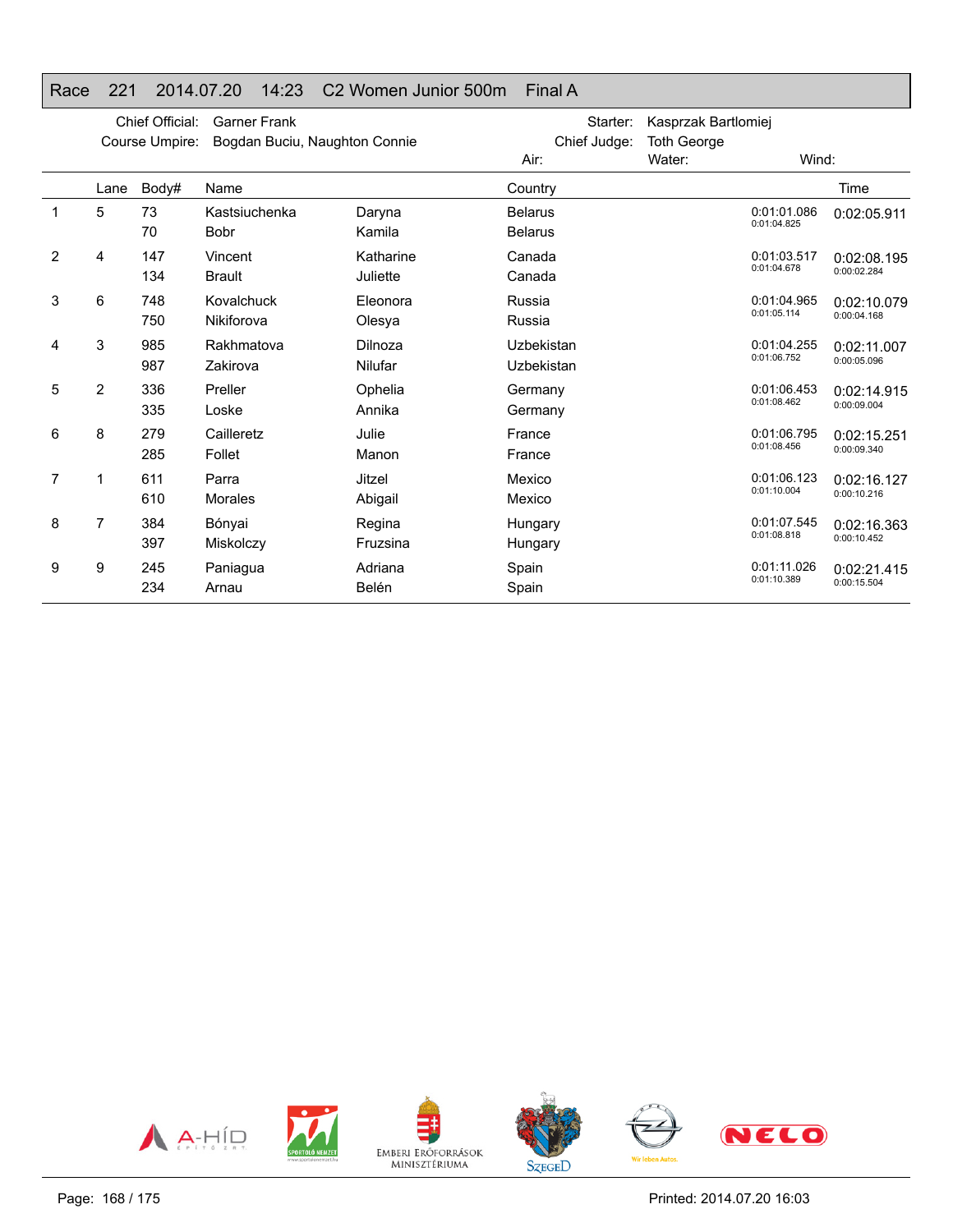### Race 222 2014.07.20 14:36 K1 Women U23 500m Final B

|   | Chief Official:<br><b>Garner Frank</b><br>Tarabusi Sante, Huszar István<br>Course Umpire: |       |                 |                   | Starter:<br>Chief Judge: | <b>Walter Humme Hans</b><br><b>Toth George</b> |                             |                            |
|---|-------------------------------------------------------------------------------------------|-------|-----------------|-------------------|--------------------------|------------------------------------------------|-----------------------------|----------------------------|
|   |                                                                                           |       |                 |                   | Air:                     | Water:                                         | Wind:                       |                            |
|   | Lane                                                                                      | Body# | Name            |                   | Country                  |                                                |                             | Time                       |
|   | 6                                                                                         | 925   | Rymkevych       | Svitlana          | Ukraine                  |                                                | 0:01:00.316<br>0:00:57.219  | 0:01:57.535                |
| 2 | 7                                                                                         | 731   | Van Tonder      | Esti              | South Africa             |                                                | 0:00:58.810<br>0:00:59.925  | 0:01:58.735<br>0:00:01.200 |
| 3 | 9                                                                                         | 240   | Heredia         | Alicia            | Spain                    |                                                | 0:00:57.906<br>0:01:01.473  | 0:01:59.379<br>0:00:01.844 |
| 4 | 5                                                                                         | 799   | Osterman        | Anja              | Slovenia                 |                                                | 0:01:00.178<br>0:01:00.081  | 0:02:00.259<br>0:00:02.724 |
| 5 | 3                                                                                         | 459   | Hakimimoghaddam | Arezou            | Iran                     |                                                | 0:00:58.588<br>0:01:02.043  | 0:02:00.631<br>0:00:03.096 |
| 6 | 4                                                                                         | 785   | Chen            | Jiexian Stephenie | Singapore                |                                                | 0:01:00.816<br>0:01:00.595  | 0:02:01.411<br>0:00:03.876 |
| 7 | $\overline{2}$                                                                            | 651   | Cywinska        | Emilia            | Poland                   |                                                | 0:00:58.267<br>0:01:04.896  | 0:02:03.163<br>0:00:05.628 |
| 8 | 8                                                                                         | 361   | Pipitsouli      | Sofia             | Greece                   |                                                | 0:00:59.865<br>0:01:09.102  | 0:02:08.967<br>0:00:11.432 |
|   |                                                                                           | 277   | Vasko           | Oona              | Finland                  |                                                | 0:00:58.864<br>23:59:01.136 | Did not start              |

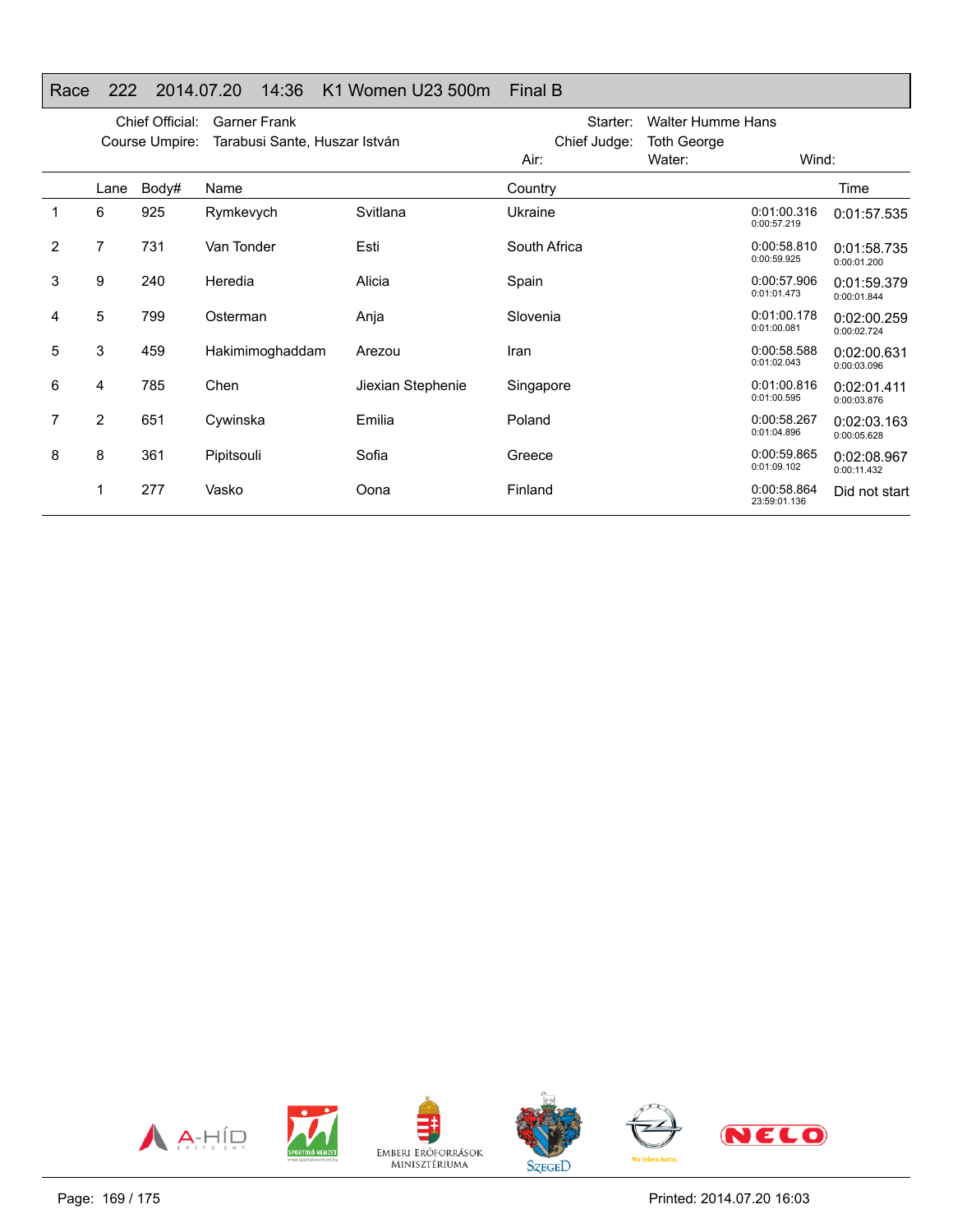### Race 223 2014.07.20 14:41 K2 Women U23 500m Final B

|   | Chief Official:<br><b>Garner Frank</b><br>Course Umpire:<br>Cerbelle Jean-luis, Richard Sue |            |                          |                                  | Starter:<br>Chief Judge:                | <b>Walter Humme Hans</b><br><b>Toth George</b> |                            |                            |
|---|---------------------------------------------------------------------------------------------|------------|--------------------------|----------------------------------|-----------------------------------------|------------------------------------------------|----------------------------|----------------------------|
|   |                                                                                             |            |                          |                                  | Air:                                    | Water:                                         | Wind:                      |                            |
|   | Lane                                                                                        | Body#      | Name                     |                                  | Country                                 |                                                |                            | Time                       |
| 1 | 4                                                                                           | 238<br>241 | Fernández<br>Lazkano     | Tania<br>Begoña                  | Spain<br>Spain                          |                                                | 0:00:52.658<br>0:00:57.458 | 0:01:50.116                |
| 2 | 5                                                                                           | 654<br>650 | Janicka<br><b>Bruska</b> | Aleksandra<br>Joanna             | Poland<br>Poland                        |                                                | 0:00:54.324<br>0:00:56.204 | 0:01:50.528<br>0:00:00.412 |
| 3 | 3                                                                                           | 185<br>186 | Machova<br>Mlezivova     | Monika<br>Michaela               | Czech Republic<br><b>Czech Republic</b> |                                                | 0:00:53.935<br>0:00:56.789 | 0:01:50.724<br>0:00:00.608 |
| 4 | 7                                                                                           | 276<br>277 | Salo<br>Vasko            | Jenni<br>Oona                    | Finland<br>Finland                      |                                                | 0:00:54.641<br>0:00:57.483 | 0:01:52.124<br>0:00:02.008 |
| 5 | 1                                                                                           | 281<br>282 | Caurant<br>Constancis    | Léa<br>Caroline                  | France<br>France                        |                                                | 0:00:54.826<br>0:00:57.738 | 0:01:52.564<br>0:00:02.448 |
| 6 | 6                                                                                           | 815<br>809 | Trklja<br>Dzombeta       | Milana<br>Nikoleta               | Serbia<br>Serbia                        |                                                | 0:00:53.312<br>0:00:59.460 | 0:01:52.772<br>0:00:02.656 |
| 7 | 9                                                                                           | 838<br>837 | Mathys<br>Haudenschlid   | Melanie<br>Livia                 | Switzerland<br>Switzerland              |                                                | 0:00:56.506<br>0:00:56.446 | 0:01:52.952<br>0:00:02.836 |
| 8 | 2                                                                                           | 879<br>880 | Boonyuhong<br>Suansan    | Miss. Woraporn<br>Miss. Kanokpan | Thailand<br>Thailand                    |                                                | 0:00:53.186<br>0:01:00.654 | 0:01:53.840<br>0:00:03.724 |
| 9 | 8                                                                                           | 903<br>901 | Seprenyi<br>Karan        | Sára<br>Ela                      | Turkey<br>Turkey                        |                                                | 0:00:56.188<br>0:00:58.904 | 0:01:55.092<br>0:00:04.976 |

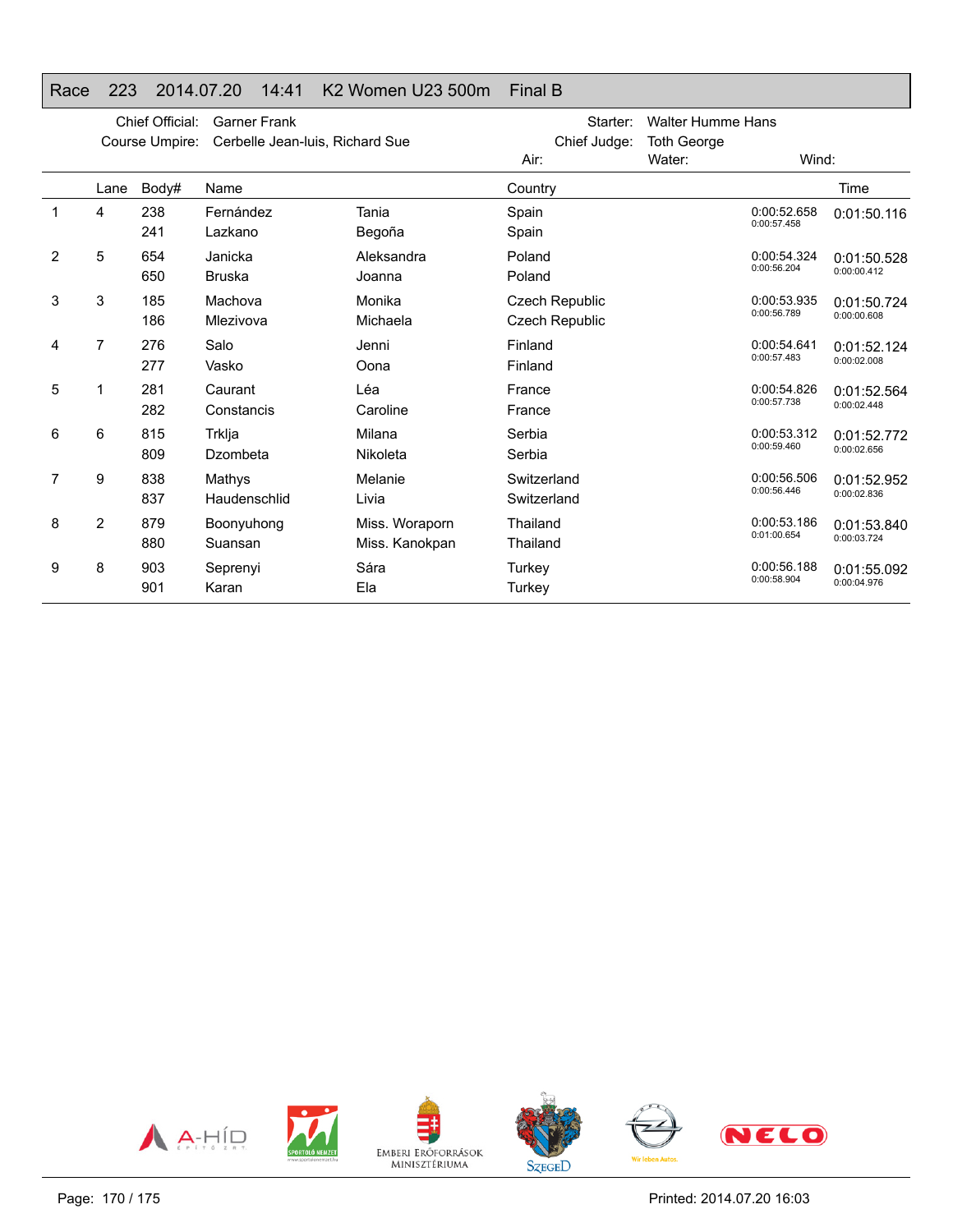## Race 224 2014.07.20 14:46 K1 Women U23 500m Final A

|   | Chief Official:<br><b>Garner Frank</b><br>Course Umpire:<br>Bogdan Buciu, Naughton Connie |       |                |                | Starter:<br>Chief Judge: | Kasprzak Bartlomiej<br><b>Toth George</b> |                            |                            |
|---|-------------------------------------------------------------------------------------------|-------|----------------|----------------|--------------------------|-------------------------------------------|----------------------------|----------------------------|
|   |                                                                                           |       |                |                | Air:                     | Water:                                    | Wind:                      |                            |
|   | Lane                                                                                      | Body# | Name           |                | Country                  |                                           |                            | Time                       |
| 1 | 5                                                                                         | 392   | Kárász         | Anna           | Hungary                  |                                           | 0:00:54.801<br>0:00:59.234 | 0:01:54.035                |
| 2 | 4                                                                                         | 178   | Ren            | Wenjun         | China                    |                                           | 0:00:54.976<br>0:01:00.255 | 0:01:55.231<br>0:00:01.196 |
| 3 | 6                                                                                         | 20    | <b>Burnett</b> | Alyce          | Australia                |                                           | 0:00:56.639<br>0:00:59.320 | 0:01:55.959<br>0:00:01.924 |
| 4 | 3                                                                                         | 756   | Sobetova       | Vera           | Russia                   |                                           | 0:00:56.708<br>0:00:59.607 | 0:01:56.315<br>0:00:02.280 |
| 5 | $\overline{2}$                                                                            | 78    | Sakalouskaya   | Iryna          | <b>Belarus</b>           |                                           | 0:00:55.948<br>0:01:01.155 | 0:01:57.103<br>0:00:03.068 |
| 6 | $\overline{7}$                                                                            | 328   | Gebhardt       | Melanie        | Germany                  |                                           | 0:00:57.066<br>0:01:00.165 | 0:01:57.231<br>0:00:03.196 |
| 7 |                                                                                           | 684   | Vasconcelos    | Joana          | Portugal                 |                                           | 0:00:56.304<br>0:01:01.163 | 0:01:57.467<br>0:00:03.432 |
| 8 | 9                                                                                         | 59    | <b>Peters</b>  | <b>Hermien</b> | Belgium                  |                                           | 0:00:58.283<br>0:01:00.388 | 0:01:58.671<br>0:00:04.636 |
| 9 | 8                                                                                         | 302   | Ayers          | Phoebe         | <b>Great Britain</b>     |                                           | 0:00:57.915<br>0:01:02.384 | 0:02:00.299<br>0:00:06.264 |

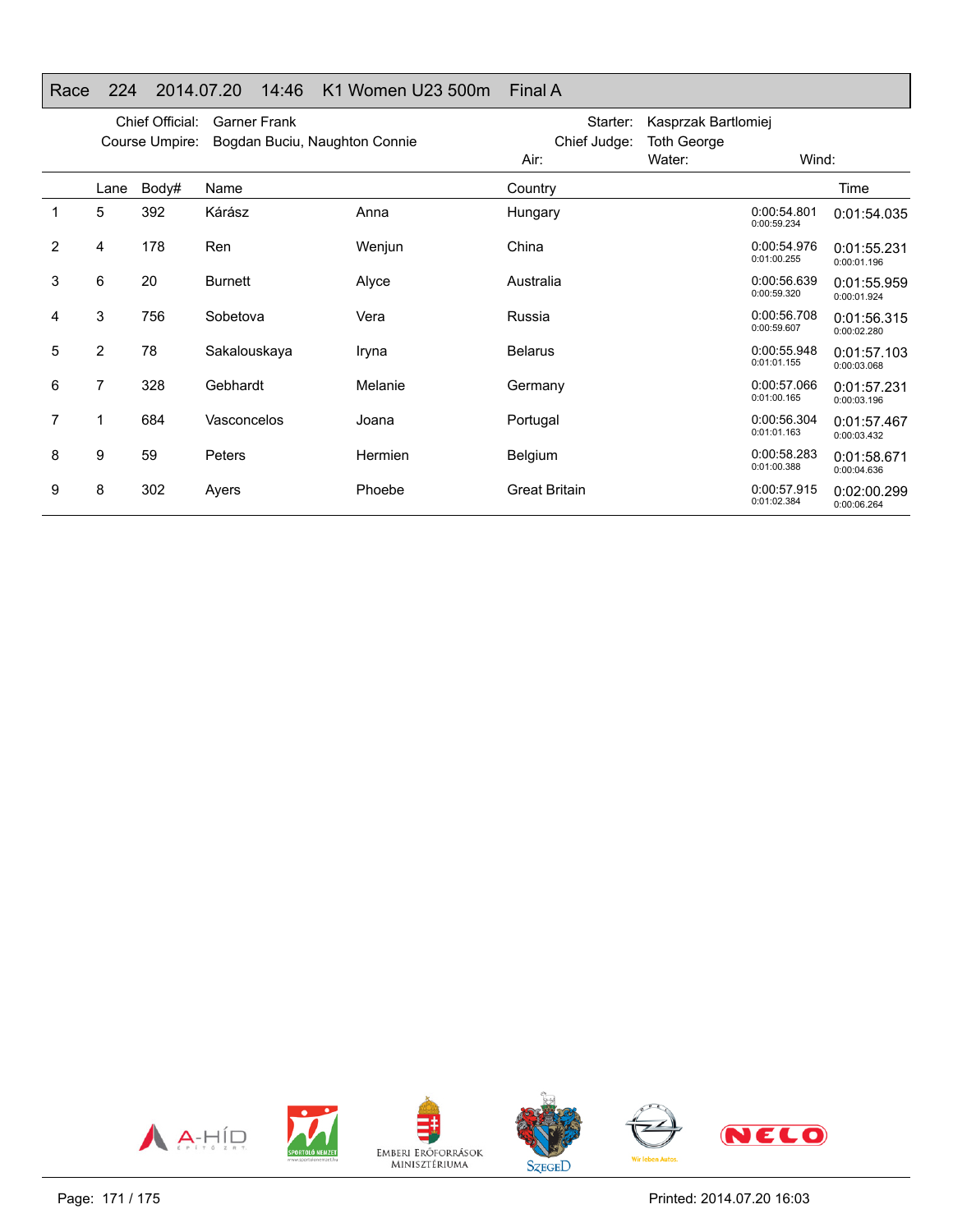#### Race 225 2014.07.20 14:51 C2 Women U23 500m Final A

|   |      | Chief Official:<br>Course Umpire: | <b>Garner Frank</b><br>Tarabusi Sante, Huszar István |                                       | Starter:<br>Chief Judge:         | Kasprzak Bartlomiej<br><b>Toth George</b> |                            |                            |
|---|------|-----------------------------------|------------------------------------------------------|---------------------------------------|----------------------------------|-------------------------------------------|----------------------------|----------------------------|
|   |      |                                   |                                                      |                                       | Water:                           | Wind:                                     |                            |                            |
|   | Lane | Body#                             | Name                                                 |                                       | Country                          |                                           |                            | Time                       |
| 1 | 5    | 394<br>407                        | Lakatos<br>Takács                                    | Zsanett<br>Kincső                     | Hungary<br>Hungary               |                                           | 0:01:02.670<br>0:01:04.355 | 0:02:07.025                |
| 2 | 2    | 75<br>77                          | Klimava<br>Makarchanka                               | Volha<br>Nadzeya                      | <b>Belarus</b><br><b>Belarus</b> |                                           | 0:01:04.970<br>0:01:03.259 | 0:02:08.229<br>0:00:01.204 |
| 3 | 9    | 700<br>701                        | Postaru<br>Postaru                                   | Paula<br>Valentina                    | Romania<br>Romania               |                                           | 0:01:05.209<br>0:01:05.684 | 0:02:10.893<br>0:00:03.868 |
| 4 | 6    | 143<br>145                        | Potts<br>Sibthorpe                                   | <b>Taylor Nicole</b><br>Megan Valerie | Canada<br>Canada                 |                                           | 0:01:05.310<br>0:01:05.783 | 0:02:11.093<br>0:00:04.068 |
| 5 | 4    | 758<br>753                        | Tverdokhled<br>Petrova                               | Svetlana<br>Ekaterina                 | Russia<br>Russia                 |                                           | 0:01:04.163<br>0:01:07.366 | 0:02:11.529<br>0:00:04.504 |
| 6 | 3    | 228<br>229                        | Espinoza<br>Friend                                   | Lissette<br>Mia                       | Ecuador<br>Ecuador               |                                           | 0:01:04.324<br>0:01:09.477 | 0:02:13.801<br>0:00:06.776 |
| 7 | 7    | 460<br>458                        | Karamjani<br>Afzali                                  | Fatemeh<br>Hiva                       | Iran<br>Iran                     |                                           | 0:01:04.849<br>0:01:11.576 | 0:02:16.425<br>0:00:09.400 |
| 8 |      | 239<br>243                        | Figueiras<br>Noya                                    | Araceli<br>Cristina                   | Spain<br>Spain                   |                                           | 0:01:09.913<br>0:01:14.772 | 0:02:24.685<br>0:00:17.660 |
| 9 | 8    | 103<br>104                        | Rangel Longo<br>Santos De Oliveira                   | Caroline<br>Andrea                    | <b>Brazil</b><br><b>Brazil</b>   |                                           | 0:01:06.945<br>0:01:23.072 | 0:02:30.017<br>0:00:22.992 |

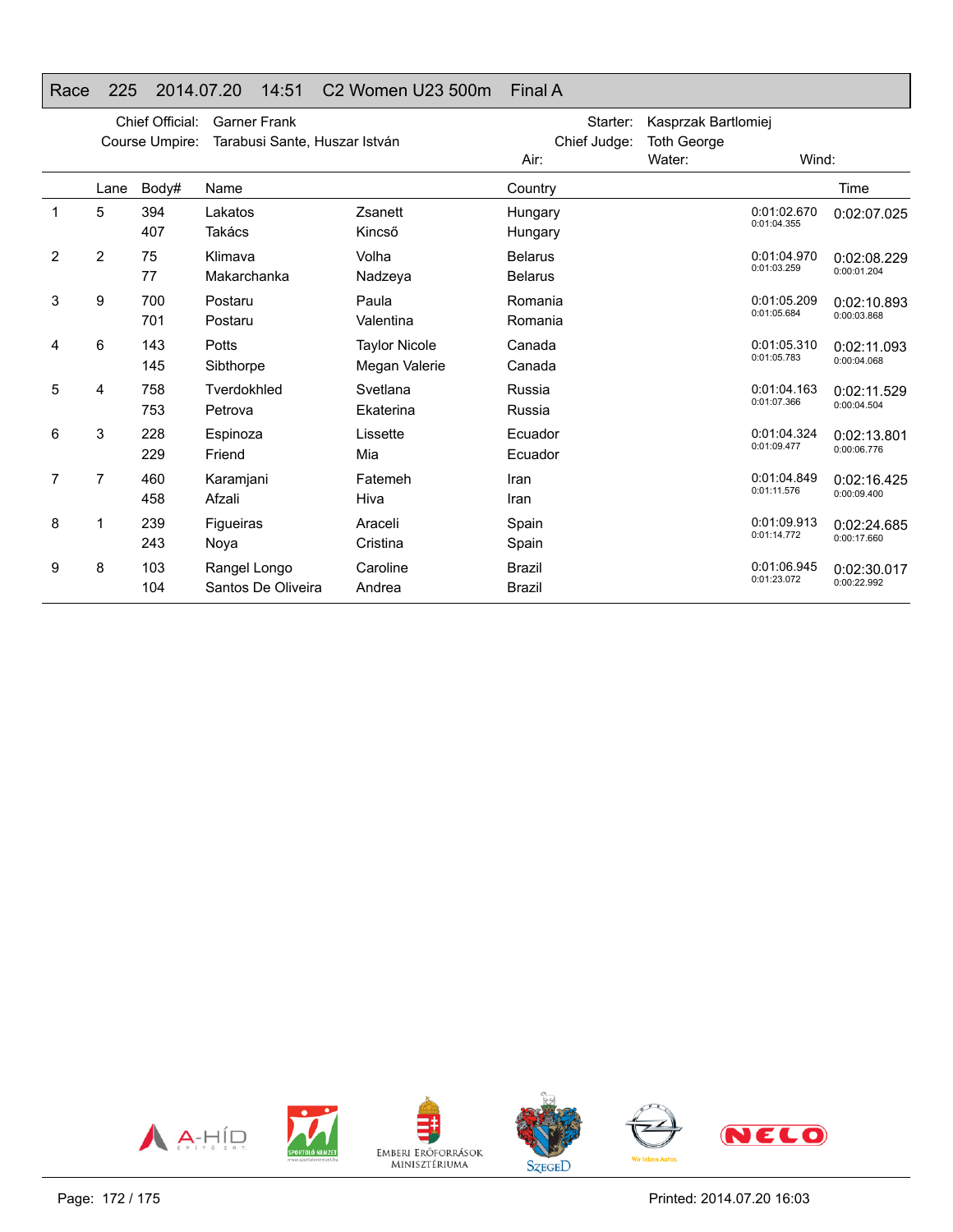#### Race 226 2014.07.20 15:20 K4 Men U23 1000m Final A

|             | Chief Official:<br>Course Umpire: |                          | <b>Garner Frank</b><br>Cerbelle Jean-luis, Richard Sue |                                                            | Starter:<br>Chief Judge:<br>Air:                                     | Janza Peter<br><b>Toth George</b><br>Water: | Wind:                                                                                  |                            |  |  |  |  |
|-------------|-----------------------------------|--------------------------|--------------------------------------------------------|------------------------------------------------------------|----------------------------------------------------------------------|---------------------------------------------|----------------------------------------------------------------------------------------|----------------------------|--|--|--|--|
|             | Lane                              | Body#                    | Name                                                   | Country                                                    |                                                                      |                                             |                                                                                        |                            |  |  |  |  |
| $\mathbf 1$ | 5                                 | 248<br>268<br>252<br>256 | Cabañín<br>Walz<br>González<br>Millán                  | Javier<br>Marcus<br>Juan<br>Rubén                          | Spain<br>Spain<br>Spain<br>Spain                                     |                                             | 0:00:41.761<br>0:00:44.719<br>0:01:26.480<br>0:00:47.217<br>0:02:13.697<br>0:00:44.759 | Time<br>0:02:58.456        |  |  |  |  |
| 2           | 3                                 | 778<br>781<br>783<br>763 | Sergeev<br>Spesivtsev<br>Vostrikov<br>Chervov          | Aleksandr<br>Maxim<br>Alexey<br>Nikolay                    | Russia<br>Russia<br>Russia<br>Russia                                 |                                             | 0:00:42.504<br>0:00:45.212<br>0:01:27.716<br>0:00:48.102<br>0:02:15.818<br>0:00:44.118 | 0:02:59.936<br>0:00:01.480 |  |  |  |  |
| 3           | 6                                 | 99<br>98<br>84<br>83     | Tsuranau<br>Tsarykovich<br>Bazhkou<br>Baicheuski       | Ivan<br>Andrei<br>Spartak<br><b>Ihar</b>                   | <b>Belarus</b><br><b>Belarus</b><br><b>Belarus</b><br><b>Belarus</b> |                                             | 0:00:42.247<br>0:00:45.683<br>0:01:27.930<br>0:00:48.575<br>0:02:16.505<br>0:00:44.071 | 0:03:00.576<br>0:00:02.120 |  |  |  |  |
| 4           | 4                                 | 349<br>358<br>355<br>353 | Landes<br>Weise<br>Stroinski<br>Reuschenbach           | Felix<br>Karl<br>Kostja<br>Lukas                           | Germany<br>Germany<br>Germany<br>Germany                             |                                             | 0:00:43.184<br>0:00:46.677<br>0:01:29.861<br>0:00:47.255<br>0:02:17.116<br>0:00:43.796 | 0:03:00.912<br>0:00:02.456 |  |  |  |  |
| 5           | 1                                 | 726<br>709<br>714<br>705 | Turceag<br>Cical<br>Dragos<br>Alexandru                | Catalin<br>Sorin<br>Postelnicu<br>Maria                    | Romania<br>Romania<br>Romania<br>Romania                             |                                             | 0:00:43.110<br>0:00:46.807<br>0:01:29.917<br>0:00:49.725<br>0:02:19.642<br>0:00:44.970 | 0:03:04.612<br>0:00:06.156 |  |  |  |  |
| 6           | 7                                 | 37<br>29<br>42<br>45     | <b>Mc Kitterick</b><br>Bain<br>Ryan<br>Wood            | Joel<br>William<br>Zac<br>Jordan                           | Australia<br>Australia<br>Australia<br>Australia                     |                                             | 0:00:42.608<br>0:00:46.748<br>0:01:29.356<br>0:00:50.870<br>0:02:20.226<br>0:00:45.634 | 0:03:05.860<br>0:00:07.404 |  |  |  |  |
| 7           | $\overline{c}$                    | 433<br>411<br>415<br>426 | Noé<br>Bárdfalvi<br>Császár<br>Ilyés                   | <b>Bálint</b><br>Márk<br>Gergely<br>Róbert                 | Hungary<br>Hungary<br>Hungary<br>Hungary                             |                                             | 0:00:43.917<br>0:00:46.959<br>0:01:30.876<br>0:00:49.685<br>0:02:20.561<br>0:00:46.323 | 0:03:06.884<br>0:00:08.428 |  |  |  |  |
| 8           | 8                                 | 169<br>149<br>165<br>162 | Tenwolde<br>Beauchesne<br>Poulin<br>Malfesi            | Adam Jacob<br>Etienne<br>Pierre-luc<br><b>Brian Falcon</b> | Canada<br>Canada<br>Canada<br>Canada                                 |                                             | 0:00:43.289<br>0:00:48.067<br>0:01:31.356<br>0:00:49.449<br>0:02:20.805<br>0:00:46.811 | 0:03:07.616<br>0:00:09.160 |  |  |  |  |
| 9           | 9                                 | 834<br>818<br>822<br>827 | Vekic<br>Dzigurski<br>Lazic<br>Palfi                   | Stefan<br>Marko<br>Borislav<br>Krisztian                   | Serbia<br>Serbia<br>Serbia<br>Serbia                                 |                                             | 0:00:43.606<br>0:00:47.748<br>0:01:31.354<br>0:00:50.180<br>0:02:21.534<br>0:00:46.446 | 0:03:07.980<br>0:00:09.524 |  |  |  |  |

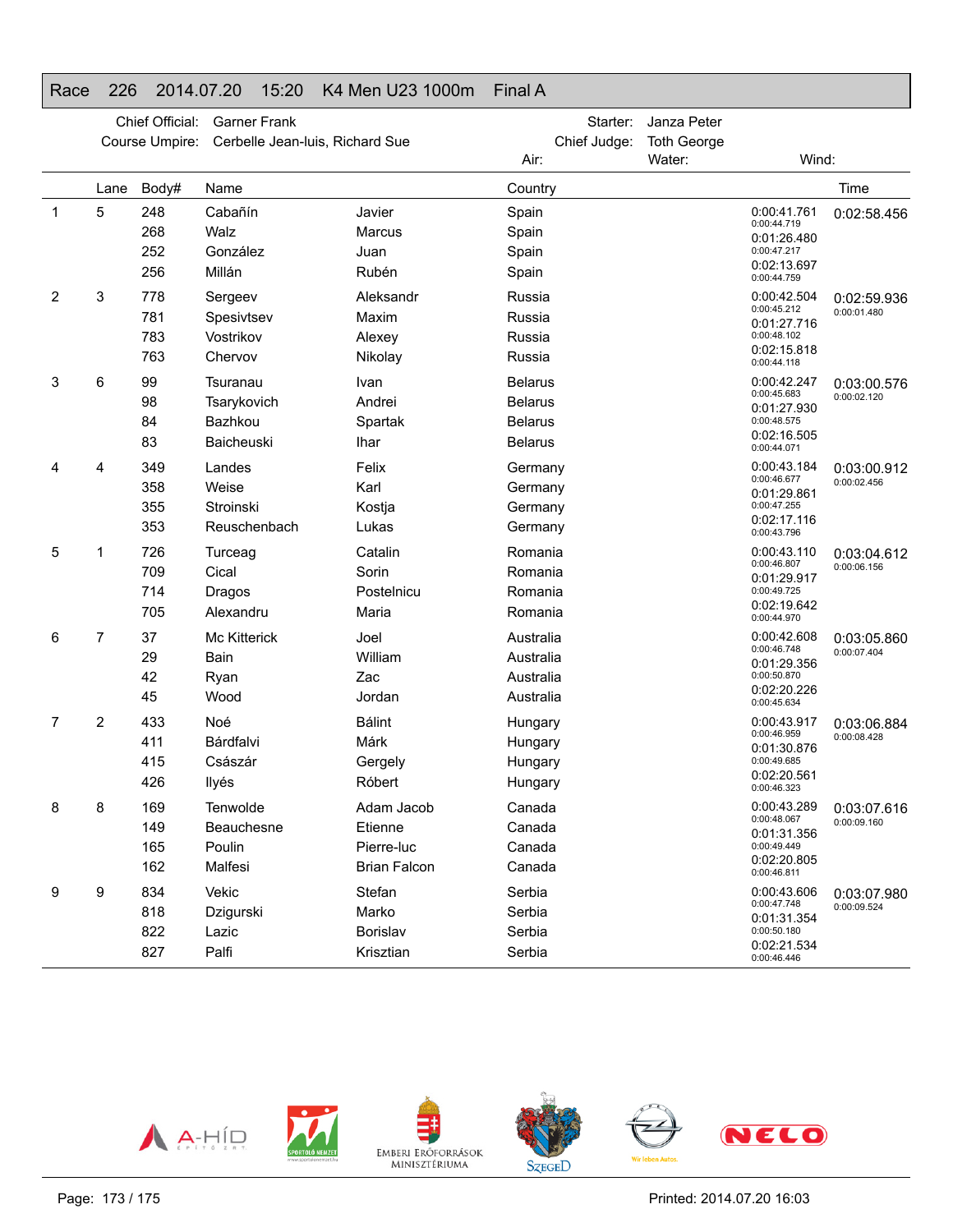## Race 227 2014.07.20 15:41 K2 Women Junior 500m Final A

|   |                | Chief Official:<br>Course Umpire: | <b>Garner Frank</b><br>Bogdan Buciu, Naughton Connie |                        | Starter:<br>Chief Judge:                     | Kasprzak Bartlomiej<br><b>Toth George</b> |                            |                            |
|---|----------------|-----------------------------------|------------------------------------------------------|------------------------|----------------------------------------------|-------------------------------------------|----------------------------|----------------------------|
|   |                |                                   |                                                      |                        | Air:                                         | Water:                                    | Wind:                      |                            |
|   | Lane           | Body#                             | Name                                                 |                        | Country                                      |                                           |                            | Time                       |
|   | 6              | 653<br>659                        | Iskrzycka<br>Pulawska                                | Justyna<br>Anna        | Poland<br>Poland                             |                                           | 0:00:53.320<br>0:00:54.366 | 0:01:47.686                |
| 2 | 8              | 395<br>404                        | Lucz<br>Sólyom                                       | Noémi<br>Dóra          | Hungary<br>Hungary                           |                                           | 0:00:53.731<br>0:00:54.703 | 0:01:48.434<br>0:00:00.748 |
| 3 | 3              | 527<br>526                        | Kaltenberger<br>Ananchenko                           | Yekaterina<br>Zoya     | Kazakhstan<br>Kazakhstan                     |                                           | 0:00:52.156<br>0:00:56.354 | 0:01:48.510<br>0:00:00.824 |
| 4 | 4              | 751<br>744                        | Nikitina<br>Baranova                                 | Inna<br>Varvara        | Russia<br>Russia                             |                                           | 0:00:54.003<br>0:00:54.567 | 0:01:48.570<br>0:00:00.884 |
| 5 | 5              | 696<br>699                        | Ciuta<br>Meroniac                                    | Florida Elena<br>Elena | Romania<br>Romania                           |                                           | 0:00:52.402<br>0:00:56.256 | 0:01:48.658<br>0:00:00.972 |
| 6 | 7              | 208<br>209                        | Frølund<br>Græsbøll                                  | Julie<br>Kathrine      | Denmark<br>Denmark                           |                                           | 0:00:54.770<br>0:00:55.876 | 0:01:50.646<br>0:00:02.960 |
| 7 | 1              | 926<br>924                        | Tanko<br>Kuklinovska                                 | Diana<br>Liudmyla      | Ukraine<br>Ukraine                           |                                           | 0:00:54.281<br>0:00:58.157 | 0:01:52.438<br>0:00:04.752 |
| 8 | 9              | 331<br>337                        | Koether<br>Schenk                                    | Katharina<br>Kimberley | Germany<br>Germany                           |                                           | 0:00:55.734<br>0:00:56.820 | 0:01:52.554<br>0:00:04.868 |
| 9 | $\overline{2}$ | 303<br>306                        | Kerr<br><b>Ricketts</b>                              | Deborah<br>Emma        | <b>Great Britain</b><br><b>Great Britain</b> |                                           | 0:00:55.386<br>0:00:58.216 | 0:01:53.602<br>0:00:05.916 |

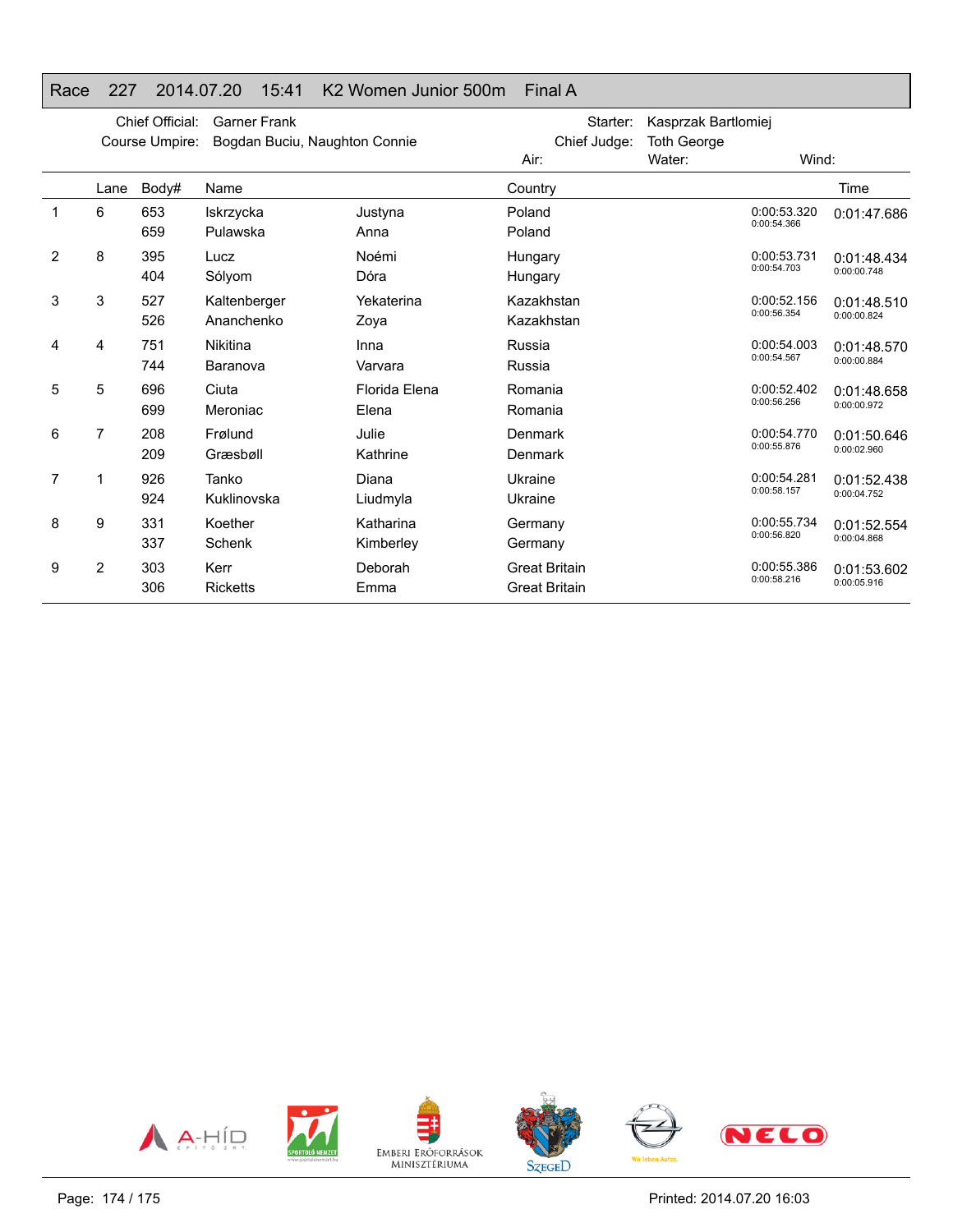#### Race 228 2014.07.20 15:46 K2 Women U23 500m Final A

|   |                | Chief Official:<br>Course Umpire: | <b>Garner Frank</b><br>Tarabusi Sante, Huszar István |                     | Chief Judge:           | Starter: | <b>Walter Humme Hans</b><br><b>Toth George</b> |                            |                            |
|---|----------------|-----------------------------------|------------------------------------------------------|---------------------|------------------------|----------|------------------------------------------------|----------------------------|----------------------------|
|   |                |                                   |                                                      |                     | Air:                   |          | Water:                                         | Wind:                      |                            |
|   | Lane           | Body#                             | Name                                                 |                     | Country                |          |                                                |                            | Time                       |
|   | 4              | 329<br>334                        | Hering<br>Kriegerstein                               | Sabrina<br>Steffi   | Germany<br>Germany     |          |                                                | 0:00:52.248<br>0:00:52.335 | 0:01:44.583                |
| 2 | 5              | 743<br>757                        | Anyshina<br>Stepanova                                | Elena<br>Kira       | Russia<br>Russia       |          |                                                | 0:00:51.264<br>0:00:54.471 | 0:01:45.735<br>0:00:01.152 |
| 3 | $\overline{2}$ | 406<br>403                        | Szilágyi<br>Simán                                    | Anett<br>Fanni      | Hungary<br>Hungary     |          |                                                | 0:00:51.145<br>0:00:55.194 | 0:01:46.339<br>0:00:01.756 |
| 4 | 7              | 863<br>864                        | <b>Stensils</b><br>Wikberg                           | Linnea<br>Moa       | Sweden<br>Sweden       |          |                                                | 0:00:51.080<br>0:00:56.219 | 0:01:47.299<br>0:00:02.716 |
| 5 | 9              | 26<br>18                          | Mcarthur<br>Bull                                     | Catherine<br>Alyssa | Australia<br>Australia |          |                                                | 0:00:52.154<br>0:00:56.465 | 0:01:48.619<br>0:00:04.036 |
| 6 | 3              | 683<br>682                        | Laia<br>Cabrita                                      | Francisca<br>Maria  | Portugal<br>Portugal   |          |                                                | 0:00:53.021<br>0:00:55.854 | 0:01:48.875<br>0:00:04.292 |
| 7 | 8              | 175<br>174                        | Huang<br>Gai                                         | Jieyi<br>Xiaomei    | China<br>China         |          |                                                | 0:00:52.498<br>0:00:57.569 | 0:01:50.067<br>0:00:05.484 |
| 8 | 6              | 605<br>609                        | Alanís<br>Montemayor                                 | Karina<br>Maricela  | Mexico<br>Mexico       |          |                                                | 0:00:51.773<br>0:00:58.358 | 0:01:50.131<br>0:00:05.548 |
| 9 | 1              | 140<br>139                        | Langlois<br>Irvin                                    | Andreanne<br>Alexa  | Canada<br>Canada       |          |                                                | 0:00:53.557<br>0:00:57.322 | 0:01:50.879<br>0:00:06.296 |

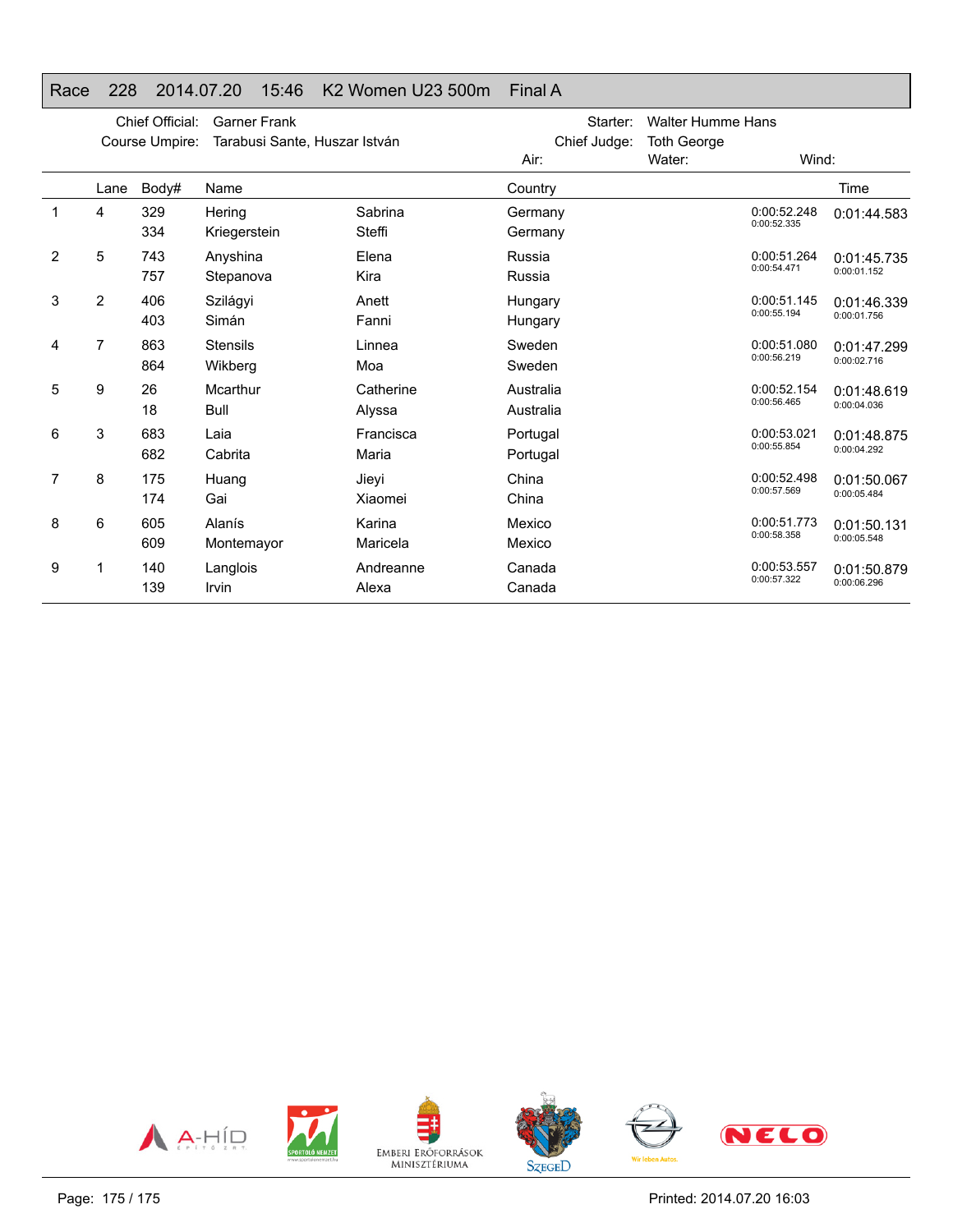

# **Medals Table**



|                           | <b>IOC</b>                         |       |                  |                           | Gold Silver Bronze        | 4th                       | 5th            | 6th            | 7th                     | 8th              | 9th                       | Total                     |
|---------------------------|------------------------------------|-------|------------------|---------------------------|---------------------------|---------------------------|----------------|----------------|-------------------------|------------------|---------------------------|---------------------------|
| $\mathbf{1}$              | <b>HUN</b>                         |       | $10$             | $\ensuremath{\mathsf{3}}$ | $\overline{\mathbf{c}}$   | 3                         | $\mathbf{1}$   | $\overline{c}$ | $\sqrt{2}$              | $\sqrt{2}$       |                           | 25                        |
| $\overline{c}$            | <b>RUS</b>                         |       | $\mathbf{3}$     | $\overline{7}$            | $\overline{4}$            | $\overline{4}$            | 5              | $\mathbf{1}$   | $\mathbf{1}$            |                  |                           | 25                        |
| $\ensuremath{\mathsf{3}}$ | POL                                |       | $\mathsf 3$      | $\boldsymbol{2}$          | $\ensuremath{\mathsf{3}}$ |                           |                |                | $\mathbf{1}$            |                  |                           | $\boldsymbol{9}$          |
| $\overline{4}$            | <b>ESP</b>                         |       | $\boldsymbol{2}$ | $\mathbf{1}$              | $\mathbf{3}$              | $\overline{c}$            | $\overline{c}$ | $\mathbf{1}$   | $\mathbf{1}$            | $\mathbf{3}$     | $\mathbf{1}$              | 16                        |
| 5                         | <b>DEN</b>                         |       | $\mathbf 2$      | $\mathbf{1}$              |                           |                           |                | $\mathbf{1}$   | $\overline{\mathbf{c}}$ | $\mathbf 1$      |                           | $\overline{7}$            |
| $\,6\,$                   | <b>GER</b>                         |       | $\mathbf 2$      |                           | 3                         | $\overline{5}$            | $\overline{c}$ | $\overline{4}$ | $\sqrt{2}$              | $\mathbf{1}$     | $\mathbf 2$               | 21                        |
| $\overline{7}$            | $BLR$                              |       | $\mathbf{1}$     | $\mathbf{1}$              | $\overline{c}$            |                           | 5              | $\overline{2}$ | $\mathbf{1}$            | $\mathbf{1}$     | $\mathbf 2$               | 15                        |
| 8                         | CZE                                |       | $\mathbf{1}$     | $\mathbf{1}$              | $\mathbf{1}$              | $\sqrt{2}$                | $\mathbf{1}$   |                | $\mathbf{1}$            |                  | $\ensuremath{\mathsf{3}}$ | $10$                      |
| $\boldsymbol{9}$          | CAN                                |       | $\mathbf{1}$     | $\mathbf{1}$              |                           | $\overline{2}$            |                |                |                         | $\boldsymbol{2}$ | $\mathsf 3$               | $\boldsymbol{9}$          |
| $10$                      | CHN                                |       | $\mathbf 1$      | $\mathbf{1}$              |                           |                           |                | $\mathbf{1}$   | $\mathbf{1}$            |                  |                           | $\overline{\mathbf{4}}$   |
| 11                        | LTU                                |       | $\mathbf{1}$     |                           | $\mathbf{1}$              | $\mathbf{1}$              |                |                |                         | $\mathbf{1}$     |                           | $\overline{\mathbf{4}}$   |
| 12                        | <b>BEL</b>                         |       | $\mathbf{1}$     |                           |                           |                           |                | $\mathbf{1}$   |                         | $\mathbf{1}$     |                           | $\mathbf{3}$              |
| 13                        | <b>MDA</b>                         |       |                  | $\mathsf 3$               |                           |                           |                |                |                         |                  |                           | $\ensuremath{\mathsf{3}}$ |
| 14                        | SRB                                |       |                  | $\boldsymbol{2}$          |                           |                           | $\mathbf{1}$   | 1              |                         | $\mathbf{1}$     | $\boldsymbol{2}$          | $\overline{7}$            |
| 15                        | <b>AUS</b>                         |       |                  | $\mathbf{1}$              | $\sqrt{2}$                | $\mathbf{1}$              | $\mathbf{1}$   | $\mathbf{1}$   | $\mathbf{1}$            | $\mathbf{1}$     | $\boldsymbol{2}$          | $10$                      |
| 16                        | <b>UKR</b>                         |       |                  | $\mathbf{1}$              | $\overline{c}$            |                           |                | 4              | $\mathbf{1}$            |                  | $\mathbf{1}$              | $\boldsymbol{9}$          |
| 17                        | <b>GBR</b>                         |       |                  | $\mathbf{1}$              |                           |                           |                | $\mathbf{1}$   |                         | $\mathbf{1}$     | $\mathbf{3}$              | $\boldsymbol{6}$          |
| 18                        | ECU                                |       |                  | $\mathbf{1}$              |                           |                           |                | $\mathbf{1}$   |                         | $\mathbf{1}$     |                           | $\ensuremath{\mathsf{3}}$ |
| 19                        | LAT                                |       |                  | $\mathbf{1}$              |                           |                           |                |                |                         |                  | $\mathbf{1}$              | $\mathbf 2$               |
| 20                        | ROU                                |       |                  |                           | $\overline{c}$            | $\sqrt{2}$                | $\sqrt{3}$     |                | $\mathbf{1}$            | $\sqrt{2}$       | $\mathbf{1}$              | 11                        |
| 21                        | POR                                |       |                  |                           | $\mathbf{1}$              |                           |                | $\mathbf 2$    | $\mathbf{1}$            | $\mathbf{1}$     |                           | $\overline{\mathbf{5}}$   |
| 22                        | GEO                                |       |                  |                           | $\mathbf{1}$              |                           |                |                | $\mathbf{1}$            |                  |                           | $\mathbf 2$               |
| 23                        | KAZ                                |       |                  |                           | $\mathbf{1}$              |                           |                |                |                         | $\overline{2}$   | $\mathbf{1}$              | $\overline{\mathbf{4}}$   |
| 24                        | <b>UZB</b>                         |       |                  |                           |                           | $\ensuremath{\mathsf{3}}$ |                |                | $\mathbf{1}$            |                  | $\overline{2}$            | $\, 6$                    |
| 25                        | SWE                                |       |                  |                           |                           | $\boldsymbol{2}$          |                |                | $\mathbf{1}$            |                  |                           | $\ensuremath{\mathsf{3}}$ |
| $26\,$                    | <b>ITA</b>                         |       |                  |                           |                           | $\mathbf{1}$              | $\mathbf{1}$   | $\mathbf 2$    | $\mathsf 3$             | $\boldsymbol{2}$ |                           | $\overline{9}$            |
| 27                        | $\ensuremath{\mathsf{IRl}}\xspace$ |       |                  |                           |                           |                           | $\mathbf{1}$   |                | $\overline{2}$          | $\mathbf 2$      |                           | $\overline{5}$            |
| 28                        | <b>BUL</b>                         |       |                  |                           |                           |                           | $\mathbf{1}$   |                |                         | $\mathbf{1}$     |                           | $\overline{2}$            |
| 29                        | ARG                                |       |                  |                           |                           |                           | $\mathbf{1}$   |                |                         |                  |                           | $\overline{1}$            |
| 29                        | <b>AZE</b>                         |       |                  |                           |                           |                           | $\mathbf{1}$   |                |                         |                  |                           | $\mathbf{1}$              |
| 29                        | <b>EST</b>                         |       |                  |                           |                           |                           | $\mathbf{1}$   |                |                         |                  |                           | $\mathbf{1}$              |
| 29                        | <b>NZL</b>                         |       |                  |                           |                           |                           | $\mathbf{1}$   |                |                         |                  |                           | $\mathbf{1}$              |
| 33                        | <b>FRA</b>                         |       |                  |                           |                           |                           |                | $\mathbf{1}$   | $\mathbf{1}$            |                  | $\mathbf 2$               | $\overline{\mathbf{4}}$   |
| 34                        | <b>BRA</b>                         |       |                  |                           |                           |                           |                | $\mathbf{1}$   |                         |                  | $\mathbf{1}$              | $\overline{\mathbf{c}}$   |
| 35                        | SVK                                |       |                  |                           |                           |                           |                | $\mathbf{1}$   |                         |                  |                           | $\mathbf{1}$              |
| 36                        | MEX                                |       |                  |                           |                           |                           |                |                | $\mathbf{1}$            | $\sqrt{2}$       |                           | $\overline{3}$            |
| 37                        | AUT                                |       |                  |                           |                           |                           |                |                | $\mathbf{1}$            |                  |                           | $\mathbf{1}$              |
| 37                        | <b>IRL</b>                         |       |                  |                           |                           |                           |                |                | $\mathbf{1}$            |                  |                           | $\mathbf{1}$              |
| 39                        | <b>URU</b>                         |       |                  |                           |                           |                           |                |                |                         |                  | $\mathbf{1}$              | $\mathbf{1}$              |
|                           |                                    | Total | 28               | 28                        | 28                        | 28                        | 28             | 28             | 28                      | 28               | 28                        | 252                       |

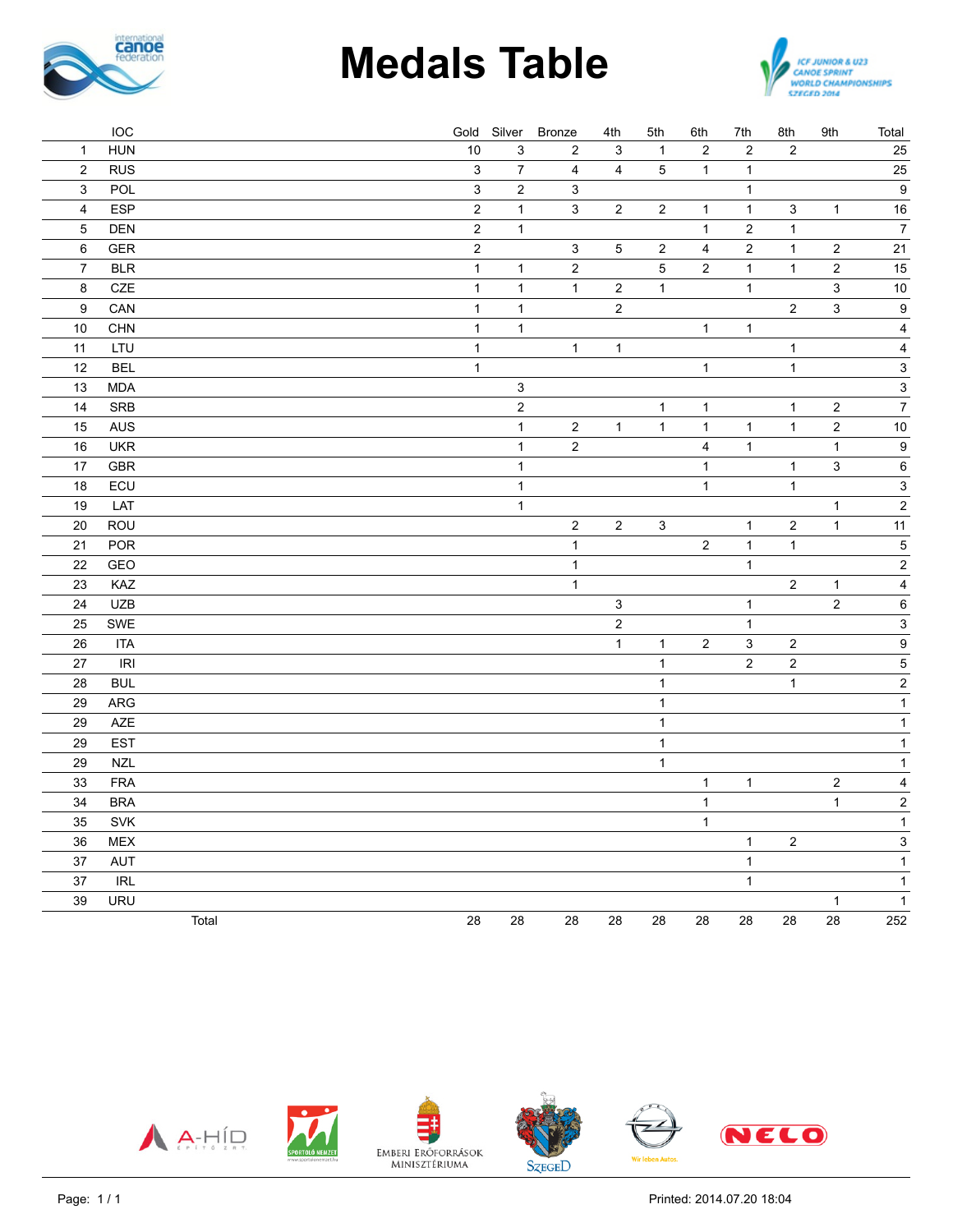## **Point<sup>s</sup>**

| <b>Decimon</b> | <b>ICF JUNIOR &amp; U23</b> | 200 m            |                |                  |                  |              |                |                |                   |              | 500m         |             |              |              |              |                  |                  |              |                  | 1000m          |              |        |                                               |    |    |              |      |                  |                  |                     |
|----------------|-----------------------------|------------------|----------------|------------------|------------------|--------------|----------------|----------------|-------------------|--------------|--------------|-------------|--------------|--------------|--------------|------------------|------------------|--------------|------------------|----------------|--------------|--------|-----------------------------------------------|----|----|--------------|------|------------------|------------------|---------------------|
|                | <b>CANOE SPRINT</b>         | Junior           |                |                  |                  |              |                |                | <b>U23</b>        |              |              |             | Junior       |              |              |                  | U23              |              |                  |                |              | Junior |                                               |    |    |              | U23  |                  |                  | <b>Total Points</b> |
| Ranking        | Nations                     | K <sub>1</sub> M | K2M            | K <sub>1</sub> W | C <sub>1</sub> M | $C1$ W       | K1 M K2 M      |                | $K1W$ $C1M$ $C1W$ |              |              | $K1W$ $K2W$ |              | K4W          | $C2$ W       | K <sub>1</sub> W | K <sub>2</sub> W | K4W          | C <sub>2</sub> W | $K1 M$ $K2 M$  |              |        | $K4M$ C <sub>1</sub> M C <sub>2</sub> M $K1M$ |    |    | K2M          | K4 M | C <sub>1</sub> M | C <sub>2</sub> M |                     |
|                | Hungary                     | 30               | 30             | 24               | 30               | 18           | 30             | 26             | 30                | 12           | 28           | 23          | 28           | 27           | 22           | 30               | 27               | 25           | 30               | 22             | 26           | 26     | 30                                            | 28 | 30 | 30           | 23   | 24               | 20               | 729                 |
| $\overline{2}$ | Russia                      | 26               | 28             | 25               | 24               | 25           | 18             | 30             | 28                | 28           | 30           | 26          | 26           | 28           | 27           | 26               | 28               | 27           | 25               | 12             | 27           | 28     | 27                                            | 25 | 20 | 25           | 28   | 23               | 30               | 720                 |
| $\overline{3}$ | Germany                     | 27               | 24             |                  | $\mathbf{1}$     | 23           | 21             |                | 23                | 21           |              | 27          | 22           | 25           | 25           | 24               | 30               | 26           |                  | 17             | 30           | 16     | 24                                            | 26 | 24 | 27           | 26   | 26               | 26               | 562                 |
| $\overline{4}$ | Spain                       | 25               | 27             | 28               | 15               | 22           | 27             | 16             | 3                 | 23           | 1            | 25          | 20           |              | 21           | 17               | 20               | $\mathbf{1}$ | 22               | 27             | 24           | 30     | 22                                            | 16 | 26 | 26           | 30   | $\mathbf{1}$     |                  | 515                 |
| .5             | Poland                      | 18               | $\overline{1}$ | 27               | 16               | 17           | 11             | 28             | 14                | 16           | 1            | 18          | 30           | 30           |              | 13               | 18               | 28           |                  | 11             | 15           | 17     | 17                                            | 30 | 27 | 23           |      | 14               | 27               | 467                 |
| -6             | Canada                      | 5                | 18             | 21               | $\mathbf{1}$     | 30           | 15             | 20             | $\overline{7}$    | 20           | 26           | 1           | 14           | 21           | 28           | 1                | 21               | 22           | 26               | 15             | 11           | 1      | 1                                             | 13 | 13 | 17           | 22   | 18               | 17               | 425                 |
| $\mathbf{z}$   | Belarus                     | 8                | 25             | 17               | 21               | 27           | 6              |                | 25                | 24           | 25           | 21          |              |              | 30           | 25               |                  | 24           | 28               |                | 25           | 22     | 20                                            | 23 |    |              | 27   |                  |                  | 423                 |
| -8             | Czech Republic              | 21               |                | 14               | 23               |              |                |                | 13                | 26           | 27           | 20          |              | $\mathbf{1}$ |              |                  | 17               |              |                  | 21             | 28           | 20     | 26                                            |    | 21 | 16           | 1    | 30               | 25               | 350                 |
| -9             | <b>IRomania</b>             | 13               | 23             | 26               | 22               |              |                | 1              |                   | 1            | 1            | 17          | 25           | 26           |              |                  |                  |              | 27               | 1              | 13           | 21     | 25                                            | 27 | 18 | $\mathbf{1}$ | 25   | 1                | 22               | 336                 |
| 10             | Australia                   | 17               | 14             |                  |                  |              | 12             | $\overline{7}$ | 21                |              |              | 14          | 16           | $\mathbf{1}$ |              | 27               | 25               | 21           |                  | 26             | 23           | 27     |                                               |    | 28 | 22           | 24   |                  |                  | 326                 |
| 10             | <b>Italy</b>                | 20               | 22             | 23               | 20               | $\mathbf{1}$ | 26             | 24             | 18                | 1            |              | 24          | 18           | 22           |              |                  |                  | 1            |                  | 1              | 16           | 23     | 23                                            |    |    |              |      | 25               | 18               | 326                 |
| 12             | <b>IUkraine</b>             | 24               | 21             | 18               | 18               | 24           |                | 27             | 20                | 17           |              |             | 23           |              |              | 20               |                  |              |                  | 24             |              |        | $\mathbf{1}$                                  | 24 |    |              |      | 27               | 28               | 316                 |
| 13             | Serbia                      | 12               | 16             |                  | 13               | 12           | 28             | 25             |                   | 14           |              | 22          | 1            | 24           |              |                  | 14               |              |                  | $\overline{3}$ | 1            | 11     | 1                                             |    | 17 | 28           | 21   | 21               |                  | 285                 |
| 14             | France                      |                  | $\mathbf{1}$   | 12               | 11               | 21           | 23             | 11             |                   | 1            | 1            |             | 13           |              | 24           |                  | 15               |              |                  |                | 20           |        |                                               | 21 | 16 |              |      | 15               | 14               | 219                 |
| 15             | Denmark                     |                  |                | 30               |                  |              |                | 22             |                   |              |              | 30          | 24           | 23           |              |                  |                  | 23           |                  | 28             | 17           | 18     |                                               |    |    |              | 1    |                  |                  | 216                 |
| 16             | Mexico                      |                  | 13             | 16               | $\mathbf{1}$     | 16           | $\overline{7}$ |                |                   |              |              | 15          | 17           |              | 23           |                  | 22               |              |                  |                | 12           |        | 18                                            | 22 | 15 |              |      |                  | 12               | 209                 |
| 17             | Kazakhstan                  | 10               |                | 22               | 12               | 1            | 20             | 1              |                   | 1            |              | 16          | 27           |              | $\mathbf{1}$ |                  |                  |              |                  | 10             |              |        | 15                                            |    | 14 | 12           |      | 22               | 21               | 205                 |
| 18             | Uzbekistan                  | 6                |                |                  | 26               | 26           | 14             | $\overline{4}$ |                   | $\mathbf{1}$ | 21           |             | 11           |              | 26           |                  |                  |              |                  | 1              |              |        | 21                                            |    |    | $\mathbf{1}$ |      | 20               | 23               | 202                 |
| 19             | Great Britain               | $\Delta$         | 15             |                  | $\overline{1}$   |              |                | 14             | 15                | 13           |              | 28          | 21           |              |              | 21               |                  | 1            |                  |                | 22           | 24     |                                               |    |    | 21           |      |                  |                  | 200                 |
| 20             | Lithuania                   | 22               | 26             |                  | 27               |              | 8              | 18             | $\overline{2}$    | 30           | $\mathbf{1}$ |             | $\mathbf{1}$ |              |              | $\mathbf{1}$     |                  |              |                  | 1              | $\mathbf{1}$ | 1      | 1                                             | 11 | 12 |              |      |                  | 11               | 175                 |
| 21             | Iran                        |                  |                |                  |                  |              |                | 13             | 22                | 25           | 23           |             |              |              |              | 15               | 1                |              | 23               |                |              |        |                                               |    | 22 | $\mathbf{1}$ |      | 11               | 16               | 172                 |
| 22             | Latvia                      | 28               | 17             |                  | 14               |              | 1              | 21             |                   | 1            |              | 11          |              |              |              |                  |                  |              |                  | 14             | $\mathbf{1}$ | 1      | 12                                            | 20 | 1  |              |      | $\mathbf{1}$     | 1                | 145                 |
| 23             | Moldova                     | $\overline{2}$   | $\mathbf{1}$   |                  | 28               |              | 1              | $\mathbf{1}$   |                   | 18           |              | 1           |              |              |              |                  |                  |              |                  | 1              | $\mathbf{1}$ |        | 28                                            | 17 | 1  | 1            |      | 28               | 13               | 143                 |
| 24             | Portugal                    |                  |                | 20               |                  |              |                |                | 27                | 22           |              |             |              |              |              | 23               | 24               |              |                  |                |              |        |                                               |    |    |              |      |                  | 24               | 140                 |
| 25             | Bulgaria                    | 14               | $\mathbf{1}$   |                  | 1                |              | 22             | 12             |                   | 15           |              |             | 1            |              |              |                  |                  |              |                  |                |              | 25     | 14                                            |    | 1  | 14           |      | 12               | $\mathbf{1}$     | 134                 |
| 26             | Slovakia                    |                  | 20             |                  |                  | 14           | 24             | 10             |                   |              |              |             |              |              |              |                  |                  |              |                  | $\overline{4}$ | 14           | 14     |                                               |    |    | 13           |      | 17               |                  | 130                 |
| 27             | Belgium                     |                  | 1              |                  |                  |              |                | 15             |                   |              |              | 1           |              |              |              | 22               |                  |              |                  | 30             | 18           |        |                                               |    |    | 24           |      |                  |                  | 111                 |
| 28             | Sweden                      |                  | 1              | 13               |                  |              |                | 23             | 26                |              |              | 1           |              | $\mathbf{1}$ |              |                  | 26               |              |                  |                |              | 12     |                                               |    | 1  | 1            | 1    |                  |                  | 106                 |
| 29             | <b>China</b>                |                  |                |                  |                  |              |                |                | 24                |              |              |             |              |              |              | 28               | 23               | 30           |                  |                |              |        |                                               |    |    |              |      |                  |                  | 105                 |
| 30             | Brazil                      | $7\overline{ }$  |                | 1                | 17               |              | 1              | $\mathbf{1}$   | $\overline{4}$    | 11           | 24           | 1           |              |              |              | 1                |                  |              | 21               | 1              |              |        | 1                                             |    | 1  | $\mathbf{1}$ |      | $\mathbf{1}$     | $\mathbf{1}$     | 95                  |
| 31             | Argentina                   | 16               | 11             |                  |                  |              | 25             | 17             |                   |              | 1            |             | 1            | $\mathbf{1}$ |              |                  |                  |              |                  | 1              |              | 15     |                                               |    |    | $\mathbf{1}$ |      |                  |                  | 89                  |
| 31             | United States of America    | 1                | $\mathbf{1}$   | 11               | $\mathbf{1}$     | 20           |                | 5              | 1                 | 1            |              | 1           | 12           | $\mathbf{1}$ | $\mathbf{1}$ | 1                |                  |              |                  | 1              | $\mathbf{1}$ |        | 16                                            | 12 |    | $\mathbf{1}$ |      | $\mathbf{1}$     |                  | 89                  |
| 33             | Slovenia                    | 11               |                |                  |                  |              | $\overline{2}$ | $\mathbf{1}$   | 16                |              |              |             |              |              |              | 16               |                  |              |                  | 20             | $\mathbf{1}$ |        |                                               |    | 1  | 20           |      |                  |                  | 88                  |
| 34             | New Zealand                 |                  |                |                  |                  |              | 3              | 6              | 10                |              |              |             | 15           |              |              |                  |                  | 1            |                  | 25             |              | 13     |                                               |    |    | 11           | 1    |                  |                  | 85                  |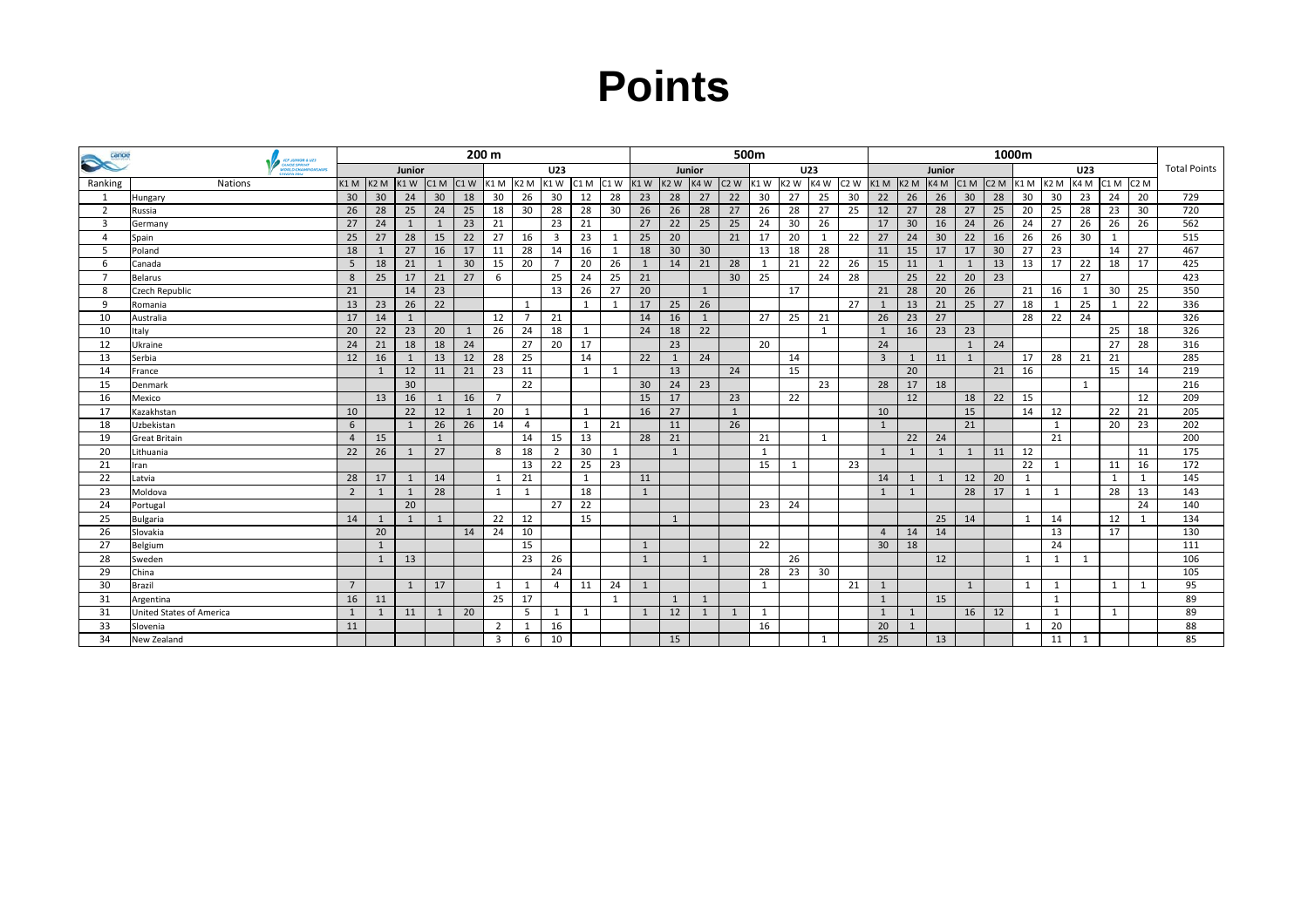| <b>Decanoe</b>  | 200 m                                                              |                      |              |              |              |    |                |                         |                 | 500m            |        |                                                                              |              |              |                 |    |              |   | 1000m                                                         |                |              |   |              |                 |                 |              |                     |              |    |                 |
|-----------------|--------------------------------------------------------------------|----------------------|--------------|--------------|--------------|----|----------------|-------------------------|-----------------|-----------------|--------|------------------------------------------------------------------------------|--------------|--------------|-----------------|----|--------------|---|---------------------------------------------------------------|----------------|--------------|---|--------------|-----------------|-----------------|--------------|---------------------|--------------|----|-----------------|
|                 | ICE JUNIOR & U23<br>CANOE SPRINT<br>WORLD CHAMPIONS<br>IZEGED 2014 | <b>U23</b><br>Junior |              |              |              |    |                |                         |                 |                 | Junior |                                                                              |              |              | U <sub>23</sub> |    |              |   | Junior                                                        |                |              |   |              | U <sub>23</sub> |                 |              | <b>Total Points</b> |              |    |                 |
| Ranking         | Nations                                                            | $K1 M$ $K2 M$        |              |              |              |    |                |                         |                 |                 |        | $k1$ W $c1$ M $c1$ W $k2$ M $k3$ M $c1$ W $c1$ M $c1$ W $k1$ W $k2$ W $k4$ W |              |              |                 |    |              |   | $C2W$ K1W K2W K4W C2W K1M K2M K4M C1M C2M K1M K2M K4M C1M C2M |                |              |   |              |                 |                 |              |                     |              |    |                 |
| 35              | South Africa                                                       |                      | 1            | 15           |              |    | 17             | $\overline{\mathbf{3}}$ | 8               |                 |        |                                                                              |              |              |                 | 18 |              | 1 |                                                               | 18             |              |   |              |                 | 1               |              |                     |              |    | 82              |
| 36              | Ecuador                                                            |                      |              |              |              | 28 | 1              | $\mathbf{1}$            |                 | $\mathbf{1}$    | 22     |                                                                              |              |              |                 |    |              |   | 24                                                            |                |              |   |              |                 |                 |              |                     | 1            | 1  | 79              |
| $\overline{37}$ | Japan                                                              | $\mathbf{1}$         | 12           | $\mathbf{1}$ | 1            |    | $\mathbf{1}$   |                         | $\mathbf{1}$    | $\mathbf{1}$    |        | 1                                                                            | $\mathbf{1}$ | $\mathbf{1}$ |                 | 1  |              |   |                                                               | 1              | 1            | 1 | 13           | 15              | 1               |              |                     |              | 15 | 69              |
| 38              | Greece                                                             |                      | $\mathbf{1}$ |              |              |    | 1              | 8                       | $\overline{17}$ | 1               |        | 1                                                                            | 1            |              |                 | 12 |              |   |                                                               | 5              | 1            | 1 |              | 14              | 1               | $\mathbf{1}$ | 1                   |              |    | 66              |
| 39              | Azerbaijan                                                         | $\mathbf{1}$         |              |              | 25           |    | 16             |                         |                 | 1               |        |                                                                              |              |              |                 |    |              |   |                                                               | $\mathbf{1}$   |              |   |              |                 |                 |              |                     | 16           |    | 60              |
| 40              | Austria                                                            | 15                   |              |              |              |    |                |                         | $\mathbf{1}$    |                 |        |                                                                              |              |              |                 | 1  |              |   |                                                               | 23             |              |   |              |                 | 11              |              | 1                   |              |    | 52              |
| 41              | Uruguay                                                            | $\overline{3}$       | $\mathbf{1}$ | 1            | 1            |    | 1              |                         |                 | 1               |        | 1                                                                            |              |              |                 |    |              |   |                                                               | $\overline{7}$ | 21           |   | 11           | 1               | 1               |              |                     | 1            |    | 51              |
| 42              | Chinese Taipei                                                     | $\mathbf{1}$         | $\mathbf{1}$ |              | $\mathbf{1}$ |    | $\mathbf{1}$   | $\mathbf{1}$            | 1               |                 |        |                                                                              |              |              |                 | 1  |              |   |                                                               | 1              | 1            |   | $\mathbf{1}$ | 18              | $\mathbf{1}$    | 18           | 1                   | 1            | 1  | 50              |
| 42              | Georgia                                                            | $\overline{23}$      |              |              |              |    |                |                         |                 | $\overline{27}$ |        |                                                                              |              |              |                 |    |              |   |                                                               |                |              |   |              |                 |                 |              |                     |              |    | 50              |
| 44              | Switzerland                                                        |                      |              | 1            |              |    |                | 1                       | 1               |                 |        | 13                                                                           |              |              |                 | 1  | 13           |   |                                                               |                |              |   |              |                 |                 | 15           |                     |              |    | 45              |
| 45              | Estonia                                                            | 1                    |              |              | $\mathbf{1}$ |    | 1              |                         |                 | 1               |        |                                                                              |              |              |                 |    |              |   |                                                               | 8              |              |   | 1            |                 | 25              |              |                     | $\mathbf{1}$ |    | 39              |
| 46              | Singapore                                                          | 1                    | $\mathbf{1}$ |              | $\mathbf{1}$ |    | $\overline{4}$ | $\overline{2}$          | 6               |                 |        |                                                                              |              |              |                 | 14 |              |   |                                                               | 1              | 1            | 1 | 1            |                 | 1               | 1            | 1                   |              |    | 36              |
| 47              | Ireland                                                            |                      |              |              |              |    | 10             |                         |                 |                 |        |                                                                              |              |              |                 |    |              |   |                                                               |                |              |   |              |                 | $\overline{23}$ |              |                     |              |    | $\overline{33}$ |
| 47              | Turkey                                                             |                      |              |              |              |    | 13             | <sup>1</sup>            | 5               |                 |        |                                                                              |              |              |                 | 1  | 11           |   |                                                               |                | $\mathbf{1}$ |   |              |                 | 1               |              |                     |              |    | $\overline{33}$ |
| 49              | Finland                                                            |                      |              | $\mathbf{1}$ |              |    | 1              |                         | $\mathbf{1}$    |                 |        | 1                                                                            |              |              |                 | 11 | 16           |   |                                                               |                |              |   |              |                 |                 |              |                     |              |    | 31              |
| 50              | Croatia                                                            | 1                    |              |              |              |    |                |                         |                 |                 |        | 12                                                                           |              |              |                 |    |              |   |                                                               | 16             |              |   |              |                 |                 |              |                     |              |    | 29              |
| 51              | Thailand                                                           |                      |              |              |              |    | 5              |                         | 11              |                 |        |                                                                              |              |              |                 |    | 12           |   |                                                               |                |              |   |              |                 |                 |              |                     |              |    | 28              |
| 52              | Chile                                                              |                      |              |              | $\mathbf{1}$ |    |                |                         |                 | 1               |        |                                                                              |              |              |                 |    |              |   |                                                               |                |              |   | 1            |                 |                 |              |                     | 13           |    | 16              |
| 52              | Cyprus                                                             | $\mathbf{1}$         |              | 1            |              |    |                |                         |                 |                 |        | $\mathbf{1}$                                                                 |              |              |                 |    |              |   |                                                               | 13             |              |   |              |                 |                 |              |                     |              |    | 16              |
| 52              | Democratic People's Republic of Korea                              |                      |              |              |              | 15 |                |                         |                 |                 |        |                                                                              |              |              | $\mathbf{1}$    |    |              |   |                                                               |                |              |   |              |                 |                 |              |                     |              |    | 16              |
| 55              | Kyrgyz Repubic                                                     | 1                    |              |              |              | 13 |                |                         |                 |                 |        |                                                                              |              |              |                 |    |              |   |                                                               | $\mathbf{1}$   |              |   |              |                 |                 |              |                     |              |    | 15              |
| 56              | India                                                              |                      | 1            | 1            |              | 1  | 1              |                         | 1               | 1               | 1      |                                                                              | 1            |              |                 |    | $\mathbf{1}$ |   |                                                               |                | 1            |   |              |                 | 1               |              |                     | 1            | 1  | 13              |
| 56              | Norway                                                             |                      |              |              |              |    |                |                         | $\overline{12}$ |                 |        |                                                                              |              |              |                 | 1  |              |   |                                                               |                |              |   |              |                 |                 |              |                     |              |    | 13              |
| 58              | Bosnia and Herzegovina                                             | 1                    | $\mathbf{1}$ |              |              |    | 1              | 1                       |                 |                 |        |                                                                              |              |              |                 |    |              |   |                                                               | 6              |              |   |              |                 |                 | $\mathbf{1}$ |                     |              |    | 11              |
| 59              | Egypt                                                              | $\mathbf{1}$         |              |              |              |    | 1              | 1                       | 1               |                 |        |                                                                              |              |              |                 | 1  |              |   |                                                               | $\mathbf{1}$   |              |   |              |                 | 1               | 1            |                     |              |    | 8               |
| 59              | Hong Kong                                                          | 1                    | 1            |              |              |    | 1              | 1                       |                 |                 |        |                                                                              |              |              |                 |    |              |   |                                                               | 1              | 1            |   |              |                 | $\mathbf{1}$    | $\mathbf{1}$ |                     |              |    | 8               |
| 59              | Puerto Rico                                                        | $\mathbf{1}$         |              |              |              |    | 1              |                         | 1               |                 |        |                                                                              |              |              |                 | 1  | 1            |   |                                                               | $\overline{2}$ |              |   |              |                 | $\mathbf{1}$    |              |                     |              |    | 8               |
| 62              | Philippines                                                        |                      |              |              | $\mathbf{1}$ |    |                |                         |                 | 1               |        |                                                                              |              |              |                 |    |              |   |                                                               |                |              |   | 1            |                 |                 |              |                     | 1            |    | $\overline{4}$  |
| 62              | Tunisia                                                            | $\mathbf{1}$         |              |              |              |    |                |                         | 1               |                 |        |                                                                              |              |              |                 | 1  |              |   |                                                               | 1              |              |   |              |                 |                 |              |                     |              |    | $\overline{4}$  |
| 64              | Macau China                                                        |                      |              | 1            |              | 1  |                |                         |                 |                 |        |                                                                              | 1            |              |                 |    |              |   |                                                               |                |              |   |              |                 |                 |              |                     |              |    | 3               |
| 64              | Macedonia                                                          | $\mathbf{1}$         |              |              |              |    |                |                         |                 |                 |        |                                                                              |              |              |                 |    |              |   |                                                               | 1              | 1            |   |              |                 |                 |              |                     |              |    | $\mathbf{3}$    |
| 64              | Republica Mozambic                                                 |                      |              |              |              |    |                |                         |                 | 1               |        |                                                                              |              |              |                 |    |              |   |                                                               |                |              |   |              |                 |                 |              |                     | 1            | 1  | $\overline{3}$  |
| 64              | Tajikistan                                                         | $\mathbf{1}$         |              |              | 1            |    |                |                         |                 |                 |        |                                                                              |              |              |                 |    |              |   |                                                               |                |              |   | 1            |                 |                 |              |                     |              |    | 3               |
| 68              | Netherlands                                                        |                      |              | 1            |              |    |                |                         |                 |                 |        | 1                                                                            |              |              |                 |    |              |   |                                                               |                |              |   |              |                 |                 |              |                     |              |    | $\overline{2}$  |
| 68              | Trinidad and Tobago                                                |                      |              |              |              |    |                |                         | 1               |                 |        |                                                                              |              |              |                 | 1  |              |   |                                                               |                |              |   |              |                 |                 |              |                     |              |    | $\overline{2}$  |
| 70              | Morocco                                                            |                      |              | 1            |              |    |                |                         |                 |                 |        |                                                                              |              |              |                 |    |              |   |                                                               |                |              |   |              |                 |                 |              |                     |              |    | 1               |
| 70              | Venezuela                                                          |                      |              |              |              | 1  |                |                         |                 |                 |        |                                                                              |              |              |                 |    |              |   |                                                               |                |              |   |              |                 |                 |              |                     |              |    | 1               |
| 72              | Montenegro                                                         |                      |              |              |              |    |                |                         |                 |                 |        |                                                                              |              |              |                 |    |              |   |                                                               |                |              |   |              |                 |                 |              |                     |              |    | $\mathbf 0$     |
| $\overline{72}$ | Senegal                                                            |                      |              |              |              |    |                |                         |                 |                 |        |                                                                              |              |              |                 |    |              |   |                                                               |                |              |   |              |                 |                 |              |                     |              |    | $\mathbf 0$     |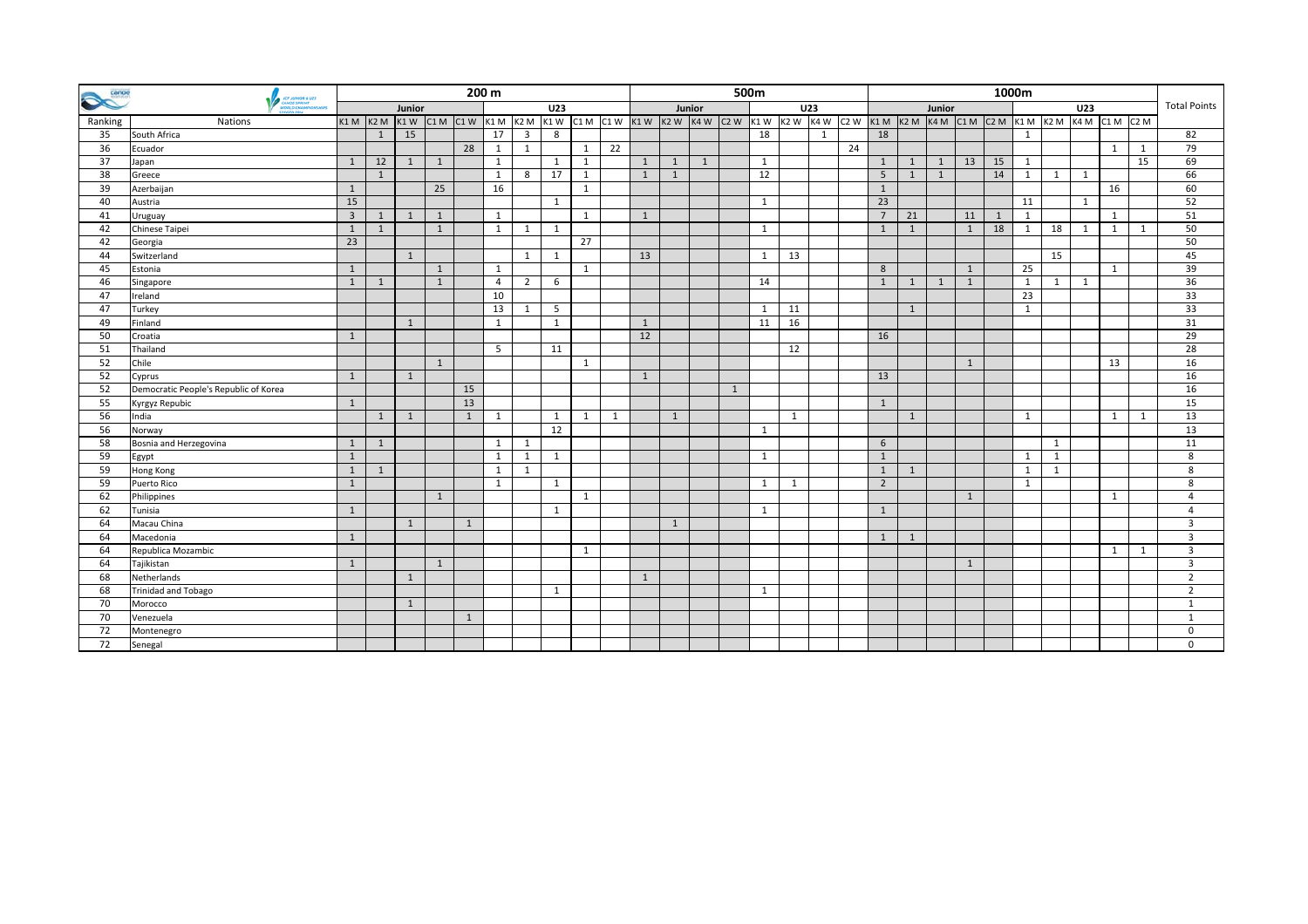## **Men Kayak**

| 200 m<br>canoe                                                                                                                         | 1000m            |              |                     |  |  |  |  |  |  |
|----------------------------------------------------------------------------------------------------------------------------------------|------------------|--------------|---------------------|--|--|--|--|--|--|
| ICE JUNIOR & U23<br>CANOE SPRINT<br>WORLD CHAMPIONSHIPS<br><b>U23</b><br>Junior<br>Junior<br><b>SZEGED 2014</b>                        | U23              |              | <b>Total Points</b> |  |  |  |  |  |  |
| Ranking<br>K <sub>2</sub> M<br>K1M<br>K <sub>2</sub> M<br>K1M<br>K <sub>2</sub> M<br>K4 M<br>K1M<br><b>Nations</b><br>K1 M             | K <sub>2</sub> M | K4 M         |                     |  |  |  |  |  |  |
| 30<br>26<br>26<br>$\mathbf{1}$<br>30<br>30<br>26<br>22<br>30<br>Hungary                                                                | 30               | 23           | 273                 |  |  |  |  |  |  |
| $\overline{2}$<br>$\overline{27}$<br>25<br>27<br>16<br>27<br>24<br>30<br>26<br>Spain                                                   | 26               | 30           | 258                 |  |  |  |  |  |  |
| 3<br>26<br>28<br>18<br>27<br>28<br>30<br>12<br>20<br>Russia                                                                            | 25               | 28           | 242                 |  |  |  |  |  |  |
| 27<br>24<br>17<br>$30\,$<br>16<br>24<br>4<br>21<br>Germany                                                                             | 27               | 26           | 212                 |  |  |  |  |  |  |
| 23<br>5<br>14<br>12<br>26<br>27<br>28<br>17<br>7<br>Australia                                                                          | 22               | 24           | 200                 |  |  |  |  |  |  |
| 16<br>3<br>$\mathbf{1}$<br>6<br>12<br>28<br>25<br>11<br>17<br>Serbia                                                                   | 28               | 21           | 162                 |  |  |  |  |  |  |
| 15<br>18<br>$\mathbf{1}$<br>11<br>28<br>11<br>17<br>27<br>7<br>Poland                                                                  | 23               |              | 151                 |  |  |  |  |  |  |
| 5<br>18<br>15<br>8<br>20<br>15<br>11<br>$\mathbf{1}$<br>13<br>Canada                                                                   | 17               | 22           | 137                 |  |  |  |  |  |  |
| 9<br>22<br>16<br>20<br>26<br>24<br>$\mathbf{1}$<br>23<br>Italy                                                                         |                  |              | 132                 |  |  |  |  |  |  |
| 28<br>10<br>21<br>21<br>20<br>21<br>Czech Republic                                                                                     | 16               | $\mathbf{1}$ | 128                 |  |  |  |  |  |  |
| 13<br>21<br>18<br>11<br>13<br>23<br>$\mathbf{1}$<br>$\mathbf{1}$<br>Romania                                                            | $\mathbf{1}$     | 25           | 116                 |  |  |  |  |  |  |
| 8<br>25<br>25<br>22<br>12<br>6<br><b>Belarus</b>                                                                                       |                  | 27           | 113                 |  |  |  |  |  |  |
| $\overline{4}$<br>15<br>22<br>13<br>14<br>24<br><b>Great Britain</b>                                                                   | 21               |              | 100                 |  |  |  |  |  |  |
| 20<br>$\overline{4}$<br>14<br>14<br>24<br>10<br>14<br>Slovakia                                                                         | 13               |              | 99                  |  |  |  |  |  |  |
| 15<br>27<br>Ukraine<br>21<br>24<br>24                                                                                                  |                  |              | 96                  |  |  |  |  |  |  |
| 26<br>8<br>18<br>$\mathbf{1}$<br>16<br>22<br>$\mathbf{1}$<br>$\mathbf{1}$<br>Lithuania<br>12                                           |                  |              | 89                  |  |  |  |  |  |  |
| 25<br>16<br>$\mathbf{1}$<br>22<br>12<br>$\mathbf{1}$<br><b>Bulgaria</b><br>14                                                          | 14               |              | 89                  |  |  |  |  |  |  |
| $\mathbf{1}$<br>18<br>15<br>30<br>18<br>Belgium                                                                                        | 24               |              | 88                  |  |  |  |  |  |  |
| 19<br>22<br>17<br>Denmark<br>28<br>18                                                                                                  |                  | 1            | 86                  |  |  |  |  |  |  |
| 19<br>17<br>$\mathbf{1}$<br>15<br>16<br>11<br>25<br>Argentina                                                                          | $\mathbf{1}$     |              | 86                  |  |  |  |  |  |  |
| 21<br>17<br>28<br>$\mathbf{1}$<br>21<br>14<br>$\mathbf{1}$<br>$\mathbf{1}$<br>$\mathbf{1}$<br>Latvia                                   |                  |              | 84                  |  |  |  |  |  |  |
| $\mathbf{1}$<br>23<br>20<br>16<br>22<br>11<br>France                                                                                   |                  |              | 71                  |  |  |  |  |  |  |
| 23<br>20<br>14<br>Kazakhstan<br>10<br>$\mathbf{1}$<br>10                                                                               | 12               |              | 67                  |  |  |  |  |  |  |
| 24<br>6<br>13<br>3<br>25<br>New Zealand                                                                                                | 11               | $\mathbf{1}$ | 59                  |  |  |  |  |  |  |
| $\overline{2}$<br>25<br>11<br>$\mathbf{1}$<br>20<br>$\mathbf{1}$<br>$\mathbf{1}$<br>Slovenia                                           | 20               |              | 56                  |  |  |  |  |  |  |
| 26<br>15<br>23<br>11<br>Austria                                                                                                        |                  | $\mathbf{1}$ | 50                  |  |  |  |  |  |  |
| 27<br>$\overline{7}$<br>15<br>13<br>12<br>Mexico                                                                                       |                  |              | 47                  |  |  |  |  |  |  |
| 28<br>$\mathbf{1}$<br>17<br>$\mathbf{1}$<br>3<br>18<br>South Africa                                                                    |                  |              | 40                  |  |  |  |  |  |  |
| 29<br>23<br>$\mathbf{1}$<br>12<br>$\mathbf{1}$<br>Sweden                                                                               | $\mathbf{1}$     | $\mathbf{1}$ | 39                  |  |  |  |  |  |  |
| 30<br>13<br>22<br>Iran                                                                                                                 | $\mathbf{1}$     |              | 36                  |  |  |  |  |  |  |
| 31<br>25<br>$\mathbf{1}$<br>8<br>$\mathbf{1}$<br>Estonia                                                                               |                  |              | 35                  |  |  |  |  |  |  |
| $\overline{3}$<br>$\overline{7}$<br>32<br>$\mathbf{1}$<br>$\mathbf{1}$<br>21<br>$\mathbf{1}$<br>Uruguay                                |                  |              | 34                  |  |  |  |  |  |  |
| 33<br>10<br>23<br>Ireland                                                                                                              |                  |              | 33                  |  |  |  |  |  |  |
| 34<br>6<br>14<br>Uzbekistan<br>$\mathbf{1}$<br>4                                                                                       | $\mathbf{1}$     |              | 26                  |  |  |  |  |  |  |
| $\mathbf{1}$<br>34<br>$\mathbf{1}$<br>$\mathbf{1}$<br>$\mathbf{1}$<br>$\mathbf{1}$<br>$\mathbf{1}$<br>$\mathbf{1}$<br>Chinese Taipei   | 18               | $\mathbf{1}$ | 26                  |  |  |  |  |  |  |
| 36<br>23<br>Georgia                                                                                                                    |                  |              | 23                  |  |  |  |  |  |  |
| 37<br>$\mathbf{1}$<br>$\mathbf{1}$<br>8<br>5<br>$\mathbf{1}$<br>$\mathbf{1}$<br>$\mathbf{1}$<br>Greece                                 | $\mathbf{1}$     | $\mathbf{1}$ | 20                  |  |  |  |  |  |  |
| 12<br>38<br>$\mathbf{1}$<br>$\mathbf{1}$<br>$\mathbf{1}$<br>$\mathbf{1}$<br>$\mathbf{1}$<br>$\mathbf{1}$<br>Japan                      |                  |              | 18                  |  |  |  |  |  |  |
| 38<br>$\mathbf 1$<br>16<br>$\mathbf{1}$<br>Azerbaijan                                                                                  |                  |              | 18                  |  |  |  |  |  |  |
| $16$<br>40<br>$\mathbf 1$<br>Croatia                                                                                                   |                  |              | 17                  |  |  |  |  |  |  |
| $\mathbf{1}$<br>41<br>Switzerland                                                                                                      | 15               |              | 16                  |  |  |  |  |  |  |
| 41<br>Turkey<br>13<br>$\mathbf{1}$<br>$\mathbf{1}$<br>$\mathbf{1}$                                                                     |                  |              | 16                  |  |  |  |  |  |  |
| $\mathbf{1}$<br>$\mathbf{1}$<br>43<br>$\mathbf{1}$<br>4<br>$\overline{2}$<br>$\mathbf{1}$<br>$\mathbf{1}$<br>$\mathbf{1}$<br>Singapore | $\mathbf{1}$     | $\mathbf{1}$ | 14                  |  |  |  |  |  |  |
| 13<br>43<br>$\mathbf{1}$<br>Cyprus                                                                                                     |                  |              | 14                  |  |  |  |  |  |  |
| $\overline{7}$<br>45<br>$\mathbf{1}$<br>Brazil<br>$\mathbf{1}$<br>$\mathbf{1}$<br>$\mathbf{1}$                                         | $\mathbf{1}$     |              | 12                  |  |  |  |  |  |  |
| 46<br>Bosnia and Herzegovina<br>$\mathbf{1}$<br>$\mathbf{1}$<br>$\mathbf{1}$<br>6<br>$\mathbf{1}$                                      | $\mathbf{1}$     |              | 11                  |  |  |  |  |  |  |
| 5<br>47<br>$\mathbf{1}$<br>$\mathbf{1}$<br>$\mathbf{1}$<br>United States of America<br>$\mathbf{1}$                                    | $\mathbf{1}$     |              | 10                  |  |  |  |  |  |  |
| $\overline{2}$<br>$\mathbf{1}$<br>$\mathbf{1}$<br>$\mathbf{1}$<br>48<br>Moldova<br>$\mathbf{1}$<br>$\mathbf{1}$<br>$\mathbf{1}$        | $\mathbf{1}$     |              | 9                   |  |  |  |  |  |  |
| 49<br>$\mathbf{1}$<br>$\mathbf{1}$<br>$\mathbf{1}$<br>$\mathbf{1}$<br>$\mathbf{1}$<br>$\mathbf{1}$<br>$\mathbf{1}$<br>Hong Kong        | $\mathbf{1}$     |              | 8                   |  |  |  |  |  |  |
| 50<br>$\mathbf{1}$<br>$\mathbf{1}$<br>Egypt<br>$\mathbf{1}$<br>$\mathbf{1}$<br>$\mathbf{1}$                                            | $\mathbf{1}$     |              | 6                   |  |  |  |  |  |  |
| 51<br>5<br>Thailand                                                                                                                    |                  |              | 5                   |  |  |  |  |  |  |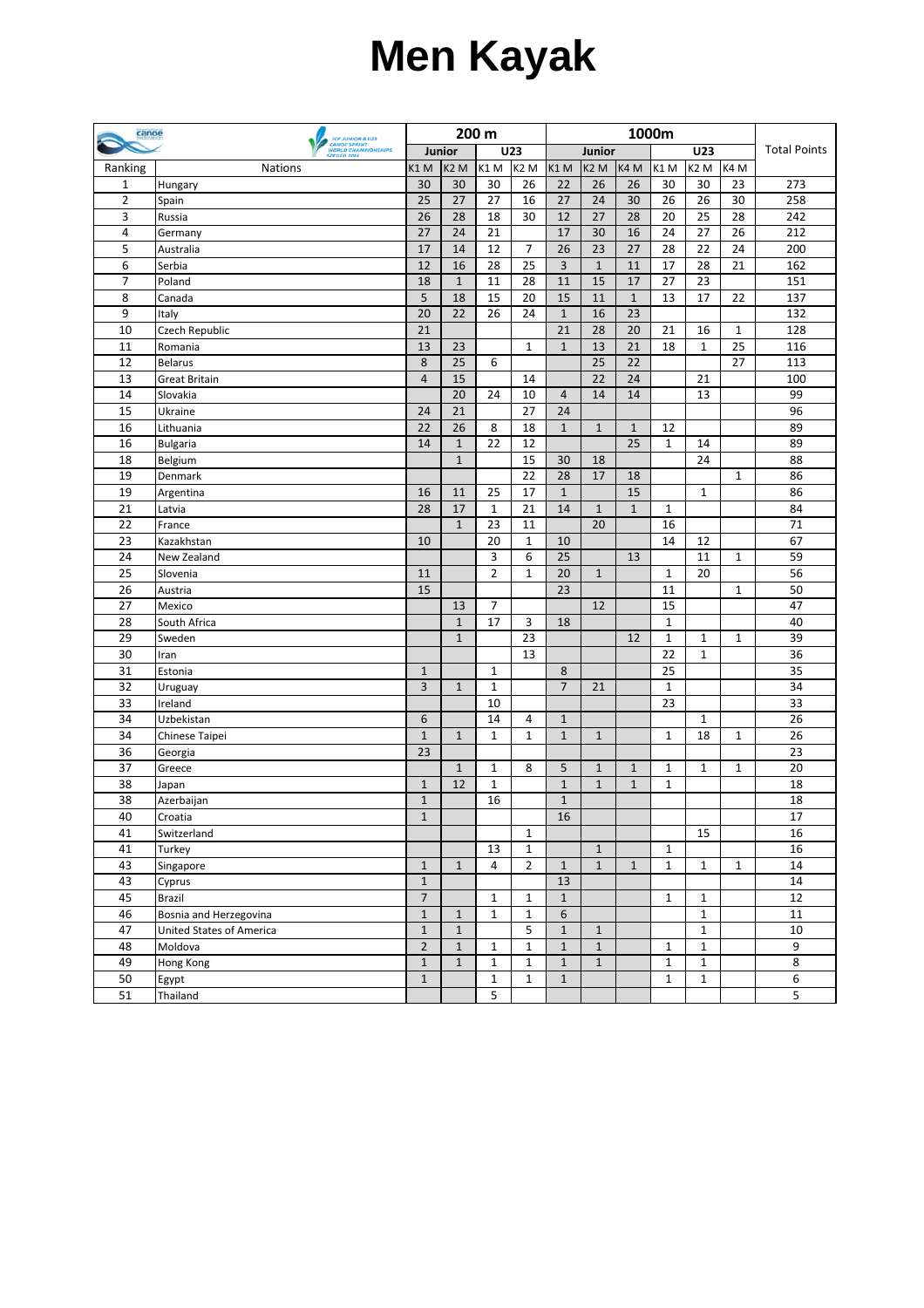| canoe   | <b>ICF JUNIOR &amp; U23</b>                                             |              | 200 m          |   |     |                |               |            |   |                  |      |                     |
|---------|-------------------------------------------------------------------------|--------------|----------------|---|-----|----------------|---------------|------------|---|------------------|------|---------------------|
|         | <b>CANOE SPRINT</b><br><b>WORLD CHAMPIONSHIPS</b><br><b>SZEGED 2014</b> |              | Junior         |   | U23 |                | <b>Junior</b> |            |   | U23              |      | <b>Total Points</b> |
| Ranking | <b>Nations</b>                                                          | $K1$ M       | K2 M K1 M K2 M |   |     | $K1 M$ $K2 M$  |               | $K4M$ K1 M |   | K <sub>2</sub> M | K4 M |                     |
| 52      | <b>Puerto Rico</b>                                                      | $\mathbf{1}$ |                | 1 |     | $\overline{2}$ |               |            | 1 |                  |      | 5                   |
| 53      | India                                                                   |              | $\mathbf{1}$   | 1 |     |                | $\mathbf{1}$  |            | 1 |                  |      | 4                   |
| 54      | Macedonia                                                               | $\mathbf{1}$ |                |   |     | $\mathbf{1}$   | 1             |            |   |                  |      | 3                   |
| 55      | Ecuador                                                                 |              |                | 1 | 1   |                |               |            |   |                  |      | 2                   |
| 55      | Kyrgyz Repubic                                                          | $\mathbf{1}$ |                |   |     | $\mathbf{1}$   |               |            |   |                  |      | 2                   |
| 55      | lTunisia                                                                | $\mathbf{1}$ |                |   |     | $\mathbf{1}$   |               |            |   |                  |      | $\overline{2}$      |
| 58      | Finland                                                                 |              |                | 1 |     |                |               |            |   |                  |      | 1                   |
| 58      | Tajikistan                                                              | $\mathbf{1}$ |                |   |     |                |               |            |   |                  |      | $\mathbf{1}$        |
| 60      | Portugal                                                                |              |                |   |     |                |               |            |   |                  |      | 0                   |
| 60      | China                                                                   |              |                |   |     |                |               |            |   |                  |      | 0                   |
| 60      | Chile                                                                   |              |                |   |     |                |               |            |   |                  |      | $\mathbf 0$         |
| 60      | Democratic People's Republic of Korea                                   |              |                |   |     |                |               |            |   |                  |      | $\mathbf 0$         |
| 60      | Norway                                                                  |              |                |   |     |                |               |            |   |                  |      | $\mathbf 0$         |
| 60      | Philippines                                                             |              |                |   |     |                |               |            |   |                  |      | $\mathbf 0$         |
| 60      | Macau China                                                             |              |                |   |     |                |               |            |   |                  |      | $\mathbf 0$         |
| 60      | Republica Mozambic                                                      |              |                |   |     |                |               |            |   |                  |      | $\mathbf 0$         |
| 60      | Netherlands                                                             |              |                |   |     |                |               |            |   |                  |      | $\mathbf 0$         |
| 60      | Trinidad and Tobago                                                     |              |                |   |     |                |               |            |   |                  |      | $\mathbf 0$         |
| 60      | Morocco                                                                 |              |                |   |     |                |               |            |   |                  |      | $\mathbf 0$         |
| 60      | Venezuela                                                               |              |                |   |     |                |               |            |   |                  |      | 0                   |
| 60      | Montenegro                                                              |              |                |   |     |                |               |            |   |                  |      | $\mathbf 0$         |
| 60      | Senegal                                                                 |              |                |   |     |                |               |            |   |                  |      | 0                   |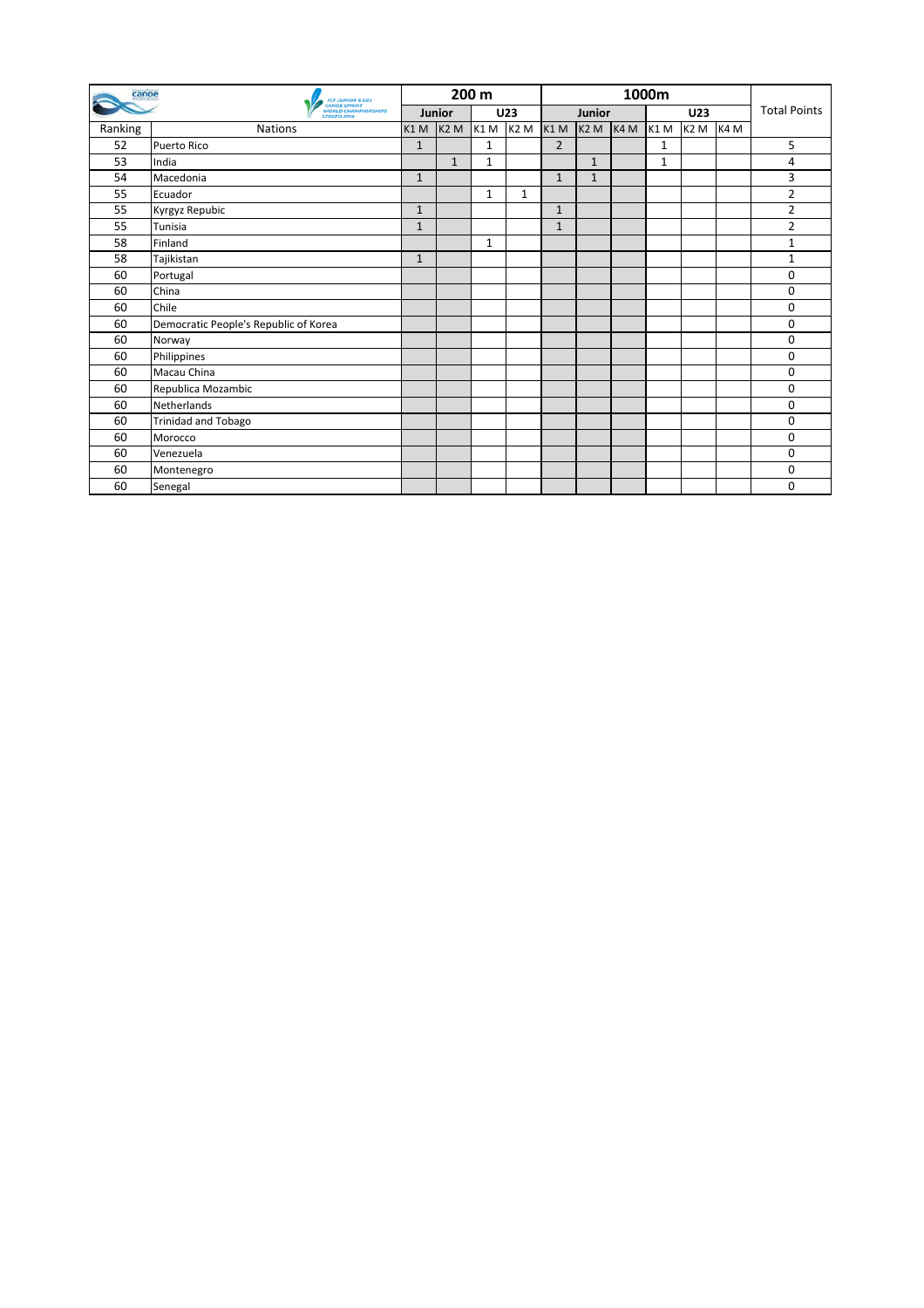## **Women Kayak**

| canoe           |                                                                        | 200m         |                | 500m             |                  |                  |                 |                  |                 |                     |
|-----------------|------------------------------------------------------------------------|--------------|----------------|------------------|------------------|------------------|-----------------|------------------|-----------------|---------------------|
|                 | ICF JUNIOR & U23<br>CANOE SPRINT<br>WORLD CHAMPIONSHIPS<br>SZEGED 2014 | Jun          | U23            |                  | Junior           |                  |                 | U23              |                 | <b>Total Points</b> |
| Ranking         | <b>Nations</b>                                                         | K1W          | K1W            | K <sub>1</sub> W | K <sub>2</sub> W | K <sub>4</sub> W | K1W             | K <sub>2</sub> W | K4W             |                     |
| $\mathbf{1}$    | Hungary                                                                | 24           | 30             | 23               | 28               | 27               | 30              | 27               | 25              | 214                 |
| $\overline{1}$  | Russia                                                                 | 25           | 28             | 26               | 26               | 28               | 26              | 28               | 27              | 214                 |
| 3               | Germany                                                                | $\mathbf{1}$ | 23             | 27               | 22               | 25               | 24              | 30               | 26              | 178                 |
| 3               | Poland                                                                 | 27           | 14             | 18               | 30               | 30               | 13              | 18               | 28              | 178                 |
| $\overline{5}$  | Denmark                                                                | 30           |                | 30               | 24               | 23               |                 |                  | 23              | 130                 |
| 6               | Australia                                                              | $\mathbf 1$  | 21             | 14               | 16               | $\mathbf{1}$     | 27              | 25               | 21              | 126                 |
| $\overline{7}$  | Spain                                                                  | 28           | $\overline{3}$ | 25               | 20               |                  | 17              | 20               | $\mathbf{1}$    | 114                 |
| 8               | <b>Belarus</b>                                                         | 17           | 25             | 21               |                  |                  | $\overline{25}$ |                  | $\overline{24}$ | 112                 |
| 9               | Canada                                                                 | 21           | $\overline{7}$ | $\mathbf 1$      | 14               | 21               | $\mathbf{1}$    | 21               | 22              | 108                 |
| 10              | Italy                                                                  | 23           | 18             | 24               | 18               | 22               |                 |                  | $\mathbf{1}$    | 106                 |
| 11              | China                                                                  |              | 24             |                  |                  |                  | 28              | 23               | 30              | 105                 |
| 12              | Romania                                                                | 26           |                | 17               | 25               | 26               |                 |                  |                 | 94                  |
| 13              | Portugal                                                               | 20           | 27             |                  |                  |                  | 23              | 24               |                 | 94                  |
| 14              | <b>Great Britain</b>                                                   |              | 15             | 28               | 21               |                  | 21              |                  | $\mathbf{1}$    | 86                  |
| $\overline{15}$ | Ukraine                                                                | 18           | 20             |                  | 23               |                  | 20              |                  |                 | 81                  |
| 16              | Mexico                                                                 | 16           |                | 15               | 17               |                  |                 | 22               |                 | 70                  |
| 17              | Sweden                                                                 | 13           | 26             | $\mathbf{1}$     |                  | $\mathbf{1}$     |                 | 26               |                 | 67                  |
| 18              | Czech Republic                                                         | 14           | 13             | 20               |                  | $\mathbf{1}$     |                 | 17               |                 | 65                  |
| 18              | Kazakhstan                                                             | 22           |                | 16               | 27               |                  |                 |                  |                 | 65                  |
| 20              | Serbia                                                                 | $\mathbf{1}$ |                | 22               | $\mathbf{1}$     | 24               |                 | 14               |                 | 62                  |
| 21              | South Africa                                                           | 15           | 8              |                  |                  |                  | 18              |                  | $\mathbf{1}$    | 42                  |
| 22              | France                                                                 | 12           |                |                  | 13               |                  |                 | 15               |                 | 40                  |
| 23              | Iran                                                                   |              | 22             |                  |                  |                  | 15              | $\mathbf{1}$     |                 | 38                  |
| 24              | Slovenia                                                               |              | 16             |                  |                  |                  | 16              |                  |                 | 32                  |
| $\overline{25}$ | Greece                                                                 |              | 17             | $\mathbf{1}$     | $\mathbf{1}$     |                  | 12              |                  |                 | $\overline{31}$     |
| $\overline{26}$ | Finland                                                                | $\mathbf{1}$ | $\mathbf{1}$   | $\mathbf{1}$     |                  |                  | 11              | 16               |                 | $\overline{30}$     |
| 27              | Switzerland                                                            | $\mathbf 1$  | $\mathbf 1$    | 13               |                  |                  | $\mathbf{1}$    | 13               |                 | 29                  |
| 28              | <b>United States of America</b>                                        | 11           | $\mathbf{1}$   | $\mathbf{1}$     | 12               | $\mathbf{1}$     | $\mathbf{1}$    |                  |                 | 27                  |
| 29              | New Zealand                                                            |              | 10             |                  | 15               |                  |                 |                  | $\mathbf{1}$    | 26                  |
| 30              | Belgium                                                                |              |                | $\mathbf{1}$     |                  |                  | 22              |                  |                 | 23                  |
| $\overline{30}$ | Thailand                                                               |              | 11             |                  |                  |                  |                 | 12               |                 | $\overline{23}$     |
| 32              | Singapore                                                              |              | 6              |                  |                  |                  | 14              |                  |                 | 20                  |
| 33              | Turkey                                                                 |              | 5              |                  |                  |                  | $\mathbf{1}$    | 11               |                 | 17                  |
| 34              | Norway                                                                 |              | 12             |                  |                  |                  | $\mathbf{1}$    |                  |                 | 13                  |
| 35              | Uzbekistan                                                             | $\mathbf 1$  |                |                  | 11               |                  |                 |                  |                 | 12                  |
| 35              | Latvia                                                                 | $\mathbf{1}$ |                | 11               |                  |                  |                 |                  |                 | 12                  |
| $\overline{35}$ | Croatia                                                                |              |                | 12               |                  |                  |                 |                  |                 | 12                  |
| 38              | Brazil                                                                 | $\mathbf{1}$ | 4              | $\mathbf{1}$     |                  |                  | 1               |                  |                 | $\overline{7}$      |
| 39              | Japan                                                                  | $\mathbf 1$  | $\mathbf 1$    | $\mathbf{1}$     | $\mathbf{1}$     | $\overline{1}$   | $\mathbf{1}$    |                  |                 | 6                   |
| 40              | Lithuania                                                              | $\mathbf{1}$ | $\overline{2}$ |                  | $\mathbf{1}$     |                  | $\mathbf{1}$    |                  |                 | 5                   |
| 41              | India                                                                  | $\mathbf{1}$ | $\mathbf{1}$   |                  | $\mathbf{1}$     |                  |                 | 1                |                 | 4                   |
| 42              | Puerto Rico                                                            |              | $\mathbf{1}$   |                  |                  |                  | $\mathbf{1}$    | $\mathbf{1}$     |                 | 3                   |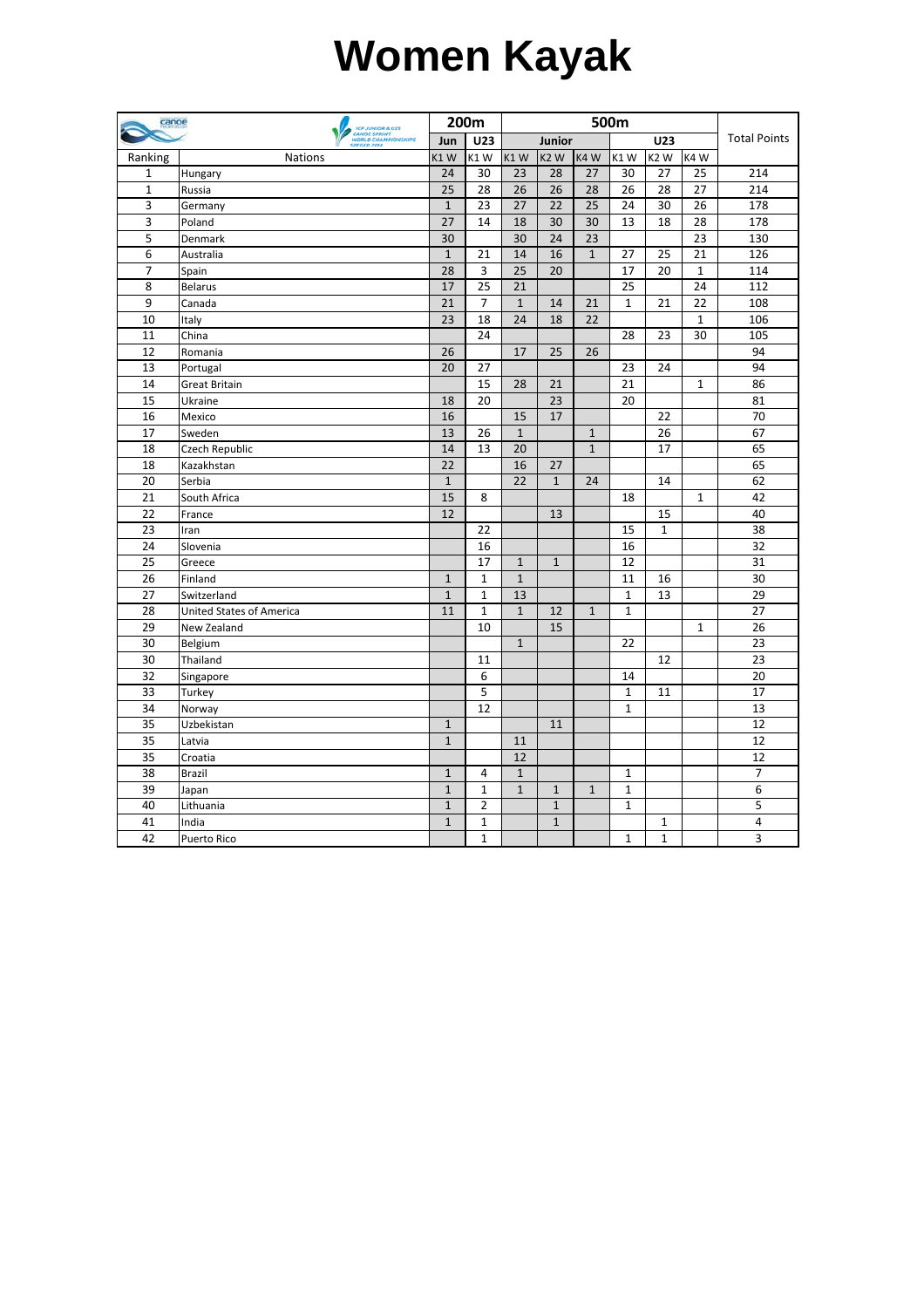| canoe   | <b>ICF JUNIOR &amp; U23</b><br><b>CANOE SPRINT</b><br><b>WORLD CHAMPIONSHIPS</b><br><b>SZEGED 2014</b> | 200m         |              |              |              |              |              |                  |      |                     |
|---------|--------------------------------------------------------------------------------------------------------|--------------|--------------|--------------|--------------|--------------|--------------|------------------|------|---------------------|
|         |                                                                                                        | Jun          | <b>U23</b>   |              | Junior       |              |              | <b>U23</b>       |      | <b>Total Points</b> |
| Ranking | <b>Nations</b>                                                                                         | K1W          | K1W          | K1W          | lk2 w        | K4W          | K1W          | K <sub>2</sub> W | K4 W |                     |
| 43      | Moldova                                                                                                | $\mathbf{1}$ |              | $\mathbf{1}$ |              |              |              |                  |      | 2                   |
| 43      | <b>Bulgaria</b>                                                                                        | $\mathbf{1}$ |              |              | $\mathbf{1}$ |              |              |                  |      | $\overline{2}$      |
| 43      | Argentina                                                                                              |              |              |              | $\mathbf{1}$ | $\mathbf{1}$ |              |                  |      | $\overline{2}$      |
| 43      | Austria                                                                                                |              | $\mathbf{1}$ |              |              |              | $\mathbf{1}$ |                  |      | $\overline{2}$      |
| 43      | Uruguay                                                                                                | $\mathbf{1}$ |              | $\mathbf{1}$ |              |              |              |                  |      | $\overline{2}$      |
| 43      | Chinese Taipei                                                                                         |              | $\mathbf{1}$ |              |              |              | $\mathbf{1}$ |                  |      | $\overline{2}$      |
| 43      | Cyprus                                                                                                 | $\mathbf{1}$ |              | $\mathbf{1}$ |              |              |              |                  |      | 2                   |
| 43      | Egypt                                                                                                  |              | $\mathbf{1}$ |              |              |              | $\mathbf{1}$ |                  |      | $\overline{2}$      |
| 43      | Tunisia                                                                                                |              | $\mathbf{1}$ |              |              |              | $\mathbf{1}$ |                  |      | $\overline{2}$      |
| 43      | Macau China                                                                                            | $\mathbf{1}$ |              |              | $\mathbf{1}$ |              |              |                  |      | $\overline{2}$      |
| 43      | Netherlands                                                                                            | $\mathbf{1}$ |              | $\mathbf{1}$ |              |              |              |                  |      | $\overline{2}$      |
| 43      | <b>Trinidad and Tobago</b>                                                                             |              | $\mathbf{1}$ |              |              |              | $\mathbf{1}$ |                  |      | $\overline{2}$      |
| 55      | Morocco                                                                                                | $\mathbf{1}$ |              |              |              |              |              |                  |      | $\mathbf{1}$        |
| 56      | Slovakia                                                                                               |              |              |              |              |              |              |                  |      | 0                   |
| 56      | Ecuador                                                                                                |              |              |              |              |              |              |                  |      | $\mathbf 0$         |
| 56      | Azerbaijan                                                                                             |              |              |              |              |              |              |                  |      | $\mathbf 0$         |
| 56      | Georgia                                                                                                |              |              |              |              |              |              |                  |      | 0                   |
| 56      | Estonia                                                                                                |              |              |              |              |              |              |                  |      | $\mathbf 0$         |
| 56      | Ireland                                                                                                |              |              |              |              |              |              |                  |      | $\mathbf 0$         |
| 56      | Chile                                                                                                  |              |              |              |              |              |              |                  |      | $\mathbf 0$         |
| 56      | Democratic People's Republic of Korea                                                                  |              |              |              |              |              |              |                  |      | $\mathbf 0$         |
| 56      | Kyrgyz Repubic                                                                                         |              |              |              |              |              |              |                  |      | $\mathbf 0$         |
| 56      | Bosnia and Herzegovina                                                                                 |              |              |              |              |              |              |                  |      | $\mathbf 0$         |
| 56      | Hong Kong                                                                                              |              |              |              |              |              |              |                  |      | $\mathbf 0$         |
| 56      | Philippines                                                                                            |              |              |              |              |              |              |                  |      | $\mathbf 0$         |
| 56      | Macedonia                                                                                              |              |              |              |              |              |              |                  |      | $\mathbf 0$         |
| 56      | Republica Mozambic                                                                                     |              |              |              |              |              |              |                  |      | $\mathbf 0$         |
| 56      | Tajikistan                                                                                             |              |              |              |              |              |              |                  |      | 0                   |
| 56      | Venezuela                                                                                              |              |              |              |              |              |              |                  |      | 0                   |
| 56      | Montenegro                                                                                             |              |              |              |              |              |              |                  |      | $\mathbf 0$         |
| 56      | Senegal                                                                                                |              |              |              |              |              |              |                  |      | $\mathbf 0$         |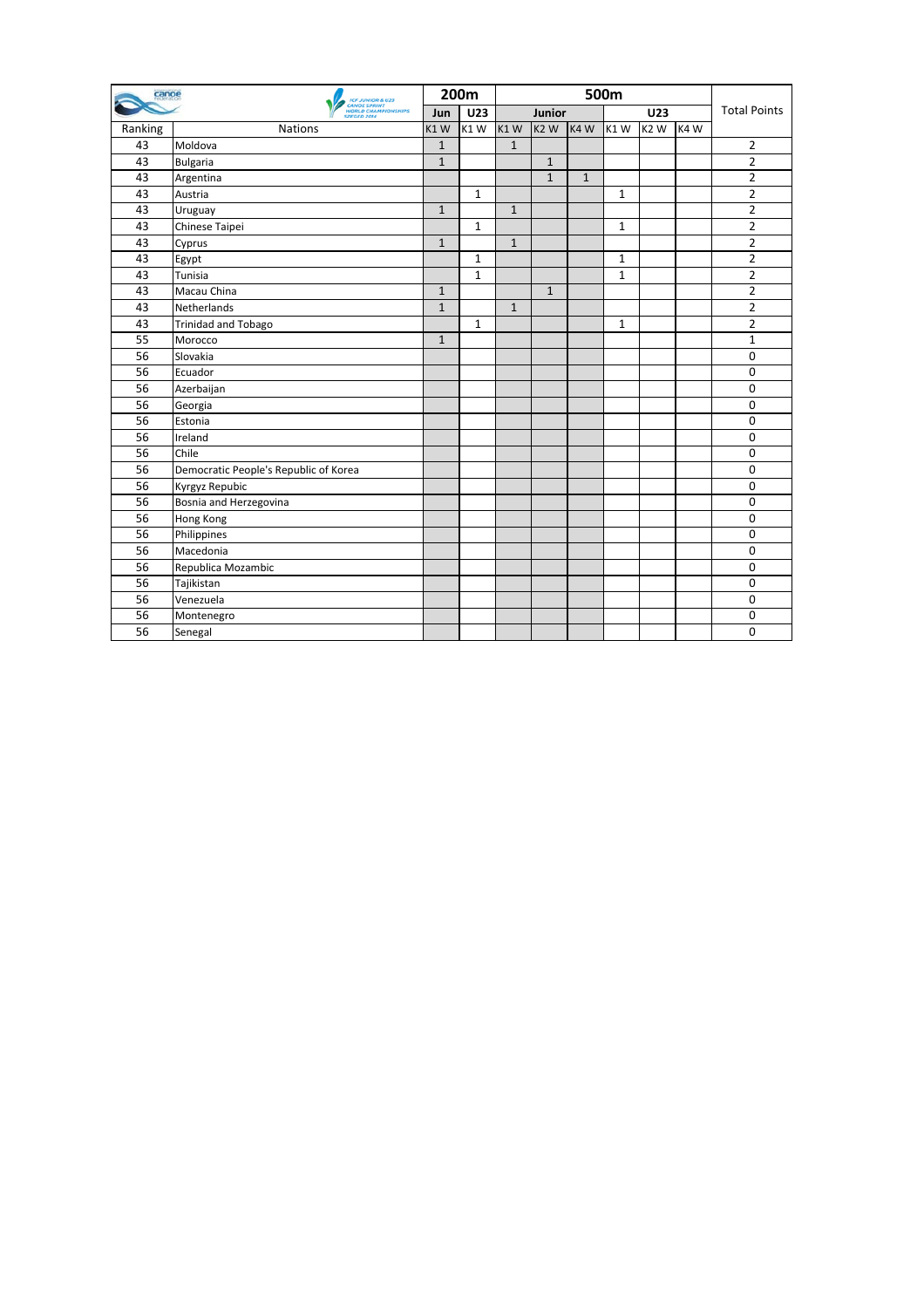## **Men Canoe**

| canoe<br><b>ICF JUNIOR &amp; U23</b> |                                    | 200m            |                  |                 | 1000m            |                  |                  |                     |
|--------------------------------------|------------------------------------|-----------------|------------------|-----------------|------------------|------------------|------------------|---------------------|
|                                      | CANOE SPRINT<br><b>SZEGED 2014</b> |                 | U23              | Junior          |                  |                  | <b>U23</b>       | <b>Total Points</b> |
| Ranking                              | <b>Nations</b>                     | $C1$ M          | C <sub>1</sub> M | C1 M            | C <sub>2</sub> M | C <sub>1</sub> M | C <sub>2</sub> M |                     |
| $\mathbf{1}$                         | Russia                             | 24              | 28               | 27              | 25               | 23               | 30               | 157                 |
| $\overline{2}$                       | Hungary                            | 30              | 12               | 30              | 28               | 24               | $\overline{20}$  | 144                 |
| $\overline{3}$                       | Moldova                            | 28              | 18               | 28              | 17               | 28               | 13               | 132                 |
| $\overline{4}$                       | Czech Republic                     | 23              | 26               | 26              |                  | 30               | 25               | 130                 |
| 5                                    | Germany                            | $\mathbf{1}$    | 21               | 24              | 26               | 26               | 26               | 124                 |
| 6                                    | Poland                             | 16              | 16               | 17              | 30               | 14               | 27               | 120                 |
| $\overline{7}$                       | Ukraine                            | 18              | 17               | $\mathbf{1}$    | 24               | 27               | 28               | 115                 |
| 8                                    | Romania                            | 22              | $\mathbf{1}$     | $\overline{25}$ | 27               | $\mathbf{1}$     | 22               | 98                  |
| 9                                    | Uzbekistan                         | $\overline{26}$ | $\mathbf{1}$     | 21              |                  | 20               | 23               | 91                  |
| 10                                   | <b>Belarus</b>                     | 21              | 24               | 20              | 23               |                  |                  | 88                  |
| 11                                   | Italy                              | 20              | $\mathbf{1}$     | 23              |                  | 25               | 18               | 87                  |
| 12                                   | Lithuania                          | 27              | 30               | $\mathbf{1}$    | 11               |                  | 11               | 80                  |
| 13                                   | Spain                              | 15              | 23               | 22              | 16               | 1                |                  | 77                  |
| 14                                   | Kazakhstan                         | 12              | $\mathbf{1}$     | 15              |                  | 22               | 21               | 71                  |
| 15                                   | Canada                             | $\mathbf{1}$    | 20               | $\mathbf{1}$    | 13               | 18               | 17               | $\overline{70}$     |
| 16                                   | France                             | 11              | $\mathbf{1}$     |                 | 21               | 15               | 14               | 62                  |
| 17                                   | Mexico                             | $\mathbf{1}$    |                  | 18              | 22               |                  | 12               | 53                  |
| 18                                   | Iran                               |                 | 25               |                 |                  | 11               | 16               | 52                  |
| 19                                   | Serbia                             | 13              | 14               | $\mathbf{1}$    |                  | 21               |                  | 49                  |
| 19                                   | Latvia                             | 14              | $\mathbf{1}$     | 12              | 20               | $\mathbf{1}$     | $\mathbf{1}$     | 49                  |
| 21                                   | Portugal                           |                 | 22               |                 |                  |                  | 24               | 46                  |
| $\overline{22}$                      | Japan                              | $\mathbf{1}$    | $\mathbf 1$      | 13              | 15               |                  | 15               | 45                  |
| 23                                   | <b>Bulgaria</b>                    | $\mathbf{1}$    | 15               | 14              |                  | 12               | $\mathbf{1}$     | 43                  |
| 24                                   | Azerbaijan                         | 25              | $\mathbf{1}$     |                 |                  | 16               |                  | 42                  |
| 25                                   | <b>Brazil</b>                      | 17              | 11               | $\mathbf{1}$    |                  | $\mathbf 1$      | $\mathbf{1}$     | 31                  |
| 25                                   | <b>United States of America</b>    | $\mathbf{1}$    | $\mathbf{1}$     | $\overline{16}$ | 12               | $\mathbf{1}$     |                  | 31                  |
| 27                                   | Georgia                            |                 | 27               |                 |                  |                  |                  | 27                  |
| 28                                   | Chinese Taipei                     | $\mathbf{1}$    |                  | $\mathbf{1}$    | 18               | $\mathbf{1}$     | $\mathbf{1}$     | 22                  |
| $\overline{29}$                      | Slovakia                           |                 |                  |                 |                  | 17               |                  | 17                  |
| 30                                   | Chile                              | $\mathbf{1}$    | $\mathbf{1}$     | $\mathbf{1}$    |                  | 13               |                  | 16                  |
| 31                                   | Greece                             |                 | $\mathbf{1}$     |                 | 14               |                  |                  | 15                  |
| 31                                   | Uruguay                            | $\mathbf{1}$    | $\mathbf{1}$     | 11              | $\mathbf{1}$     | $\mathbf{1}$     |                  | 15                  |
| 33                                   | Great Britain                      | $\mathbf{1}$    | 13               |                 |                  |                  |                  | 14                  |
| 34                                   | Estonia                            | $\mathbf{1}$    | $\mathbf{1}$     | $\mathbf{1}$    |                  | $\mathbf{1}$     |                  | 4                   |
| 34                                   | Philippines                        | $\mathbf{1}$    | $\mathbf{1}$     | $\mathbf{1}$    |                  | $\mathbf{1}$     |                  | 4                   |
| 36                                   | Ecuador                            |                 | $\mathbf{1}$     |                 |                  | $\mathbf{1}$     | 1                | 3                   |
| 36                                   | India                              |                 | $\mathbf{1}$     |                 |                  | $\mathbf{1}$     | $\mathbf{1}$     | 3                   |
| 36                                   | Republica Mozambic                 |                 | $\mathbf{1}$     |                 |                  | $\mathbf{1}$     | $\mathbf{1}$     | 3                   |
| 39                                   | Singapore                          | $\mathbf{1}$    |                  | $\mathbf{1}$    |                  |                  |                  | 2                   |
| $\overline{39}$                      | Tajikistan                         | $\mathbf{1}$    |                  | $\mathbf{1}$    |                  |                  |                  | $\overline{2}$      |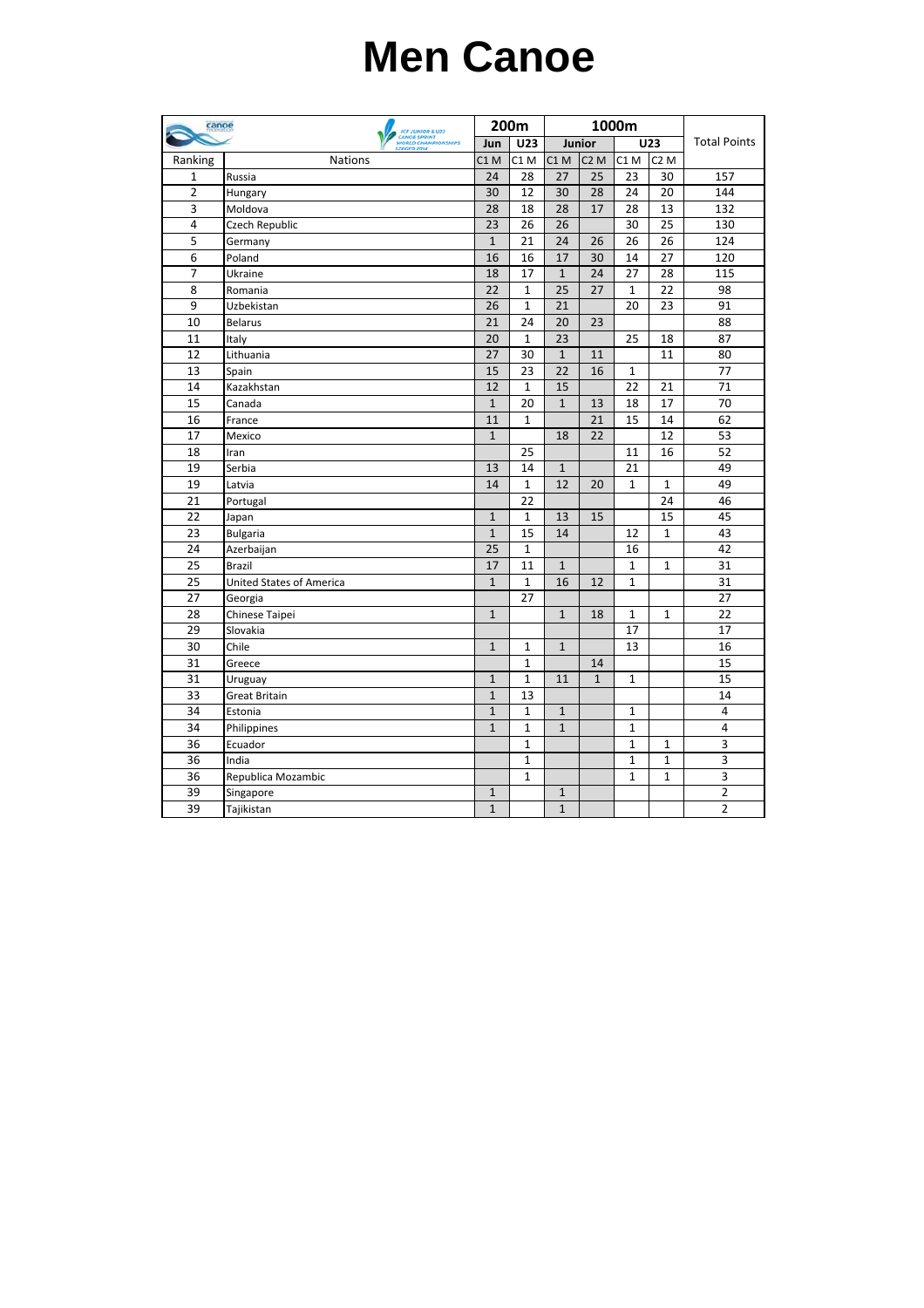| canoe   | <b>ICF JUNIOR &amp; U23</b>           | 200m            |                 |     | 1000m            |      |                  |                     |
|---------|---------------------------------------|-----------------|-----------------|-----|------------------|------|------------------|---------------------|
|         | CANOE SPRINT<br><b>SZEGED 2014</b>    |                 | <b>U23</b>      |     | Junior           |      | <b>U23</b>       | <b>Total Points</b> |
| Ranking | <b>Nations</b>                        | C1 <sub>M</sub> | C1 <sub>M</sub> | C1M | C <sub>2</sub> M | C1 M | C <sub>2</sub> M |                     |
| 41      | Australia                             |                 |                 |     |                  |      |                  | $\boldsymbol{0}$    |
| 41      | Denmark                               |                 |                 |     |                  |      |                  | $\mathbf 0$         |
| 41      | Belgium                               |                 |                 |     |                  |      |                  | $\mathbf 0$         |
| 41      | Sweden                                |                 |                 |     |                  |      |                  | $\mathbf 0$         |
| 41      | China                                 |                 |                 |     |                  |      |                  | $\mathbf 0$         |
| 41      | Argentina                             |                 |                 |     |                  |      |                  | $\mathbf 0$         |
| 41      | Slovenia                              |                 |                 |     |                  |      |                  | $\mathbf 0$         |
| 41      | New Zealand                           |                 |                 |     |                  |      |                  | $\mathbf 0$         |
| 41      | South Africa                          |                 |                 |     |                  |      |                  | $\mathbf 0$         |
| 41      | Austria                               |                 |                 |     |                  |      |                  | $\mathbf 0$         |
| 41      | Switzerland                           |                 |                 |     |                  |      |                  | $\mathbf 0$         |
| 41      | Ireland                               |                 |                 |     |                  |      |                  | $\mathbf 0$         |
| 41      | Turkey                                |                 |                 |     |                  |      |                  | $\mathbf 0$         |
| 41      | Finland                               |                 |                 |     |                  |      |                  | $\mathbf 0$         |
| 41      | Croatia                               |                 |                 |     |                  |      |                  | $\mathbf 0$         |
| 41      | Thailand                              |                 |                 |     |                  |      |                  | $\mathbf 0$         |
| 41      | Cyprus                                |                 |                 |     |                  |      |                  | $\mathbf 0$         |
| 41      | Democratic People's Republic of Korea |                 |                 |     |                  |      |                  | $\mathbf 0$         |
| 41      | Kyrgyz Repubic                        |                 |                 |     |                  |      |                  | $\mathbf 0$         |
| 41      | Norway                                |                 |                 |     |                  |      |                  | $\mathbf 0$         |
| 41      | Bosnia and Herzegovina                |                 |                 |     |                  |      |                  | $\mathbf 0$         |
| 41      | Egypt                                 |                 |                 |     |                  |      |                  | $\mathbf 0$         |
| 41      | Hong Kong                             |                 |                 |     |                  |      |                  | $\mathbf 0$         |
| 41      | Puerto Rico                           |                 |                 |     |                  |      |                  | $\mathbf 0$         |
| 41      | Tunisia                               |                 |                 |     |                  |      |                  | $\mathbf 0$         |
| 41      | Macau China                           |                 |                 |     |                  |      |                  | $\mathbf 0$         |
| 41      | Macedonia                             |                 |                 |     |                  |      |                  | $\mathbf 0$         |
| 41      | Netherlands                           |                 |                 |     |                  |      |                  | $\mathbf 0$         |
| 41      | <b>Trinidad and Tobago</b>            |                 |                 |     |                  |      |                  | $\mathbf 0$         |
| 41      | Morocco                               |                 |                 |     |                  |      |                  | $\mathbf 0$         |
| 41      | Venezuela                             |                 |                 |     |                  |      |                  | $\mathbf 0$         |
| 41      | Montenegro                            |                 |                 |     |                  |      |                  | $\mathbf 0$         |
| 41      | Senegal                               |                 |                 |     |                  |      |                  | $\Omega$            |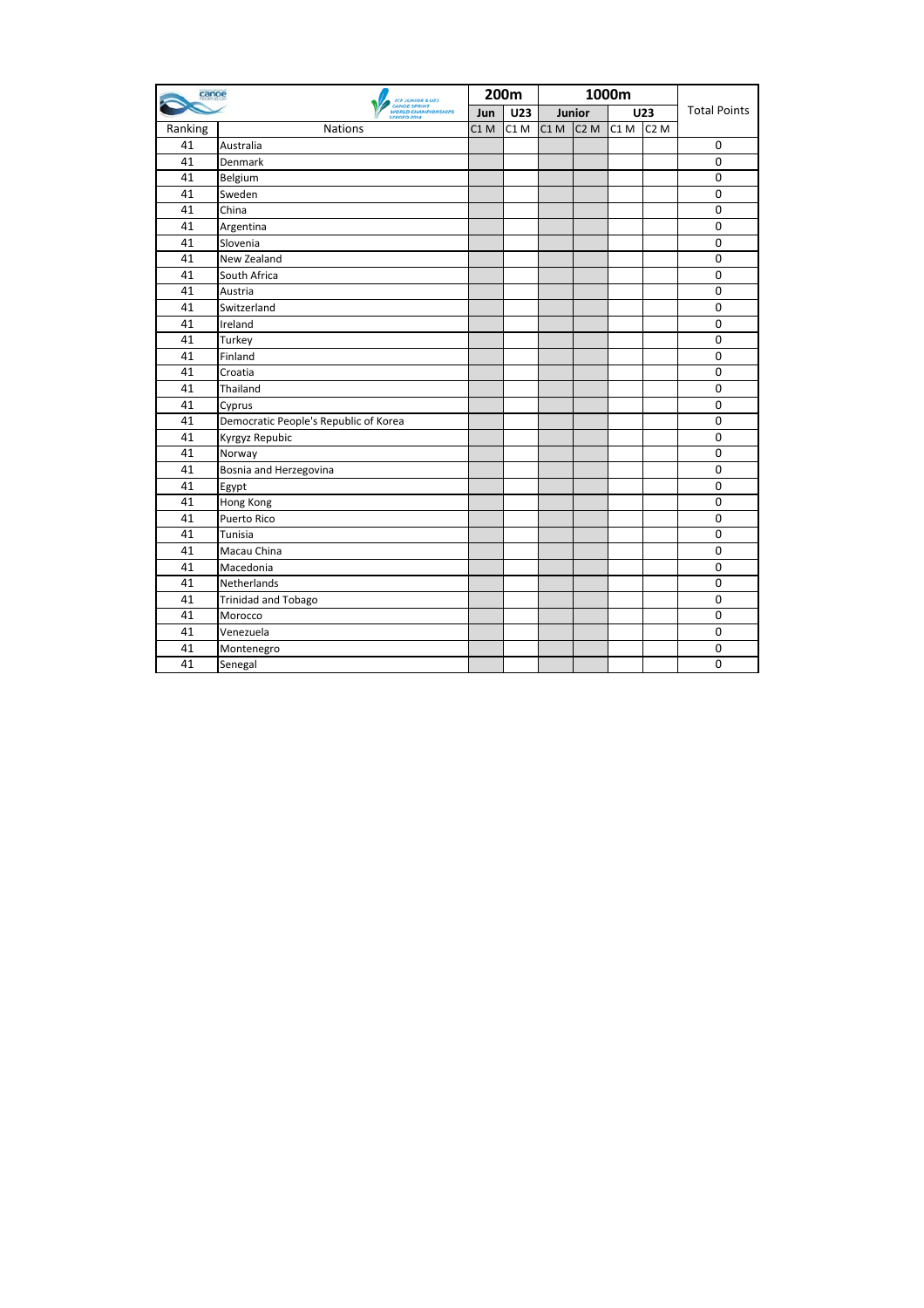## **Women Canoe**

| canoe           |                                                                        |              | 200m         | 500m             |                  |                     |  |
|-----------------|------------------------------------------------------------------------|--------------|--------------|------------------|------------------|---------------------|--|
|                 | ICF JUNIOR & U23<br>CANOE SPRINT<br>WORLD CHAMPIONSHIPS<br>SZEGED 2014 |              | U23          | Jun              | U23              | <b>Total Points</b> |  |
| Ranking         | <b>Nations</b>                                                         | $C1$ W       | $C1$ W       | C <sub>2</sub> W | C <sub>2</sub> W |                     |  |
| $\mathbf{1}$    | Canada                                                                 | 30           | 26           | 28               | 26               | 110                 |  |
| $\mathbf{1}$    | <b>Belarus</b>                                                         | 27           | 25           | 30               | 28               | 110                 |  |
| 3               | Russia                                                                 | 25           | 30           | 27               | 25               | 107                 |  |
| 4               | Hungary                                                                | 18           | 28           | 22               | 30               | 98                  |  |
| $\overline{5}$  | Ecuador                                                                | 28           | 22           |                  | 24               | 74                  |  |
| 6               | Uzbekistan                                                             | 26           | 21           | 26               |                  | 73                  |  |
| $\overline{7}$  | Spain                                                                  | 22           | $\mathbf{1}$ | 21               | 22               | 66                  |  |
| 8               | Germany                                                                | 23           |              | 25               |                  | 48                  |  |
| 9               | France                                                                 | 21           | $\mathbf{1}$ | 24               |                  | 46                  |  |
| 9               | Iran                                                                   |              | 23           |                  | 23               | 46                  |  |
| $\overline{11}$ | <b>Brazil</b>                                                          |              | 24           |                  | 21               | 45                  |  |
| 12              | Mexico                                                                 | 16           |              | 23               |                  | 39                  |  |
| 13              | Romania                                                                |              | $\mathbf{1}$ |                  | 27               | 28                  |  |
| 14              | Czech Republic                                                         |              | 27           |                  |                  | 27                  |  |
| 15              | Ukraine                                                                | 24           |              |                  |                  | 24                  |  |
| 16              | <b>United States of America</b>                                        | 20           |              | $\mathbf{1}$     |                  | 21                  |  |
| 17              | Poland                                                                 | 17           | 1            |                  |                  | 18                  |  |
| 18              | Democratic People's Republic of Korea                                  | 15           |              | $\mathbf{1}$     |                  | 16                  |  |
| 19              | Slovakia                                                               | 14           |              |                  |                  | 14                  |  |
| 20              | Kyrgyz Repubic                                                         | 13           |              |                  |                  | 13                  |  |
| 21              | Serbia                                                                 | 12           |              |                  |                  | 12                  |  |
| 22              | Kazakhstan                                                             | $\mathbf{1}$ |              | $\mathbf{1}$     |                  | $\overline{2}$      |  |
| 22              | India                                                                  | $\mathbf{1}$ | $\mathbf{1}$ |                  |                  | $\overline{2}$      |  |
| 24              | Italy                                                                  | $\mathbf{1}$ |              |                  |                  | $\mathbf{1}$        |  |
| 24              | Lithuania                                                              |              | $\mathbf{1}$ |                  |                  | $\mathbf{1}$        |  |
| 24              | Argentina                                                              |              | $\mathbf{1}$ |                  |                  | $\mathbf{1}$        |  |
| 24              | Macau China                                                            | $\mathbf{1}$ |              |                  |                  | $\mathbf{1}$        |  |
| 24              | Venezuela                                                              | $\mathbf{1}$ |              |                  |                  | $\mathbf{1}$        |  |
| 29              | Australia                                                              |              |              |                  |                  | 0                   |  |
| 29              | Denmark                                                                |              |              |                  |                  | 0                   |  |
| 29              | <b>Great Britain</b>                                                   |              |              |                  |                  | 0                   |  |
| 29              | Latvia                                                                 |              |              |                  |                  | 0                   |  |
| 29              | Moldova                                                                |              |              |                  |                  | 0                   |  |
| 29              | Portugal                                                               |              |              |                  |                  | $\mathbf 0$         |  |
| 29              | <b>Bulgaria</b>                                                        |              |              |                  |                  | 0                   |  |
| 29              | Belgium                                                                |              |              |                  |                  | 0                   |  |
| 29              | Sweden                                                                 |              |              |                  |                  | 0                   |  |
| 29              | China                                                                  |              |              |                  |                  | 0                   |  |
| 29              | Slovenia                                                               |              |              |                  |                  | 0                   |  |
| 29              | New Zealand                                                            |              |              |                  |                  | $\overline{0}$      |  |